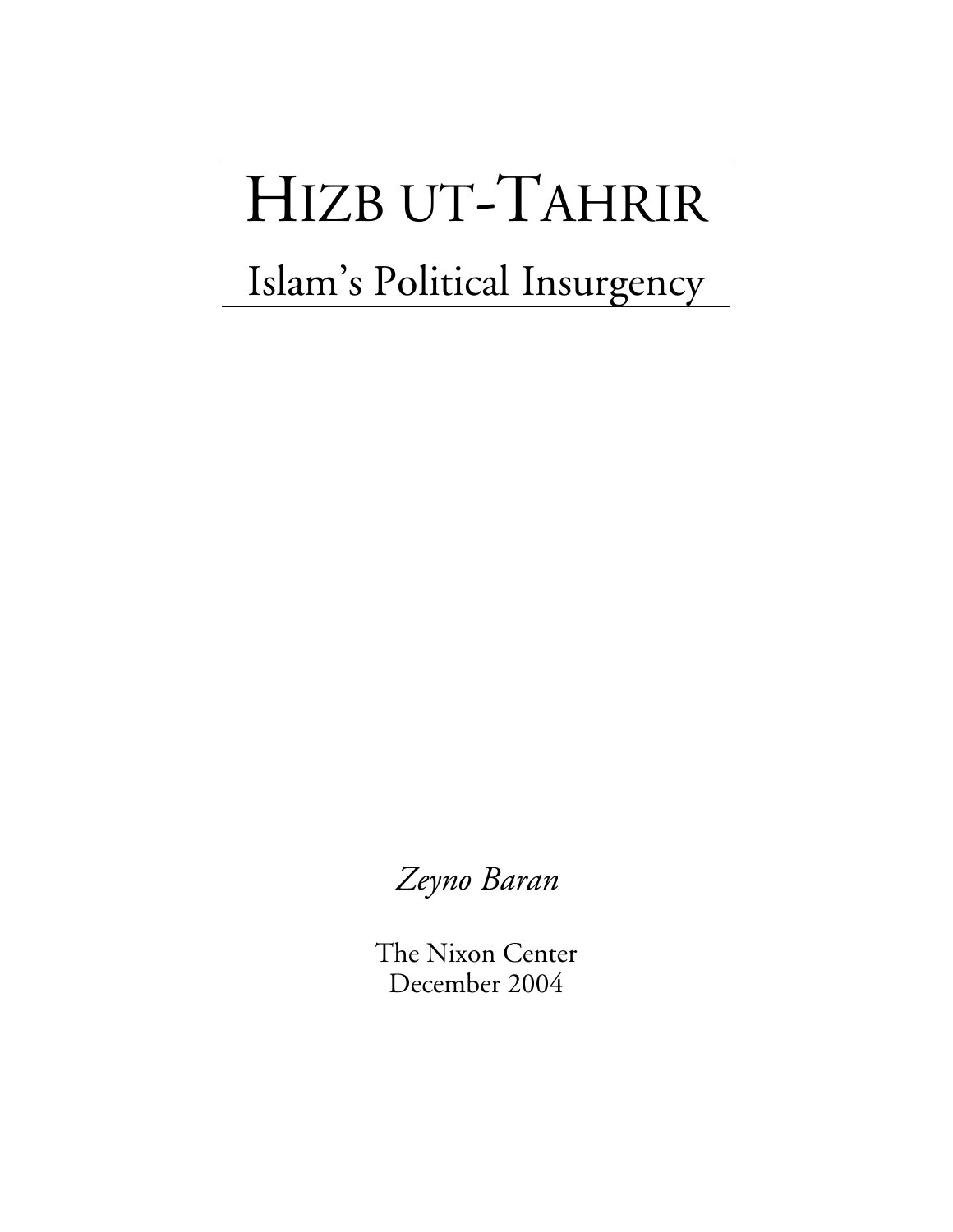#### **About the Nixon Center**

The Nixon Center is a non-partisan public policy institution established by former President Richard Nixon shortly before his death in 1994. Committed to the analysis of policy challenges to the United States through the prism of the American national interest, the Center is a substantively and programmatically independent division of the Richard Nixon Library and Birthplace Foundation.

Major programs of The Nixon Center include the Chinese Studies Program, Immigration and National Security Forum, International Security and Energy Program, National Security Program, Regional Strategic Program, and U.S.- Russian Relations Program. Topics addressed by the Center's programs range from U.S. relations with China and Russia to energy geopolitics in the Persian Gulf and Caspian Basin and European security issues. The Center is supported by the Nixon Library and Birthplace Foundation endowment as well as by foundation, corporate and individual donors.

#### **Copyright 2004 The Nixon Center. All Rights Reserved.**

"Hizb ut-Tahrir: Islam's Political Insurgency" By Zeyno Baran

The Nixon Center 1615 L Street, N.W., Suite 1250 Washington, DC 20036 Phone: (202) 887-1000 Fax: (202) 887-5222 E-mail: mail@nixoncenter.org Website: www.nixoncenter.org

Editing, Layout and Design by Thomas M. Rickers

Order from the Richard Nixon Library and Birthplace Foundation 1-800-USA-8865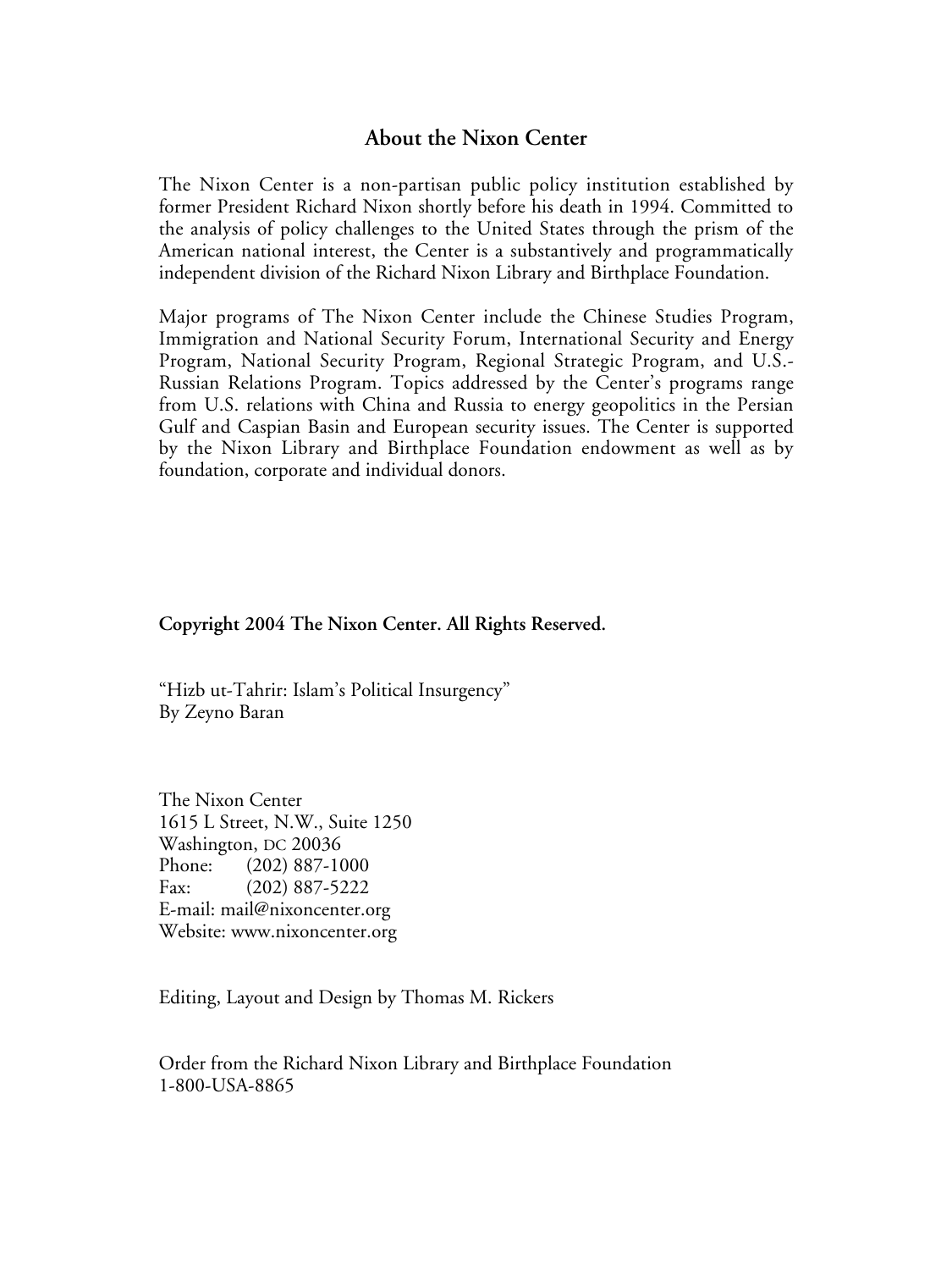### INTRODUCTORY NOTE

This Nixon Center monograph, *Hizb ut-Tahrir: Islam's Political Insurgency*, breaks new ground in exploring the danger posed by the spread of radical Islamist ideology. The focus of this monograph is Hizb ut-Tahrir al-Islamiyya (The Islamic Party of Liberation), which has successfully sown the seeds of an ideology encouraging a clash of civilizations in over forty countries. HT takes advantage of the open societies of the West to spread its strongly anti-American and anti-Semitic ideology. HT thereby provides terrorist networks such as al-Qaeda and the Islamic Movement of Uzbekistan with ideological cover.

The findings and recommendations of this monograph are crucially important to ensuring long-term U.S. security. Zeyno Baran, Nixon Center Director for International Security and Energy Programs, has termed HT a "conveyor belt" for radicalism and terrorism, and suggests that "the tolerance of intolerance is no longer acceptable if we are to win the battle of ideas." Her focus on this battle of ideas as the essential part of the War on Terror makes an important contribution to the ongoing debate on how best to secure America's future position. Her recommendations are both visionary and realistic if we are to succeed in what she calls "our generation's existential struggle."

Forthcoming Nixon Center monographs include one by David M. Lampton and Travis Tanner of the Chinese Studies Program. The monograph will appear this spring and will examine the impact that Taiwan's March 2004 presidential elections and December 2004 Legislative Yuan elections will have on cross-Strait relations.

> Dimitri K. Simes President The Nixon Center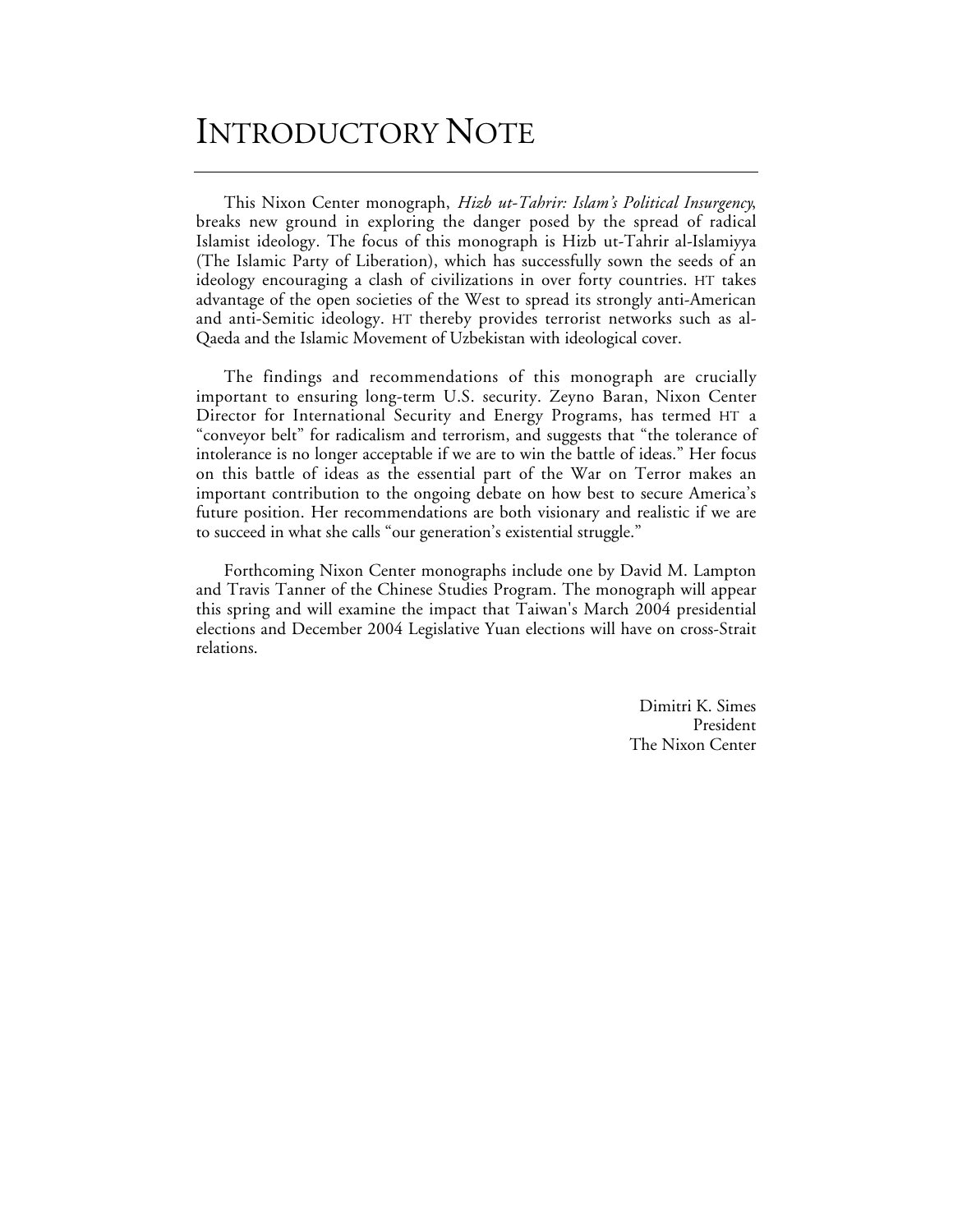## **CONTENTS**

| <b>EXECUTIVE SUMMARY</b>    | 1   |
|-----------------------------|-----|
| <b>CHAPTER 1</b>            | 7   |
| The War of Ideas            |     |
| <b>CHAPTER 2</b>            | 16  |
| The Party of Liberation     |     |
| <b>CHAPTER 3</b>            | 48  |
| Global Threats              |     |
| <b>CHAPTER 4</b>            | 67  |
| The Battle for Central Asia |     |
| <b>CHAPTER 5</b>            | 94  |
| Government Strategies       |     |
| <b>CHAPTER 6</b>            | 130 |
| Recommendations             |     |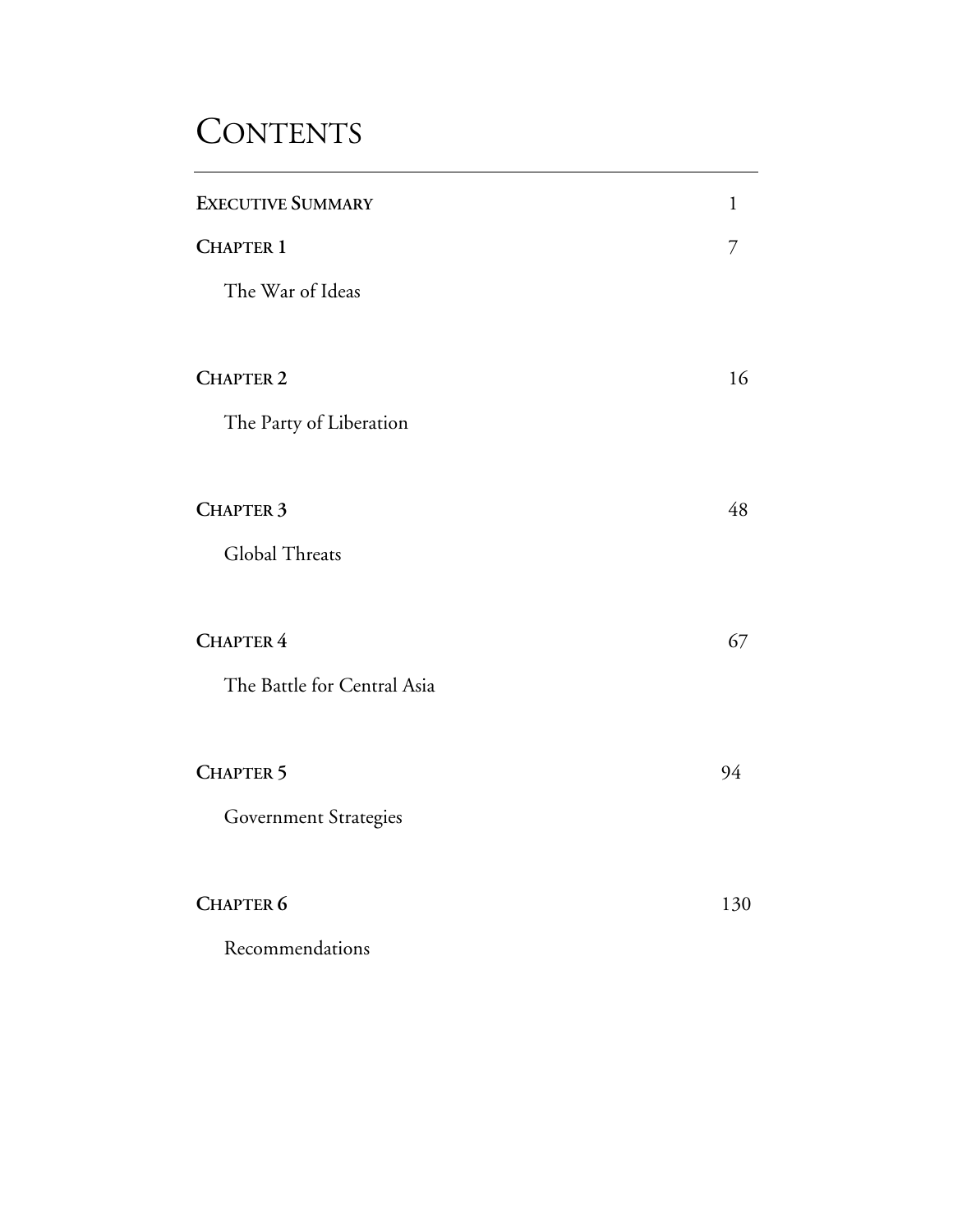## ACKNOWLEDGEMENTS

This monograph is based on personal interviews with Western and Central Asian government officials, political scientists, policy analysts, theologians, historians, sociologists and representatives of non-governmental organizations as well as with Hizb ut-Tahrir members. It also incorporates the findings of a number of Nixon Center workshops held on the subject of Hizb ut-Tahrir since 2003. The papers presented at the Nixon Center workshop entitled, "The Challenge of Hizb ut-Tahrir: Deciphering and Combating Radical Islamist Ideology" in Turkey in February 2004 were published as a conference report, which is available in print and online at www.nixoncenter.org.

It would not have been possible to complete this project without the assistance of a number of people who are committed to winning the war of ideas—our generation's existential struggle. First, Matthew Bryza and Hedieh Mirahmadi have given me tremendous intellectual and personal support. Evgueni Novikov helped me to coordinate my research in Central Asia. At the Nixon Center, my colleague Fritz Ermarth has given me valuable insights. Program assistant Jarod Krissman and associate Emmet Tuohy have also contributed greatly through their research, writing and editing. Program interns Ben Schwarz and Katherine Winkler helped with research. Liz Coleman contributed to the monograph during summer 2004. Tom Rickers edited and formatted the monograph.

My purpose in writing this monograph is to shine light on a group that is acting as the intellectual vanguard of the radical Islamist movement. I believe, as children of Abraham, Muslims, Christians and Jews, all need to move towards building a global civilization based on shared values of freedom, justice and human dignity.

> Zeyno Baran Washington, DC December 2004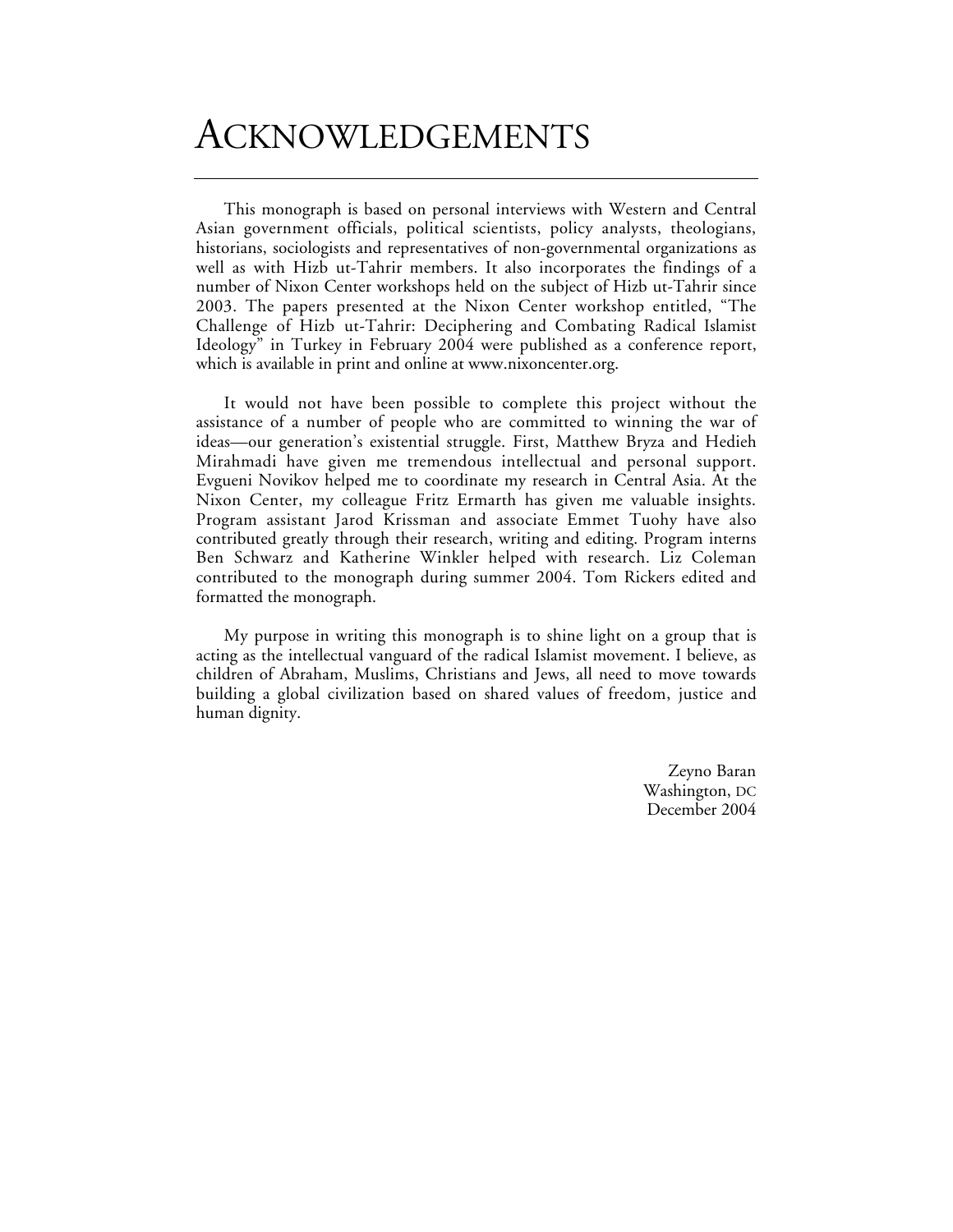### EXECUTIVE SUMMARY

The United States began its War on Terror immediately following the 9/11 attacks. Yet, more than three years later, it still has not sufficiently grasped the enemy's nature and ultimate goals, and thus has not developed effective strategies to combat it. So far, the main tools used against the terrorists have been the military, the intelligence agencies and the nation's law enforcement personnel, which have carried out a range of operations from the invasion of Afghanistan to the reduction in financial flows to terrorist organizations. Though such methods will reduce the ability of the terrorists to hit the U.S. and its allies again, they do not address the existential problem of the spread of an ideology that is fundamentally in contrast to the democratic capitalist system and the Western conception of freedom. This ideology exploits certain Islamic teachings to unite the global Muslim community, or *umma*, to bring down the existing world order.

While our attention over the last three years has focused on well-known terrorist organizations such as al-Qaeda, Hizballah, Hamas and Jamaat al-Islamiyya, we have not paid sufficient attention to the ideological and theological aspects of their challenge to the West. The 9/11 Commission Report concluded that the enemy is "not just 'terrorism', but is the threat posed specifically by Islamist terrorism, by Bin Laden and others who draw on a long tradition of extreme intolerance within a minority strain of Islam that does not distinguish politics from religion, and distorts both." The report's emphasis on *ideology*, rather than on specific terrorist tactics, as the primary threat to the United States is indeed the correct one. Terrorism itself is only a tool; one must look at the political objective for which it is being utilized.

This monograph is the result of one year of research on a group that is winning the hearts and minds of Muslims, in pursuit of radical political objectives. It is doing so by using the rhetoric of democracy and a message of non-violence to mask its more radical objectives. But these objectives can only be achieved through violence. This research focused on Hizb ut-Tahrir al-Islamiyya (HT), the Party of Islamic Liberation, which effectively combines Marxist-Leninist methodology and Western slogans with reactionary Islamic ideology to shape the internal debate within Islam. HT was founded in East Jerusalem in 1953, and over the subsequent half century has become a global network with headquarters in Jordan and London. It spreads a radical Islamist ideology that is fueling anti-American and anti-Semitic sentiments. While HT as an organization does not engage in terrorist activities, it has become the vanguard of the radical Islamist ideology that encourages its followers to commit terrorist acts.

While HT is active in most parts of the Muslim world (where it aims to overthrow governments) and in the West (where it aims to unite the Muslims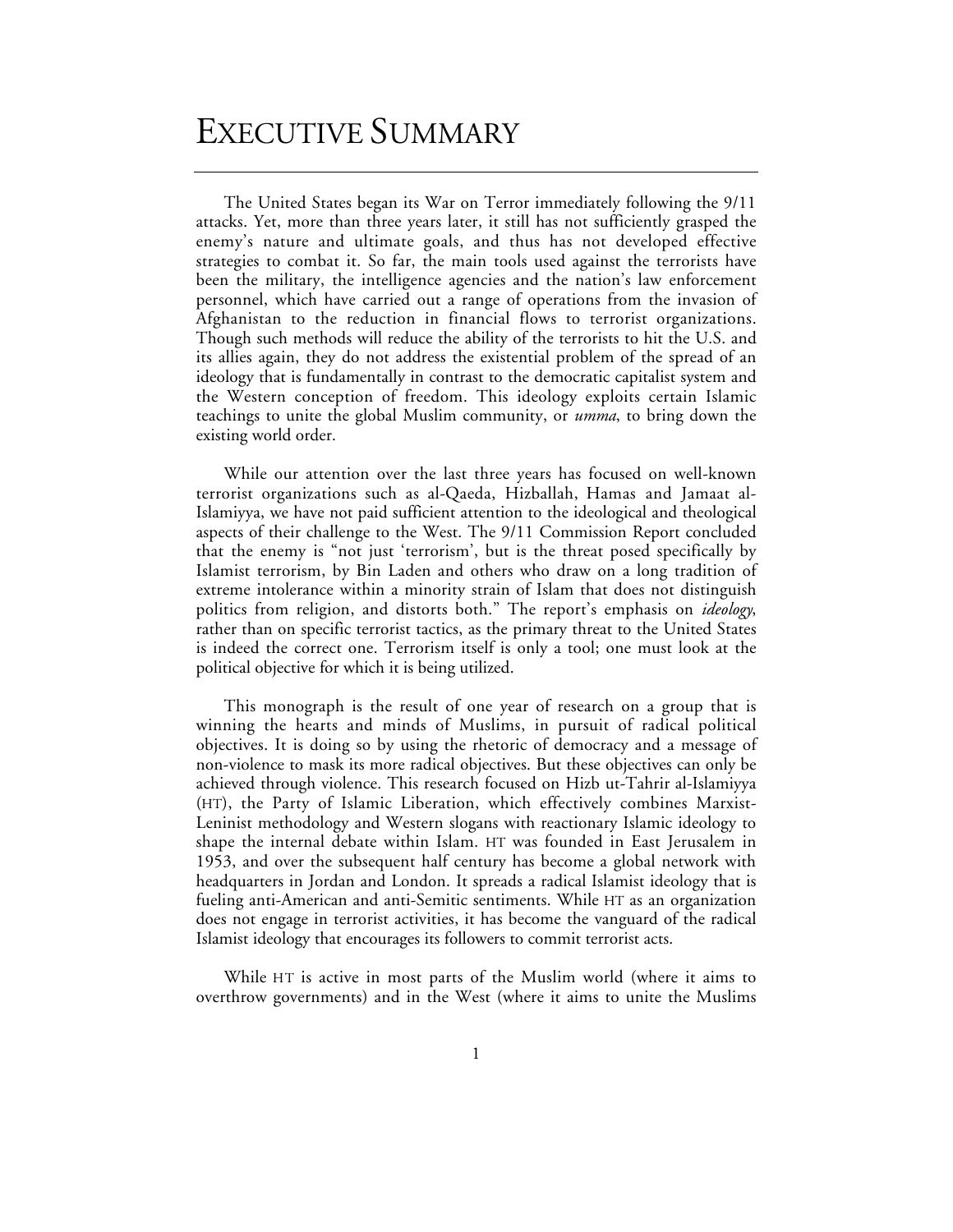around their Islamic identity and thus prevent their assimilation), its most significant operations take place in the strategically vital region of Central Asia. Of the five post-Soviet states of Central Asia, the main battleground is Uzbekistan, in which HT strives to replace the secular regime, by force if necessary, with an Islamist state, or Caliphate. Uzbekistan's poor human rights record has certainly helped HT's recruitment.

HT's extremely undemocratic nature and its puritanical interpretation of Islam challenge America's goal of bringing freedom and stability to Central Asia. Historically, the United States has not paid a great deal of attention to Central Asia; the region has only occasionally been viewed as important. However, it was the key prize of the "Great Game" between Russia and Great Britain of the 19<sup>th</sup> and  $20<sup>th</sup>$  centuries and is still highly sought after by both Russia and China. While the U.S. is officially opposed to the revival of such competition, its energy and security policies are indirectly playing into this contest of influence.

The main American achievement in Central Asia has been the establishment of military cooperation, which bore great fruit after 9/11. The Uzbekistani government permitted the U.S. Air Force to use the Karshi-Khanabad (K2) base in southern Uzbekistan, a facility that proved crucial to U.S. operations in neighboring Afghanistan. The Kyrgyzstani government made its Manas base available, while Kazakhstan and Tajikistan provided other valuable assistance.

The importance of the military support of Uzbekistan was aptly demonstrated during the Afghan War. With the largest population in the region, Uzbekistan could in the future become even more strategically important in the fight against the growing presence of anti-American Islamic ideology in the region. Although today's repressive political environment gives few clues to indicate this, for centuries Uzbekistan was the center of an enlightened, tolerant and spiritual Islamic culture. Under Soviet rule, however, this tradition was heavily repressed and in time forgotten. After the collapse of the Soviet Union, Uzbekistan's 26 million Muslims fell victim to the alien, radical Islamic ideologies promoted by groups such as HT.

President Islam Karimov of Uzbekistan realized in the late 1990s the severity of the threat that his country was facing from radical Islamist ideology. As a product of the Soviet era, he knew only repression as a way to deal with this threat. Since 9/11, however, the Uzbekistani leadership has gradually begun to recognize the errors of its overly repressive tactics, and has shifted towards other, less iron-fisted responses. The government of Uzbekistan provides, for example, alternative, moderate religious instruction that is true to local traditions. Other Central Asian countries have, to varying degrees, reassessed their policies as well, and have begun to introduce a similar slate of new measures, ranging from political and economic reform to alternative sources of Islamic education in an effort to defeat extremist groups like HT.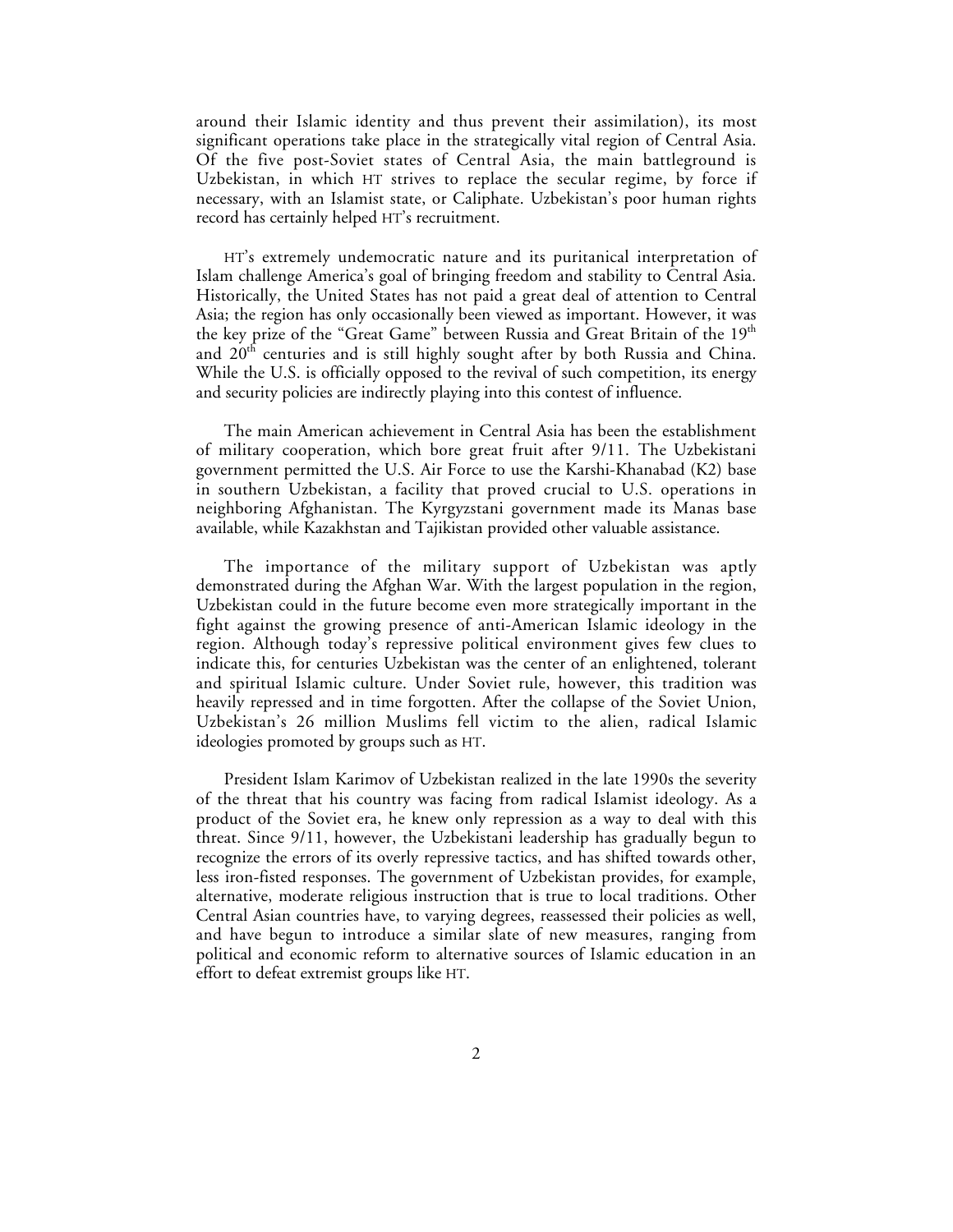Dealing with theological aspects of the fight against radical political Islam is crucial to winning the existential battle with those who seek to topple secular regimes in Central Asia. But in order to defeat an ideology that consistently denounces democracy and capitalism, people also need to experience the positive aspects of these concepts. Currently, HT's ideology is fueled by the restrictive economic, social and political conditions of the region, in which words such as "freedom", "prosperity" and "democracy" are often heard but seldom seen in practice. In order for liberty and financial success to take root, Central Asia's leaders must advance political and economic openness. Yet in the midst of ongoing terrorist attacks in the region, it is especially difficult to convince such leaders to open up politically. The key challenge is to advance democratic and market-economic freedom without undermining the ability of these traditionally strong governments to fight terrorists.

While the people of Central Asia want political and economic liberalization, their governments often prefer to see reforms happen only after they leave office. Uzbekistan is a country that the human rights community loves to hate. NGOs have identified numerous incidents of torture and arbitrary arrest, particularly of suspected HT members. The major challenge for the U.S. is to convince authoritarian leaders that despite the difficulties, it is in their best interests to open their systems. This poses a serious dilemma. The U.S. needs to develop personal relationships at the highest levels with these leaders to urge them to change. While reassuring Central Asian governments that their fundamental security needs in the area of counter-terrorism will be met, the U.S. must also support and energize civil society and NGO groups to advance reforms from the ground up. Naturally, the more the U.S. works with the governments of the region, the less the people and their grassroots organizations will trust America; but the more the U.S. works within civil society, the more difficult it will be for Central Asian leaders like Karimov to trust the U.S. Finding the right balance is a serious challenge for U.S. policymakers.

Central Asian leaders' default position would be to fall back to what they know—short-term tactical arrangements to buy time, followed by an increase in the level of political repression and of central control of the economy to maintain "stability." Neither development would be discouraged by Russia, China or Iran, all of which compete to varying degrees with the U.S. for influence in the region.

The U.S., which places importance on democratic practice and market economics, is at a clear disadvantage in the battle for influence in the region. The American leadership needs to convince Russia and China that simply clamping down on groups such as HT is not the answer, since it will only lead to further radicalization. After all, if HT members are imprisoned, they only return with a deepened commitment to the cause; if they are killed, their families seek revenge. Since Russia and China have their own internal problems with radical Islamists, it is in their own interest to ensure that Central Asian Muslims remain moderate.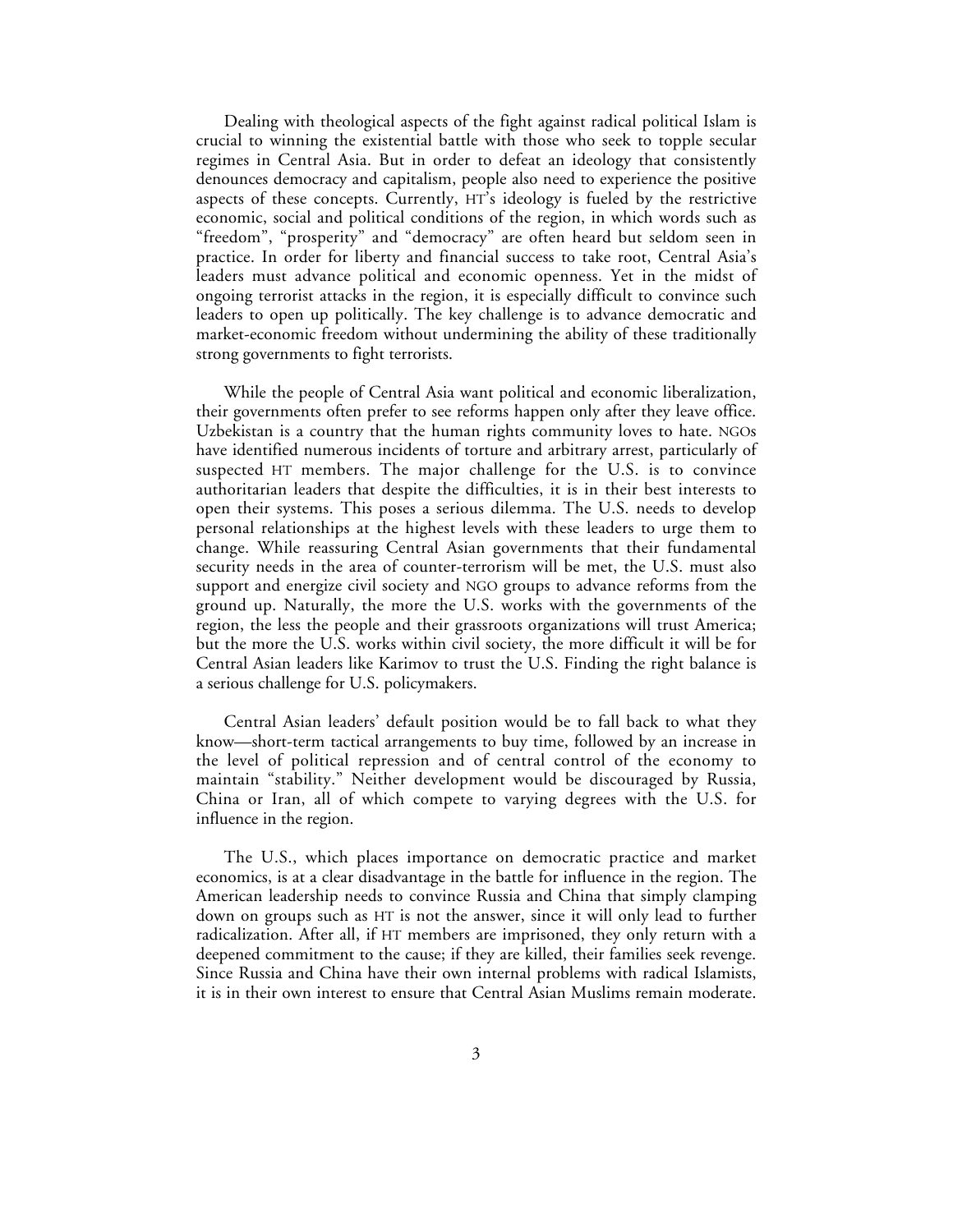If, however, the two powers continue to encourage local regimes in their unwise tactics, the war against radical Islamism will be lost.

There are not many Muslim countries that successfully combine Islam with democracy, secularism and economic development. Over the past eighty years, Turkey has accomplished precisely such a successful fusion, one that may prove to be an apt example to Central Asians. Turkey shares cultural, historical and linguistic roots with the region, and also has compatible, moderate religious traditions. Turkey is also one of the few Muslim countries in which HT has not succeeded. Yet even after over eighty years of secular rule, Turkey still struggles with its own Islamists who may harbor a desire to overthrow the democratic secular system and replace it with a theocratic one.

It is a major policy challenge for the U.S. to find the right balance of promoting openness and democracy in Muslim societies while keeping them safe from radical groups, especially those who may want to engage in terrorist acts. Turkish lessons can provide the U.S. with insights for sensibly promoting democracy in the Muslim world, especially in Eurasia, where, unlike the Middle East, the U.S. does not have a long track record of mistaken policies.

Ultimately, to win the ideological battle, the U.S. needs to make itself attractive to Muslims. The U.S. was able to prevail in the Cold War after studying communism's ideology and organization, and then promoting a better alternative, democratic capitalism. This time around, the new enemy is familiar with what the U.S. offers but opposes it because it feels it cannot benefit from what is on offer. There is a growing anti-Americanism and anti-Semitism, especially in Europe, and groups like HT benefit from this trend. Furthermore, the U.S. in many quarters is no longer seen as a just and moral power, and its actions in Iraq are creating for the first time a truly global *umma* that shares HT's political views.

There are many measures that one can take in the War on Terror, but in the end, this war cannot be won unless the U.S. changes how it relates to the Muslim world. With its consciousness raised about the past glories of Islamic civilization, the proud Muslim *umma* can no longer be easily repressed. The worldwide U.S. commitment to, and promotion of, democracy must therefore not be tacked on as an afterthought, but must be at the core of the U.S. national security strategy. This means returning to the fundamentals of what America is about. To defeat Islam's political insurgency, America should be once again seen as the guarantor and promoter of freedom and dignity.

The goal of this monograph is to assist American policymakers in better understanding the challenges we are facing and to offer some solutions. To do that, the first chapter, "The War of Ideas", briefly describes the evolution of the radical Islamist ideology that HT espouses. It then explains how HT is winning the hearts and minds of the Muslim people while the U.S. is losing them.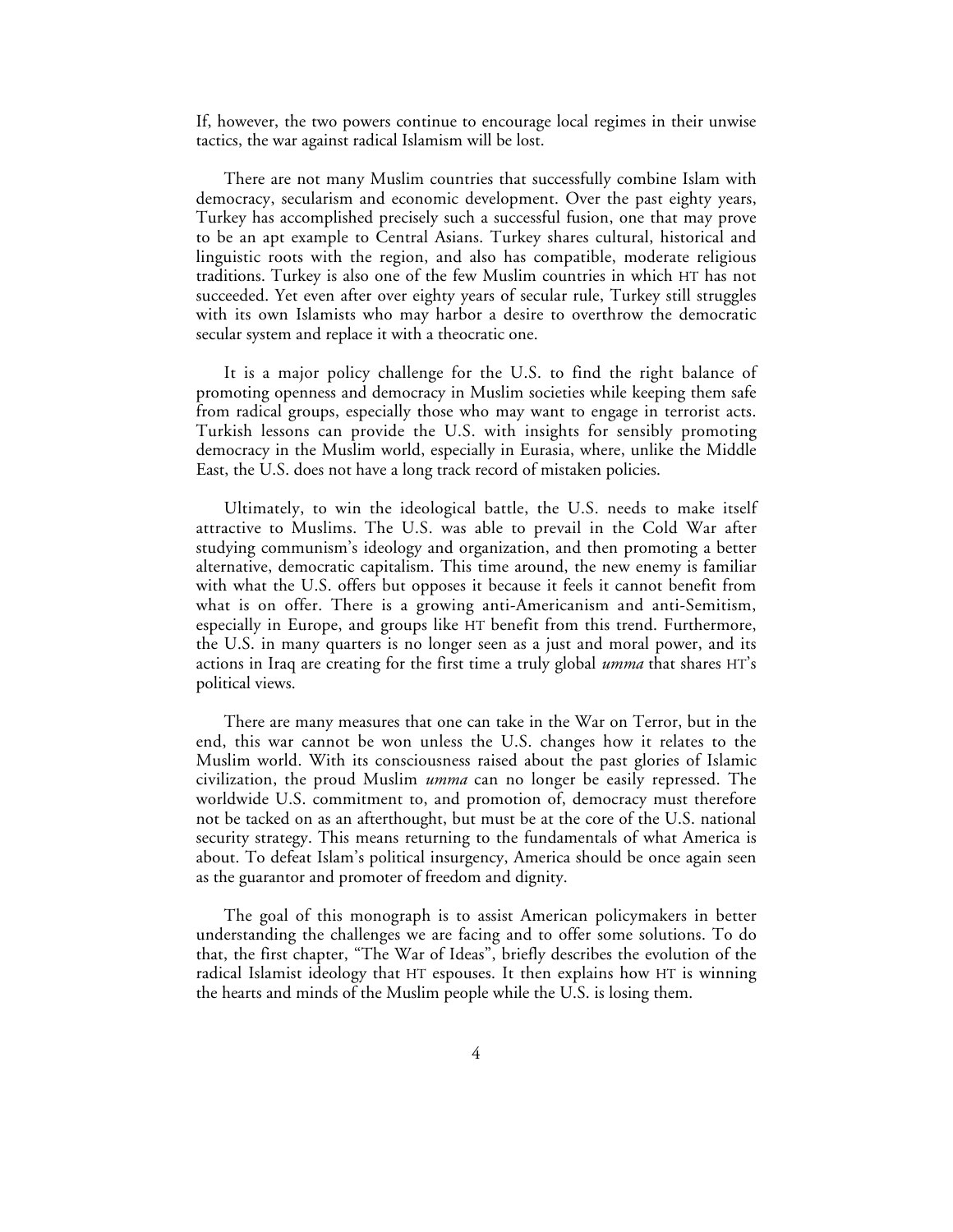The second chapter, "The Party of Liberation", explains in detail HT's doctrine, methodology and party structure. HT's use of technology, funding and recruitment methods is discussed in demonstrating the success of this political movement. The chapter describes HT's views on how the Caliphate would run the economy, the role of the women and the anti-Semitic nature of this group. The manner in which HT grew out of the Middle East to become a global movement is also discussed.

The third chapter, "Global Threats", demonstrates HT's radicalization. HT's most significant splinter group, al-Muhajiroun, is also discussed in detail, as it is an indication of where people who are trained with HT ideology may end up. Members and sympathizers of HT and al-Muhajiroun are part of the global Islamist insurgency that has gotten stronger since the start of the war in Iraq.

The next chapter, "The Battle for Central Asia", focuses on Central Asia as the key "battleground" for the radical Islamist ideology. This post-Soviet region is still struggling with its identity and direction, and HT is one of the most successful movements in taking advantage of the political and ideological vacuum. HT's main target has been Uzbekistan, as this country at the heart of Central Asia is the region's most religious and most populous. From Uzbekistan, HT has spread to the rest of the region, now posing a serious security risk in all of Central Asia.

The "Government Strategies" chapter discusses the steps various Central Asian governments have taken or are considering taking in combating HT. It also discusses the importance of regional and international cooperation in this battle and highlights how the emergence of a new Great Game in the region would benefit HT. Government strategies from Azerbaijan and Turkey are also briefly mentioned as possible examples for the Central Asian region.

The monograph advances a number of key recommendations. First, the U.S. needs to rehabilitate its credibility and moral authority so that Muslims can once again be inspired by the ideals for which the U.S. stands. Such rehabilitation will clearly take several decades. As a start, the new secretary of state should travel frequently to Muslim countries and should describe clearly and humbly what the long-term U.S. agenda is and how it will be beneficial to Muslims. Second, to change the perception that American foreign policy is "unjust", the most important step the U.S. can take is to ensure a two-state solution to the Israeli-Palestinian conflict that will be seen as fair by a majority of Muslims. Third, the U.S. needs to help Muslims improve their socio-economic conditions in visible ways, and in particular should focus on eradicating inequitable wealth distribution, corruption and cronyism, which HT falsely considers to be inextricably tied to capitalism.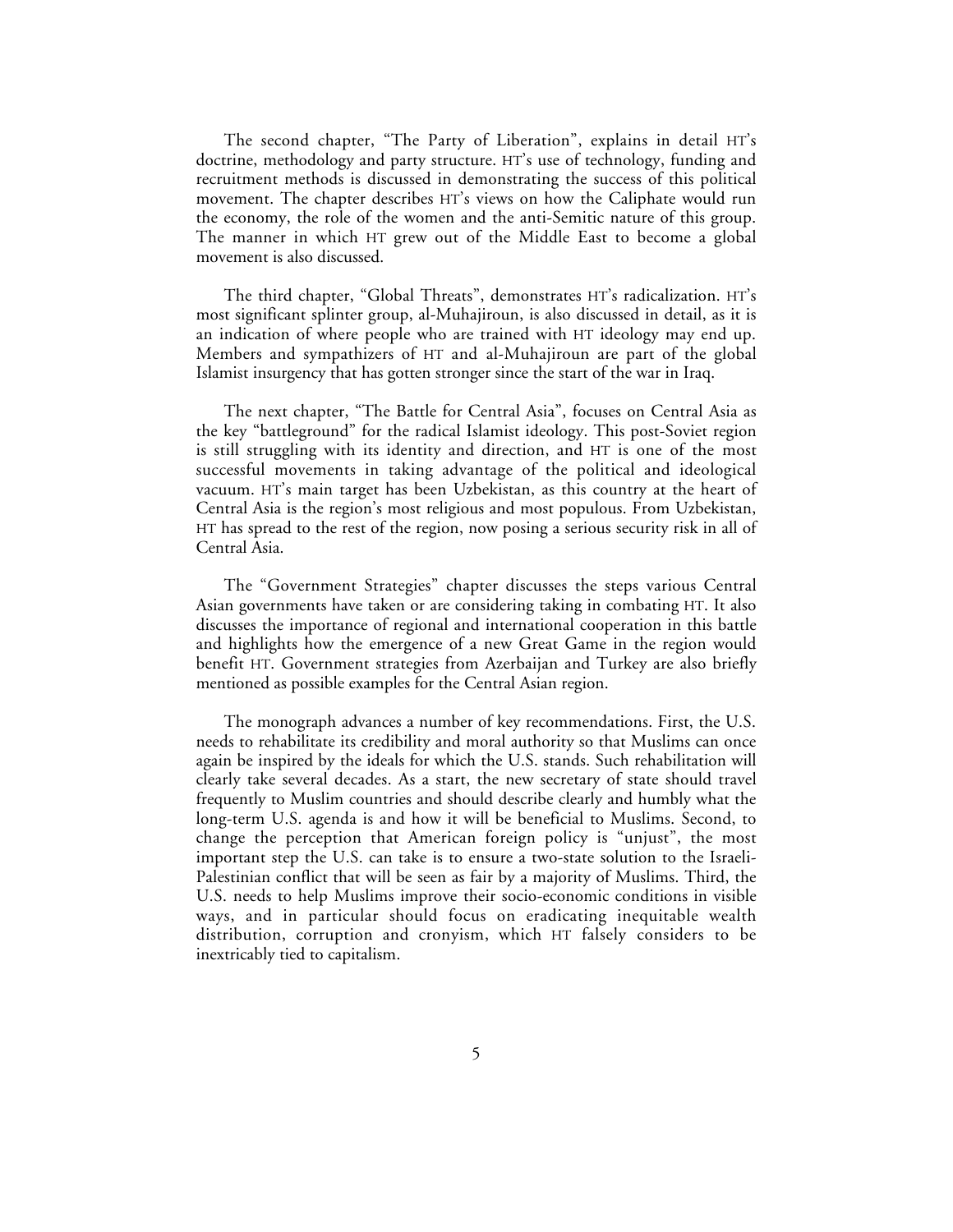The U.S. also needs to realize that the battle of ideas is primarily a civil war within Islam. Thus, a fourth recommendation is for the U.S. to help strengthen the moderate elements within Muslim societies. One way to do this is to take action against the spread of radical literature on the Internet and provide moderates with media outlets. The U.S. can also create space for Islamic groups that promote tolerance and interfaith dialogue, instead of letting the radicals dominate the mainstream. There also needs to be a legitimate forum such as an improved UN at which moderate Muslim states can express their views.

Education is an essential element in this battle. American government officials need to undergo a basic training course on Islamic culture, values and traditions so they do not inadvertently cause further damage. The U.S. also needs to support the educational outreach efforts of moderate Muslims who espouse peaceful coexistence with other religions and cultures and embrace democratic norms and scientific advancement as part of Islamic teachings.

There is also need to come up with a more up-to-date international legal and constitutional approach to combat groups like HT. As long as HT can function in one or more Western countries, the best efforts of others trying to protect their Muslims will fail.

In Central Asia, the West should focus primarily on improving socioeconomic conditions so that people can see the benefits of democratic capitalism and become less tempted to oppose it. While the U.S. and the EU must avoid moral preaching to Central Asians, they need to make clear to the leaders of these countries that it is in their self-interest to show zero tolerance towards human rights violations. The West also needs to understand that the Islamic missionaries like HT are not the same as Christian missionaries; HT does not seek religious freedom for its own sake, but instead exploits it in order to further a political agenda.

In designing assistance programs and policies, the West also needs to respect the region's unique culture and history. In particular, Sufi traditions can be an effective antidote to the radicalism of HT. Teaching the basic principles and ethics of Islam in secular schools is important to immunize people from extremist interpretations of the religion. Free and reliable media are essential for the Central Asians so that they do not turn to HT for political analysis.

In sum, the U.S. must work with its non-governmental and governmental partners in Central Asia to preserve and strengthen those moderate Islamic traditions that have been the foundation of a tolerant culture for over one thousand years. In the long run, such efforts can facilitate a long-term partnership between the U.S. and the people and governments of Central Asia in pursuit of their shared goals in the global War on Terror.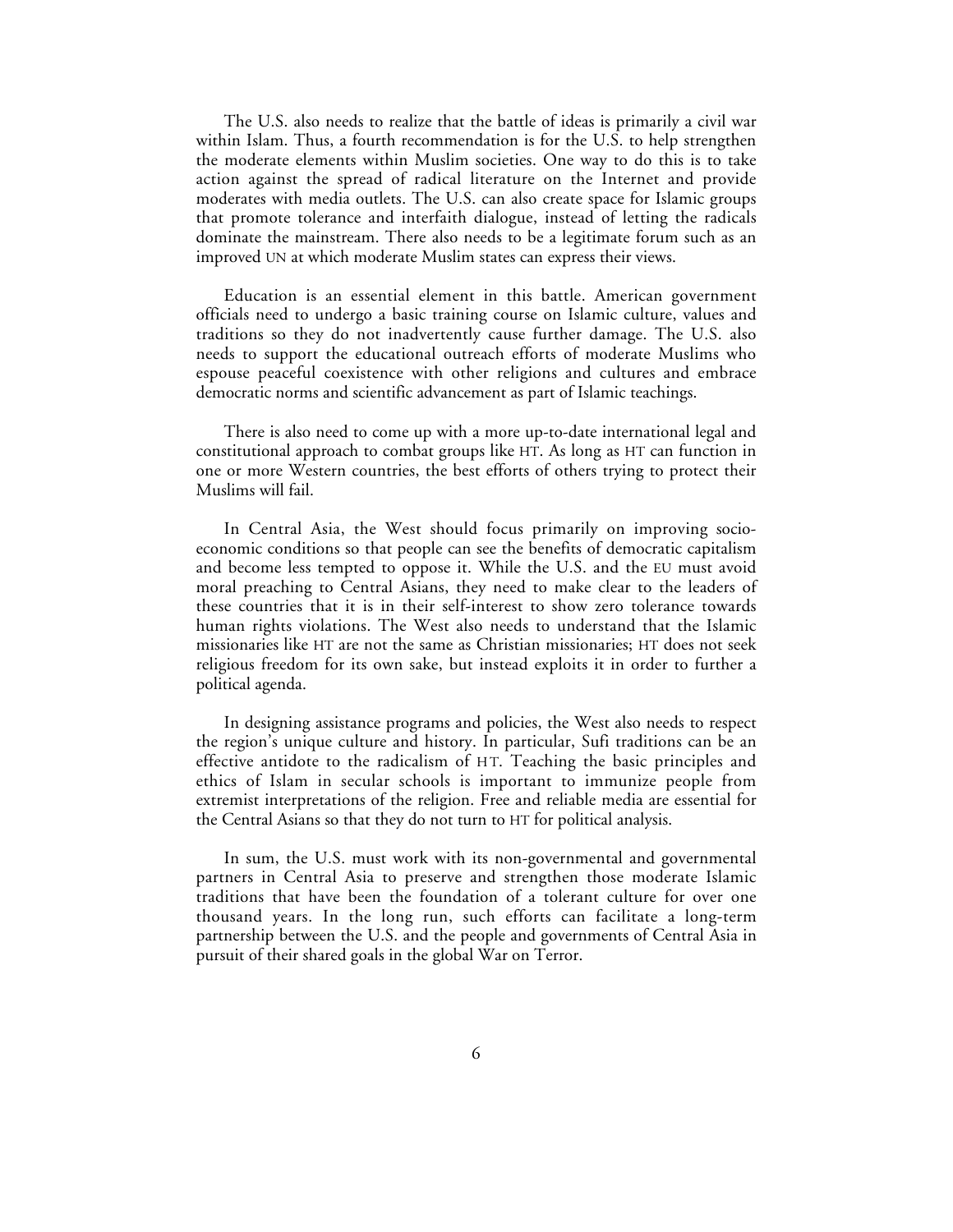## 1 THE WAR OF IDEAS

Until the issuance of the 9/11 Commission Report, the U.S. government and the media focused on the idea of a "war on terror". But terrorism is merely the tip of the iceberg. Violence is only one of the tools used by radical Islamists in the broader "war of ideas" against Western liberal democracy. Winning the war against terrorism is not possible unless the U.S. "prevail[s] in the longer term over the ideology that gives rise to Islamist terrorism."1 To succeed, then, we must come to understand the roots of this ideology, which Hizb ut-Tahrir embodies today.

As the Commission Report correctly concludes, the threat posed by radical political Islamist ideology is not new. It has evolved from the works of Ibn Taimiyyah (in the 13<sup>th</sup> century), to Ibn Wahhab (in the 18<sup>th</sup> century), through to the Muslim Brotherhood's Hassan al-Banna (1906–49) and Sayyid Qutb (1906–65). Born and educated in Cairo, Egypt, Qutb is considered to be the most prominent modern-day Islamist. He was a key ideologue of the oldest Islamist organization, the Muslim Brotherhood, which was formed four years after the Turks dissolved the Caliphate in 1924. In fact, almost all contemporary political Islamist movements were formed after the end of the Caliphate, the recreation of which is  $HT's$  principal goal.<sup>2</sup>

Qutb believed that mankind was "on the brink of a precipice" because it sought progress through a system "devoid of vital values."<sup>3</sup> He maintained that only Islam possessed such values, thus obligating Muslims to fight "those oppressive political systems which prevented others from freely choosing Islam."<sup>4</sup> Qutb believed the change would not come by a revolution of masses but rather by a small group of "real" Muslims. Adherents to this salafist<sup>5</sup> brand of Islam claim to be emulating the way of the Prophet Muhammad, who established the first Caliphate in Arabia. They seek to overthrow existing governments in Muslim lands, and once in power, they plan to declare armed jihad against non-Muslim states. They believe it is the duty of all Muslims to bring about such change to remedy the decline of Muslim societies and the world. Before he was executed in 1966 on charges of treason against the government of Egyptian President Gamal Abdel Nasser, Qutb actively promoted the radical salafist ideology that legitimized the use of violence in order to achieve such a revolution.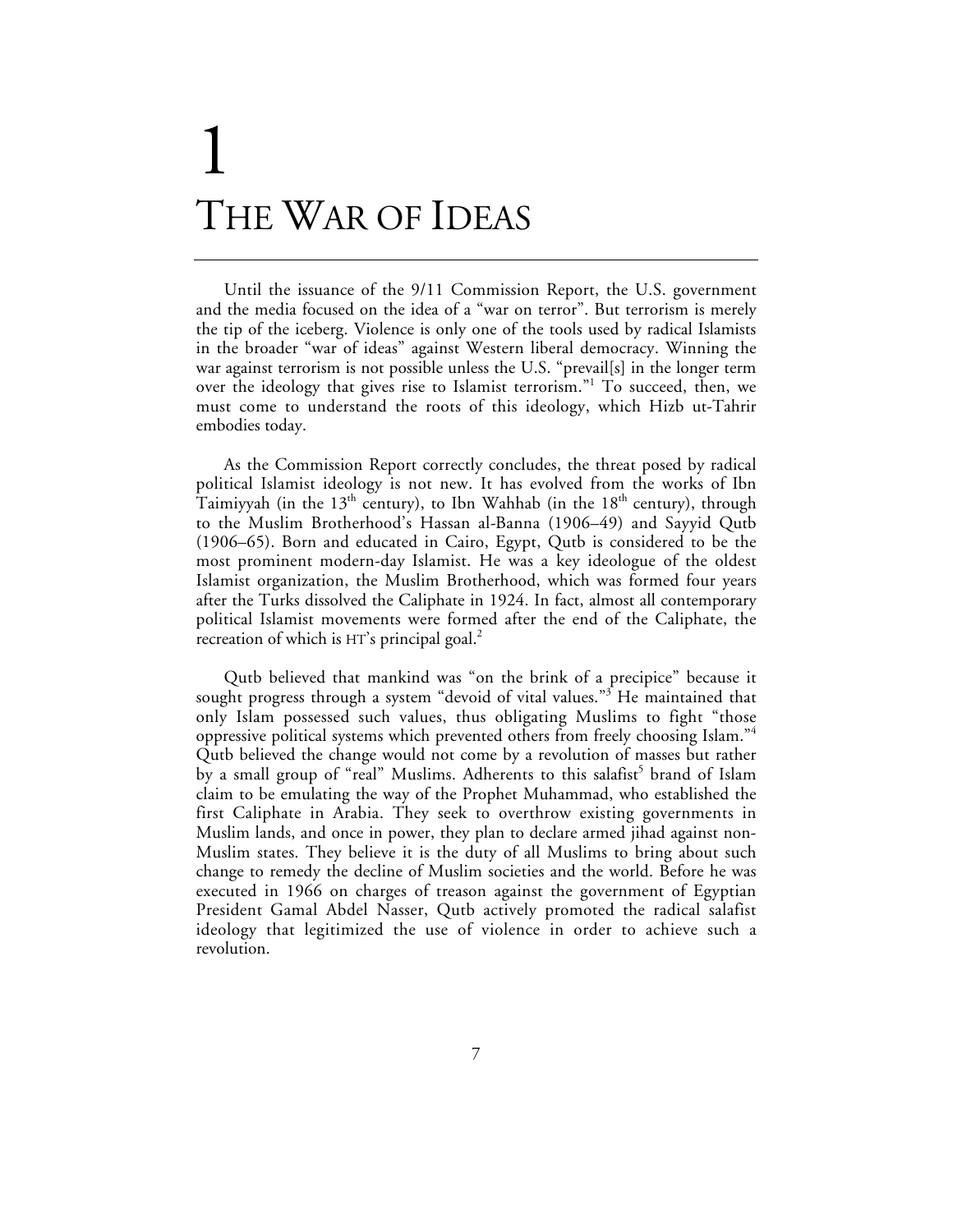Qutb's execution was a turning point for many Islamists who had previously rejected the use of violence. They were further motivated by the Arab defeat by Israel in 1967, and became even more radicalized following the occupations of the West Bank, Gaza Strip and Golan Heights, and the temporary takeover of the Sinai Peninsula. Increasingly, people began to agree with Qutb that a return to "pure Islam" was necessary in order to avoid further decline and humiliation. Muhammad Abd al-Salam Faraj (1954–82) took Qutb's ideas one step further, claiming that the problem was not with Muslim societies but their *kufr* (unbeliever) governments and laws. The Egyptian published in 1977 his famous "The Neglected Duty", urging individual Muslims to engage in violent jihad with the ultimate goal of creating the worldwide Caliphate. He made a compelling case that given the state of Islam today, it is necessary to organize secret groups and take power by in inculcating representatives into the army and key government structures.

Up until the Six-Day War, the U.S. had been viewed for decades as a just and moral power throughout the Muslim world. It was well known that America was founded by people who fled British religious persecution and came to a new continent in the hope of creating a country that would respect individual freedoms and rights. Unlike colonial European powers, Americans were seen to be on the side of those who were oppressed and discriminated against. For an even longer time, Jews were not viewed with any enmity; for example, the Ottoman Caliphate played a leading role in helping Jews escape Spanish persecution. These attitudes quickly began to change with the creation of the Israel in 1948, and increasingly worsened as more and more Muslims perceived the U.S. to be improperly backing Israel and their own corrupt, repressive rulers. However, in that era there were limited possibilities for global communication and travel, and these sentiments were to a great extent limited to the Arab world and did not have a significant impact on the greater Muslim community. In fact, a pro-U.S. attitude persisted through the 1980s; Muslims overwhelmingly supported the U.S. against the Soviet Union in Afghanistan, because they saw America as trying to bring peace to the region.

The major shift in popular opinion against the U.S. started with the Bosnia War. Even secular, non-political Muslims were furious about Western indifference to the mass killings of their co-religionists. While the U.S. (unlike major European countries) did finally come to the help of the Muslims, the damage to the U.S. reputation had already been done. Watching the media coverage of the brutalities, and with international communication and travel becoming easier, Muslims all over the world shared a sense of injustice.

The slaughter of Muslims in the heart of Europe was a major turning point for the global Muslim consciousness. Soon afterwards, Muslims began to sense that, in the face of the brutal Russian crackdown in Chechnya, the killings in Kashmir, and other incidents in which Muslims were attacked, the U.S. was remaining quiet. Furthermore, U.S. actions in the Israeli-Palestinian conflict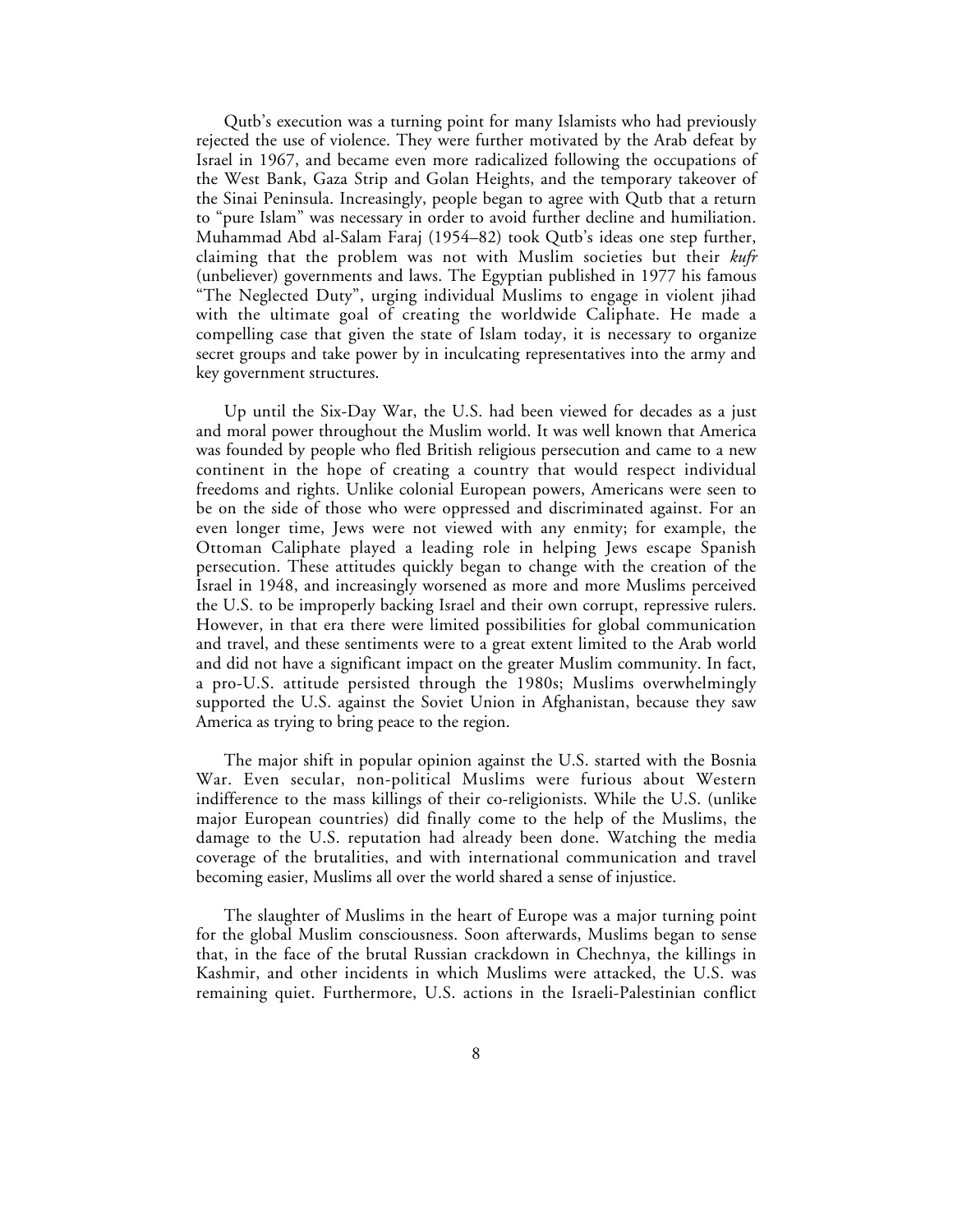were increasingly perceived as biased. Muslims began to believe that the U.S., like the British Empire, was simply not interested in their freedom. In fact, they felt the West wanted to keep Muslims repressed in order to ensure that Islamic civilization would never rise again and pose a challenge to the Judeo-Christian rule.

Due to their disappointment at the perceived "double standards" of U.S. foreign policy, American-trained Muslim fighters in Afghanistan decided to take matters into their own hands. They had already brought down one of the two superpowers, and were confident they could defeat the other. Armed with strong Islamic beliefs, they adopted as their goal the replacement of all oppressive regimes with Islamic ones. While some attempted to bring this about through education, others became more actively involved in political opposition. A significant minority took this opposition to the extreme, blowing up buildings filled with innocent civilians and justifying the attacks with their political theology.

The attacks of September 11, 2001 received a mixed response from Muslims. A majority was deeply saddened by the tragic loss of innocent human life, and while still angry with U.S. foreign policy, most Muslims felt solidarity with the American people. However, these sentiments soon were replaced with confusion and rage following President Bush's importune reminder that "this crusade, this war on terrorism, will take a while."6 To Muslim ears, this sounded like America was waging the final phase of a war against Islam that had begun in the medieval era. During the planning phase of the war against the Taliban, a rumor surfaced in the media that the military campaign would be named Operation Infinite Justice, another unfortunate religious reference. This did not escape notice in the Muslim world. Although the authenticity of the report was never established, and although the Bush Administration denied the charge, announcing that the name of the campaign would be Operation Enduring Freedom, the damage had been done. Finally, when Bush starkly insisted that "you are either with us or against us", many of the Muslims who wanted to both oppose terrorist attacks and remain Muslim felt trapped in no man's land.

The next major setback to America's standing in the Muslim world followed President Bush's labeling of Israel's Prime Minister Ariel Sharon as a "man of peace"<sup>7</sup> when Israel was engaged in a bloody military campaign, in response to the start of the second *intifada* in September 2000. This frustration reached new heights after the U.S.-led invasion of Iraq. The war was perceived as illegitimate from the start, and the subsequent killings of innocent civilians further united the Muslim community in its opposition to American policy. Many Muslims are convinced that neoconservatism is in some way an American Jewish plot. Stories emerging from Washington that blamed neoconservative elements within the administration for the decision to go to war in Iraq only served to reaffirm the Muslim perception that the U.S. foreign-policy process was permanently tainted by pro-Israeli and anti-Islamic ideology.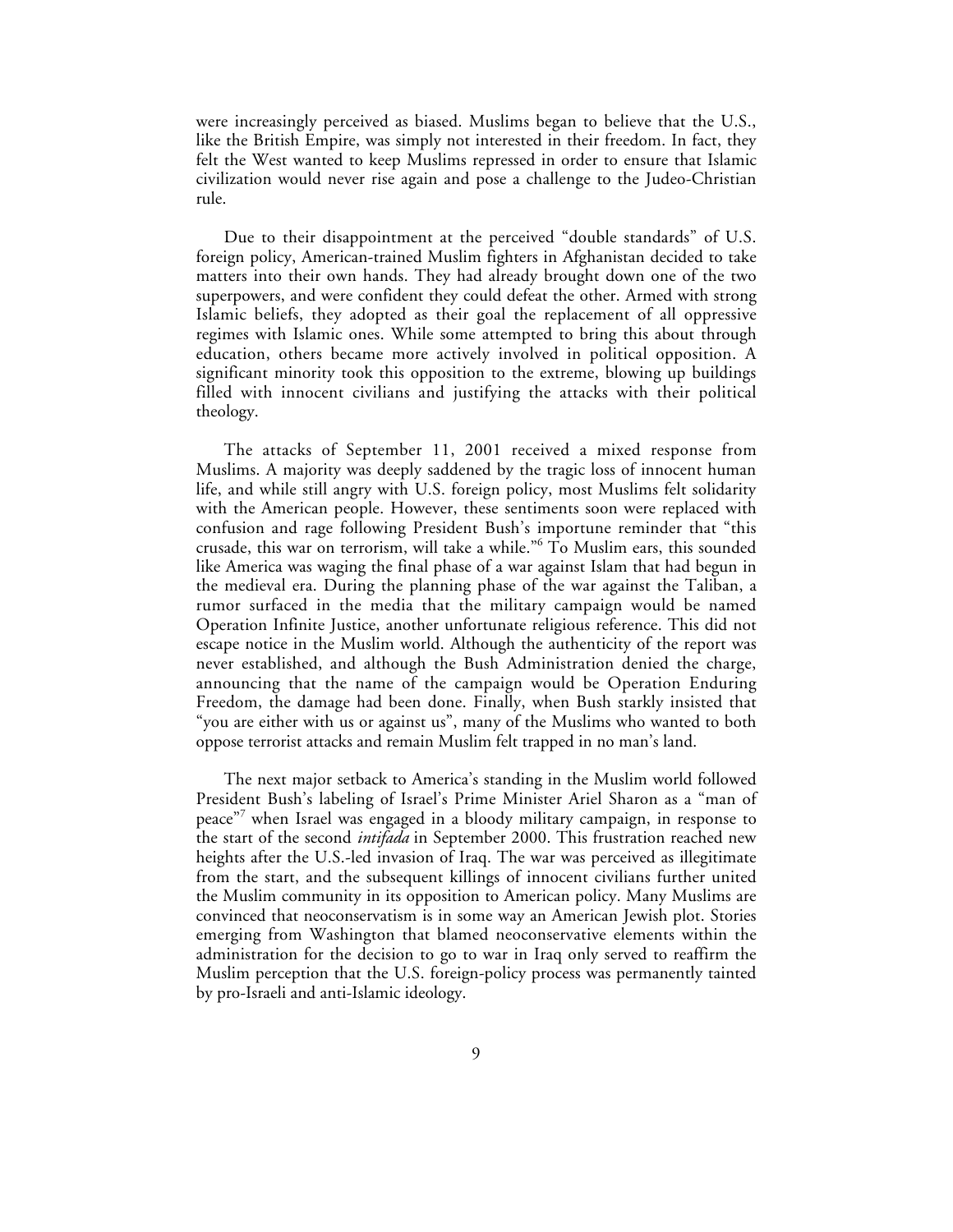The fact that U.S. Army Lt. General Jerry Boykin, had said "I knew my God is bigger than [Osama bin Laden's]. I knew that my God was a real God and his was an idol", and "George Bush was not elected by a majority of the voters in the United States. . . . He was appointed by God" infuriated Muslims.<sup>8</sup> His pronouncements that the United States was engaged in a holy war only made matters worse. In summer 2003, Gen. Boykin was promoted and then assigned to serve as deputy undersecretary of defense for intelligence. Appointing this man to such a sensitive position and not removing him, even after there were many news stories about his views, made Bush's 2002 National Security Strategy document that "the war on terrorism is not a clash of civilizations" meaningless in the eyes of many Muslims. Even after the eventual withdrawal of U.S. troops from Iraq, this resentment is likely to remain. While visiting the Dome of the Rock Mosque and the Al-Aqsa Mosque (Islam's third-holiest site after Mecca and Medina) in Jerusalem, foreign observer's are routinely shown the bullet holes from an American-born Jewish ex-army officer's April 1982 shooting.<sup>9</sup> Many more generations of Muslims will be shown the damage to the shrines and holy sites in Israel and Iraq, which symbolize to the Islamic faithful not a crackdown on terrorism, but an attack on Islam itself.

The perception that the U.S. wants to destroy Islamic civilization was further reinforced by pictures and video of U.S. attacks against Islamic holy sites in Najaf and elsewhere. The situation got worse with shootings in Fallujah's Sunni mosques, especially the Abu Hanifa mosque, which is the burial place of the founder of the most liberal Hanafi school of Islam. These had the same effect on the Muslim consciousness as Muslims shooting and spilling blood in the Vatican would have had on Christians.

In the socio-political context described above, it is clear that the majority of the Muslim world is no longer "with us". At the same time, an equal majority is opposed to the use of violence and not quite ready to be "against us". However, this silent majority, which wishes to find a way to prevent the much-feared "clash of civilizations" is increasingly being forced to choose sides—and the side that many are choosing is that of the radicals. Groups that promise the creation of a worldwide Islamic *umma* (community) and even the re-establishment of the Caliphate are gaining increasing traction in the internal Muslim debate.

One such radical Islamist group, Hizb ut-Tahrir (HT), has for over half a century been engaged in the war of ideologies, but it came to benefit greatly from the post-September 11 atmosphere of divisiveness. Harkening back to the supposed glory of the Ottoman Caliphate, HT doctrine stipulates that the only way to re-establish the kind of Islamic society promulgated by the Prophet Muhammad is to liberate Muslims from the thoughts, systems and laws of *kufr* (non-believers), by replacing the Judeo-Christian dominated nation-state system with a borderless *umma*. <sup>10</sup> Similar to Qutb and other Islamists, HT rejects capitalism as exploitative and democracy as godless.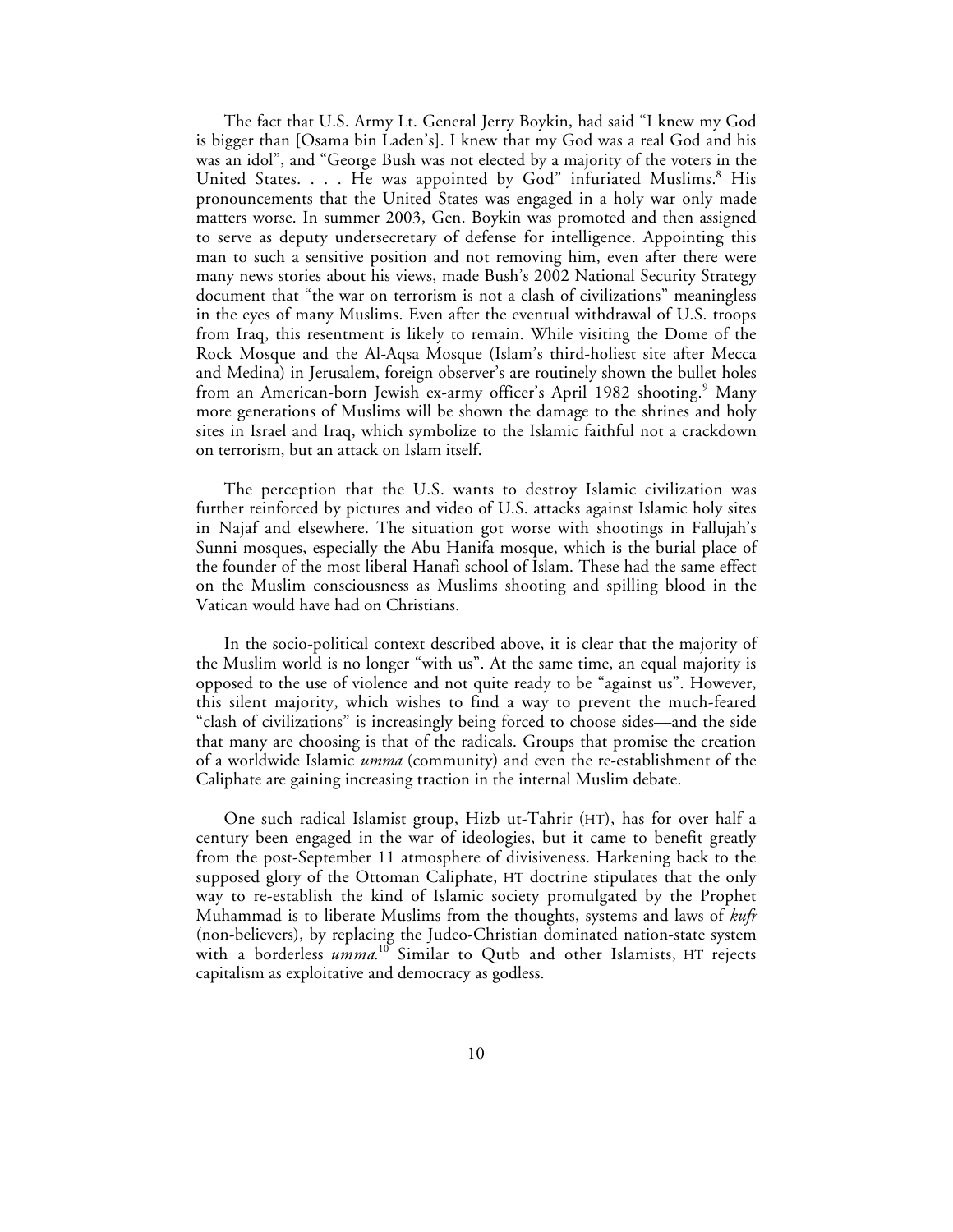While the movement shares the same political objectives as terrorist groups, HT does not fit into the "death-loving" stereotype of radical Islamists. HT members claim ultimately to want freedom and justice, rather than violence. Since it is not a terrorist organization, it is much more appealing to the average Muslim, who may agree with the ultimate goal of al-Qaeda but would not support the killing of innocent civilians. This aspect of HT has made it extremely hard for Westerners to categorize the movement. However, upon closer analysis, it is clear that HT's renunciation of violence is only superficial. Violence has been repudiated by the HT, but other groups working towards the same goal that *do* use violence are never condemned by HT. The group never denounces terrorist attacks. In many ways, HT is part of an elegant division of labor. The group itself is active in the ideological preparation of the Muslims, while other organizations handle the planning and execution of terrorist attacks. Despite its objections to this description, HT today serves as a *de facto* conveyor belt for terrorists.<sup>11</sup>

HT's success on the ideological playing field is largely due to its ability to adapt its political message to a range of political environments. This is accomplished by its well-organized propaganda machine, which relies heavily on modern technology, to wage its "war of ideas". In western Europe, HT conveys a message of "justice" to Muslims alienated from mainstream society, which it views as imperialistic and anti-Islamic. In Central Asia, HT presents an Islamic alternative to the secularist repression of the region's governments.

Radicals endorse a version of Islam that is not merely a spiritual faith tradition, but also as a political system. They arrive at this politicized view of Islam through their belief in God. Since God is absolutely sovereign, so too should his sole representative on earth, the Caliph, who leads the Islamic state. Democracy, socialism and other systems of government are seen by these Islamists as fundamentally flawed because of their solely human origin, and hence imperfection. This dichotomy of sanctioned and unsanctioned forms of government helps form the beginnings of a fundamentalist worldview as divided between "us" and "them".

Giving color to the dichotomy, radical Islamists stipulate that those who participate in man-made government are in *jahilliyah*, a state of ignorance. According to classical Islamic theology, such a condition prevailed in Arabia before the Prophet Muhammad propagated the message of Islam and created the Caliphate. Making the theological leap, radicals believe that the absence of a Caliphate similar to that created by the Prophet has fueled the ignorance that is directly responsible for the decline of Islam.

Muslims who do not work to remove themselves from this "state of ignorance" are considered by radical Islamists to be *takfir,* or not truly Muslim. These strict standards are defining the parameters of Islamic membership. According to Omar al-Bakri Muhammad, the leader of the recently dissolved HT splinter group al-Muhajiroun, September 11 brought about several changes, "not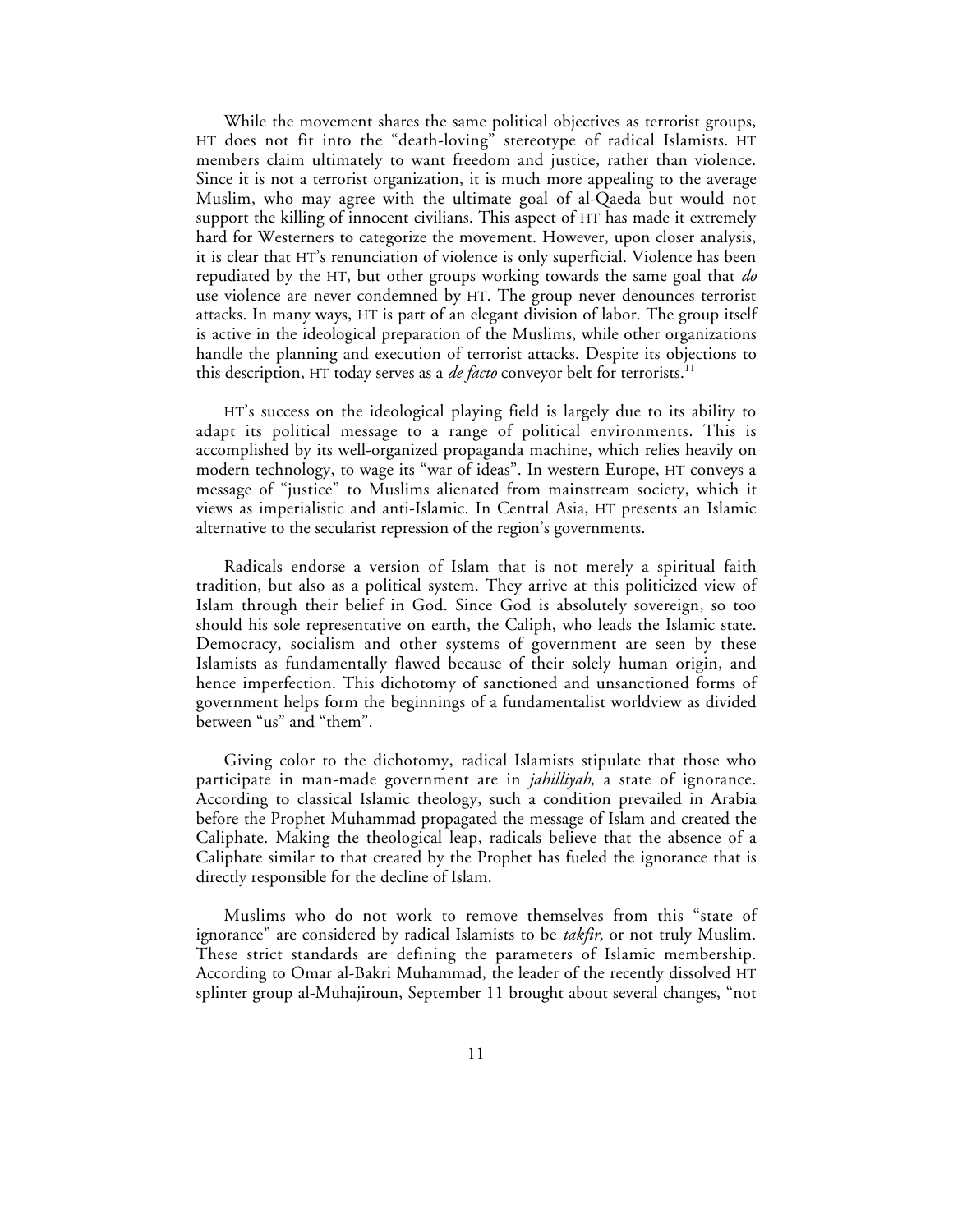least of which is the clear crystallization of the two camps of Islam and *Kufr*, of believers and hypocrites, of those who follow the Messenger Muhammad and his companions, and those deviant from their path."<sup>12</sup>

With the politicization of Islam, Muslims now find themselves battling over which characteristics should constitute proper Islamic theology. Central to the battle is the much-contested understanding of how Muslims should respond to conflict. Historically, there has been no ambiguity in classical Islam about the legal precepts governing political conflict. In Arabic, the word jihad means "to strive for some objective", which Islamic scholar Ibn Rushd divides into four categories: jihad by the tongue, jihad by the heart, jihad by the hand and jihad by the sword.13 The last of these, armed jihad, should only be used when the other options have been exhausted or when Muslims and Islam are under attack. Prophet Muhammad intended for armed jihad to be used only rarely; it is wellknown to Muslims that, returning from a military battle, the Prophet told his followers, "This day we have returned from the minor jihad to the major jihad", or from "armed battle to the peaceful battle for self-control and betterment."<sup>14</sup> Jihad, therefore, has not traditionally been understood as "holy war" against other nations or religious bodies.

Yet radical Islamist groups have hijacked the concept of jihad, transforming it into a strident call that often precipitates the application of violence against innocents. Instead of focusing on the elements of jihad that call for selfimprovement and discipline of the *nafs*<sup>15</sup> (ego), radical Islamist groups convey their interpretation of Islam in the way of the first Caliph, Abu Bakr, who warned in a letter to his nemesis, Persian leader Kisra, "I have come to you with a people who love death as much as you love life."16 Far from abiding by the narrow Quranic limitations guiding the application of armed jihad, radical Islamists today wage violence indiscriminately, with specific value placed on targeting Jews and "crusaders", or Westerners.

Al-Qaeda's attacks on U.S. targets at home and abroad have therefore "embroiled the United States in [this] intra-Muslim ideological battle, a struggle for the hearts and minds in which al-Qaeda has already scored a number of victories."<sup>17</sup> The U.S. counterattacks in Afghanistan and Iraq helped radical Islamists mobilize their followers by arguing that armed jihad is their responsibility because "Muslims and Islam are under attack". Radical Islamist Azzam al-Tamimi, the head of the Institute of Islamic Political Thought, states it clearly: "The blood of martyrs provides nourishment and sustenance for those who continue the struggle."<sup>18</sup>

There is further contention about precisely who should hold the authority to authorize armed jihad. If armed jihad has traditionally been used to protect Muslims and the religion of Islam when under attack, it logically follows that someone must decide when Muslims are "under attack", and who is doing the attacking. Some radical groups, such as HT, believe that peaceful struggle suffices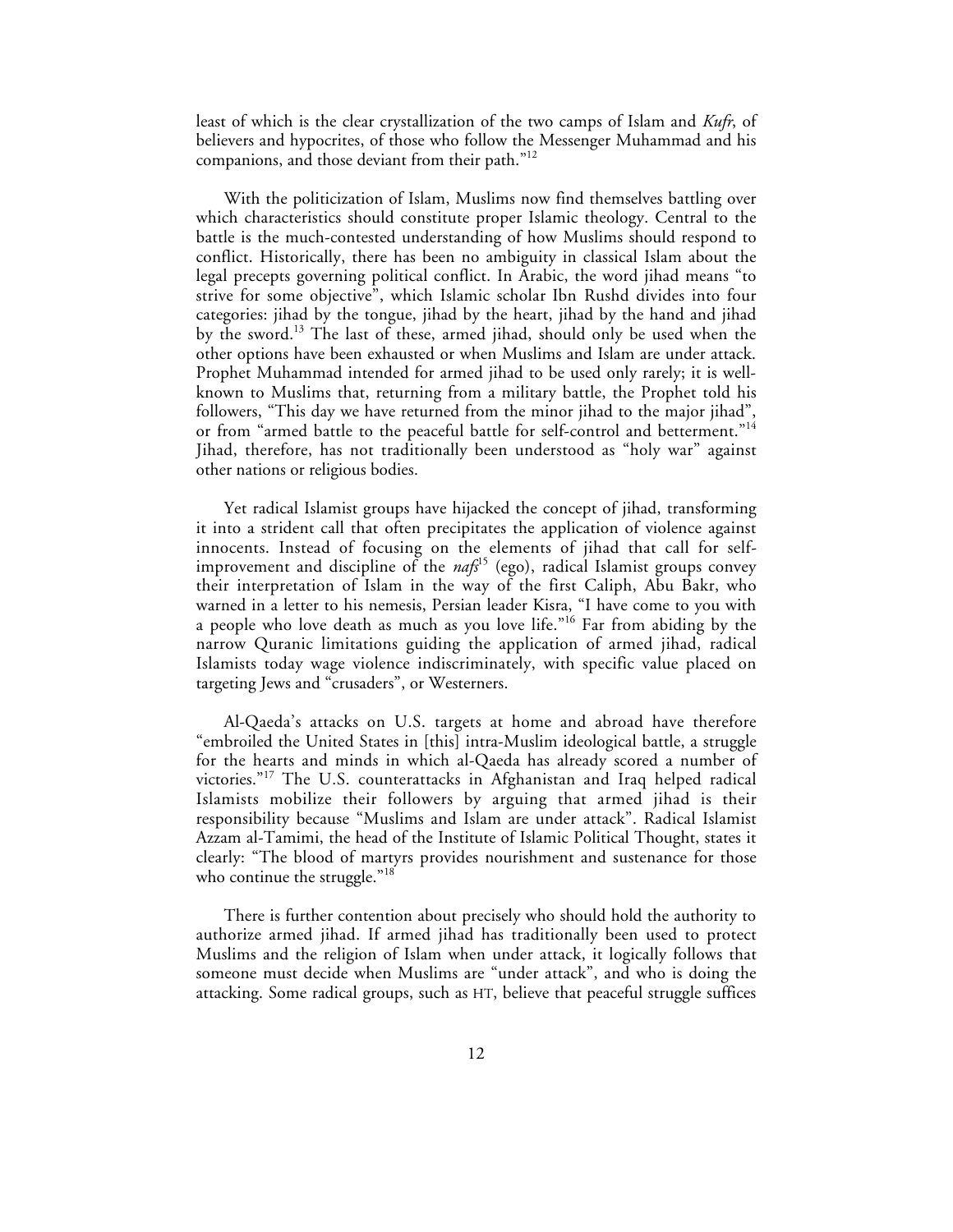until a Caliph emerges to lead the *umma* to arms. Others, however, believe that armed jihad is essential. They argue that contemporary political leaders lack the legitimate authority to order armed jihad, and so these groups take the responsibility into their own hands. Thus, the key actors in the battle for Islam are vying to be the legitimate representative of Muslim interests. They aim to represent neither a nation-state nor a sect of Islam, but a borderless community of Muslims.<sup>19</sup>

While al-Qaeda can be thought of as the overarching symbol representing militant, radical Islam, HT's global networks directly convey the radical Islamist message to Muslims on the ground and deliver this message in each country's native language. While lumping HT together with recognized international terrorist organizations is a mistake, the party in fact has significantly militarized the ideological space in Muslim societies. The message conveyed by HT is clear: Western capitalistic states, as currently led by the United States, are Islam's "most vicious enemies".<sup>20</sup> HT has stopped at nothing to persuade even the less devout of the accuracy of its characterization of the U.S. In a May 4, 2004 press release, the party accused the U.S. of torturing and abusing "many" Iraqi women, ranging from "girls of twelve to women in their sixties".<sup>21</sup>

HT's animosity towards the U.S. runs deeper than superficial allegations of imperialism. HT sees the U.S. as the primary impediment to its goal of conquering the world, first by establishing a Caliphate within the "House of Islam", and then by gradually expanding its sovereign domain. HT sees its own interests as mutually exclusive of American interests and bringing to an end U.S. global dominance as its foremost objective.<sup>22</sup>

The U.S. therefore needs to develop a new strategy and possibly a new ideology that will be attractive to Muslims. HT's objective of creating a transnational Islamic identity did not have much success until recently. Since the Iraq war, however, HT has made serious progress as the main combatant in the "war of ideas". Unlike the threat posed by the Soviet Union, America's new and more fluid enemy demands a multi-faceted, and more importantly, ideological response.

With radical Islamism having undergone politicization cleverly disguised as a viable alternative, the U.S. is "caught up in a clash within a civilization".<sup>23</sup> Thus, while the U.S. finds itself scrambling to protect its homeland against terrorist threats, the war's front lines occupy an ideological space in the Muslim world where classical Islam is under attack. The U.S. must help create political space for moderate Muslims so that mainstream Islam is no longer in the hands of the radicals such as HT. All religions have radicals, but in contemporary Islam the radicals have become the mainstream, and the moderates are pushed to the sides of the debate. HT's worldview is so starkly black and white that it repeatedly dares all Muslims to choose between their Islamic identities and Western civilization. The key to a Western victory on this battlefield of ideas is to convey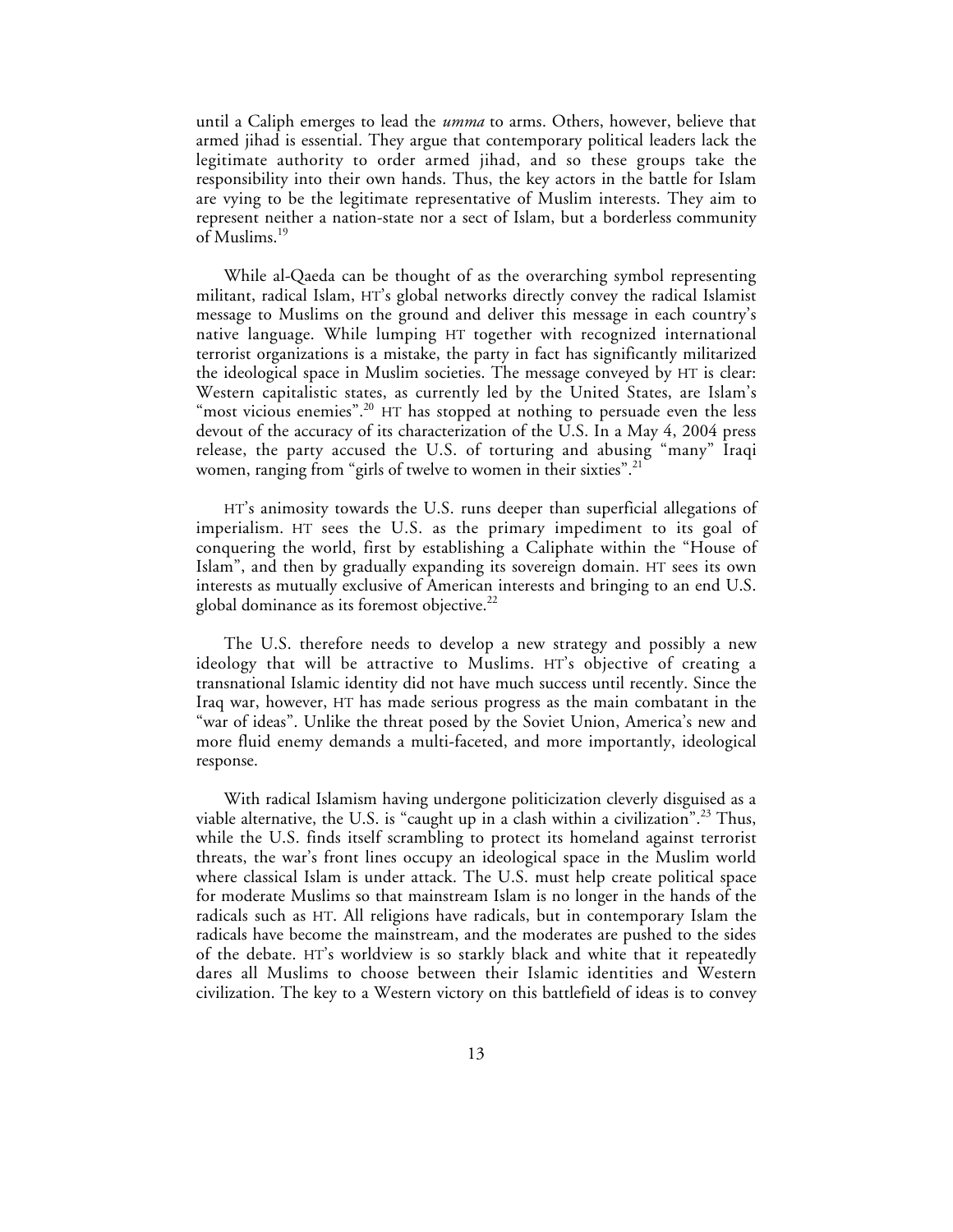to Muslims the understanding that they need not make such a choice, because the values cherished by Western civilizations are the same as those embraced by classical Islam. To win the war against terrorists *and* the war of ideas, the U.S. and its remaining Muslim allies need to cooperate, so that moderates can reclaim the mainstream. Understanding and subsequently defeating Hizb ut-Tahrir would be a good start.

<sup>5</sup>From *salaf*, meaning "of the predecessors". Salafists today espouse a similarly strict form of Islam like that of the Wahhabis. In fact, many Wahhabis refer to themselves as "*salafis"*. <sup>6</sup>

Peter Ford, "Europe Cringes at Bush's 'Crusade' Against Terrorists", *Christian Science Monitor*, September 19, 2001.

Peter Slevin and Mike Allen, "Bush: Sharon a 'Man of Peace'", *Washington Post*, April 19, 2002.

Sidney Blumenthal, "The Religious Warrior of Abu Ghraib", *Guardian* (London), May 20, 2004. <sup>9</sup>

The author, too, had this experience in 2000.

September 11, 2002, http://www.canada.com/national/features/september11/

story.html?id=228C5B1D-F471-47B8-8E45-FB7103D91BA8. 13"Legal Rulings, Jihad in History and Law", The Islamic Supreme Council of America, http://www.islamicsupremecouncil.org/bin/site/wrappers/default.asp?pane\_2=content-legaljihad\_history. 14"Legal Rulings, What Jihad Is", The Islamic Supreme Council of America, http://www.

islamicsupremecouncil.org/bin/site/wrappers/default.asp?pane\_2=content-legal-jihad\_Is\_ isnot. 15The definition of *nafs* depends on the context, but it has two main meanings. First is the

p. 23. 18Pashut, "Dr. Azzam al-Tamimi"*.*

1 The National Commission on Terrorist Attacks Upon the United States, *The 9/11 Commission Report*, (New York: W. W. Norton, 2004), p. 363.

Husain Haqqani, "Understanding HT Ideology", in *The Challenge of Hizb ut-Tahrir: Deciphering and Combating Radical Islamist Ideology* , ed. Zeyno Baran (Washington, DC: The Nixon Center, 2004), p. 30.

Sayyid Qutb, *Milestones*, http://www.youngmuslims.ca/online\_library/books/milestones/ index\_2.asp. <sup>4</sup>

Marc Sageman, *Understanding Terror Networks* (Philadelphia: University of Pennsylvania Press, 2004), pp. 9, 12.

<sup>&</sup>lt;sup>10</sup>*The Methodology of Hizb ut-Tahrir for Change* (London: Al-Khilafah Publications, 1999), p. 5. See http://www.hizb-ut-tahrir.org/english/books/pdfs/method\_for\_revival.pdf.

<sup>&</sup>lt;sup>11</sup>In response to an article of mine entitled, "The Road from Tashkent to Taliban", April 2, 2004 on National Review Online, http://www.nationalreview.com/comment/

baran200404020933.asp, describing how HT serves as conveyor belt for terrorists, Dr. Abdullah Robin, a member of Hizb ut-Tahrir Britain, posted an open letter to me on HT's website, http://www.1924.org.<br><sup>12</sup>"Warm Words for bin Laden as fundamentalists gather in Britain", Canada.com,

ego, especially desires and weaknesses. It also means the soul of a human being.<br><sup>16</sup>Adam Pashut, "Dr. Azzam al-Tamimi: A Political-Ideological Brief", MEMRI Inquiry and

Analysis Series, no. 163, p. 3. http://www.memri.org/bin/articles.cgi?Area=jihad&ID=IA16304. 17Michael Scott Doran, "Somebody Else's Civil War", *Foreign Affairs*, 81, no. 1 (2002):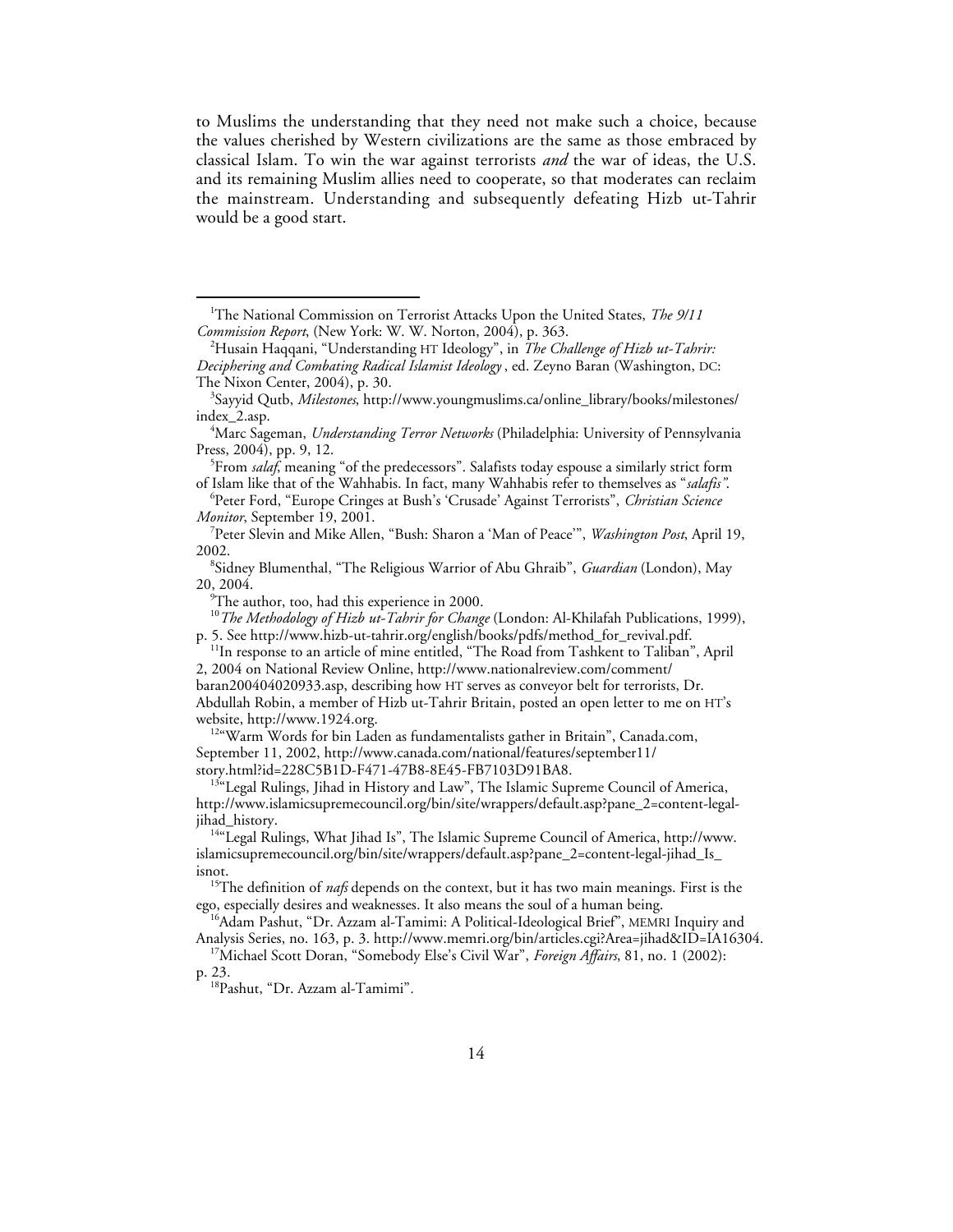<sup>19</sup>Doran, "Somebody Else's Civil War".

20 Suha Taji-Farouki, *A Fundamentalist Quest and the Search for the Islamic Caliph* (n.p.: Grey Seal Books, 1994) p. 72.<br><sup>21</sup>"Torture and Abuse of Muslim Women in Coalition Prisons—True Face of Iraqi

Enduring Freedom", May 4, 2004, http://www.hizb-ut-tahrir.info/english/leaflets/index. html.<br><sup>22</sup>"America's domination of the international situation is a danger to the world and only

the Khilafah can save it", June 1, 2003, http://www.1924.org/leaflets/index.php?id=514\_0\_ 10\_0\_M. 23National Commission, *9/11 Report,* p. 363.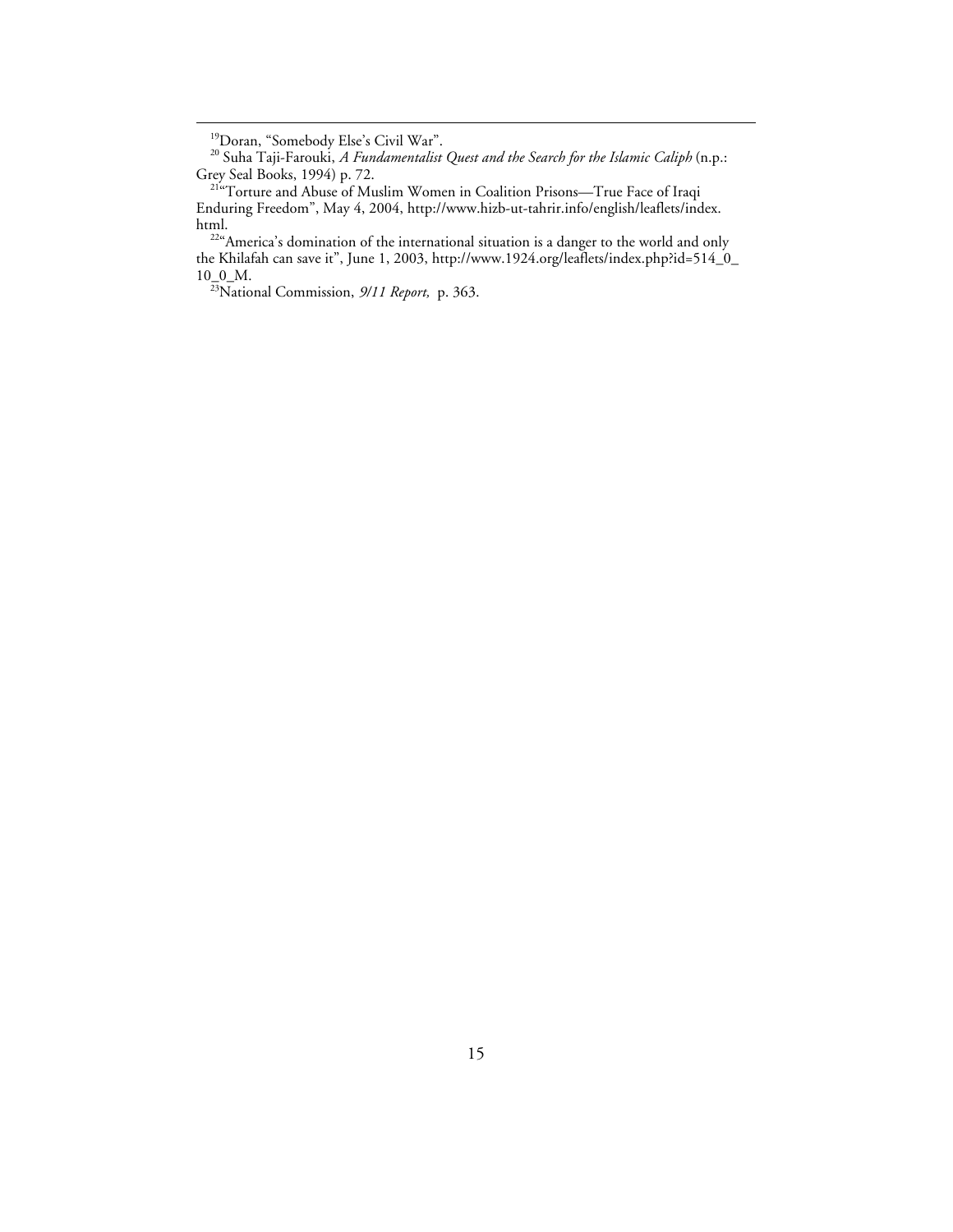## 2 THE PARTY OF LIBERATION

Hizb ut-Tahrir (HT) was founded in the Jordanian-ruled East Jerusalem suburb of Bayt ul-Maqdis in 1952 or 1953 by Sheikh Taqiuddin al-Nabhani al-Falastani. Born in Haifa in 1909, al-Nabhani was educated at the Al-Azhar University and Dar ul-Ulum University in Cairo, Egypt. He served as a judge in various courts in Lebanon and Palestine, and also taught at the Islamic University in Amman, Jordan. Over time, al-Nabhani became convinced that Islam's decline was due to the submission of the *umma* to greedy colonial powers. Unlike many of his peers, who believed Islam's shortcomings could be remedied through nationalist or economic policy prescriptions, al-Nabhani asserted that Islam could only be revived if it was restored as a comprehensive guide for daily life. Although hesitant to label most of his Muslim contemporaries as *kufr* (unbelievers), he believed that their lives were dominated by a mixture of Islamic, Western, socialist, nationalist, partisan, regional and sectarian thoughts and emotions,<sup>1</sup> leaving them detached from true Islamic living. In 1950 al-Nabhani published *The Treatise of the Arab* explaining his vision of "establishing the Islamic state in Arab territories and afterwards in non-Arab Islamic territories."2 To achieve this goal, he established Hizb ut-Tahrir.

Al-Nabhani's political and religious philosophy was largely shaped by the Muslim Brotherhood, a fundamentalist organization of Egyptian origin founded in 1928. Al-Nabhani was at first a member of the Brotherhood but found its ideology too moderate and too accommodating of the West. He articulated his views in a book called *Khilafah* and founded HT as a more radical alternative to the Brotherhood, winning the loyalty of its many radical members, who soon became the rank-and-file of the new organization.<sup>3</sup> In this early stage,  $HT$  made contact with the members of the *umma* and presented to them, on an individual basis, the group's ideology and methods.<sup>4</sup>

Al-Nabhani viewed Western civilization and Islam as dichotomous entities with mutually exclusive ideological underpinnings, both of which competed to dominate Muslim societies.<sup>5</sup> According to al-Nabhani, Western societies employed two antagonizing ideological systems during the Cold War, capitalism and socialism, in order to assert control over Muslims. Although the capitalist forces eventually prevailed, al-Nabhani maintained that had the communists acknowledged God and embraced Islam, socialist forces would have triumphed. With the fall of communism, HT identified Western capitalism, led by the United States, as the primary impediment to establishing a truly Islamic society.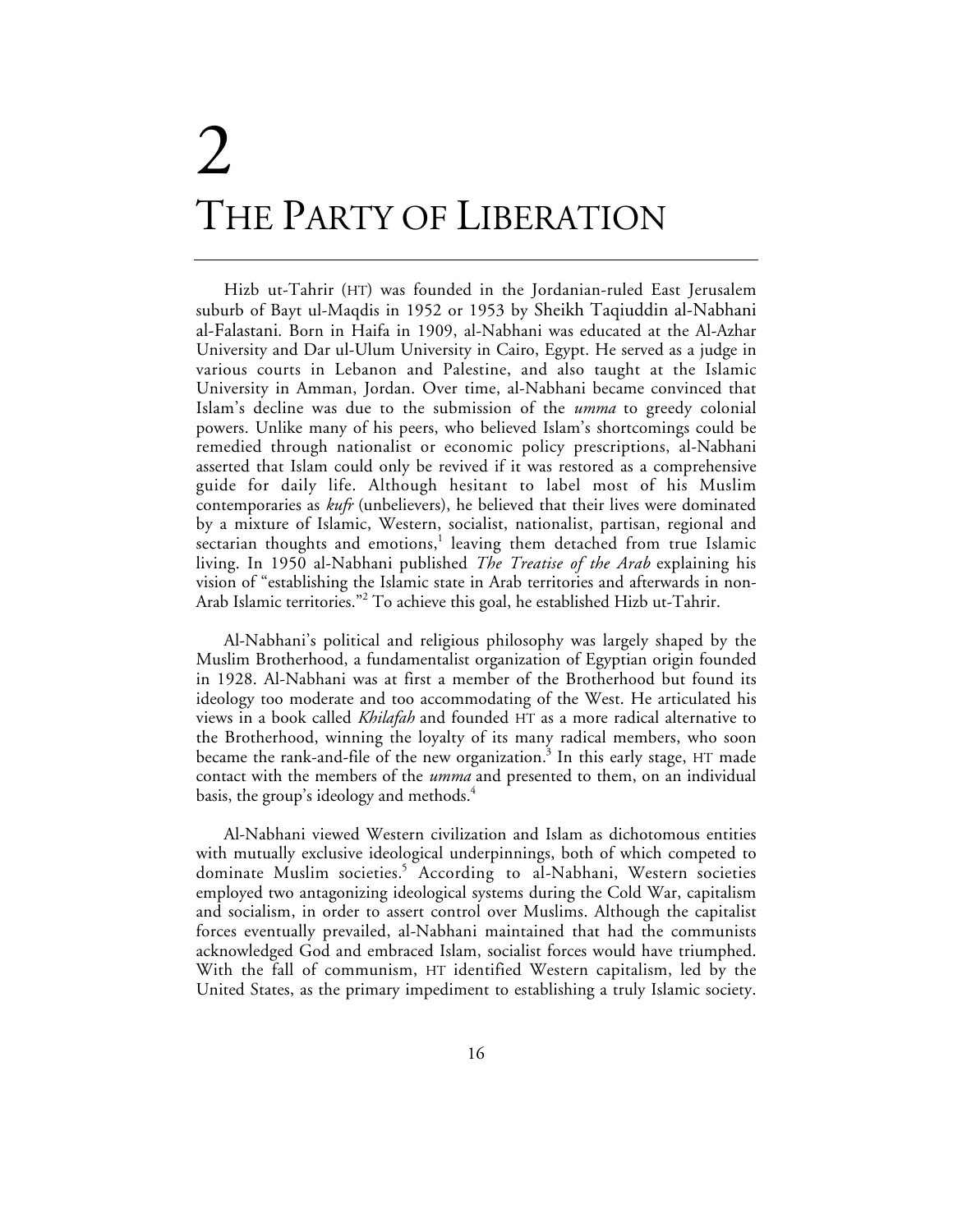While his anti-Western sentiments were becoming more and more widespread throughout the Islamic world, many of his contemporaries did not share his degree of extremism.

Other known HT founders include Khaled Hassan, a founding member of the Palestine Liberation Organization's (PLO) militant Fatah faction, and Sheikh Assad Tamimi, Islamic Jihad's spiritual leader. Al-Nabhani died in 1977 and was succeeded by Abu Yusuf Abdul Qadim Zallum, another Palestinian cleric, who also taught at Al-Azhar University.<sup>6</sup> In a book-length treatise, *How the Khilafah Was Destroyed*, he made a powerful case for the importance of cleansing Islam of Western influences. For HT, the book "provides valuable lessons from this bitter history to ensure that the *umma* is never again afflicted by the same pitfalls and shortcomings that led to our intellectual and political decline, and which resulted directly in the destruction of the *Khilafah* in 1924."

Zallum left HT's leadership in March due to his deteriorating health and died on April 26, 2003. He was succeeded by Ata Ibnu Khaleel Abu Rashta, who, according to a press release from HT in the United Kingdom (HTUK), "previously served as the party's official spokesman in Jordan."8 Abu Rashta, alias Abu Yasin, is a Palestinian who is believed to have lived most recently in the West Bank. Under his leadership, HT activities have became more aggressive. During fall 2003, the governing body *(kiedat)* is believed to have instructed members to engage in acts of aggression towards diplomatic representatives and other buildings of those countries who supported the Iraq war. H T's global leadership is believed to be in Jordan.

#### *HT Doctrine: Ideology based on Theology*

HT is an elitist movement that operates as a self-declared political party grounded in radical Islamist ideology while using theology to justify its position. According to Abdullah Robin, a London-based HT leader, HT is "the only political party wanting to unite the *umma*", as opposed to merely uniting the Muslims of a single nation-state, a political unit that HT believes to be anathema to Islam.<sup>9</sup> HT therefore faces the challenge of uniting the multitude of diverse Muslim groups, each following different interpretations of Islam with the appeal of its own ideology. Being a pragmatic political movement, HT is prepared to accommodate other interpretations of Islam to reach its goal.

While HT's founders and ideologues believe they have thoroughly studied Islamic primary sources and have provided the best and most easily understandable interpretations of Islam—codified in their proposed constitution to guide the *umma*—they do accept "any Islamic school of thought that bases its teachings similarly on the principal sources." In the times of Prophet Muhammad, believers could have asked him for the "Islamic opinion"; today, the best they can do is interpret the Islamic teaching using proper methods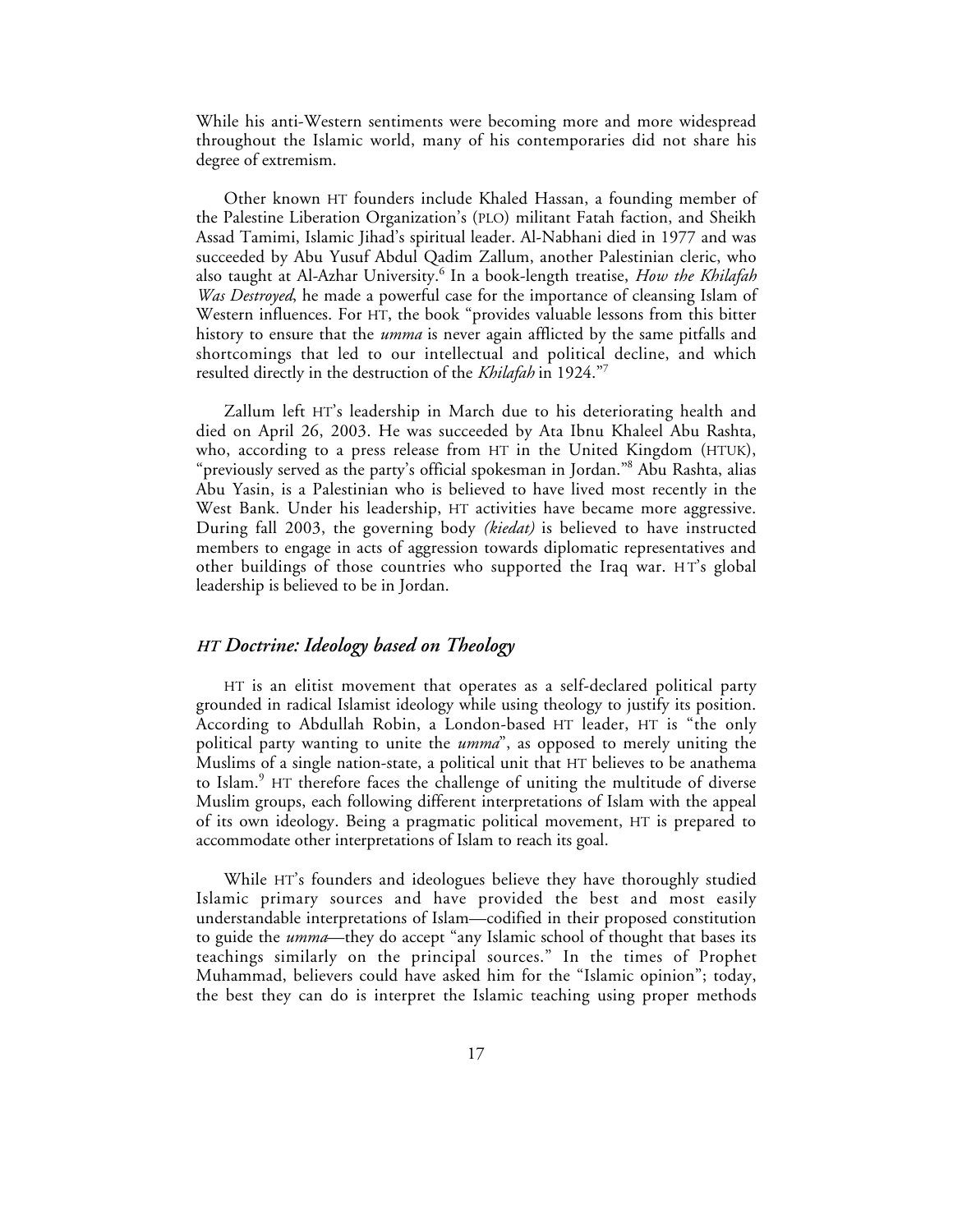*(ijtihad)*. HT accepts that there will be disagreements on what the "Islamic opinion" might be, based on "one's own opinion", and thus one needs to accept all forms as legitimate. For HT, this is the only way to bring unity to the *umma*. 10

While recognizing that Islam and democracy share many core values, HT insists the two are incompatible due to the fundamental issue of sovereignty. HT believes that "governance is a function in which humans are subordinate to the primacy of God."<sup>11</sup> All societies that do not subordinate humans to the primacy of God (accomplished through the application of *sharia* law by a Caliph) live in *jahilliyah*, a state of ignorance. It therefore rejects all alternative forms of governance as man-made and imperfect, particularly democracy, which it sees as the system of the *kufr*. <sup>12</sup> To HT there are two aspects of any given political system: sovereignty and authority. In a democracy, both rest with the people. By contrast, in Islam true sovereignty is held by God, although authority is temporally vested in the people. For HT this is such a great contrast that it is simply wrong even to attempt to conceptualize Islam within a democratic framework.

Due to this incompatibility, HT believes "we are *already* in an ideological clash between the secular democratic ideology and the God-given system."13 For HT, civilizations are built on ideas, and the frontline of the clash is intellectual; in order to win this battle, HT wastes no effort promoting grassroots projects that compete with America's democracy projects. Its members believe that "the new world order" they will help create will be "with the participation of the people, the values of the people and the resources will be for the people and not be used by corrupt rulers that are installed by the West and the multinationals that manipulate the prices."<sup>14</sup> Arguing that a political system has to reflect values, and that the Western system is "full of corruption", HT is increasingly confident that, with the U.S. losing the hearts and minds of Muslims, the majority will ultimately choose what they offer, the system of God.

It is now clear for all to see, especially the Muslims who work to restore the rule of Islam and bring life to their ideology, that Western 'Civilisation' is dead. Dead and buried. The West has failed to convince the Muslims of their ideology, Capitalism. They have failed to convince us of Secularism. The hypocrisy of democracy has become transparent. The charade of international law and the UN has been exposed. The entire Muslim World today calls for a change, and this change is no longer inspired by the western people or the western ideology, but in spite of it.<sup>15</sup>

Not surprisingly, therefore, HT adheres to the belief that those Muslims that are complicit in what the party sees as Western imperialism should be condemned by fellow Muslims. For HT, the notion of *takfir*, "the condemnation of a Muslim by another Muslim as an unbeliever", most strongly pertains to government leaders across the Middle East and Central Asia who cooperate with Western nations.<sup>16</sup> For example, the group has labeled Uzbekistani President Islam Karimov as *kufr*.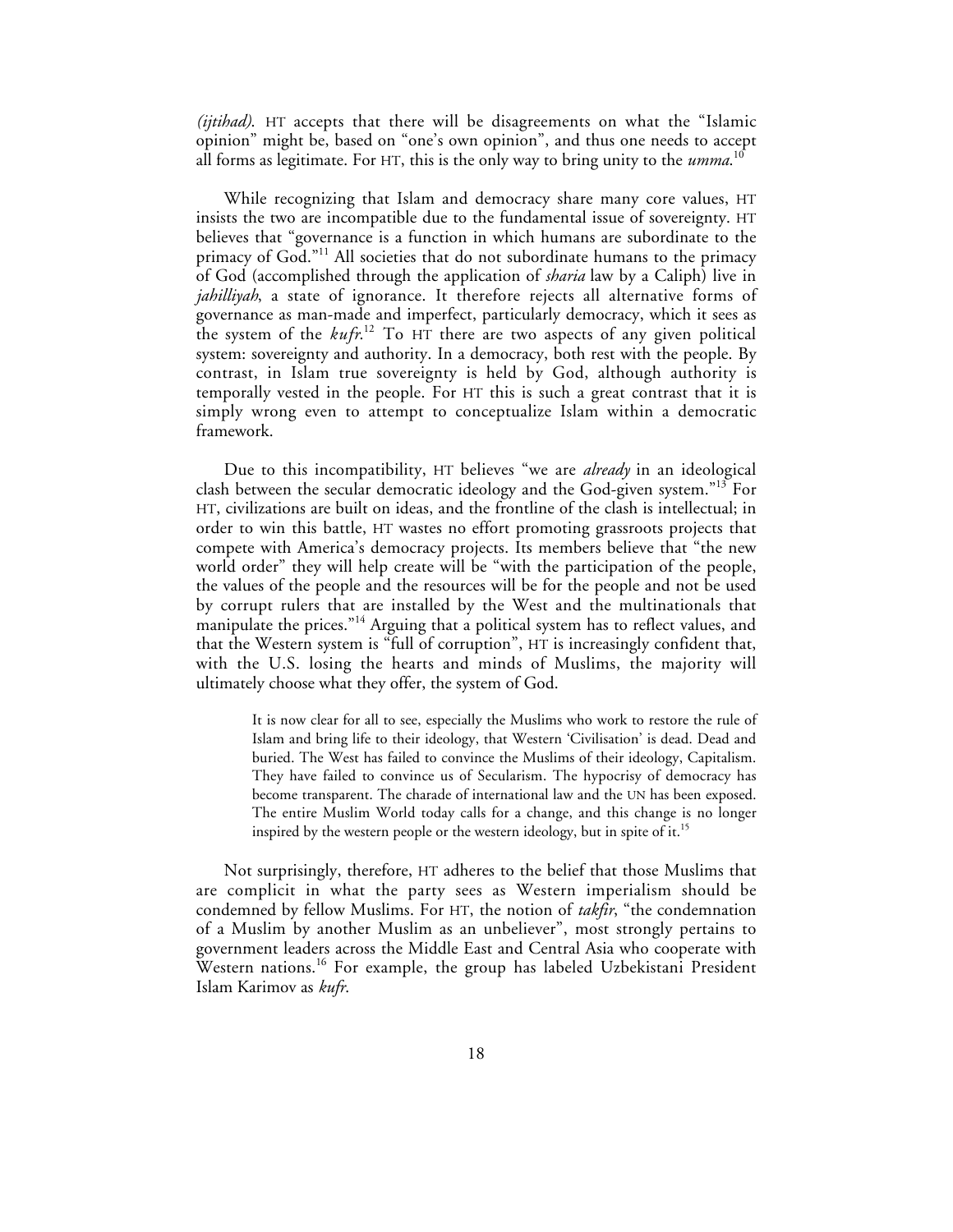HT considers the propagation of democracy by the West tantamount to cultural invasion.<sup>17</sup> Al-Nabhani believed the West's animosity to Islam has been a constant ever since the Crusades and that the West today is engaged in a "cultural crusade" against Islam. For example, HT sees the Broader Middle East Initiative not as a tool to bring democracy to Muslims, but rather as a U.S. driven conspiracy to dominate Muslim lands. HT members believe the "war on terrorism" is a euphemism for war on Islam and is used to fool the world's 1.3 billion Muslims. They contend U.S. National Security Advisor Condoleezza Rice's statement that "this is a generational commitment" shows the U.S. is engaged in a neo-colonial project in the Muslim world.

HT members believe contemporary international politics is being dominated by U.S. efforts to wage a "fourth crusade" against Muslims.<sup>18</sup> As noted above, Islamists were galvanized by President Bush's reference to the war on terrorism as a "crusade" in September 2001. Similarly, when he declared that "you are either with us or against us", HT inferred from this comment and subsequently conveyed to its grassroots elements that Bush meant "You are either with Western civilization and democracy, or Islamic civilization." Feeding off such rhetoric, HT fans the flames with publications such as "The Inevitability of the Clash of Civilization", which is riddled with conspiracy theories.<sup>19</sup>

*The Ruling System of Islam* by Zallum provides an appropriate framework for understanding HT's political philosophy.<sup>20</sup> Like al-Nabhani, Zallum believes that Muslims live in a state of *jahilliyah* as a direct result of the fall of the Caliphate. They can only return from ignorance by ending their subjugation to (and collaboration with) the West, regaining their collective identity, and reestablishing the Caliphate. HT's proposed constitution stipulates that Muslims and non-Muslims of the Caliphate will be governed by *sharia* law. Within the Caliphate, only those religions mentioned in the Quran would be tolerated. Thus, Jews and Christians "must not be tempted away from their beliefs."<sup>21</sup> Yet by implication, faiths other than Judaism and Christianity would be outlawed. With respect to intra-Muslim relations,

the only true Muslims are those who adhere to the four *madhabs* [the four separate schools of legal interpretation]. Those who depart from the *madhabs* would be considered as apostates and liable to punishment according to Islamic law. All citizens in the caliphate would have to abide by *sharia* law when outside their homes. For example, all women would have to wear long dresses and scarves when in public places."22

Moreover, in the conduct of international relations, "HT would allow non-Muslim countries to stay outside the Caliphate but collect taxes from them, and this would put them under the protection of the Caliphate. But, if these non-Muslim countries would refuse to pay taxes, then the Caliphate would launch military attacks against them."<sup>23</sup> In fact, a major disagreement HT has with other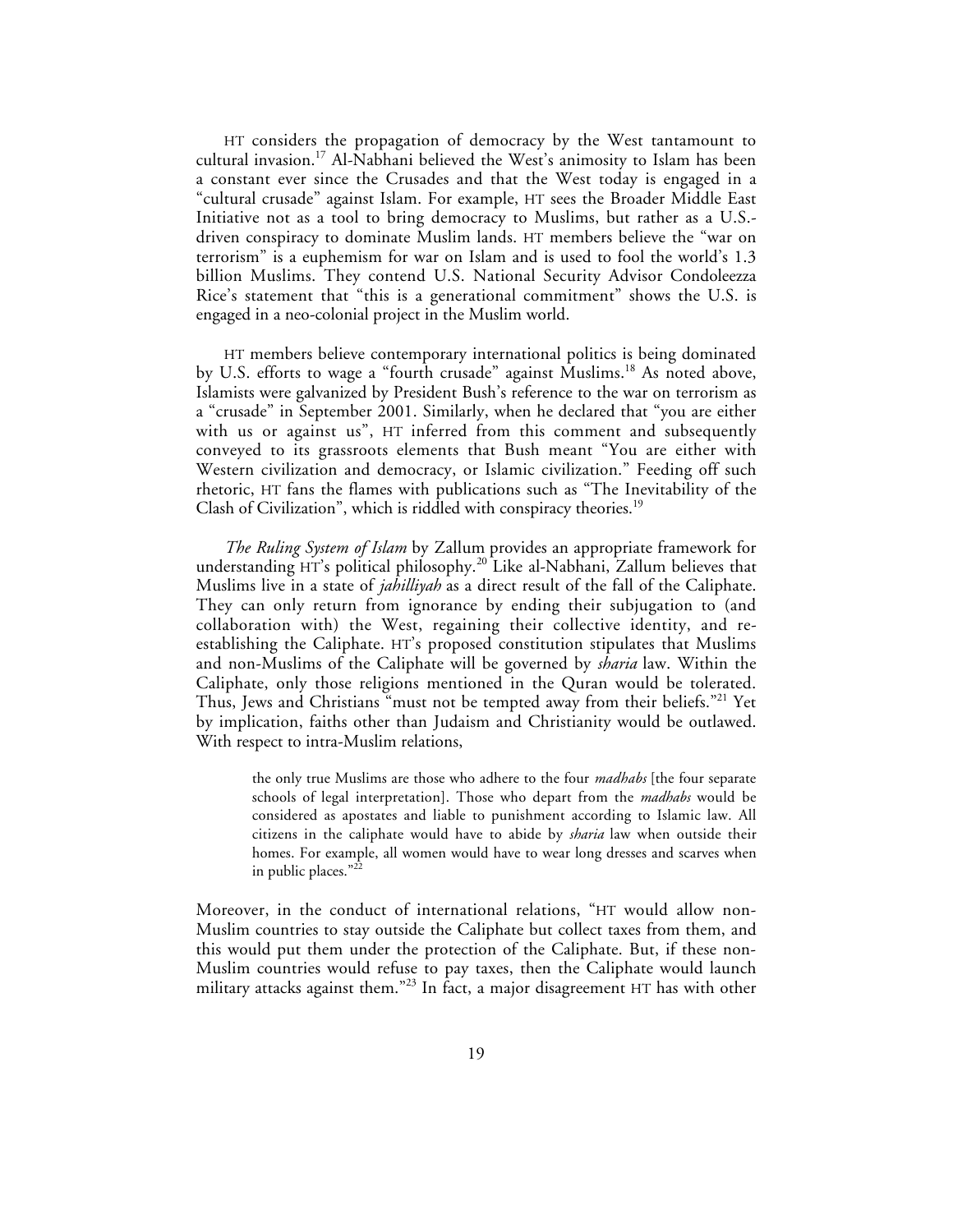radical Islamist groups is its belief that only the Caliphate can rightfully declare "jihad" and engage in military attacks. Therefore HT opposes violence until the creation of the Caliphate.

While it is not clear how HT would relate to Muslim countries that do not accede to the Caliphate, HT openly opposes all exiting Islamic regimes. For example, it opposes the government of Saudi Arabia, seeing its rulers as secular but calling themselves Islamic in order to gain legitimacy. HT observers that the Saudi leadership does not even follow the Wahhabi *madhab* closely: "they externalized it and have exported it, but did not internalize it." HT similarly disapproves of Iran because it was established as a republic with a constitution modeled after that of France.<sup>24</sup>

Overall, like Wahhabism, HT's theology departs from the common Islamic doctrine, the *aqidah.* In Islam it is important to follow the two main sources of Islamic belief, the Quran and the *hadith*, and *aqidah* is the shared belief of the majority of Muslims. One of HT's main deviations from the *aqidah* is to oppose existing authority, which in Islam's past was always associated with extremism and terrorism. HT's main goal is to overthrow all existing Muslim governments; the Quran, however, states the opposite:

#### *Obey God, obey His prophet, and obey those in authority over you.* (4:59)

HT's actions in the West are also in opposition to the above *sura*. For secondgeneration Muslims living in the West, many of whom do not speak Arabic, HT's easily accessible literature (in PDF format on HT websites) provides an alternative source of political and historical information and theological interpretation. These Muslims often complain their only source of information about Islam is books written by Western specialists, the "Orientalists". HT fills this void with its own interpretation of religion and world events, thus purportedly raising the consciousness of these and other Muslims. But HT's teaching is focused on bringing out the "Islamic identity" of a person, in opposition to "British" or "German" identity, encouraging Muslims to oppose the existing rules of the country they live in and establish a parallel structure consisting of "Islamic laws".

#### *Methodology*

In its methodology, HT seeks to emulate the steps by which the Prophet Muhammad established the Caliphate in thirteen years. Prophet Muhammad patiently spread his beliefs in Mecca without undertaking armed retaliation for the persecution endured by his followers. He then moved to Medina, where he continued to organize and educate supporters until the Caliphate was finally established. Al-Nabhani's methodology tries to emulate the Prophet's work,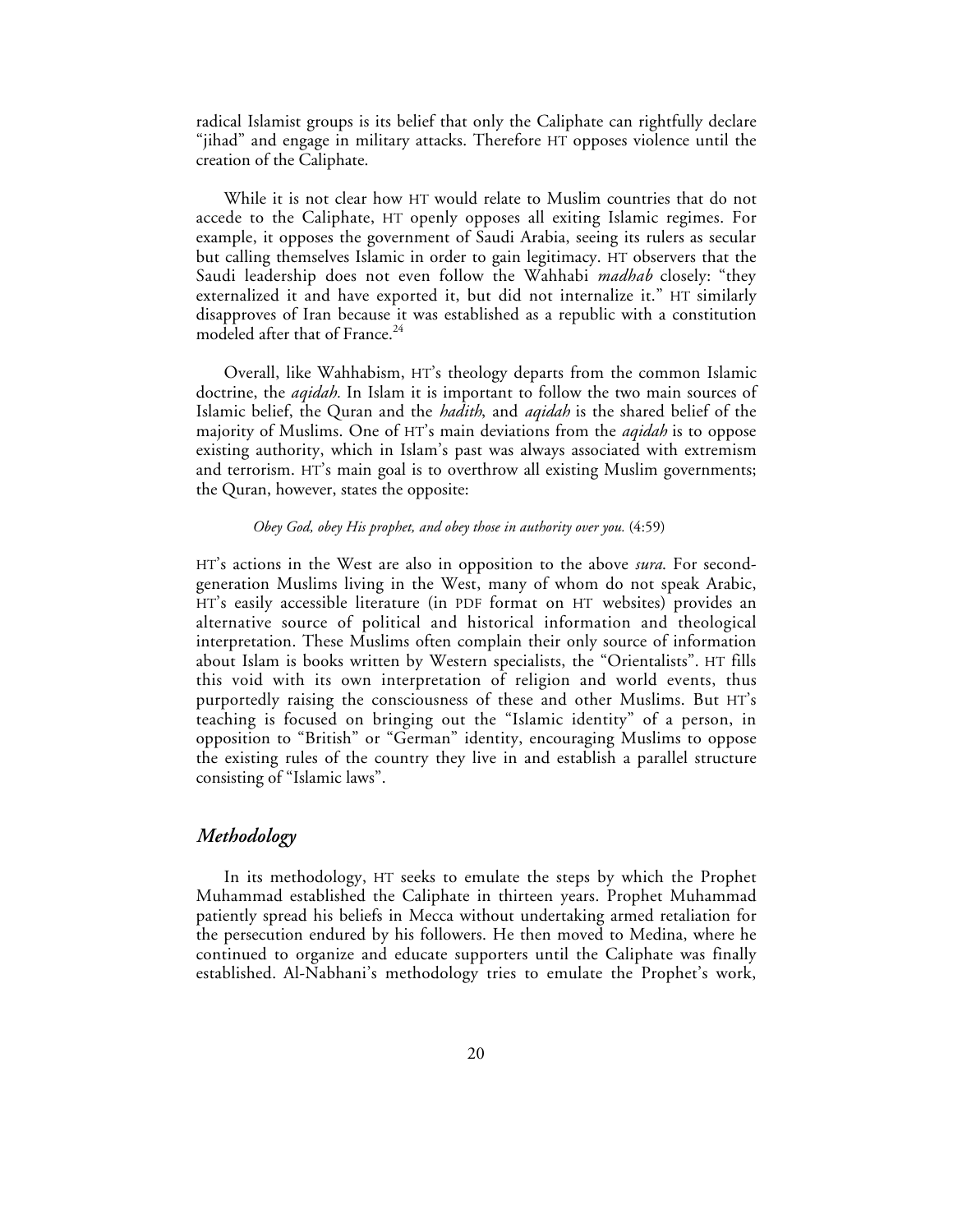which to the HT leader was performed in "clearly defined stages, each of which he used to perform specific clear actions". <sup>25</sup>

#### *Stage One: Building a Party26*

O you wrapped up, arise and deliver the warning. (Al-Mudatthir: 1–2)

At the first stage, HT is focused on recruitment and propaganda, and HT's brand of Islam is taught to prospective members. After a few months, those deemed worthy are asked to join the party. In this stage, HT seeks to educate individuals to "produce people who believe in the idea and the method of the Party, so that they form the Party group."<sup>27</sup> HT reminds its prospective members how Prophet Muhammad "at the start of his call would visit people in their homes, telling them that they had been commanded by Allah to worship Him . . . . Every time someone embraced Islam, Allah's Messengers would send him or her someone from those who had embraced Islam earlier to teach them the Quran."28 Prophet Muhammad took three years to create his Islamic base, educating people in both Islam's teachings and preparing them to become mentally and spiritually strong to endure opposition.

Accordingly, the party initially makes "contact with the members of the *umma*, presenting to them, on an individual basis, its idea and method. Whoever accepted the basic idea, the Party would organize for him intensive study in its circles, so that the candidate became purified by the thoughts and rules of Islam as adopted by the Party and thus in the process became an Islamic personality."<sup>29</sup> The first stage can last from six months to three years, depending on the individual's progress. By the end of the first stage, the HT member is ideologically, theologically and spiritually prepared to deal with any hardship that may befall him or her by being certain that this is God's path.

#### *Stage Two: Interacting with Society*

Proclaim openly what you have been told and turn away from the *Mushrikeen!* (Al-Hijr: 94)

The second stage calls for the party to interact with the Muslim community, "to let the *umma* embrace and carry Islam, so that the *umma* takes it up as its issue and thus works to establish it in the affairs of life."30 Thus, while in the first stage the party seeks merely to cultivate "Islamic" personalities that identify with HT principles, in the second stage it seeks an "intellectual transformation through political and cultural interaction", thereby encouraging the *umma* to work towards HT's revolution.<sup>31</sup>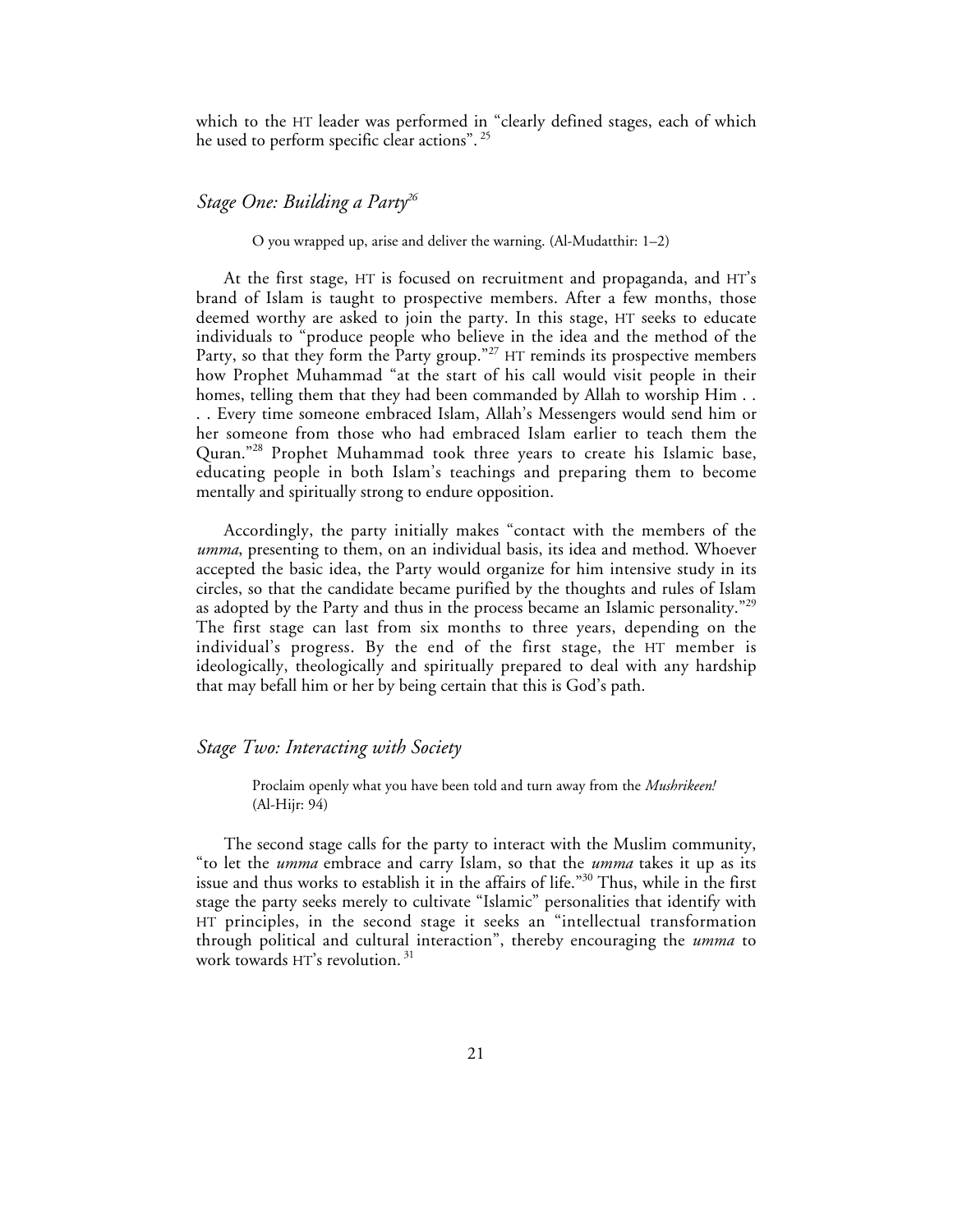Again, the second stage is modeled after Prophet Muhammad. HT describes that

after Muhammad . . . created a radical transformation, Allah (swt) ordered him to go out and challenge the ideas in which the people of Makkah held dear as well as the political elite of Makkah who rules over the people with *kufr.* . . . Muslims circumambulated around the Ka-ba . . . . The Makkan society was shocked since they had seen nothing like this before. . . . For the first time they saw white and black, slave and leader, rich and poor, united as brothers with a common purpose challenging the *Aqidah* and the political authority of the *Quraish*. 32

Once followers of Muhammad were able to challenge the establishment, they were attacked, imprisoned and even tortured to give up their cause, but they remained steadfast.

In this stage, HT members form new cells and engage in open propaganda to build tension between the people and the governments. They promote an Islamic way of life to bring justice and order. At the same time, members of HT are "ordered" to drink alcohol and change their behavior in other ways to blend in, because the goal is to penetrate into government positions and military special forces. $33$  In this second stage, HT members must focus on what they believe, not on what they do, in order to achieve their aim of infiltrating and controlling law enforcement, military and bureaucratic institutions.<sup>34</sup> In most parts of the world in which HT operates, it is in this second stage.

#### *Stage Three: Seeking Power*

When the second stage is complete and the ground is ripe for the establishment of a *sharia*-ruled Islamic government, the third and final stage begins. This stage is reached once the *umma* has embraced HT's interpretation of Islam as an intellectual philosophy, a manner of behavior, and a political issue. The environment is then deemed ripe for "establishing government, implementing Islam generally and comprehensively, and carrying it as a message to the world"-or, in other words, revolution.<sup>35</sup> However, unlike most global jihad groups, HT believes it can carry out political revolution in a non-violent manner through the penetration of government institutions and the recruitment of key officials who could turn the government in favor of HT. At the same time, HT does recognize that the state would naturally protect itself, making violence unavoidable. While HT members say that force will not be used "unless it is necessary", it will almost certainly be used.

In describing how its methodology is following that of Prophet Muhammad, HT states that "after building his party and undermining the society, [Muhammad] exhausted all his efforts in seeking the reigns of power. Indeed, without seeking power from those who have it, it would not be possible to establish the *Khilafah*, and by it Allah's (swt) *Deen* [system of rule] on the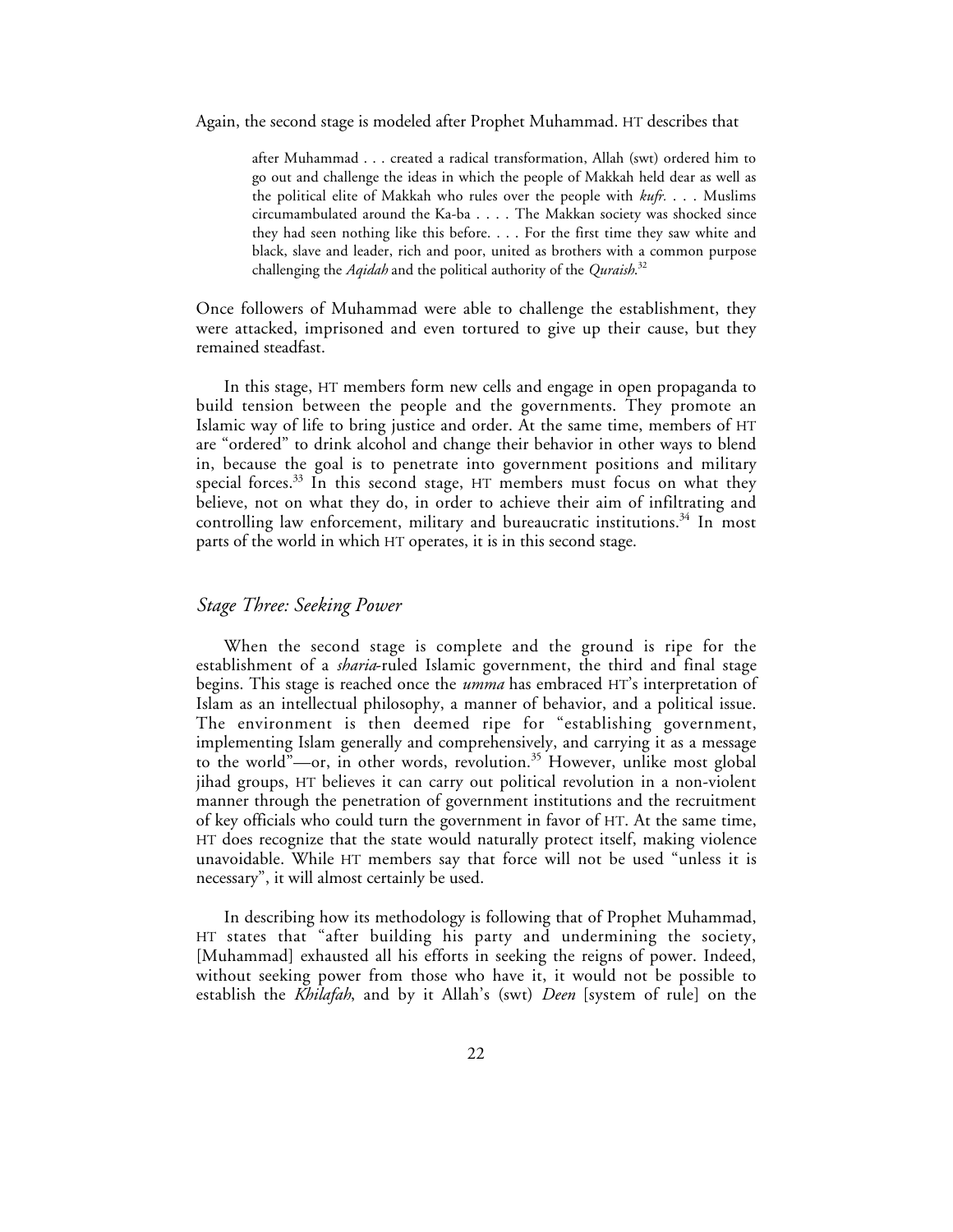earth."<sup>36</sup> Prophet Muhammad then spent three years building coalitions and uniting the various tribes to seize power, which he managed to do in the end.

While some members believe the second stage has not yet been completed, the war in Iraq has emboldened others to believe that the third stage has arrived. According to the editorial board of *Khilafah* magazine, it would take the decision of only a handful of military or security personnel in a Muslim country to bring the Caliphate into being:

The time has come for a change. The time has come to remove the rulers plaguing the Muslim world, either directly through the masses or through the strongest elements. And it is to these strongest elements that the Muslims in the West must direct their attention. In reality, *Khilafah* has been established—it now needs to be announced. The people are ready, the rulers have failed, what is left is for a general in Syria or Egypt, Pakistan or Turkey to feel sufficiently agitated that he picks up the phone. The Muslims in the West need to call louder for *Khilafah*, louder than they ever have—to send that final message that the *umma* is ready. Any work that detracts us from the *Khilafah* detracts us[*sic*] from saving the Muslims of Iraq.37

The process of seizing power is dependent on the party's main executive agency, which is supposed to work on establishing contacts with the centers of power such as the army and the political leaders. This agency is the most secretive, and it reports directly to the leader, known as the *Amir*. At the take-over phase, all supporters—open and hidden—are asked to move at the same time to topple the government.<sup>38</sup>

As is clear from the preceding three-stage methodology, unlike those of other radical movements such as the Muslim Brotherhood, HT's political goals cannot be achieved by the reform of existing state structures. Its entire platform calls for the radical transformation of Islamic societies via the overthrow of governments that the group believes to be tyrannical or un-Islamic.<sup>39</sup>

HT originally sought to achieve its revolution in 13 years, just as the Prophet had done. Al-Nabhani, however, realized that modern impediments made working within such a short timeframe impossible, and later extended it to thirty years.<sup>40</sup> When thirty years proved insufficient, HT stopped giving a timeframe, declaring instead, "The Party still continues in its work and hopes that Allah (swt) will grant to it and to the Islamic *umma* the help, success and victory, and at that moment the believers will rejoice."<sup>41</sup> In other words, HT's triumph will occur when God decides the *umma* is ready.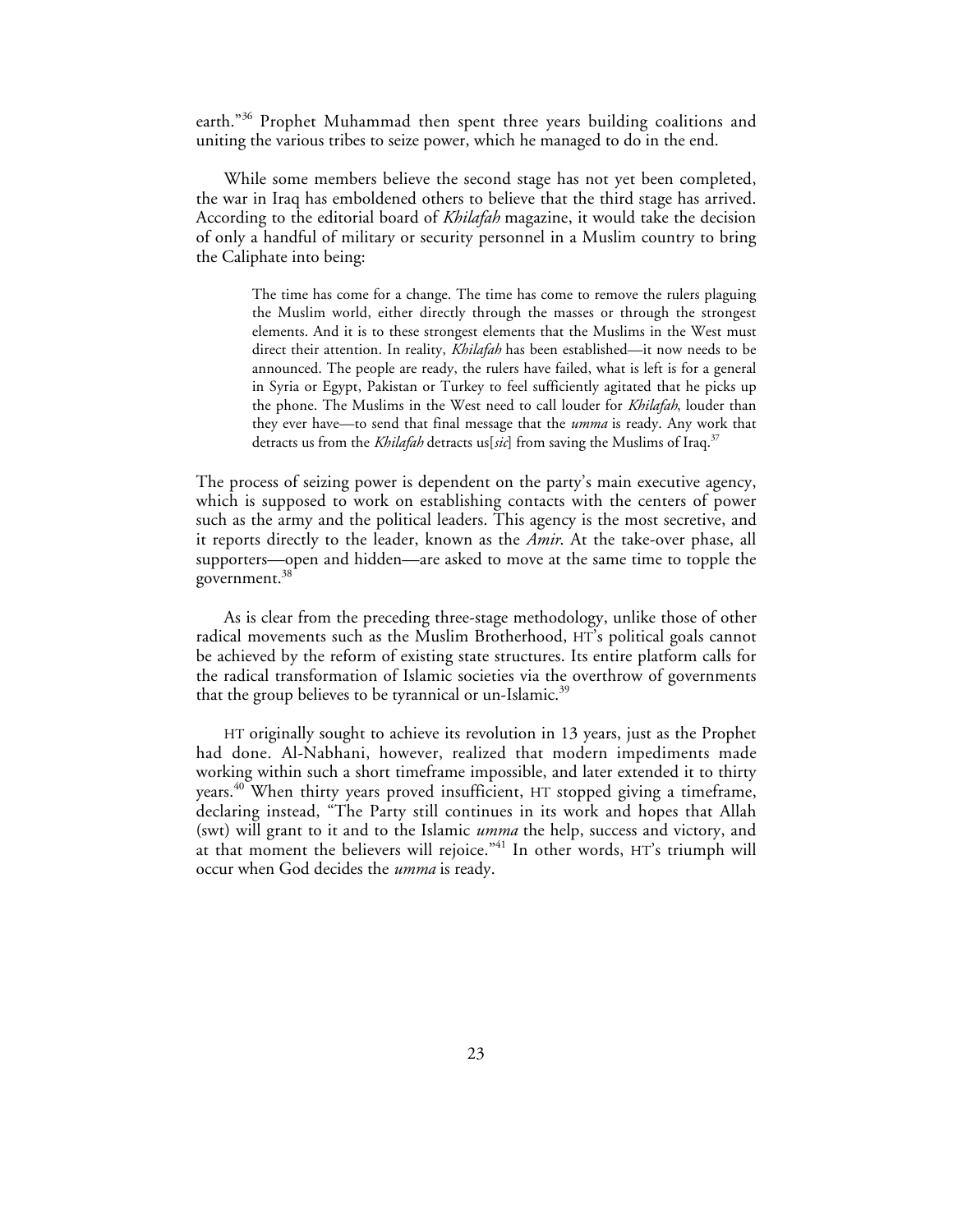#### *Party Structure*

HT's party structure is both hierarchical and decentralized, resembling the Marxist-Leninist groups that operated during the Cold War.<sup>42</sup> In fact, HT has borrowed its philosophical methodology directly from Marxism-Leninism. Al-Nabhani "drew on the organizational principles of Marxism-Leninism, marrying Islamist ideology to Leninist strategy and tactics. It is a totalitarian organization which tolerates no internal dissent.<sup>"43</sup> Therefore, if HT members deviate from the party philosophy, they must renounce their membership.

HT is also very similar to the Bolsheviks. Both have a utopian ultimate goal (communism vs. Caliphate) and both dislike liberal democracy and seek to establish a mythical just society. The very idea of reconstruction of the Caliphate is comparable with Bolshevik's slogan: "Workers of the world, unite!" Lenin believed that in order to start the global revolution, they first and most importantly needed to arm people with ideas. He found the weak part of the chain and then formed the ideology that resulted in the October revolution. Like the Bolsheviks, HT also seeks to change people's consciousness by means of propagation and uses similar tactics, such as distribution of leaflets and the special literature for propaganda and propagation.

Also like the Bolsheviks, HT functions in a secretive cell system. It is a wellorganized and well-controlled party, which allows it effectively to raise the number of its members and sympathizers. Three to seven people form a cell, which has a leader. This leader is in a cell of his own that also has a leader, who in turn is in a cell farther up the chain. Rank-and-file HT members often only know their few colleagues in a cell, and only the leader of the cell knows the leader of the cell one level higher, making it extremely hard for government intelligence agencies to penetrate the group

At the top of the HT hierarchy is the *Amir,* who is currently based in Jordan. Under the *Amir*, there are three bodies: the administrative body, the enforcement body and the body that elects the *Amir.* These are the most secretive parts of the organization. The administrative body and the *Amir* choose prominent HT members to form the *kiedat,* the leadership committee. According to HT's administrative law, the leadership committee "lead[s] the party, and administer[s], observe[s] and supervise[s] the progress of all its activities." $44$  The leadership committee has the exclusive right to amend the party's constitution and to enforce disciplinary measures on deviant rank-and-file members.<sup>45</sup> The *kiedat* has a political department that collects information on world events and fashions ideological responses to guide the Muslims.

While HT's secret headquarters is believed to be in Jordan, its London-based headquarters oversees HT activities in Muslim countries. The leadership maintains contact with the leaders of all national HT branches and directs their actions by providing them with funding, education materials and other necessary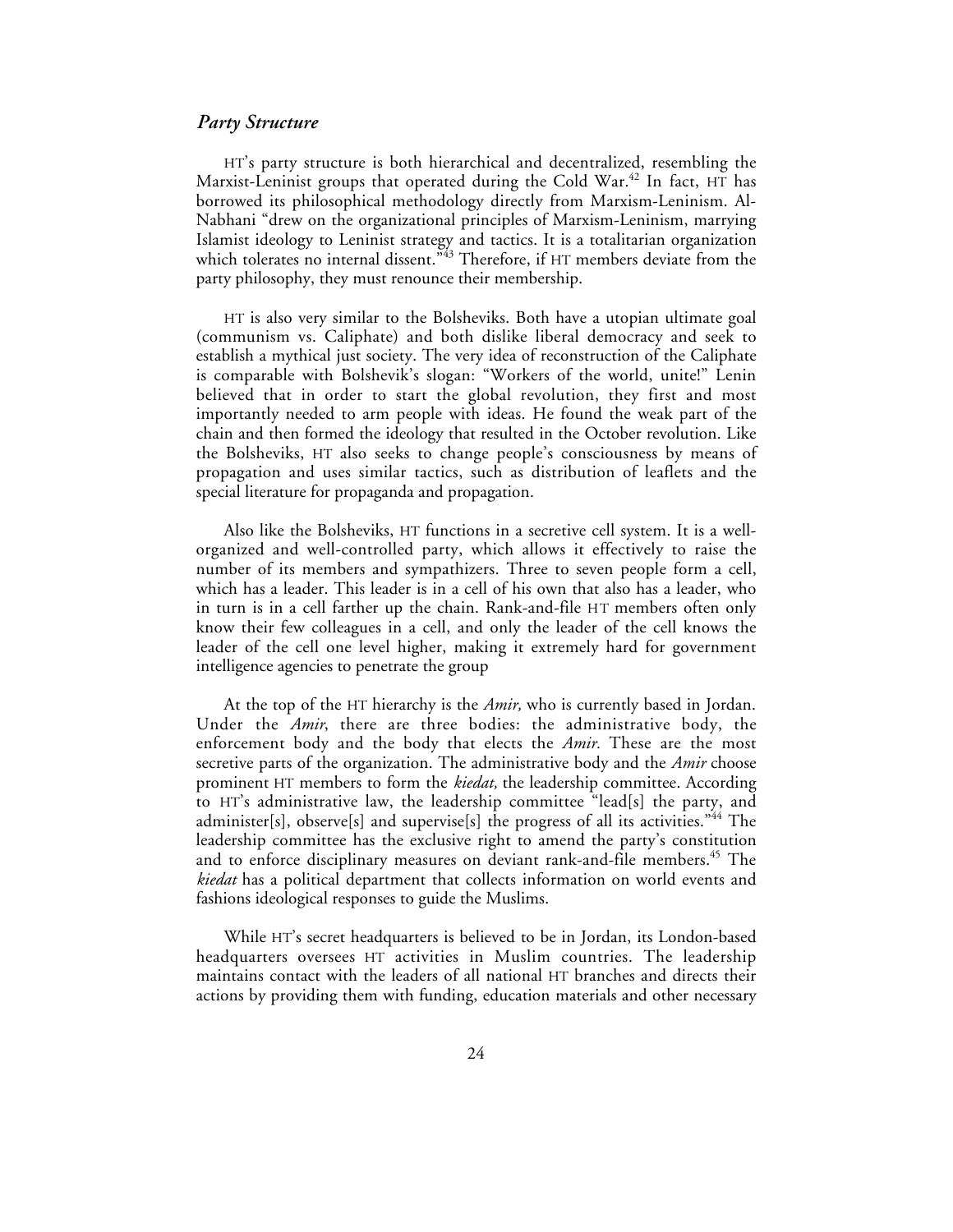support. The London *kiedat* also gives orders to HT members to carry out antigovernmental demonstrations.

At the next level are the *mutamads*, or regional leaders, who together with the committee are responsible for overseeing the political affairs and party activities that occur within a "province". (Because HT does not recognize nationstates as such, it refers to them as *wilaya*, or administrative provinces.) HT has only a handful of *mutamads.* The *mutamad* has three separate groups under his supervision. First is the cell that is responsible for party finances and donations. Second is the cell that is responsible for information collection and publications of party literature. Third, *mutamads* also lead the regional committee meetings, the dates of which are determined by the *Amir*. The regional committee members are elected by all subordinate members. They hold the only elected positions within HT. Those elected do not concern themselves with the details of activities within their province, but rather ensure that the party is well directed. In a sense, their role echoes the obligations intended for regional governors in HT's sought-after Caliphate, "designing and executing 'directly political' activities" for the party.<sup>46</sup>

At the next level is the country head, or *masul*. The *masul* also has a separate party financing and donation group and one that is responsible for information collection and publication of party literature. At this level, HT leaflets are produced that focus on addressing issues relevant to a particular country's Muslims and thus have more appeal to potential recruits. In Europe they may focus on the issues of assimilation and alienation, in the Middle East on the misuse of oil resources, and in Central Asia on socio-economic difficulties.

The *masuls* also have deputies, who interface with the *naqib,* HT's leaders in rural and urban areas. Under the *masul* is the base of HT, which is composed of local committees and study circles. Each local committee is presided over by a *naqib,* who is appointed by the provincial committee. The *naqib* both manages the local committee and communicates with the provincial committee. Local committees are typically located in city centers so they can best conduct routine party affairs.47 The *naqib* also has a deputy, *noyib,* who works with the local body consisting of four *mushrifs*, supervisors entrusted with the task of indoctrinating members and prospective members who attend the study circles.

Local committees oversee the indoctrination process of the *halkas*, or study circles, the building blocks of the HT system. A *mushrif* leads anywhere from five to seven *halkas,* with a firewall between them*.* Each *halka* consists of three to seven members, depending on the need for secrecy. Study circles typically meet once a week after work or school in a member's home, a local mosque, or another place where the secrecy of the circle's activities can be ensured. They follow special regulations and a specific education program.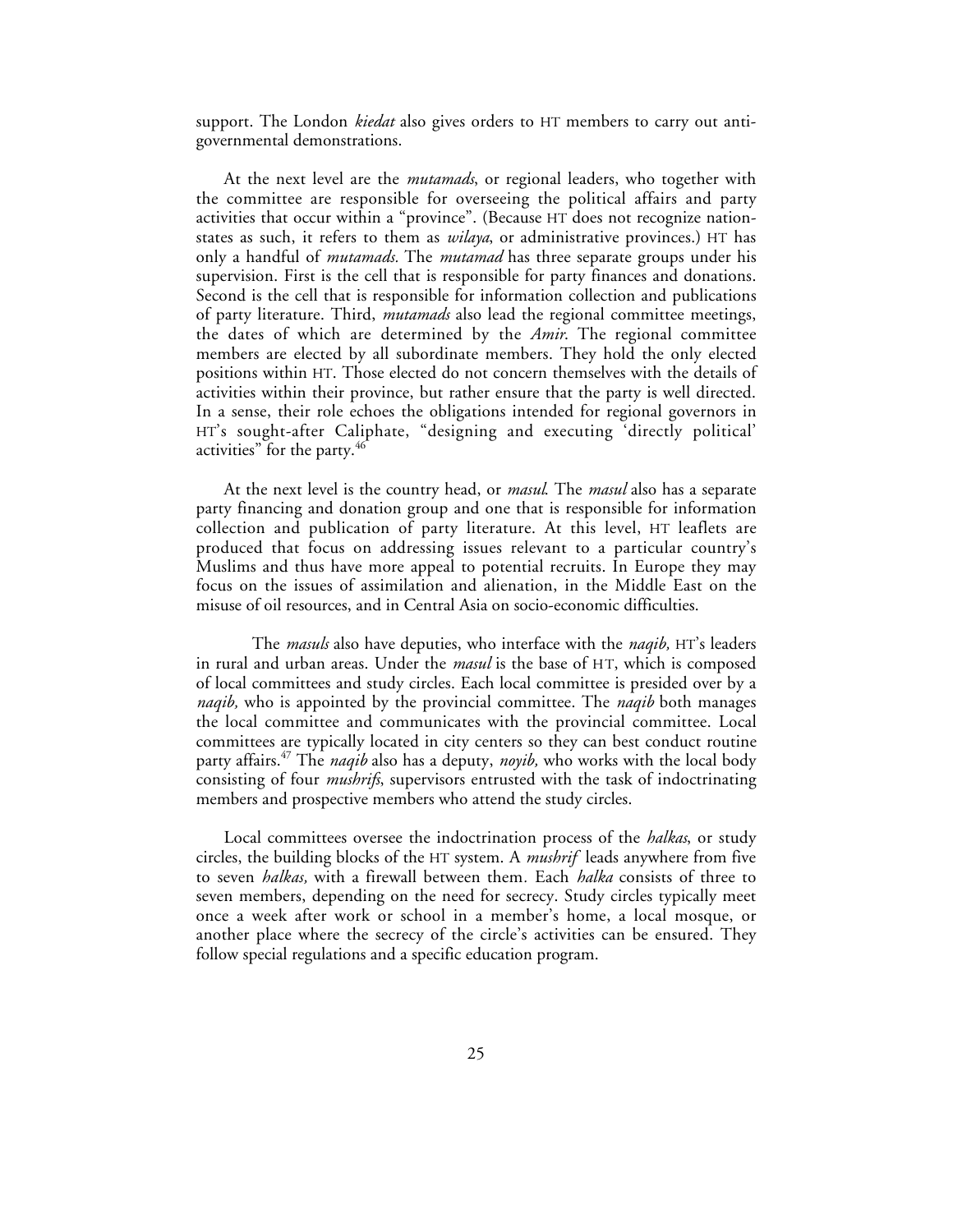

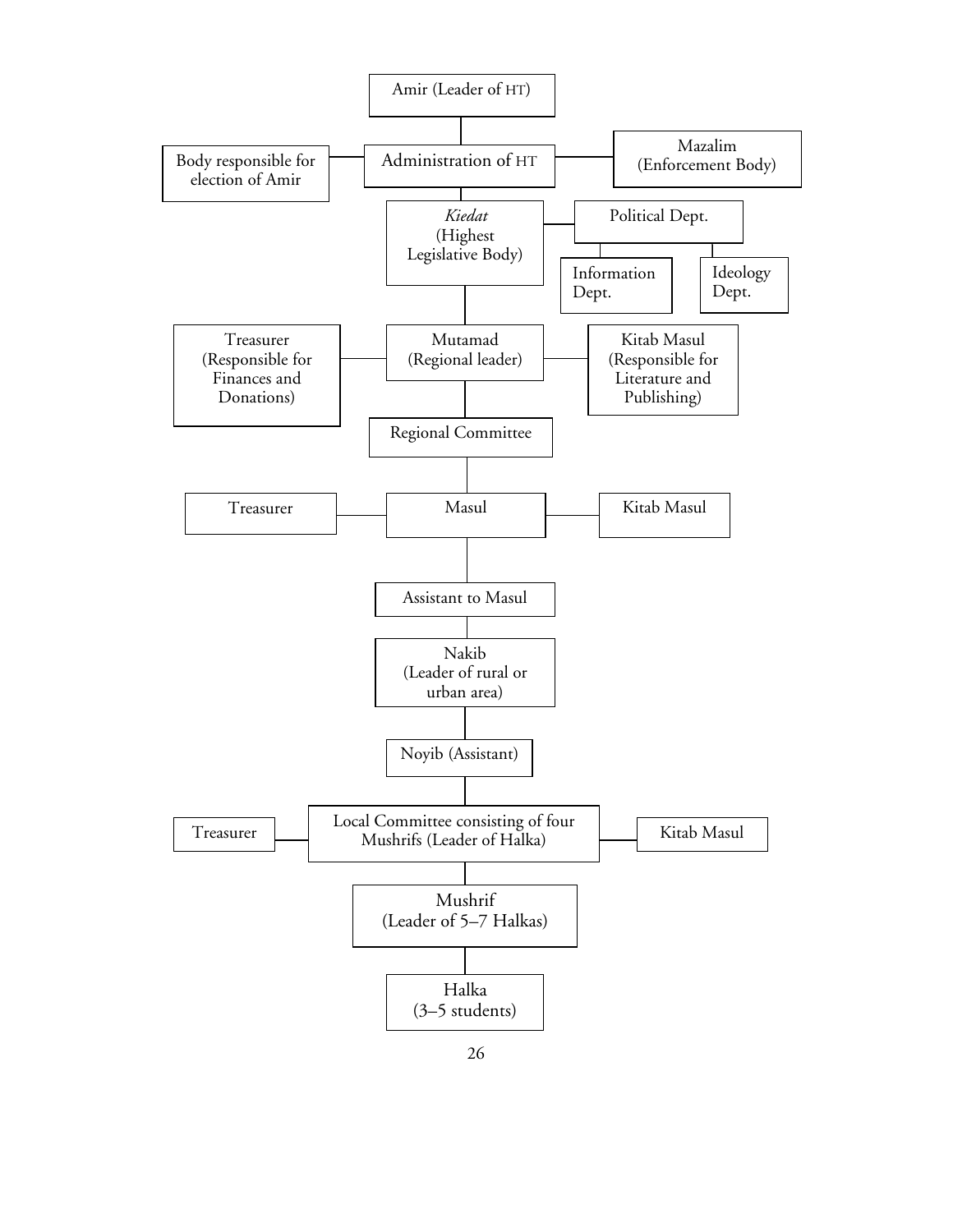In order to maintain maximum secrecy, there is no communication between cells. Under HT's rules, there are only a few ways to interact with a higher cell, and there is no interaction with a different cell at the same level. Members of the cell communicate with each other only by nicknames. If one is not happy with the *mushrif*, then one can prepare a letter and ask the *mushrif* to deliver it to the higher level. The higher level then helps resolve the dispute.<sup>48</sup>

Local committee members will often drop in on study circle sessions in order to maintain the integrity of HT's ideology as conveyed by al-Nabhani. If a member of the group is held in suspicion by other members, the *mushrif* or those who supervise him can choose to hold "one man" study circles with the suspect, thereby indoctrinating him alone. This tactic is often employed by circles that seek to indoctrinate government officials or members of the military that, by virtue of their position, are seen as suspect.<sup>49</sup>

The *mushrif* must report to the local committee once a week on the progress of the circle as a whole and on the individual merits of members and candidates. Local committee members, regarded as having sufficient doctrinal knowledge of the party's mission and philosophy, are responsible for accepting or rejecting candidates for HT membership. $50$ 

The recruitment method varies from country to country, but in general, a young person who is looking for answers to existential questions meets an HT member, who is either a co-worker, another student or a neighbor, who then brings that person to the party. Prospective candidates are formally introduced to the party apparatus by interacting with a study circle. Most people initially join to learn about Islam, but then are gradually indoctrinated.

Once a recruit joins the party and undergoes the required training, he or she then needs to take the HT membership oath,

In the name of Allah, I swear to protect Islam and to maintain fidelity to it; I swear to accept and follow goals, ideas and principles of HT in words and deeds; I swear to recognize the rightness of the party leadership's actions; I swear to carry out even those decisions of the party leaders that I find objectionable; I swear to direct all my energies for the realization of the party program. Allah is the Witness of my words.<sup>51</sup>

Clearly, the highly compartmentalized structure of HT, combined with the absolute commitment of its members, is a very attractive base from which radical networks can operate. The built-in security structure may also explain why there is no indication of punishment of members who leave the party.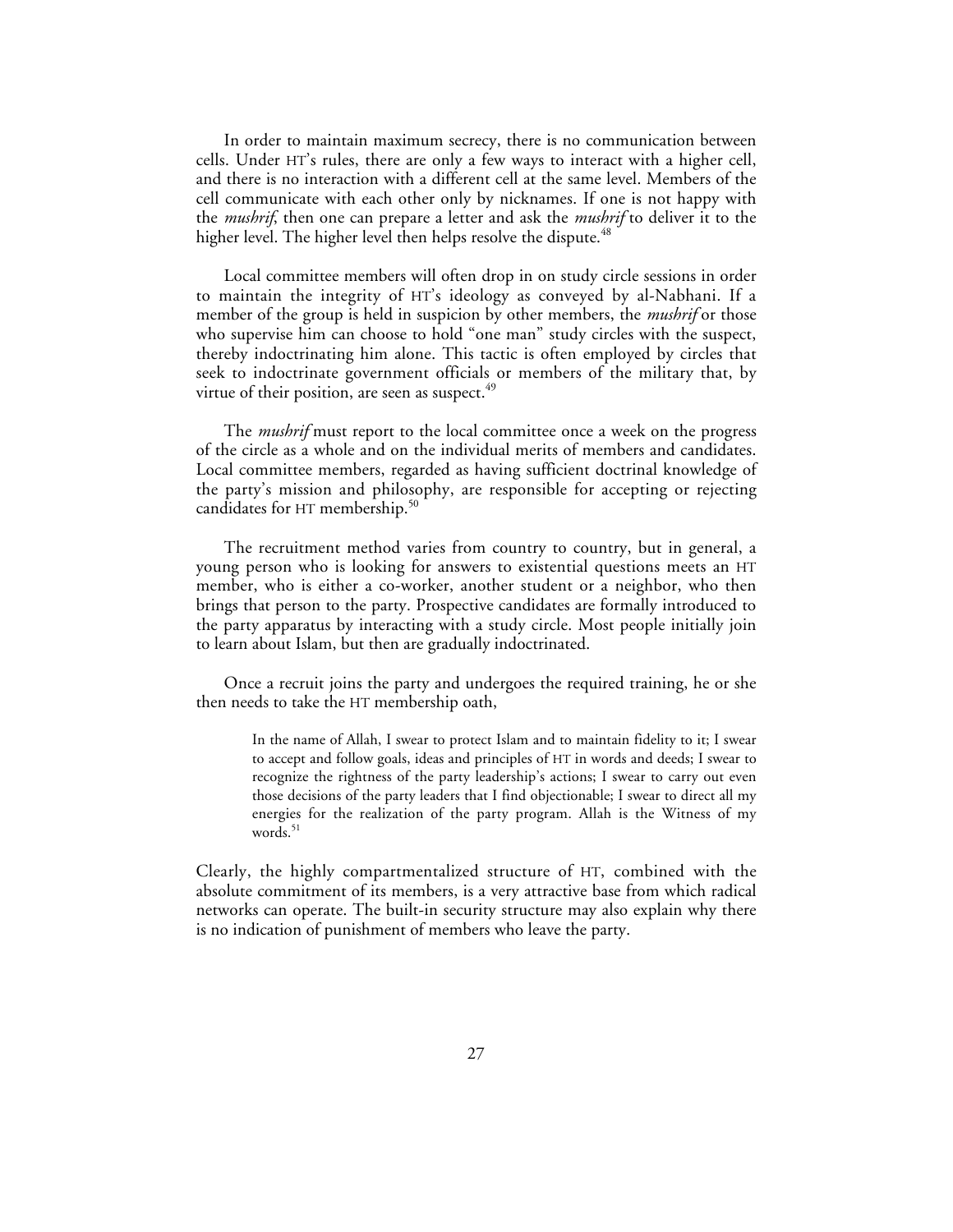#### *Economic Policy*

HT's rejection of democracy is conjoined with its distaste for Western economic models. Yet the organization has not offered any concrete plans for an economic system that can mend the rampant poverty, corruption and ethnic strife that predominates in, for example, Central Asia. The closest it comes to providing any such proposals can be found in al-Nabhani's book, *The Economic System of Islam*, which HT considers to be a comprehensive document of economic policy. Commenting on the work, the International Crisis Group warns that "The main planks of Hizb ut-Tahrir's economic policy are a return to the gold standard and a distaste for capitalism, but what would replace it is a very vague, somewhat Islamicized socialism. It is not clear how the state would finance its wide-ranging responsibilities."<sup>52</sup> Indeed, the greatest problem with *The Economic System of Islam* is the lack of coherent proposals.

The book *Iqtisaduna* (Our Economics), written by Muhammad Baqir al-Sadr, has also heavily influenced HT's economic philosophy. Like *The Economic System of Islam*, *Iqtisaduna* falls short of dealing with the complexities of creating a new economic system. Jalaluddin Patel, leader of HT in Britain (HTUK), defended al-Sadr against this charge by arguing,

The book does not aim to address all the details, but rather to lay down the foundations of the subject. These details exist in other works, like the aforementioned book [The Economic System of Islam]; furthermore, the Islamic economic system comes from the Creator. And of course, the Creator has a better insight into the human condition than humans. $53$ 

HT's inability to produce detailed alternatives to Western models derives in part from al-Nabhani's own "*a priori* conviction that Islam is the only valid thought system", resulting in superficial analysis that merely attempts to "tailor general discussion to the demands of the *a priori* conviction" that assumes the Islamist worldview to be flawless. <sup>54</sup>

#### *Anti-Semitism*

HT's penchant for anti-Semitic remarks represents one of the party's most egregious deviations from classical Islamic philosophy. According to classical Islam, Jews and Christians are considered "people of the book", descendants of Abraham, and therefore legitimate in the eyes of God. Yet in the party's early days, al-Nabhani was influenced by Sheikh Haj Muhammad Amin al-Husseini, Grand Mufti of Jerusalem and Nazi war collaborator.<sup>55</sup> Party members have often publicly denied the Holocaust, calling it a "tool used by Jews to justify their own hegemony over Muslims in Palestine."56 HT refers to Jews as "enemies of Allah."<sup>57</sup> In an interview with *Forum 18*, one Uzbekistani HT member "expressed his regret that Hitler had not succeeded in eliminating all Jews."58 In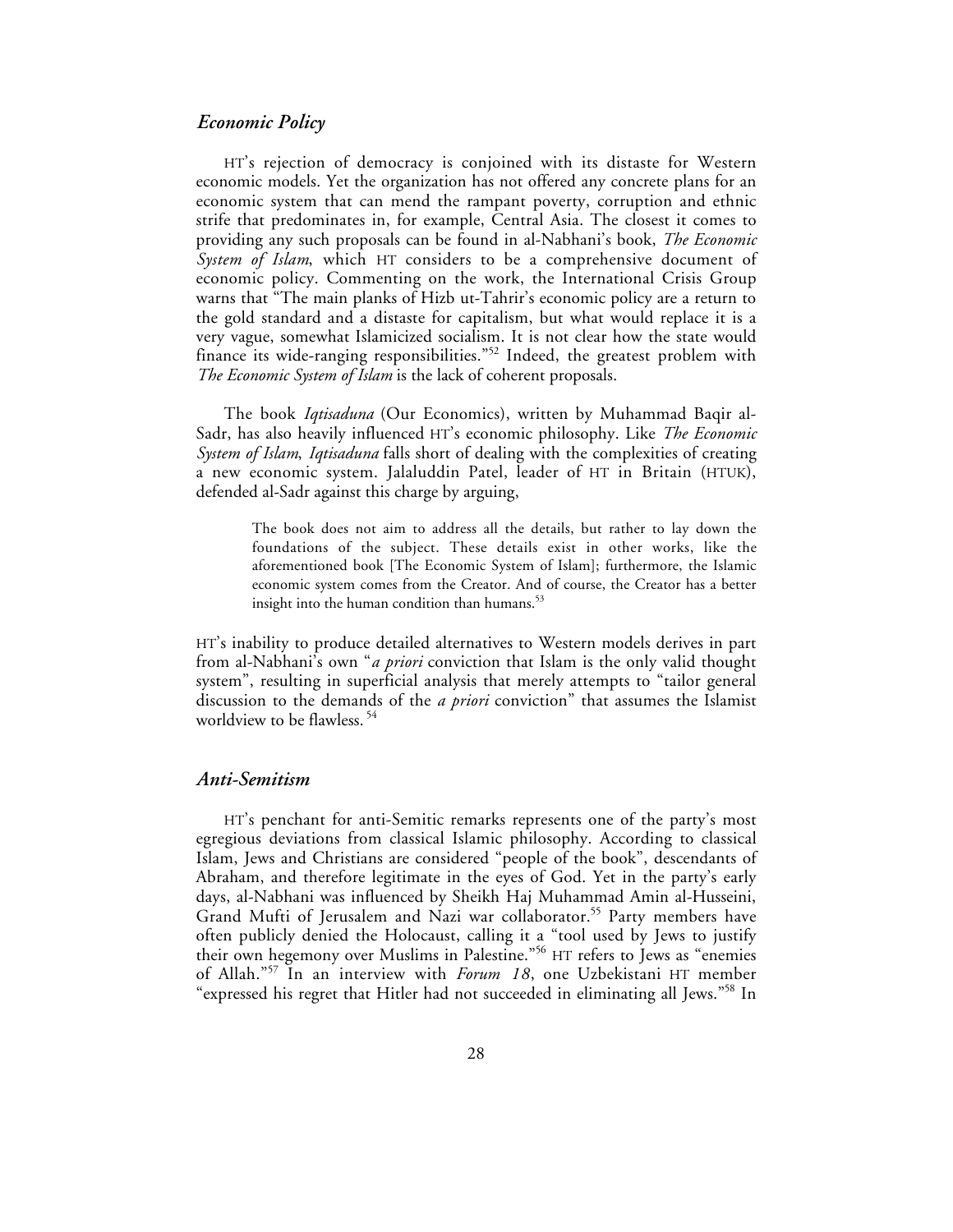Copenhagen, party leaflets were handed out calling on Muslims to "kill [the Jews] wherever you find them, and turn them out from where they have turned you out."

HT members insist that the movement is not anti-Semitic, drawing a distinction between anti-Zionism and hatred for Jews in general. In defense, HT claims that this terminology is used in leaflets coming from the Middle East, where people use the words "Jew" and "occupier" interchangeably. HT says they are opposed to the occupation of Iraq and their statements need to be read in this context. This is a dangerous trend indeed: Today in Iraq people have started to use the words 'Jew', 'Israel', and 'America' interchangeably, targeting all as "occupiers".<sup>59</sup> Given the party's animosity towards Uzbekistan's President Islam Karimov, it comes as no surprise that HT refers to him as a "disbelieving Jew".<sup>60</sup> HT defends the name designated for Karimov by pointing to his close ties with Israel and claiming that any leader that cooperates with the Jewish state while Palestine is occupied is in their eyes illegitimate.

Whatever the explanation, the anti-Semitic nature of HT is undeniable. In trying one HT member for breaching Denmark's free-speech statutes by distributing anti-Semitic leaflets, the Danish court "did not accept that the leaflet was, as the defendant argued, aimed solely at the Israeli state and not Jews generally.<sup>"61</sup> Regardless of whether HT believes that its inflammatory words are directed towards Israel or Jews as a whole, the message has contributed to the dangerous resurgence of anti-Semitism worldwide.

#### *A Modern Islamist Movement*

HT correctly identifies itself as a truly modern Islamic movement. Although HT's philosophy is not compatible with Western notions of modernity, unlike Wahhabism it pursues its objective through modern methods. HT's propaganda machine reaches its prospective constituency through the party's print media circulations, the Internet and personal recruitment. There are at least seven websites that are related directly to Hizb ut-Tahrir. One of these websites is devoted exclusively to interaction with the mass media.

HT's print media outreach generally takes the form of leaflets. Party leaflets, emulating a tactic used by Marxist-Leninist groups during the Cold War, will usually convey three concepts: a statement of the party's mission, a detailed expression of its position on current political issues, and a call for recruitment. The leaflets in English are unusually well written and indicate a good understanding of global affairs. These leaflets, accessible over the Internet in various languages, provide the *umma* with timely and coherent explanations of current events in a way that fits HT's framework.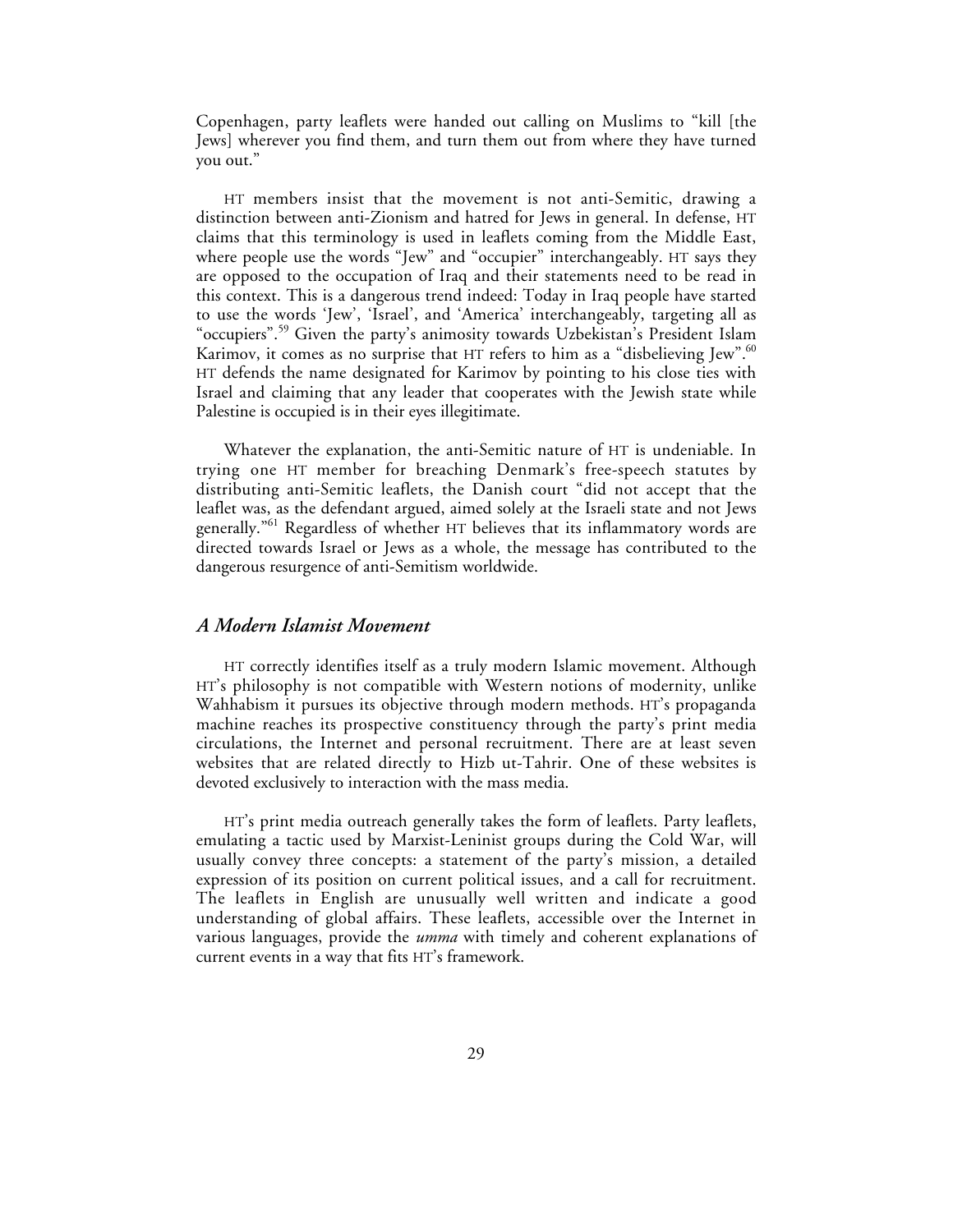What is remarkable about the leaflets reacting to significant political developments is the level of knowledge of issues that many other Islamist political analysts fail to understand or put in an easily digestible context. One of the recent leaflets posted on HT's website (www.hizb-ut-tahrir.org), entitled, "Oh Muslims! Shape the Middle East by your own hands, for you are its rightful owners", was primarily written as a rebuttal to what HT believes were the motivations behind the G-8 summit in June 2004. The leaflet warns of American efforts to use the summit as a platform to "expand control and hegemony" of the Middle East. The leaflet then contrasts *"kufr"* policy with its own stated objective, to restore the glory of the Caliphate.<sup>62</sup>

Party leaflets can either be accessed over the Internet or by contacting HT members. The Internet effectively complements HT's print media propaganda because it allows HT, a party that denies the legitimacy of political borders, to conduct outreach through a medium that largely ignores international boundaries.<sup>63</sup> HT has several well-built and continually updated websites (hizbut-tahrir.org, 1924.org and hilafet.com, to name just a few) for the purpose of spreading the party's message. HT Internet sites, unlike its leaflets, can be easily accessed by Muslims who fear state surveillance and arrest. The Internet is also especially useful to communicate with members in repressive societies where there is no free press; HT fills the information vacuum by commenting on important global and local events.

The Internet allows the publication of material in many languages that is accessible all over the world. An article denouncing President Musharraf's cooperation with the U.S., for instance, can be read by members of the Pakistani diaspora in England, thus fueling anger against this secular leader. A screed describing torture of an HT member in an Uzbekistani jail can be accessed anywhere; even Muslims who do not know anything about Uzbekistan will circulate the same story throughout the global *umma,* creating a perception of an Uzbekistan where "Muslims" are tortured. In fact, thanks to HT's effective propaganda, the average Muslim today believes that Uzbekistan indeed imprisons and tortures pious Muslims, an absurd idea given that in a country of 26 million, of which 90 percent are Muslim, there are only several thousand radical Islamists in jail to date, and the number of torture cases has decreased significantly.

Cyberspace has allowed the party to construct a virtual Islamist community that is frequented by members, prospective members and sympathizers.<sup>64</sup> HT's targeted web-surfers are often Muslims who feel alienated from the societies in which they live. The virtual community constructed by HT provides its virtual citizens with a forum to exchange ideas and a "news room" to provide "education" on current events. All those with access to the Internet can feel that they are part of the brotherhood and the *dawa* (the spreading of Islam).<sup>65</sup>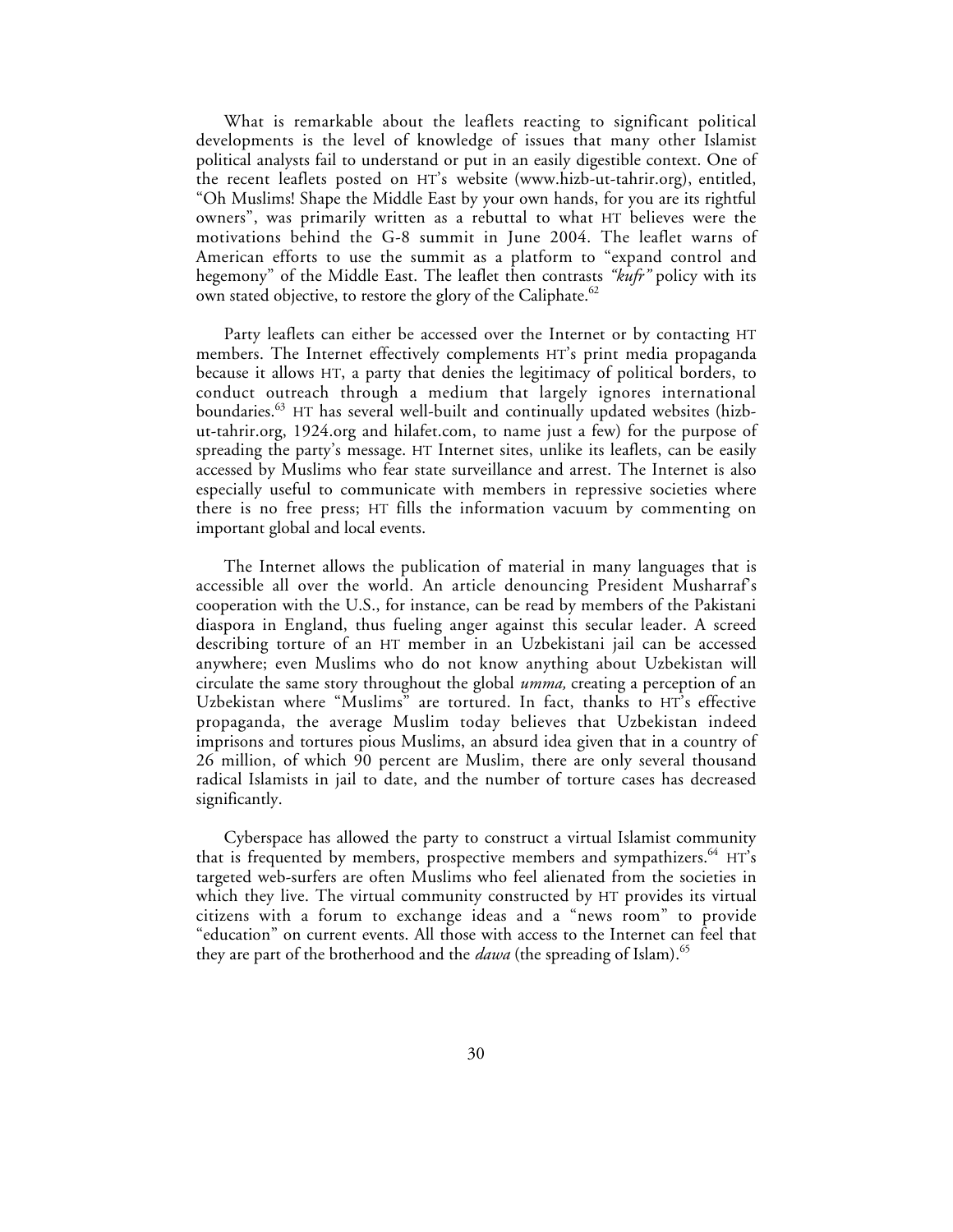The party also diligently recruits on college campuses in open societies such as Germany (at least prior to the group's banning) and the United Kingdom. Before HT was banned from staging public meetings in Germany, it held rallies at Berlin's Technical University, where party representatives made inflammatory anti-Semitic remarks.<sup>66</sup> HT's activities at London campuses comprise the party's most fervent recruitment efforts. The BBC reported that in 2003 an HT recruiter by the name of Rizwan Khaliq visited Kingston University campus nearly every day. Although the university had banned HT from its student organization fairs several years earlier for posting racist propaganda, the Islamic Society did not report Khaliq. A former Islamic Society president defended his society's toleration of HT: "What could we have done, tell me? You're telling us to go to the *kufr* against a Muslim, is that what you are saying we should have done?"<sup>67</sup> Even if HT is banned on campuses, illicit organizations have learned to elude the oversight of university authorities either by attempting to register organizations under false names, or by setting up stalls "outside the campus, where the students can reach us but the authorities can do nothing."<sup>68</sup>

#### *Funding the Movement*

Despite the extensive scope of HT's global network, little is known of how the party funds its activities. Experts and members of the international intelligence community have speculated that HT is funded by supporters from Iran, the Gulf States and Saudi Arabia; it may also have received funding from Taliban-ruled Afghanistan. Saudis were believed to be supporting HT publications (translations, printing and even picking titles), but they seem to have stopped after 9/11. In the late 1950s there were even rumors that HT was funded by the CIA.

In general, HT's clandestine modus operandi has made tracking its assets and money flows difficult. Some speculate that HT is financed by affluent businessmen (who often are not HT members, but general supporters of the *dawa*) who either channel money to the party through charity organizations or send funds directly to the party.<sup>69</sup> Local entrepreneurs, party members and other sympathizers tend to make individual donations to HT's local organs, while more detached businessmen and Islamic charities are most likely to direct their money to HT's leadership committee, which in turn sends money to the movement's various regional branches. In the West, members who have jobs contribute part of their income, possibly as much as 10 percent. The salary percentage given to the party is believed to less in Muslims countries.

One can also deduce that HT does not need much money to sustain its activities. Its ability to create a virtual Islamic community on the Internet has allowed the movement to reach the hearts and minds of many without investing in an elaborate communications network or party offices. It can cost as little as \$35 to register and operate even the most sophisticated website, which can make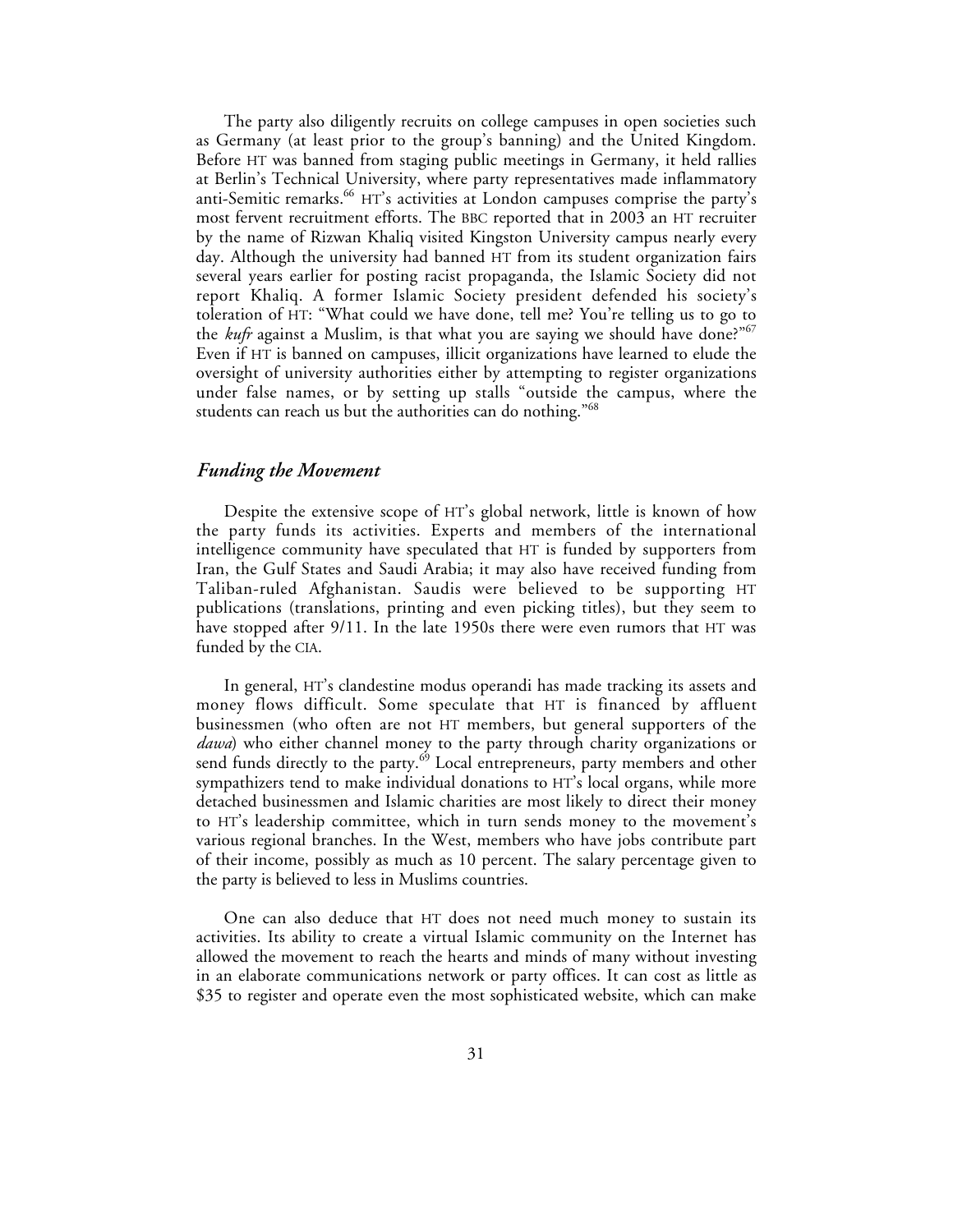the visitor believe there is a huge network behind it. Unlike other Islamist groups, HT does not engage in any charity work and therefore does not need large sums of money. HT's policy of non-violence means it does not need to invest in militant operations, although this may soon change if HT moves into its third stage. In the West, where most of HT's members have day jobs, HT actually raises more money than it spends. The publications are mostly printed and exported from the Gulf and the West to the more destitute places. In Central Asia, members smuggle in printing machines to secretly print leaflets in their homes, which again costs very little.

## *The Role of Women*

Unlike many Islamist movements that shun female participation in politics, women are thought to make up 10 percent of HT's membership.<sup>70</sup> Since HT's establishment, women have been welcomed into the ranks of party membership, albeit in different roles than men, and never in leadership positions. Female party candidates and members attend separate "sister" study groups. The party believes "the natural function of a woman is to be a mother and a housewife." $7^{11}$ Women are permitted to work so long as they adhere to Islamic morality and virtue, and so long as they do not hold leadership positions.

The party does not permit men and women to interact freely. For example, "a man cannot shake a woman's hand, and he cannot be friends with a woman he could marry."<sup>72</sup> HT's gender policy derives from its rejection of what it perceives to be the West's decadence. In Islam "women are honored and are not paraded as sex objects for men."73 According to Sultanah Parvin, an HT activist in the UK,

The Muslim woman with the Islamic identity is not consumed with her own image, appearance or life, but rather is an individual who knows about the affairs of the world, appreciates the problems of humanity and thinks carefully about her role in bringing the light of Islam to a world plagued by capitalism and its ills.<sup>74</sup>

An HT instructor who trains members in the party's ideology in Kyrgyzstan believes that women are more susceptible to HT's ideology because they are "far more religious than men and because they don't work and are less tainted by secular influences."<sup>75</sup>

Women's activism is increasing in terms of attending seminars and holding rallies. As recently as June 2004, hundreds of Muslim women attended an HTUK seminar that aimed to expose the "true motives behind the June 28 'handover' in Iraq." Dr. Nazreen Nawaz, Women's Media Representative of HTUK and an attendee of the seminar, decried U.S. motives in the Middle East as purely colonial and strategic, declaring that "Muslim women in Britain have a vital political responsibility, shared with Muslim women globally, to expose the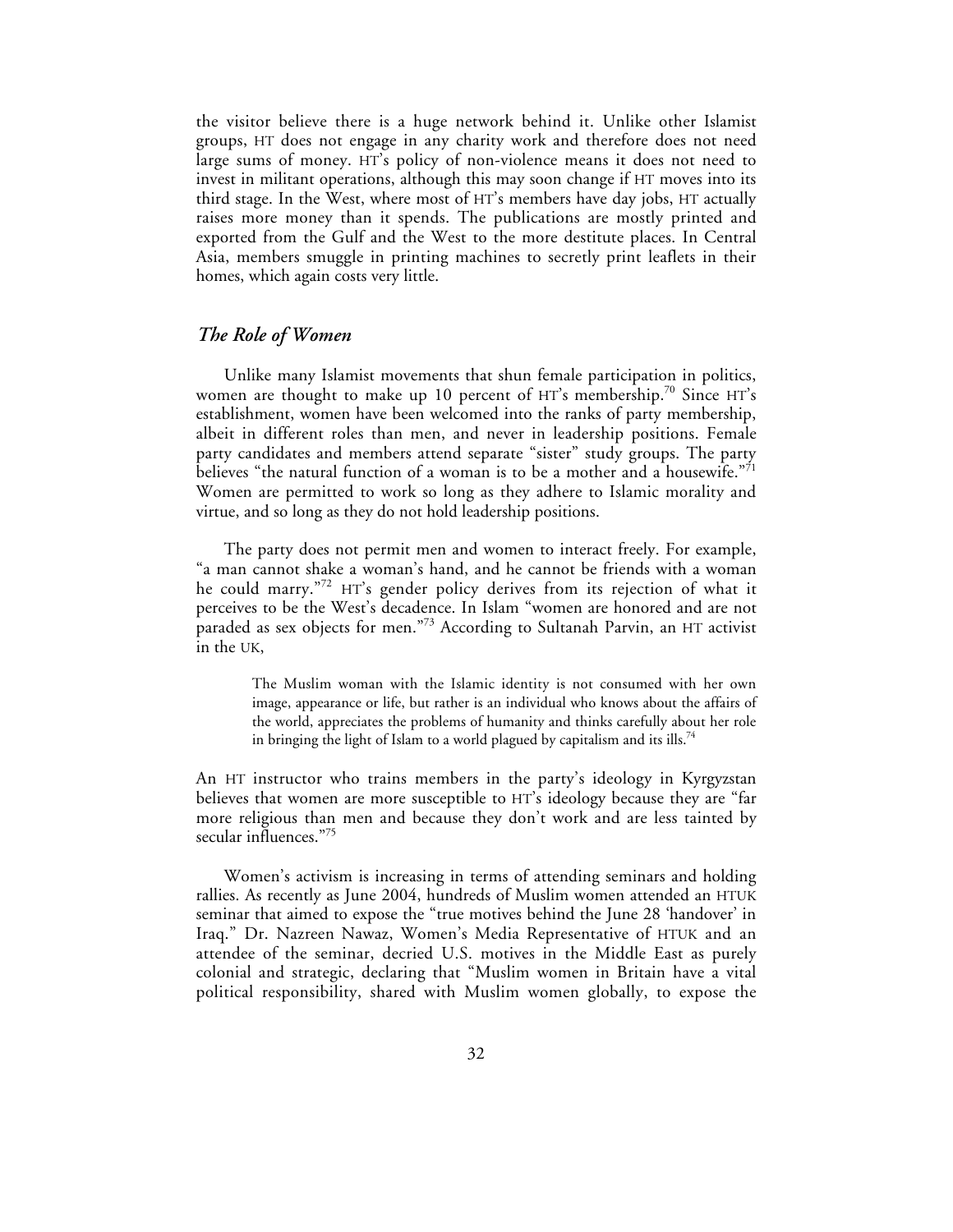injustice and oppression imposed upon the Muslim world by the foreign policies of Western colonial governments who use the mask of democracy."76

The role of women within HT is continuously being strengthened as female activism grows within the movement, in what terrorism expert Reuven Paz calls the "growing presence of Islamist feminism on the Internet".<sup>77</sup> HT's extensive use of the Internet facilitates this activism. Unlike many Islamic traditions that prescribe distinct protocols for men and women, the Internet has no gender biases. HT's elaborate cyber community has allowed women to take part in political activism, something they have long been denied by the autocratic rulers of Muslim societies. As Paz notes,

By way of the anonymous cloak of the Internet, many . . . females who come from very traditionalist societies are able to express themselves . . . on a level equal to that of males. They are reminded that they too can become effective participants in a global struggle. Although they cannot become imams or preachers, these females, even and especially those living in the West, can feel a sense of belonging to the Muslim world through the Internet.<sup>78</sup>

Women may also join HT in protest for not being permitted to work or go to school in Muslim countries where headscarves are not allowed, such as Turkey. This is a growing problem in western Europe, especially France, which is taking a very strict policy against headscarves. HT has issued a letter of protest to the French president, and many women HT members have joined forces with other Islamists on the headscarf issue. For example, in Pakistan a female HT member delivered a petition to the education minister demanding that "the President and the government of Pakistan apply diplomatic pressure on the French government to reverse its decision banning the headscarf."79 The headscarf ban in France has become a leading mobilizer for Islamist women.

Women also increasingly join the party to carry on the ideas of their detained husbands, thereby grasping the opportunity for membership as a form of political protest.80 In Uzbekistan, female Hizb ut-Tahrir members "have staged protest rallies against use of torture and violent and cruel treatment of their husbands."<sup>81</sup> Women protested *en masse* against the arrests of their family members by Uzbekistani authorities in January 1998, November 1999, March and April 2001, and July 2002. At some of the demonstrations, women reportedly carried banners that read, "2001: Year of the Widow and Orphan."82 Echoing the tactic used by *las madres de la Plaza del Mayo* during Argentina's Dirty War, Hizb ut-Tahrir understands that it is also safer for women to hold rallies since the police will not treat them with the same kind of toughness as they would with a man.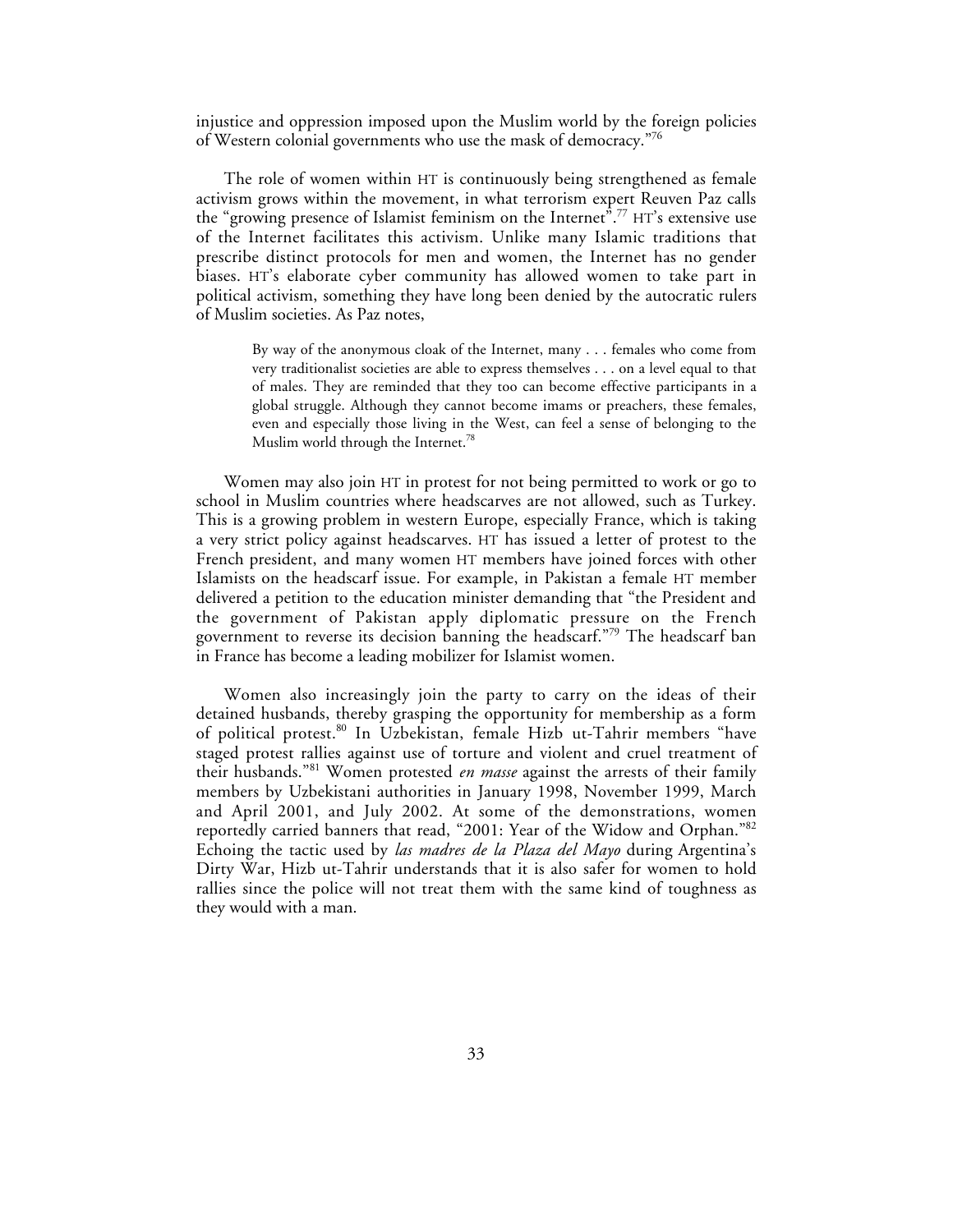### *Local to Global*

HT has gone from a local organization operating within the West Bank to a truly global political movement currently active in over forty countries. One of its main websites, www.hizb-ut-tahrir.org, has seven languages listed: Arabic, Turkish, Russian, English, German, Urdu and Danish. This is an indication of whom the party is trying to target on the Internet. It has long been outlawed throughout Turkey, the Middle East and North Africa. In 2003 it was banned in Russia, Pakistan and Germany. As HT members themselves recognize, "HT is today banned in all of the Middle East and Turkey, as these countries know we are at the core a political party trying to change the nation-state systems and unite the *umma* under the Caliphate. . . . In the UK, however, we do not have to register and thus can function without any problems", which is why the "nerve center" of HT is currently in London.<sup>83</sup>

## *Middle East*

At the time of HT's founding, the West Bank was under the control of Jordan. Accordingly, some consider the movement a Jordanian one. Initially, HT was tolerated by the Jordanian government, and in fact, HT participated in the electoral process with one of its members, Ahmad Ad-Da'ur, winning a seat in parliament.<sup>84</sup> But as noted above, the party considers the Jordanian state, like all existing Muslim states, illegitimate, and uses its inroads into the system to call for disobedience, telling its members not to recognize the constitution, the national charter or any state laws. Thus it was not a surprise that in both 1968 and 1969, HT unsuccessfully attempted, with the help of the military, to overthrow the government, leading to arrests and prison terms for individuals found guilty of affiliation with the party.<sup>85</sup> In 1977 and again in 1993, Jordanian security agents uncovered HT plots to use military elements to assassinate King Hussein and seize power. Party members were again arrested, prosecuted, and given heavy sentences.<sup>86</sup>

In 1955, two years after it was founded in the Jordanian West Bank, HT expanded into Egypt.<sup>87</sup> It was accused of being behind an attempted coup staged in 1974 at the Military Technical College in Heliopolis, and it was banned immediately afterwards.<sup>88</sup> Egyptian security agents arrested HT members in 1983 for again conspiring to overthrow the government.<sup>89</sup> Although Egyptian Islamists have asserted that the party's influence in Egypt is negligible, Egyptian security forces continue to carry out crackdowns on its members. The movement maintains its strength in the country in part due to the unpopular government policy of recognition of and cooperation with Israel.

Most recently, in March 2004, 26 HT members, including three British nationals, were jailed in Egypt after being accused of "attempting to revive HT".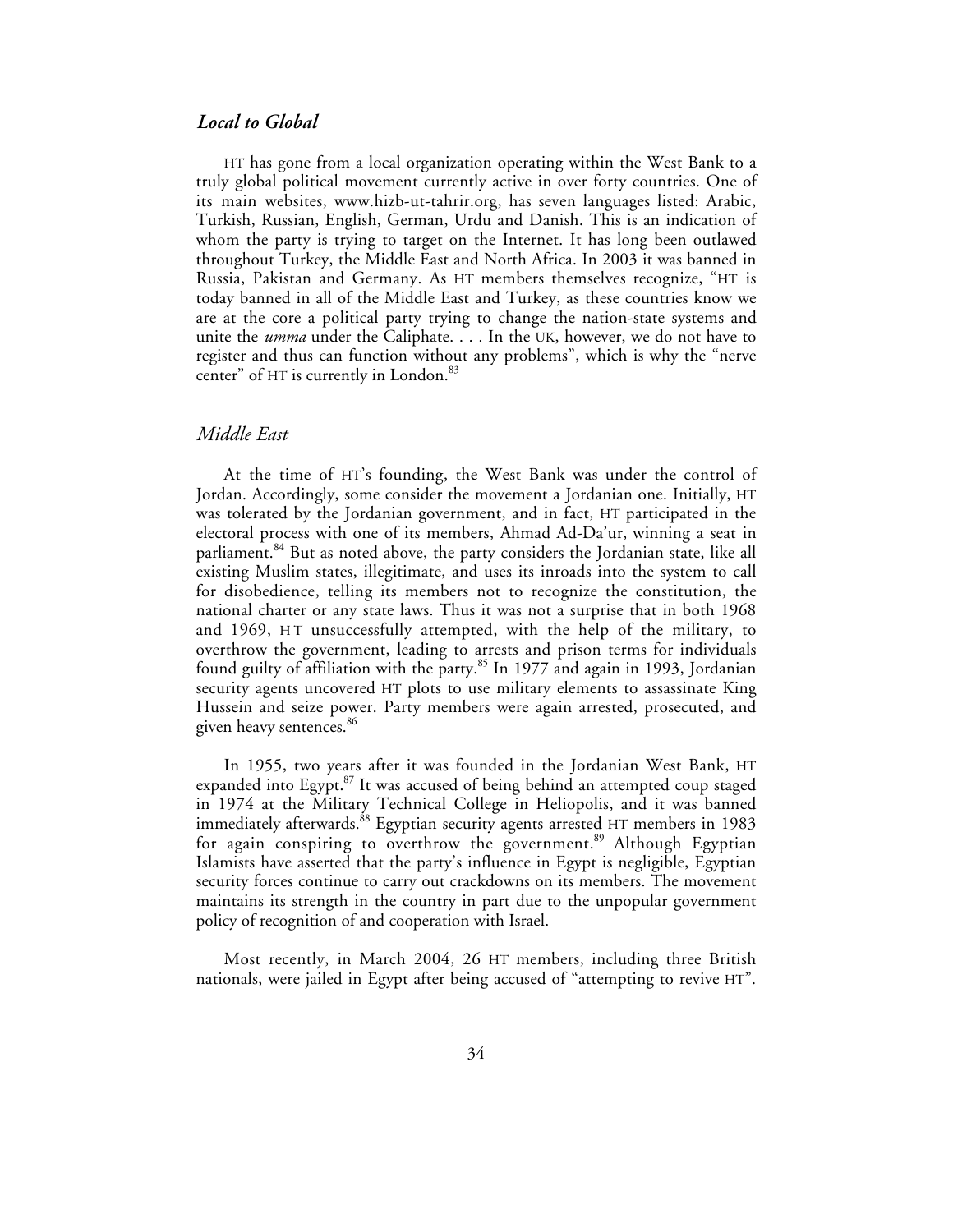All were convicted of plotting "to revolt against the regimes in place across Arab and Islamic states under the pretext they are infidels."<sup>90</sup> These men were among the 118 HT members first detained by Egyptian authorities in April 2002, when they were caught spreading leaflets decrying Egyptian relations with Israel despite brutalities against the Palestinians.<sup>91</sup> After the jail sentence, HT members declared in several leaflets that their numbers would only grow larger the more they are sent to jail. They ask whether it "is a crime to try to bring about a state of rule that is asked by Allah" and blame the U.S. for "Muslims going after Muslims" instead of "uniting under one flag, one leader [to] fight against the enemies together."

Under Saddam Hussein's repression, HT was unable to establish an effective base in Iraq due to extensive government crackdowns, but with Hussein's fall in 2003, HT has been able to operate more freely. For HT, like all other radical Islamist organizations, Iraq has become a very attractive battleground, and HT's anti-American, anti-capitalist and anti-democratic message has increased its appeal. Party leaflets have been distributed that declare cooperation with coalition forces a crime under Islam and call upon Muslims to join HT to "destroy your enemies" and re-establish the Caliphate.<sup>92</sup>

In recent leaflets, HT has also warned against intersectarian fighting and reminded the *umma* that

they are fighting the biggest army in the world today with weapons that are less than a tenth of what the aggressors have. But with their bodies, *imaan* [belief] in their Lord, united with their brothers as Sunni and Shi'a, they have inflicted death and injury on this army causing it to be hurt and frightened. They have humbled and humiliated [this army's] arrogance and haughtiness.<sup>93</sup>

#### *Turkey*

In April 1967, several Jordanian HT members tried and failed to establish a significant presence in Turkey. They distributed leaflets with political communiqués and booklets outlining HT's constitution and political philosophy but there was little response. The initial group of HT leaders was arrested in August 1967. Despite difficulties over the next decades, HT never gave up on Turkey. In fact, HT is obsessed with the end of the Caliphate and counts the days since its demise.<sup>94</sup> A statement on March 3, 1999 declared "on this day in 1924, a puppet of Englishmen, the Jew, who named himself as 'Father of Turks' [Ataturk], Mustafa Kemal had declared the overthrow of [the Caliphate]. He had replaced the order of Moslems' administration that existed more than 13 centuries by an artificial regime that was created by unbelievers."<sup>95</sup> Faced with this global campaign, the Turkish government has periodically engaged in operations against HT members, and in May 2003 arrested Turkish HT's thenleader Amir Yilmaz Celik and 93 others.<sup>96</sup>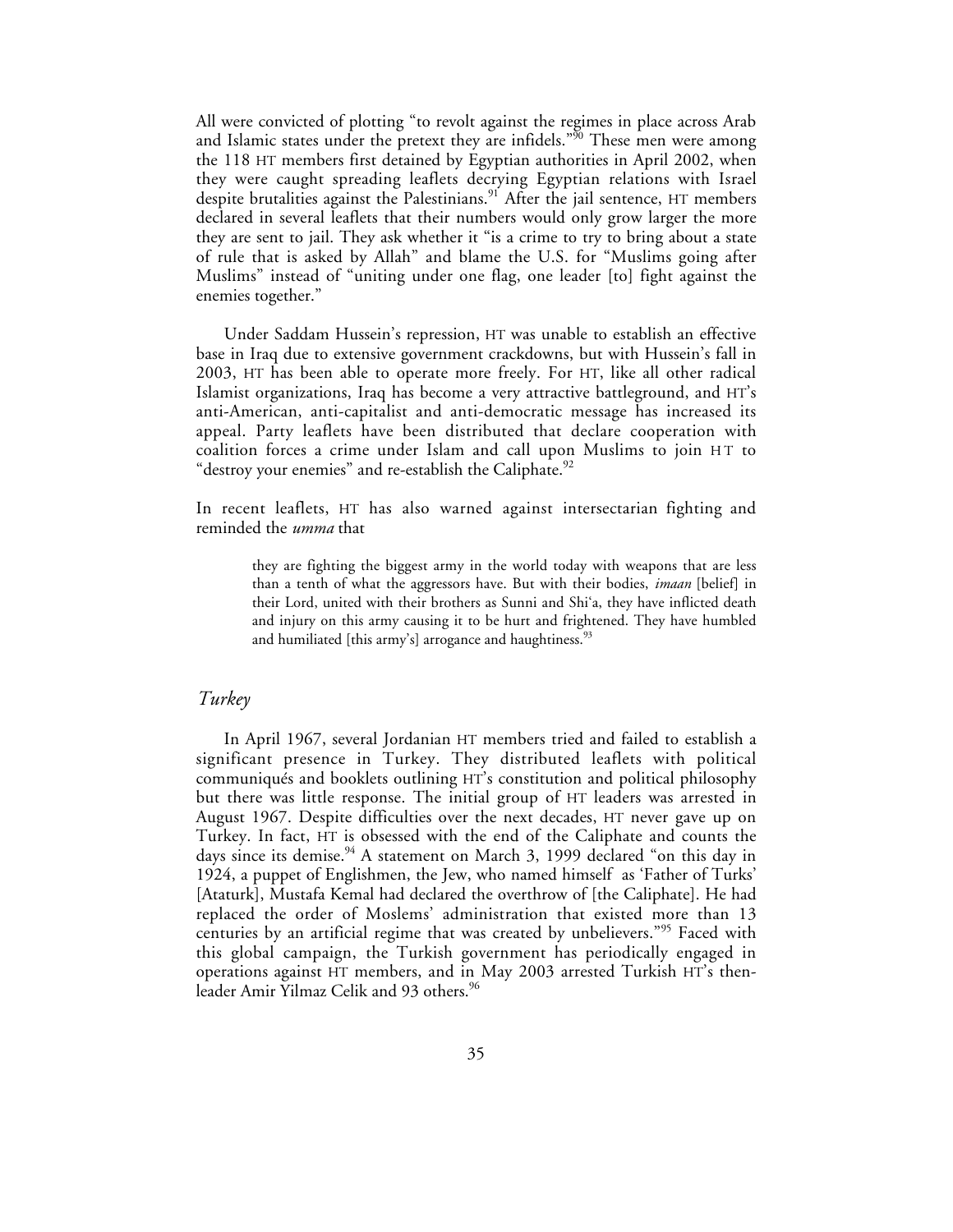As researcher Rusen Cakir notes, HT members have also benefited from the amnesty law under the 2003 Reconciliation Act that was intended for PKK terrorists. Although they were released from jail, their ideology remains unchanged. Moreover, Cakir notes, "following the reform of the penal code, the government no longer arrests HT members, since they do not use violence."<sup>97</sup> Thus, Turkey will increasingly become more vulnerable than any other country, as it is the prime target for HT. Furthermore, its effort to join the EU will require Turkey to enact reforms that will make the country as open as western Europe. In fact, since 2003 HT has again attracted the attention of Turkish security services.

HT's main agenda today is to convince the Turks that they should not try to enter the European Union. They point to the "split personality" of Ataturk's Turkey, stating that it is ironic that the Ottoman Caliphate's successor is trying to move away from the *umma* to be in a European Union that does not truly desire Turkish membership. For example, two days after the EU Commission report stated Turkey made great reforms and progress, HT's October 8, 2003 leaflet once again urged Turkish Muslims not to try to join the EU. They accused the Turkish prime minister of acting against the Muslims' interest as the EU is against the rise of the Islamic civilization. HT also reminds Turkish Muslims that the only way Turks would ever be accepted into the EU would be by giving up their Islamic identity. They also criticize Turkey for having close relations with the U.S. and Israel. In many ways the key battle of ideas for HT is taking place in Turkey; if the abolisher of the Caliphate is accepted by the presumed Christian club, then their "clash of civilizations" ideology will effectively be proven wrong.

#### *Britain*

In the 1970s, unable to establish a base in Turkey, HT began operating in western Europe, where it was able to take advantage of the political openness of the region. In fact, as mentioned earlier, HT's *kiedat,* or supreme legislative body, is located in London and in the surrounding cities of Birmingham, Bradford and Sheffield, each of which has large Muslim populations (mainly of Pakistani and Indian origin). A large number of them fled their politically repressive countries over the last three decades, and since their arrival in England have campaigned heavily for their causes, raising money and recruiting among disaffected youths, especially Muslims and potential converts to Islam. Al-Khilafah Publications, HT's print media center, which produces HT leaflets and publications explaining the party's philosophy and its position on world events, is also based in London. Leaflets are transmitted via Internet to Kyrgyzstan, and forwarded to Uzbekistan and beyond for distribution. For example, HTUK publishes a monthly bulletin called "Ong al-Waie" that is intended for distribution in Indonesia.<sup>98</sup>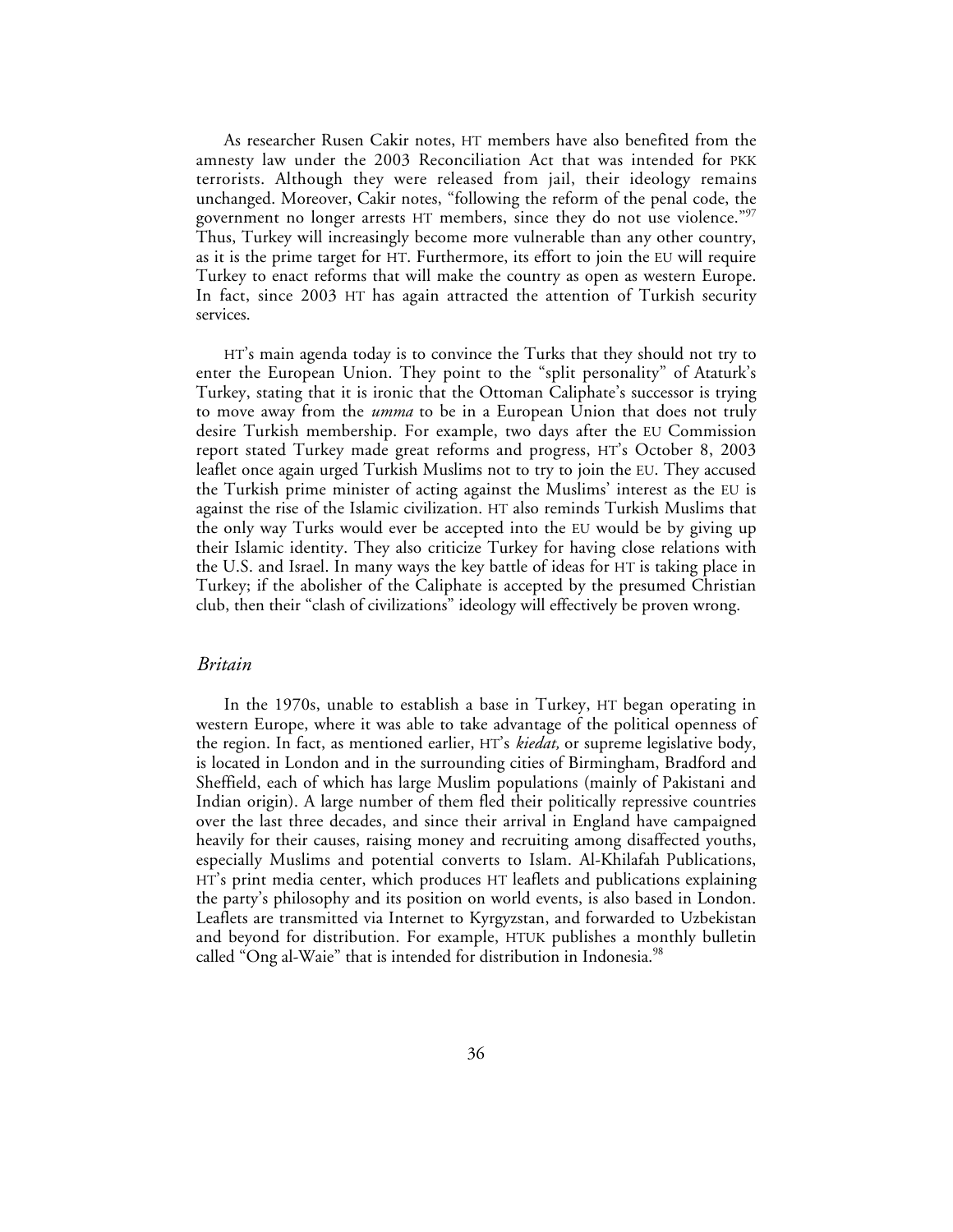Since Britain has not banned HT, the party has been able to operate in London with few limitations. HT does not recruit people with less than a high school degree. It holds conferences and demonstrations throughout the city and actively recruits in London schools.<sup>99</sup> The main ban on HT activities in Britain so far has come from the colleges and schools, where student unions were able to convince the authorities to deny HT platforms (meeting space, distribution of literature) because it was spreading anti-Semitic messages. At the same time, HT cleverly uses different names and shows up at legitimate Islamic students' meetings and takes over the agenda. Given freedom of thought, religion and speech, there is little the school authorities can do, especially since HT may say that they hate American policies but do not say that they hate Americans.

HTUK has picked Uzbekistan as one of the key countries to attack. Their activities intensified in June 2002 (before the  $11<sup>th</sup>$  anniversary of Uzbekistan's independence) with organized meetings and demonstrations in front of Uzbekistan's embassy in London. On August 25, 2002, HT sent a copy of an "Open Letter" to the Uzbekistani embassy in London; on June 18, 2003 about 600 HT members demonstrated in front of the Uzbekistani embassy. The slogans they used included, "Uzbekistan—prison for Muslims", and "Karimov and Bush—murderer brothers in the war against terrorism".

British security services previously dismissed HT as a threat, even after the 9/11 attacks, but over the last two years the threat assessment has been revised due to a better understanding of HT's role as providing "inspiration" to potential terrorists, and certainly since an increasing number of British citizens have been arrested for being a member of the global terrorist network. Manzoor Moghal of the Muslim Council of Britain said "the mistake by the Home Office was to treat these guys as at worst a joke and at best a nuisance. Now they've woken up."<sup>100</sup> But given that HTUK's leadership consists of professionals (HTUK spokesman Dr. Imran Waheed is a psychologist and HTUK leader Jalaluddin Patel is an engineer) without criminal records, it is difficult to take any steps against them.

British security services also are concerned about HT's long-term impact on society, as its members want two separate systems: one is British law and the second is *sharia* and the Caliphate. Hence, HT does not care about British government policy, and HT's leadership never meets with anyone from the British government or any government-funded entities.<sup>101</sup>

So far there are very limited resources put to the task of investigating HT. Tasks that require appropriate funding and attention include: understanding international financial ties between HTUK and other branches of HT, especially in Central Asia; looking into connections between HT and Islamic Movement of Uzbekistan (which organized attacks in Britain); tracking their numerous websites (which change frequently and often are not in English); and penetrating private home gatherings. The inability to address these and other issues leads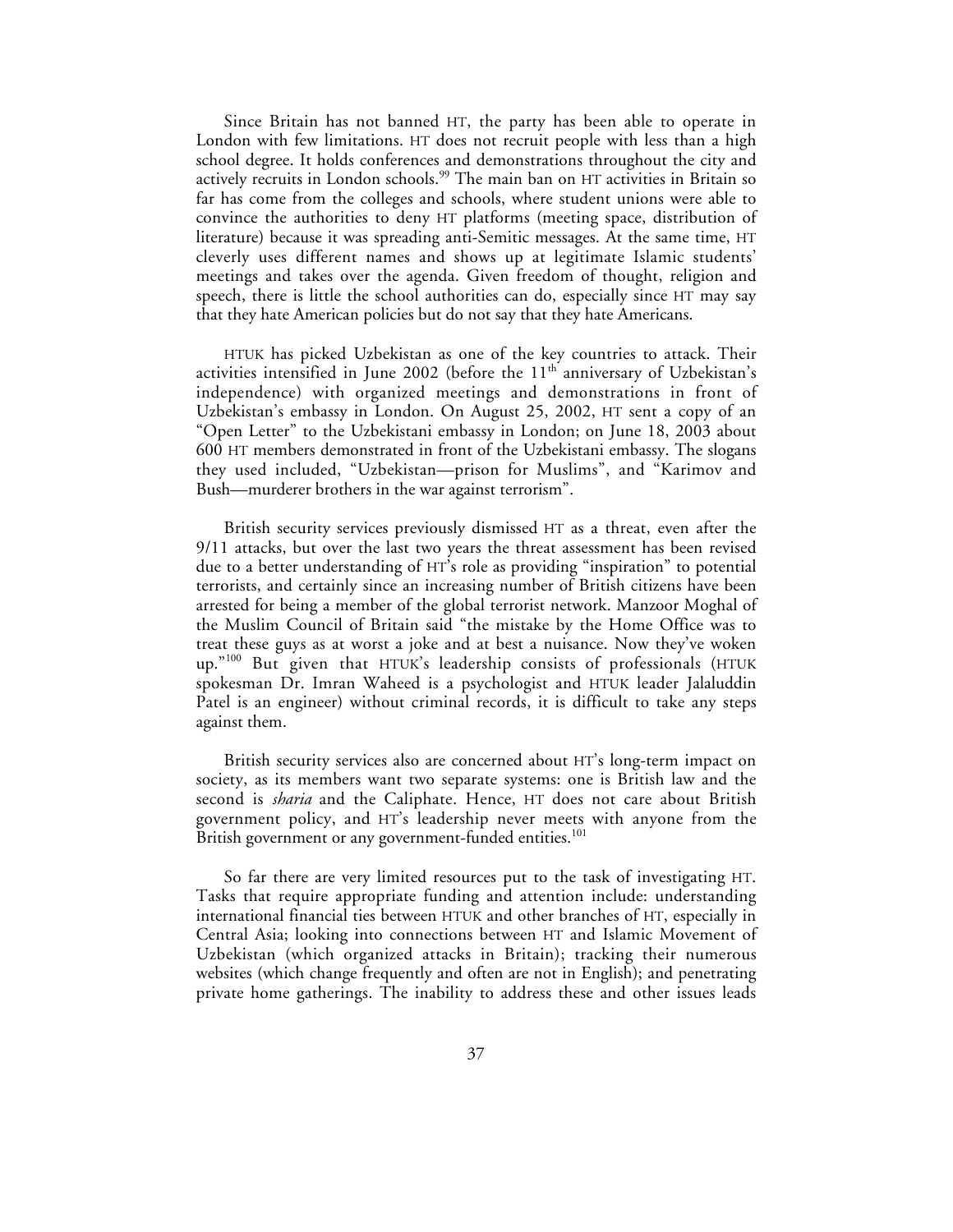security officials to say "we are frustrated . . . this issue has still not become a priority. . . . We probably will not act until it is too late."102

#### *Germany*

On January 15, 2003, the Federal Ministry of the Interior banned HT from activities in Germany, making it the only Western country so far to ban the group.<sup>103</sup> According to sources in the interior ministry, thirty apartments of HT followers were searched at that time, and HT's assets located within Germany were seized. A second round of searches (involving approximately eighty locations) was conducted in April 2003 as part of an investigation into the organizational structure. But because HT's administrative headquarters are located outside Germany and no organizational structure was apparent, it was possible to prohibit only its activities in Germany and not the organization itself. HT has filed a suit with the Federal Administrative Court to lift the ban.

What made it possible for Germany to ban HT was Germany's historic circumstances and the laws passed accordingly, especially with regards to anti-Semitism. The ban on HT came in response to the organization's violent propaganda in Germany, disseminated in flyers and pamphlets. The Germanlanguage publication *Explizit* served as the organization's mouthpiece and ideological platform. In October 2002 a member of the organization presented HT's positions at a public lecture—also attended, interestingly enough, by representatives of the right-wing extremist National Democratic Party of Germany—surely the worst of alliances. Moreover, as German Interior Minister Otto Schily publicly stated, HT "spreads anti-Jewish and anti-Israel hate propaganda."104 According to Schily, HT "promotes the use of violence to achieve political goals and also wants to provoke violence", and "pursues the political goal of destroying Israel and calls for the expulsion and killing of Jews."<sup>105</sup> Individual "Hizb ut-Tahrir" followers in Germany were also integrated within international campaigns; for example, in July 2002, demonstrations were held at the Uzbekistani embassy in Berlin, as in other European capitals, to protest the imprisonment of HT activists in Uzbekistan.

In Germany, terrorism has traditionally been fought using the means offered by criminal law. Police and public prosecutors use measures available to them like searches and pre-trial detention. Often, these ultimately lead to sentencing in criminal courts for violent crimes or for belonging to or supporting a terrorist organization. Aside from that, the public administration may take measures at different levels, which are now being better coordinated to provide a comprehensive approach to combating terrorism. One of the preventive measures against terrorism is the ban on organizations opposed to the free and democratic foundation of the state. This has been fundamental for taking action against HT. The basic human and civil right to form associations is limited through a special law called the Act Governing Private Associations. This law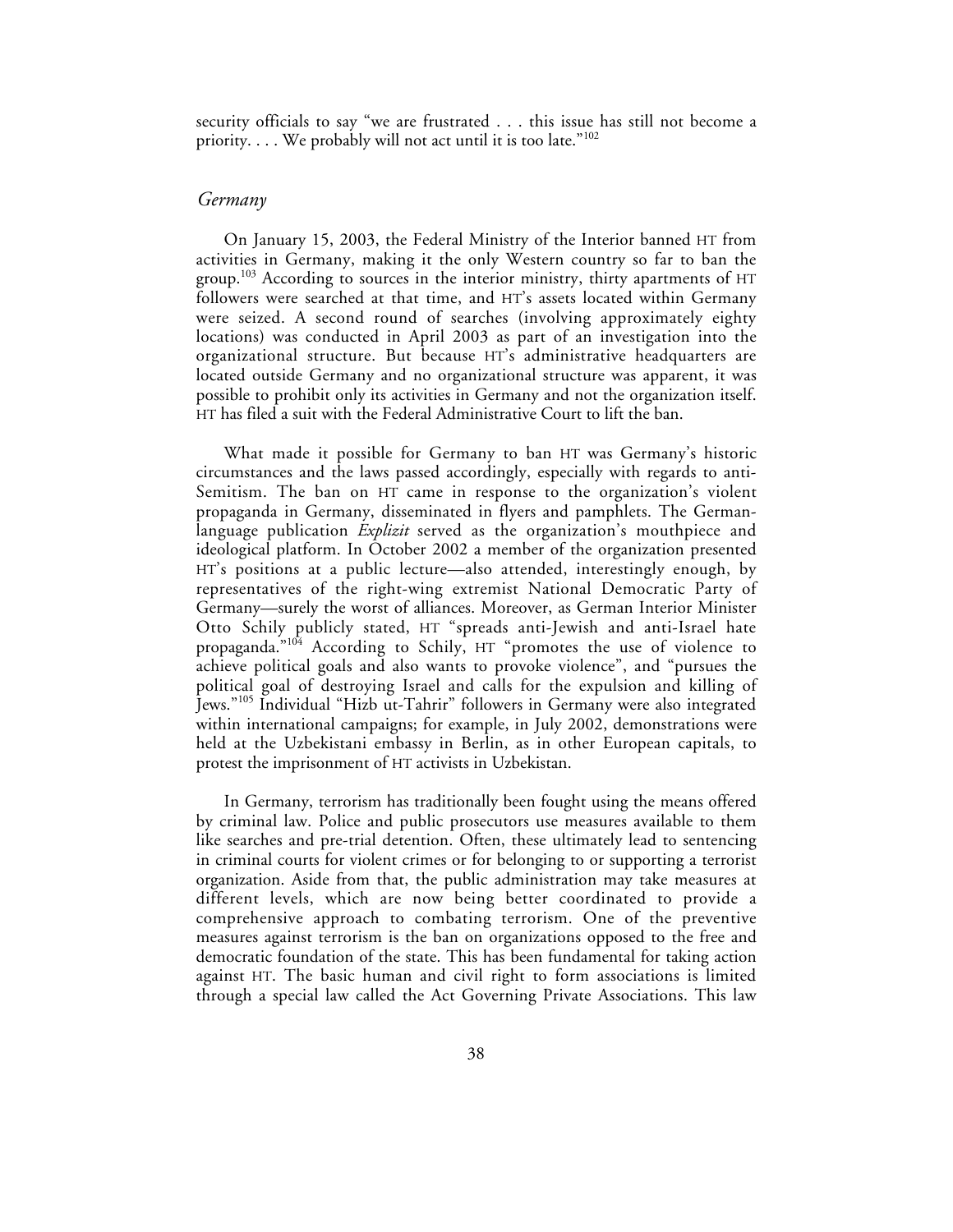specifies conditions and consequences in detail, because state interference in guaranteed basic rights requires a detailed legal foundation. Organizations that abuse the freedom of association can be banned by the highest authorities of the German interior administration. The consequences of such a ban are the dissolution of the organization and confiscation of its assets by the public authorities. Any further activities by or on behalf of the banned organization are punishable by law.

In order to impose a ban on a group like HT, it is necessary to show that the organization aggressively and belligerently opposes the constitutional order or the idea of international understanding. Less stringent conditions apply to bans on organizations based in Germany whose membership is made up primarily of non-EU nationals and organizations based outside the country. It is therefore possible to ban associations that support terrorist organizations abroad under the cover of other activity (such as charitable aid organizations). Moreover, status as a religious organization does not automatically protect against being banned, although religious freedom must be taken into account in each individual case.

The Federal Ministry of the Interior used two legal criteria for the ban of HT in light of the above-mentioned Act Governing Private Associations. First, HT opposes the idea of international understanding. Second, HT advocates the use of violence as a means of achieving political goals and attempts to incite such violence. HT was not considered a religious organization, and therefore the basic right of religious freedom was not a factor taken into account in the decision. HT was not banned for being an organization directly engaged in terrorist activity, nor did it operate in Germany as such an organization. However, the ban is intended to wipe out the breeding-grounds for Islamist terrorism. In doing so, the German government was fully aware that one cannot prohibit the thoughts of those people, but believed that rigorous action was necessary where violent thoughts are expressed.

In Germany, like in other western European countries, HT recruits most of its followers—around 200 members at the beginning of 2004—on university campuses. Many of its members have an academic background. Before the ban, HT regularly distributed hateful propaganda at mosques and Islamic centers, using them as party indoctrination centers. Shaker Assem, leader of HT in Germany, lectured at Mohamed Atta's Islamic study group at Technical University in Hamburg during summer 2001.<sup>106</sup> Any organizational structures in Germany remain hidden, and HT activists in Germany behave in a highly secretive manner.

Even before being banned, HT was under surveillance by the Federal Office for the Protection of the Constitution, the German domestic intelligence agency, due to indications that its activities were directed against the free and democratic order of the state. In addition, the Federal Ministry of the Interior has its own investigative authority, which it exercised via the police agencies in the individual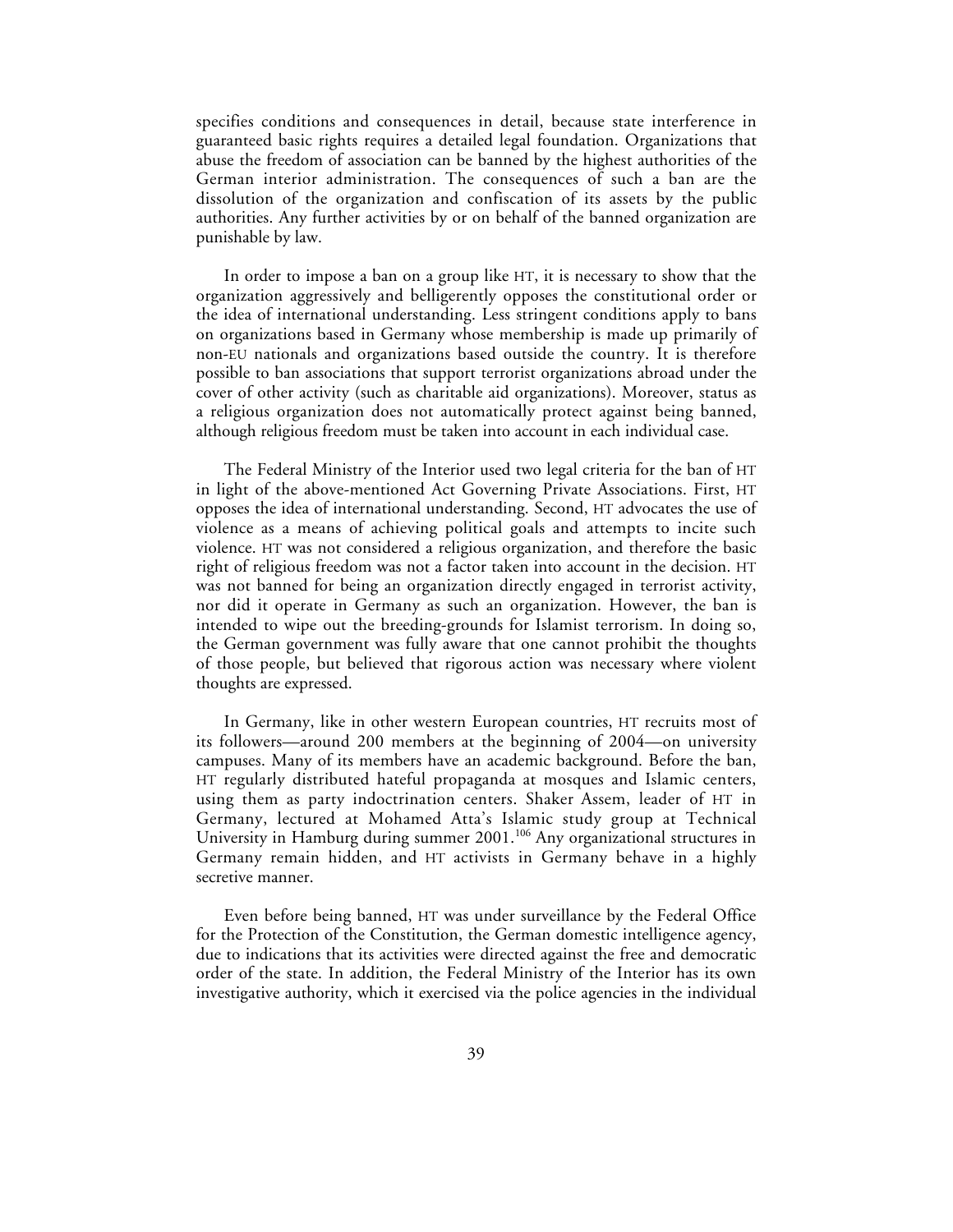German states. The searches led to discovery of computer data, leaflets, papers, books and other publications. No valuable assets were found. Security services have concluded that in Germany, HT appears as a secret society, kept up only through personal contacts, which are based on shared ideology. Following the ban, the organization does not conduct any public activities in Germany and has stopped the German edition of *Explizit.* Nevertheless, HT continues to recruit and raise funds.

#### *Denmark*

HT has also come under serious government scrutiny in Demark. "In 2002", writes Michael Whine, "Danish HT produced a 'hit list' of 15 to twenty leading members of Denmark's Jewish community."<sup>107</sup> In that same year, Fadi Abdel Latif, the leader of Danish Hizb ut-Tahrir was convicted of incitement of racial hatred and sentenced to sixty days in prison after the group circulated the nowinfamous leaflet urging people to "Kill them, kill the Jews wherever you find them."<sup>108</sup> According to Daniel Pipes, "Muslim violence threatens Denmark's approximately 6,000 Jews, who increasingly depend on police protection. Jewish parents were told by one school principal that she could not guarantee their children's safety and were advised to attend another institution."<sup>109</sup> Yet even after bringing HT to trial, Denmark was not able to ban the movement. According to the state prosecutor, "there is no evidence that can serve as a basis to prove that Hizb ut-Tahrir employed illegal means or that it undertook illegal activities as a natural part of its work."<sup>110</sup> HT has declared this a huge success, and was sufficiently emboldened by this victory to further challenge the German decision.

HT is one of the most successful organizations in western Europe in recruiting the frustrated youth who have lost faith in their home country's system. In an effort to prevent their children from being recruited, Danish parents have formed groups designed to steer children into other activities. Leading immigrant spokesman and Danish MP Naser Khader was quoted in the *Copehagen Post:* "We have to be aware that the radical anti-society activities of this organization can prove tempting to many of our Danish teenagers . . . . "<sup>111</sup> It is also attracting criminals, as the *Copenhagen Post* reported in its story entitled, "Delinquents Go in for Islam":

[O]n the streets of high-crime immigrant areas in Nørrebro, Århus and the notorious Vollsmose district in Odense, [Hizb ut-Tahrir] is receiving more and more support from young immigrant delinquents, attracted by its rejection of Western values and anti-integration message. A Muslim spokesman says, 'The more those youngsters lose faith in Denmark, the easier it is for them to be attracted to fundamentalist organizations like this.' And a great number of youths with an ethnic background have lost faith in Denmark.<sup>112</sup>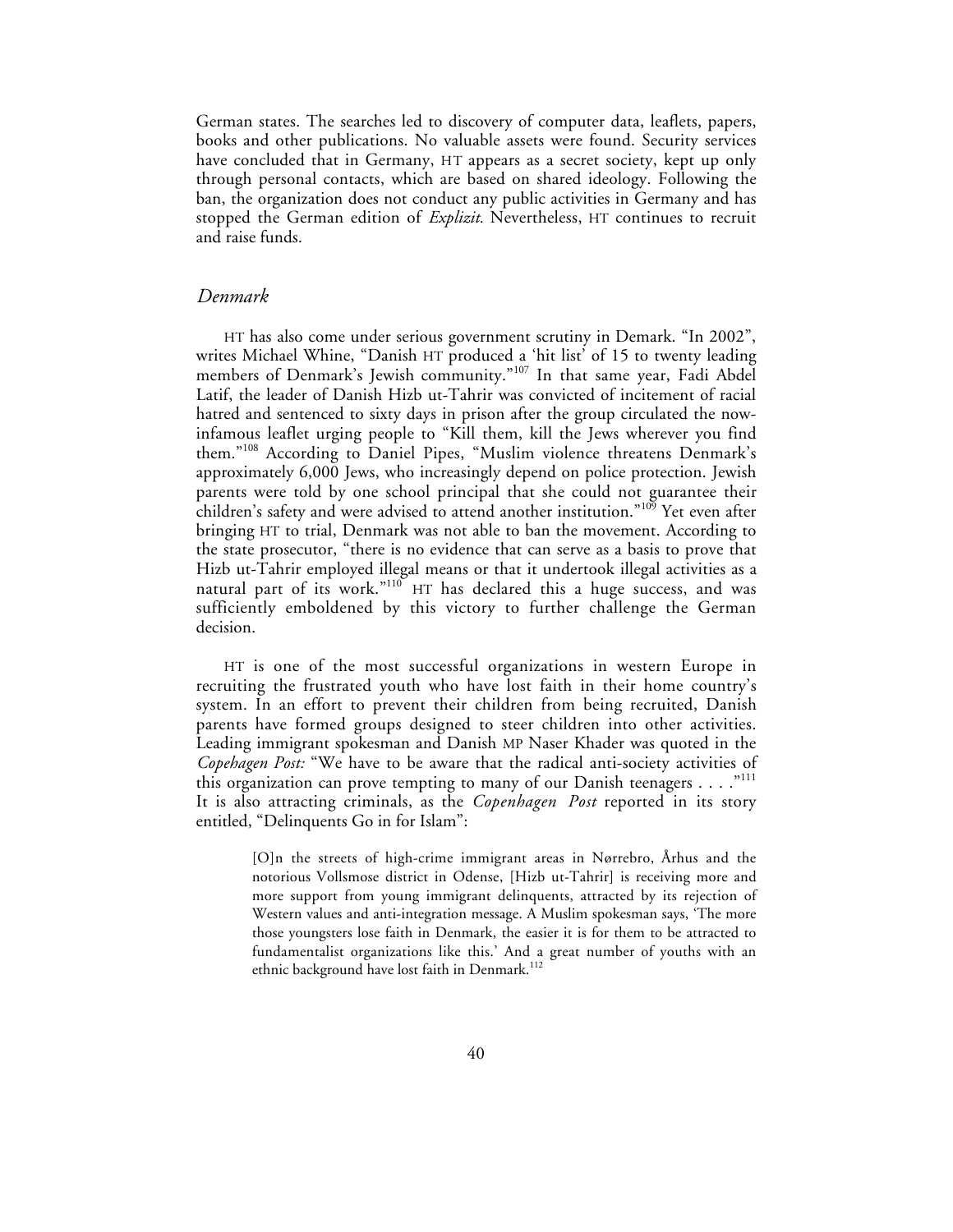Similarly, Hizb ut-Tahrir is increasingly recruiting among young ethnic Danes. A recent Danish article indicates that "around one out of six members of the Danish branch . . . is a person of [ethnic] Danish background" and Omar Shah, a longtime observer of Hizb ut-Tahrir and co-author of the book "Islam, Christendom and Modernity", was quoted as stating that "today, Hizb ut-Tahrir has around one hundred members of Danish background, compared to about 35 one year ago." He believes that, "as many Danes have lost faith in Western values because of the Iraq war, they've run straight into the arms of Hizb ut-Tahrir. In addition, Hizb ut-Tahrir is the only large-scale Muslim organization that embraces all ethnic backgrounds." Moreover, HT's success may be directly linked to its being the "only organization that offers organized Quran instruction in Danish, which makes a difference."<sup>113</sup>

These are some examples of HT's growing influence in Europe. While Britain, Germany and Denmark were briefly discussed, HT is a growing group in other European countries as well.

#### *Russia*

In February 2003, the Russian Federation also outlawed Hizb ut-Tahrir and included it on its list of terrorist organizations. Russia may historically be best equipped to understand the challenge Hizb ut-Tahrir poses to global security, given that the movement is based on Marxist-Leninist methodology and hopes to usher in a global revolution like the Trotskyites. Moreover, while Hizb ut-Tahrir insists on non-violence until the third stage, it does justify the use of force, just as Lenin and the Bolsheviks did in 1917.

Russia's Federal Security Services (FSB) discovered HT's presence in their country in 2001 and has accused them of links with Wahhabis, Arab fighters supporting the Chechens, and the Islamic Movement of Uzbekistan. In 2001 they arrested an Uzbekistani citizen, Kholmirzayev, who had reportedly been trained in Afghanistan. In May 2001 they arrested Uzbekistani citizen Nodir Aliyev, who was accused by Uzbekistani authorities of conspiring to overthrow the Uzbekistani government. The Russian Foreign Ministry has reportedly described Hizb ut-Tahrir as "the most radical clandestine extremist structure, funded by overseas centers, which aims at Islamization of Russia and neighboring countries." On December 16, 2003, FSM head Nikolai Patrushev claimed Hizb ut-Tahrir "organized armed units and took part in these units".<sup>114</sup> On June 9, 2003, the FSB reported the arrest of 121 Islamist militants, including 55 suspected members of Hizb ut-Tahrir in Moscow, all foreigners living illegally in Russia. Top FSB spokesman Sergei Ignatchenko said, "These are terrorists who want to overthrow the existing regime by military means."<sup>115</sup> Reportedly, among those arrested were the cell's leaders, Alisher Musayev, a Kyrgyzstani citizen, and Akram Jalalov, a Tajikistani citizen, who were found in possession of explosive material, detonator devices, three grenades and 15 HT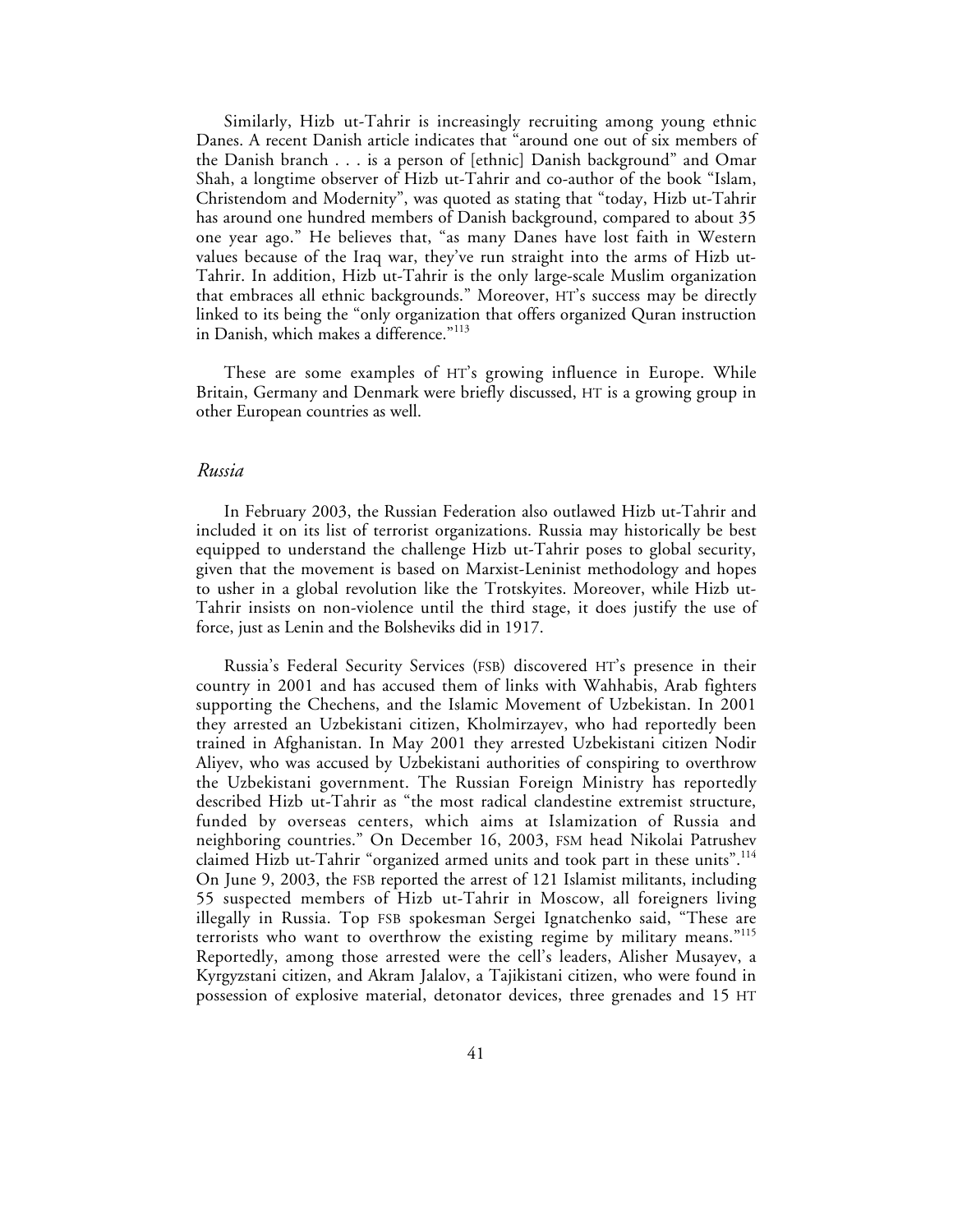leaflets.<sup>116</sup> Since the outlawing of the group, more than 55 HT members have been arrested and prosecuted in court.

## *Asia*

HT is establishing a growing presence in South Asia, particularly in Pakistan, where activities were officially launched in late 2000 and increased after 9/11. HT opened up its own publishing house in Peshawar to develop a strategy of Islamic ideology directed at Central Asian states. Early in 2004, members of HT were arrested for criticizing Pakistan's Wana operation aimed at uprooting extremism and terrorists from South Waziristan, a tribal area along the Afghanistan-Pakistan border. Hizb ut-Tahrir activities in Pakistan focus on urban centers and politically and socially influential people. In general they ignore the rural areas, as these are not necessary to take over power. Although Musharraf's top generals remain loyal to the government, HT views the rest of the military as potential allies.<sup>117</sup> The Pakistan chapter is headed by Navid Butt, an electrical engineer who studied at the University of Chicago. Today, HT Pakistan is believed to be supported by extremist groups such as Jamaat-e-Islami, Sepah-e Sahaba, and Tanzeem'e Islami Pakistan in its work to recreate the Caliphate in Central Asia.

Pakistan intensified its crackdown on HT during fall 2004. HT has consistently condemned Musharraf for aiding U.S. military operations in Afghanistan. In response, HT declared that Musharraf's strategy of supporting "enlightened moderation" in Islam is simply a way to serve American interests to "suppress Islam" and questioned why human rights organizations remain silent when there is "oppression and torture perpetrated by the government on Muslims to suppress Islam." <sup>118</sup> They also have accused the rulers of resorting to extrajudicial methods and torture, thus "responding to Hizb's intellectual and political struggle with such extremism and oppression."119 One HT press statement went as far as to suggest that "America and other imperialistic countries consider . . . comprehensive and radical implementation of Islam and the unification of the Muslim *umma* through establishing [the Caliphate] . . . more dangerous than the possession of a nuclear bomb.<sup>"120</sup> Pakistan therefore presents both an important "hearts and minds" challenge, and as a nuclear power, potentially a serious security problem—especially if groups like Hizb ut-Tahrir indeed have penetrated the military.

HT also operates in several other pivotal countries, and almost every head of a Muslim state considers the movement to be a serious national security threat. As the International Crisis Group has noted, HT was introduced in Indonesia in 1983 by Abdur-Rahman al-Baghdadi, of Jordanian-Lebanese descent. Today it is led by Ismail Yusanto, who became a member in 1985 while he was a geology student at the one of Indonesia's leading institutions, the Gajah Mada University in central Java. What started as an underground campus movement today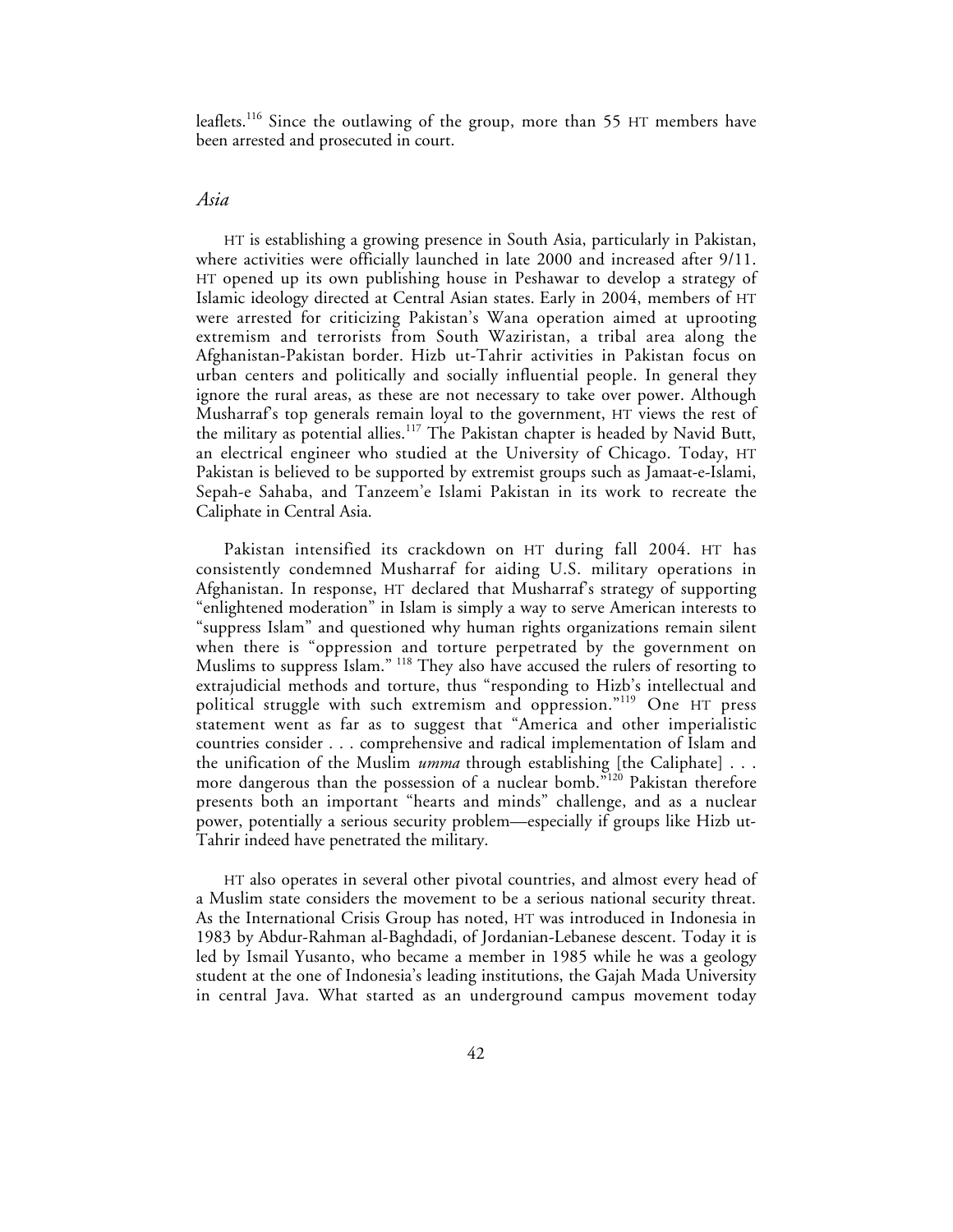remains largely campus based and enjoys well-attended rallies and meetings without government restrictions. This is despite the fact that it may have ties to violent extremist groups such as Jemaah Islamiyah, the group responsible for the Bali bombing in October 2002.<sup>121</sup> There are recent reports of arrests in Syria. Security forces detained 19 people there in 1999 on charges of support for or membership in HT.<sup>122</sup> From 2001 to 2002, more arrests were made, bringing the total number of detainees to at least 59.<sup>123</sup> In Azerbaijan the most recent arrests were in August 2001. Chinese authorities have become concerned about increased HT activity in the Muslim-majority Xinjiang Uighur Autonomous Region (XUAR). However, the primary battleground today is Central Asia and specifically Uzbekistan, the country with the region's largest population.

http://www.1924.org/press/pressreleases/index.php?id=1337\_0\_28.<br><sup>9</sup>Abdullah Robin, interview by Zeyno Baran, London, UK, December 21, 2003. <sup>10</sup>Ibid.<br><sup>11</sup>Husain Haqqani, "Understanding HT Ideology", in *The Challenge of Hizb ut-Tahrir*,

1 "The Founder of Hizb ut-Tahrir", http://www.hizb-ut-tahrir.info/english/ founder.htm. <sup>2</sup>

Mateen Siddiqui, "The Doctrine of Hizb ut-Tahrir", in *The Challenge of Hizb ut-Tahrir: Deciphering and Combating Radical Islamist Ideology,* ed. Zeyno Baran (Washington, DC: The Nixon Center, 2004), p. 1. <sup>3</sup>

Shmuel Bar, *The Muslim Brotherhood in Jordan* (Tel Aviv: Moshe Dayan Center, 1999). Quoted in Siddiqi, "The Doctrine of Hizb ut-Tahrir". <sup>4</sup>

Bismillahi al-Rahman al-Raheem, "Hizb ut-Tahrir", http://www.hizb-ut-tahrir.org/ urdu/tareef/content.html. <sup>5</sup>

For the most comprehensive study on Hizb ut-Tahrir to date, see Suha Taji-Farouki, *A Fundamentalist Quest and the Search for the Islamic Caliph*, (n.p.: Grey Seal Books, 1994), p. 37.

Ahmed Rashid, "Reviving the Caliphate", in *Jihad: The Rise of Militant Islam in Central Asia* (New Haven: Penguin Books, 2003), p. 119. <sup>7</sup>

<sup>&</sup>lt;sup>7</sup>"Fall of the Khilafah", http://www.islamic-state.org/portal/fall-of-the-khilafah.html. 8 "Weak and Discredited Uzbek Regime Fails to Malign Hizb ut-Tahrir", August 10, 2004,

p. 29. 12Taqiuddin al-Nabhani, *The System of Islam*, (London: Al-Khilafah Publications, 1999),

http://www.hizb-ut-tahrir.org/english/books/system/system.htm.<br><sup>13</sup>Robin, interview by Baran.<br><sup>14</sup>Ibid.<br><sup>15</sup><sup>w</sup>The Khilafah Has Been Established", *Khilafah Magazine*, April 2003, p. 4.<br><sup>16</sup>"Let not the Muslims take the Je

com/home/category.php?DocumentID=81&TagID=2. 17Taqiuddin al-Nabhani, *Political Thoughts* (London: Al-Khilafah Publications, 1999),

pp. 116–17. 18"Annihilate the Fourth Crusade", March 20, 2003, http://www.khilafah.com.pk/

<sup>&</sup>lt;sup>19"</sup>The Inevitability of the Clash of Civilizations", April 20, 2004, http://216.239.41.104/ search?q=cache:5UCEoh1Owq8J:www.hizb-ut-tahrir.org/english/books/clashofcivilisation/ clashofcivilisation.pdf+the+inevitability+of+a+clash&hl=en.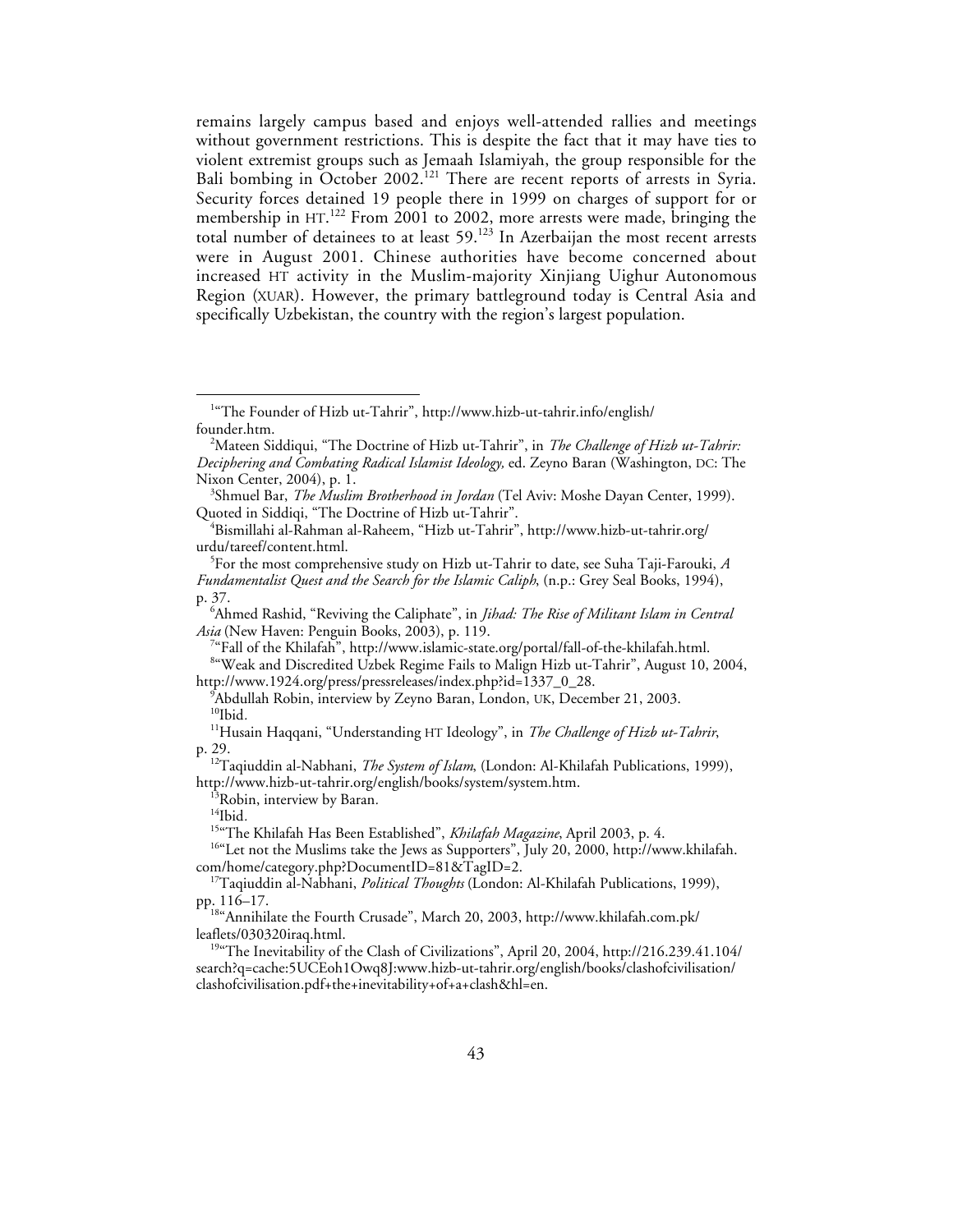<sup>20</sup>Qasim Khawaja, interview by Zeyno Baran, London, UK, December 21, 2003.<br><sup>21</sup>Robin, interview by Baran. 22Igor Rotar, "Central Asia: Hizb-Ut-Tahrir Wants Worldwide Sharia Law", *Forum 18,* October 29, 2003.<br><sup>23</sup>Ibid. <sup>24</sup>Robin, interview by Baran. 25"The Method of Hizb ut-Tahrir", http://www.hizb-ut-tahrir.org/english/. <sup>26</sup>Imran Wahid, speech at National Indoor Arena, Birmingham, UK, August 27, 2000; see http://www.Islamic-State.org/method.  $\sqrt[7]{ }$ "The Method of Hizb ut-Tahrir", http://www.hizb-ut-tahrir.org/english/. 28Wahid, speech.  $^{29\%}$ The Method of Hizb ut-Tahrir", http://www.hizb-ut-tahrir.org/english/.  $^{30}$ Ibid. <sup>31</sup>Siddiqui, "Doctrine of Hizb ut-Tahrir", p. 3.<br><sup>32</sup>Wahid, speech.  $33$ Information provided by a senior Jordanian government official.<br> $34$ Ibid. <sup>35</sup>"The Method of Hizb ut-Tahrir", http://www.hizb-ut-tahrir.org/english/. 36Wahid, speech. <sup>37</sup>"The Khilafah Has Been Established". 38Information provided by a senior Jordanian government official. <sup>39</sup>International Crisis Group, "Radical Islam in Central Asia: Responding to Hizb ut-Tahrir", *Asia Report 58*, June 2003, p. 4. 40Siddiqui, "Doctrine of Hizb ut-Tahrir", p. 11. 41"The Method of Hizb ut-Tahrir", http://www.hizb-ut-tahrir.org/english/. 42David Isby, "The Hisb ut-Tahrir: Stronger in Central Asia", *Terrorism Monitor*, November 7, 2003, http://www.jamestown.org/images/pdf/st\_002\_008.pdf. <sup>43</sup>Sergei Blagov, "Moscow Turns Up Heat on Radicals", *Asia Times Online*, July 22, 2003,<br>http://www.atimes.com/atimes/Central\_Asia/EG22Ag01.html. <sup>44</sup>Taji-Farouki, *Funamentalist Quest,* p. 117.<br><sup>45</sup>Ibid.<br><sup>46</sup>Ibid., p. 120.<br><sup>47</sup>Ibid., p. 123.<br><sup>48</sup>Muhammad Ali, interview by Zeyno Baran, Uzbekistan, October 8, 2003. <sup>49</sup>Taji-Farouki, *Fundamentalist Quest*, p 129.<br><sup>50</sup>Ibid., p. 124.<br><sup>51</sup>Provided by a Western security service. 52International Crisis Group, "Radical Islam in Central Asia", p. 5. 53Mahan Abedin, "Inside Hizb ut-Tahrir: An Interview with Jalaluddin Patel, leader of Hizb ut-Tahrir in the UK", *Terrorism Monitor,* August 11, 2004, http://www.jamestown.org/ <sup>54</sup>Taji-Farouki, *Fundamentalist Quest*, p. 38.<br><sup>55</sup> Who was the Grand Mufti, Haj Muhammed Amin al-Husseini?", http://www.<br>palestinefacts.org/pf\_mandate\_grand\_mufti.php. <sup>56"</sup>Hizb ut-Tahrir", *Newsnight*, BBC News, August 27, 2003; see http://news.bbc.co.uk/<br>1/hi/programmes/newsnight/3182271.stm.  $157\text{°L}$  is not the Muslims take the Jews as Supporters", http://www.khilafah.com. <sup>58</sup>Rotar, "Central Asia".<br><sup>59</sup>Thomas L. Friedman, "Jews, Israel and America", *New York Times*, October 24, 2004. <sup>60</sup>Bismillah al-Rahman al-Raheem, "The Criminal Ruling Clan of Uzbekistan wages a brutal war against Islam and those who convey it", http://www.hizb-ut-tahrir.org/english/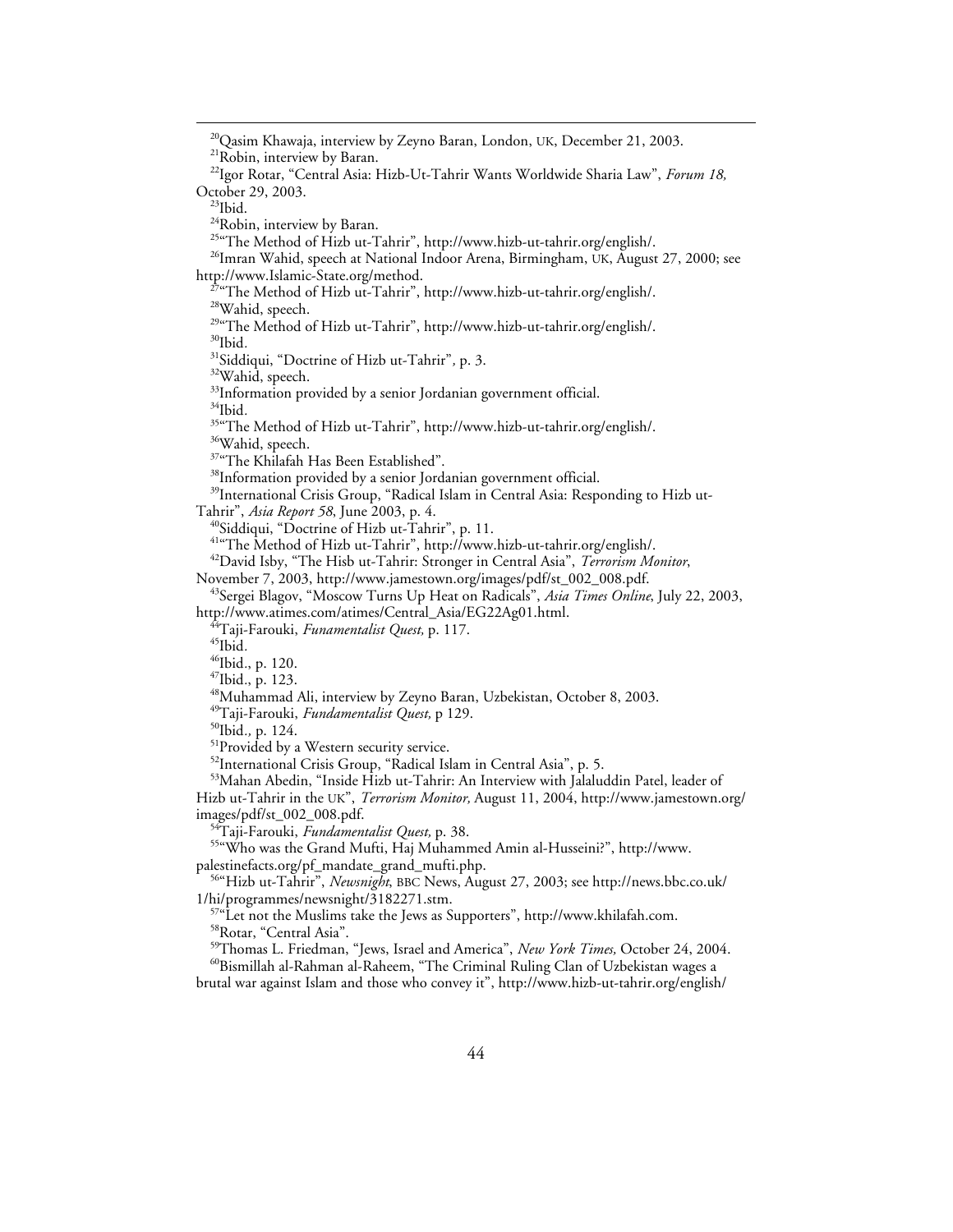$\overline{a}$ 

leaflets/Uzbek\_Saidaminov.htm. 61"Hizb ut-Tahrir", *Newsnight.* 62"Oh Muslims! Shape the Middle East by your own hands, for you are its rightful owner", June 26, 2004, http://www.hizb-ut-tahrir.info/english/leaflets/2004/june0904.htm. 63Jean Francois Mayer, "New Forms of Communication", in *The Challenge of Hizb ut-*

*Tahrir*, p. 110.<br><sup>64</sup>For the general impact of the internet on the global salafist movement, see Marc

Sageman, *Understanding Terror Networks* (Philadelphia: University of Pennsylvania Press, 2004), p. 161; Mayer, "New Forms of Communication", pp. 108–11.

<sup>65</sup>Reuven Paz, "The University of Global Jihad", in *The Challenge of Hizb ut-Tahrir*, p. 97.<br><sup>66</sup>Reuters, "Germany Targets Islamist Group in Nationwide Raids", *Daily Times* 

(Pakistan)*,* April 11, 2003, http://www.dailytimes.com.pk/default.asp?page=story\_11-4-

<sup>67«</sup>Hizb ut-Tahrir", *Newsnight.*<br><sup>68</sup>Abu Taher, "A Call To Arms", *Guardian* (London), May 16, 2000.<br><sup>69</sup>Marina Pikulina, "Uzbekistan: Center of Confrontation between traditional and extremist Islam in Central Asia", (presentation at The Nixon Center, Washington, DC, July

16, 2003).<br><sup>70</sup>Ulugbek Babakulov, "Kyrgyzstan: Hizb ut-Tahrir Bolstered by Female Recruits", *Religioscope*, August, 30 2002, http://www.religioscope.com/notes/2002/070\_hizb\_ kyrgyz.htm. 71Hashem Kassem, "Hizb ut-Tahrir al Islami", *East-West Record*, August 12, 2004, http://

www.eastwestrecord.com/get\_articles.asp?articleid=219. 72Omar Abdullah, "Dangerous in the Extreme", *Evening Telegraph* (Dundee, UK), October

6, 2004, http://www.thisisderbyshire.co.uk/displayNode.jsp?nodeId=124378&command= displayContent&sourceNode=158268&contentPK=10569145. 73Abdullah, "Dangerous in the Extreme".

74"Muslim Women to launch the 'Western Beauty Myth' book", *Muslim News* (Middlesex, UK), August 15, 2003, http://www.muslimnews.co.uk/news/news.php?

article=5501.<br><sup>75</sup>Babakulov, "Kyrgyztan: Hizb ut-Tahrir Bolstered".

<sup>76"</sup>Women's Seminar in Glasgow to Expose the True Reality of Iraq's 30<sup>th</sup> June

'Handover'", http://www.1924.org/press/pressreleases/index.php?id=1317\_0\_28.

 $^{77}$ Paz, "The University of Global Jihad", p. 97.<br> $^{78}$ Ibid.

<sup>79</sup>Naveed Butt, "Women delegation of Hizb ut-Tahrir delivered a signed petition to Zubaida Jalal", February 27, 2004, http://www.khilafah.com.pk/pr/04010pr.html.<br><sup>80</sup>Babakulov, "Kyrgyztan: Hizb ut-Tahrir Bolstered".

81Vitali Ponomariov, quoted in ibid.

<sup>82</sup>Human Rights Watch, "Creating Enemies of the State: Religious Persecution in Uzbekistan", March 2004, http://www.hrw.org/reports/2004/uzbekistan0304/. 83Robin, interview by Baran.

<sup>84</sup>Azzam Tamimi, "Opponents of Democracy: The Religious and Political in Contemporary Islamic Debate", http://www.mpacuk.org/mpac/data/c6fd87b2/c6fd87b2.jsp. In 1954, five members of Hizb ut-Tahrir ran for seats in Jordan's parliament. Ahmad ad-Da'ur was able to win a seat because he entered into an agreement with the Muslim Brotherhood, and agreed to take the oath of allegiance to the king.

 $t_{\text{soft}}$ <sup>85</sup>International Crisis Group, "Radical Islam in Central Asia", p. 10.<br><sup>86</sup>Ibid.

<sup>87</sup>Taji-Farouki, *Fundamentalist Quest*, p. 167.<br><sup>88</sup>"Briton's Egypt Trial Delayed Again", BBC News, http://news.bbc.co.uk/1/hi/england/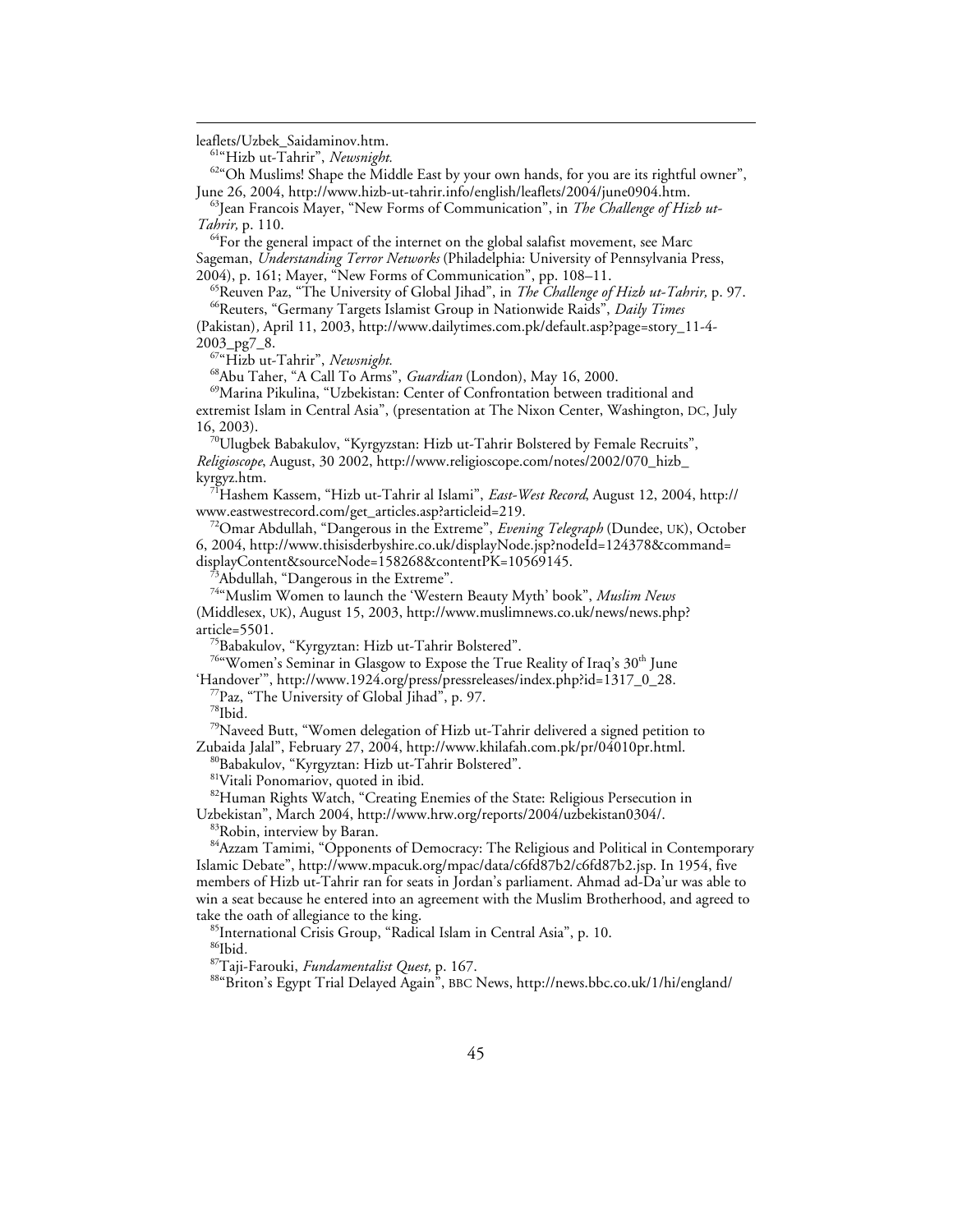$\overline{a}$ 

2960409.stm. 89Taji-Farouki, *Fundamentalist Quest*, p. 166. 90"Egypt Jails Islamic Group Members", BBC News, March 25, 2004,

http://news.bbc.co.uk/go/em/fr/-/1/hi/world/middle\_east/3567961.stm. The Britons are Majid Nawaz, 26, a university student studying law and Arabic, from Essex; Reza Pankhurst, 28, and Ian Nisbet, 29, both IT consultants from London. The three received sentences of three years.<br><sup>91</sup> Briton's Egypt trial delayed again", BBC News. For exact number of HT members

detained, see http://www.khilafah.com.pk/pr/02016pn.html.<br><sup>92</sup>°Oh Muslims! Shape the Middle East by your own hands for you are its rightful

owners", http://www.hizb-ut-tahrir.org.<br><sup>93</sup> The war on Iraq is a curse on the rulers in the Muslim countries", April 7, 2004, http://hizb-ut-tahrir.org/english/leaflets/april0704.htm.<br><sup>94</sup>See http://www.1924.org.

<sup>95"</sup>Give the answer calling to authority of Allah", leaflet, March 3, 1999.

96Rusen Cakir, "The Rise and Fall of Turkish Hizb ut-Tahrir", in *The Challenge of Hizb ut-Tahrir*, p. 33.<br><sup>97</sup>Ibid., p. 34.

98Melvin Singh and Arul John, "After JI, new terrorist group in our midst?", *New Paper*, July 17, 2004, http://newpaper.asia1.com.sg/topstories/0,4133,TopStories-1090079940,00.

html.<br><sup>99</sup>S. Zubaida, "Islam in Europe", *Critical Quarterly*, 45, no. 2: (July 2003).<br><sup>100</sup>"Al Qaeda cells regroup for next phase in the war", *Financial Times*, February 19, 2002.<br><sup>101</sup>Based on interviews with British go

<sup>104</sup>Yosi Melman, "Germany Bans Islamic Group it says is anti-Semitic", *Haaretz* (Jerusalem), January 15, 2003, http://www.haaretzdaily.com/hasen/pages/ShArt.jhtml?

itemNo=252437&contrassID=1&subContrassID=8&sbSubContrassID=0&listSrc=Y.<br><sup>105</sup>Melman, "Germany Bans Islamic Group it says is anti-Semitic".<br><sup>106</sup>Peter Finn, "Germany Bans Islamic Group: Recruitment of Youth Worried Official

<sup>107</sup>Whine, "Hizb ut-Tahrir in Open Societies", in *The Challenge of Hizb ut-Tahrir*.<br><sup>108</sup>Ibid. See also http://www.ict.org.il/articles/articledet.cfm?articleid=515http://www.<br>denmarkemb.org/news/news\_11\_01\_02.html.

<sup>109</sup>Daniel Pipes and Lars Hegegaard, "Something Rotten in Denmark?", *New York Post*, Aug. 27, 2002, http://www.danielpipes.org/article/450.<br><sup>110</sup>"Press conference release by Hizb ut-Tahrir in Denmark regarding the decision of the

Justice Ministry not to ban the party", January 21, 2004, http://www.hizb-ut-tahrir.info/

english/leaflets/2004/january2104.htm.<br><sup>111</sup>"Kids Join", *Copenhagen Post*, March 7, 2003.<br><sup>112</sup>"Delinquents Go in for Islam", *Copenhagen Post*, September 14, 2001.<br><sup>113</sup>Lars Wikborg and Nagieb Khaja, "Flere Danskere I Hi

October 1, 2004, www.urbanavis.dk/article.php?id=2260. See also on http://www.1924.org.<br><sup>114</sup>Blagov, "Moscow Turns up Heat on Radicals".<br><sup>115</sup>Agence France Presse, "Russia Arrests 121 Members of Muslim Cell", *Dawn Interne* 

<sup>116</sup>Ibid.<br><sup>117</sup>International Crisis Group, "Radical Islam in Central Asia", p. 9.<br><sup>118</sup>Pervez Musharraf, "A Plea for Enlightened Moderation", *Washington Post,* June 1, 2004.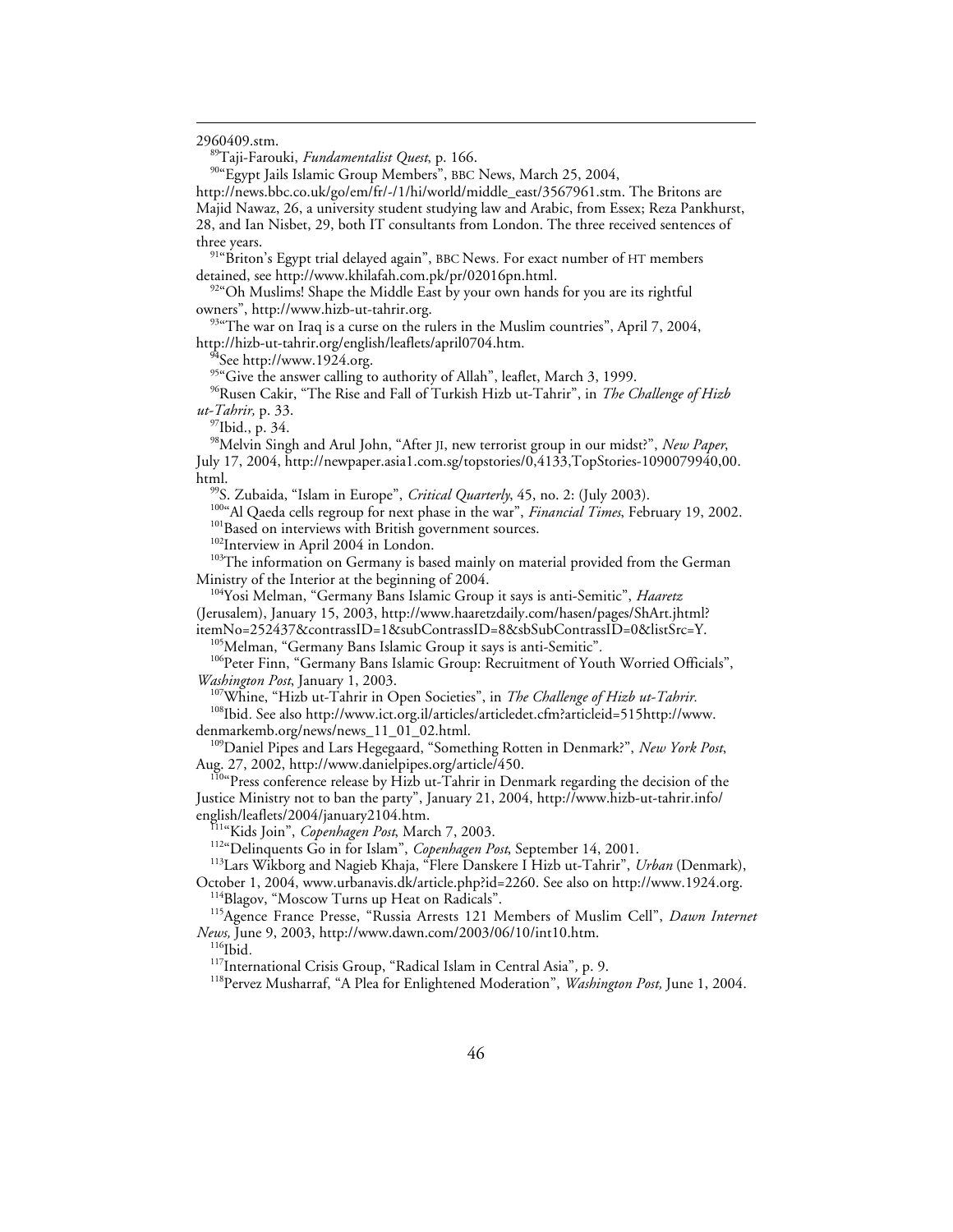<sup>119</sup>"Countrywide crackdown on Hizb ut-Tahrir continues, 4 members along with two relatives of a member are abducted from their houses in Rahim and Yar Khan", Office of the Spokesman of Hizb ut-Tahrir in Pakistan, October 2004, http://www.ramadhan.org/

<sup>120</sup>"Six people of Hizb ut-Tahrir picked up from Lahore", October 17, 2004.<br><sup>121</sup>International Crisis Group, "Radical Islam in Central Asia", p. 13.<br><sup>122</sup>"Syria detains 19 persons under the charge of Hizb ut-Tahrir affili June 6, 2004, http://www.khilafah.com/home/category.php?DocumentID=9805&

TagID=2. 123"Arrested Hizb ut-Tahrir", Syrian Committee for Human Rights, http://www.hizb-uttahrir.org/english/dawah/september0602.pdf.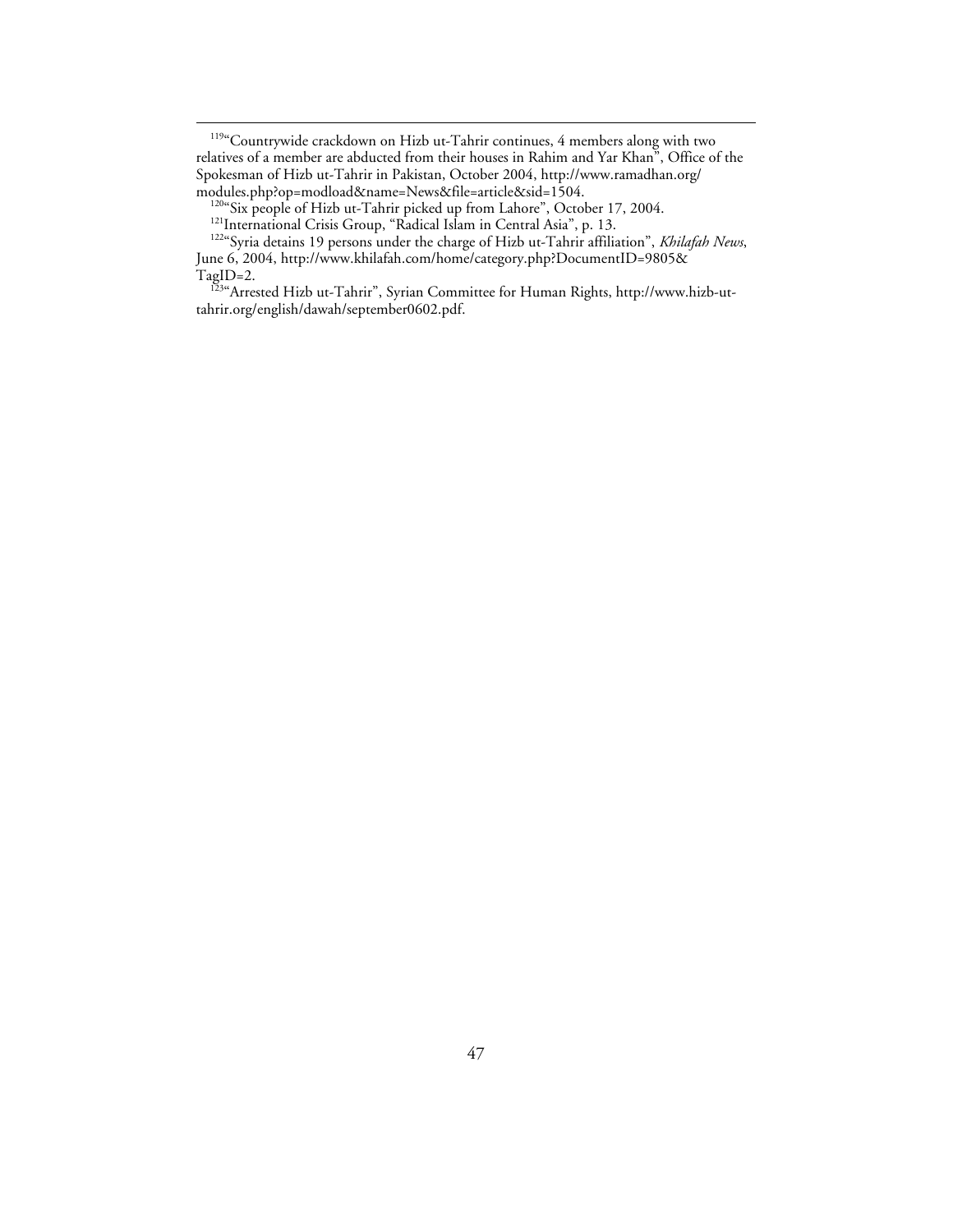## 3 GLOBAL THREATS

As the previous chapter demonstrates, Hizb ut-Tahrir is a transnational radical Islamist political movement that aims to overthrow Western and Muslim governments and restore the Islamic Caliphate. It describes itself as a "political party", yet is not registered as such anywhere. Its main focus is political agitation; it thus ignores common Islamic teachings, as well as the spiritual aspects of the religion. HT may be non-violent, but it certainly is not peaceful. Though it is not engaged in violence, its ideology is violent. If HT ever takes power in a country, it will certainly launch military attacks.

HT's greatest achievement to date is to have shifted the debate within the Muslim world. When Osama Bin Laden or Abu Musab al-Zarqawi now talk about the Caliphate, HT can be proud to have been their inspiration.<sup>1</sup> HT can also be proud that, after years of telling Muslims "You are one *umma",* a global consciousness of this community is growing. HT is politicizing Islamic discourse and thereby paving the way for other, more militant groups to take advantage of the opening it has made. For example, in the article "USA and the War with Islam**",** HT-splinter group al-Muhajiroun stated:

Sheikh Osama bin Laden is not just another warrior for present-day Muslims; he is a hero who stands for divine justice and freedom from oppression. Any action against him is seen as action against the global body of Muslims. . . . Oh Muslims, support Sheikh Osama bin Laden and your Islamic movements wherever they may be, whether physically, verbally or financially, in the jihad against the occupiers of Muslims' land.<sup>2</sup>

Hizb ut-Tahrir presents a set of threats to U.S. interests, which centers on its role in providing ideological and theological justification (and thus inspiration) to terrorists. Combined with the efforts of its more radical splinter groups, HT contributes to the separation of Muslims from the West, and to the growth of anti-Americanism and anti-Semitism. Furthermore, the materials it posts on the Internet or the instructions it distributes in leaflets can incite those not part of the HT network to establish radical organizations of their own. In short, if HT ever succeeds in its three-stage effort to gain control of a given state, the result would be a disaster both for the country in question and for American interests more generally.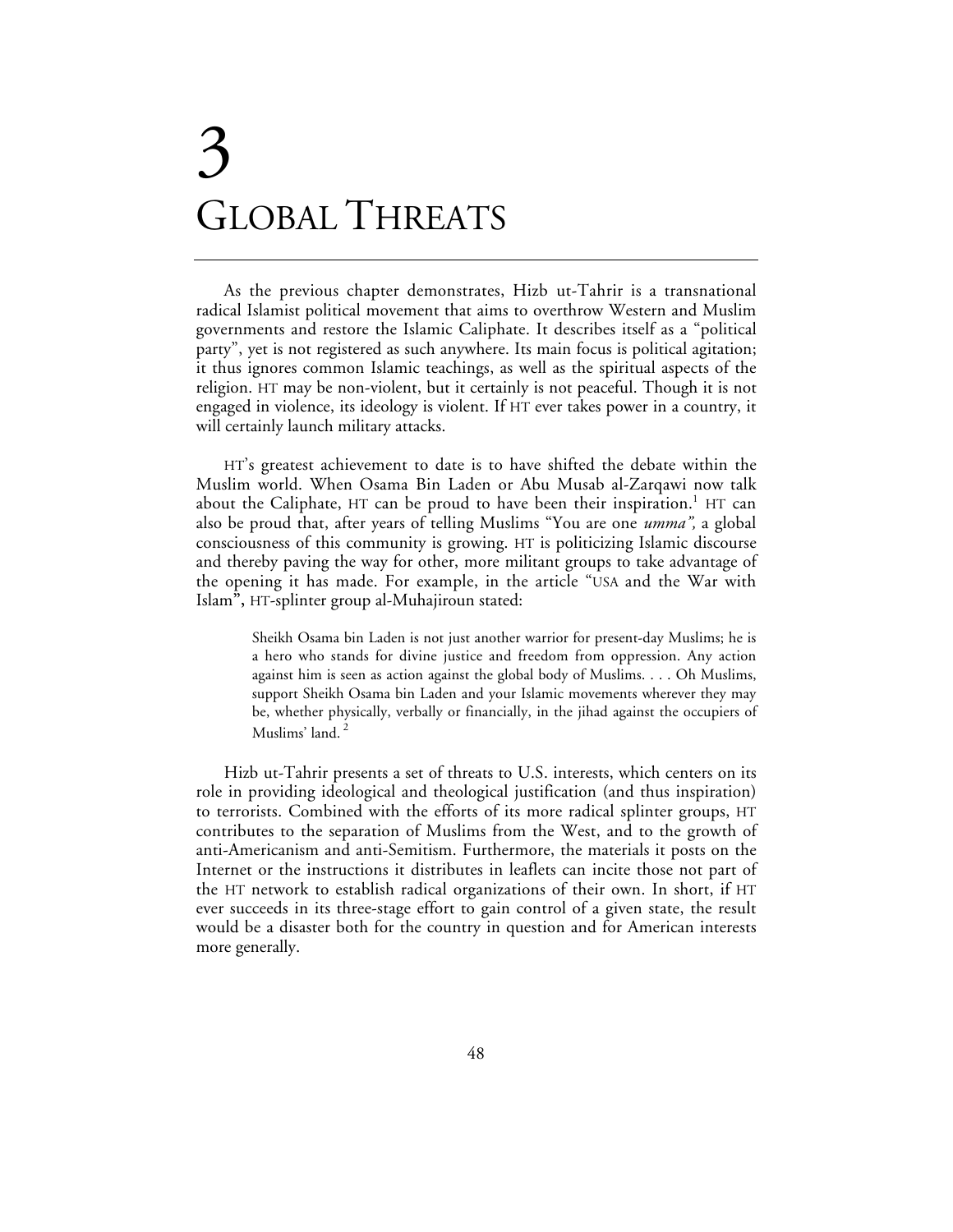Hizb ut-Tahrir as an organization is not likely to take up terrorism. Terrorist acts are simply not part of HT's mission, which is to serve as an ideological and political training ground for Islamists. In order to best accomplish this, HT will need to remain non-violent, acting within the legal system of the countries in which it operates. Moreover, HT does not need to become a terrorist group—winning hearts and minds is a much more effective method towards achieving its ultimate goal. Since acts of terrorism are only one tool in the radical Islamist toolbox, HT will be even stronger if it can turn people and systems around without violence. At the same time, HT members readily admit that, in the event they cannot establish their Caliphate by words, they would not rule out the use of force.

While Hizb ut-Tahrir operated carefully before 9/11, after the wars in Afghanistan and especially in Iraq, and under the direction of its new *Amir* (since April 2003), the movement has used increasingly radical language. HT benefits from the overall growth in anti-Americanism and anti-Semitism worldwide and actively promotes the clash of civilizations and the destruction of what they view as American hegemony. While the U.S. has so far not advanced any convincing arguments for either its invasion of Iraq or its subsequent management of the occupation, HT for its part has built a strong ideological case. This is accomplished first by drawing parallels to Israeli military actions: "They have besieged Fallujah, and bombarded it with rockets and artillery, turning it into a theatre of war and a place of great massacre reminiscent of Jenin at the hands of the brutal Jewish entity."<sup>3</sup> Second, HT explains away the intra-Muslim fighting in Iraq to be part of America's policy goal to have "Muslims killing themselves in a civil war in the country so that [the U.S.] can continue its occupation." The faithful are accordingly urged not to "assist Americans and their agents in Iraq and elsewhere. . . . Rather, target your arrows at the *kufr* occupiers, those who are lying in wait for you." Finally, HT spurs Iraqis into action by recourse to Quranic verses, particularly Taubah 9:38 ("O you who believe! What is the matter with you, that when you are asked to march forth in the Cause of Allah (jihad) you cling heavily to the earth? Are you pleased with the life of this world rather than the hereafter? But little is the enjoyment of the life of this world as compared with the Hereafter"). This verse, along with Nur 9: 14 ("Fight against them: Allah will punish them by your hands and help you fighting against them") and Maidah 5:51 ("You, the believers, do not make friends with the Jews and Christians. They are friends between them. If one of you makes friendship with them, then he is one of them.") are some of the verses taken out of context to justify all manner of violent action.

Hizb ut-Tahrir's ability to wage a more effective war of ideologies has two specific implications. First, HT is creating an alternative identity of "Muslim", which competes with specifically national identities such as "Uzbekistani", "British", or "American." HT's anti-integration message is fundamentally opposed to the "melting pot" concept of American identity, and more generally to the nation-state concept that has defined the world order since Westphalia. If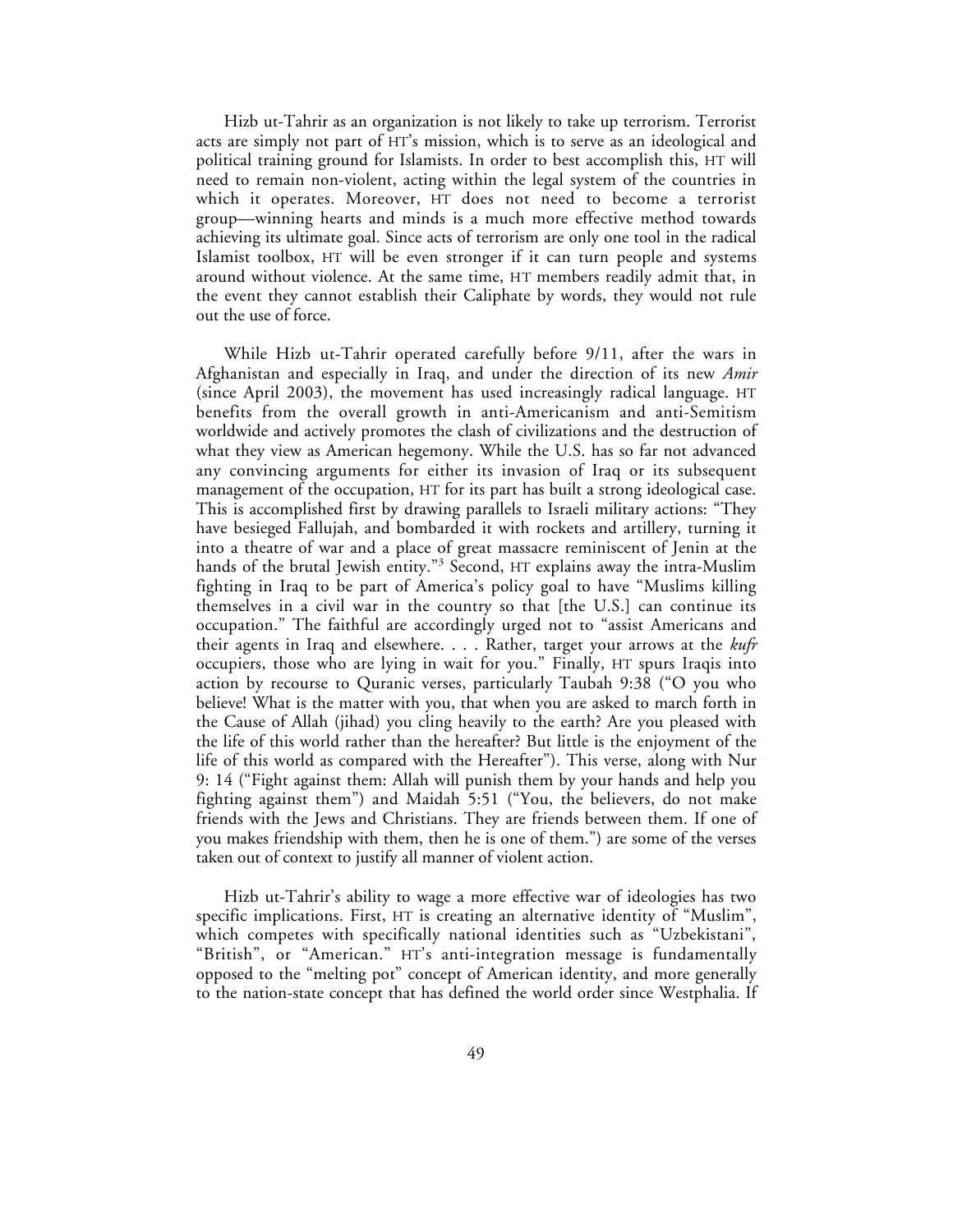the world's 1.3 billion Muslims were to think of themselves as "Muslims" and not as citizens of their own countries, this would certainly have serious consequences. In addition, if the Muslims who live in Western countries choose not to integrate, and instead seek to lead "parallel lives", then there will be inevitable clashes between Muslims and non-Muslims in the long term. This should be a particular concern for Europe, which is struggling to assimilate its Muslim citizens, and could face serious instability if its Muslim communities remain ghettoized.

Second, more than three years after 9/11, the "war of ideas" is still not given correct attention in the U.S.; there has been no effort to counter worldwide perceptions of it as an arrogant empire eager to display its military might and power. With increasing military reverses in Iraq and elsewhere, however, Muslims are coming to perceive the U.S. as a declining empire in contrast to an Islamic civilization on the rise. The American values of materialism, competition and individualism are no longer appealing to the average Muslim. Meanwhile, under the guidance of HT, traditional Islamic values such as "dignity" and "justice" are becoming more popular.

#### *The Radicalization of HT*

As it has become more confident of its future success, Hizb ut-Tahrir has increased the radicalism of its rhetoric. The shift within HT started in the late 1980s, when the new generation was no longer satisfied by the non-violent theories of al-Nabhani. The renewed rules of HT were expressed as a report from its conference in Missouri on December 22, 1989. This report was later published and disseminated in many languages as "The Way to Renew Hizb ut-Tahrir". This report also discussed the theological foundations of armed insurrection against any "unfaithful" government.

In June 2001, in its publication *Al-Waie,* Hizb ut-Tahrir stated clearly that it is acceptable to carry out suicide attacks with explosive belts. In the "Martyrdom Operations" article, HT gave its own *fatwa* on suicide attacks:

all ways and means which a Muslim uses to kill unbelievers is permitted as long as the enemy unbeliever is killed—whether they are killed by weapons from afar or if their ranks are penetrated; whether their stronghold is captured and penetrated before their eyes, or whether you blow up their planes or shoot them down; or whether you blow yourself up amongst their military encampments or blow yourself and them up with a belt of explosives. All of these are permissible means of fighting unbelievers.<sup>4</sup>

To justify this position theologically, HT referred to the following Quranic verses: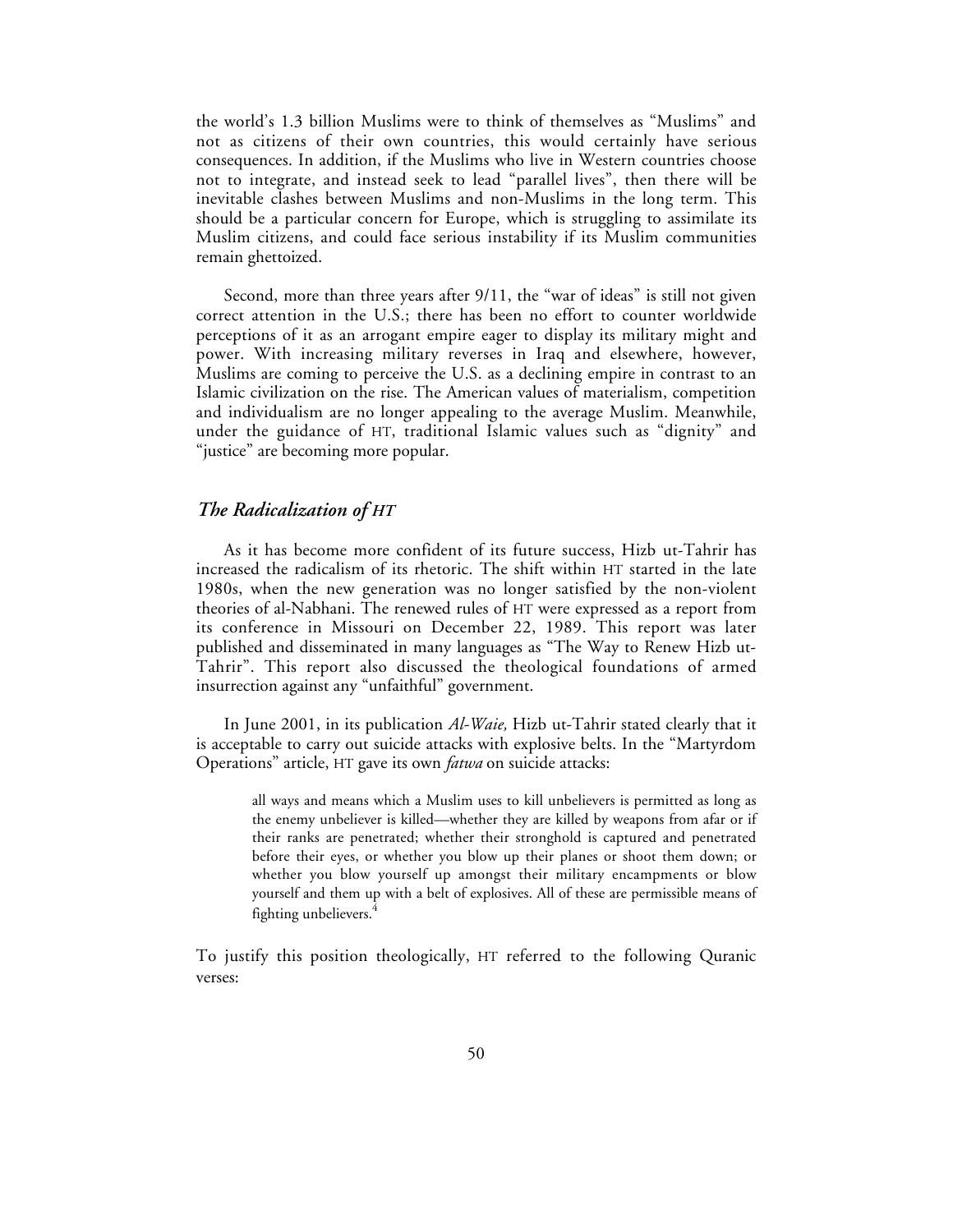Allah Most High says, 'O you who believe! Fight those of the disbelievers who are near to you, and let them find harshness in you' (al-Taubah 9:123). He also says, 'And wage war on all of the idolaters as they are waging war on all of you' (al-Taubah 9:36). And: 'Then fight the heads of disbelief' (al-Taubah 9:12). And: 'Warfare is ordained for you' (al-Baqarah 2:216). The Prophet said, 'If they refuse, seek help from Allah and fight them.'

Hizb ut-Tahrir does not refer to "suicide attacks" as such, as it believes

Suicide is killing oneself out of hopelessness with regard to one's life and not out of an aspiration to go to Paradise; this is killing oneself as opposed to killing unbelievers. This is for the sole purpose of causing oneself to suffer, not of causing the enemy to suffer by killing him. . . . The difference between blowing oneself up while killing the enemy and committing suicide to kill oneself should be clear: The former leads to Paradise whereas one who commits suicide goes to hell. . . . When he blows himself up in these military operations against the enemy, he becomes a martyr (God willing) as long as his intentions are righteous and sincere towards Allah.

Hizb ut-Tahrir's "Martyrdom Operations" also gave its *fatwa* on carrying suicide attacks against Jewish women, children and old people. First it mentioned a *hadith* in which the Prophet says "Set forth in the name of Allah and the people of Allah and do not kill very old people, children or women." HT then placed the *hadith* into a contemporary context, arguing "It is well known that among the Jews in Palestine, men and women fight alongside one another.

. . . This indicates that if a woman is a fighter, then one is permitted to kill her. . . . As for very old men, if they are involved in planning attacks in which Muslims are killed, then one is allowed to kill him." This particular issue of *Al-Waie* was translated into Uzbek and Tajik in Central Asia; Western intelligence and academics, who often cannot follow the material in Arabic, missed this critical turning point of HT until several years later.

There is also a number of leaflets that Hizb ut-Tahrir has released since September 11, 2001 that demonstrates a clear trend within the group towards radicalization. One week after 9/11, on September 18, 2001, an HT leaflet entitled, "Alliance with America is a great crime forbidden by Islam" advised Muslims not to help the United States. In a "Political Comment" issued the same day, HT admired the attacks and justified them by arguing that "The American tyranny and arrogance has reached a level that led many to believe that the only way to dent her pride is to rub her nose in the sand." On October 9, HT declared that the "U.S. and Great Britain declare war against Islam and Muslims" and considered from now on all Muslims are "are in a state of war". An article in *Al-Waie*'s 204<sup>th</sup> issue in February 2002 identified a woman suicide bomber as a "female martyr". The 22-year old Palestinian mother of two was called "heroic" and her acts were touted as "worthy of genuine Muslims".<sup>5</sup> This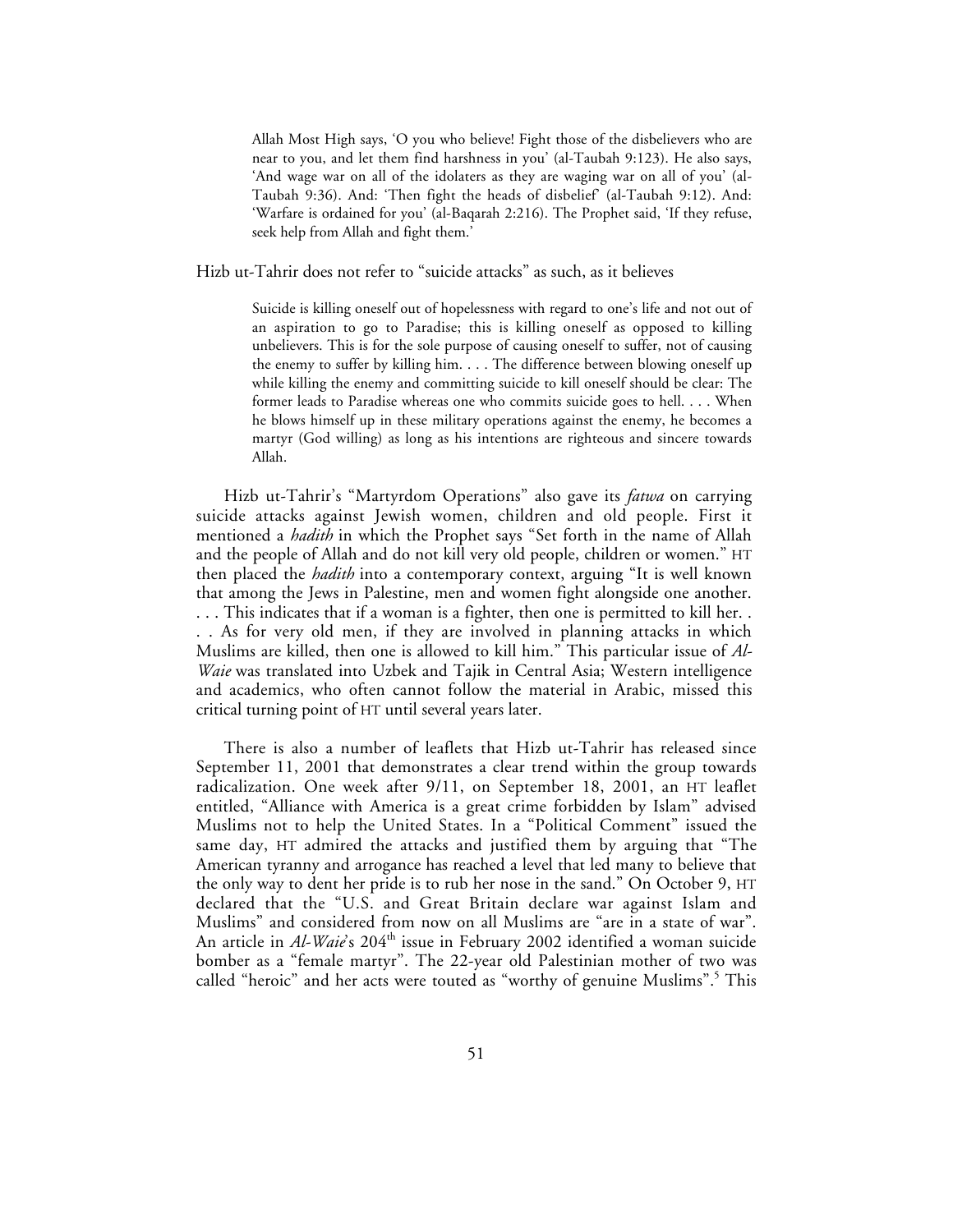issue was believed to have been translated into Uzbek and Tajik for distribution largely in Central Asia. In March 2002 HT argued that suicide bombs in Israel are a legitimate tactic of war, given that the enemy has sophisticated weapons and hence can only be defeated through attacks on its so-called "soft targets." It stated that "The Jews are a people of slander" and, as usual, took the Quran out of context to remind Muslims of the *ayat,* "and kill them wherever you find them, and turn them out from where they have turned you out" (2:191). To HT, this verse means that Muslims "should destroy the monstrous Jewish entity. . . . If you neglect this duty then you will bear the sin of remaining silent."

Over the next two years HT leaflets and writings continuously emphasized that given the current clash of civilizations, offensive jihad against the Americans and the Jewish people is acceptable. It went as far as stating, in a May 2003 leaflet, that jihad against unbelievers is the only type of jihad. (It thereby contradicted Islam's main *aqidah* (belief), as stated by the Prophet Mohammed: the real jihad is internal jihad.) It also chillingly reminded Americans that "September 11 comes every year". On October 11, 2003, HT confidently declared that the U.S. will be defeated in Iraq and suggested that the Turkish military should kill Americans and work with HT to rebuild the Caliphate. *Khilafah* magazine's recent online version featured a picture that superimposed an image of American solidiers over the burning of the twin towers, carrying in red ink: "U.S. Troops: Die Hard". What is even more troubling is that over the past year, HT has paid increased attention to weapons of mass destruction. The fact that no WMD were found in Iraq only strengthened the group's interest. With its emphasis on the inevitability of the clash of civilizations, HT may further "inspire" some Muslims to take this next fearsome step.

HT has the best chance for success in Central Asia, which is its main battleground. Many Central Asian governments are illegitimate and cannot provide their people with socio-economic improvements, which contribute to support possible coup attempts. HT has already succeeded in diverting the world community's attention in Uzbekistan thanks to its brilliant public relations and propaganda campaign, where observers are more concerned with HT supporters' prison conditions than are alarmed by the possibility of a successful HT coup d'etat. Furthermore, in Central Asia's neighborhood are Afghanistan and Pakistan, two primary bases for terrorism and for radical sympathizers. Since Pakistan, Russia and India also have nuclear weapons, the addition of possible loose WMD material makes Central Asia a very attractive place for HT indeed.

## *Splinter Groups*

One of the most dangerous aspects of HT is that it leads to the formation of splinter groups that are much more radical and militant than HT itself—and that themselves commit terrorist acts. HT produces individuals who are strongly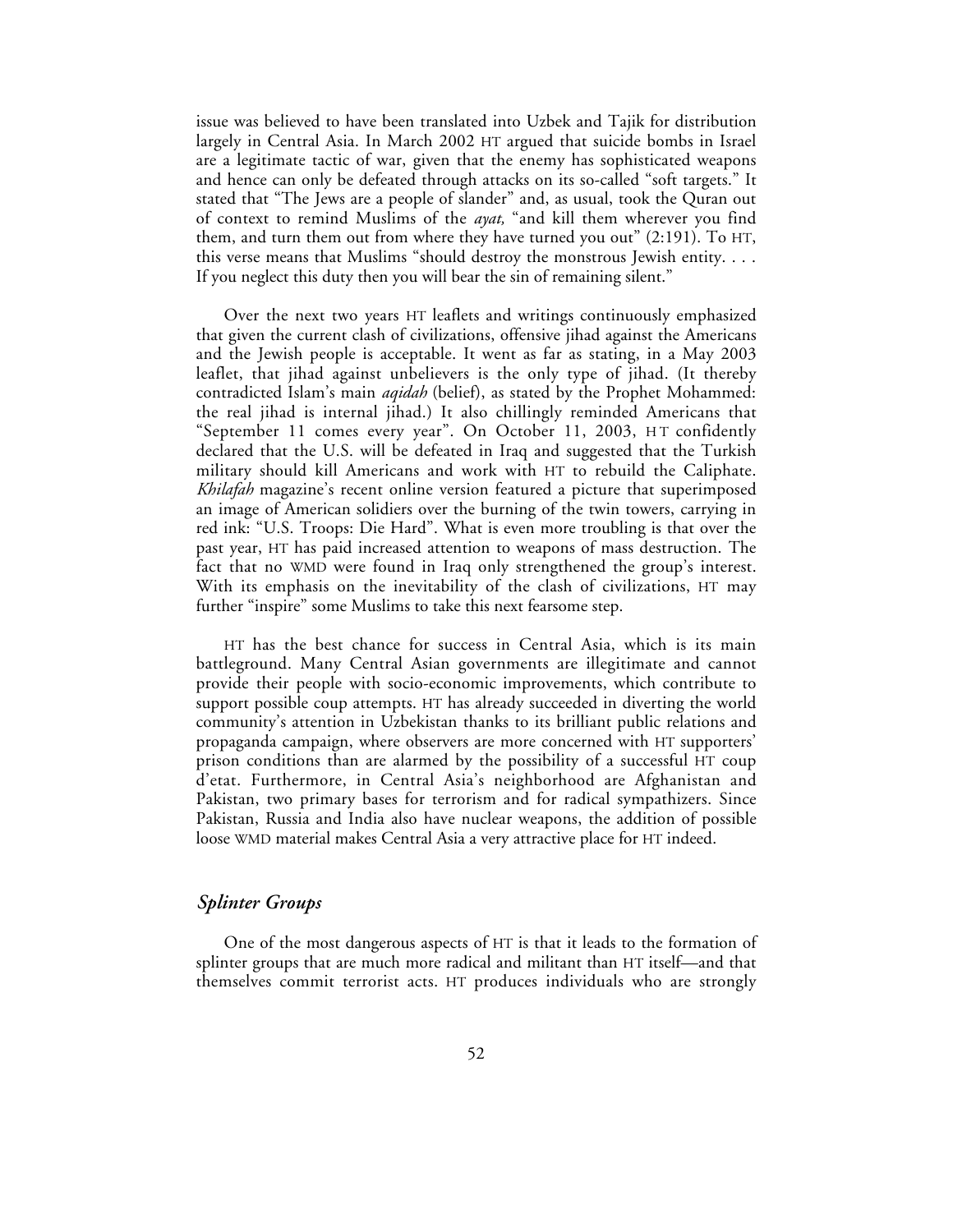opposed to the existing world order and want to overthrow the regimes of all existing Muslim counties; some of them remain within the party, while others leave to join different groups. One former HT associate, Kamran Bokhari, calls this a "revolving door" phenomenon, where people spend time learning with HT before then "graduating" to the next phase of their lives.<sup>6</sup> It is in fact more of a conveyor belt, whereby people who have for several years been indoctrinated with HT ideology are produced and who then move to more radical platforms on which they can carry out a common mission.

Splinter groups from HT have emerged largely due to the growing impatience with the lack of success HT has had so far in overthrowing governments. This led to leadership splits, as those who believe they can do better attempt to gain the power to do so. According to Jordanian sources, in 1996 there was a leadership split. Now, with a new and relatively unknown leader, Ata Ibnu Khaleel Abu Rashta, in power, HT may experience further internal challenges, and the organization could split into different smaller entities.

To date, the known splinter groups include:

- Palestinian Islamic Jihad (1958)—Sheikh Assad Bayyoud Tamimi, a former HT member, was one of the PIJ's leaders and also the founder of a second splinter group, the Islamic Jihad Organization (the al-Aqsa Battalions), begun in 1982. Tamimi died in Amman in March 1998 at the age of 86. According to news reports, "more than a thousand people, including members of the Jordanian Parliament and Palestinian officials, attended the funeral.<sup>7</sup>
- Al-Muhajiroun (1996)—Omar Bakri Muhammad, a former HT member, founded this very radical organization. In a press release on October 8, 2004, al-Muhajiroun announced its dissolution. A detailed description of al-Muhajiroun, along with a brief analysis of what this dissolution might mean, is given below.
- Akramiye (1996)—Formed in the Ferghana Valley, Uzbekistan, as a group with a primarily local focus.
- Hizb un-Nusrat (1999)—The Party of Assistance, formed in Tashkent, Uzbekistan.

#### *Al-Muhajiroun: Ideology and Activities*

In April 2003, Asif Muhammad Hanif and Omar Khan Sharif were recruited by Hamas to carry out suicide bombings at a Tel Aviv seafront bar.<sup>8</sup> There, Hanif blew himself up, killing three Israelis and wounding a dozen more. The explosives-filled vest worn by Sharif failed to detonate, and the would-be suicide bomber fled the scene.<sup>9</sup> Both Hanif and Sharif were students of Omar Bakri Muhammad, the spiritual leader of al-Muhajiroun.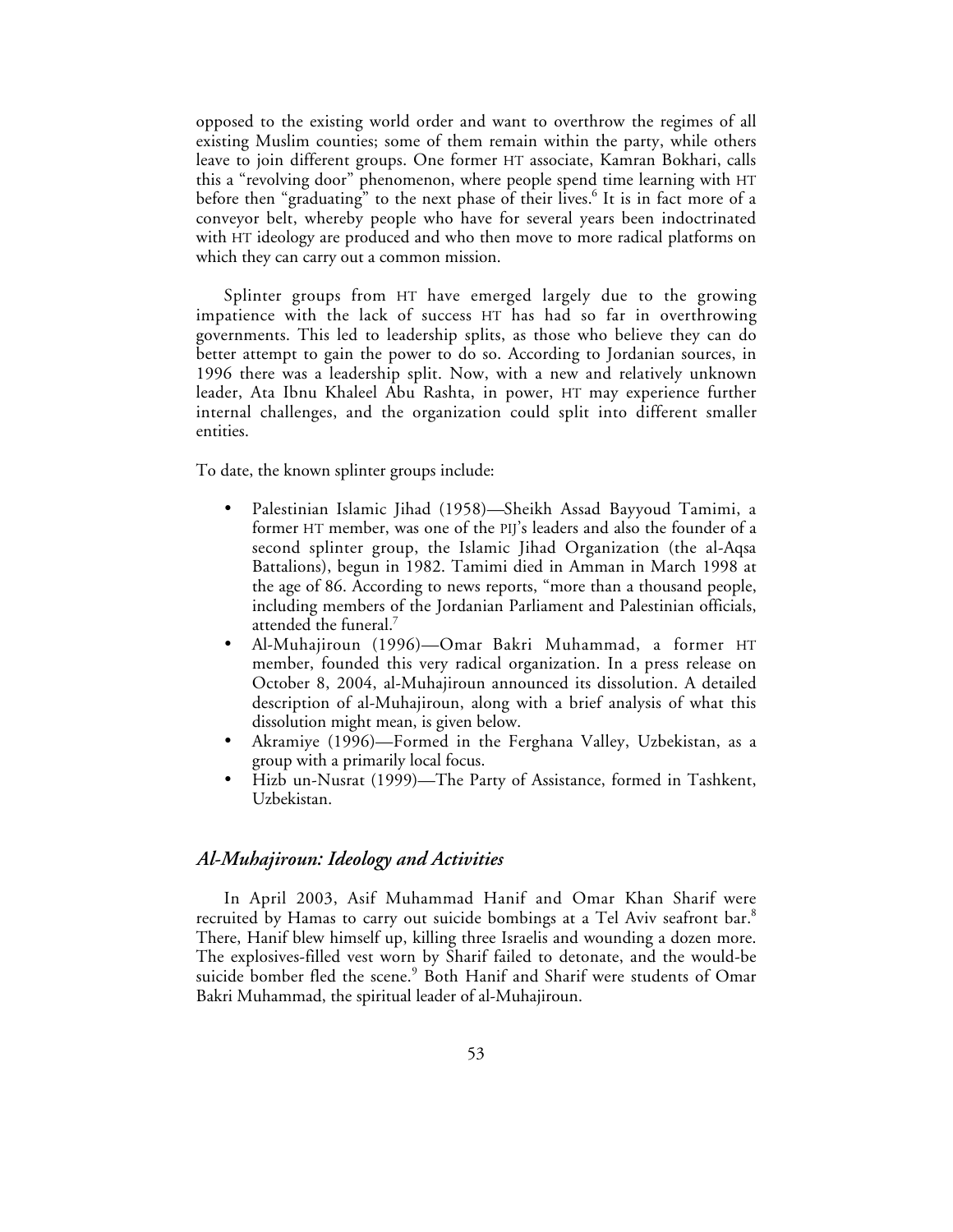Like HT, al-Muhajiroun's ultimate objective was to restore the "Islamic way of life" by establishing a pan-Islamic Caliphate to "liberate" Muslims from the influence of "*kufr*."<sup>10</sup> Al-Muhajiroun was, according to Bakri, active in 21 countries (including the U.S.) and was most visible in England and Pakistan.<sup>11</sup>

Born to a wealthy Syrian family in 1958, Bakri was recruited at an early age by the Syrian Muslim Brotherhood. After obtaining a bachelor's degree in Islamic law from Shariah University in Damascus, he participated in a failed coup against President Hafez al-Asad and was then expelled from Syria.<sup>12</sup> He fled to Lebanon, where he obtained a master's degree in Islamic jurisprudence from the University of Al-Imam Al-Ouzai. While in Beirut, he became a member of the local HT branch. Then, during the Syrian invasion of Lebanon in 1979, Bakri assumed the name Omar Fustuk and moved to Jeddah, Saudi Arabia, where he established al-Muhajiroun as a front for HT. Bakri's final move was to the UK, where he received asylum in 1985 after being exiled by the Saudi government. $^{13}$ 

Bakri was at first a leader of HTUK. But the Tottenham resident's style of leadership did not appeal to the party's leadership committee. While al-Nabhani sought to develop HT as a clandestine and elitist political party, Bakri made HTUK a populist movement that preached activism. Under Bakri's stewardship, HTUK held rallies, demonstrations and "public conversions".<sup>14</sup> HT's leadership believed that Bakri's activities constituted the "more advanced stages of the party's strategy" that should be confined to Muslim countries where there was greater potential for revolution. Bakri countered that "the attempt to engage with society to change its ideas must be linked with action: The struggle to pitch the party's ideas against those that underpin society creates an obligation to enter a direct political struggle in Britain as in any Arab or Muslim country."<sup>15</sup> This disagreement over tactics compelled the party leadership to remove Bakri from his post.

When Bakri was disowned by HT, he focused his energies exclusively on building al-Muhajiroun's infrastructure and network. The commonalities between HT and al-Muhajiroun inevitably meant that when Bakri left HT, he would not be the only one to leave. Although Bakri launched al-Muhajiroun in the UK with only three members, "the establishment of al-Muhajiroun sent shockwaves through the global HT movement. Almost immediately, Omar [Bakri] started receiving phone calls from members throughout the world, and the new al-Muhajiroun movement quickly attracted disaffected HT followers and Omar's former students."16 Drawn to a more risky and activist Islamism, al-Muhajiroun's newest adherents had "graduated" from HT.

Al-Muhajiroun's doctrine derives almost exclusively from that of HT.<sup>17</sup> It espouses a radical salafist political theology that thrives on anti-Semitism and a categorical rejection of Western culture and systems of governance. Al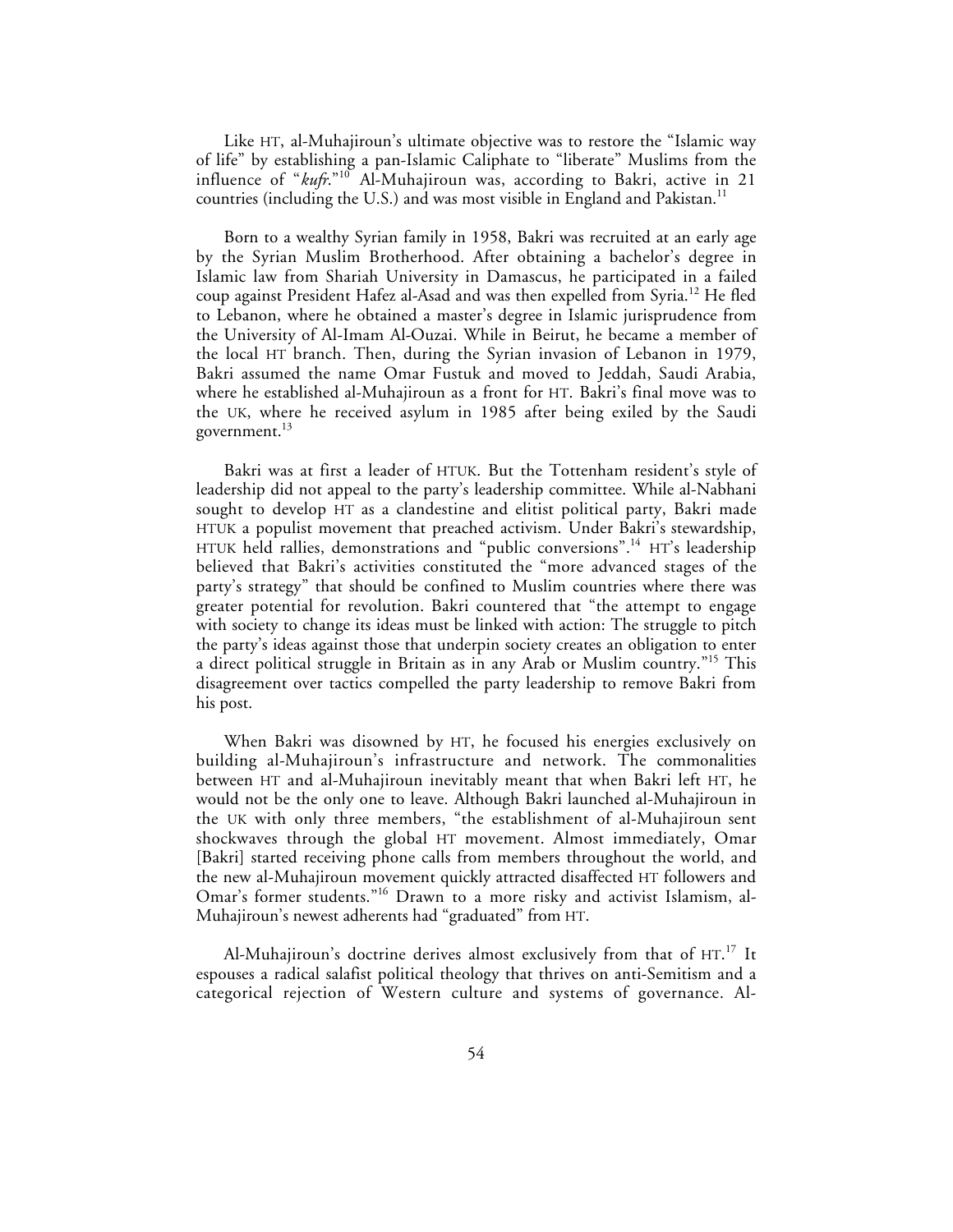Muhajiroun rejects the right of Israel to exist and considers the Jewish state the poster child of a "bloodthirsty Western conspiracy" to dominate Muslims.<sup>18</sup> Al-Muhajiroun's hatred of Israel is demonstrated by its commitment to raising funds for Hamas and Hizballah,<sup>19</sup> both of which are included on the U.S. government's list of foreign terrorist organizations.<sup>20</sup> In October 2000 Bakri proudly stated,

The International Islamic Front for Jihad against the Jews and the Crusaders [IIF] created by Osama bin Laden was actively supporting Hamas and the Palestinian Islamic Jihad. We collect funds to be able to carry on the struggle, we recruit militiamen, and sometimes we take care of these groups' propaganda requirements in Europe.<sup>21</sup>

Bakri has also argued that the desire for domination has made the United States "the head of Satan", and described the September 11 attacks as "a great achievement by the *mujaheddin* against the evil superpower."22 Bakri's followers annually celebrate September 11. At the first anniversary they held a conference entitled, "A Towering Day in History", where speeches were made on "the positive outcomes of September 11" and the "U.S. conspiracy against Islam and Muslims". Al-Muhajiroun was not allowed to hold a meeting at the second and third anniversaries, but its members nonetheless hailed "The Magnificent 19" perpetrators of the attacks on their website. $^{23}$ 

Bakri has claimed to be "the eyes of Osama bin Laden" and reports indicate that the two have communicated at least as far back as 1998. After 9/11, the *Los Angeles Times* released the text of a 1998 fax from Bin Laden in Afghanistan to Bakri, urging him to "Bring down their airliners. Prevent the safe passage of their ships. Occupy their embassies. Force the closure of their companies and banks."<sup>24</sup> As Mateen Siddiqui notes, "On July 15, 1999, Bakri published a letter to Bin Laden on al-Muhajiroun's website, calling him to act against the West. In response to pressure from the U.S. government, it was removed, but it was later read aloud in mosques in North London, Bradford, Sheffield and Leicester".<sup>25</sup> The letter read:

The Islamic Movements have not used the real weapon yet. . . . Oh Osama . . . you and your brothers are now breathing life and dignity into the body of the *umma* .

Our main mission as Muslims is to carry the Islamic message to the entire world. . . . We are an *umma* of jihad and beyond doubt, we have been chosen by Allah to lead the whole world if we hold to his command. . . . The opportunity is here and we must not pass it by. . . . Our Muslim brothers are firm in their jihad so we must not lose time aimlessly and [we must] act now. The *umma* is our *umma*, the war is our war, and the enemy is our enemy, the *mujaheddin* are our brothers, the victory or defeat is our victory or defeat, and the *Khilafah* is our *Khilafah*. Oh Osama. . . . Let us hear the good news from you and your brothers, for a new dawn is near at hand.<sup>26</sup>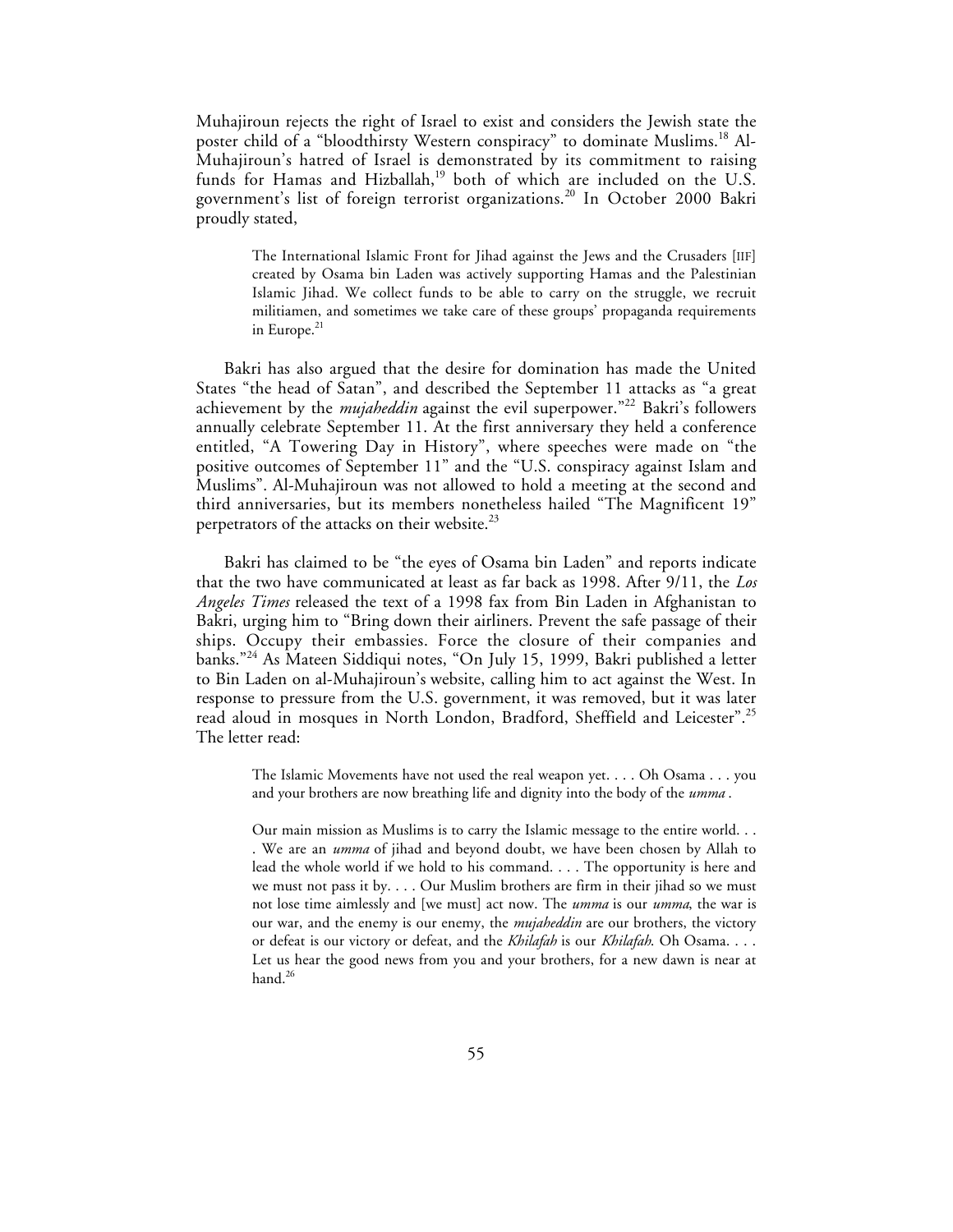In 2000, Bakri was quoted as saying:

Clinton is a target of the jihad, and American forces are a target of the jihad wherever they are. . . . American people must reconsider their foreign policy, or their children will be sent back to them in coffins. They need to think about the consequences of maintaining forces in Lebanon, the Golan Heights, and the Middle East as a whole. Clinton is responsible and he will pay. . . . [The existence of Israell is a crime. Israel must be removed  $\ldots$ .<sup>27</sup>

Not surprisingly, after the September 11 attacks, Bakri is reported to have said, "What happened was a direct consequence of the evil foreign policy of the USA. This is the compensation and payback for its own atrocities against Muslims."<sup>28</sup>

Bakri has consistently encouraged Muslims to join the global jihad and has acknowledged recruiting jihadis to fight in such hotspots as Kashmir, Afghanistan and Chechnya. At least one al-Muhajiroun member went to Israel to engage in suicide terrorism, and 9/11 hijacker Hani Hanjour appears to have been connected to the organization.<sup>29</sup> In January 2004, al-Muhajiroun's website gave further encouragement for militant jihad:

[T]hose Muslims living abroad, they are not under any covenant with the *kufir* in the West, so it is acceptable for them to attack the non-Muslims in the West whether in retaliation for constant bombing and murder taking place all over the Muslim world at the hands of the non-Muslims, or if it is an offensive attack in order to release the Muslims from the captivity of the *kufir*. For them, attacks such as the September 11 hijackings [are] a viable option in jihad  $\dots$ .<sup>30</sup>

In fact, there is considerable evidence to suggest that al-Mujahiroun recruited students to train in camps run by Osama bin Laden in parts of Pakistan and Afghanistan.<sup>31</sup>

During their time as Bakri's students, Sharif and Hanif learned to detest the "Zionist entity" through religious instruction that called on Muslims to "fight against Israeli forces, their government, Israeli Embassies, military airports and jets, etc. . . . as they are legitimate targets for Muslims wherever they may be." Bakri refers to the *sura* stating, "And kill them wherever you meet them and turn them out from where they have turned you out" (2:191) to justify his "Jihad *Fatwa* Against Israel".<sup>32</sup> It is not a coincidence that many of the HT leaflets use this same *sura* (which is taken out of context and even more radical than other Quranic translations to English) to theologically justify its anti-Semitic position.

Although some al-Muhajiroun activists claim to reject only Israel in particular rather than Jews in general, public statements made by the group suggest otherwise. At a May 2000 al-Muhajiroun demonstration in Wembley, England, one al-Muhajiroun member rallied the crowd: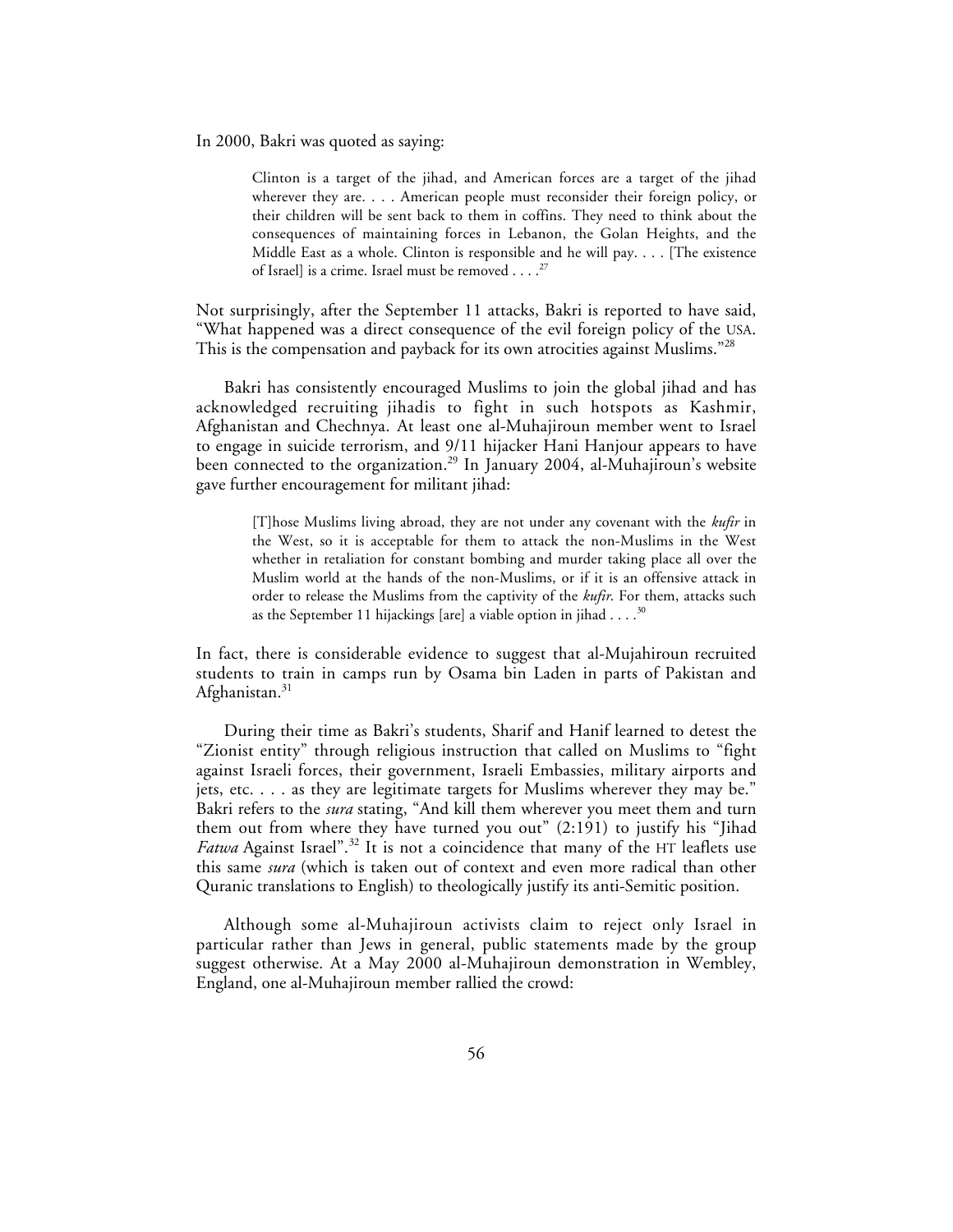Our state is a blasphemy according to Jewish law, so that makes you [Muslims] not only cowards, garbage, scum, thieves, I could go on, it also makes you blasphemers as well, according to your own religion. Then again what do we expect from the garbage of humanity, the most gangrenous part of humanity that has always killed its own prophets, betrayed its own people? It's no surprise to any of us that you [Jews] constantly lie and cheat in your religion, [and] that is why in our religion you are described as pigs, swine and apes.<sup>33</sup>

Al-Muhajiroun has drawn the attention of Scotland Yard for its anti-Semitic tendencies and its calls for Muslims to commit terrorist attacks in Britain.<sup>34</sup> What is more, al-Muhajiroun's political statements are just as provocative as its bigotry. Staying true to their political objectives, the group has openly declared that it "would like to see Prime Minister Tony Blair dead or deposed and an Islamic flag hanging outside 10 Downing Street."35

The British government has until recently not considered al-Muhajiroun a security threat, but this view has changed dramatically due to the mounting evidence pointing to the group's complicity in international terrorism. Consequently, over the last year, al-Muhajiroun's activities were strictly monitored. In fact, the dissolution of al-Muhajiroun may have been a preemptive step: Instead of being shut down by the government, al-Muhajiroun may have "dissolved" itself in order to escape prosecution.

Recognizing the threat posed by al-Muhajiroun is crucial to fighting terrorism worldwide. Yet before surveying al-Muhajiroun's complicity in Islamist militancy, it is crucial to ascertain why al-Muhajiroun developed a following, and why some of its followers are still, even after the group's dissolution, committed to causing global unrest.

## *The Jihad-Identity Nexus*

Britain's security services knew years before the Israeli suicide bombing that Sharif and Hanif had links to al-Muhajiroun and HT but "decided that they were not potential terrorists."36 Indeed, neither elicited the concern of those closest to him. Sharif's sister refused to believe her brother was involved in a terrorist plot against Israelis until she saw him in a Hamas video detailing his motivation to kill. Sharif, the son of a successful Derby businessman, attended King's College and "grew up in a comfortable house, and enjoyed football and skateboarding like any British teenager."<sup>37</sup> Similarly, Hanif's brother Taz described him as "just a big teddy-bear."<sup>38</sup> He was a business student and part-time employee for Heathrow airport.<sup>39</sup> Taz told reporters, "We used to watch the news and our parents always said that 'the suicide stuff is not good."<sup>40</sup> Both Hanif and Sharif grew up in normal households, leaving their loved ones bewildered by their actions.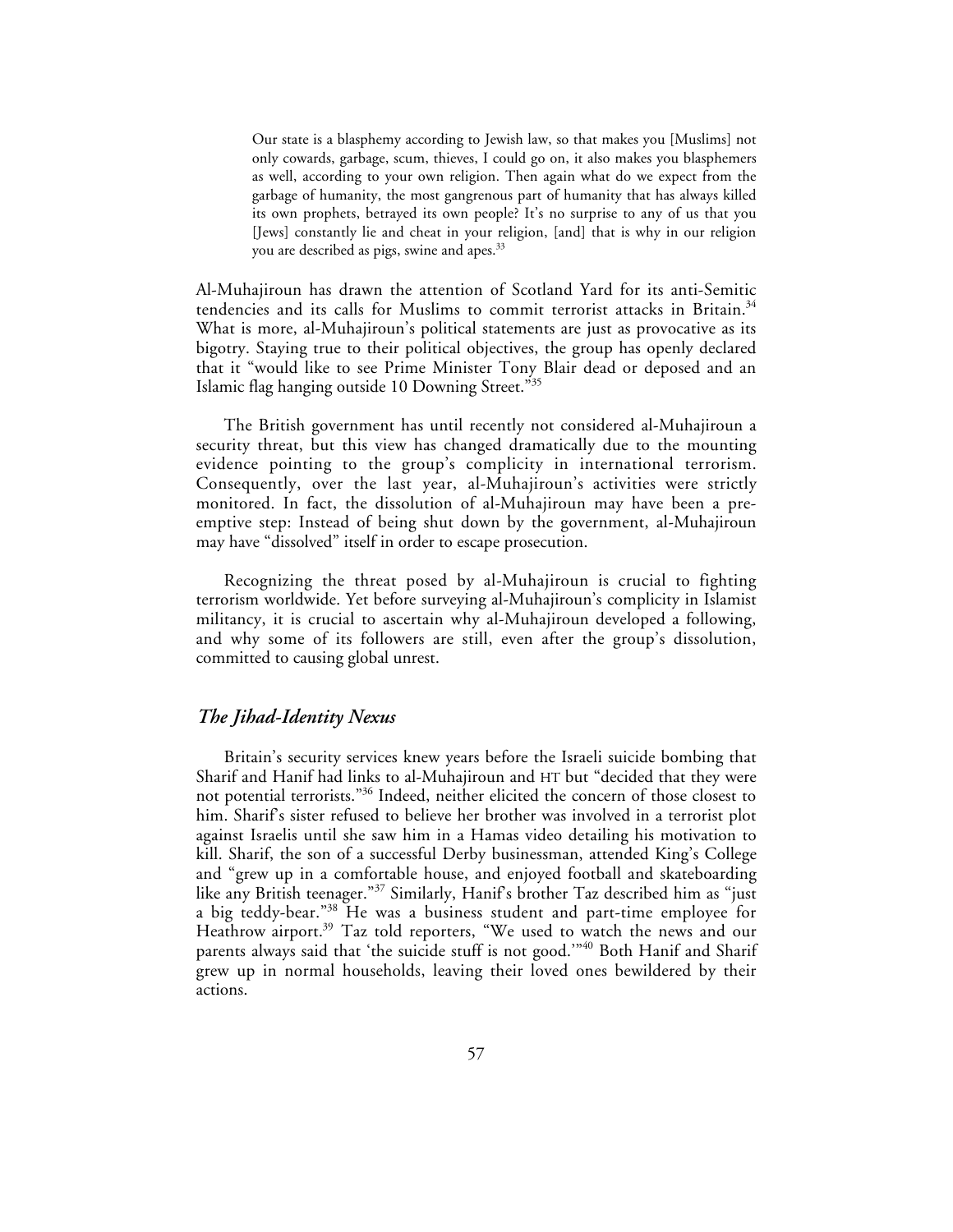But as terrorism expert Martha Crenshaw has argued, "the outstanding common characteristic of terrorists is their normality.<sup>"41</sup> The study of radical Islamists cannot begin with the presupposition that members are "fanatics" or mentally deranged. Scott Atran, director of research at the Centre National de la Recherche Scientifique in Paris, concurs, suggesting that "suicide terrorists on the whole have no appreciable psychopathology and are often wholly committed to what they believe to be devout moral principles."42 For many Islamists, radicalization occurs through a series of conscientious choices, often beginning from a religiously moderate background. What then drives normal adolescents towards a radicalized belief system?

The answer lurks partly within the depths of personal socio-psychology. Individuals initially begin to question previously accepted beliefs and open up to alternative views while undergoing an identity crisis.<sup>43</sup> Such a "cognitive opening" can be brought on by personal loss, such as the death of a close relative, or in many cases, by feelings of social alienation.

Western Europe's difficulty with absorbing and assimilating Muslim immigrants has left many Muslims without a sense of belonging and purpose, which HT and al-Muhajiroun can and do provide. While at home, European Muslims receive religious traditions and values. At school and in other social settings, they learn the ways of secularism. $^{44}$  Confused about their identity, they become attracted to HT and al-Muhajiroun, which are able to provide them with answers. The increasingly anti-Muslim mood in western Europe further leads Muslims to feel they must adopt an identity that is prescribed for them. If they are perceived first as Muslims (and only second, if ever, as Europeans), and if that identity is equated with terrorism, radicalism and even backwardness, Muslim pride kicks in. As children of a great civilization, these Muslims then join the camp that rejects the continued rule of Western civilization.

The challenge of integrating Muslims into secular European societies is further complicated by the dearth of moderate imams who can reach out to those who feel alienated from their societies. Instead, the mosques of Europe are filled with radical clerics whose views and activities are inimical to European security interests. As the *New York Times* reported,

France has expelled more than a dozen Muslim clerics for violations of human rights or public order since 2001, most recently Abdelikader Bouziane, an Algerianborn imam and father of 16 who asserts that the Koran permits men to beat unfaithful wives. In Italy last November, the Interior Ministry expelled a Senegalese-born imam after he called for suicide bombings and declared a 'blood pact' with Osama bin Laden.<sup>45</sup>

Most recently, Britain has decided to charge Abu Hamza al-Masri with terrorism, specifically for "urging followers to kill non-Muslims, in some cases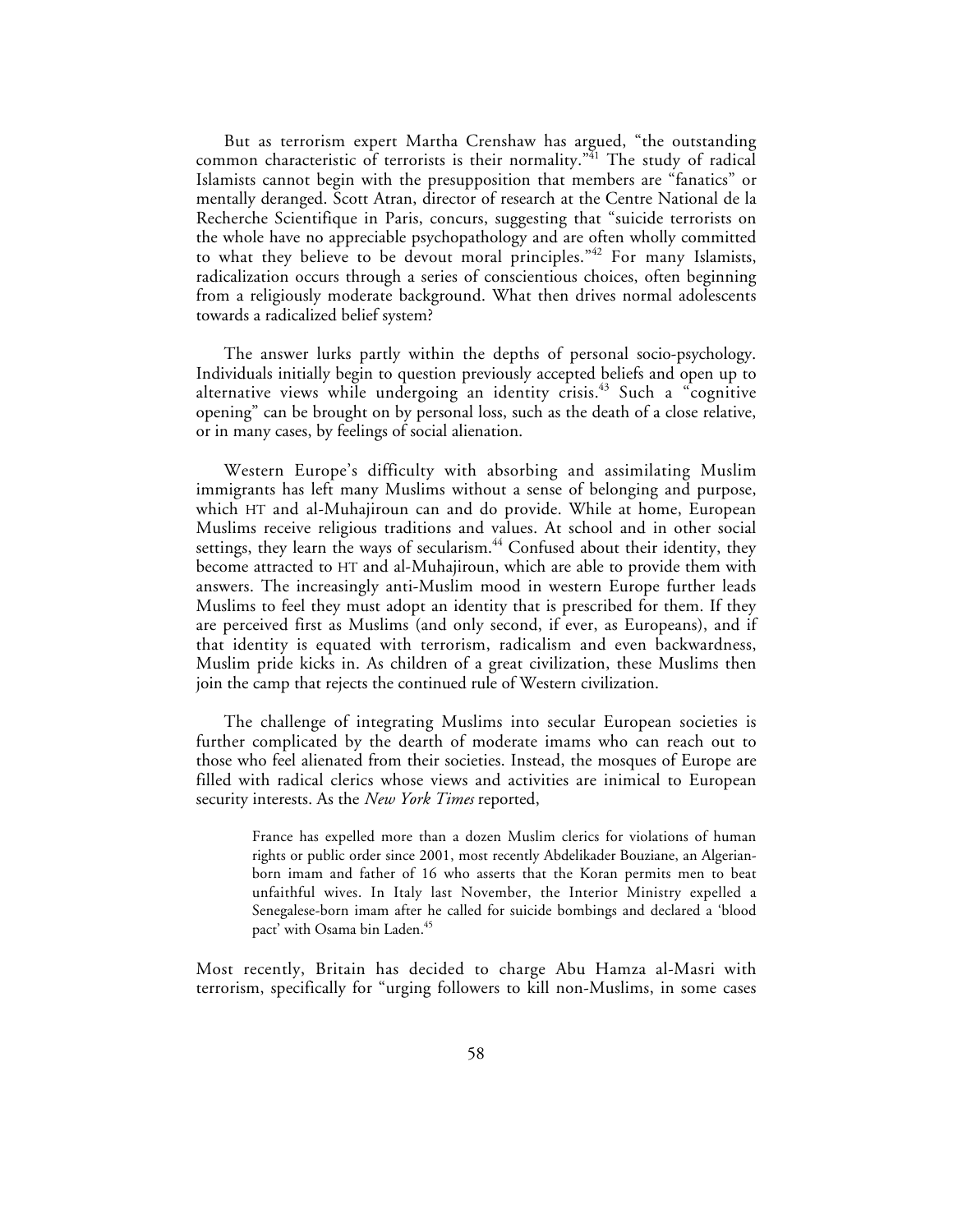specifically targeting Jews."<sup>46</sup> European states are finally attempting to address the problem by training imams themselves, as "the imported ones are seen as conveyor belts for bad ideas."47

Lacking a strong Islamic cultural foundation, and feeling the sting of European apprehension towards Muslim immigrants, many Muslims living in Britain have begun to perceive the society in which they live as discriminatory and racist. In a sense, their perception is not without foundation. For example, despite the fact that most British Muslims view religion to be a dominant factor in their identity, the Race Relations Act of 1976 recognized "Gypsies, Sikhs and Jews as special 'ethnic groups' and provided them with special racial protection", excluding Muslims altogether.<sup>48</sup> Many Muslims link their perception of discrimination with international affairs, pointing towards a British bias in favor of Israel and against Palestinians.

Against the backdrop of social alienation and internal disorder, "Islam has become a template for the culturally confused, a language of protest for the politically frustrated."49 For Egyptian radicals during the Cold War, "Islam was the most emotionally comfortable and comprehensible reference point for political protest. It resonated with their deep sense of injustice."<sup>50</sup> Similarly, looking for orientation, migrant Muslims today are led to "religious seeking—a process in which an individual searches for some satisfactory system of religious meaning to interpret and resolve his discontent."<sup>51</sup> However, given that many migrants lack a strong understanding of theology, and that the communities in which they live lack a proper social and theological infrastructure, many are left to self-declared spiritual leaders, who provide them with a quick fix for their identity crises while pushing them slowly towards radicalism.

Interviews conducted by Quintan Wiktorowicz with members of al-Muhajiroun confirm radical Islam's role in exploiting the vulnerabilities carried by Muslim "seekers". He found that "Virtually all of the members who were interviewed recalled a point in their lives where they felt they had no purpose in life and lacked a sense of belonging."52 Bakri concedes, "People are looking for an Islamic identity . . . . Here is my role. [To say] 'Come on, Abu Jafar. You are not 'Bobby*.*' You belong to a very great nation [Islam].'"53 Al-Muhajiroun has successfully increased its following by providing Muslims at critical junctures in their lives with a particular (salafist) interpretation of Islam.

## *Ziggurat of Zealotry54*

Groups like HT and al-Muhajiroun radicalize the so-called "seekers" through a process by which individuals adopt radicalism as an alternative to previously held beliefs. A good way to understand how people become radicalized is to think of the process as a stepladder, where each step up the ladder brings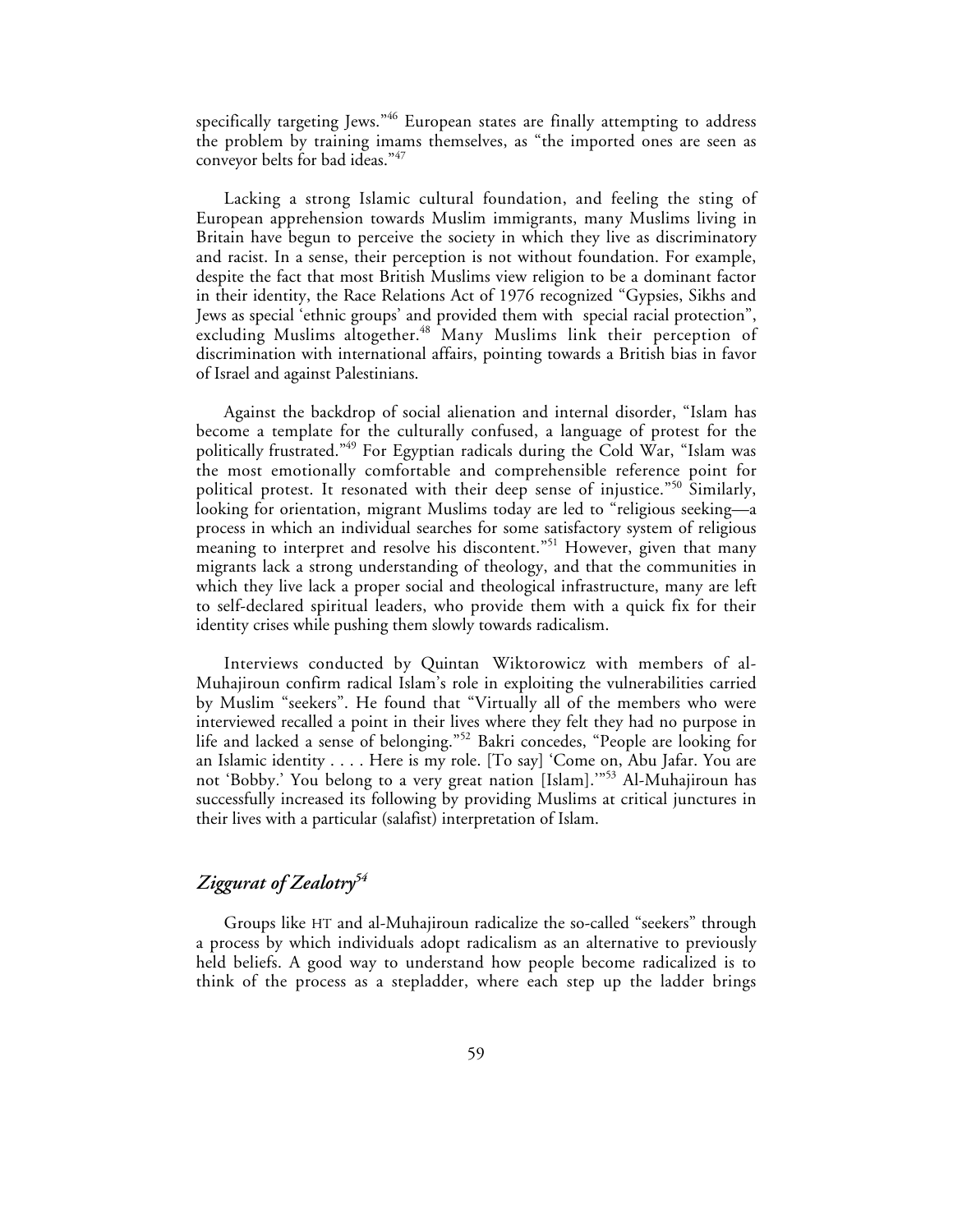individuals to further radicalization. The process is methodical, and individuals make a conscious choice at each step. They are free to step up or down at any point.

At the bottom of the pyramid are the disenfranchised, who want Muslims to live in better conditions. They are involved in social work and proselytizing. Some of these people come into contact with an HT or al-Muhajiroun member and develop a relationship and with it a sense of community. The recruiter then gradually introduces ideology, though without mentioning the name of the movement. After a certain period, the seeker is convinced that social work alone will not make any real difference; the political conditions need to change. At that point, the person takes the second step and becomes politically involved.

Once trust is established, and with the encouragement of the recruiter (who is now a "friend"), the seeker is introduced to the organization, its political philosophy and its objectives. During this process, the organization emphasizes an identity that is tied to a sense of pride in the glorious days of the Islamic civilization. In study groups and literature the emphasis is on consciousnessraising, or teaching the individual the "right" way to think about Islam. The current state of Muslims is blamed on the forces of democracy and capitalism and those Muslims who ally with America and Israel. The teachings are based on theological explanations and aim to create a sense that Islam and Muslims are under attack.

To reinforce the study groups, consciousness-raising activities continue in mosques, where imams and self-declared sheikhs can instill a combination of radical theology and sense of mission. Looking at the role mosques played in radicalization, Marc Sageman points out that

mosques served many functions in the transformation of young alienated Muslims into global *salafi mujaheddin*. A mosque was an ideal place to meet familiar people, namely fellow Muslims—an important desire in upwardly and geographically mobile young men who missed the community of their friends and family. Friendship groups formed around the mosques, as we saw in the millennium plot and Hamburg cell accounts.<sup>55</sup>

After a while, some people become recruiters themselves to help the *umma*'s consciousness-raising, while others lose patience with just talk and take the next step up.

The third level of the radicalist ladder consists of people who have decided to engage in local violence. They may target their own government by bombing an office building, or focus on an American or Israeli target. While some people are caught at this phase and others are engaged in one-time violence and move down one level to the political stage, many others move on to the fourth and the final step, global jihad. What seems to encourage people to take the final step are the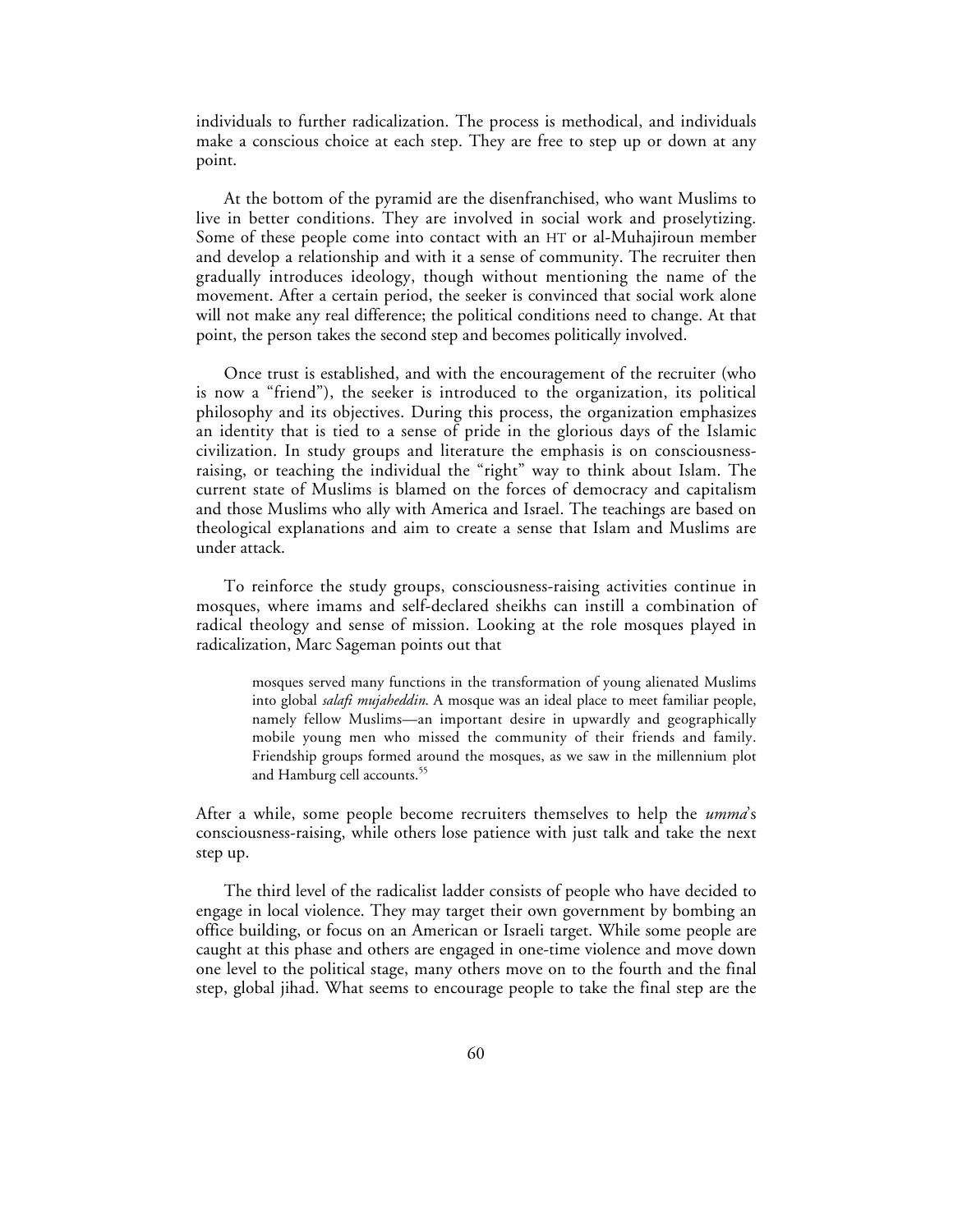hateful rants delivered by imams and leaders of the Islamist organizations. For example, London's Finsbury Park mosque over the years had become a virtual social club for radicals: Omar Bakri and Abu Hamza al-Masri lectured there, and terrorists such as Richard Reid, Zacarias Moussaoui, Nizar Trabelsi, Ahmed Ressam, Anas al-Liby, Abu Doha, Rashid Ramda and American Earnest James Ujamaa all regularly attended the mosque. Guantanamo detainee and suspected al-Qaeda member Feroz Abassi "effectively moved into the Finsbury Park mosque in Spring 2000" before leaving to fight for the Taliban in Afghanistan.<sup>56</sup> Before they left for Israel, Hanif and Sharif also attended the Finsbury Park mosque's study sessions.

## *A Global Islamist Infrastructure*

On the journey from increased consciousness to militancy, it is rare for individuals to commit acts of violence for exclusively ideological reasons. Young Muslims who engage in risky activities usually do so for a combination of both ideological and social reasons. An individual who is indoctrinated with militant Islamist ideology but is not embedded within a network of like-minded peers ultimately lacks the vehicle through which he can act. In the reverse scenario, someone who feels strongly attached to the "brothers" comprising a local cell may become a political militant or gang member, but will not become a "religious fanatic, ready to sacrifice himself for the glory of God" without the necessary ideological foundation.<sup>57</sup> In order to ensure that both factors are present, both HT and al-Muhajiroun fuse ideological training with social networks. By virtue of the study groups and social activities that assume the base of their organizations, both groups have covered the globe with like-minded Islamists that help and encourage their peers to step up towards militancy. The internal structure of both organizations not only encourages radicalism, but strengthens inter-Islamist networking.

Like HT, al-Muhajiroun has recruited from schools and made extensive use of the Internet. Their recruitment-oriented websites "promise[d] to answer the prayers and questions of zealous young Muslims who wish to 'travel abroad'."58 According to the *Daily Telegraph*, al-Muhajiroun attracted "many A-level [college entrance exam] students, often as young as 16, who can be sent to military training camps in Pakistan and Afghanistan." Bakri confirmed this approach, acknowledging that "We find young men in university campuses or mosques, invite them for a meal and discuss the situation for on-going attacks being suffered by Muslims in Chechnya, Palestine or Kashmir. We . . . make them understand their duty to support the jihad struggle verbally, financially and, if they can, physically in order to liberate their homeland."<sup>59</sup>

Reports indicate that al-Muhajiroun's network fed militants into the heart of conflicts around the world. Bakri openly admitted that he "recruited hundreds of Britons to fight for Islamic causes in recent years."<sup>60</sup> In 2000, Bakri estimated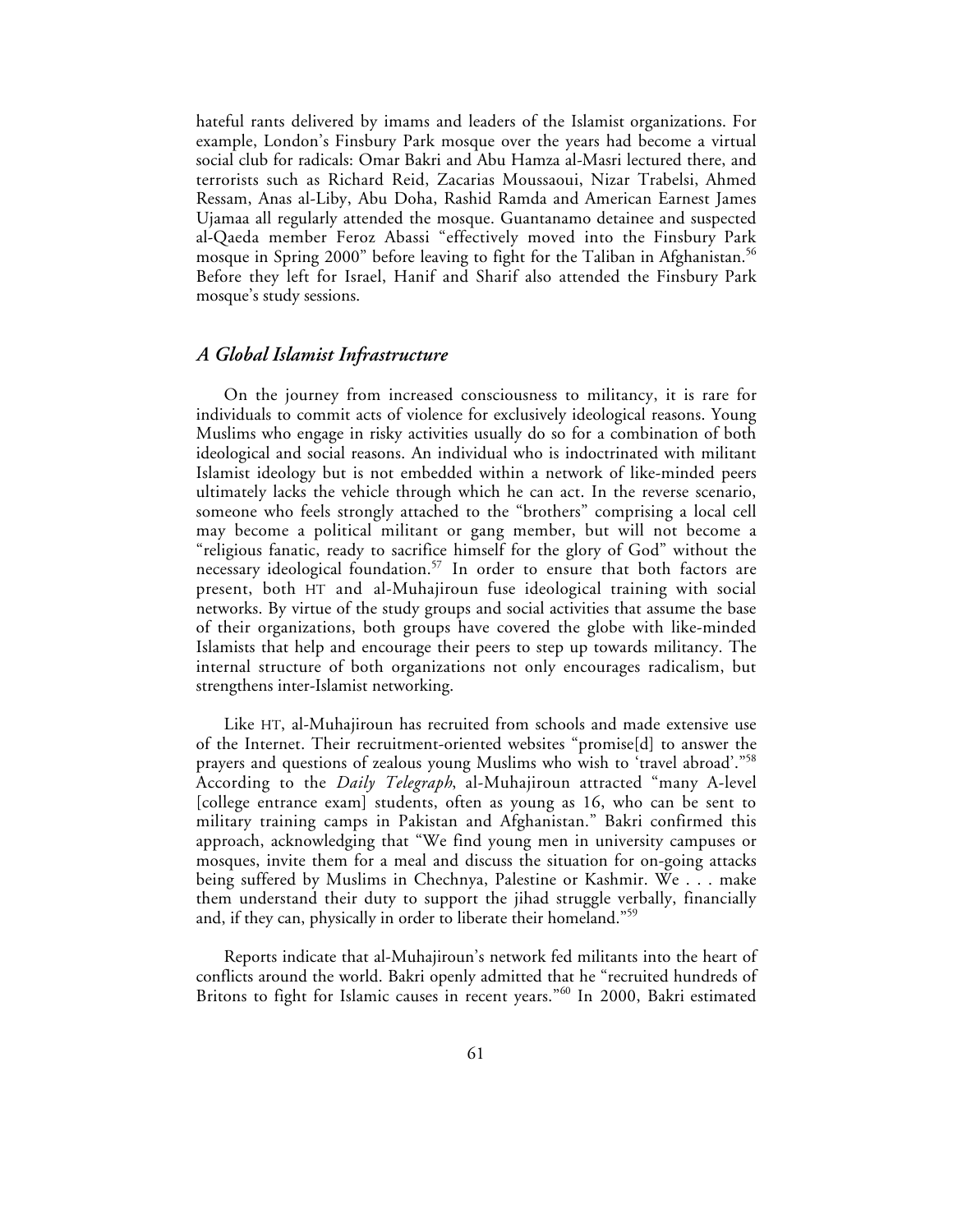"that between 1,800 and 2,000 go abroad for military training every year. They either go for national service in Pakistan or to 'private camps' in South Africa, Nigeria or Afghanistan where they learn of weapons and explosives."61 Although Bakri's numbers may be inflated, it is clear that al-Muhajiroun activists were drawn into conflict.

At least three al-Muhajiroun recruits went to Afghanistan to join the Taliban's fight against America in October 2001.<sup>62</sup> Hassan Butt, al-Muhajiroun's former Pakistan spokesman, was open about al-Muhajiroun's intention to aid enemies of the coalition. "They went out there to fight for the Taliban and were prepared to give their lives. We still believe the Taliban have not been defeated. We will be sending more volunteers, money and weapons to them."<sup>63</sup> One member, Abdul Saleem, died fighting U.S. forces in Mazar-i-Sharif.64 According to the *Times*, "it was Al-Muhajiroun that influenced London resident Abu Mindar, 26, to join the jihad."<sup>65</sup> The three British detainees recently sent home from Guantanamo Bay had confessed to the British Foreign Office they traveled to "Afghanistan to fight jihad"—and al-Muhajiroun paid their expenses."<sup>66</sup>

Most recently, the U.S. government arrested, tried and convicted a Pakistani American with strong ties to al-Muhajiroun for providing material support to al-Qaeda. On June 2, Mohammed Junaid Babar pled guilty to providing a highranking al-Qaeda official with "night-vision goggles, sleeping bags, waterproof socks, waterproof poncho and money" for operations against the U.S. in Afghanistan. A 29-year-old Brooklyn resident, Babar also admitted to establishing a "Muslim militant training camp in Afghanistan, which he supplied with materials such as aluminum nitrate, which can be used for making bombs. Babar's ammonium nitrate was earmarked for a plot to blow up London trainstations and pubs. British authorities broke up the plot in March and arrested eight men."67

#### *Al-Muhajiroun's Dissolution*

Like HT, al-Muhajiroun has always been one step ahead of Western governments and their legal systems. It had seemed very likely the British government was set to move against the group. After the arrest of Abu Hamza, al-Muhajiroun was the likely next target of the British anti-terrorism campaign. In fact, British newspapers reported on October 8, the day al-Muhajiroun announced its dissolution, that the British Home Secretary David Blunkett had ordered the authorities to "closely monitor every word and statement" made by Bakri and al-Muhajiroun members. The *Daily Express* reported that "Mr. Blunkett is sick and tired of the group's attempts to drive a wedge between Muslim communities and other citizens and is waiting for an opportunity to pounce."<sup>68</sup> The decision to monitor them came after Bakri said the killing of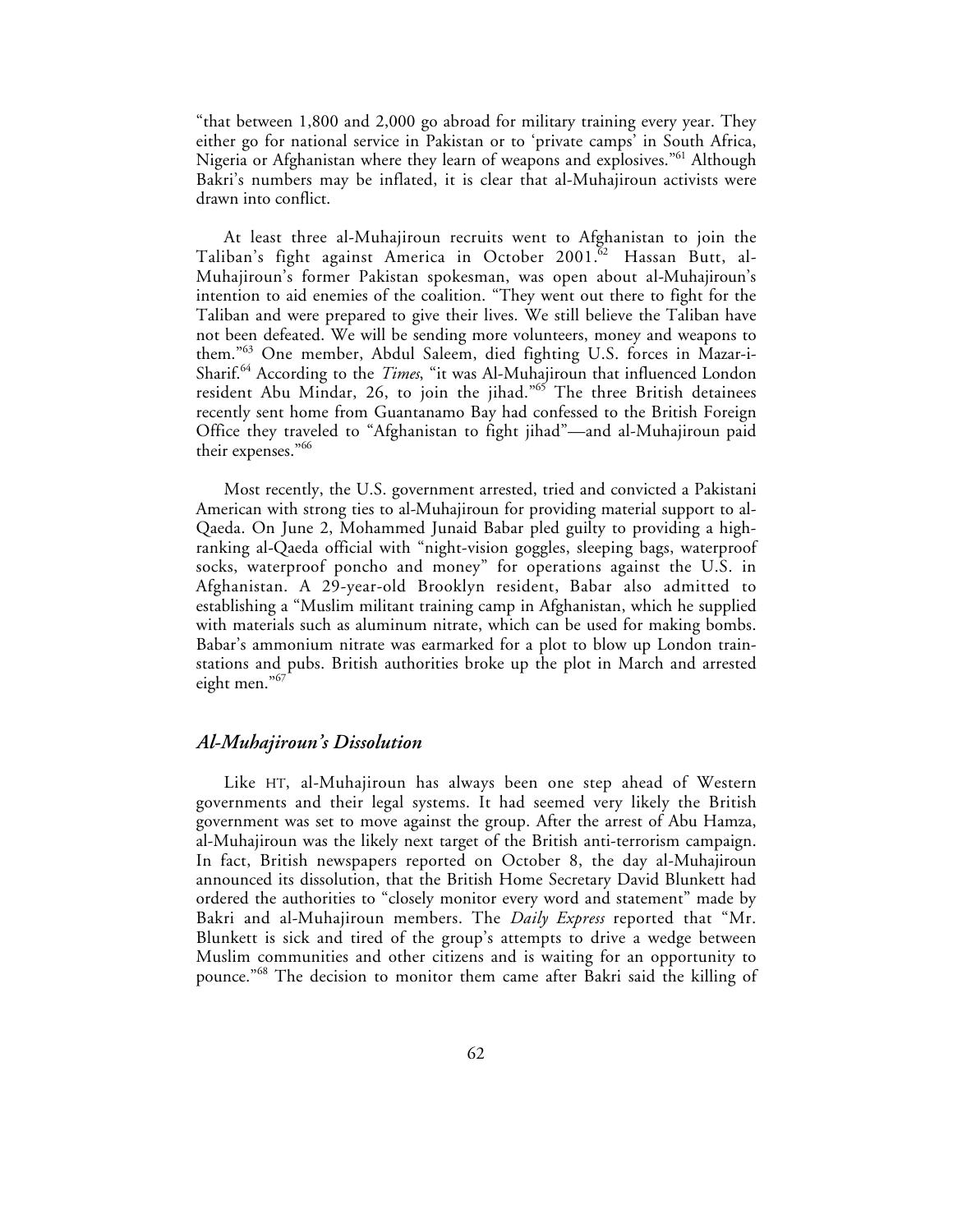children in the Beslan school tragedy was justified.<sup>69</sup> As a result of its timely dissolution, al-Muhajiroun may have escaped prosecution.

While al-Muhajiroun has officially dissolved itself, it is likely that the group has simply gone underground. It is even more likely that al-Muhajiroun members will be associated with future terrorist acts. Indeed, the October 8 press statement, entitled, "An Official Declaration Dissolving Al-Muhajiroun" signed by Bakri himself, makes clear that while "all al-Muhajiroun are removed from all administrative obligations" to the group, they are not free from "any divine obligations they have to Allah." Throughout the statement Bakri makes clear to his followers that these "divine obligations" include violent jihad.

The statement is carefully framed, beginning with a short historical reminder:

> After the dismantling of the Soviet Union and the collapse of Eastern camp, the USA has led the world unilaterally. After they declared the new world order, they moved forward very quickly in an attempt to control and destroy Islam as the only real enemy for her and then increased her animosity towards the Muslim *umma*, i.e. a fifth of humanity. In fact the USA was very close to establishing her dominance under the pretext of political globalization, which was to lead to cultural globalization (according to her claim) and which would help her to change the curriculum in the Muslim world in order to spread secularism and eradicate the call of Islam, the call of *tawhid*, the call of *al-wala wal bara*<sup>70</sup> and the call of jihad, in order to facilitate a total and open attack against Islam.

Bakri further stated that al-Muhajiroun has been dissolved so all salafists can be united, declaring, "In light of the new reality after the blessed 9/11, the evil forces having united against the *umma* . . . there is nothing left except that the sincere Muslims who fight with their lives, flesh and wealth unite for the sake of Allah (swt)." Bakri believes his followers "can see them [the enemy] gathering more forces and using international public opinion against us to change the *umma*'s culture and identity, under the cover of calling for democracy and looking after the minorities, by using the slogans of human rights and the freeing of women from oppression."

Bakri is certain that he and his followers will win in the end, as "the USA's values have declined in the hearts of many Muslims and after her idle threats have died in the hearts of Muslims—Muslims have not only stopped doubting that they can stop the crusade of the *kufr* if they unite, but they are convinced that they can do so." Bakri concluded the press statement by reminding Muslims that success "requires a brave decision and the moulding together of all the Islamic movements and groups and the propagation of the jihadi notion of the *umma*, for the sake of uniting the body/lines around the world . . . . We are keen for the safety of the path to the way of the *salaf* and in support of the *mujaheddin* and jihad."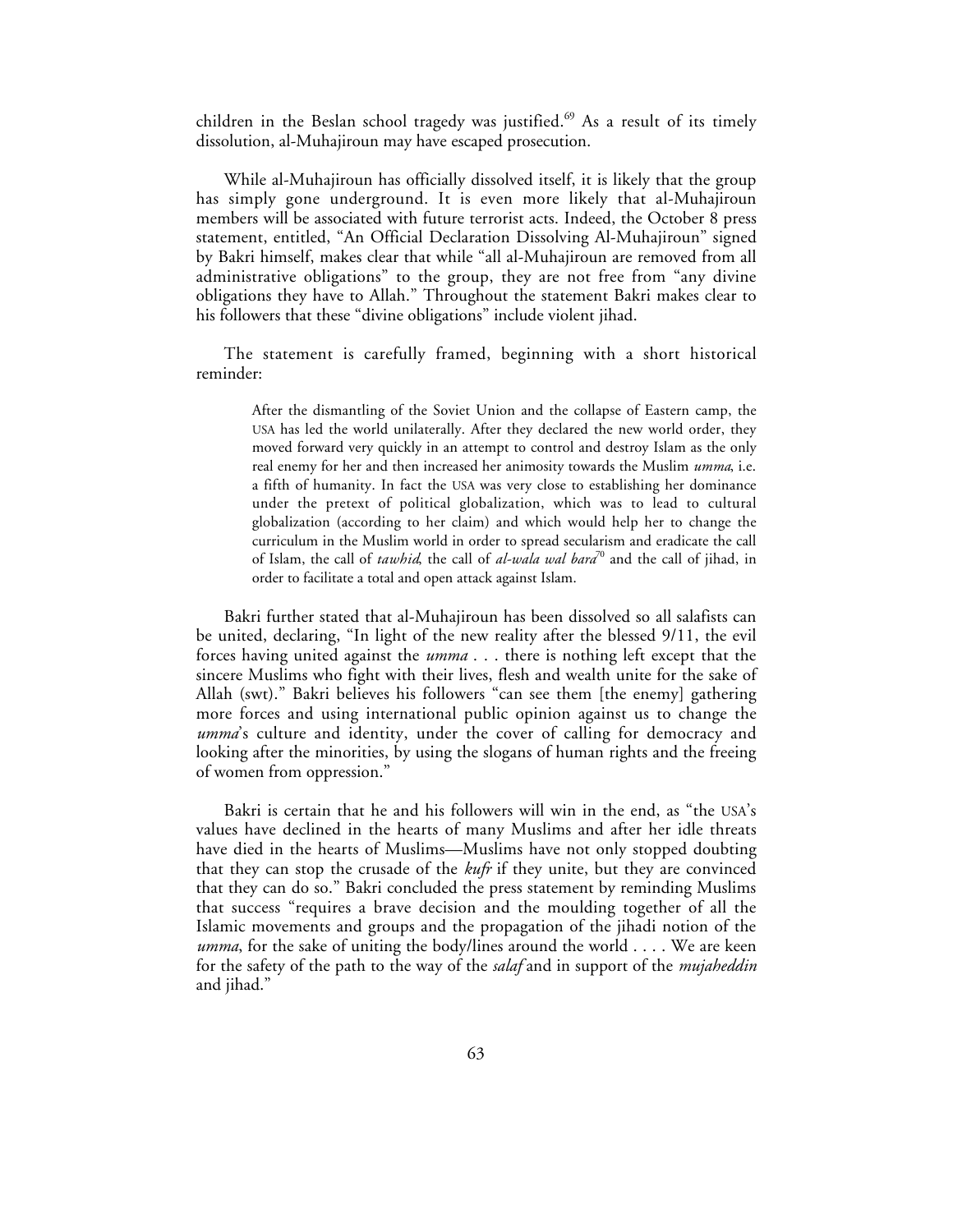Like al-Qaeda, al-Muhajiroun will now have its recruits globally dispersed, working for the same goal. The ultimate consequence of the group's dissolution is an end to the separation of al-Muhajiroun and al-Qaeda members—and confirmation of the West's worst fear, that radical Islamist unity is indeed taking place.

<sup>6</sup>Kamran Bokhari, interview by Zeyno Baran, October 5, 2004. Kamran Bokhari is currently an analyst with Stratfor. He has been accused of being the leader of al-Muhajiroun in the U.S., which he denies.

"Palestinian Islamic Jihad Leader, Sheikh As'ad Bayyud Tamimi dies in Amman", International Policy Institute for Counter-Terrorism, March 22, 1998, http://www.ict. org.il/spotlight/det.cfm?id=26. <sup>8</sup>

<sup>10</sup>Michael Whine, "Al-Muhajiroun: The portal for Britain's suicide terrorists", International Policy Institute for Counter-Terrorism, May 21, 2003, http://www.ict.

<sup>11</sup>Lisa Beyer with Scott Mcleod, "Can We Trust Saudi Arabia?", *Time*, September 15, 2003; Michael Elliot, "Al-Qaeda Now", cnn.com, May 27, 2002, http://archives.cnn.com/ 2002/ALLPOLITICS/05/27/time.alqaeda/. 12Jeremy Reynolds, "Debate on Muslim Extremism Gets Heated in UK", *Talon News*,

April 22, 2004, http://www.gopusa.com/news/2004/april/0422\_muslim\_extremism.shtml.<br><sup>13</sup>Ibid.

<sup>14</sup>Suha Taji-Farouki, "Islamists and the Threat of Jihad: Hizb al-Tahrir and al-Muhajiroun on Israel and the Jews", *Middle Eastern Studies*, 36, no. 4: (October 2000), p. 31. <sup>15</sup>Ibid.

<sup>16</sup>Quintan Wictorowicz, "Radical Islam Rising: Al-Muhajiroun and High Risk Activism", working draft.<br><sup>17</sup>I am grateful to Mateen Siddiqui, who pulled together for this monograph relevant

material on al-Muhajiroun, which is used extensively in the following paragraphs. His work was published as part of *The Challenge of Hizb ut-Tahrir*: *Deciphering and Combating Radical*

*Islamist Ideology.*<br><sup>18</sup>Siddiqui, "The Doctrine of Hizb ut-Tahrir", in *The Challenge of Hizb ut-Tahrir*, p. 13.<br><sup>19</sup>Helen Gibson, "Apostles of Anger", *Time Europe*, July 28, 2004.<br><sup>20</sup>"Foreign Terrorist Organizations",

State, July 28, 2004, http://www.state.gov/s/ct/rls/fs/2003/12389.htm.

1 This point is also made by Shiv Malik in "For Allah and the Caliphate", *New Statesman* (London), September 13, 2004. <sup>2</sup>

<sup>&</sup>lt;sup>2</sup>Press Release, Al-Muhajiroun, September 16, 2001.

 $^{3}$  The war on Iraq is a curse on the rulers in the Muslim countries", July 4, 2004.

<sup>4</sup> *Al-Waie,* June 2001, available at http://www.al-waie.org/home/issue/170/doc/ 170w02doc.zip. Translated by the Community Security Trust of the UK. <sup>5</sup>

<sup>&</sup>lt;sup>5</sup> From Martha B. Olcott and Bakhtiyar Babadjanov, "Hizb ut-Tahrir in Uzbekistan: 'Non-Violent Methods of Struggle' or Instigation to Terror?" in *State and Religion in Countries with a Muslim Population,* ed. Z. I. Munavvarov and R. J. Krumm.(Tashkent: n.p., 2004). <sup>6</sup>

Conal Urquhart, "Hamas Said it Ordered Britons' Suicide Mission", *Guardian* (London), March 9, 2004.

Ibid.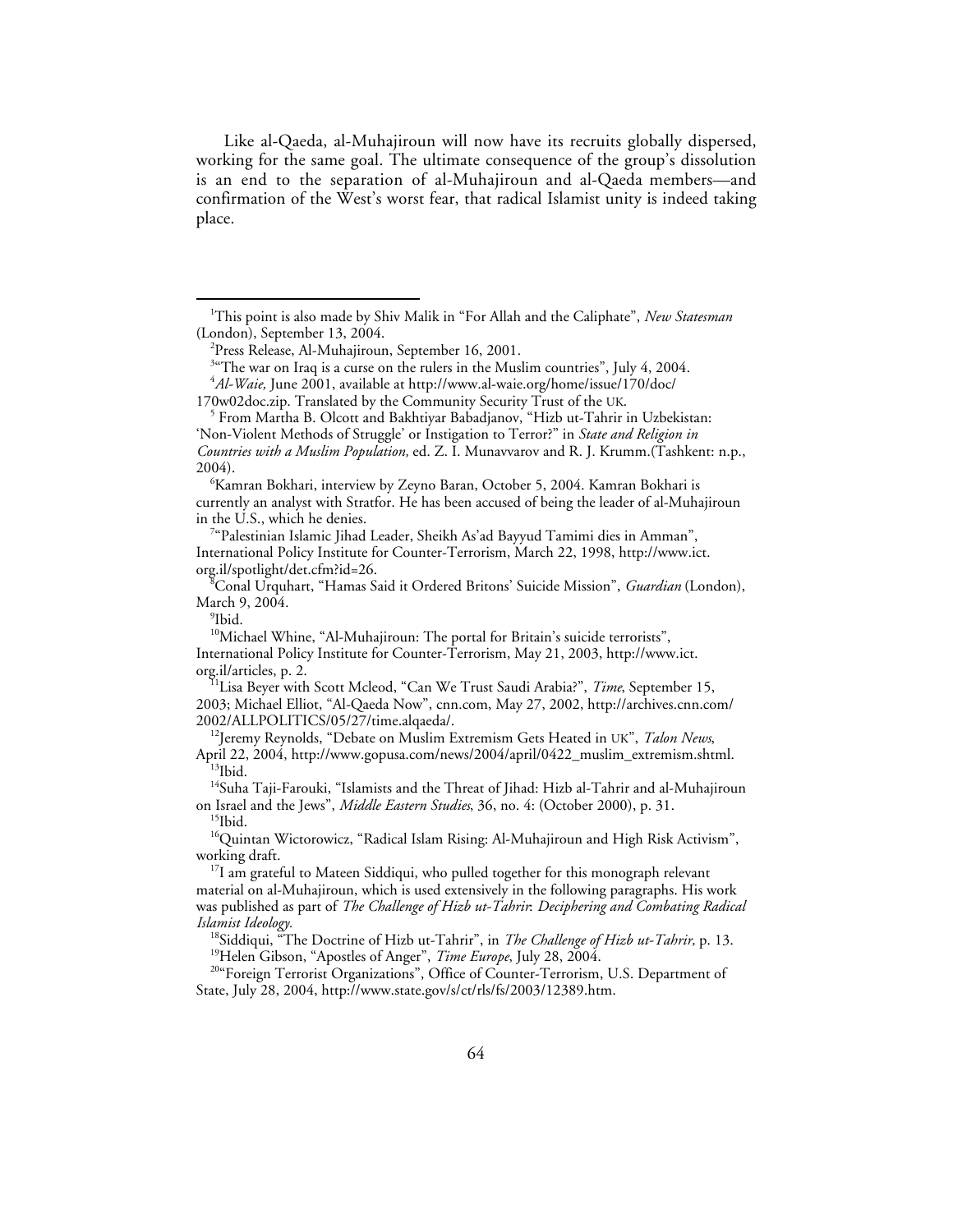21"We recruit the Kamikaze bombers ready to die for Palestine in Italy", *Il Giornale* (Milan, Italy), October 14, 2000. According to Bakri, during the previous month, the IIF had recruited 160 volunteers in Britain and sent them to Jordan, where they awaited opportunities to infiltrate into the West Bank and join the uprising against Israel. Recruits had also been sent in recent months to Lebanon, where they were training in Palestinian refugee camps. 22Thair Shaikh, "London to Host Islamic 'Celebration' of Sept 11", *Daily Telegraph*

(London), September 9, 2002, http://news.telegraph.co.uk/news/main.jhtml?xml=/news/

2002/09/08/nextre08.xml.<br><sup>23</sup>http://www.almuk.com/obm/index.html. Since the dissolution of al-Muhajiroun on<br>October 8, 2004, the group's website has been taken down.

<sup>24</sup>Stephen Braun *et al.*, "Haunted By Years of Missed Warnings", *Los Angeles Times*, October 14, 2001.

<sup>25</sup>Siddiqui, "The Doctrine of Hizb ut-Tahrir", p. 21.

 $^{26}$ http://www.almuk.com/obm/index.html.<br> $^{27}$ Aaron Klein, "My Weekend with the Enemy", *Jerusalem Post*, May 30, 2000.

<sup>28</sup>Today, BBC Radio 4, September 14, 2001.<br><sup>29</sup>Daniel Pipes, "The U.S. Institute of Peace Stumbles", *American Daily*, March 22, 2004, http://www.americandaily.com/article/629.<br><sup>30</sup>"Al-Jihad", 2004, http://www.muhajiroun.com. Website no longer functioning.<br><sup>31</sup>See Whine, "Al-Muhajiroun"; Siddiqui, "The Doctrine of Hizb ut-Tahrir", pp. 18–19.

<sup>32</sup>Omar Bakri, "Jihad Fatwa Against Israel", December 2, 2000, http://www.emergency.<br>com/2000/fatwa 2000.htm.

 $33$ Siddiqui, "The Doctrine of Hizb ut-Tahrir", p. 8.

<sup>34</sup>Andrew Buncombe, "FBI memo links British-based Islamic group to al-Qaeda terror suspects", *Daily Times* (Pakistan), http://www.dailytimes.com.pk/default.asp?page=story\_25-

5-2002\_pg4\_3.<br><sup>35</sup>Patrick E. Tyler and Don Van Natta Jr., "Militants in Europe Openly Call for Jihad and<br>the Rule of Islam", *New York Times*, April 26, 2004.

<sup>36"</sup>MI5 Admits: We let suicide bombers slip through nets", *Daily Telegraph* (London), July 29, 2004, http://www.telegraph.co.uk/news/main.jhtml?xml=/news/2003/05/04/

wbomb04.xml.<br><sup>37</sup>Helen Gibson, "Why did two quiet, well-liked young British men travel to Israel to become suicide bombers?", *Time Europe*, May 4, 2003, http://www.time.com/ time/europe/html/030512/suicide.html.<br><sup>38</sup>Ibid.

39Ibid.

 $^{40}$ "UK Muslims shocked by 'bombers'", BBC News, May 1, 2003, http://news.bbc.<br>co.uk/1/hi/uk/2990841.stm.

<sup>41</sup> Rex A. Hudson, "The Sociology and Psychology of Terrorism: Who Becomes a Terrorist and Why?", p. 30; see http://www.loc.gov/rr/frd/pdf-files/Soc\_Psych\_of\_Terrorism.pdf.

<sup>42</sup>Scott Atran, "Mishandling Suicide Terrorism", *Washington Quarterly*, 27, no. 3: (Summer 2004), p. 75.<br> $43$ Quintan Wiktorowicz, "Joining the Cause: al-Muhajiroun and Radical Islam",

http://www.yale.edu/polisci/info/conferences/Islamic%20Radicalism/papers/wiktorowicz-

<sup>44</sup>Wiktorowicz, "Radical Islam Rising", p. 98.

45Elaine Sciolino, "Europe Struggling to Train New Breed of Muslim Clerics", *New York*

*Times*, October 18, 2004. 46Associated Press, "Radical Cleric in Britain Charged with Terrorism Offenses", *New York Times,* October 19, 2004.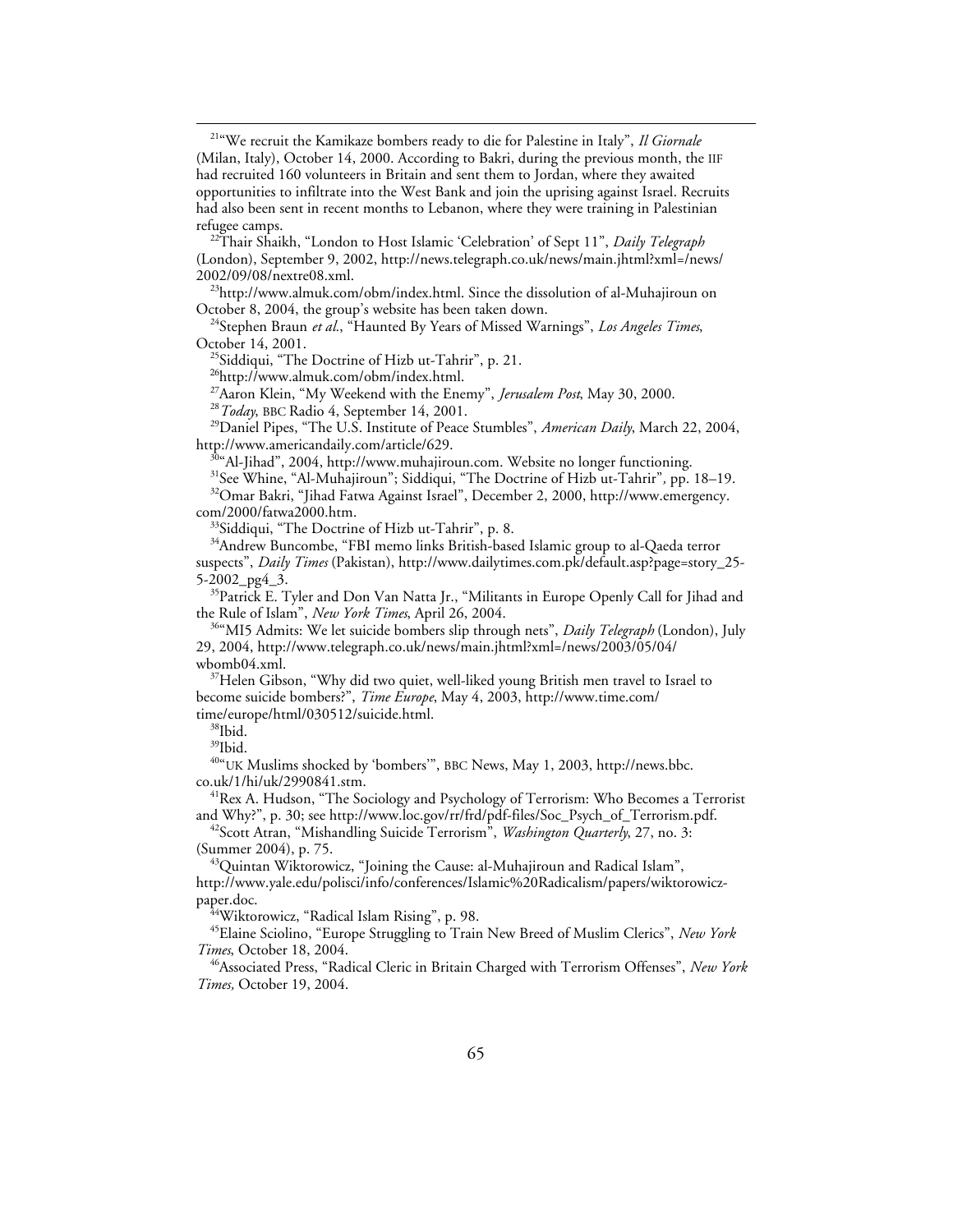$51$ <sup>S1</sup>Wiktorowicz, "Joining the Cause".

<sup>53</sup>Wiktorowicz, "Radical Islam Rising", p. 104.

<sup>54</sup>This phrase is taken from a Western intelligence source. The ziggurat was a form of temple in a pyramidal structure, built in receding tiers upon a rectangular, oval, or square platform, with a shrine at the summit. Access to the summit shrine was provided by a series of ramps on one side or by a continuous spiral ramp from base to summit.

<sup>55</sup>Marc Sageman, *Understanding Terror Networks* (Philadelphia: University of Pennsylvania Press, 2004), pp. 114–15.

56The list of men can be found in Robert S. Leiken, *Bearers of Global Jihad? Immigration and National Security after 9/11* (Washington DC: The Nixon Center, 2004). The quote on Abbasi can be found in "Former Student to Terror Suspect", BBC News, January 21, 2002, http://news.bbc.co.uk/2/hi/uk\_news/politics/1773477.stm.

<sup>57</sup>Sageman, *Understanding Terror Networks*, p. 115.<br><sup>58</sup>Peter Foster and Maurice Weaver, "Young Britons Heed the Call to Arms for Holy War", *Daily Telegraph* (London), December 29, 2004.<br><sup>59</sup>Ibid.<br><sup>60</sup>Liz Sly, "Arrests Signal Crackdown on Extremists", *Chicago Tribune*, October 5, 2001.

<sup>61</sup>Cahal Milmo, "Five Britons Die Fighting for Taliban in Mazar", *Independent* (London), November 17, 2001.

<sup>62"</sup>UK Muslims 'Killed' in Afghanistan", BBC News, October 29, 2001, http://news.bbc. co.uk/1/hi/uk/1625115.stm.

<sup>63</sup>Milmo, "Five Britains Die".<br><sup>64</sup>Vikram Dodd, "Five British volunteers killed in attack on Mazar, says Islamist group", *Guardian* (London), November 17, 2001.

65Daniel McGrory, "The Taleban Deserter from East London", *Times* (London),

November 2, 2001.<br><sup>66</sup>Tania Branigan and Vikram Dodd, "Afghanistan to Guantanamo Bay—the Story of

Three British Detainees", *Guardian* (London), August 4, 2004.<br><sup>67</sup>"Court Transcript: NY Man Admits aiding al-Qaida", NBC News, August 11, 2004,

http://www.msnbc.msn.com/id/5675769/. 68James Slack, *Daily Express* (London), "Blunkett Orders Special Watch on Muslim

Leaders", October 8, 2004. 69Rajeev Sayal, "Cleric Support Targeting of Children", *Daily Telegraph* (London), May 9, 2004.<br><sup>70</sup>This concept of love and hate for Allah's sake is interpreted by radicals as claiming

Muslims must love all other Muslims no matter what and hate all non-Muslims no matter how kind they may be.

<sup>&</sup>lt;sup>47</sup>Sciolino, "Europe Struggling".

<sup>48</sup>Wiktorowicz, "Radical Islam Rising", p. 99.

<sup>&</sup>lt;sup>49</sup>Caryle Murphy, *Passion for Islam* (New York: Simon & Schuster, 2002), p. 276.<br><sup>50</sup>Ibid., p. 76.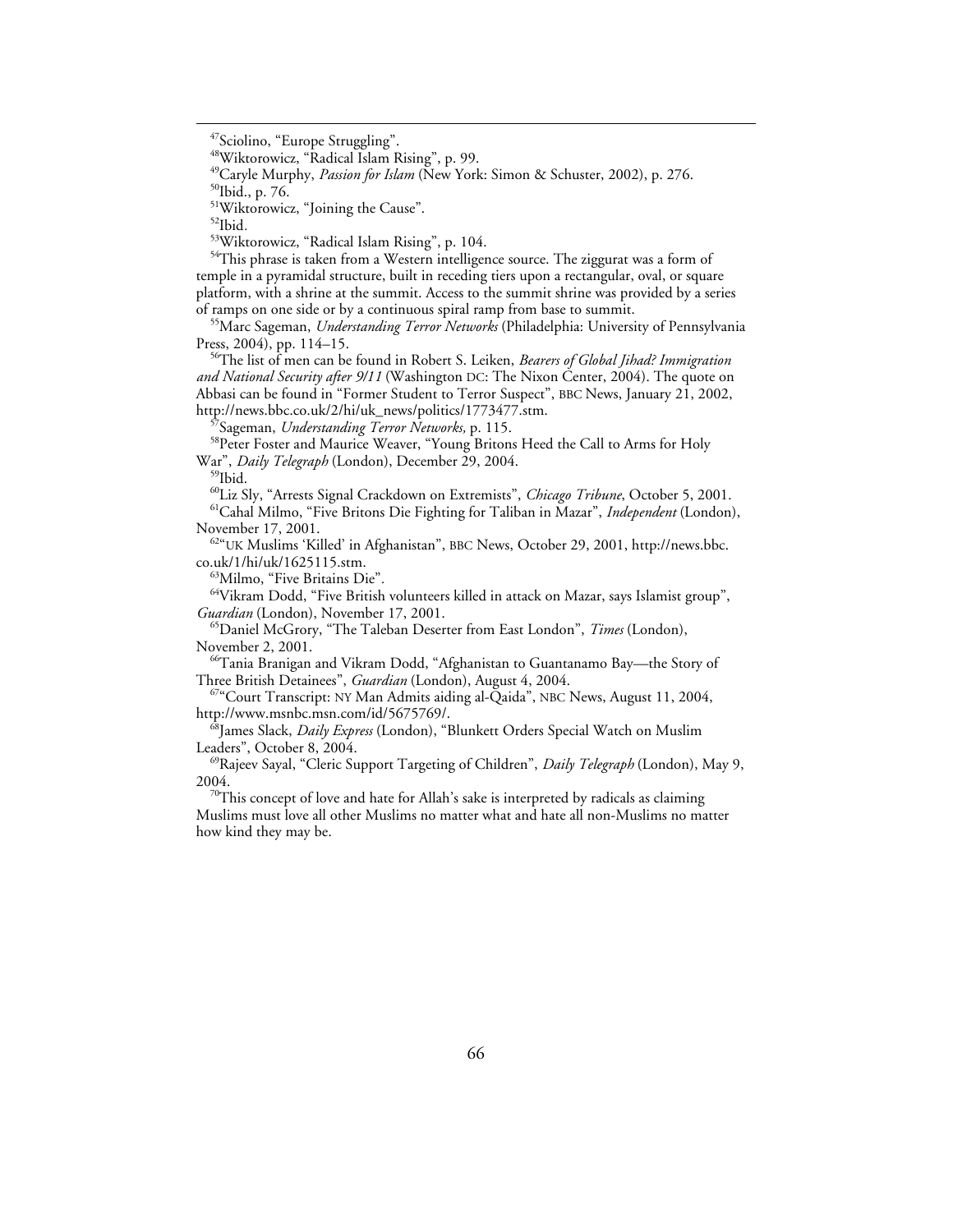# 4 THE BATTLE FOR CENTRAL ASIA

Throughout the ages, Central Asia has been a focal point for global strategic interests. In response to the frequent struggles among great powers for geopolitical gain, the region has often had to adapt and defend itself both culturally and militarily. Islam has long been one source of strength used to respond to the threat of domination by outside aggressors. In the current political environment, this traditional recourse to Islam has led to an opening for HT, which has targeted Central Asia because of its traditional and strategic importance.

## *Central Asia: The New Great Game*

Central Asia's strategic location and its rich natural resources have often placed it at the heart of competition among would-be world powers. Over the centuries, Central Asia was raided by famous warriors such as Alexander the Great and Genghis Khan, and by the powerful armies of the Persians and Arabs, among others. All wanted to have strategic advantage over the region encompassing the heart of the major trade route, the famous Silk Road connecting Europe and China. Rudyard Kipling labeled the  $19<sup>th</sup>$  century imperial contest between Czarist Russia and Colonial Britain over Central Asia as the Great Game. At the beginning of the 21<sup>st</sup> century, Russia, China, Iran, Turkey and the U.S. are, to varying degrees, engaged in a struggle for influence over this strategic landmass.

Today, a new Great Game has emerged in Central Asia. The leading challenger is not a nation-state, but a transnational religious ideology, which benefits from the poverty and hopelessness of the average person. The U.S. is the leading power with the ability to shape the outcome of the battle, which it can do by effectively engaging with the peoples and governments of Central Asia, as well as with other states that can also influence developments in this region.

The main ideological battle of competition over the region's future is fought in Uzbekistan, the double-landlocked country that is the heart of Central Asia. Uzbekistan is the only country that borders each of the other Central Asian countries, as well as Afghanistan. With over 26 million people, nearly 90 percent of whom are Muslims, Uzbekistan has about half of the Central Asian population.1 Furthermore, ethnic Uzbeks comprise a considerable share of the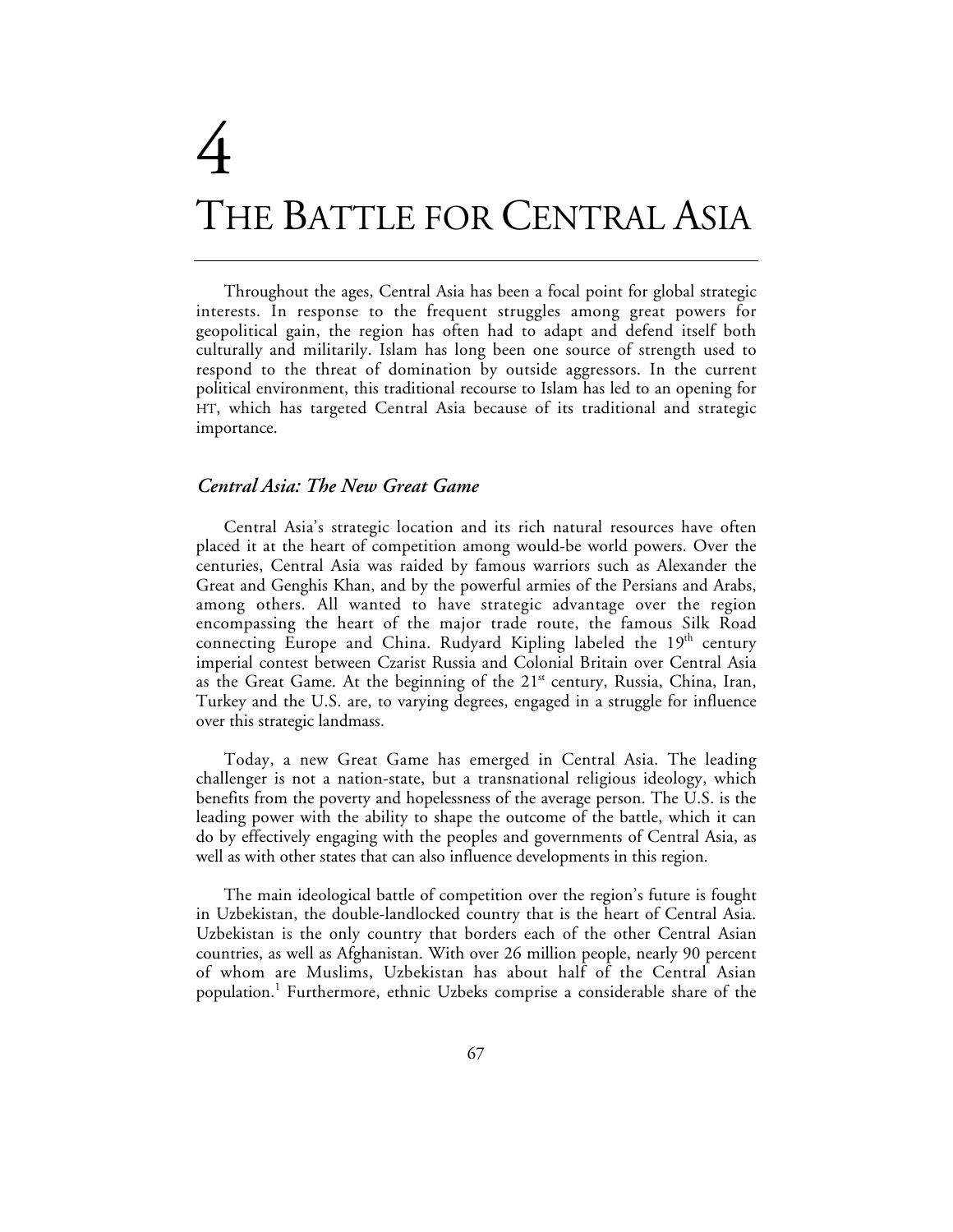populations of its neighbors; they constitute 25 percent of the population of Tajikistan, 13.8 percent of Kyrgyzstan, 9.2 percent of Turkmenistan, 9 percent of Afghanistan, and 2.5 percent of Kazakhstan. Since, as will be described below, Uzbekistan is the ancient spiritual and cultural center of the Hanafi school of Sunni Islam, it has a more religious population than the rest of Central Asia.<sup>2</sup> It also has the region's largest and most effective army. Clearly, then, developments in Uzbekistan have a direct impact on the whole region. If a group like Hizb ut-Tahrir were to take over Uzbekistan, it could move easily into the rest of Central Asia as well as Afghanistan and Pakistan.

## *Uzbekistan: Historic Center of Islamic Enlightenment*

Islam has historically played an important role in the lives of the people of Central Asia. It was first introduced to Central Asia by the Arab incursions in the  $6<sup>th</sup>$  century, but it was not until the  $9<sup>th</sup>$  century that Sunni Islam emerged as the dominant faith among the Central Asian tribes. Enriched by the influences of Zoroastrianism, Hinduism, Buddhism and Shamanism, the Central Asians came to accept the relatively liberal Hanafi school of Islamic thought. In comparison with the other three main Islamic schools (Shafi'i, Maliki and Hanbali), the Hanafi school was the most accommodating of the pre-Islamic rituals and habits of the local population, thus fostering social cohesion among the region's diverse populations. The Hanafi school follows the Matrudi *aqidah*, which highlights the importance of belief rather than actions. In this setting, the *ulema* naturally served as spiritual rather than political leaders.

Great theologians have come from Central Asia. The outstanding Islamic theologian Imam al-Bukhari was born in Uzbekistan in 810. Al-Bukhari collected and ascertained the authenticity of more than 600,000 *hadiths* (sayings and deeds of Prophet Mohammad) and recorded 200,000 more from teachers and other spiritual people. He warned Muslims not to follow the wrong *hadiths*, as this would lead them astray. Al-Bukhari's collection of *hadiths* entitled, "The Authentic Code" is regarded by many Sunni Muslims to be the most reliable Islamic source after the Quran. Such was his reputation that the great city of Bukhara was named in his honor and his tomb near Samarkand is an important place of pilgrimage. There have also been other celebrated Islamic scholars from the region, such as the theologians Burhoniddin Marghinon and Imam Termizi and the jurist Abu Lays Samarkandi.

Central Asia became the center of scientific learning and spiritual Islam in the 14<sup>th</sup> and 15<sup>th</sup> centuries. The Uzbek "Golden Age" took place under the rule of Amir Timur (known to the West as Tamerlane) and his grandson, Ulugh Beg. Tamarlane was able to consolidate the various Central Asian kingdoms into a centralized and powerful state, with its capital in Samarkand. In the second part of the  $14<sup>th</sup>$  century, he extended outwards, acquiring territory in Iran, the Caucasus, Syria, Iraq, Turkey and Northern India. Under the political and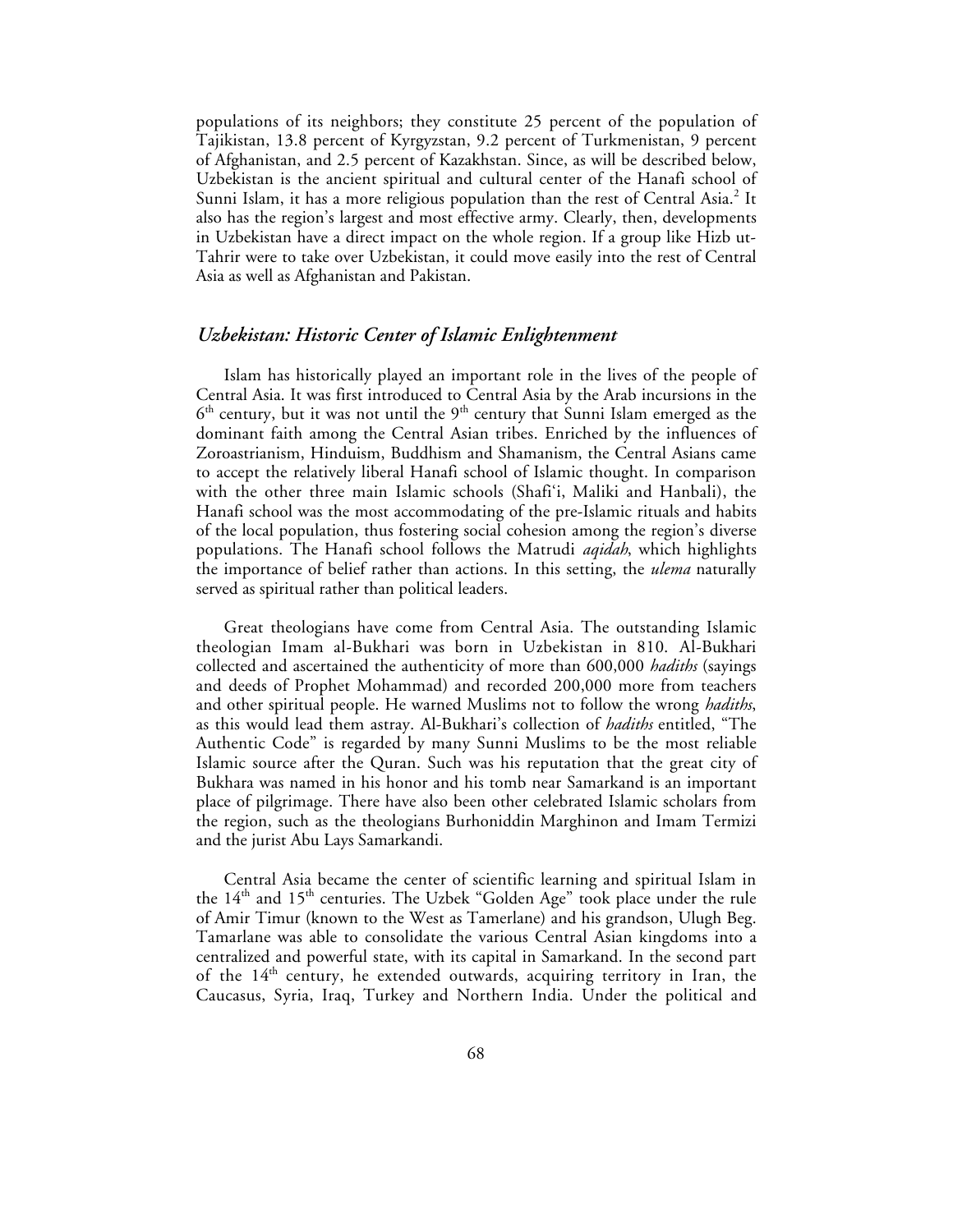economic unity brought about by Tamerlane, the Movarounnahr region (the area covering most of contemporary Uzbekistan, Tajikistan and Turkmenistan) became one of the most important centers of Islamic civilization. This was in fact Islam's period of enlightenment; secularism was clearly established, while religious values and scientific thinking were encouraged.

Nourished by an environment favorable both to critical thinking and to deep spirituality, the region became home to many pioneers of science and religious enlightenment. Ulugh Beg, who governed Movarounnahr for over four decades, was a great political leader and scientist. He constructed the *Gurkhani Zi* astronomical observatory and made remarkable discoveries comparable to those of Copernicus. Ulugh Beg plotted the positions of the moon, the planets, and over a thousand stars, and calculated the length of the year to within fifty-eight seconds.<sup>3</sup> The intellectual traditions initiated by Ulugh Beg (who founded a university at Samarkand) were carried on by other Islamic scholars, such as Abu Ali Ibn Sina (known to Westerners as Avicenna), who is considered to be one of the forefathers of modern medicine, and Al-Khorezmi, who coined the terms "algebra" and "algorithm", and who is credited with helping to establish the Indian number system and the use of decimal notation.

The intellectual and cultural heights reached during this period were made possible in part due to the richness and strength of the Islamic tradition known as Sufism, which had a long history in Central Asia. First appearing in the region in 1258 after the Mongol conquest of Baghdad, Sufism rapidly accepted converts from a variety of religions, while remaining tolerant of those who did not accept Islam. Its growth continued apace for several centuries, and Central Asian cities, such as Bukhara and Samarkand, became major centers of Islamic scholarship, housing hundreds of *madrassas*. Bukhara, located in present-day Uzbekistan, became a renowned center of Islamic scholarship and home to the influential Naqshbandi Order, which is one of the oldest traditional Sufi orders still in existence.

Compared to other Islamic traditions, Sufism spread more rapidly due to its openness to and acceptance of other religions and its emphasis on simplicity, piety and purity. Sufism is "remarkable", as noted historian Bernard Lewis asserts, because "it offers something better than tolerance. . . .  $[1]$ t is acceptance."<sup>4</sup> Timothy Gianotti concurs, adding that Sufism was largely responsible for the adoption and growth of Islam in the region due to the fact that it "preached with cultural sensitivity, promoted tolerance and inter-religious cooperation, and never abandoned the inner life and the spiritual core for the sake of solely political activism."<sup>5</sup> Since the traditions and practices of Sufism were spread predominately by merchants and traveling scholars, it was able to gain a ready audience in both urban and rural areas.

For Sufis, the core value of Islam is righteousness, or *al-ihsan.* This concept is understood to be the "inner awareness or mental orientation that strives to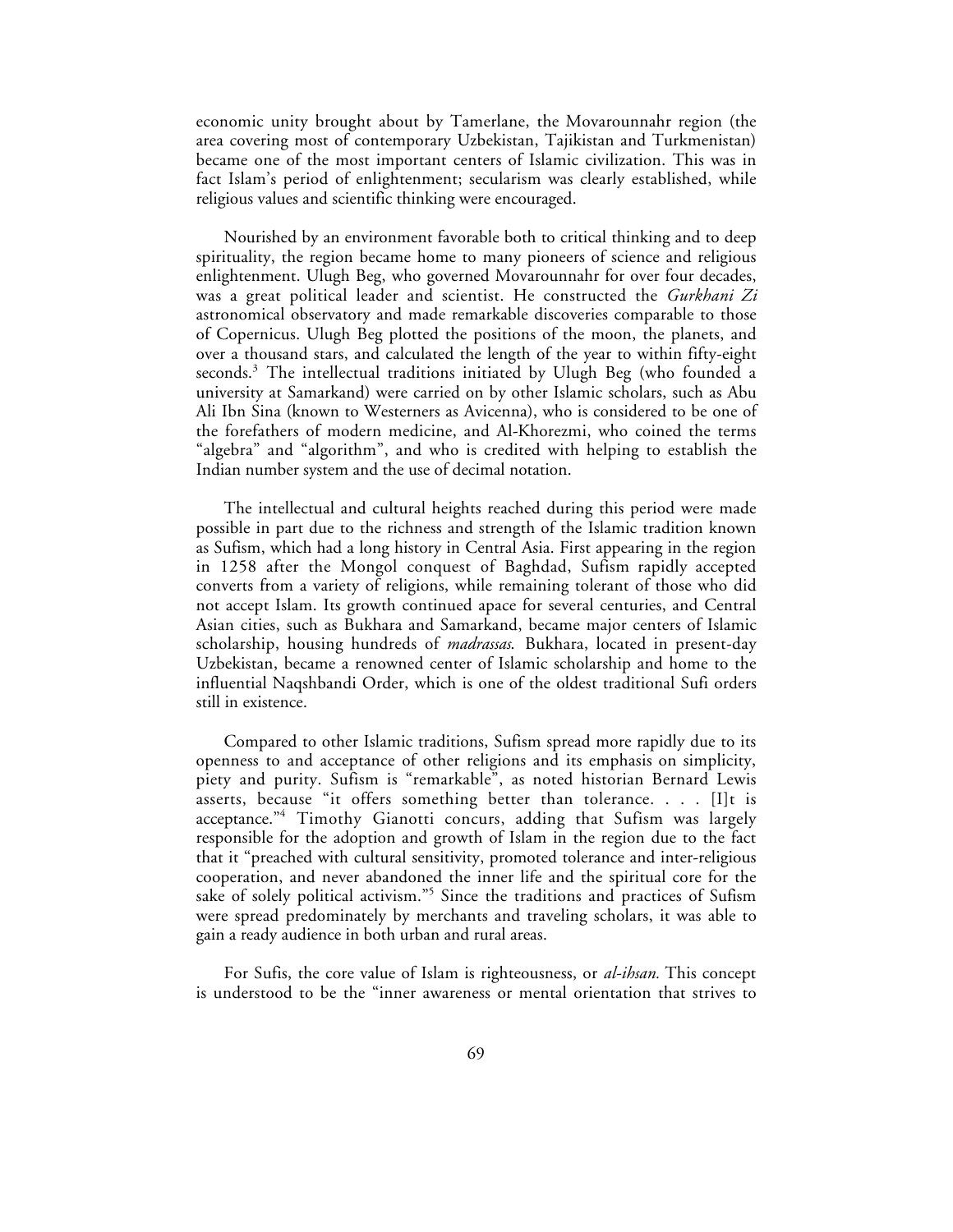place every moment of one's life in the presence of God, an awareness unobstructed by ego, vain imaginings, preoccupations with the past or the future and worldly distractions". Thus the goal of Islam is "to prepare the individual . . . for his or her ultimate encounter with the divine."6 This preparation takes the form of an intense personal struggle against human weakness. Only in striving for spiritual purity do Sufis wage *jihad*; the perversion of this term to mean a struggle against non-Muslims is a recent one, one which would have been unknown to the Central Asian Muslims of the Golden Age.

However, with the gradual encroachment of the Russian Empire and other powers, this golden culture fell from its height. While theocracy is a notion alien to Central Asia, the very necessity of the struggle against the unfriendly imperialism of Russia led to the transplantation of intolerant, alien forms of Islam to the region. Before then, the *ulema* always operated in the spiritual realm; there is not one example of a theocratic regime in the long history of Central Asian Islam.<sup>7</sup>

# *Cultural Assault and Islamic Revival*

Using the Red Army and security forces, the Soviets suppressed organized religion throughout Central Asia during their reign. They inhibited the formation of Islamic networks, which were viewed as a potential challenge to their rule. In particular, the decade between 1920 and 1930 is remembered as the "cultural assault", in which the Soviets attempted to destroy the position of religion in people's daily lives. New laws were established that banned Islamic education, prayers and numerous Islamic activities. Muslims were prevented from embarking on the *Hajj*, the pilgrimage to Mecca that comprises one of Islam's five pillars. Mosques were closed and the property of Islamic authorities was confiscated. Sufis bore the brunt of this harsh repression, $\delta$  so much so that one can talk of a resulting "loss of the collective memory of Sufism in Central Asia".<sup>9</sup> Sufi leaders were arrested, and many were executed. Furthermore, the religious schools in which they transmitted knowledge were closed, and Sufi texts banned. Instead, Muslim children were indoctrinated with anti-Islamic material as an integral part of Soviet education policy.

Attempts to exterminate Islam in Central Asia failed, as Muslims learned to operate underground. As a result, Islamic movements became more political and much more resilient. Mullahs used clandestinely written brochures and secretly recorded tapes.<sup>10</sup> The furtive skills acquired during this period later became essential in the propagation of radical preaching during the 1990s and were utilized by groups such as HT, which has replicated, modernized and perfected this underground operating system.

The first signs of open disobedience by Central Asian Muslims to Soviet rule emerged in the 1980s, at a time when the Afghan *mujaheddin* were fighting the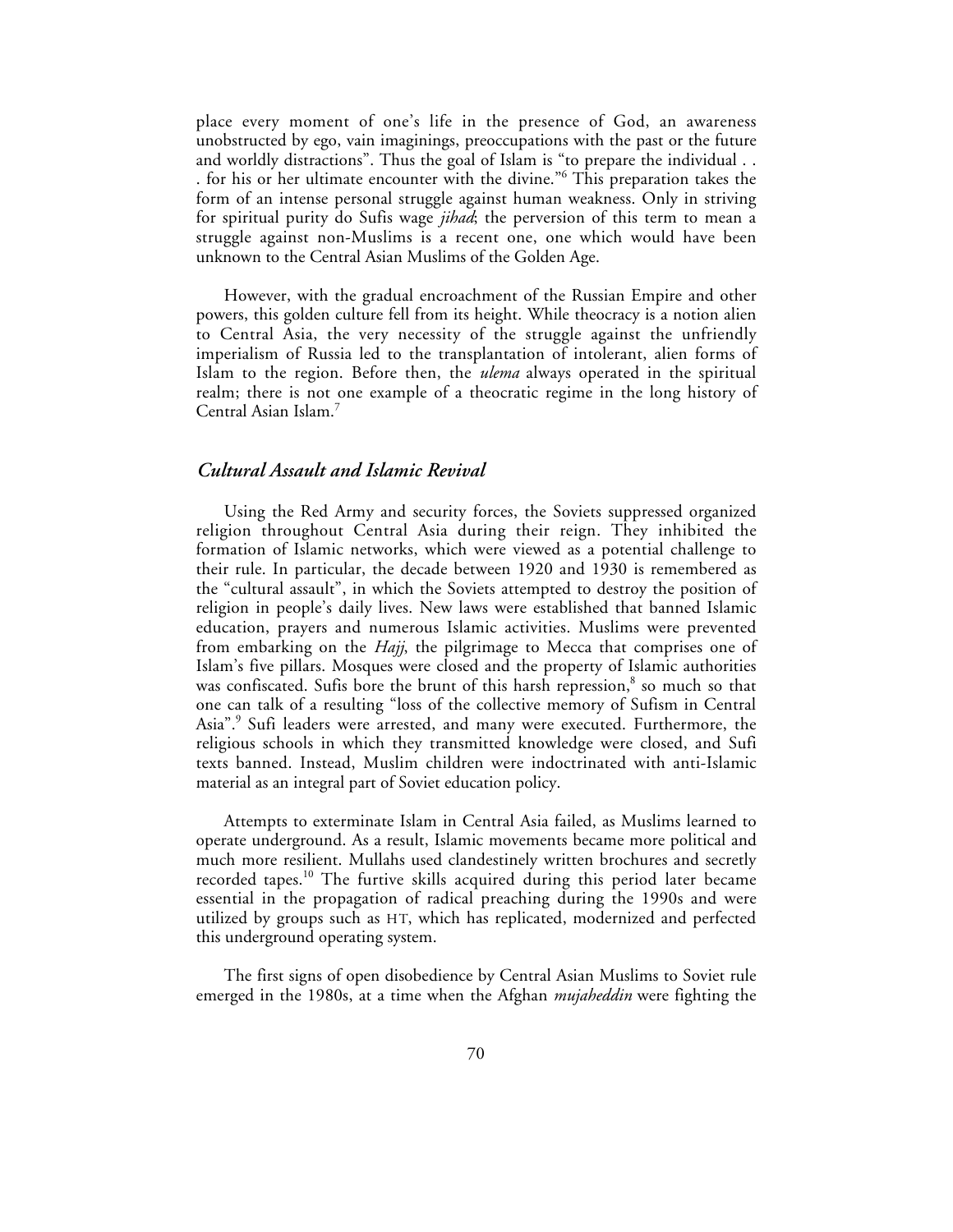communists and the Soviet Union was experiencing internal pressures. Gorbachev's reforms marked the first relaxation in decades of the religious lives of Soviet Muslims. In this period the Secretary of the Uzbek Communist Party, Sharaf Rashidov, even dared to demand a burial according to Islamic ritual.<sup>11</sup> Mosques were restored and Islamic political parties came out into the open.

However, this "Islamic revivalism" did not succeed in resurrecting the same spiritual and enlightened Islam of Central Asia's past. When the five states of Central Asia—Kazakhstan, Kyrgyzstan, Tajikistan, Turkmenistan and Uzbekistan—achieved independence in 1991**,** much of their populations lacked a proper understanding of Islam. Though many considered themselves Muslim by culture, few understood what it meant to be a Muslim. There was a strong demand for mosques, especially in Uzbekistan, where there were only 89 mosques in Soviet times. Within a year after independence, this number had exploded to 5,000. Similarly, while there were 119 religious institutes in 1990, after about a decade, the number went up to over 2,000. But due to the Sovietera repression, there was an insufficient number of native imams and Islamic scholars to instruct people about their indigenous Islamic culture and traditions. As Charles Fairbanks explains,

All *madrassas* and all institutions of secondary or higher Islamic learning closed in the late 1920s. Two Islamic institutes with a very distorted and shortened curriculum began again from 1952 on a tiny scale. Education in Arabic continued only in secret or (after a thorough period of government scrutiny) at the Oriental Institutes of Moscow, Leningrad and a few other places. As a result, the *ulema* diminished substantially; for example, in Bukhara, the number went down from 45,000 at the time of the Russian revolution to 8,000 in 1955.<sup>12</sup>

During this period, information about Islam was mainly given by parents.

# *Radical Islamists Move into Post-Soviet Central Asia*

By the end of the Soviet era the number of local clergy had shrunk, while the demand for them across Russia and Eurasia was mushrooming. To meet the demand, Central Asian Muslims had to rely on foreign imams and religious texts. Funded by petrodollars and inspired by a radical ideology, outside Islamists filled the vacuum with their own radical religious interpretations. They flooded the mosques and religious institutes and discredited those imams who practiced the traditional, Central Asian form of Islam. Most of the people did not see any difference; they wanted to learn about Islam and accepted any group that declared it was teaching their religion.

The radicals were able to succeed as the rapid Islamization of the region occurred without any oversight or regulation. For many decades, The Ecclesiastical Board of Muslims of Central Asia and Kazakhstan (SADUM), which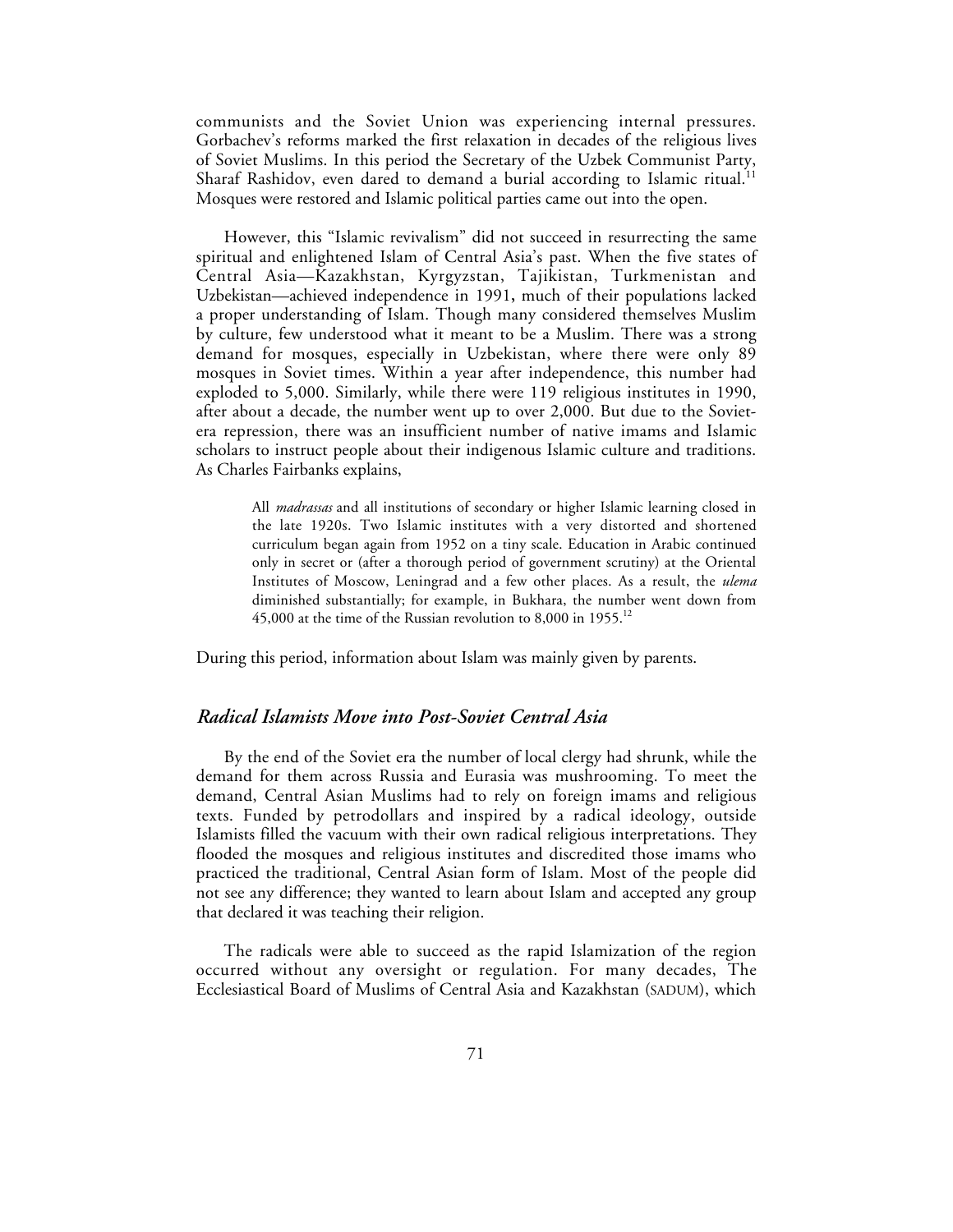was founded during the Second World War, had structured religious activity in the region. The Board had concentrated on shaping the "loyalist attitudes" of the faithful, serving the population with religious rites and ceremonies, appointing mullahs, and setting the Islamic educational curriculum. After independence, on February 27, 1992, the Fifth Congress of Muslims of Uzbekistan, Kyrgyzstan, Tajikistan, Turkmenistan and Karakalpakstan changed the name of SADUM to the Board of Muslims of Movarounnahr. Immediately afterwards the Board was attacked both by secular authorities and by Islamist groups. It was disbanded by the new state governments, each of which founded their own religious boards, called *muftiats*. However, the various *muftiats* were theologically too weak to combat the entry of the fundamentalist and extremist movements. As the Uzbek saying goes, "when you open up the widow for sun, dust comes in as well."

The developing schism within Central Asian Islam was exacerbated by the failure of the governments to perform vital tasks. Due to the limited financial resources, the newly independent states were unable to provide adequate educational, law enforcement and judicial services to the people. Like in other Muslim societies, the mosque became the most important place, as it was a school, a place of worship and a gathering point where social and political issues could be discussed and solutions formulated. With the state's legitimacy at a low point, state-sponsored mosques bore the burden of illegitimacy as well. "Independent" Islamic organizations and religious movements competed to fill the governmental and ideological vacuum that continued to spread through the region. The dearth of civil services became so severe that these organizations arrogated to themselves the responsibility of fighting crime and providing youth and family services in many cities and villages across Central Asia.

While it has only recently received greater notice, the radical Islamist presence in Central Asia is far from new. In fact, beginning in the 1950s, foreign Islamic activists had been smuggling literature into Soviet Central Asia. As early as the 1970s, Muhammad Hindustani Rustamov, a respected theologian, noted that several members of the Uzbek clergy had begun to diverge from Hanafi Islam towards Wahhabism.13 This move was in part due to the efforts of the *Ikhwan al-Muslimun* (Muslim Brotherhood), which had been active in the country since the 1970s. The *Ikhwan* branch in Uzbekistan consisted of an ethnically diverse group of Muslim students from countries such as Jordan, Iraq and Afghanistan. These students created the "Tashkent Group" and tried to secretly establish cells in universities. The goal was to recruit Uzbekistanis with the hope of someday establishing the Caliphate. While at first they acted secretly, as the reforms of *perestroika* became more widely implemented, these Islamists began to carry out their activities more openly. They were further emboldened by the Taliban's takeover of Afghanistan in the 1990s.

The most radical of the Islamists to target Central Asia were the Wahhabis, followers of the Ibn Abdul Wahhab, who in the  $18<sup>th</sup>$  century sought to cleanse Islam from the changes that had occurred since the time of the Prophet.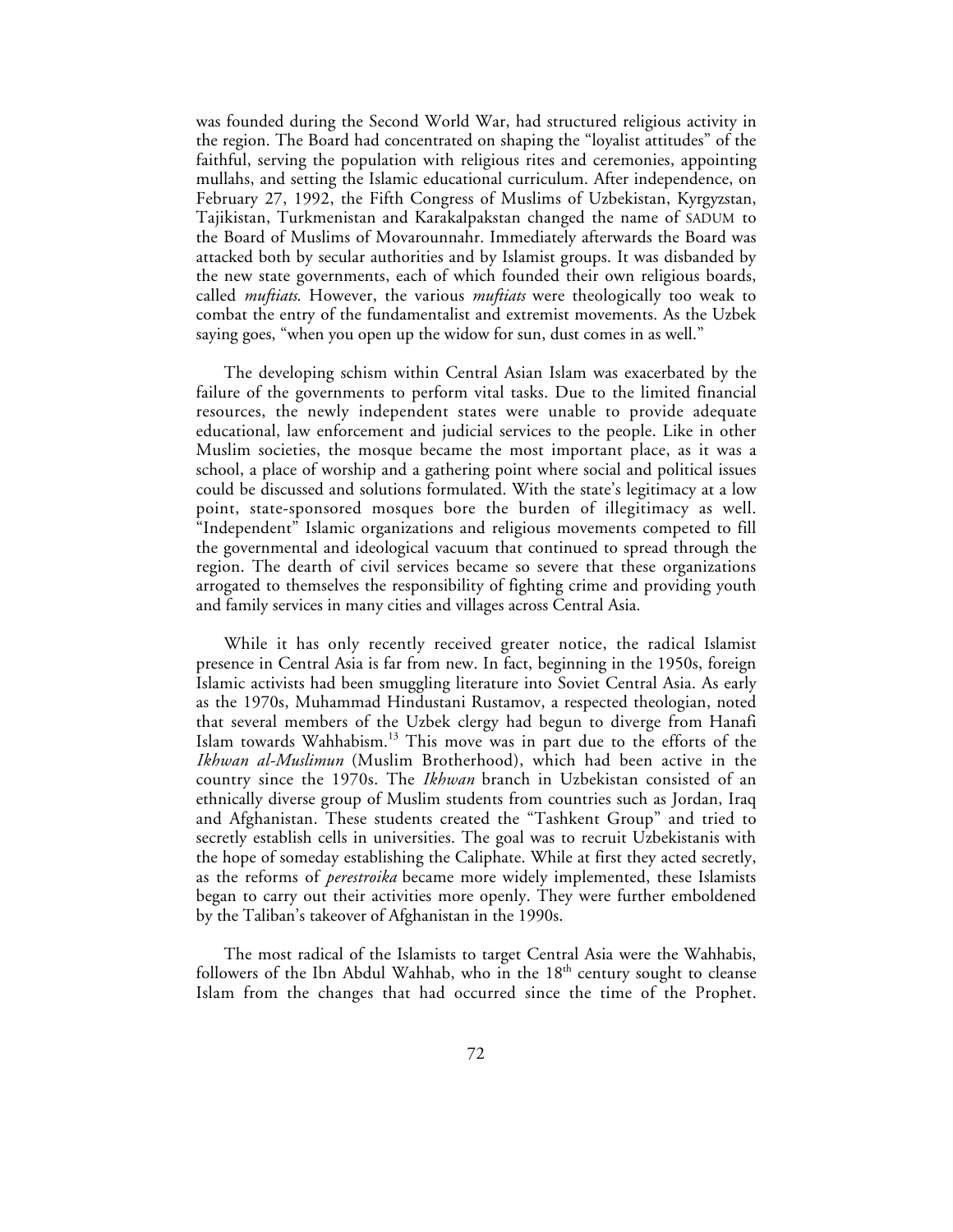Believing the Islamic world fell behind the Western world due to the "tolerance" Muslims showed to non-Muslim elements, thereby corrupting Islam, Wahhab wished to purify Islam. He not only went against the *aqidah* developed over fourteen centuries but also considered Sufi spirituality as non-Muslim. The movement gained political influence when in the 1920s, Abdul Wahhab made a pact with the fledgling House of Saud. In exchange for military support and legitimacy, the House of Saud established Wahhabism as the official creed of Saudi Arabia.<sup>14</sup> With the end of the Ottoman Caliphate, and with control over the two holiest places in Islam, Mecca and Medina, Wahhabist Saudi Arabia over time became the *de facto* center of Islam.

The administration of the *Hajj* activities has allowed the Wahhabis to indoctrinate tens of millions of Muslims from every corner of the Islamic world when they arrive in Mecca for the annual pilgrimage. As Bernard Lewis describes,

The Muslim pilgrimage was and is a corporate activity taking place at a certain time every year, drawing Muslims from every corner of the Muslim world. This experience established a level of communication within the Muslim world, which had no parallel in the Christian world until the invention of modern mass media. There is a degree of intercommunication within the Muslim world through the pilgrimage, the importance of which is difficult to exaggerate.15

Arriving from all points on the globe, Muslims entering the holy city are provided with literature espousing the Wahhabi interpretation of Islam. Those with little previous religious education, such as the Central Asian Muslims, return home under the assumption that these texts represent the true nature of Islam.

Another threat to Central Asia came from the militant Islamists who defeated the Soviet army and wanted to continue their violent *jihad* against any perceived enemy of Islam. As Samuel Huntington explains,

The [Afghan-Soviet war] left . . . a legacy of expert and experienced fighters' training camps and logistical facilities, elaborate trans-Islamic networks of personal and organizational relationships . . . and, most important, a heady sense of power and self-confidence over what had been achieved and a driving desire to move on the other victories.<sup>16</sup>

Capitalizing on the ideological vacuum left by the Soviets, these militants moved easily from Afghanistan to Central Asia, which became the next battleground.

The radical Islamists, like the Soviets, were most concerned with fighting the Sufis, their archenemy. Since many Central Asians did not know about their culture and identity, it was essential for the radicals to prevent the rekindling of this tolerant form of Islam in order to achieve their own goals. As stated earlier, for Sufis jihad is an internal striving for personal spiritual purification, while for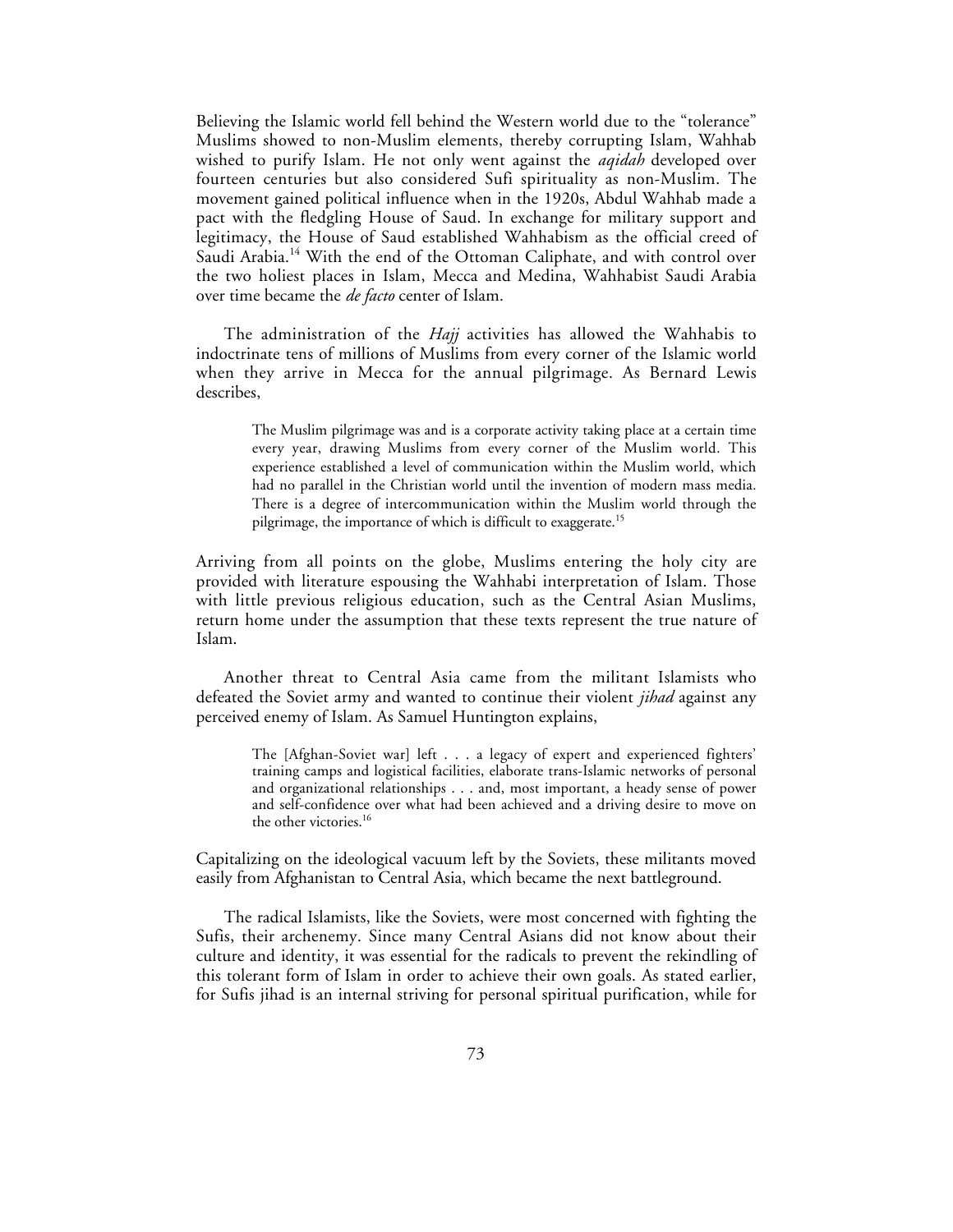Wahhabis it represents the struggle for the worldwide victory of Islam. Therefore, to get Central Asian Muslims to join their causes, the Wahhabis and other radical Islamist movements wanted to eliminate any traces of Sufism and focus primarily on politicized Islam.

Their main point of entry was the Ferghana Valley, an area densely populated with deeply religious people and shared among Uzbekistan, Kyrgyzstan and Tajikistan. From the early 1990s, four radical Islamist groups were active in Ferghana: Adolat (Justice), Baraka (Blessings), Tauba (Repentance), and Islom Lashkarlari (Warriors of Islam).<sup>17</sup> These groups originally existed underground during the Soviet period and emerged in the era of Gorbachev's reforms. *Perestroika* and *glasnost* allowed for greater freedom of speech and religion, which permitted the rise of Islamist parties. Over time, others also became active in the region, including Uzun Soqol (Long Beards), Nurcular, Tablighi Jamaat, Hizballah and HT splinter groups Akromiylar and Hizb un-Nusrat.<sup>18</sup> The Islamic Resistance Party primarily operated in Tajikistan (1989–91) and was committed to establishing an Islamic state in which clerics would be responsible for administering all governmental affairs. While their methods and strategies may differ, almost all of the groups listed above have the shared goal of opposing the secular system and establishing an Islamic state.

From Ferghana, many of these Islamist groups targeted Uzbekistan, clearly understanding that it is the Islamic heart of Central Asia. The most active groups, Adolat and Islom Lashkarlari, were founded and led by underground Islamic cleric Tahir Yuldashev, who operated out of the Otavalihon mosque in the Namangan *viloyat* (region).<sup>19</sup> At first these groups consisted of only a few hundred members, but in the absence of decisive action by the Uzbekistani government, they were able to disseminate their propaganda in the Ferghana Valley and recruit more people. In their drive to power, the radicals called themselves *amirs,* arrested the local mayor and built a mosque and a *madrassa* funded by the Saudis. Adolat members were accused of burning the homes of local Jews and attacking women wearing "un-Islamic" clothing. They patrolled the streets in the evenings, and under the pretext of fighting alcoholism they would often stop and beat passersby. Reportedly, they would even occasionally tie people to the mosque columns or lock them up in a basement and torture them.<sup>20</sup>

Many trace the beginning of the struggle between the Uzbekistani government and Islamists back to 1991 when riots erupted after President Karimov visited Namangan and affronted Adolat. At the time, protesters had made the first calls for a political role for Islam, advocating the establishment of an Islamic state and the introduction of *sharia* law. Faced with a swiftly deteriorating situation, the Uzbekistani government finally responded in the spring of 1992 by arresting 27 Adolat members and banning the group. This action prompted Yuldashev, his ally Juma Khodjiev Namangani and others to flee to Tajikistan and Afghanistan. Most of those who went to Afghanistan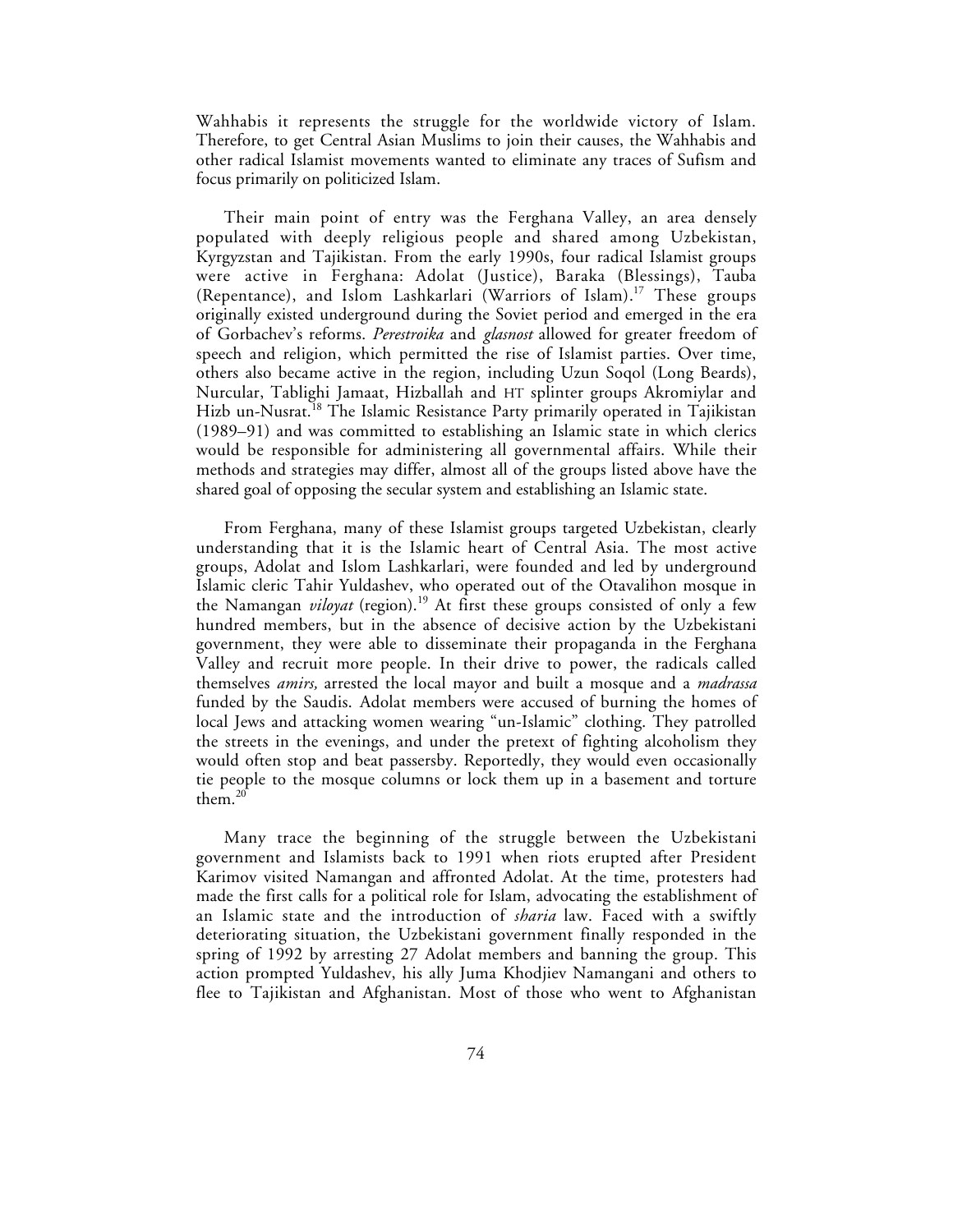underwent radical indoctrination and military training with other Islamist groups, while the majority of those who went to Tajikistan joined the local Islamic movement, participating in the country's civil war that began in May 1992.

While Yuldashev's radical message continued to spread through the network of mosques and *madrassas* in the Ferghana Valley, he was traveling to Saudi Arabia, Pakistan and Afghanistan and became increasingly influenced by Wahhabism and Deobandism. He also expanded his political and financial links with other militant Islamists; with the help of al-Qaeda, the Taliban, Harakat ul Ansar and al-Jihad**,** Yuldashev then brought together Adolat, Baraka, Tauba and Islom Lashkari under the unified title of the Islamic Movement of Uzbekistan (IMU). Namangani, who became the military commander of the IMU, was one of his main supporters, along with the Saudi-trained militant Abdul Ahad.<sup>21</sup> By 1998 there were reports of hundreds of Uzbekistani *mujaheddin* training in and operating between Tajikistan and Uzbekistan.

The first signs of the IMU's violent inclinations appeared in August 1999, when Namangani and his associates abducted Japanese and Kyrgyzstani government officials and military personnel near Osh, Kyrgyzstan. The IMU was also believed to be involved in launching carefully orchestrated attacks against Uzbekistan from neighboring Kyrgyzstan and Tajikistan, and most notably the 1999 Tashkent bombings. Soon thereafter, when Namangani declared his aim to capture the region, thousands of refugees fled the Ferghana Valley. Namangani then headed for Afghanistan where, with the permission of the Taliban, he established an IMU training camp. Militants from all over the Ferghana Valley began to flock to the camp to receive instruction in terrorist tactics under the guidance of the Taliban. Yuldashev, in the only interview he has ever given, declared "The goal of IMU activities is the creation of an Islamic State. We declared a jihad in order to create a religious system and government. We want the model of Islam which is nothing like in Afghanistan, Iran, Pakistan or Saudi Arabia."22

In late 2001, the IMU joined forces with the Taliban and al-Qaeda against U.S.-led forces during the Afghanistan campaign. After suffering grave losses (including the death of Namangani in Afghanistan), some IMU fighters fled to South Waziristan (located between Pakistan and Afghanistan) with other jihadists who escaped U.S. entrapment at Tora Bora. On orders from Bin Laden, IMU militants have taken control of South Waziristan, with Yuldashev in command of military activities. Since the conclusion of Operation Enduring Freedom, the IMU's infrastructure and manpower has been significantly weakened, but today there are approximately 150 IMU militants who still have the capacity to fight. Yuldashev, his son-in-law and chief lieutenant Dilshod Hodzhiev (who is in charge of IMU finances) and Ulugbek Kholikov, alias Muhammad Ajub (who heads the IMU's military section) are believed to be hiding in Wana, Pakistan. Yuldashev is thought to be in negotiations with other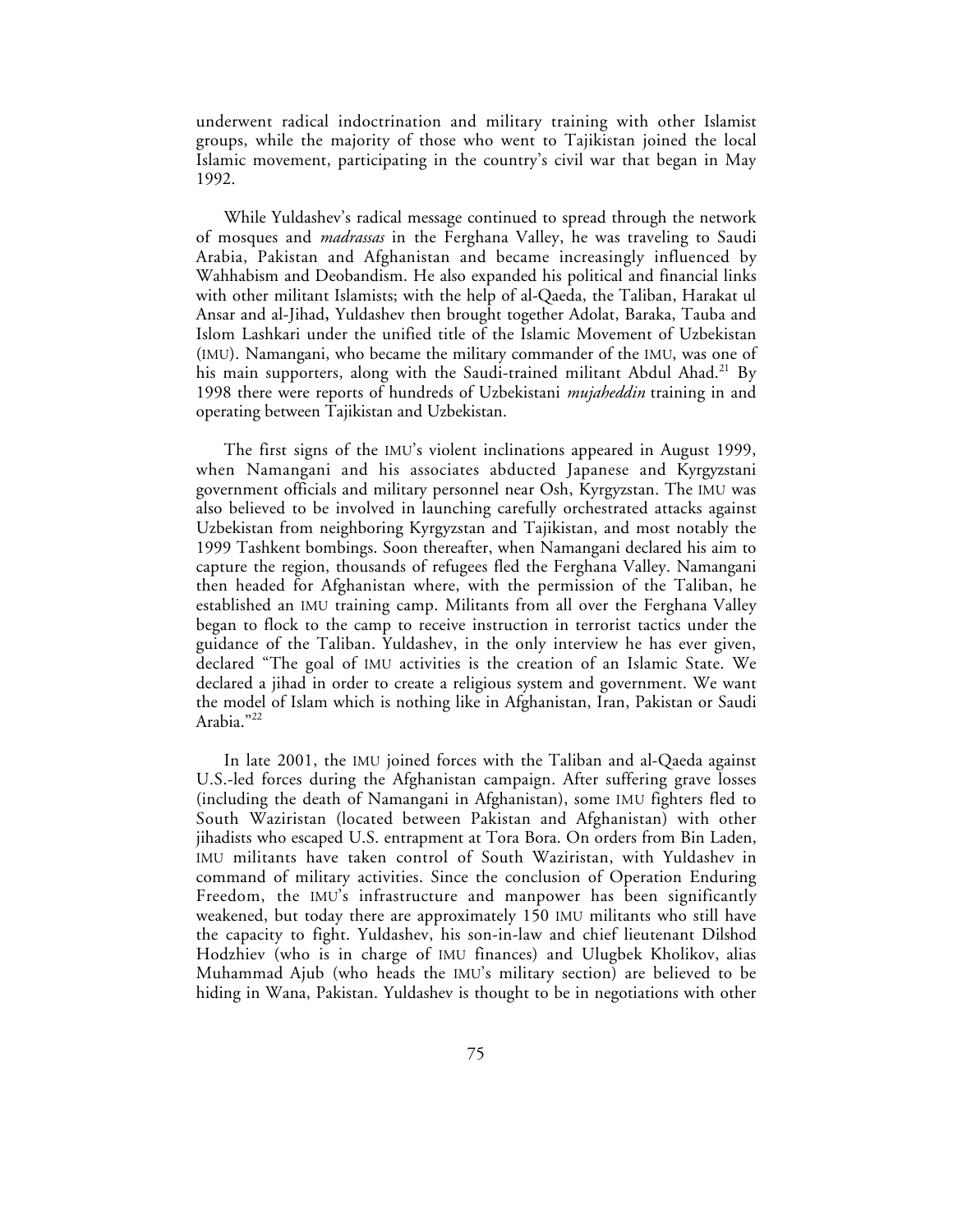international terrorist organizations and illegal arms traffickers in order to purchase Russian-manufactured "Igla" portable anti-aircraft missile launchers to use against American targets in Afghanistan.

While many at first assumed the American military presence in the region would make the IMU's operations more difficult, thus pushing more group members into the non-violent camp, the opposite has in fact happened. The setbacks of their Islamist brothers have led to a growing desire among various militants to consolidate their efforts and move into Central Asia. As the chairman of the Kyrgyz National Security Service (NSS), Kalyk Imankulov, stated, in 2002 Islamic radicals made a decision to unite in a framework a new underground organization called the Islamic Movement of Central Asia (IMCA), which would bring together the IMU with Kyrgyz and Tajik radicals as well as Uighur separatists in China. The East Turkestan Islamic Movement, which in the past was entirely made up of Uighurs in western China, now includes Afghans, Chechens, Kyrgyz, Uzbeks and Kazakhs who share its new goal of forming an Islamic state in Central Asia. Kyrgyzstani authorities believe that the IMCA was indeed formed in 2003, with the immediate goal of creating a Caliphate in Uzbekistan, Tajikistan and Kyrgyzstan, saving expansion to Kazakhstan, Turkmenistan and northwest China for a second stage.<sup>23</sup> The headquarters of IMCA, which is led by Yuldashev, are believed to be located in Afghanistan's northeastern Badakhshan province.<sup>24</sup>

The tactics of the unified militant Islamic force are to destabilize Central Asian governments and attack American and Israeli targets. According to the deputy chairman of the Kyrgyz NSS, Tokon Mamytov, the main insurgent targets are the American bases in Uzbekistan and Kyrgyzstan, as well as the embassies in Kyrgyzstan and Kazakhstan.<sup>25</sup> Uzbekistan has already seen two sets of terrorist attacks. On March 28, 2004 a series of attacks in Tashkent and Bukhara took place. During four straight days of explosions, bombings and assaults, which included the region's first-ever female suicide bombings, 47 people were killed. Later, on July 30, terrorists attacked the American and Israeli embassies and the prosecutor general's office in Uzbekistan, killing seven. The scale and the level of preparation of these attacks indicated support from outside Uzbekistan.<sup>26</sup> The country's chief prosecutor alleged that all 85 individuals (including 17 women) arrested had been trained as suicide bombers. Uzbekistani authorities believe that women suicide attackers are trained in Pakistan, possibly by an Uzbekistani woman.<sup>27</sup> In the home of a suspect, authorities also found computer files detailing information on training camps in Pakistan and Kazakhstan that are administered by Arab instructors who were themselves previously trained by al-Qaeda militants. The director of the Shanghai Cooperation Organization's antiterrorist center, Vyacheslav Kasymov, further stated that mobile phones found at the homes of suspects in Uzbekistan showed they had called phone numbers in Kazakhstan.<sup>28</sup> Suspects reportedly testified that they had come to Uzbekistan via Iran and Azerbaijan in order to target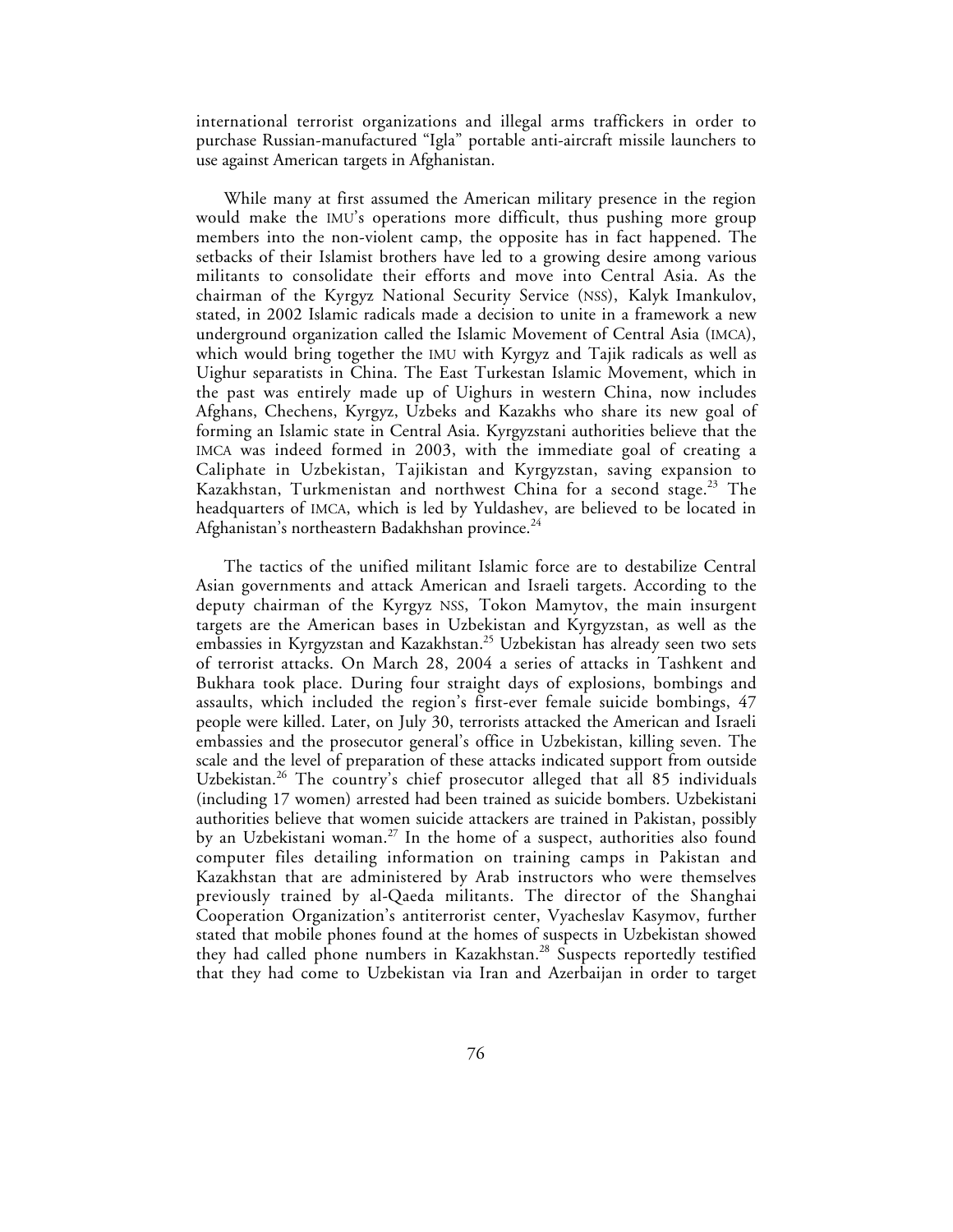police stations and prisons. They are also believed to have revealed plans to attack embassies and the offices of Western organizations.

Uzbekistani authorities at first mentioned Islamic Jihad, the IMU and Jamoat (Society) as possibly responsible for the attacks. The last later took full responsibility. Uzbekistani Prosecutor-General Rashid Kadyrov stated that the Jamoat militants, who number between 300–400, are influenced by HT's ideology and by the racialism of the Islamic Movement of Turkestan, which is yet another extremist organization. (It grew out of the IMU and incorporated IMU and extremists from Kazakhstan to China.) Further investigations indicated that the responsible group was most likely Tablighi Jamaat.

The confusion seems to be due to mistranslation from Arabic. The Uzbekistani use "Jamaat" instead of the full name of "Tablighi Jamaat". "Tabligh" is the Arabic word for the act of Muslims inviting others to Islam. Some counter-terrorism officials wonder if Tablighi Jamaat and Jamaat Tabligh may be the same group since both call for the restoration of the Caliphate. However, the two differ in tactics. The Kazakhstani authorities' arrest of over two dozen members of an Uzbekistani group calling itself the Jamaat of Central Asian Mujaheddin added a new name to the steadily growing catalogue of extremist groups.<sup>29</sup> It is worth noting, however, that the multiplicity of different organizations is sometimes a ruse to make it seem as though there are more organizations than actually exist. Often, the same individuals make up several "different" organizations.

Ultimately, all of these militants share the same goal, obey the same regional leaders, and communicate via the same networks. While they act under different names and use different tactics, none of them has a coherent ideology. Neither Bin Laden, nor former Taliban leader Mullah Omar nor Yuldashev have come up with an ideological and theological framework that justifies their actions. Instead, they often rely on the comprehensive teachings provided by Hizb ut-Tahrir, currently the most popular radical movement in Central Asia.

## *Hizb ut-Tahrir's Success in Central Asia*

The newly independent states of Central Asia provided new horizons for the expansion of HT's ideology. HT material was first brought to Uzbekistan in the late 1970s by Jordanians and Palestinians who were studying at the region's higher institutions. The second wave of HT expansion began in 1992 but took off in earnest in 1995, when a Jordanian named Salahuddin brought HT's literature to the Ferghana Valley and disseminated it among the ethnic Uzbek population. While HT is still most active in the Ferghana Valley, over the last decade it has successfully spread to the rest of Uzbekistan and to Kyrgyzstan, Tajikistan and Kazakhstan. The movement found many recruits following the February 1999 attacks in Tashkent, especially after Uzbekistani authorities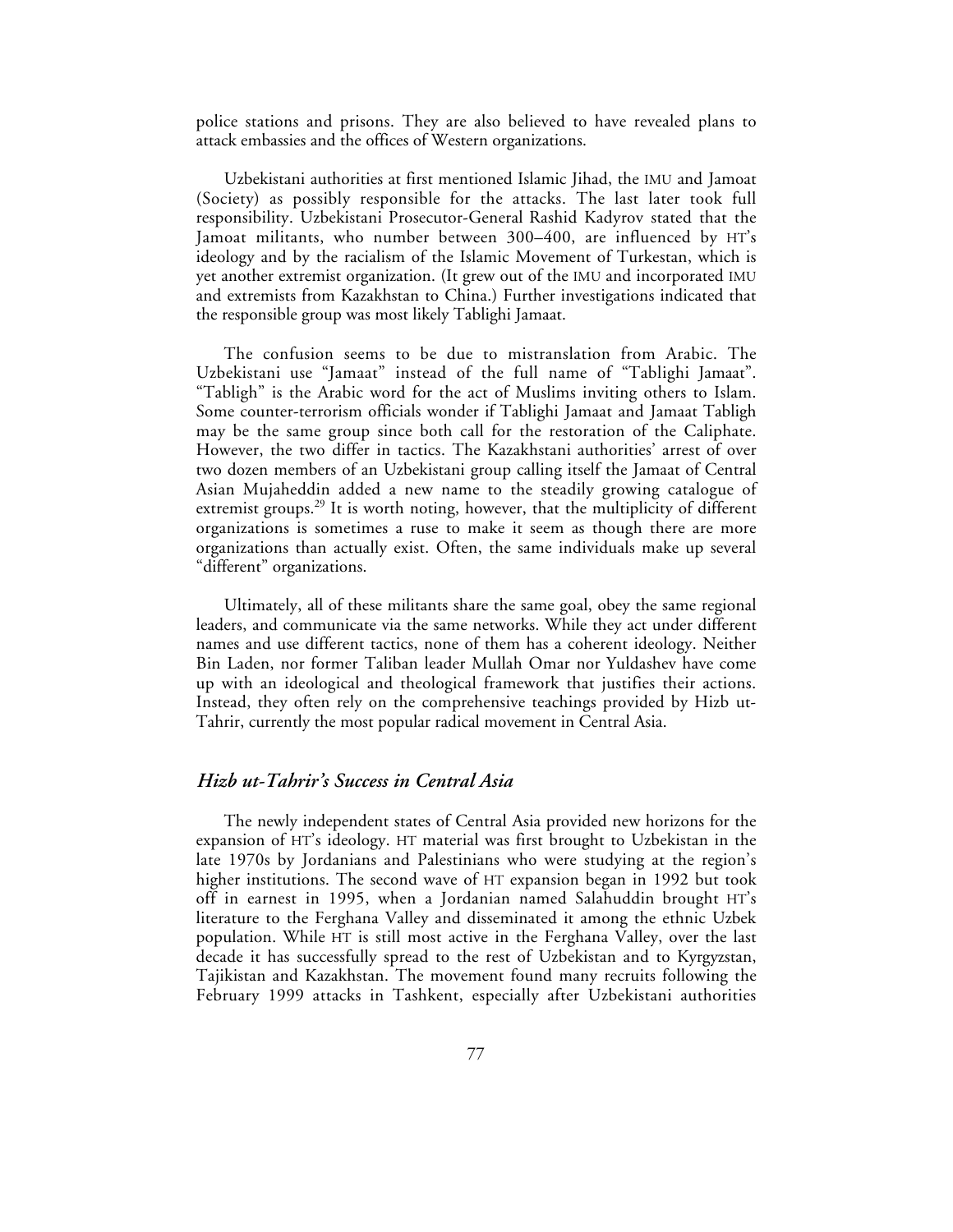wrongly accused HT of participating in the explosions. (This charge was later retracted.) In order to respond to the government's accusations, Hizb ut-Tahrir published its first leaflet about Uzbekistan in April 1999. The group then began the regular issuance of such leaflets, at times releasing over 100,000 copies of each leaflet about twice a month.

As a result of the repressive methods of the Uzbekistani authorities, since early 2000, many HT members have left the country and moved to more open Central Asian states, thus becoming excellent missionaries for the movement. At first, many Uzbekistanis settled in ethnic Uzbek regions of Kyrgyzstan and Kazakhstan, and through person-to-person contact were able to win people over to HT's cause. Over time, non-ethnic Uzbekistanis have joined the movement. Today, even ethnic Russians and Koreans are found among arrested HT members. While these HT exiles initially confined their operations to northern Tajikistan, the Osh area of Kyrgyzstan, and the southern areas of Kazakhstan (all areas with large Uzbek populations), they have begun to expand from this base. Within the last year, Hizb ut-Tahrir members have been arrested in northern Kazakhstan, the Bishkek area of Kyrgyzstan, and in the Tajikistani capital of Dushanbe, areas that are not near the Uzbekistani border or known for having significant numbers of ethnic Uzbeks.

The precise number of Hizb ut-Tahrir members in Central Asia today is difficult to estimate. In general, like other Islamist movements, HT has been less successful in recruiting nomadic peoples (Turkmen and Kazakhstani), who traditionally have been less religious and more successful among the more settled Uzbekistani, Kyrgyzstani and Tajikistani peoples. It is therefore not surprising that as of late 2004, HT is strongest in Uzbekistan, with estimates ranging from 7,000 up to  $60,000$ <sup>30</sup> There are 3,000–5,000 members in both Kyrgyzstan and Tajikistan. The number is much smaller in Kazakhstan, where there are estimated to be no more than 300 HT members. HT has also yet to establish a noticeable presence in Turkmenistan. Based on information gathered from recent arrests, however, support for HT is growing, including among teachers, military officers, politicians (especially those whose relatives have been arrested), and other members of the elite.<sup>31</sup> Given that HT aims to penetrate political power centers as a method of bringing about coups, even several hundred can make a big difference.

Many factors have contributed to HT's success in Central Asia. Overall, it was the best-organized movement to enter the post-Soviet vacuum. As it operates in local languages, potential members have no need to know Arabic to rise within the movement. In comparison to the other Islamist groups, Hizb ut-Tahrir has offered the most comprehensive and easy to understand answers to a myriad of complex questions resulting from the collapse of the Soviet Union. It has provided a holistic answer to the socio-economic challenges facing Central Asians, such as extreme poverty, high unemployment, corruption among government officials, drug addiction, prostitution and lack of education. This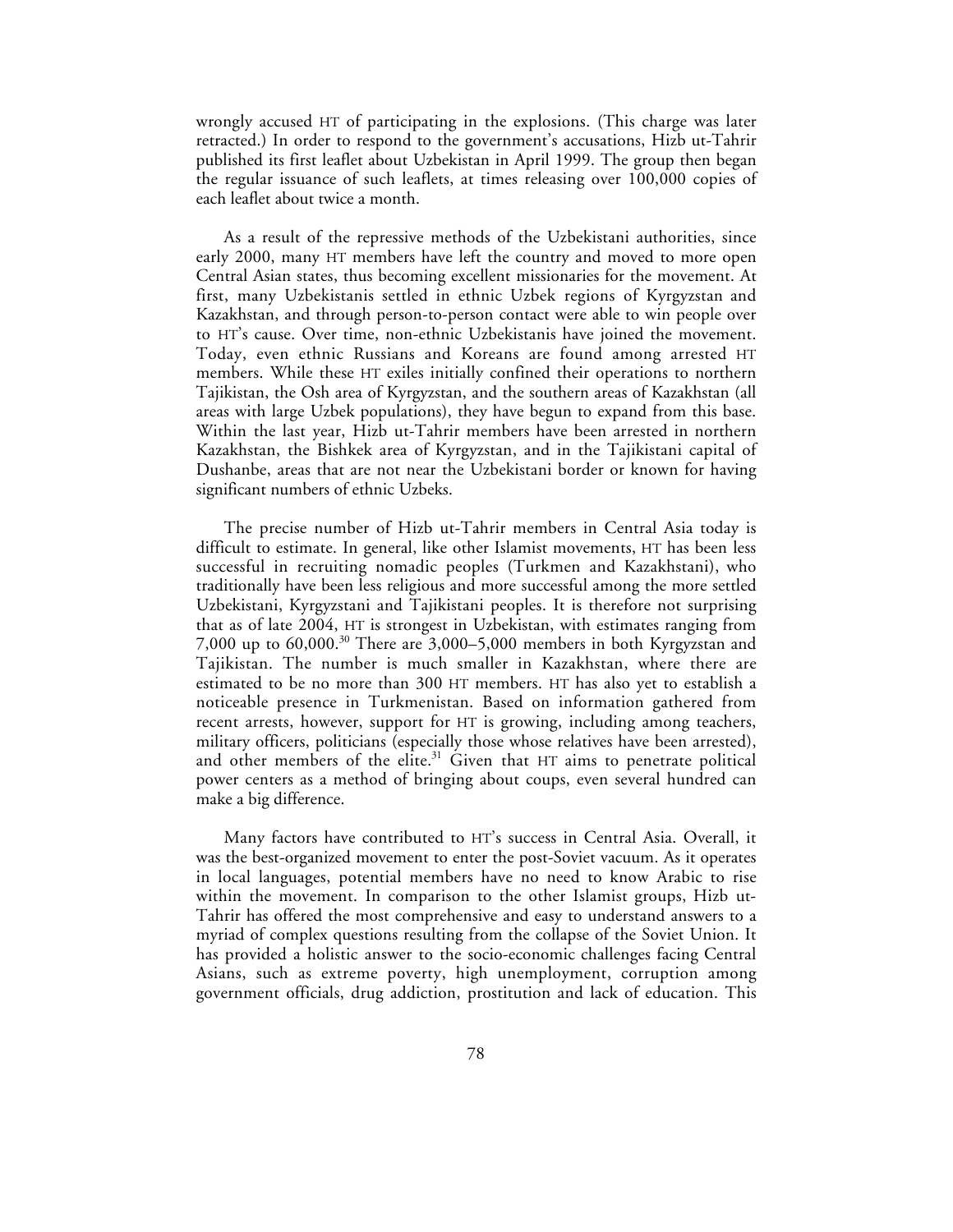dangerous mix of conditions has been exploited by HT, which urges the people of the region to "blame America and the system it leads, overthrow your governments, and resurrect the Caliphate to bring an end to all your problems."

Many people, especially the young, have joined Hizb ut-Tahrir to learn about Islam. In Central Asia the movement puts an emphasis on recruiting jobless young people, ages 17–35, who come from traditional families. Before entering HT, a majority of young members were not especially religious and thus did not possess the background in Islam to evaluate independently the accuracy of the movement's doctrines. For many youths, the idea of "great jihad" (or "jihad of the heart", that is, spiritual self-improvement) became the reason to join this party. They were not comfortable with the militant activities and the strictness of the other Islamist groups. They were, however, fascinated with HT slogans of justice and equality, a public order and help to the poor. It goes without saying that such slogans, like those used by the Bolsheviks, are deceptive.

HT's secretive organizational character, underground operations, and Marxist-Leninist methodology made sense to the Muslims of the post-Soviet space. HT's anti-state nature made it further appealing as a genuine Islamic movement to all those remembering the strict control of the religion that existed under Soviet rule. Given that the governments were filled with former communists who feared religion, HT's Islamic message seemed genuine to unsuspecting Central Asians. But HT's key strategy is to politicize and radicalize the population so as to create fertile ground for the further spread of its views. Its primary aim is to convince Uzbekistanis that all of their problems are the fault of the Uzbekistani government and that the only solution is the destruction of the present political order in Tashkent and the creation of a Caliphate based on *sharia*.

If asked directly most Uzbekistanis oppose the creation of an Islamic state. The majority of Uzbekistanis wish to maintain their secular, independent state. Once they understand HT's true goals, many distance themselves from the movement.<sup>32</sup> As one Uzbekistani academic said, "We just got liberated from the Russian Caliphate; we do not want another one." But few members or potential recruits fully appreciate HT's ultimate goals and philosophy.

HT also serves more immediate needs, filling the serious psychological holes of loneliness and aimlessness left in the lives of many Central Asians. In particular, the young acutely feel the lack of a social network, which is neatly provided by HT study circles. HT has also been able to provoke in its recruits "a psychological response related to loss of status, lack of belief in the future, and a desire to 'do something' about changes in society that deeply affect people's lives."<sup>33</sup> With no jobs and no prospects for improvement, many people want to know the purpose of their lives.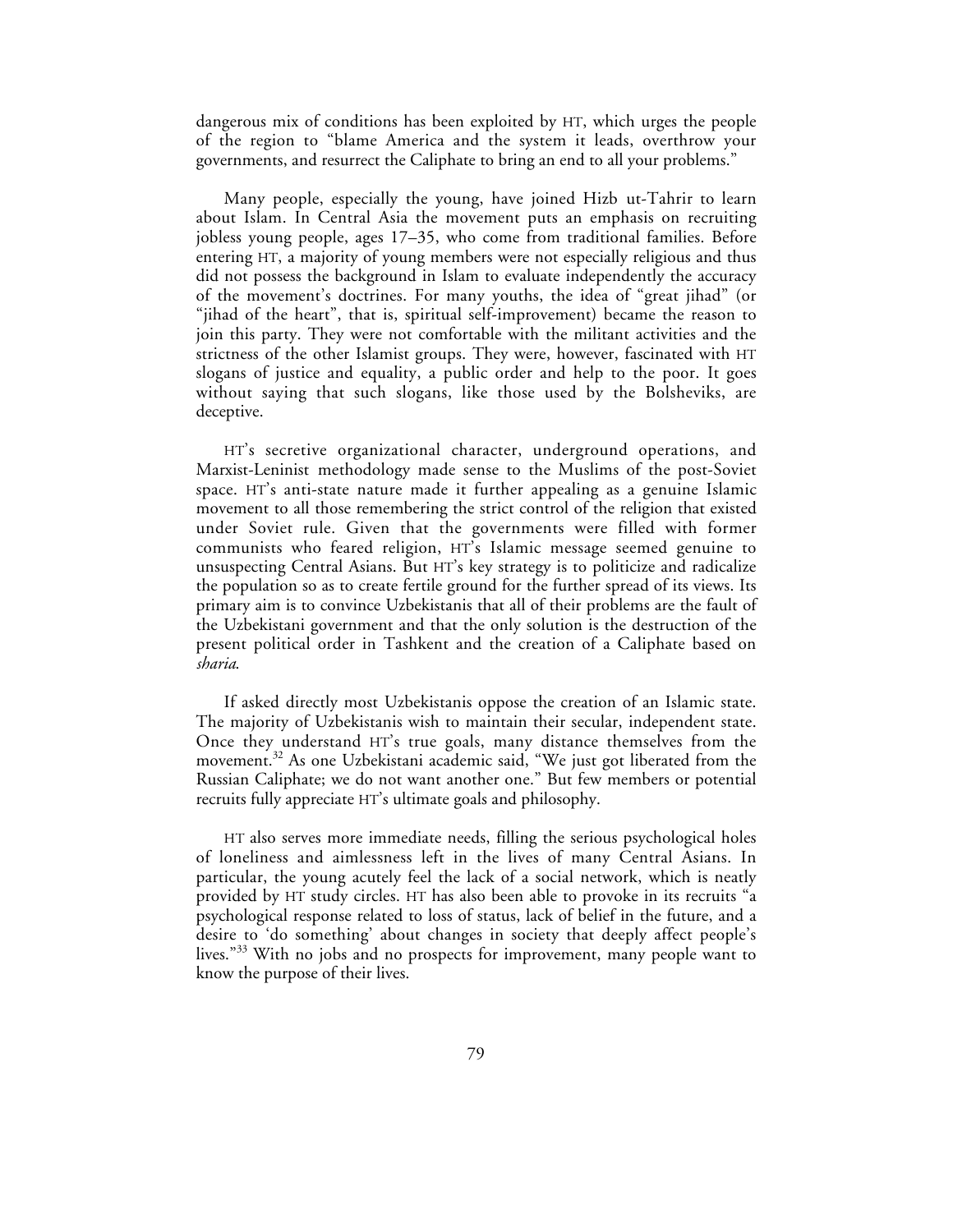The author's own interviews with HT members in prison indicate that HT was able to provide them with the answer. One HT member, Mohammad Ali, who is five years into a fifteen-year prison term, told the author precisely that. A smart, spiritual and dignified man, Ali said that in his neighborhood, the only Islamic options were the Wahhabis and HT. He did not like the Wahhabis, so he joined HT in order to satisfy his deeply felt desire to learn about the Quran and the *hadiths*. He was unable to attend school and was questioning the purpose of life and "why the world is like it is." After he studied HT literature, he said "it all made sense, and I found my path." During his time in prison his belief has only strengthened, and he proudly stated that "I am now even more sure that I am right; they send some imams and I confuse them with my logic. I know I am right because no one has been able to prove me wrong." In fact, he was resigned to his imprisonment, as "in Allah's teachings, desperation, pain, problems are foretold; the previous generations passed through this and now we are being tried." He also is clear about the difference between HT and the IMU; in HT, "for every act there is a reference in the Quran and on Judgment Day, we can say that we did what we believe we were told to do by God". Ali's certainty in the correctness of his beliefs seems to give him all the strength he needs to spend the next ten years of his life in prison.

HT provides Central Asians with connection to the global *umma*. Once a resident of the most remote Central Asian village joins HT, he feels part of the umma, and in times of despair can believe that he, along with masses all over the world, is suffering and working towards the same goal: the establishment of the Caliphate. Those who have access to the Internet can share the story of their own personal struggle with brothers and sisters from London to Indonesia, thereby further strengthening the sense of belonging.

A related factor contributing to the appeal of HT's pan-Islamic message is the distress people have experienced as a result of the rigid borders imposed by the newly independent states. Skillfully following the old rule of "divide and conquer", Stalin had transplanted populations from one state to another in order to create minorities to further undermine republics that were already undermined by artificial boundaries. He believed these measures would make it impossible for the Central Asian states to survive on their own, consigning them to permanent dependence on Moscow. Indeed, while today each republic carries the name of a local nationality, none is based on the borders of any historical state or principality. Regions that for centuries operated as a political and economic unit, such as the Ferghana Valley, are divided between two or three republics.

After independence, these boundaries leaped off the map to attain political, economic and even humanitarian significance. Politically, the confusion and conflict among regional governments has often hindered the joint resolution of common problems. Economically, the division has been detrimental. Anara Tabyshalieva notes that today, "The idea of a unified state, reminiscent of the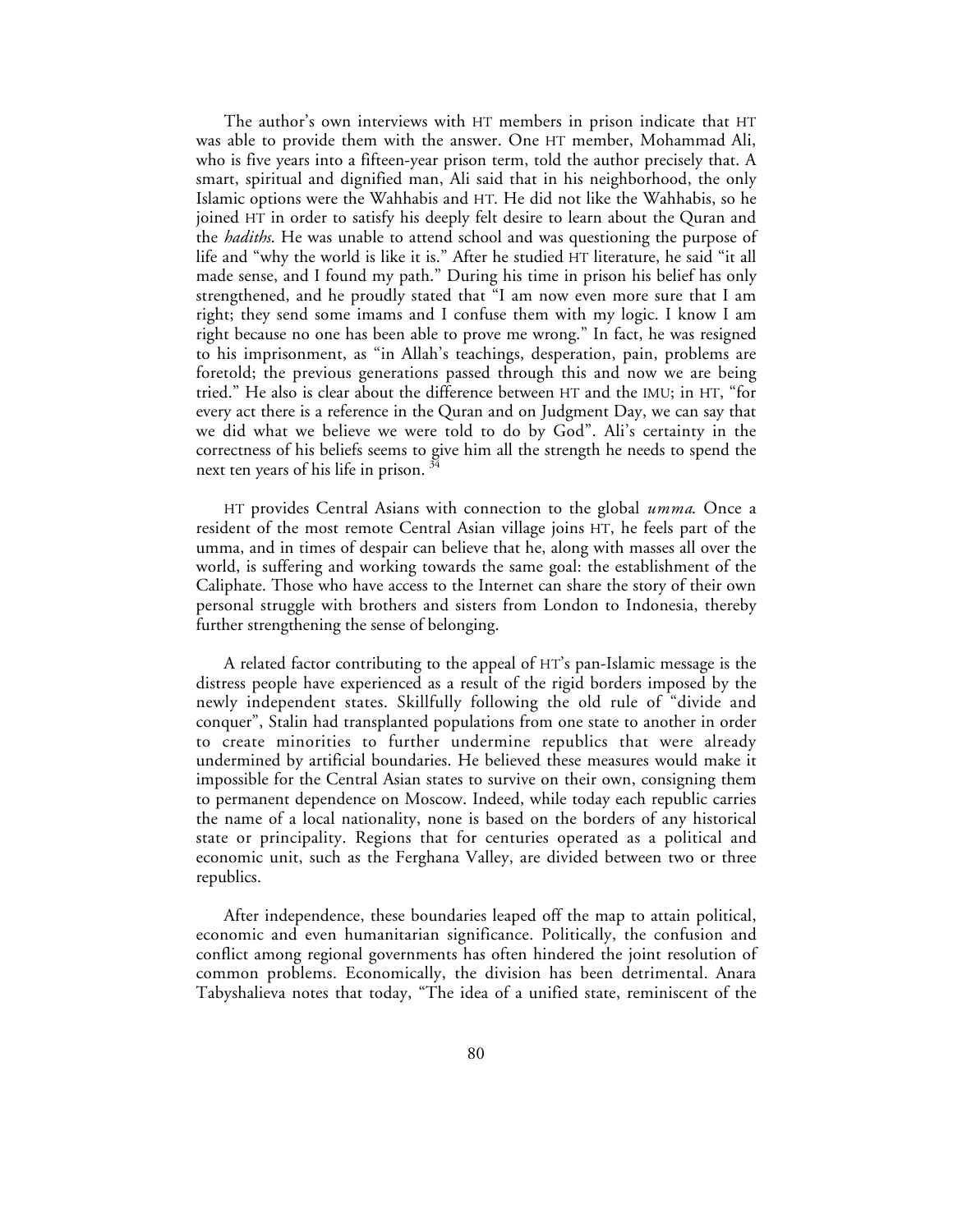Soviet era with no national border between Central Asian states, is supported by traders, customers and many others involved in cross-border trade, which supplies the livelihood of a significant part of Central Asia's population."<sup>35</sup> However, this ideal is negated by the trading monopolies that each country operates in frontier areas. These businesses, some of which are semi-criminal entities, profit from tensions among countries of Central Asia and lobby hard against any liberalization of intra-regional trade.<sup>36</sup>

HT offers a powerful alternative to this balkanization of Central Asia with its concept of brotherhood, which is far closer to the traditions of informal clan and tribe relations that form the fabric of Central Asian society. According to local traditions, a member of a family, clan or tribe is expected to take care of other members. Such help often includes preferential treatment in employment. In the West, these types of relations are considered emblematic of corruption and backwardness; the common belief is that democratization and modernization would inevitably push the region toward a merit-based system. However, many Central Asians perceive such changes as individualistic and selfish, and fear that the safety net of their societies is ultimately being destroyed. As people seek new informal networks, HT offers an alternative sense of community; its members do indeed assist each other in numerous ways.

HT's success comes also from its ability to adjust its message to the region in which it operates. In Central Asia HT's primary focus is devoted to socioeconomic and human rights issues. In a region with limited access to a free press, HT's discussion of everyday issues provides a much needed outlet for news and opinion. HT continuously promotes a message of "justice" against what many Central Asians view as their corrupt and repressive state structures. When HT draws attention to the illegitimacy of the existing political order, the group is making a point that resonates with people of many different political perspectives, social classes, ethnic groups and educational backgrounds, all of whom want to *feel*, rather than just hear, that they are equal in the eyes of Allah. As an HT pamphlet states,

A person differs from another person not according to the color of his skin, not according to the race, not according to the nationality, not according to the language and not according to the geographical region of his residing. A person differs from other person according to his views about the person, about his life, about the universe and according to the opinions and the belief following from these ideas.<sup>37</sup>

HT makes great use of political developments and important dates to issue leaflets and "guide" the Central Asians towards the Caliphate. For example, in a leaflet issued on the anniversary of Kyrgyzstani independence, HT asserts that the people of Kyrgyzstan have nothing to celebrate, since they are not yet independent: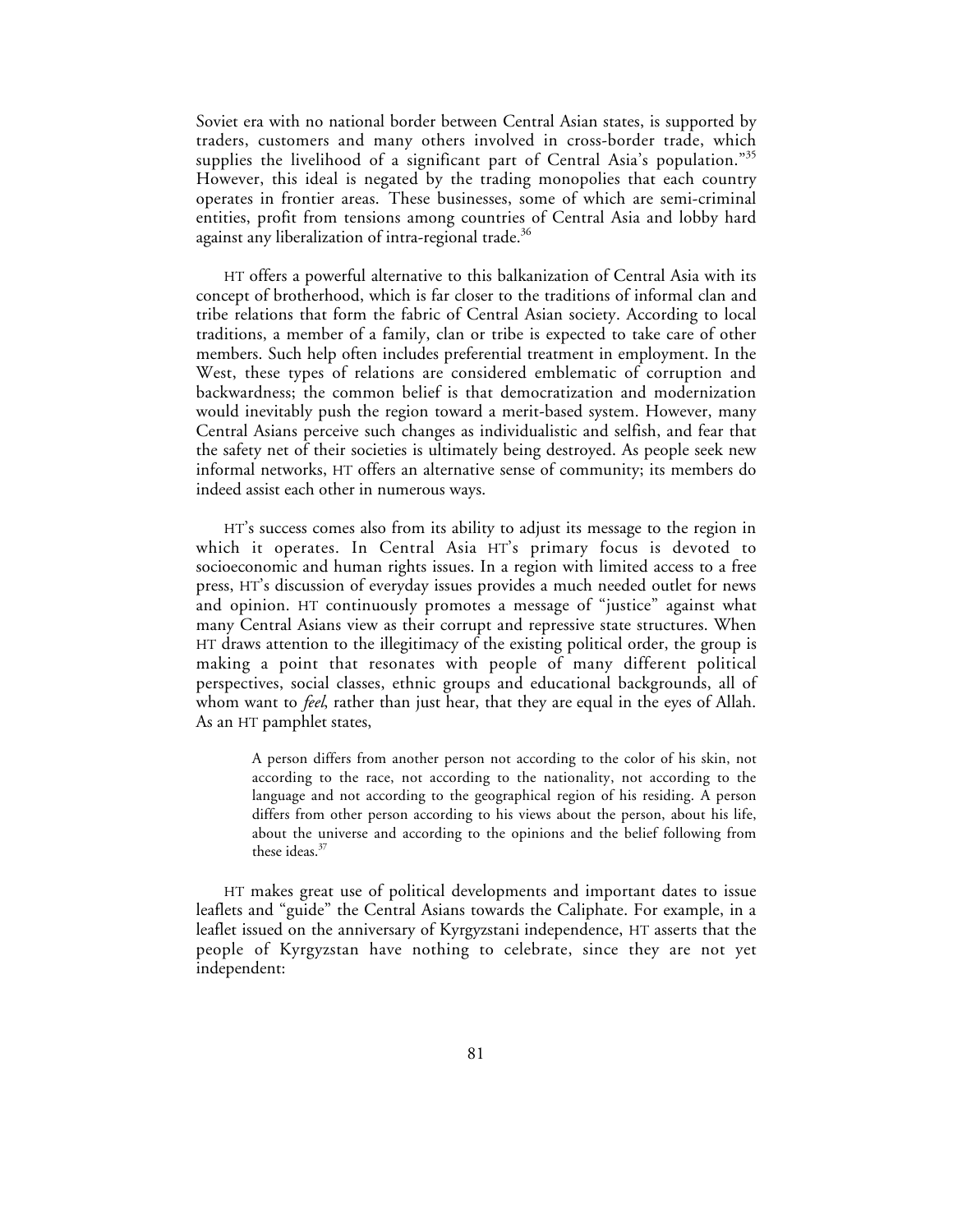Today all the military, political, economic power of the state remains in hands of the enemies of the Muslim people. Russia had appointed the head of Kyrgyzstan—the President of state Askar Akaev. In accordance with the instruction of Russians, he had gathered around himself group of former communists who protect Russian interests . . . . Propagandizing democracy, they introduce laws and constitutions of unbelievers. They struggle against Islam, Islamic laws, and Islamic opinions. They bring up children of Muslims at schools, institutes, technical schools and in all other educational institutions in the spirit of atheism, according to programs which had been written by unbelievers. Thus they prepare new slaves for their masters<sup>38</sup>

In this leaflet HT also attacks the economic policies of the Central Asian countries.

They carry out economic reforms according to instructions of colonizers. They introduce market economy by creation of joint-stock companies and joint ventures together with colonizers. They plunder and rob riches of Muslims. They bring the investments based on usury into non-industrial fields of national economy, they receive credits under high percent and they exhaust Muslims in debts. . . . They meanly deceive Muslims who are the owners of the fertile grounds and of the huge deposits of minerals. These authorities transform local Muslims into poor men who beg to eat crumbs of waste products from a table of constitutions of unbelievers [and] colonizers.

With these messages, HT tries to achieve the following goals: fomenting sociopolitical disorder and instability within the country; encouraging extremist views in people's minds and misleading them from the true essence of religion; agitating the masses to be against the state and its forces, and in so doing, preventing the success of political and economic reforms. The states' failure is essential for HT to convince Muslims that the only solution for the problems that beset them is the formation of a united Caliphate and the end of *kufr* rule. As mentioned above, HT refers to the Quran to legitimize its message:

### *And Allah will never admit authority of godless to rule above Muslims.* (4:141)

Hizb ut-Tahrir's use of the Quran and *hadiths,* combined with its stated policy of non-violence, enables its members to portray HT as a moderate Islamist movement.

The organization is also less strict than the Wahhabis or other radical Islamist movements that require adherence to dress code and other legalistic aspects of the Islamic tradition. These restrictions are not easily acceptable to post-Soviet Central Asians. In contrast to the more traditional Islamist explanations offered by conservative mullahs, HT activists ably blend their political philosophy with religion and local conditions, thereby making the group's message much more appealing to Central Asian youth.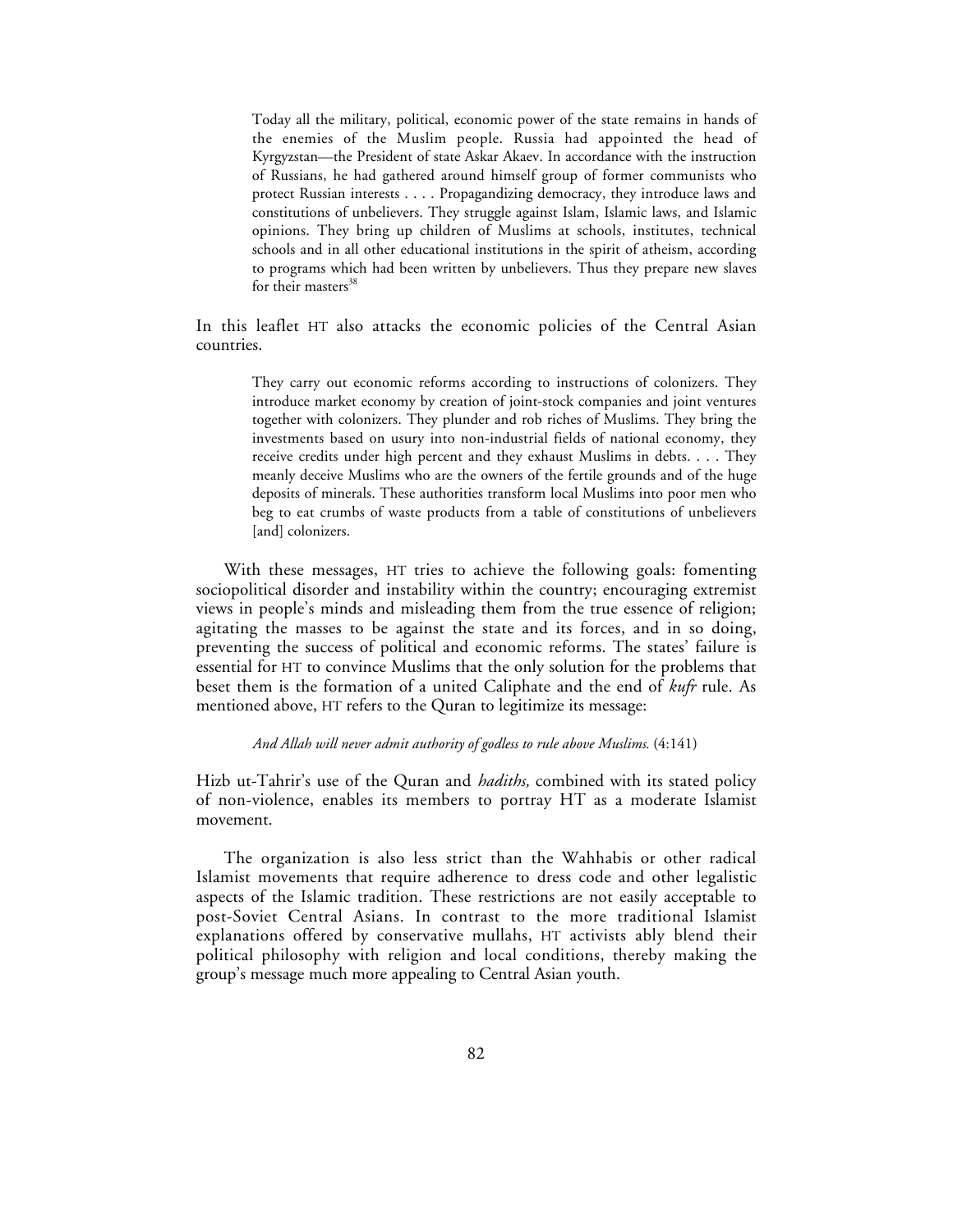HT is in step with other radical Islamic groups in anti-Americanism and anti-Semitism. This is in part because of the parallels HT and others draw between American and Israeli foreign policies in the Middle East and Central Asia, which are framed as an attack against Islam. While many Uzbekistanis, and indeed many Muslims, disapprove of the recent policies of the Israeli government, they do not transfer this disapproval to Jews as a whole. The Bukharian Jewish community in Uzbekistan is well respected, and its members freely worship in synagogues. But anti-Semitism and anti-Americanism are gaining appeal among Central Asians. The dominance of the Russian mass media, which has an anti-American bent, and the lack of any other reliable mass media sources further strengthen the hold of these perceptions.

HT has also been able to shape international public opinion in its favor by framing government reactions to its activities as efforts to repress religion rather than efforts to combat radical ideology and anti-constitutional activities. Western liberal organizations and governments, instead of voicing concern over the potential impact HT infiltrators could have on Central Asian governments and populations, have almost exclusively focused on the tough administrative measures taken by governments to halt Islamic extremism.

Certainly, the monitoring and reporting of on-the-ground human rights abuses are important, and the West has to be concerned about the treatment of individuals. However, many NGO reports fail to portray realistically the political context in which Central Asian governments operate. Western media channels call for the protection of "independent imams" and refer to members of extremist groups as "fighters for faith." They do not, however, consider the deleterious impact such imams have on the psychological and spiritual wellbeing of Muslim youth throughout the region.

HT has presented itself as a legitimate opposition movement of people suffering religious oppression. It has established contact with members of the democratic opposition parties, NGOs and regional representatives of Western media. HT members (often without disclosing their affiliation) also manage to receive grants to "research" human rights and religious freedom violations taking place in Central Asia.

The single-issue advocacy of the human rights groups, aided and abetted by HT itself, has only made matters worse, especially in Uzbekistan. Certainly there are serious human-rights issues in Uzbekistan, particularly regarding torture, but the anti-Uzbekistani sentiment currently prevalent in the West is counterproductive. Today, many Americans and others believe that the Uzbekistani government brought the HT problem upon itself. This argument is similar to a suggestion that the U.S. government was responsible for 9/11. As a result, few are willing to acknowledge even when the Uzbekistani government takes steps to improve the conditions that give rise to radicalism. Moreover, few pay attention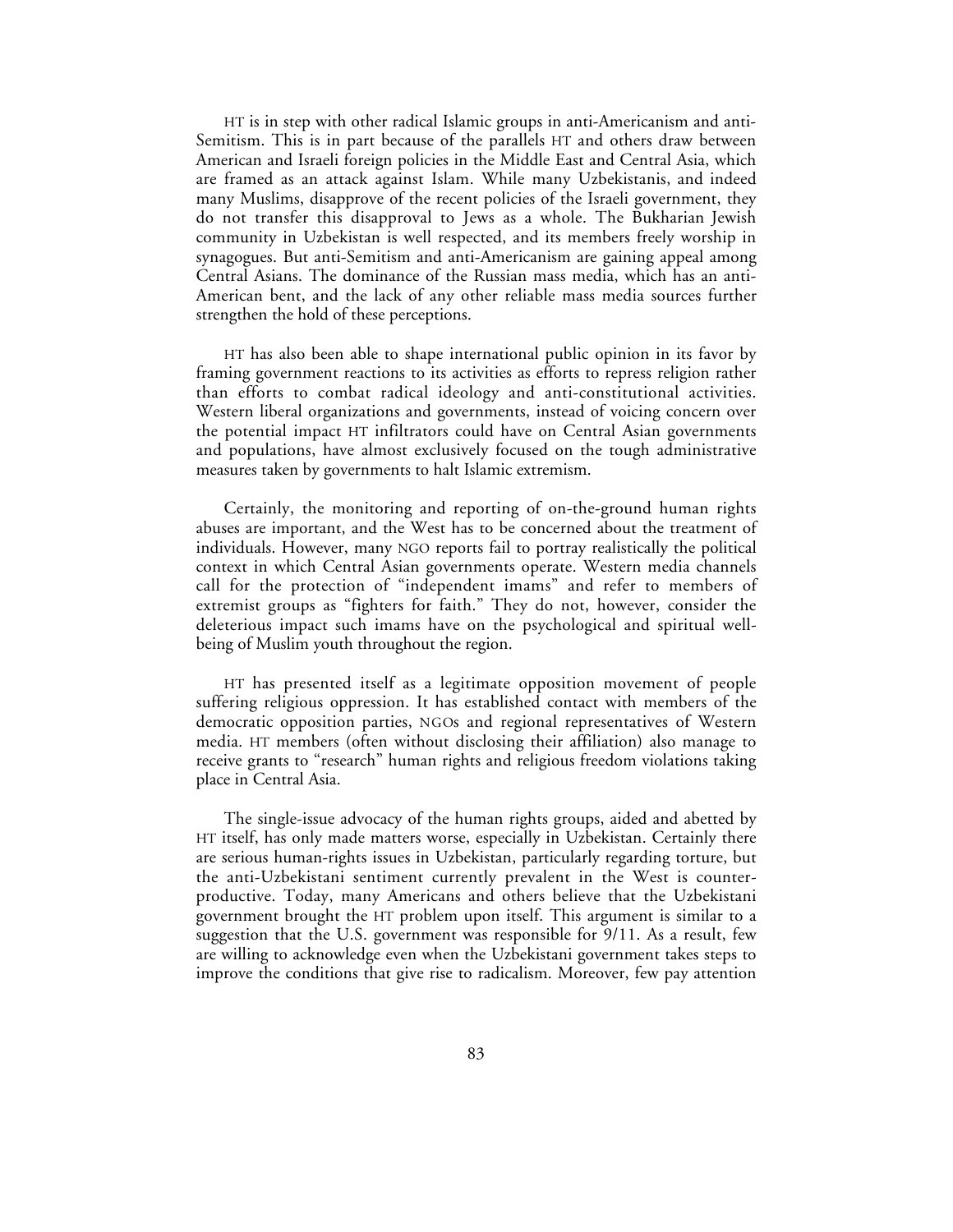to the rise in HT activity in the more open Central Asian states, such as Kyrgyzstan and Kazakhstan, as well as in western Europe itself.

Hizb ut-Tahrir's success in portraying itself as a "peaceful" group that simply engages in the "battle of ideas" against an Uzbekistani government composed of torturers is in large degree due to its methods of communication. For example, following the July 30, 2004 suicide bombings in Uzbekistan, President Karimov accused HT and its ideology as the source of inspiration for these attacks. During a nationally broadcast address on July 31, he asked, "If the religious movement [Hizb-ut-Tahrir] intends to set up a caliphate in our Uzbekistan, overthrow the current system, give up the modern style of life and create a state based on *sharia* law, then how will they be able to do this in a peaceful way?"<sup>39</sup> Most news groups and Western governments that picked up the HTUK statement in English, which as usual denied that the group would ever engage in violence to achieve its goals of establishing the Caliphate, believed that Karimov was once again trying to use the terrorist incident to crack down on the so-called independent Muslims.<sup>40</sup> (It is important to note that "independent Muslim" is a term with no meaning in the Islamic context but has been adopted by human rights organizations to differentiate between those Muslims who practice governmentapproved Islam and those who do not.) Those who read the more obscure HT statement released in Tajik, however, had a better understanding of HT's activities in Uzbekistan:

If we ever decide to include violence in our program, we shall not blow up things here and there; we shall go directly to his [Karimov's] palace and liquidate him because we are not afraid of anyone but God Almighty. Karimov himself understands that we can do it. He can find from his security services that it is in our power to crush or to liquidate him, should our chosen path allow us to act in this manner. . . . However, we are preparing a terrible death for this tyrant under the Caliphate that is approaching nearer every day—with the permission of Allah. Then this tyrant would get his just punishment in this life. The Allah's punishment in the hereafter would be stronger many times more.<sup>41</sup>

What this statement clearly shows is that while HT in Uzbekistan hopes to establish the Caliphate through non-violent means, as soon as the Caliphate is achieved, the group will unleash its militant jihadism. Moreover, HT admits that if necessary, its members will use force to arrive at their end goal of forming the Caliphate.

# *HT Recruitment and Activities in Central Asia*

The pattern of HT activity does not vary significantly from state to state in Central Asia, whether in distribution of materials or in approaches to recruitment. HT first begins its drive by approaching individuals most likely to embrace radical Islam, communicating and establishing links with them, and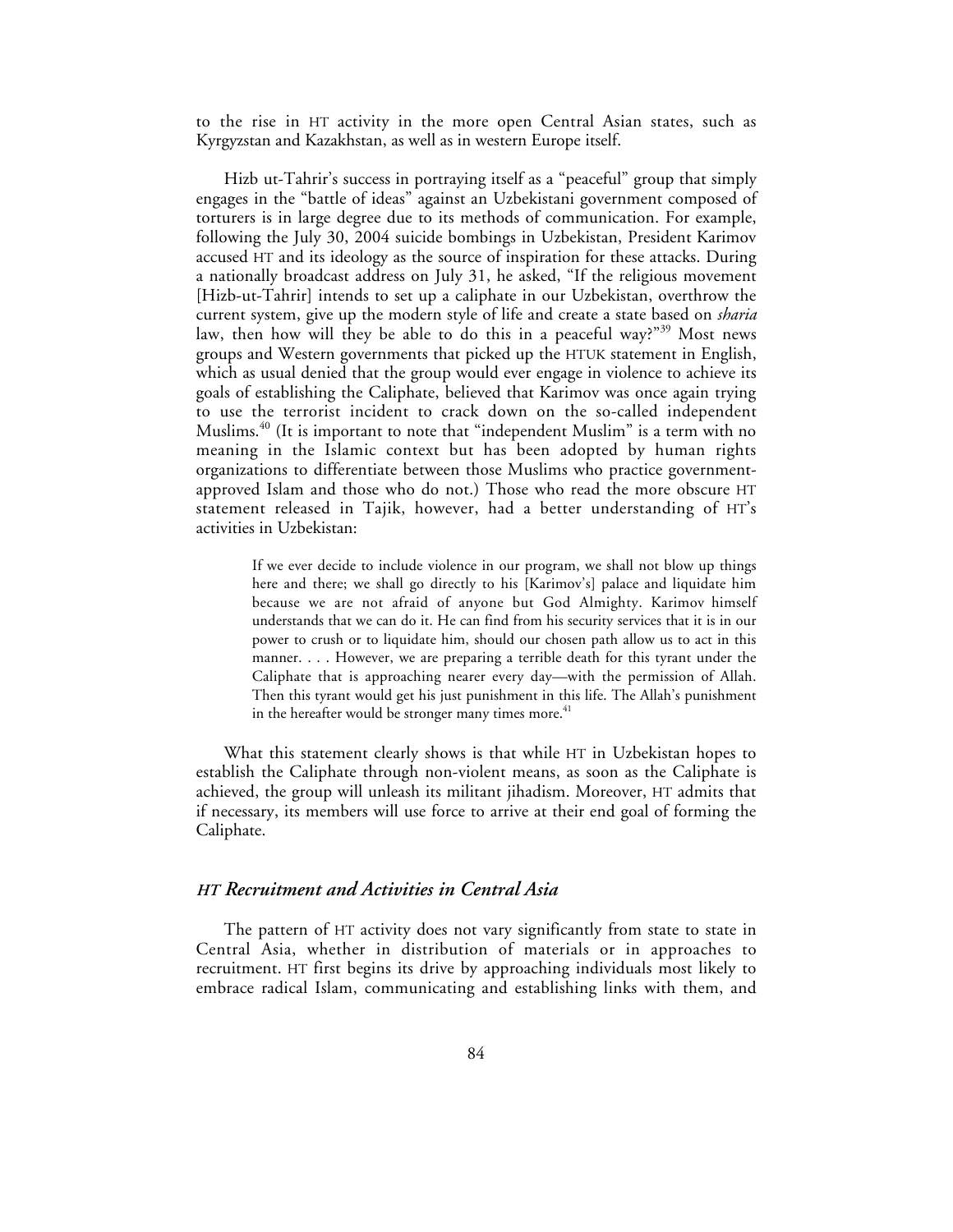disseminating propaganda literature translated into local languages. HT distributes party literature, including its publication *Al-Waie* (Consciousness) all across the region. For Central Asian target audiences, leaflets are convenient propaganda tools as they can be printed locally and distributed easily. This is especially true in regions where Internet access is limited or nonexistent. Local HT branches print out materials from its website and disseminate them after translation into local languages. The London *kiedat* recently started to send propaganda materials via Internet to Osh, Kyrgyzstan, which are then smuggled to Andijan and Tashkent for further dissemination. The International Crisis Group reports that "most recently, the organization has produced videocassettes, tape recordings and CDs of leaders' speeches and sermons."42 Government sources regularly report the seizure of HT printing facilities located within private residences. For example, in 2003 alone, Uzbekistani authorities shut down two underground printing houses and confiscated 144,757 leaflets containing appeals to overthrow the country's constitutional order. Also found were over 10,000 copies of HT's constitution, thousands of different issues of *Al-Waie* and two dozen copies of HT books by al-Nabhani and Zallum.

While educational materials are key to the ideological development of members, the *recruitment* of HT members is based primarily on person-to-person communication. Each existing member is asked to bring in new recruits personally known to them from places of employment, schools or mosques. This methodology has enabled HT to develop party contacts in all sectors of society. While its popularity is on average higher in rural areas, HT also has significant appeal in urban areas as well. After all, since the movement is spread primarily by individuals, it can adopt an entirely different tone and content in different areas.

The importance of this individual approach cannot be too highly stressed. As one U.S. intelligence official explains, "Before an HT member gives a leaflet to a person (someone whom he most likely met at a mosque), the activist generally gets acquainted with the person and sits down to explain that HT is a political, not military, organization."43 HT recruiters then suggest that the person read some local-language leaflets. After about a month, if the target remains interested, the HT representative proposes party membership itself. To join the party, the potential member must take the HT oath of loyalty.<sup>44</sup> This individual recruitment method ensures internal security and correct teaching of HT's ideology.

Though recruitment takes place in urban mosques, this type of approach is more dangerous than activity in rural areas. HT is therefore more active in the countryside. In rural areas, interpersonal networks are stronger than in the more anonymous cities. Each HT member usually has more access to potential recruits through family and clan ties, as well as through other informal networks. Furthermore, those approached who reject HT's overtures are certain not to report their family or clan members to the authorities. In rural areas HT has no need to distribute leaflets (thus neutralizing the most frequent cause of the arrest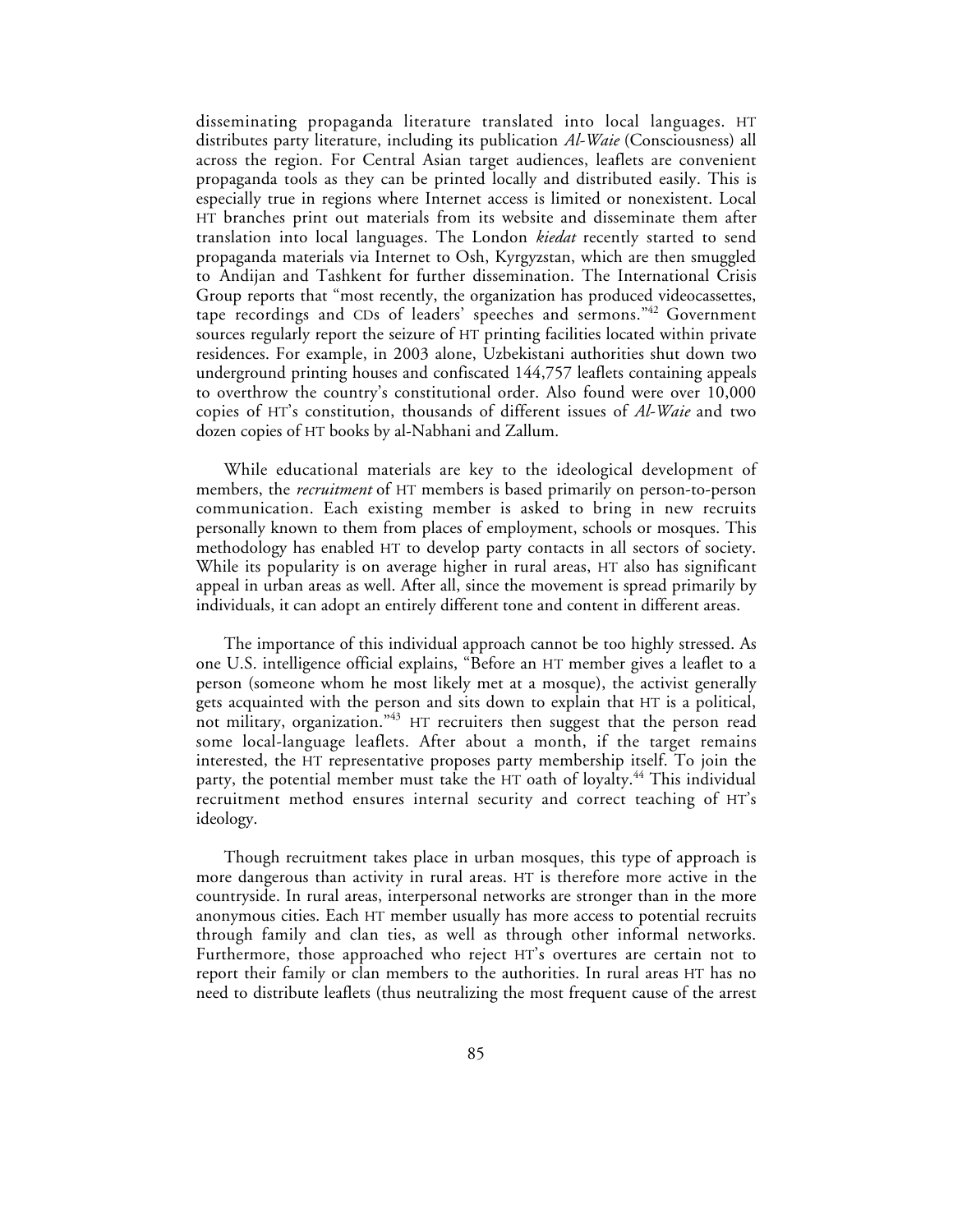of its members). In small villages, HT study circles are held under the framework of traditional weekly assemblies in a private house or the community tea-house.

The high incidence of poverty and unemployment among the rural population further increases HT's ability to recruit. According to Orozbek Moldaliev, a leading Central Asia scholar, HT is even more active in villages during the autumn and winter periods, when seasonal peasants and craftsmen are not employed. While the majority of HT members are to be found among the young, unemployed or underemployed masses,<sup>45</sup> the widespread rural appeal of the organization has resulted in a new wave of recruitment among small- and medium-sized business owners as well. According to prominent Uzbekistani analyst Rafik Saifulin, in Uzbekistan HT has increased its support within the commercial class, especially among those who are engaged in wholesale trading operations.<sup>46</sup>

HT is using the prison system for recruitment in the same way as did the Bolsheviks prior to 1917. Since the late 1990s, prisons have become the best places to convert people to radical Islam. The vast majority of inmates deeply resent the establishment. There is also a serious torture problem in Central Asian prisons, especially in Uzbekistan. After enduring such treatment, even the least religious individual is susceptible to HT recruitment efforts. Those who are jailed for small offenses may develop close contacts with HT members while in prison and over time begin to identify with party ideology. By the time they leave prison, former petty criminals can become strong Islamists tied to the larger HT network.

HT pays a significant amount of money (by Central Asian standards) to those who distribute its leaflets. Many of those arrested with HT leaflets are not members, but simply spreading the material for financial reasons. Even though their crime was simply passing on a piece of paper they often did not or could not read, these individuals are sentenced to long prison terms. Of the several thousand suspected radicals arrested by the Uzbekistani government following the February 1999 attacks, many were essentially innocent—but after their prison experience, became radicals themselves.

Relatives of the imprisoned, especially women, are particularly easy to recruit. Women are most useful for HT's strategy in creating tension between society and the government as they can hold demonstrations in protest of their loved ones. The *kiedat* is believed to give orders to female relatives of convicted HT members to carry out various protest actions and anti-governmental demonstrations in Central Asia.

The economic conditions in Central Asian countries also attract to the movement influential people within state institutions. This is critical for HT's success; as HT's third stage states, to overthrow the government and to establish the Caliphate, the group will need the support of prominent individuals. HT is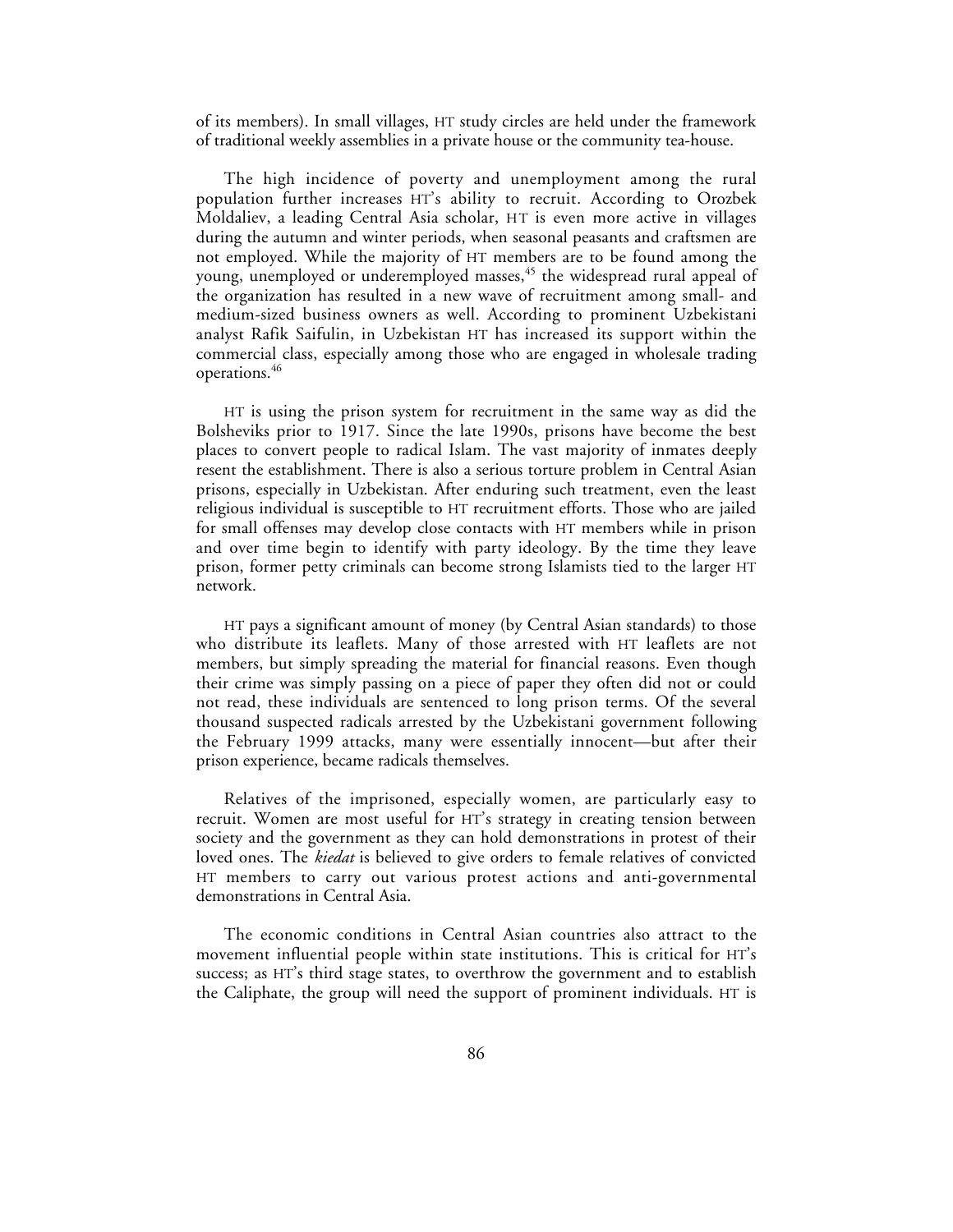increasingly enjoying more success among this category; as one Uzbekistani HT member declared, *"*There are many people in the government who are good people so it's [a] good time to break the government from inside, as some people are certain to join us."47 Today, HT is known to have successfully penetrated the Kazakhstani media, the Uzbekistani customs bureau, and the Kyrgyzstani parliament.<sup>48</sup> In Kyrgyzstan, NSS Chairman Imankulov publicly declared in 2002 that Deputy Speaker of Parliament Zhogorku Kenesh and ombudsman Tursunbaj Bakir Uulu were connected to Islamists. Indeed, Bakir Uulu is known to protect HT, saying, "In my native area of Karasujskom in the Osh region, where over 300,000 persons live, every fifth or sixth inhabitant is an HT supporter. We must reconcile ourselves to the fact that there are Communists and others living in this state that would like to change its constitutional status." Given that the Communist party is registered with the Ministry of Justice, operates on the basis of Kyrgyzstani laws, and struggles for power in lawful ways, the comparison with HT is clearly not correct. Local observers therefore consider Bakir Uulu to be one of those hoping to receive HT's support in the February 2005 parliamentary elections.

HT's numbers in Central Asia have grown over the last three years. The U.S. led war in Afghanistan against the Taliban and the IMU, especially the invasion of Iraq, provided HT with the ideal opportunity to intensify its anti-American propaganda campaign. With Uzbekistan and Kyrgyzstan actively cooperating with the U.S. in anti-terror operations, HT has further increased its attacks on these two regimes for serving the interests of the *kufr*. The group blames Karimov for betraying the interests of the Muslims and aiding the West in its implementation of expansionist aims. While the infrastructure and manpower of the Islamist groups in the region have been weakened since the conclusion of Operation Enduring Freedom, HT was never directly targeted. In fact, the group benefited from its declared non-violent status. The fact that HT is not considered a terrorist organization by the U.S. gives HT enormous space in which it can act as the kind of political opposition that tries to win over the hearts and minds of Central Asians.

The implementation of HT's three-stage method can easily be seen in Central Asia. During the first stage (early 1993–February 1999) they mainly engaged in religious and socio-economic propaganda activities to recruit new members. They also had to attract new members to the organization and to form self-reliant groups of three to seven people, called halkas. In addition, members have been ordered to bring all their family members, including females, into the organization. The second stage (February 1999–April 2003) followed the terrorist attacks in Tashkent. HT operatives started filling their ranks with new members using open agitation and propaganda methods such as distributing leaflets in public places (all over Central Asia), and organizing mass picketing at buildings of government agencies (mainly in Uzbekistan and Kyrgyzstan). HT has now entered the third stage, during which they will try to overthrow governments. In Uzbekistan, two sets of terrorist attacks took place in spring and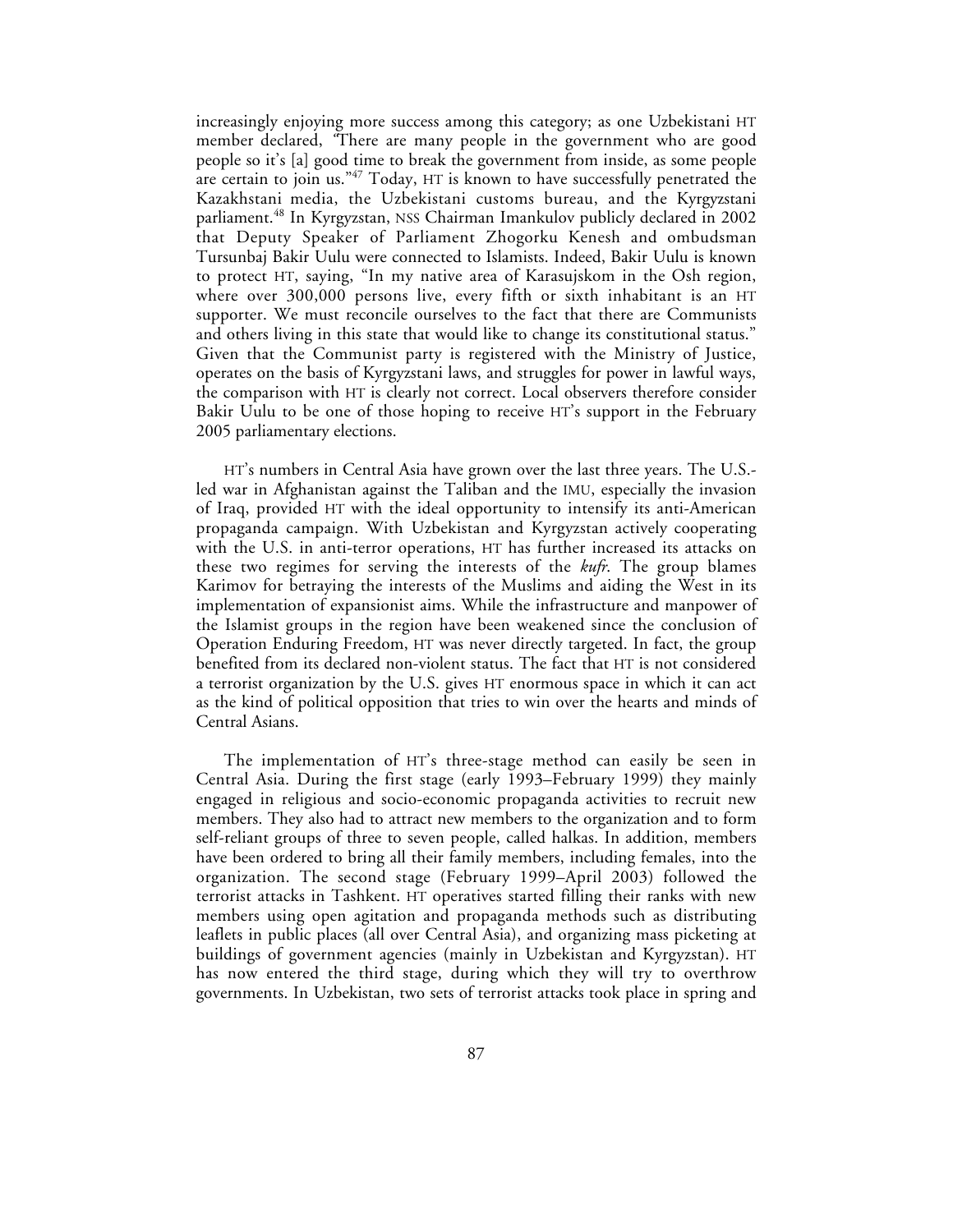summer 2004. Among the arrested were men and women "inspired" by HT literature. Since the spring of 2004, HT's activity in Kyrgyzstan, Kazakhstan and Tajikistan has also intensified, which led the governments to take additional security measures, which will be described in detail in the next chapter.

So far there is little indication of HT activity in Turkmenistan, which could be due to a number of reasons. First, the Turkmen people have a longer nomadic tradition, and their Islamic roots are not as deep as those of other Central Asian peoples. Second, Turkmenistan's regime is far and away the most repressive in the region. The Quran and the *hadiths* have been supplemented and even replaced by President Saparmurat Niyazov's two-volume "Ruhnama", a "national epic" designed to "serve as the spiritual conscience of the nation." There is thus little space in which HT can act, although the steady growth in opposition sentiment in the country may change this situation. In 2004, leaflets appeared urging the violent overthrow of Niyazov's government. These leaflets reportedly say that the Turkmen people "deserve to be liberated from tyranny. . . . The time has come to take responsibility for the future of the country's children.  $\dots$  The time has come to overthrow Niyazov and bring him to trial." $49$ Hizb ut-Tahrir sis likely to be behind these leaflets, as there is a growing HT presence at the Uzbekistan-Turkmenistan border, with many ethnic Turkmen joining the movement. In fact, such leaflets reportedly have been distributed for the last two years and HT's real strength in Turkmenistan may be bigger than is commonly believed.

## *Funding of Hizb ut-Tahrir in Central Asia*

The tightly compartmentalized structure of HT ensures that little information is known about its financial structure. As illustrated earlier, new members take oaths of secrecy on the Quran, oaths that are generally not broken even under interrogation. The "need-to-know" basis on which information is transmitted in the party ensures that data obtained from all but the most senior members is of little importance. This is why until today neither Central Asian nor Western authorities have been able to deny the group access to its funding sources.

HT is centrally organized with a strict hierarchal structure and clearly-defined responsibilities for all party members. Each level of the movement is responsible for securing its own funding; the *Amir*, the *Mutamad,* the *Nakib* and the local committees all have treasurers and all rely on a combination of private donations and taxation of party members for financial support. The latter is particularly significant, because in Central Asia, each member is obliged to donate between 5 percent and 20 percent of monthly income to the party. (See page 31.)

An exception to the self-sufficiency rule applies to local cells consisting of young unemployed people of 17 to 25 years of age. The money received from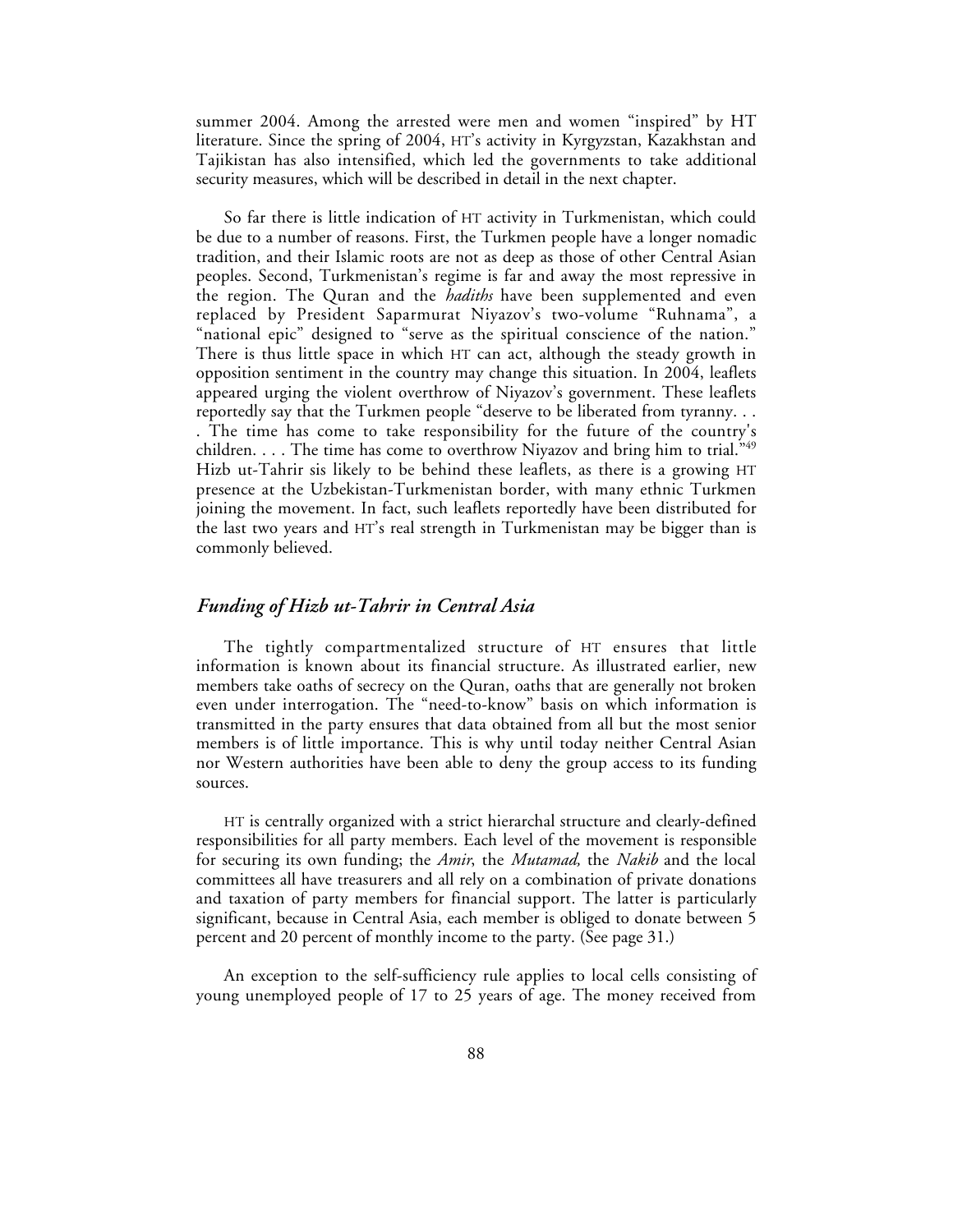the central committee is used by these cells to cover everyday expenses for duplication and distribution of party literature; payment of salaries, rent and utilities; translation of foreign materials; and support for the families of arrested members.

Local HT cells also depend on non-monetary sources of support. Members have become skilled in barter trading and illicit cross-border dealings in order to evade authorities' notice. There are reports of the smuggling of meat and other food items across Central Asian borders in order to assist impoverished HT members. HT also receives help from sympathetic non-members who, while not directly participating in HT's work, provide other types of assistance such as safe houses for meetings and study circles.

HT uses other creative methods as well. The organization sets up private enterprises. One front company is suspected as the source of a wire transfer in the amount of \$4,000 made from a New York branch of Western Union in 2003; the recipient was an affiliate in Kyrgyzstan. There are also reports indicating that Hizb ut-Tahrir may be receiving funds from intelligence services, such as Pakistan's ISI. As a pragmatic organization, HT believes that the ends justify the means, and thus during the time of preparation for the Caliphate, they can even take money from the "infidels".

### *Splinters and Cooperation with Militants*

There are already a number of instances of the formation of HT splinter groups in Central Asia. In 1996, Akram Yuldashev, an HT sympathizer, founded Akromiylar in Andijan oblast. Profoundly influenced by al-Nabhani, Yuldashev preached widely among the youth of the area. In 1997–98, Akromiylar carried out a variety of activities in five categories: undercover, open, material, spiritual and rebellious. Akromiylar shares HT's conspiratorial methodology and its multistage process for achieving the ultimate objective of the Caliphate. The aim of Akromiylar is to gather enough strength to influence greatly, if not control directly, the oblast authorities. With this aim in mind, Akromiylar promotes a simplified version of Islam in order to maximize its potential support base. For this reason, the group tolerates cigarette smoking, alcohol consumption and temporary marriages. However, its structure is communal and cult-like, with limited exposure to outsiders.<sup>50</sup>

In 1999, another HT splinter group was established in Tashkent, called Hizb un-Nusrat (Party of Assistance). Its current leader and founder is Mirzazhanov Sharipzhon Atoyevich.<sup>51</sup> Like Hizb ut-Tahrir, this group is fundamentally clandestine in nature, and prospective members must undergo six months of training in *The System of Islam*, HT's guidebook. Members are also required to donate money to the party's communal fund. Unlike HT, however, this group does not spread propaganda among the general public. Instead, it only recruits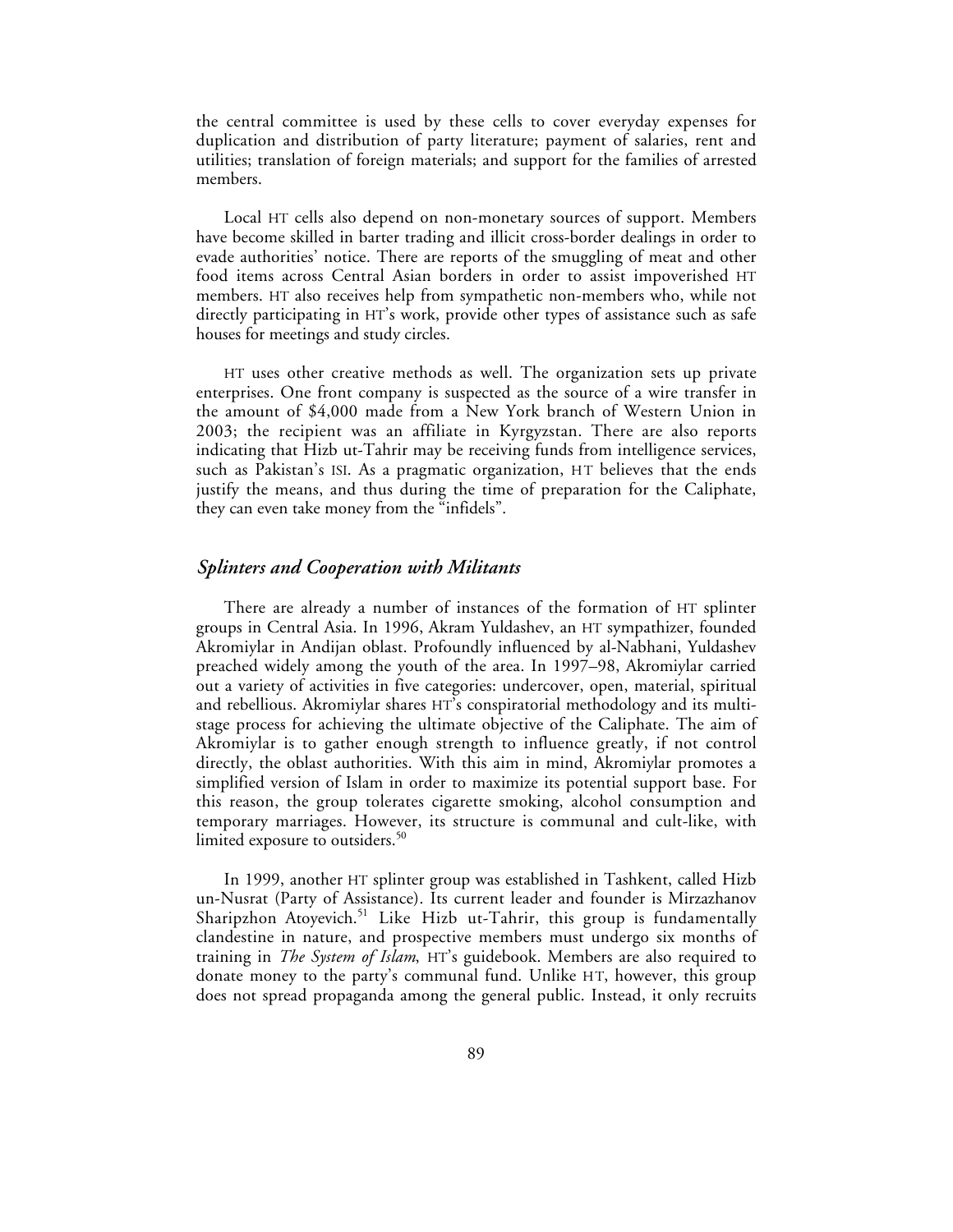those whose backgrounds are first investigated. The group is thus mainly comprised of former members of other Islamic fringe groups and those accused by the Uzbekistani government of engagement in radical Islamic activities. Its supporters also include HT sympathizers who fear public exposure.

It is yet to be established whether HT has already formed a militant wing or is simply "inspiring" members to independently engage in terrorist acts. However, many observers believe that in the long run, HT will move away from its policy of non-violence in order to accomplish its ultimate goal. After all, as HT itself admits, Central Asian governments would most likely use force to protect themselves against any coup attempt. In turn, HT would need to use force as well. As suggested by the capture of HT members attempting to attack the American base in Kyrgyzstan, HT may well be forming a military wing, or, as earlier argued, radicalizing as a whole. Authorities have found guns and explosives in the homes of HT members in recent arrests all over Central Asia. Given their well-known practice of planting evidence on opponents of the regime, however, Central Asian governments are now suffering from lack of credibility of these claims. And certainly some evidence planting is still taking place. At the same time, evidence uncovered by law-enforcement authorities in western European countries revealed that HT members in these countries also possessed guns and explosives, thus bolstering the latest Central Asian claims that the organization may have taken a critical further step towards violence.

HT and the IMU do not have a formal alliance—after all, it runs against HT's interests to be directly associated with a terrorist group—but the two organizations share a similar ideological foundation. Some also assert that HT "delivers" staff for the IMU. The main difference between the two groups is one of focus. The IMU openly advocates and carries out militant operations, while HT concentrates on the ideological battle. The two nonetheless admit to the closeness of their goals, and both are propelled closer to the achievement of their ends by state failure.<sup>52</sup> Local experts believe the IMU wanted to overthrow the Karimov regime and unite Uzbekistan with Afghanistan under Taliban rule, a union which would be the first step in the creation of a worldwide Caliphate.

There have been several meetings between the leadership of the two organizations. In 1997 near Islamabad, Pakistan, a meeting was held at which Yuldashev and representatives of Tablighi Jamaat and HT Uzbekistan discussed ways of bringing about an Islamic regime in Tashkent. At this meeting, Yuldashev reportedly said that the use of armed force would be absolutely necessary, and expressed his confidence that HT would soon realize this. As Ahmed Rashid reported, a group from HT Uzbekistan was trained in terrorist tactics in Mazar-i-Sharif, Afghanistan, at a camp directed by the late Juma Namangani.<sup>53</sup> During a search of HT's leader from the Sogd region in Tajikistan, a letter from Namangani calling for unity was found along with guns and explosives.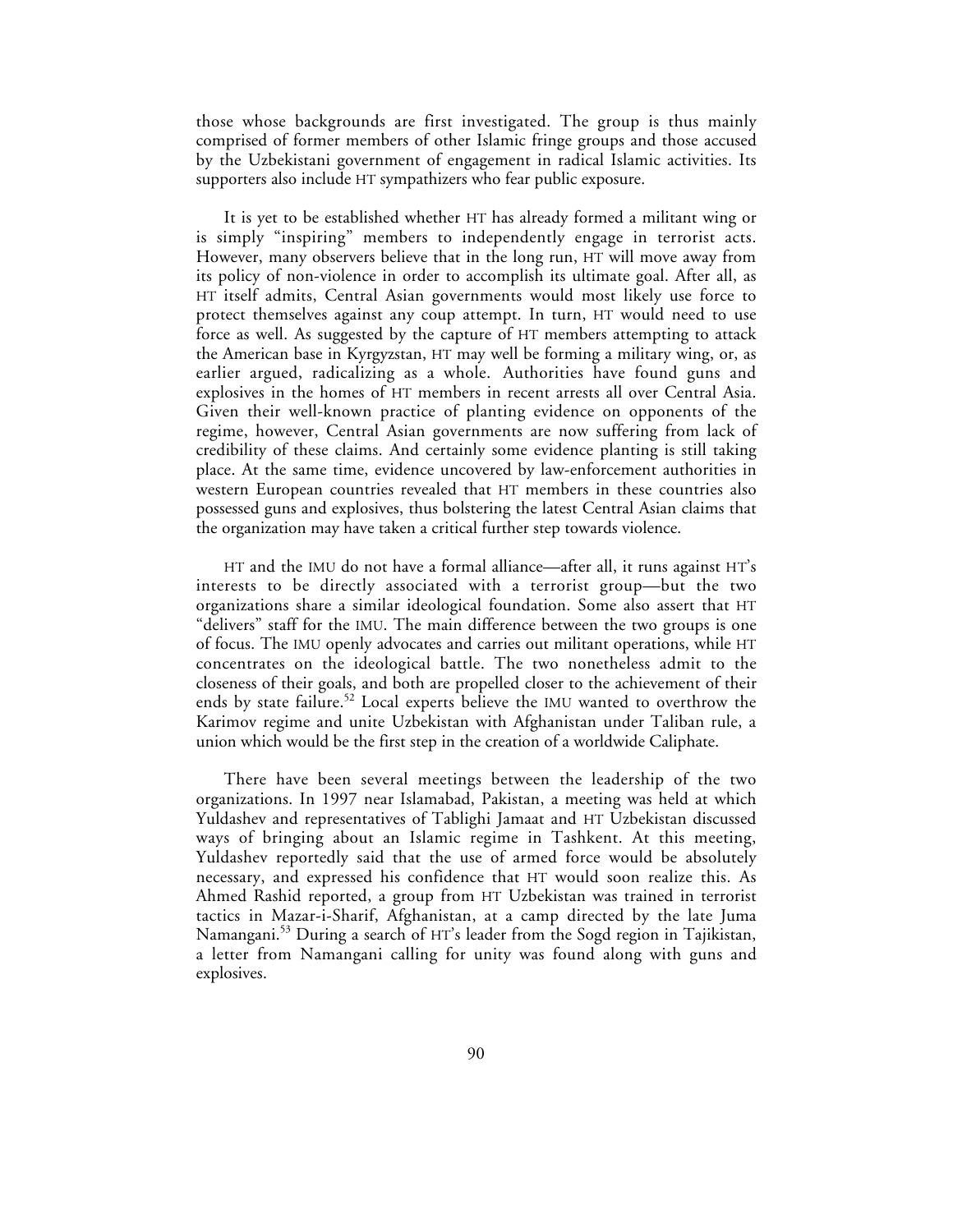Despite the clear links HT has with other radical and militant Islamist organizations, the movement has so far succeeded in portraying itself as a nonviolent group. This is in part due to the fact that HT's primary role is to provide the ideology for the militants. But in terrorism, the facilitators are as guilty as the perpetrators. Therefore, it is critically important to develop an international understanding of the danger HT presents, and come up with comprehensive policies to effectively combat the spread of its ideology.

 $^{7}$ Zahidulla Munavvarov, "The Clash of Radical and traditional Islam as a threat to the national security of the Republic of Uzbekistan (the case of Hizb at-Tahrir al-Islami activity)", (presentation at Nixon Center conference, Washington, DC, July 16, 2003).

*and the Beginning of the "Great Schism" among the Muslims of Uzbekistan* (n.p., n.d.) p. 200.<br><sup>14</sup>There are several excellent books written on this subject. See, for example, Stephen

Doubleday, 2002).<br><sup>15</sup>Lewis, "Keynote Lunch Discussion", p. 18

<sup>16</sup>Samuel Huntington, *The Clash of Civilizations and the Remaking of World Order* (New York: Touchstone, 1997), p. 247.<br><sup>17</sup>Abdujabar Abduvakhitov, "Uzbekistan: Center of Confrontation Between Traditional

Washington, DC, July 16, 2003).<br><sup>18</sup>Adbulmutal Zakrulaev, "Movarounnahr", in *Battle of Ideas* (Taskent: n.p., 2000).<br><sup>19</sup>Ibid. <sup>20</sup>Marina L. Pikulina, "Hizb ut-Tahrir Organization and Financing", (paper distributed at<br>Nix

<sup>21</sup>Abduvakhitov, "Center of Confrontation".

<sup>22</sup>In Pikulina, "Hizb ut-Tahrir Organization and Financing".

 $\frac{1}{1}$ <sup>1</sup>CIA July 2004 estimates: Turkmenistan 4.9 million; Uzbekistan 26.4 million; Tajikistan 7 million; Kyrgyzstan 5.1 million; Kazakhstan 15.1 million. Total: 58.5 million. <sup>2</sup>

<sup>&</sup>lt;sup>2</sup>A December 2002 survey in Uzbekistan, sponsored by the German Friedrich-Ebert Stiftung, found 99.3 percent of the respondents believe in Allah, while 12.6 percent live by strictly religious principles.

Robert D. Kaplan, *The Ends of the Earth* (New York: Random House, 1996), p. 258. <sup>4</sup> Bernard Lewis, "Keynote Lunch Discussion" in *Understanding Sufism and its Potential Role*

*in U.S. Policy,* ed. Zeyno Baran (Washington, DC: The Nixon Center, March 2004), p. 18. Timothy Gianotti, "History, Theology and Orders", in *Understanding Sufism*, p. 1. <sup>6</sup> <sup>6</sup>Ibid.

 ${}^{8}$ Sufi Imam Shamil waged a successful jihad against Russia in North Caucasus in the 18<sup>th</sup> century and became a very famous leader of political Sufism during the  $18<sup>th</sup>$  and  $19<sup>th</sup>$ centuries. Russian experience with Sufism in the North Caucasus led them to suppress all Sufi orders across the Soviet Union.<br><sup>9</sup>Alan Godlas, "Sufism in Eurasia", in *Understanding Sufism*.

<sup>&</sup>lt;sup>10</sup> Roald Sagdeev and Susan Eisenhower, Islam and Central Asia: An Enduring Legacy or An *Evolving Threat?* (Washington, DC: Center for Political and Strategic Studies, 2000). p. 10.<br><sup>11</sup>Ibid., p. 10.<br><sup>12</sup>Fairbanks, "Sufism in Eurasia", p. 14.<br><sup>13</sup>Bakhtiyar Babdjanov and Muzaffar Kamilov, *Muhammadjan Hindusta* 

Schwartz, *Two Faces of Islam: The House of Saud from Tradition to Terror* (New York:

and Extremist Islam in Central Asia", (presentation at Nixon Center conference,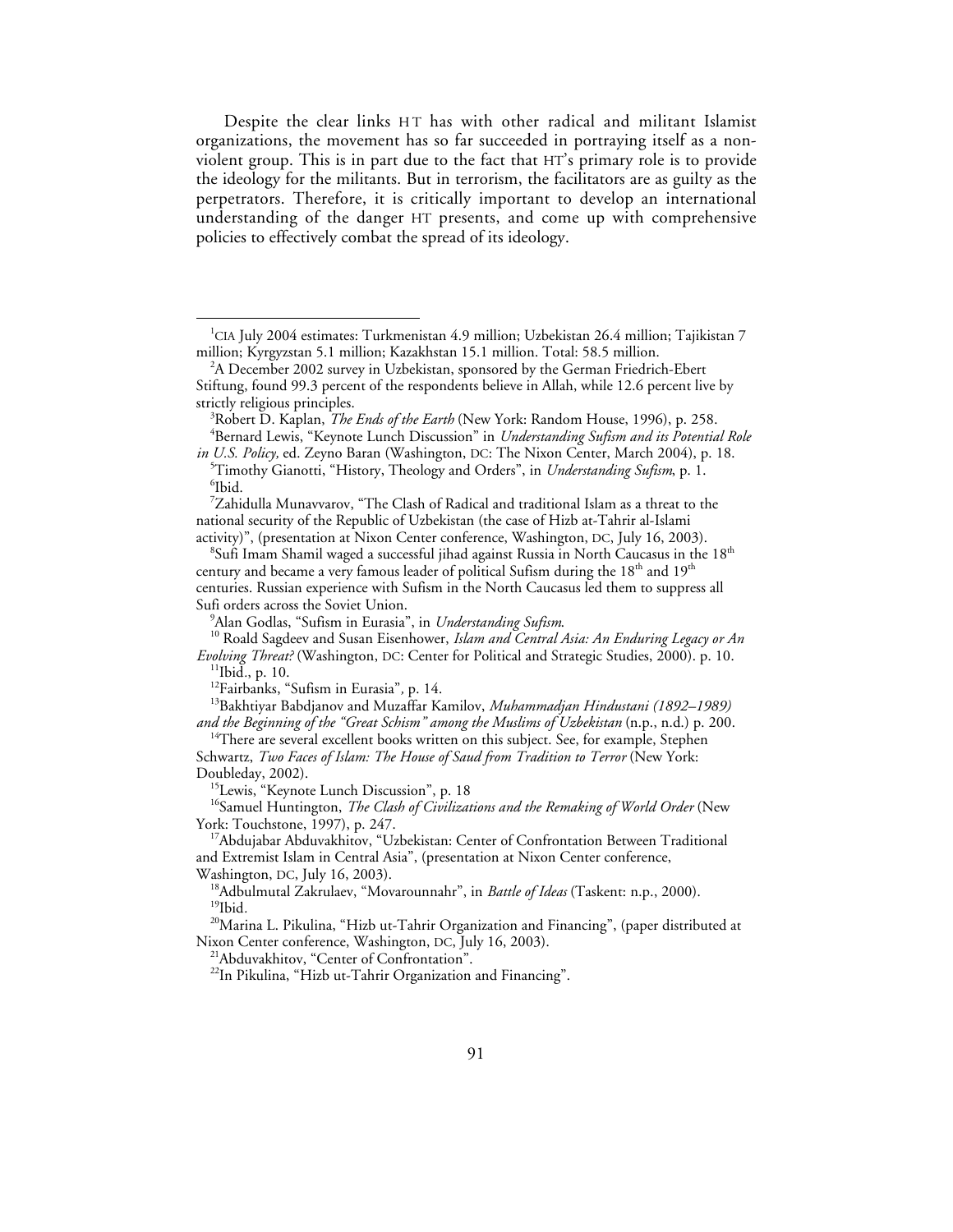23"Assassination Attempt on top Kyrgyz official", *Radio Free Europe/Radio Liberty*,

September 13, 2002; Imankulov's deputy, Tokon Mamytov, conveyed the same information

to the upper house of the Kyrgyz parliament on July 1, 2004.<br><sup>24</sup>Orozbek Moldaliev, interview by Zeyno Baran, Washington, DC, November 23, 2004.<br><sup>25</sup>"Kyrgyzstani Security Official on 'Political Foundation' of Central Asian

*Interfax* (Moscow), July 1, 2004.<br><sup>26</sup>For example, after the spring attacks, authorities found 55 self-made suicide belts, along with more than 900 kilograms of explosives and 271 electric detonators. 27"Pakistan Hunting Woman Trainer of Suicide Bombers", *Arab News* (Dubai, UAE), May

19, 2004. 28Bruce Pannier, "Central Asia: Is Uzbekistan a Source of Regional Extremism?", *Radio Free Europe/Radio Liberty*, April 27, 2004, http://www.rferl.org/featuresarticle/2004/4/

<sup>29</sup>Raushan Nurshayeva, "Kazakhs Break al Qaeda-linked Islamist Cell", *Reuters*, November 11, 2004.  $30T$ he low numbers are estimates used by Western intelligence, the high numbers are

estimates used by the Uzbekistani government.<br><sup>31</sup>Anonymous U.S. intelligence officer, interview by Zeyno Baran, October 12, 2004. <sup>32</sup>Based on various interviews. See also Zamira Eshanova, "Central Asia: Uzbekistan,

Kyrgyzstan Differ in Approach to Hezb ut-Tahrir", *Radio Free Europe/Radio Liberty*,

http://www.rferl.org/nca/features/2002/07/12072992171856.asp.<br><sup>33</sup>International Crisis Group, "Radical Islam in Central Asia: Responding to Hizb ut-Tahrir", *Asia Report 58*, June 2003, p. 14.

<sup>34</sup>Muhammad Ali, interview by Zeyno Baran, Uzbekistan, October 8, 2003.

35Anara Tabyshalieva, "Hizb-ut-tahrir's Increasing Activity in Central Asia", Central Asian Caucus Analysis, January 14, 2004.<br><sup>36</sup>Tolkun Namatbayeva, "Shooting on Kyrgyz-Uzbek border renews Central Asian security

fears", *Agence France-Presse*, July 18, 2003. 37"Whether Kyrgyzstan is Independent", HT leaflet. 38Ibid*.* 39"Karimov Believes Hizb ut-Tahrir Behind Latest Tashkent Bombings", *Radio Free Europe/Radio Liberty*, August 2, 2004, http://www.eurasianet.org/redux/departments/insight/

articles/eav080204\_pr.shtml.<br><sup>40</sup>"Weak and Discredited Uzbek Regime Fails to Malign Hizb ut-Tahrir", August 10,<br>2002, http://www.1924.org/text/1337/0/28/M.

<sup>41</sup>"Hizb-ut-Tahrir Explains its Position on Tashkent Bombings", Newscentralasia.com, August 5, 2004, http://www.newscentralasia.com/modules.php?name=News&file=article&

 $^{42}$ International Crisis Group, "Radical Islam in Central Asia", p. 22.

43Anonymous U.S. counter-terrorism analyst, interview by Zeyno Baran, July 13, 2004. 44See p. 27.

<sup>45</sup> According to the data of the Osh offices of Public Prosecutor and the Osh city court, almost all arrested HT members were unemployed and did not complete middle school. 46Rafik Saifulin, interview by Evgueni Novikov, Fall 2004.

47See http://www.src-h.slav.hokudai.ac.jp/publictn/86/abdullaev.pdf.

48Reuven Paz, "The University of Global Jihad", in *The Challenge of Hizb ut-Tahrir:*

*Deciphering and Combating Radical Islamist Ideology,* ed. Zeyno Baran (Washington, DC: The

<sup>49</sup>"Anti-government Leaflets Distributed in Ashgabat, Memorial", Memorial Human Rights Center, July 13, 2004. Translation from Russian by the Open Society Institute's Turkmenistan Project.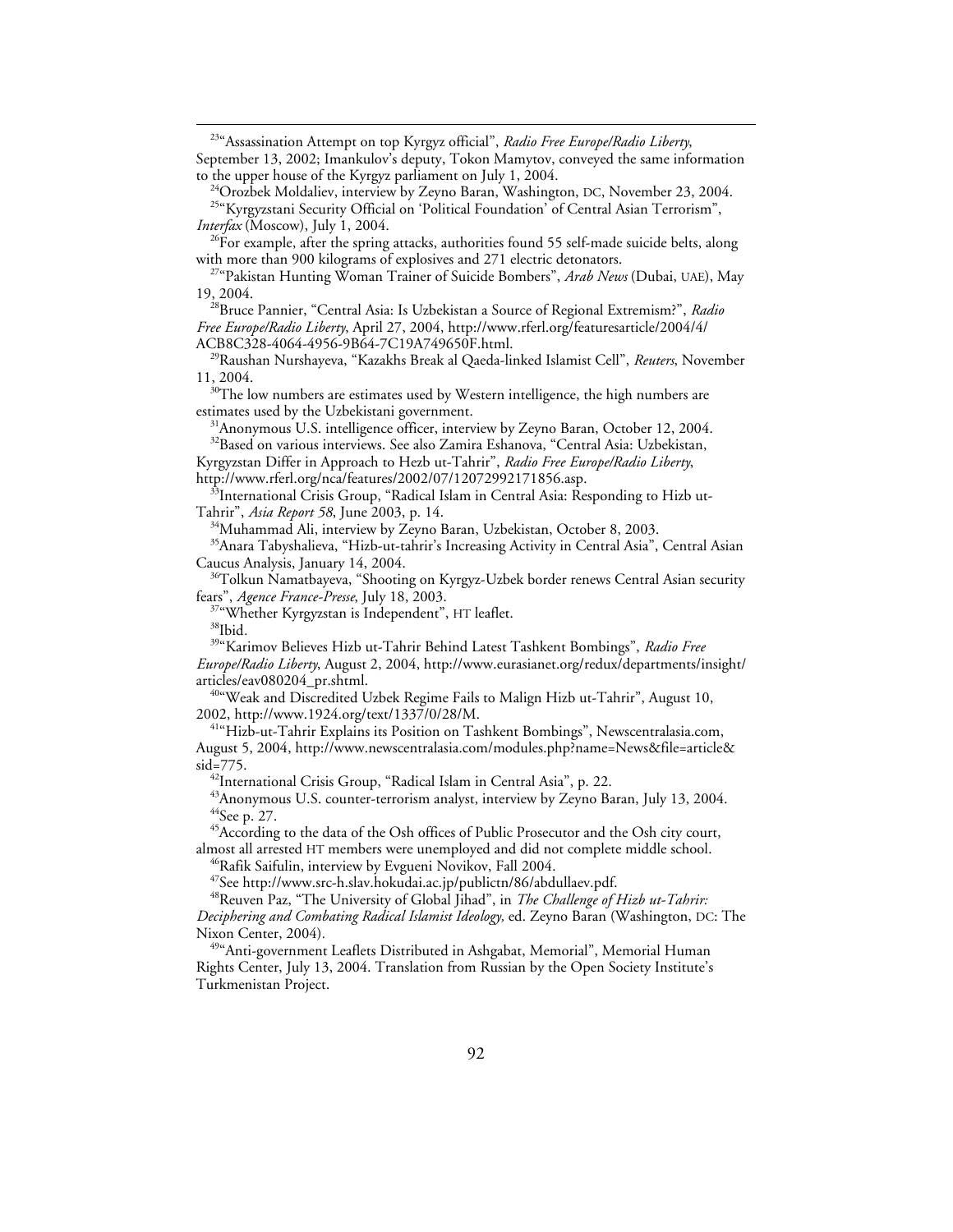50Pikulina, "Hizb ut-Tahrir Organization and Financing".

<sup>51</sup>Bakhram Tursunov, "Extremism in Uzbekistan", The Conflict Studies Research Centre,

July 2002, pp. 14–16.<br><sup>52</sup>International Crisis Group, "The IMU and the Hizb-ut-Tahrir: Implications of the

Afghanistan Campaign", *Asia Briefing Paper,* January 03, 2002, p. 13. 53Ahmed Rashid, *Jihad: The Rise of Militant Islam Central Asia,* (New York, Penguin Books, 2002), p. 133.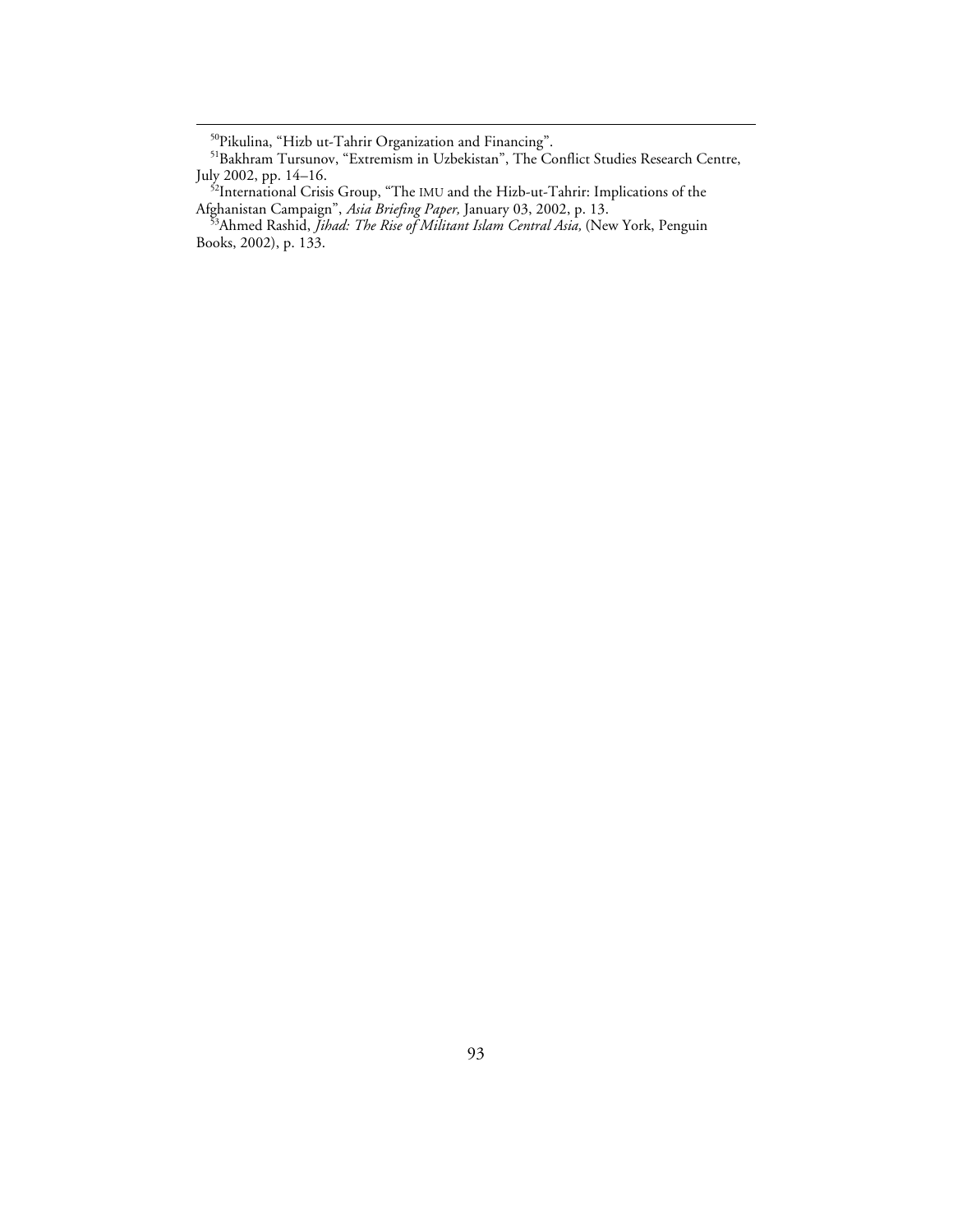# 5 GOVERNMENT STRATEGIES

Each country in Central Asia has taken steps to address the threat posed by Hizb ut-Tahrir—albeit in some cases only at long last. However, as German foreign minister Otto Schily declared, "We have to act in harmony". HT cannot be permitted to exploit differences among the strategies employed by each state.<sup>1</sup>

In order to further the creation of a common policy among the many governments affected by HT, this chapter will evaluate the policies of several governments. Since the information in this chapter is based primarily on the author's own research and work with the U.S. and with key Central Asian governments over the last two years, it necessarily focuses on those issues most relevant to the struggle against radical Islamist ideology. The primary focus of this research has been the dynamic between Uzbekistan and the U.S., as these are the two key players whose participation is a *sine qua non* of any successful battle against HT.

This chapter will also discuss the strategies of other Central Asian and regional powers in dealing with HT. Kyrgyzstan, Tajikistan and Kazakhstan all have taken different measures and are still trying to develop a comprehensive approach. It will also address the policies of Russia and China *vis-à-vis* the region. Due to their own strategic importance, these two major powers can have a significant impact on the outcome of the battle of ideas. Given that Iran promotes its own radical Islamist ideology, it is not mentioned among the regional countries that can help in defeating HT. Azerbaijan, on the other hand, is a secular country that has taken steps to prevent the spread of HT. The Turkish example of secular success in holding off radical Islamist groups is also introduced, since Western and Central Asian governments are seeking to draw lessons from it.

## *Uzbekistan: Exclusive Focus on the Battle of ideas*

After independence, Uzbekistan attracted Islamist groups like a floodlight attracts insects. Due to this rapid influx, President Islam Karimov became the first Central Asian leader to pay attention to the threat posed by the radical Islamist groups such as the IMU. But the authorities realized the ideological threat posed by Hizb ut-Tahrir only after the February 1999 Tashkent bombings. While the Karimov government has consequently taken some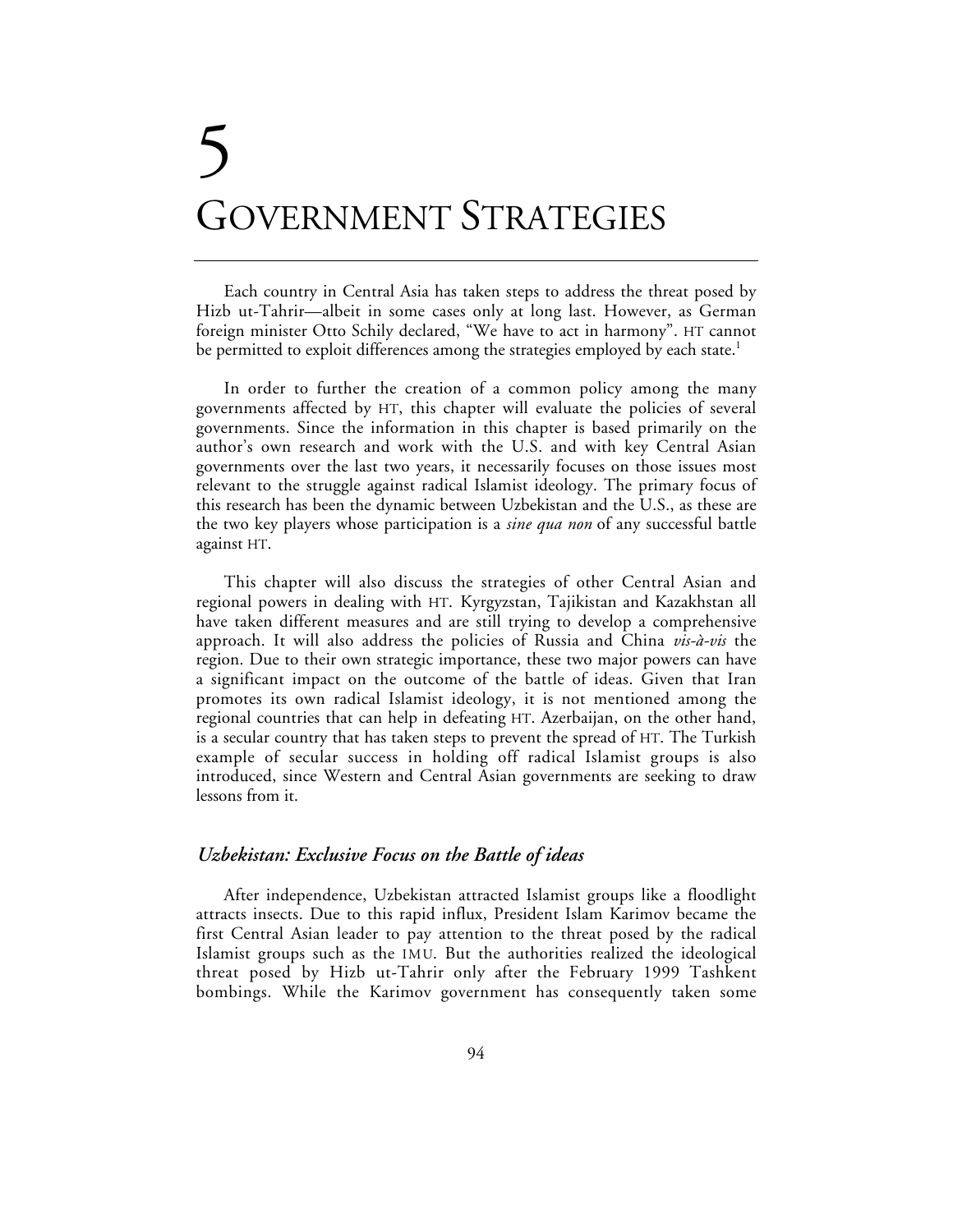important steps in the battle of ideas, it has yet to fully comprehend the link between improving political, economic and social conditions and achieving victory in this war. In the absence of significant improvements in these areas, which serve as catalysts for the spread of radical Islamist ideology, the government's campaign (which has focused exclusively on matters of ideology and theology) has so far not had sufficient impact on hindering HT's growth.

The rulers of newly independent Uzbekistan were certainly not new to power. The same set of people has ruled the country since the 1950s. Given that this generation of rulers had been thoroughly indoctrinated by decades of experience with communism, it was probably not surprising that they were unable to change their methods of governance overnight. Instead, when faced with the radical Islamist threat in the late 1990s, they implemented policies with which they were familiar: strong repression and vigorous crackdowns on any suspected Islamists. While introducing restrictive laws on the registration of religious groups (The Law of Freedom of Conscience and Religious Organizations) on May 1, 1998, Karimov even declared, "Such people [IMU leaders] must be shot in the forehead! If necessary, I'll shoot them myself, if you lack the resoluteness!"<sup>2</sup>

Not fully appreciating the ideological essence of the war, following the February 1999 attacks, the government carried out mass arrests of several thousand people. The Uzbekistani government's harsh methods have made things very easy for HT, which has been able to turn locals against the state and promote an opinion in Western circles that Karimov was targeting innocent, pious Muslims. It was primarily in response to these mass arrests that HT began its "leaflet war" calling President Islam Karimov a "disbelieving Jew" and urging the toppling of his government and its replacement with the Caliphate. HT also told its members not to fear arrests. HT's most active period was in June 1999, when its members openly distributed leaflets in the Chorsu bazaar, which let to further mass arrests.<sup>3</sup> HT made great propaganda out of these provoked arrests, issuing a leaflet on June 14, 1999 stating that about 1,000 members were arrested. According to Uzbekistani law enforcement authorities, in October 1999 the number of HT members in Uzbekistan was already about 15,000, which represented a doubling of the group's size from February 1999.

Corruption among security forces made matters worse. A significant number of these men extort huge sums by threatening to arrest people who have nothing to do with HT. Some even plant HT literature to fill their monthly quotas of arrests. As late as 2003, the U.S. State Department found that "Corruption among security forces remained a problem. Police routinely and arbitrarily detained and beat citizens to extort bribes. Police in the past routinely planted narcotics, weapons, ammunition or Islamic literature on citizens either to justify arrest or to extort bribes; however, the number of reports of such cases decreased during the year."<sup>4</sup>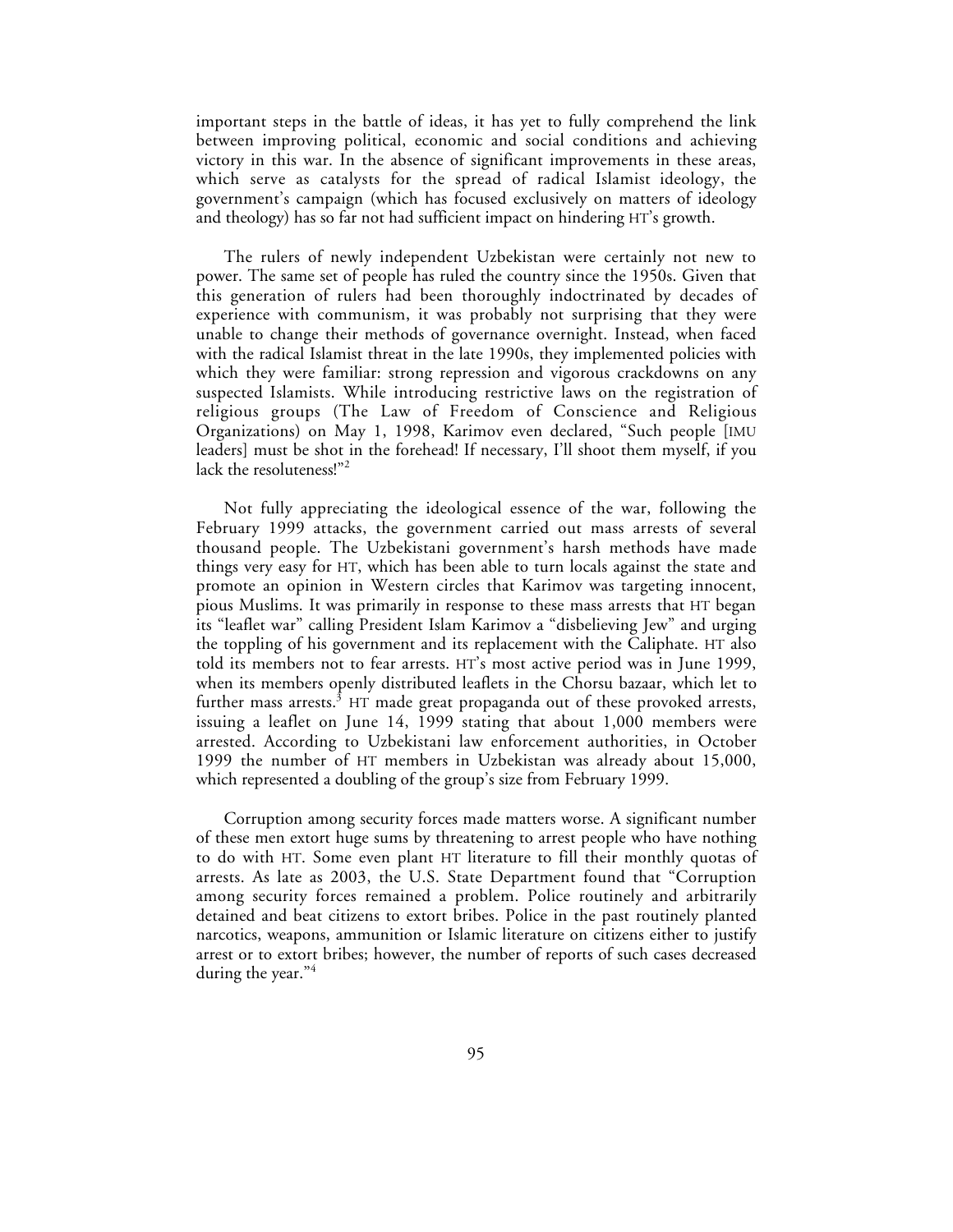Despite the fact that, as the U.S. State Department recognized, the Uzbekistani authorities began to correct past mistakes, Uzbekistan lost the public relations battle very early on. While many other countries have terrible human rights violations, including torture in prisons, Uzbekistan has become known as "torture central" by both HT and by Western organizations and media. A British news story on Uzbekistan in 2003 started with the following lines, "They boil people to death here. . . . They also beat them up in the street, suffocate them, drag them to mental hospitals and forcibly inject them with drugs, ram bottles up their behinds in squalid prisons and plant drugs on them, not to mention all the usual things such as censoring the newspapers and rigging the elections."5 Human Rights Watch (HRW) issued a report in 2004 entitled, "Creating Enemies of the State<sup>76</sup>, which was based on five years of research, "including interviews with some 200 independent Muslim victims and their relatives."

As most of the Western media, NGOs, and governments focused primarily on the human rights failings of the Uzbekistani government, they missed both the threat posed by HT and also the steps taken by the Karimov regime. Due to the near-omnipresent perception that there is no hope for the current Uzbekistani administration, the West has collectively condemned Karimov's new initiatives as either dishonest or hopeless.

They became further convinced of this following the American-led campaign in Afghanistan. At the time many mistakenly believed that once the IMU was defeated (which it was not) the Karimov regime would have no more excuses left and would have to end political restrictions. What these observers did not realize was the direct link between the political activities of groups such as HT and terrorism. Thus, it was perhaps naïve to expect the Uzbekistani government to open its system to those who would like to see it destroyed.

While one cannot deny that the political and economic structures of Uzbekistan are in serious disrepair, the West must acknowledge and support the steps the Karimov government has taken in crafting the long-term ideological approach to deal with HT and related groups. Karimov had declared early on, "we need to fight ideas with ideas." While he was unable to deal with torture or corruption issues, he was able to begin changing the government's attitude towards religion, specifically by replacing the aggressive atheism of the Soviet system with a state-guaranteed freedom of conscience enshrined in the constitution. The new Uzbekistani state, Karimov realized, ought to recognize religion's place in society while defining its role according to the principles of a secular state.

To realize this vision, he established two agencies. First, on March 7, 1992, the Committee of Religious Affairs of Cabinet Ministers of the Republic of Uzbekistan was formed to create policy that would "strengthen mutual understanding and tolerance between the major faiths." The committee was also empowered to collect information concerning religious organizations and the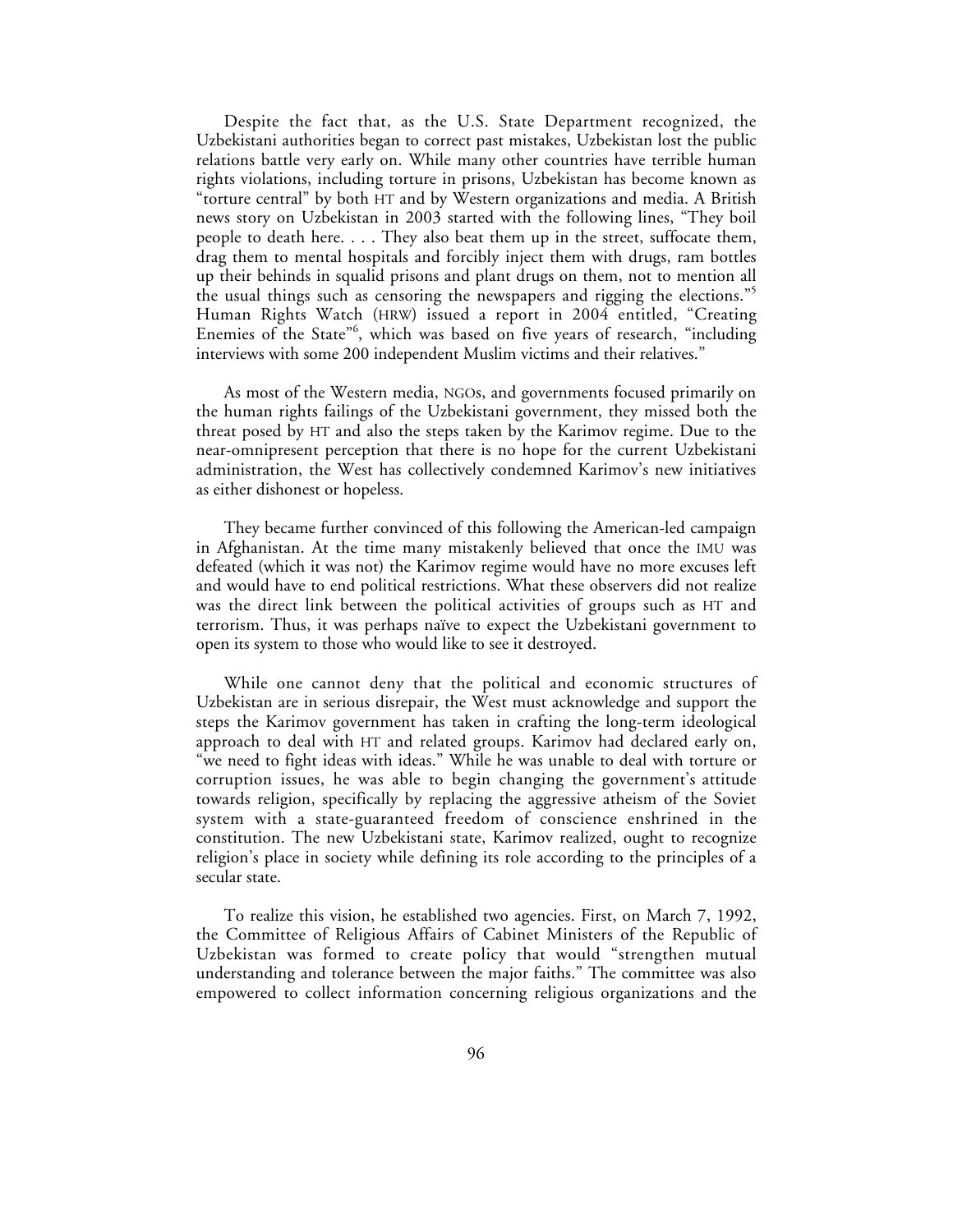publishing houses of religious literature, so that it could oversee the production of audio, video and print media regarding religion. This committee was specifically charged with keeping track of imported materials, such as that of HT.

Second, the non-governmental Muslim Board of Uzbekistan, an organization that formally unites the Muslims of Uzbekistan and performs ecclesiastical guidance and charitable activities, was given freedom of operation. The board was first organized in 1943 and originally covered all of Central Asia; after independence, however, each country established its own. The Muslim Board of Uzbekistan has operated under its current name since 1996. At the local mosque level, the board assists Muslims in the classical interpretation and practice of Islam. At the national level, the board seeks to restore sacred places, rare manuscripts and books. It also organizes the *Hajj*. While recognizing the doctrines of all legal schools of Islam, the board is committed to the struggle against foreigners espousing radical ideas in contradiction to Uzbekistan's traditional Hanafi Islam. The board views the activities of such missionaries as opening the door for religious extremism and as promoting hatred between the Muslim community and those of other faiths. The board's ultimate aim is to prevent the politicization of the religion and to strengthen mutual respect and recognition among representatives of different religious traditions. Unfortunately, like in other Central Asian countries, the chief mufti of the board is too closely associated with the state and does not enjoy broad support.

The Muslim Board is also in charge of the Movarounnahr publishing house, which edits and preserves the great religious-scientific heritage of Uzbekistan's famous theologians. The publishing house provides the textbooks and other educational supplies for the religious institutes. The board also edits the monthly magazine *Khidoyat* and the bimonthly journal *Islom Nury*, in which current issues of religion in Uzbekistan and the Islamic world are discussed.

Third, Karimov established a set of educational institutes to familiarize Uzbekistanis with their own unique Islamic culture and traditions, a familiarity which will help them avoid succumbing to the teachings of radicals. To this end, the most significant educational institution created was the Tashkent Islamic University (TIU), established in 1999 under ministerial supervision. It has three main purposes. The first of these is to preserve the spiritual and cultural heritage of Islam through an intensive study of the faith, thereby increasing religious literacy in the country. The university offers specialty programs in religious studies and the history and philosophy of Islam. Graduates of these programs can then address the theoretical issues raised by their studies in the practical settings of state, social and religious institutions. The second purpose is to produce highly skilled specialists in Islamic science on the basis of the great scientific, spiritual and theoretical heritage of Uzbekistan. The university offers undergraduate and graduate degrees in fields other than religion, such as international economic relations, computer science and information technology, thereby enabling students to choose non-religious careers as well. The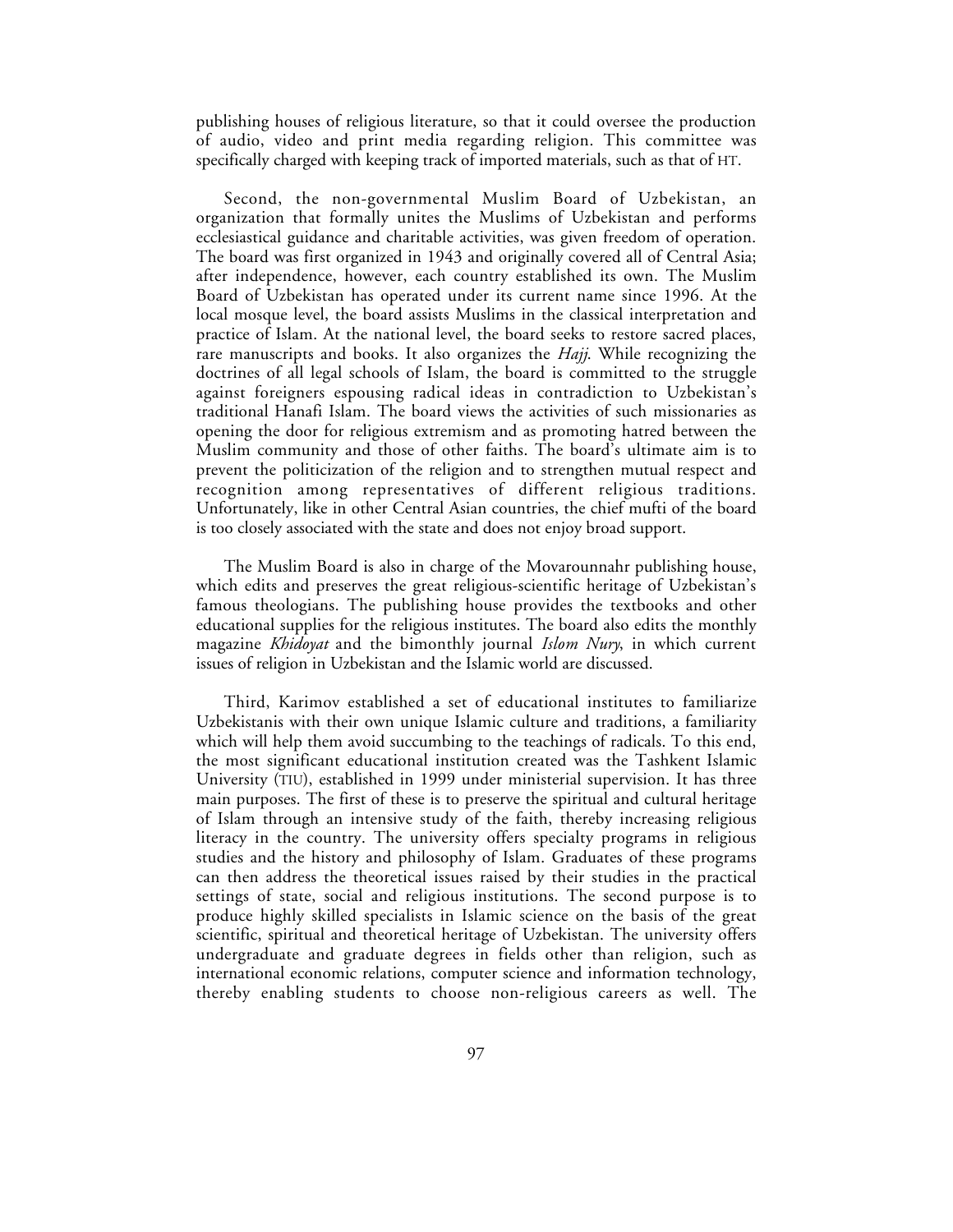university's third goal is to analyze the role of Islam in the history of world civilizations, to define its place among the other religions of the world, and to investigate the ideas, laws and developmental trends of Islam from both the theoretical and practical points of view, investigation which is facilitated by a UNESCO-funded Chair on the Comparative Study of World Religions.

To accomplish all of these goals, TIU has developed and published teaching materials and textbooks on Islam, particularly Islamic doctrine and philosophy; these materials are intended both for the educational system and for the general public. Most importantly, deputy rector Abdulaziz Mansur translated the Quran into Uzbek and included interpretations. While this was first done in 1991, over the ensuing decade it became clear that the text was inadequate. Under Mansur's direction, and following the work of a committee of scholars, a second edition came out in 2001 that paid special attention to those portions of the Quran most often misinterpreted by radicals. Now, a third edition is being prepared to provide even clearer explanations to those *suras* and *ayats* that HT frequently takes out of context. This edition will also include selections from the relevant *hadiths*, further adding to its explanatory power.<sup>7</sup> The end product could become a critical guidebook in the efforts to defeat HT, which often confuses Muslims with its misuse of sections from the Quran and the *hadiths*.

Since 2002, some in the government also realized the need to teach Islamic ethics and values at school—both in secular and religions institutions. They decided that it was important to teach young Uzbekistanis about the history of world religions, and about the role of religion in society. Many others, however, have opposed this initiative, fearing further "Islamization" of the Uzbekistanis. While internal bickering is ongoing, TIU has nonetheless been able to run experimental pilot programs in the Tashkent region. These programs utilize textbooks that were developed by a special working group consisting of religious and secular scholars, who focus on traditional Islam, especially the scientific tradition fostered by luminaries such as Avicenna and Ulugh Beg. Students learn *adapnama,* or ethics and values, in grades 1–4 (ages 7–10), and in the following grades study history of religions, Uzbekistan religious history, the science of *hadith* and the great religious personalities. This pilot project started first in one school in each of Tashkent's districts, before soon expanding to each of the country's twelve regions. Currently, it has been implemented in more than 3,000 secondary schools. The working group's members regularly meet with teachers and parents to improve the textbooks. The objective of these textbooks and of the course in general is not to inculcate religious propaganda, but rather to promote a scientific approach to religion and education. If these pilot programs prove successful, they can certainly serve as examples to other Muslim countries struggling to come up with new educational programs to defeat the hold of extremism in their own societies.

TIU's Islamic Scientific Research Center has discovered a unique mechanism to bring science and religion together. Students are asked to develop electronic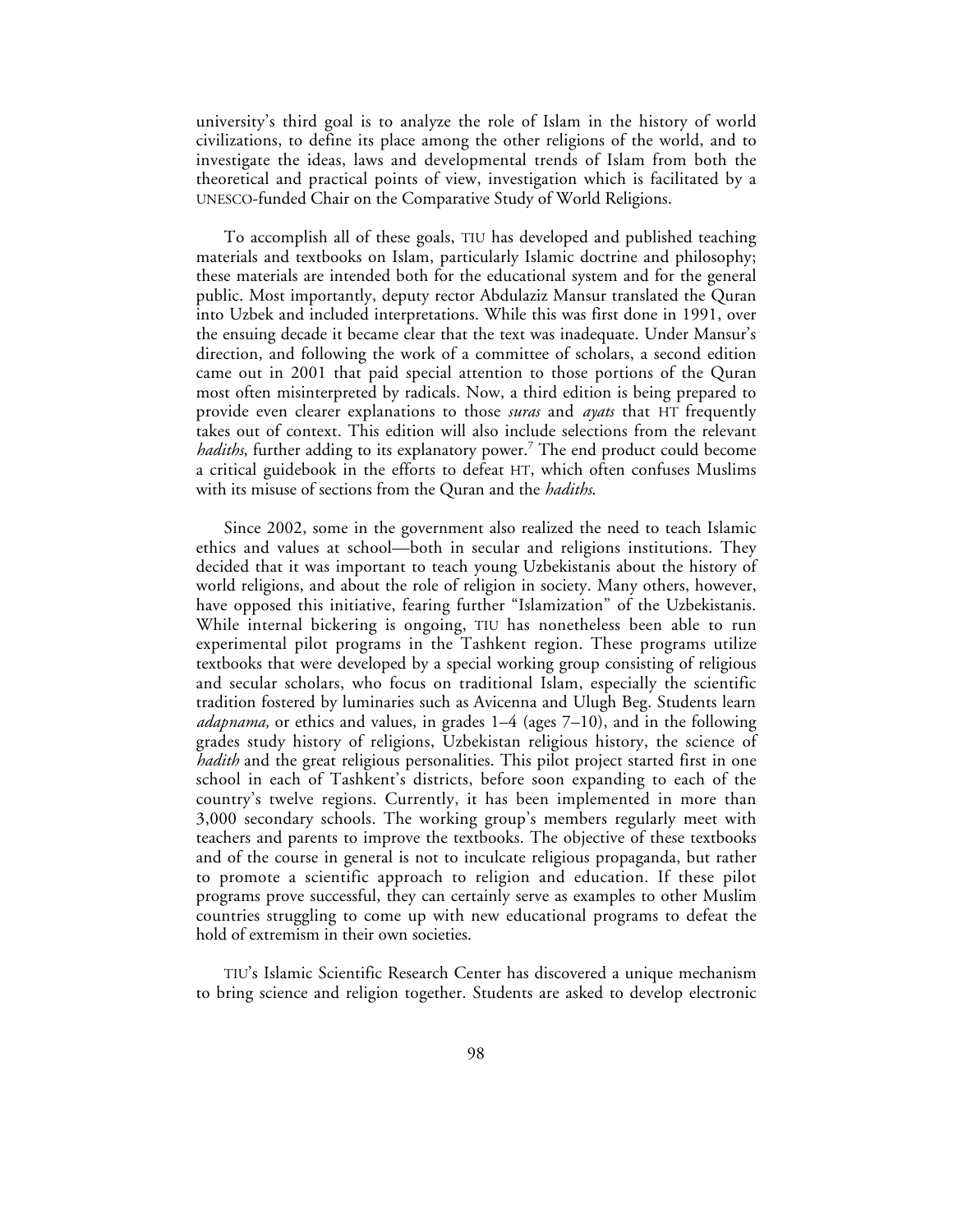products as a graduation project; once completed, these can in turn be used all over the country. For example, one student has created an electronic book of Mansur's "The Quran and its Interpretaions" in all three Uzbek scripts (Latin, Cyrillic and Arabic). Through the e-version of the Quran, Uzbekistanis now can listen to the Quranic recitations in Arabic while following the translated versions on the computer screen. Through the search mechanism, they can easily locate *suras* and *ayats*. Students and teachers have come up with other creative ways to take advantage of electronic resources in order to preserve the legacy of their ancestors, to compile and research old manuscripts, and to provide scientific analysis and interpretation of the Quran and the *hadiths*.

Despite scarce resources, students also engage in the battle of ideas through the use of TV, radio and publications. In Studio Ziyo (Enlightenment) they prepare films and programs on national and religious values; these are then shown on Uzbekistani TV. Other media are also utilized: Ziyo Radio began operation in 2003, and the newspaper Islam Ziyosi printed its first edition in December 2003. All of these outlets provide students with opportunities to discuss religious and spiritual issues, and give them valuable practice in responding to listeners' and readers' questions—experience which will prove useful as they battle HT and similar groups after graduation.

TIU equips its graduates with the theological background to argue effectively against imported and intolerant forms of Islam, including ideas brought in by HT. Some of the graduates of TIU receive appointments as imams, while others join the civil service. University students and teachers also provide training courses for the Ministry of the Interior, imams and teachers in the *madrassas* to blunt the effects of HT. Furthermore, graduates of TIU are being sent to other countries to further develop their knowledge of Islamic sciences.

It will take another decade to see the full results of these efforts. It takes between four and five years for university students to complete their training. TIU's first graduating class (in 2003) consisted of 97, and the second increased to 109. While these students are highly qualified, their numbers are still too few to replace all the old guard. At present there are officially 1,971 mosques operating in Uzbekistan, with more than 4,000 *imam-khatibs*, *muezzins* and other ministers of religion working in these institutions. In addition to the TIU, there are ten *madrassas*—including two for women—that facilitate the replacement of uneducated imams with younger, better-educated specialists who have had both religious and secular education.

The success of the educational and religious programs has been limited. This is in part due to insufficient resources—both financial and human—to carry them out. In fact, the general educational system is deteriorating due to lack of investment. Moreover, in the absence of a comprehensive system combining economic, political and social measures, the educational steps are insufficient.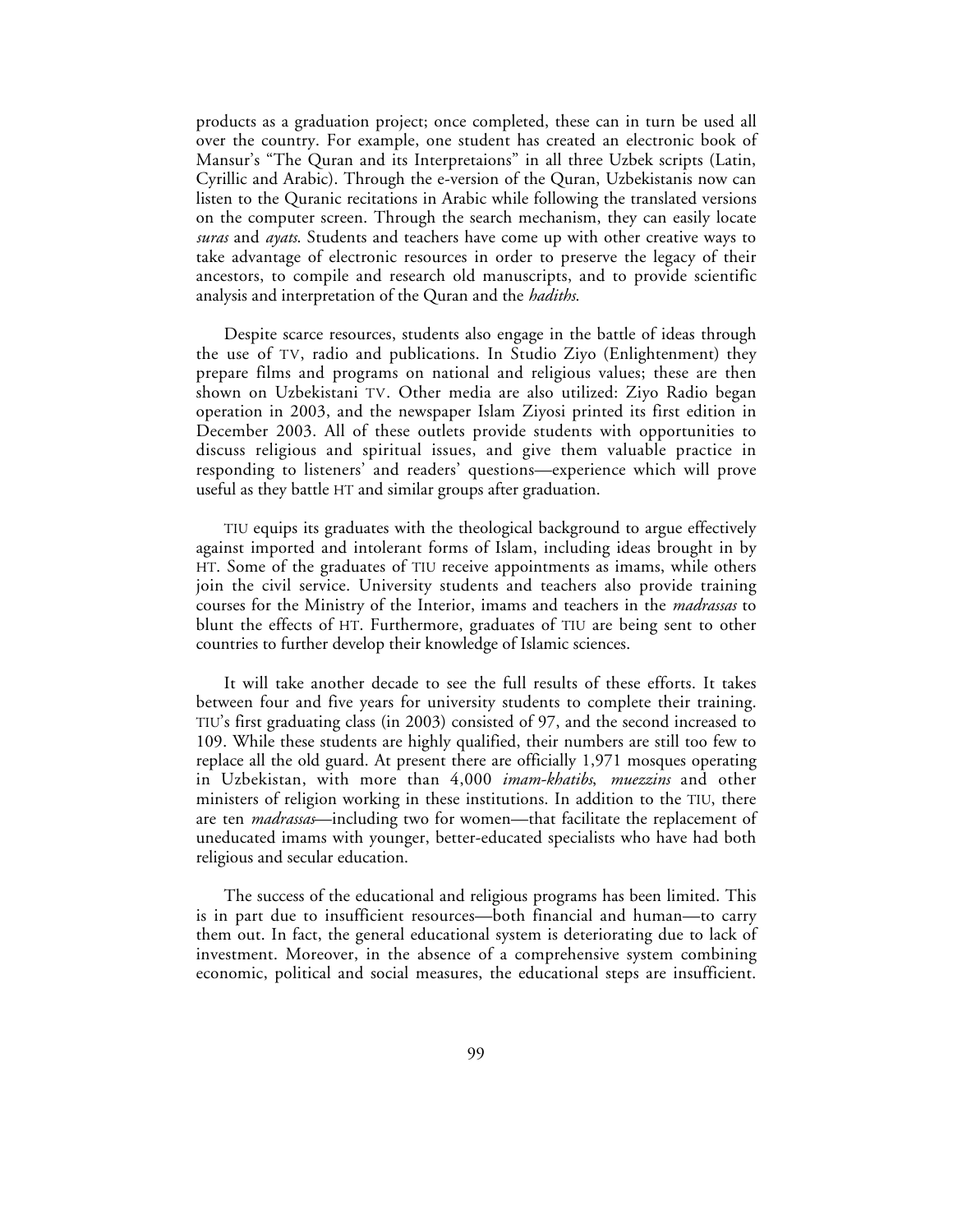Nonetheless, they do indicate that the Uzbekistanis understand the progress they need to make in the battle of ideas.

While the fact that these institutions are government-run and governmentapproved may seem too restrictive by Western standards, the West must understand that a certain degree of state restriction is necessary in order to accomplish the twin goals of keeping out radicalism and protecting the relatively free practice of religion. Like other secular states with a majority-Muslim population, such as Azerbaijan and Turkey, the Uzbekistani government pays for the salaries and the facilities of religious institutes that teach non-political Islam. While ideally the funding for the religious institutes and the *ulema* ought to come from private sources, given the ongoing war within Islam, such a step is too risky to take at this point—even for more advanced countries like Turkey.

## *Uzbekistani-U.S. Cooperation: The Unfulfilled Promise*

When 9/11 hit the U.S., Uzbekistan was already engaged in battling the terrorists and radical Islamists, especially since the attacks of February 1999. Thus, Karimov quickly recognized his interest in supporting Operation Enduring Freedom. With this move, Karimov tied his own future with that of the United States, at the risk of upsetting Moscow. For Uzbekistanis, the post-9/11 environment was one in which the United States and Uzbekistan shared the same concerns. The need to cooperate in the fight against terror was keenly felt.

Karimov therefore eagerly agreed to the "Declaration on the Strategic Partnership and Cooperation Framework" with the United States on March 12, 2002. He provided the U.S. with basing rights in exchange for a U.S. pledge to "regard with grave concern any external threat to Uzbekistan". According to U.S. government sources, Karimov greatly surprised American negotiators by insisting on inserting strong language on the improvement of human rights as one of Uzbekistan's commitments to its new strategic partner. As a result, the document obligated President Karimov "to intensify the democratic transformation of [Uzbekistani] society politically and economically."8 It is still not clear whether Karimov intended to use this condition as a way to push for internal changes or simply to give such an impression to his new strategic partner.

It is certain, however, that he realized the country's main human rights problem, torture in prisons, was causing him a tremendous international headache. More importantly, it was turning many previous moderates into radicals. The Uzbekistani leadership proudly declares that it was the first former Soviet republic to have invited and received the UN special rapporteur on torture, Theo van Boven. He went to Uzbekistan in November 2002 and while acknowledging his visit as a "clear indication of [the Uzbekistani government's]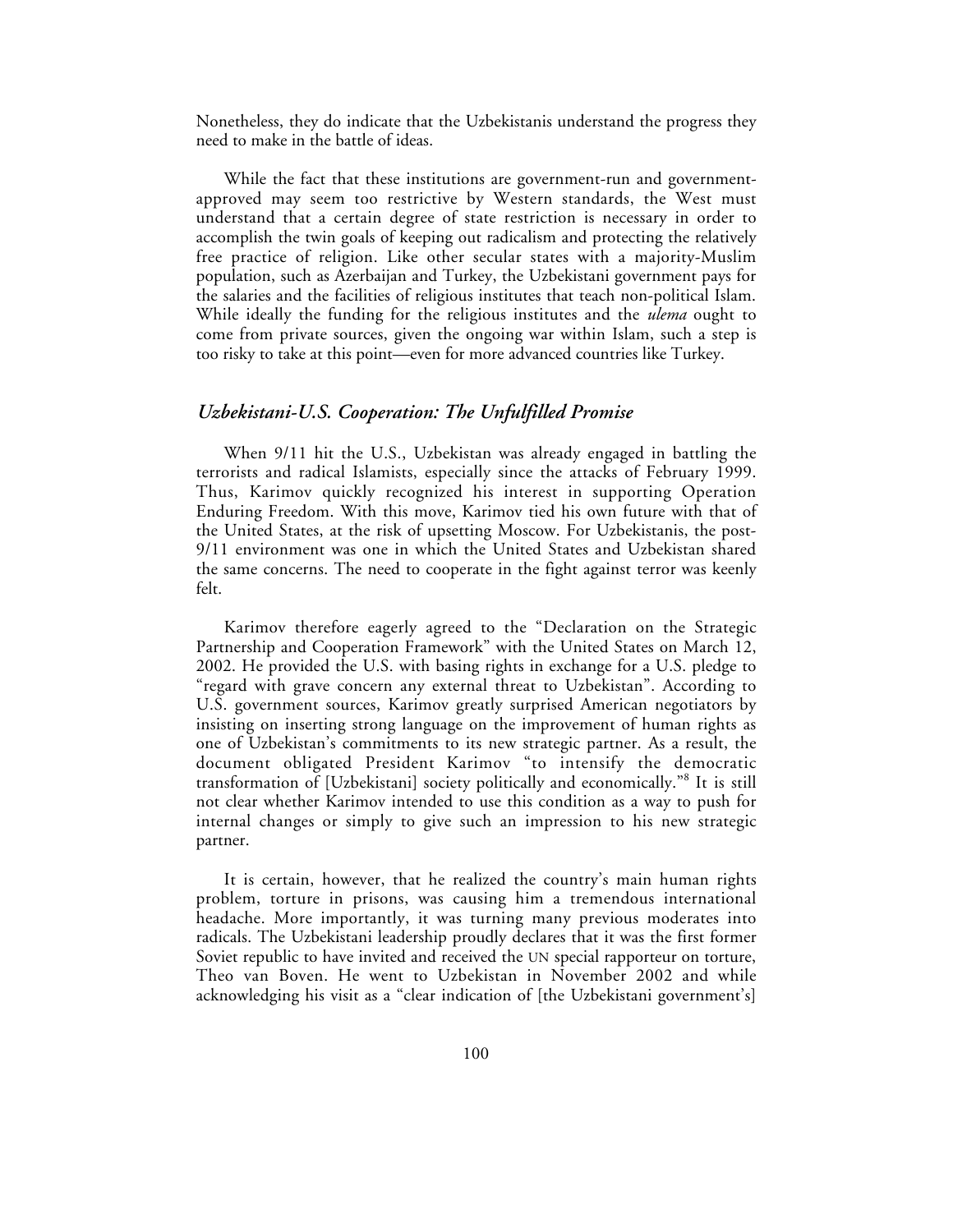increased cooperation . . . in the field of human rights", Van Boven concluded that "torture and similar ill-treatment [are] systemic."9

Since the issuance of the report, the government has continued to send mixed messages to the international community. After Van Boven's visit, the government promptly adopted a "National Plan" on the implementation of conventions against torture. Penitentiary institutions became more open to foreign visitors. For example, visits by the International Committee of the Red Cross increased from four in 2001 to fifty in 2003. Additionally, the author was able to visit the Zangiota penal institution near Tashkent in 2003**,** where she was able to interview several imprisoned HT members. However, Human Rights Watch concluded that the National Plan "fails to address many key recommendations" of Van Boven's report, and added that the government plan "proposes little concrete action, and contains an unjustifiably delayed timeline for action."<sup>10</sup> Karimov had also made a clear statement that he was prepared to end torture, one of the conditions set by the European Bank of Reconstruction and Development (EBRD) as part of the deal bringing its annual meeting to Uzbekistan in May 2003. To the great disappointment of the EBRD and Washington, however, Karimov remained silent on this sensitive issue during the meetings, which then led EBRD to limit its investments in Uzbekistan.

There has been little progress in dealing with torture since then. In order for U.S. aid to be made available to Uzbekistan under the framework established in 2002, the Secretary of State must certify the country is making "substantial and continuing progress" in respecting human rights. The Uzbekistani government was certified in 2003, but the same was not true in 2004. Originally scheduled to take place in April 2004, the U.S. government delayed its decision while Congress held further hearings on the Karimov regime's suitability to receive assistance. Ultimately, on July 13, 2004, despite recognizing that "Uzbekistan has made some encouraging progress over the past year", the Secretary of State "on balance . . . has decided that, based on Uzbekistan's overall record of reform", the country's government would not be recertified.<sup>11</sup>

One measure of Uzbekistan's efforts at reform is its increasing willingness to engage NGOs. Though the Karimov government lately has become wary of NGOs since the developments in Georgia, it nonetheless has made progress in this area. Over 300 national and international NGOs have been registered, along with well over 3,000 local human rights associations. As a result of cooperation with these NGOs, Uzbekistan has even started to allow independent human rights advocates to monitor places of detention. However, it is true that, for example, George Soros' Open Society Institute (OSI) is not allowed to operate in the country. "We are not obliged to work with all the NGOs in the world", explained a high-level Uzbekistani official. Moreover, problems with OSI intensified after the so-called Rose Revolution in Georgia in November 2003, in which a Soros-backed group of young reformers peacefully overthrew the existing government. Since then,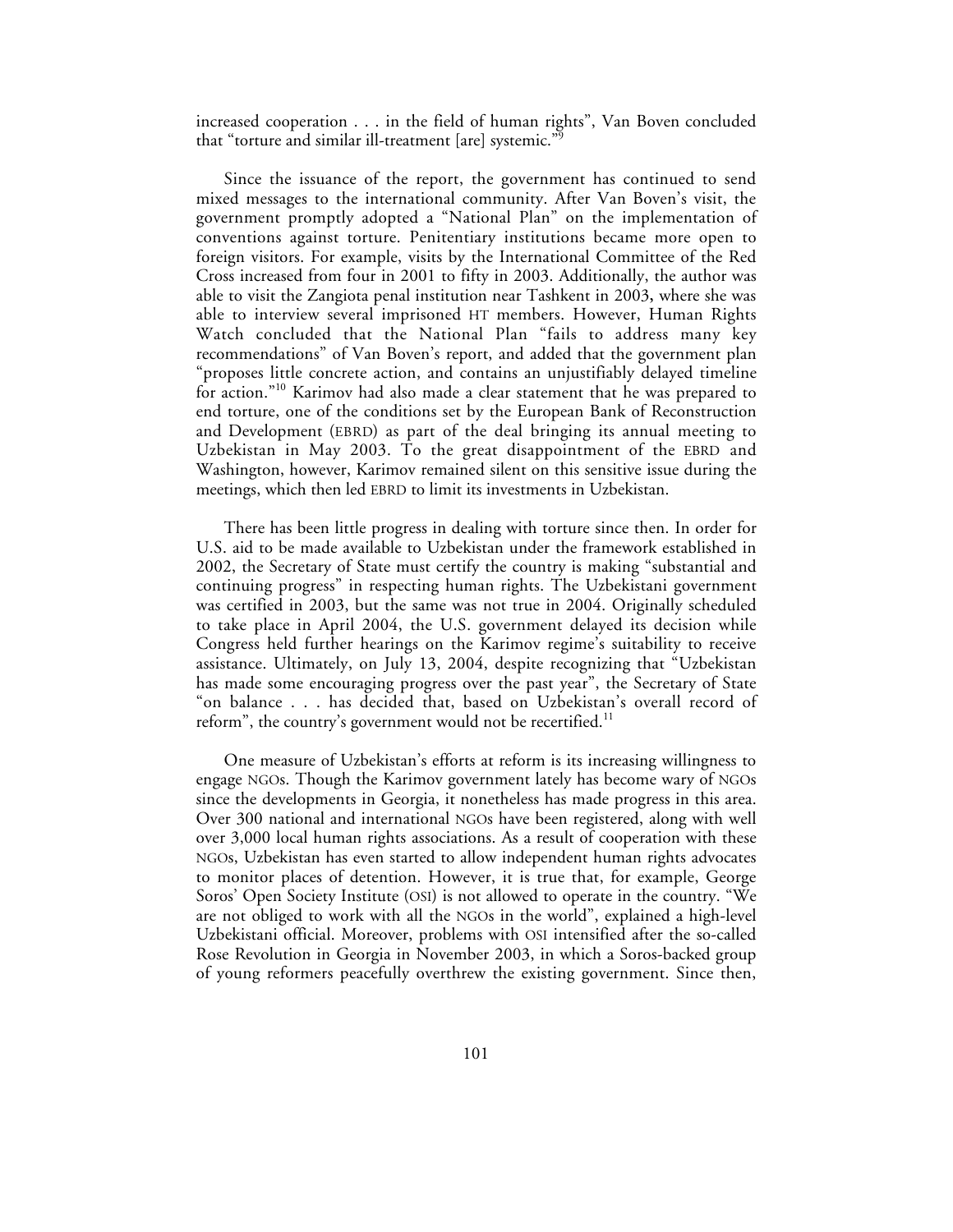not only Karimov but also many other leaders in the ex-Soviet sphere have viewed the activities of OSI with suspicion.

The experiences of NGOs in dealing with the Uzbekistani government have varied. The U.S.-based group Freedom House established a constructive dialogue with the interior ministry, obtaining the trust of government officials and, in many cases, ensuring better outcomes. The Freedom House approach must be contrasted with that of Human Rights Watch (HRW), which was expelled from Uzbekistan for its perceived bias. This bias is illustrated by the group's response to the affair of Andrei Shelkavenko, who died in police custody near Tashkent in May 2004. Perhaps in an effort to influence the ongoing State Department evaluation process, the group immediately issued a press release labeling the incident a "torture death", and called for the government to "conduct a thorough and independent investigation" and "allow international forensic experts to examine the body."12 Because the Uzbekistani government believed that Shelkovenko had committed suicide, it made the unprecedented decision to follow both recommendations. The government quickly invited representatives from the U.S. embassies in Moscow and Tashkent, Freedom House, and HRW, along with forensic experts from Canada and the U.S., to conduct their own investigation. This international panel of experts did not find any indication of torture and concluded that Shelkovenko indeed had committed suicide. HRW was thus forced to acknowledge its error, and it later accepted the results of the international investigation.<sup>13</sup>

Uzbekistan has also continued to reduce the number of arrests, and at the same time has announced several amnesties, as a result of which the number of prisoners today is half that in 2000. According to Zukhriddin Khusnidinov, presidential advisor on religious affairs and the rector of TIU, in 2002 the number of people arrested who were members of HT did not exceed 5,000. With the first presidential amnesty decree, issued in 2002, some 460 were released. At the beginning of 2003, a more far-reaching effort to reform the prison system resulted in the establishment of a special commission. Khusnidinov was appointed as the chair of this commission, whose members included scholars and lawyers. They interviewed approximately 3,500 people over the course of eight months and discussed with them the true principles of Islam. As a result, according to government sources, 1,314 people decided to leave HT, and of those, 736 were set free in 2004; theological work is ongoing with the rest of the radically educated ones. According to Uzbekistani government figures, the recidivism rate is low; just three out of 400 ended up back in prison for similar offenses.14

However, while some imprisoned HT members have changed their minds, others grew firmer in their convictions after years of imprisonment and torture. The principal reason can be traced to the earlier policies of the Karimov regime. While the recent amnesty offers were genuine, previous instances were not. In 1999, the government promised that those HT and IMU activists who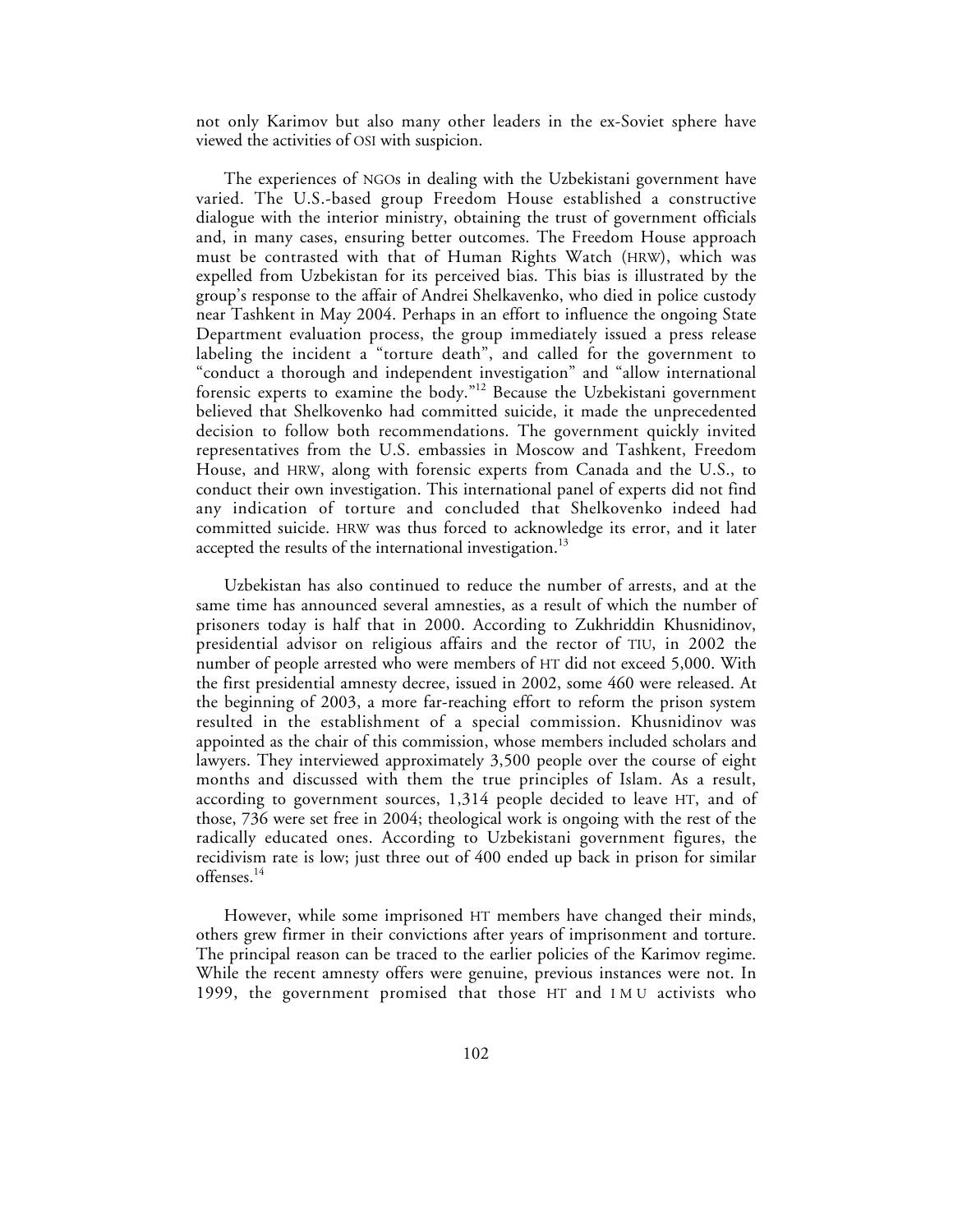acknowledged that they had followed the "wrong religious path" would be forgiven. But those who turned themselves in were detained and tortured. Some were sent to prison for over 15 years, all the while having almost no idea what was happening to them. This led many Muslims to lose faith in the justice the Karimov system provided, a point HT fully exploited.

The post-9/11 alliance with the United States has occasioned a clear change in behavior. Most visibly, after the spring and summer 2004 terrorist attacks, to the surprise of many, the Uzbekistani government did not conduct mass arrests. The changing Uzbekistani attitude towards mass arrests and torture is a result of increased interaction not just with the United States, but especially with other Muslim countries. Scholars from Algeria, Egypt, Turkey and others have made clear to Uzbekistani officials that, based on their own experience with radical Islamists, mass crackdowns and torture lead to a backlash against the regime. This understanding has not yet reached all levels of the Uzbekistani government. Reinforcement and dissemination of this message will undoubtedly be a long process. In Uzbekistan, top-down measures are not always effective due to the fact that there are many centers of power, drawing strength from local clans. Corruption and the low level of education of security personnel are additional reasons to believe that torture in Uzbekistan will continue for some time.

Furthermore, some Uzbekistani elites feel that Islam itself is the problem with HT, and they only pay lip service to freedom of religion. In addition, many still approach radical Islamism as a criminal issue, not an ideological one, thus rejecting the examples provided by other countries and the evidence of an internal backlash. As late as July 2002, Ilya Pyagay, the interior ministry's deputy anti-terrorism chief, equated the battle against HT with the battle against crime: "just as harsh punishments against car thieves have almost eradicated such crime in Uzbekistan, tough measures can also achieve the same result in the fight against extremist Islamic organizations."<sup>15</sup> Despite this tendency, the government has made an effort to paint its own actions as anti-anticonstitutional, rather than as the criminalization of Islam *per se*. When the authorities sentenced 16 people with up to 18 years in jail on October 12, 2004 for "attempts to overthrow Uzbekistan's constitutional system, membership in a religious extremist organization, terrorism, and possession of explosives", they made sure to underline these people were being jailed for illegal and anticonstitutional activities, and not "for being Muslim".

As Uzbekistanis themselves admit, economic development is extremely important to take away the recruiting ground from HT. Today, the average person is considerably worse off than under communism. Uzbekistani farmers (who contribute the largest share of GDP) have not been able to get fair prices for their products due to the state policy that does not allow for the free convertibility of the som. While convertibility was announced on October 15, 2003, two months after a liberalization plan was approved by the IMF, it emerged that it had been secretly suspended.<sup>16</sup> Another short-sighted government policy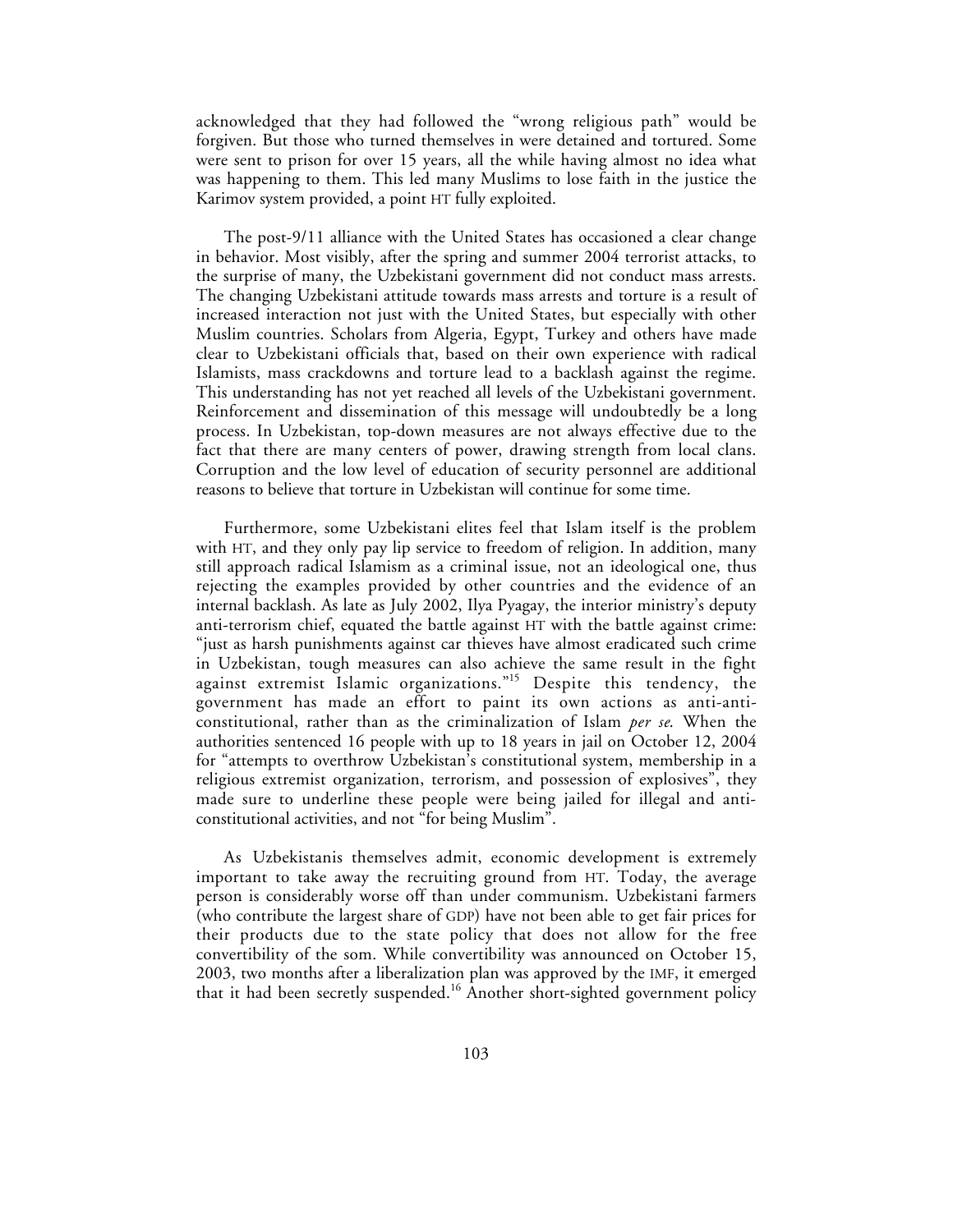was to limit cross-border traffic once it became known that HT was using small traders to smuggle in its literature and funds. These severely restricted border crossings worsened the condition of the average small businessman and made the borderless Islamic state proposed by HT even more appealing.

In response to the increasingly apparent negative effects of its policy, the Uzbekistani government has taken rudimentary steps to open up the economy. Uzbekistan signed the Trade and Investment Framework Agreement (TIFA) with the other four ex-Soviet Central Asian states and the U.S. At the signing ceremony on June 1, 2004, U.S. Trade Representative Robert Zoellick recognized that "More than a decade after independence in Central Asia the countries in the region are exploring new ways in which to open and liberalize trade. . . . The TIFA will not only deepen our economic relationship with the Central Asian countries but will also create stronger trade ties among the five countries in the region. . . . "<sup>17</sup> At the 2004 Summit of the Central Asian Cooperation Organization in Tajikistan, Karimov also called for a common market to be created in the region, in order to increase the economic possibilities for all Central Asian states. He mentioned three stages for the creation of the common market: first, a customs union (with a common external tariff); second, a zone of free trade; and finally, a common market in which capital and labor are able to circulate without hindrance. Uzbekistan is also advocating the formation of multilateral food, water, energy and trade consortia in Central Asia, including Afghanistan.

Despite the promise of these initiatives, unless Karimov shows the will and ability to take on the clan networks, Uzbekistan will become a failing state. As Karimov was brought to power in large part by the support of the various clans, he has played a careful balancing game until now. These clans, as in other parts of Central Asia, tend to be informal (through marriage ties or joint business interests) and do engage in corrupt and sometimes illegal activities. When Karimov tried to take reformist steps in the past that would have upset the status quo, some clans reputedly participated in attempts to assassinate the president. There certainly is a risk that some clans may even use groups like HT to destabilize the Karimov regime, but not taking action to open up the country economically can have worse consequences.

A clear sign of this came in November 2004 following new restrictions on trade, which are believed to be backed by some of the strong clans. The government announced that it would be illegal for traders to use intermediaries, that is, if traders buy goods abroad, they must sell them personally without going through any other retailer. Each trader must also have a special government license. While the authorities claimed that these measures will keep prices down, many small traders believe their businesses will collapse. These concerns led to unprecedented civil disorder in Ferghana (especially the city of Kokand) and Kashkadarya provinces; it was termed as "the most serious expression of popular discontent in recent memory in Uzbekistan".18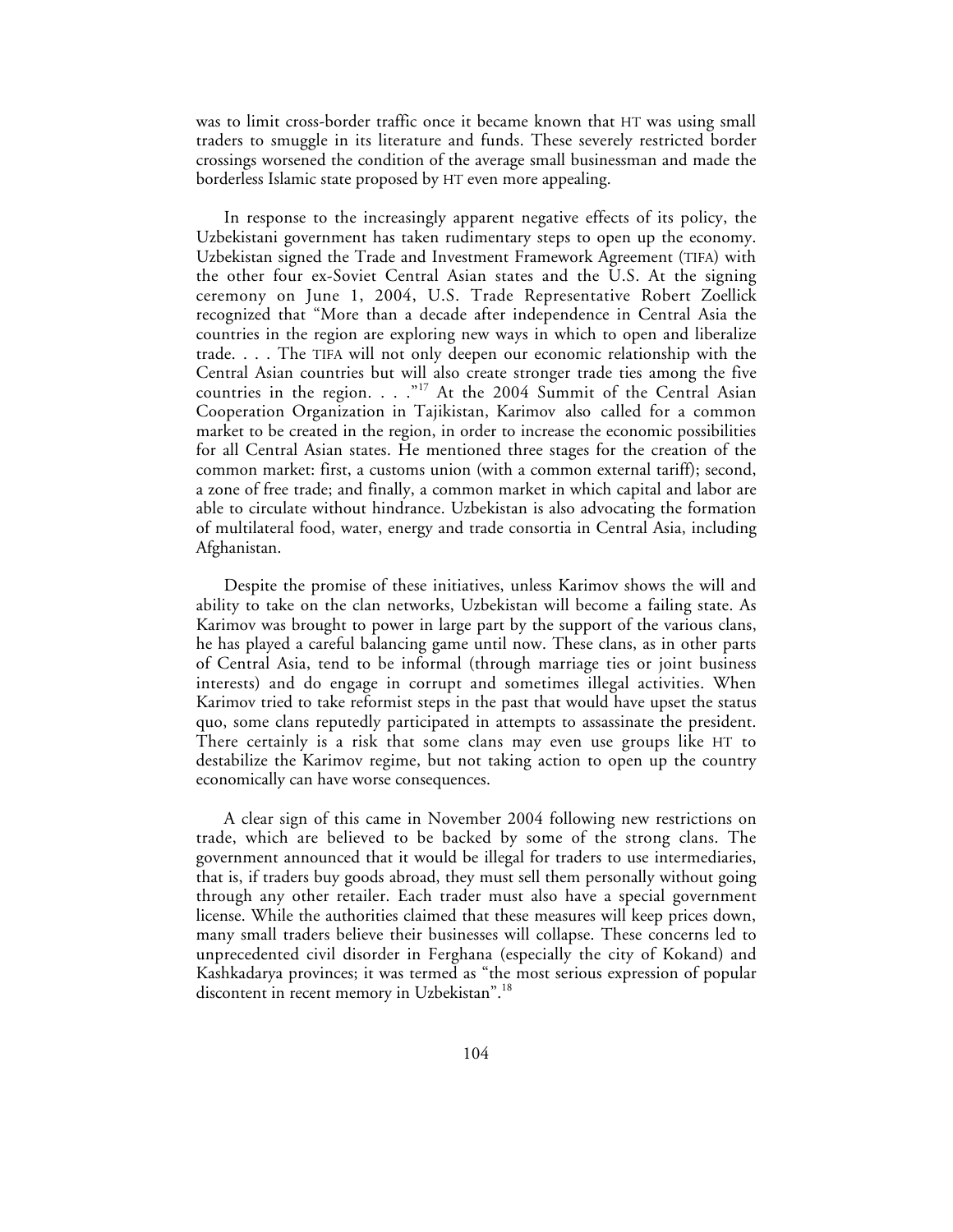While economic liberalization has been difficult, it has been much harder to encourage the Uzbekistani government to open up politically, especially after Georgia's Rose Revolution. To date, while there are seven political parties, there is no political party registered in the country that has expressed disagreement with Karimov's policies. Since the government shut down the secular opposition parties Birlik (Unity) and Erk (Freedom) in 1992, HT has been the only viable political alternative for disaffected citizens. Because Muhammad Salih, the leader of Erk, was involved in attempts to overthrow Karimov, his party is not likely to be registered anytime soon. Since the U.S. began increasing its engagement with Uzbekistan, however, political conditions have improved such that Birlik was able to hold its party congress in summer 2004.

In 2003, the author began second-track American efforts to engage with the Uzbekistani leadership to come up with better strategies to combat HT's hold in Central Asia. Since her research project on Hizb ut-Tahrir began, the author has enjoyed the cooperation of the Uzbekistani government in its efforts, particularly that of former Uzbekistani Ambassador to the U.S. Shavkat Khamrakulov and his successor, former Foreign Minister Abdulaziz Komilov. The assistance of current Foreign Minister Sadik Safaev has also been invaluable (who served in Washington from 1996 to 2000**)**. Thanks to the close relationship it enjoys with these and other officials, the Center has been able to host a series of informative and productive events. It has also provided policy recommendations to the U.S. and Uzbekistani governments. Most importantly, the author was able to witness first-hand how Uzbekistani thinking has started to change in a positive direction during the period of this engagement.

In July 2003, Abdujabar Abduvakhitov of Tashkent's Westminster International University, Zokhidilo Munavvarov of the International Fund of Imam al-Bukhari, and Marina L. Pikulina of the Swedish FAST project traveled to the United States for a workshop entitled, "Uzbekistan: The Confrontation between Traditional and Extremist Islam in Central Asia." Attendees heard how these experts viewed the threat Hizb ut-Tahrir presents and discussed policies designed to combat the appeal of the organization. The Uzbekistani scholars kept underlining that once the U.S. makes clear that it appreciates the challenge of combating radical Islamist ideology, then the Uzbekistani authorities will be more open to suggestions. The recommendations the U.S. and western European countries had made up to that point seemed too naïve. At the same time, recognizing that mass imprisonments and torture had been further worsening the situation, the scholars urged the U.S. to help with education (both secular and religious) and with socio-economic conditions in the country.

Upon his return, Abduvakhitov was appointed special advisor to the president on educational and cultural affairs. Zokhidilo Munavvarov invited the author to an international conference entitled "Islam and Violence", which took place in Samarkand in October 2003. Most impressive about this conference was the set of international experts it brought together (from Central Asia, Russia,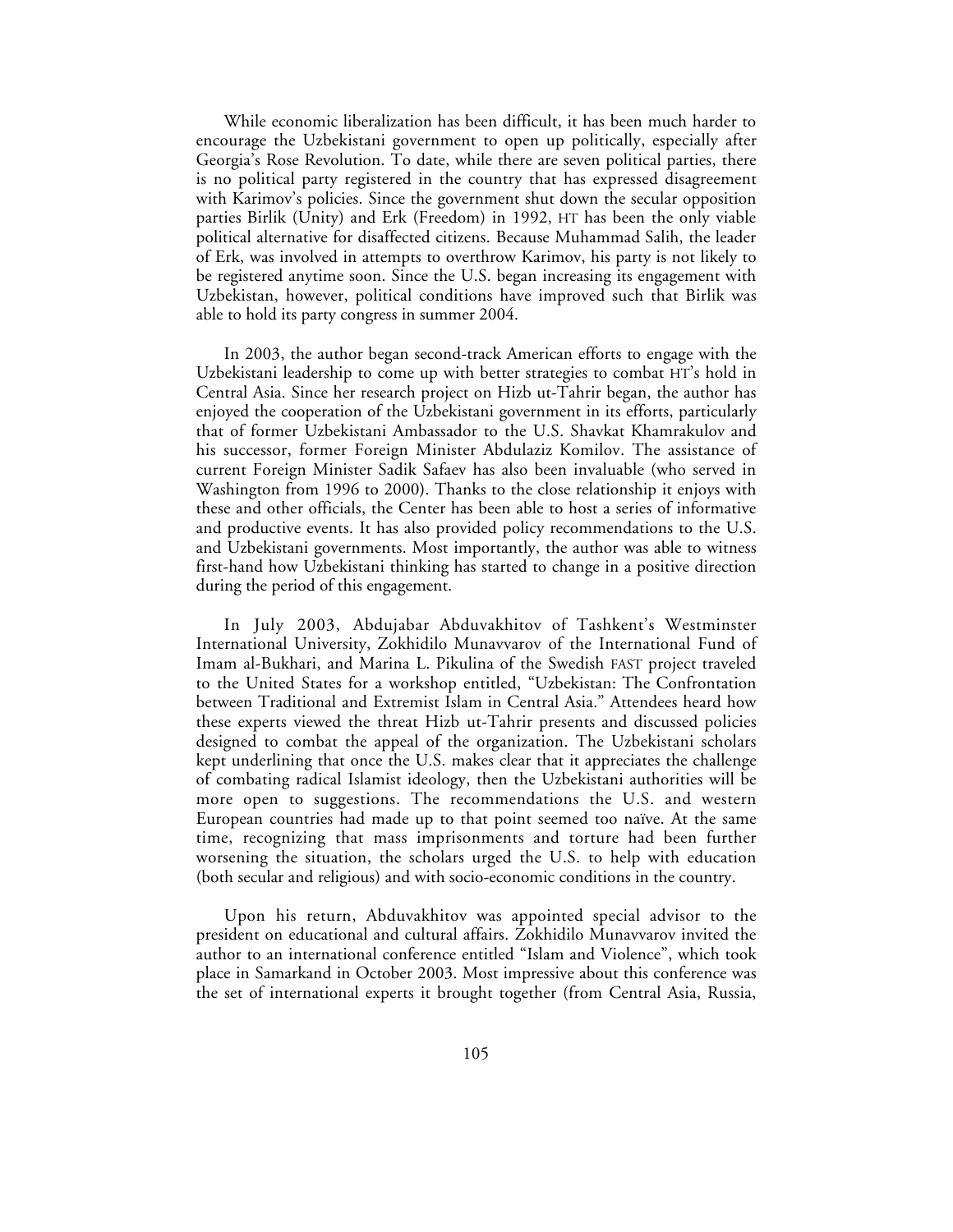Germany, Turkey, Algeria, Egypt and other places) and the tough issues it addressed. The International Fund of Imam al-Bukhari, Tashkent Islam University and Friedrich Ebert Stiftung organized this international conference in order to enable Uzbekistani scholars and government officials to exchange ideas and learn from other countries' experiences, including in defeating radical Islamist ideology. The papers presented at both conferences were published in Russian and English so that Central Asians and Western scholars could benefit.

Foreign Minister Sadik Safaev and Presidential Advisor Zukhriddin Khusnidinov were among several others who expressed great interest in trilateral cooperation between Washington, Ankara and Tashkent. Consequently, The Nixon Center organized a two-day workshop in Turkey in February 2004, entitled, "Deciphering and Combating Radical Islamist Ideology: Should the War against Terrorism be Extended to Hizb ut-Tahrir (HT)?". It also invited Khusnidinov to participate and meet with Turkish Islamic specialists and national security experts. The workshop, which was organized with support from the Turkish think tank ASAM (Center for Eurasian Strategic Studies) and the Washington, DC-based Ethics and Public Policy Center, brought together a small group of scholars, policymakers and law enforcement officers from a wide range of countries that focus on HT. By then, Kyrgyzstani, Tajikistani and Kazakhstani policymakers had begun to concentrate on the threat posed by the group, and all three presidents sent their representatives. At this workshop, Central Asian government representatives were able to learn from other countries' experiences in dealing with HT, including about the activities of the Turkish Directorate of Religious Affairs (Diyanet), which is discussed in more detail below.

Most recently, Khusnidinov, along with official representatives of the various religious communities of Uzbekistan, came to Washington, DC for a series of meetings organized by The Nixon Center. Kamilov and Khusnidinov underlined the importance of teaching Uzbekistanis the enlightened and tolerant Hanafi form of Islam. Highlighting that their main weapon is the "deep Islamic values of enlightenment, tolerance and justice", the Uzbekistani officials stated the need to launch a "global informational and educational campaign", like that carried out by HT. They noted that "Uzbekistan has been a center of Islamic civilization for many centuries. We are reviving our heritage and we will not allow foreign fanatics to take it away from us. . . . Together, we have to create a strong barrier to all their attempts to impose 'ideology of hatred' on us."

As a result of this two-year engagement with senior Uzbekistani officials, the author has concluded that Uzbekistani authorities are still trying to overcome the legacy of communist ideology and economy, and that the whole society is in the midst of an unprecedented social and economic transformation. The Uzbekistanis can become a true strategic partner in the battle of ideas. The unprecedented steps they have already taken in the theological and educational fields are commendable. But with 70 percent of the Uzbekistani people under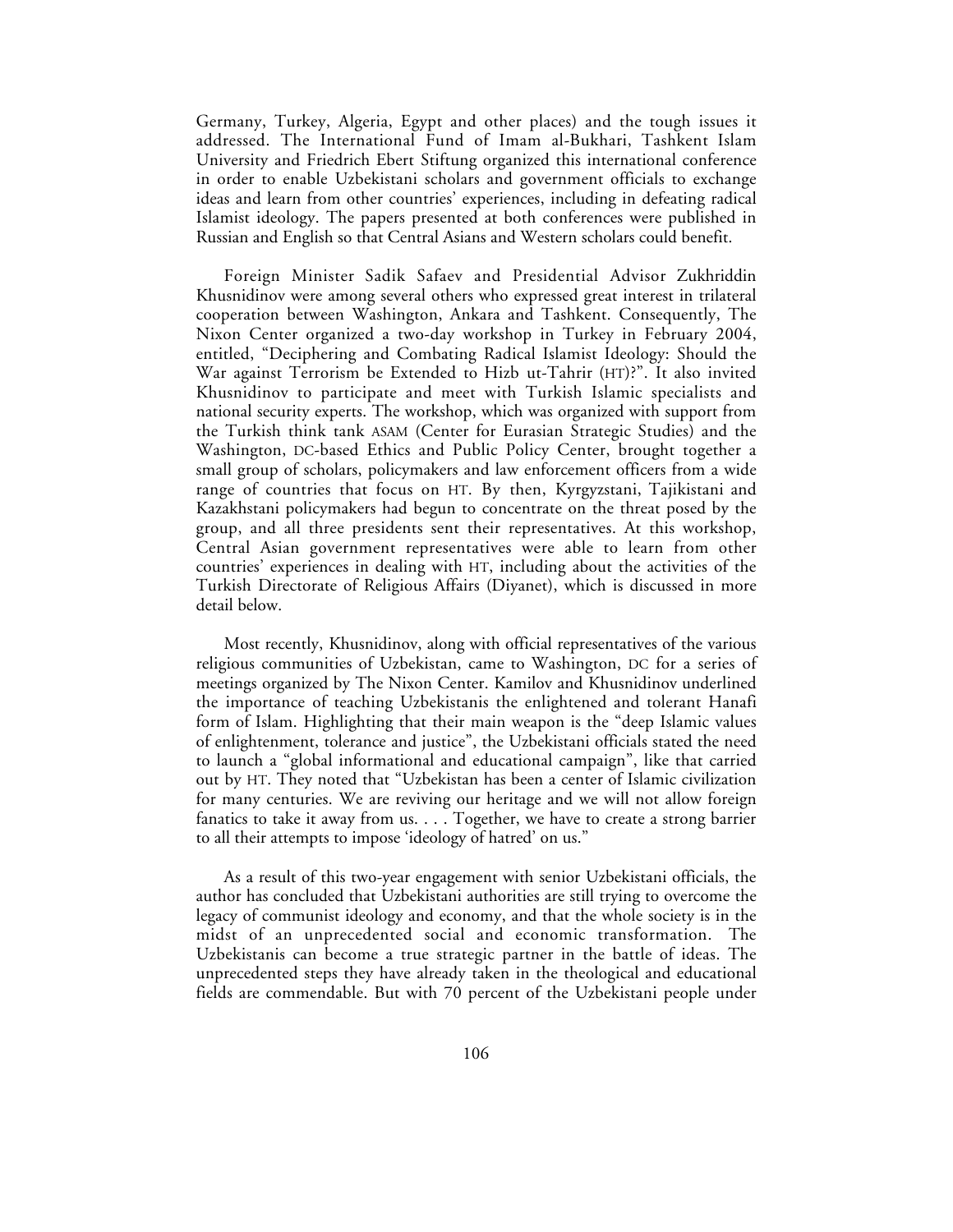thirty years of age, unless their main economic needs can be satisfied, the country will not be able to fulfill its historic role. In other words, unless there is economic development, including liberalization of conditions for small- and medium-size businesses and regional economic cooperation, the state's existing ideology will have no appeal. With Karimov and his government continuing to tell the Uzbekistanis that the country is making progress while people themselves feel little impact, the system of democracy and capitalism and the secular governance will continue to lose legitimacy and the theories of HT will increasingly find appeal.

## *Kyrgyzstan: Too Much Openness?*

Due to the its small size and natural beauty, Kyrgyzstan became known as the "Switzerland of Central Asia" soon after independence. This nickname was not solely awarded on the basis of the magnificence of its mountains and lakes. Unlike Uzbekistan, which has encountered a wide range of criticism from Western governments on human rights and other issues, Kyrgyzstan was labeled a "poster child . . . for democracy [and] for how democratic reform works well in Central Asia."<sup>19</sup> Though widely admired, this unusual degree of openness also left the state vulnerable to an influx of radicalism. As Kyrgyzstani Deputy Foreign Minister Talant Kushchubekov explained, "In the 1990s our country had enacted policies of openness to the external world, while the adoption of liberal laws had created favorable conditions for the development and propagation not only of traditional faiths, but also the new, less-traditional radical religious groups."<sup>20</sup>

Indeed, as a result of these liberal policies, the strength of radical Islamist groups dramatically increased during the late 1990s. While there were only 39 mosques in the entire country in 1991, this number jumped to over 2,000 in  $2004<sup>21</sup>$  Of these, over half are unregistered with the state religious authority and are thus exempt even from the relatively lax requirements it imposes.<sup>22</sup> In its regulation of religious institutions, the Kyrgyz Republic fell behind even Western countries such as Austria; for instance, in Kyrgyzstan the minimum number of members required of a recognized religious organization is ten, compared to the Austrian requirement of  $300.^{23}$ 

The neglect towards religion shown by Kyrgyzstani authorities while formulating policy was only exacerbated by their specific failure to address affirmatively the practical threat of groups such as HT. The group entered Kyrgyzstan in 1996, first in the south then gradually pushing to the north. After the July 1999 arrests in Uzbekistan, many more HT members moved to Kyrgyzstan. At first the leaflets were in Uzbek and discussed the situation in Uzbekistan, but after 2000, they were distributed in Kyrgyz. But the authorities did not understand the significance of these leaflets and consequently did nothing to stop their distribution. Indeed, among radical circles, Kyrgyzstan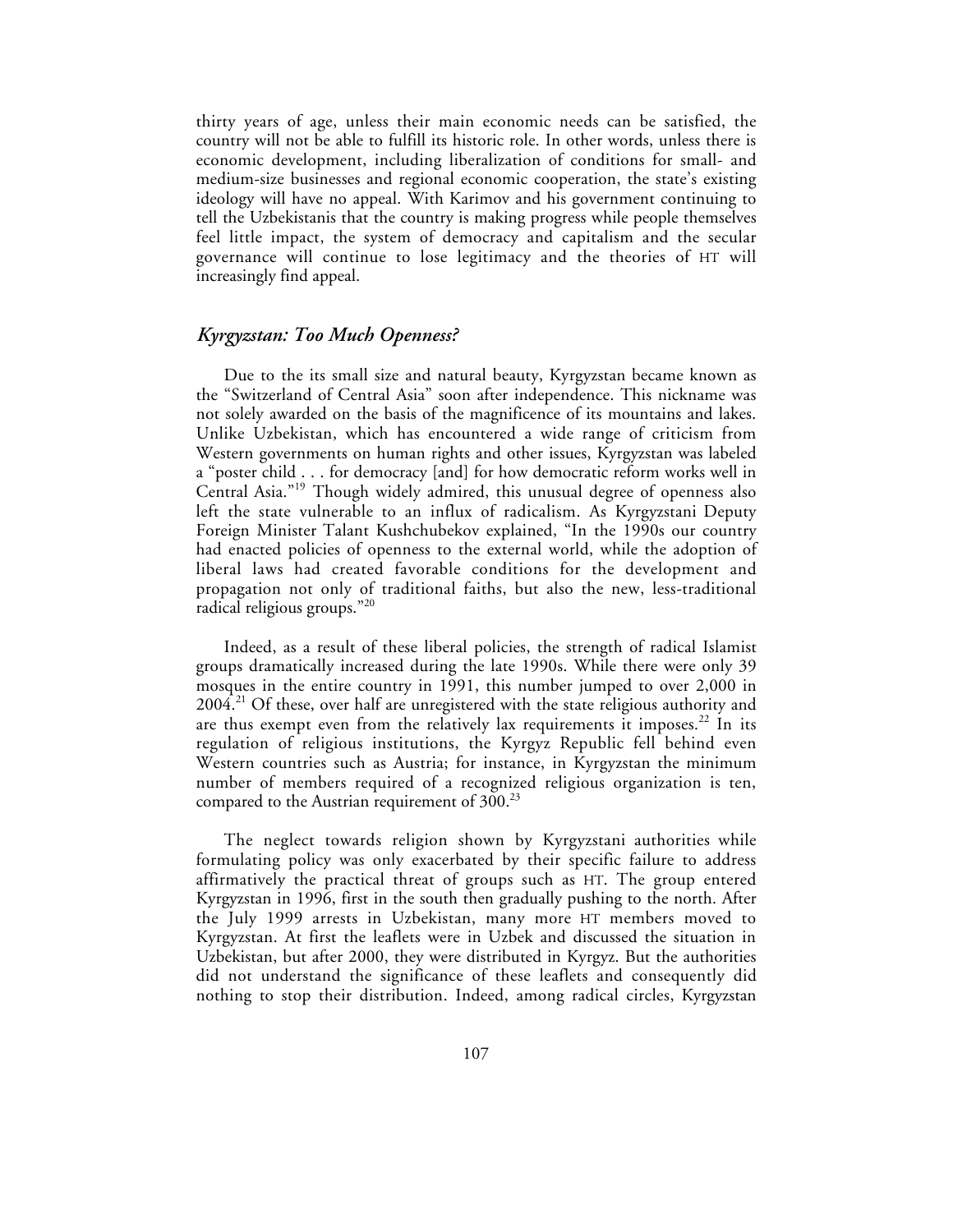quickly developed a reputation for the leniency with which it treated Islamist groups and their members.

Compared to its neighbors, especially Uzbekistan, the Kyrgyzstanis were also much less willing to impose strict sentences on those activists they did arrest. The maximum sentence imposed on convicted radicals was set at a mere five years. The rationale for this policy was explained by interior ministry spokesman Joldoshbek Busurmankulov, who declared that "we should fight for the hearts and minds of people." According to Busurmankulov, a twenty-year prison sentence would do nothing to deter the colleagues of those arrested, who will instead "think quietly about why [the convicted party] was jailed and will look for the same literature."<sup>24</sup> At the same time, he did say that if HT members "abuse the tolerant attitude of the Kyrgyzstani government and break the laws regulating their activities, they are subject to criminal penalties", and indeed the government has arrested many HT members in the Osh, Batkent and Chuy oblasts.

While paying lip service to the "fight for hearts and minds", however, the government undermined its ability to win that battle by its confused institutional approach towards Islam. It was not until 1996 that the government created the State Commission on Religious Affairs (SCRA), which was established only after moderate clergy fearful of the radical threat lobbied for such an entity. Since its establishment, however, the SCRA itself has been staffed by radical Islamists. The first commission chairman, Emil Kaptagaev removed Kyrgyzstan's then-Chief Mufti Kimsanbai Abdrahmanov and replaced him with an underqualified ethnic-Kyrgyz refugee from Tajikistan, Abdysatar Mazhitov. The contrast between the two could not be more clear: Kimsanbai was a strong opponent of Wahhabism, while Mazhitov did not even condemn the 1999 IMU attacks in Batkent—and in fact, spoke out against those who warned of the increasing influence of Wahhabism in Kyrgyzstan. Kaptagaev was duly replaced by Zholbors Zhorobekov**,** who fully understood the threat of religious extremism and international terrorism, and who brought back Kimsanbai as chief mufti in April 2000. Zhorobekov also accused ombudsman Tursunbai Bakir Uulu of being an HT member. However, Zhorobekov's successor, Omurzak Mamayusupov filled the commission with Wahhabis, such as Sadykjan Kamalov.<sup>25</sup> In October 2004, a new chairman was appointed to the SCRA, and Kamalov became the head of the Islamic Center in Karasu.

The Kyrgyzstani government also believed in establishing a dialogue with HT and in bringing the group into parliament. Kyrgyzstani leaders assumed that, since their policies were democratic (in contrast to the repressive approach of the Uzbekistanis), HT would agree to be co-opted. This initiative was proposed in 2001–02 by then-SCRA Chairman Mamayusupov, who lobbied for the legalization of HT. This approach had two main flaws. First, the Kyrgyzstani constitution is secular and opposes any religious party's participation in politics. In order to find a way to integrate HT, there was a need to change the political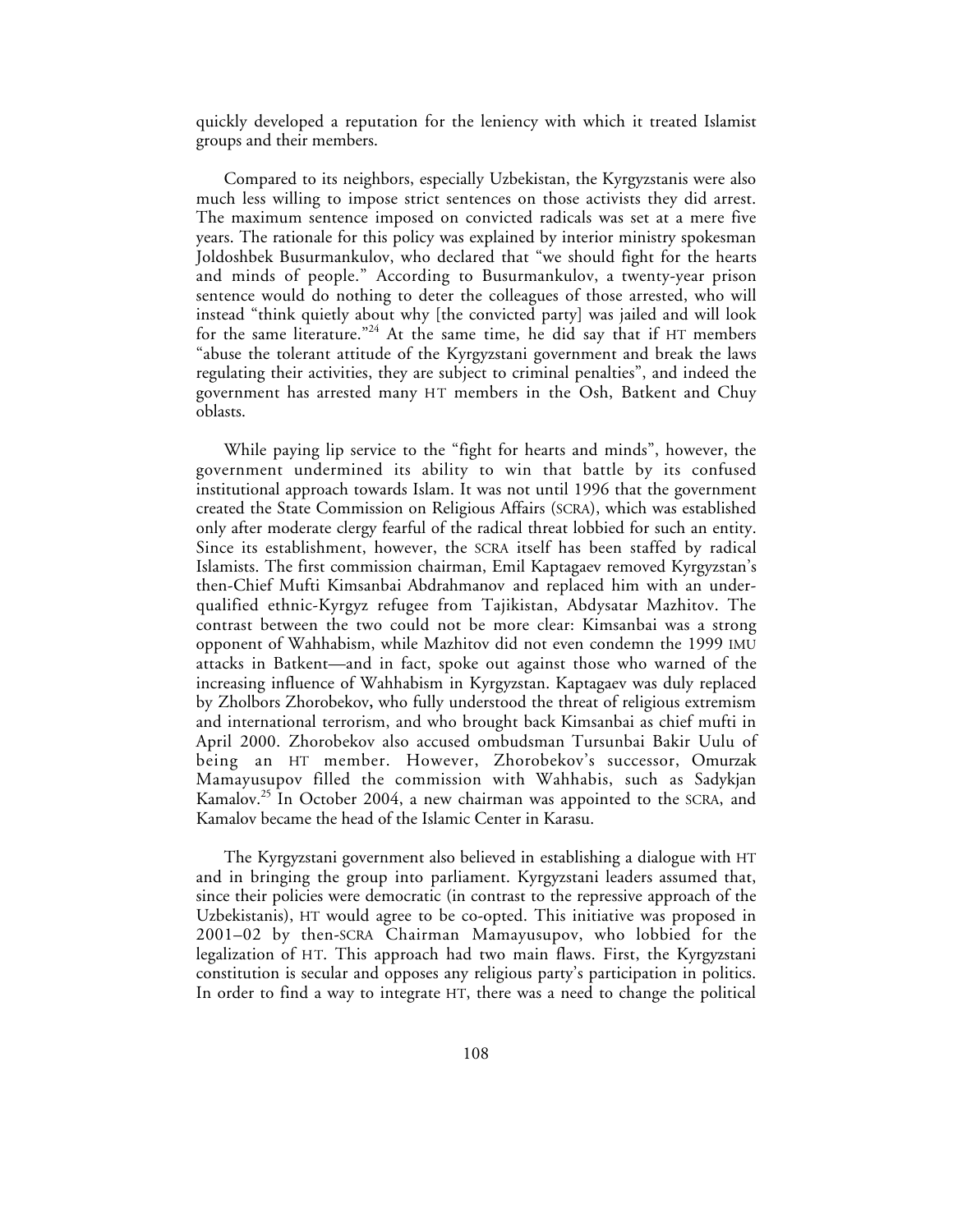system. In fact, so strong was the support for the peaceful integration of HT that there was serious debate on the question of amending the constitution. However, what advocates of amendment did not realize was that the second main issue, HT's refusal to participate in the "illegitimate" democratic process, made the whole question ultimately moot.

The problems at the top level of the religious bureaucracy filtered down to the local level. With a Wahhabi-trained grand mufti at the top of the pyramid, it was unreasonable to expect that the local imams would be able to counter the polished, carefully-designed approach of HT. Indeed, as the International Crisis Group reported, "few imams are capable of arguing with HT . . . . [T]hey do not read its literature and are not sufficiently versed in theology to point out where [the group] goes wrong."<sup>26</sup> In Kyrgyzstan in 2004, there were twenty HT books published on issues dealing democracy and socio-economic conditions, whereas none of the local imams published a single book. When HT members asked the local imam in Karasu to argue against them, it was not a surprise that he was unable to step up to the challenge.

In November 2003, Kyrgyzstan finally took direct and decisive action, and named HT as an "extremist organization". But the High Court has not yet clarified whether HT members can be arrested; the country's criminal code contains no provision stating that members of extremist groups can be jailed. For this next step to be taken, the parliament has to approve an amendment to the code. But some members of parliament argue strongly that HT members cannot be persecuted for their ideas. Until a permanent solution is found, HT members are being imprisoned for violating the statute forbidding the "inspiring of interethnic and inter-religious conflict." As a potential solution, the government wanted to create a commission of experts with training in theology, psychology, sociology and law in order to study whether it should be criminal to advocate the establishment of the Caliphate.<sup>27</sup> The OSCE, however, has strongly opposed this initiative, stating that it is likely to increase the strength of radical elements in HT. The Kyrgyzstanis have so far not managed to convince the OSCE that appeasement will not work against a group like HT. The government has therefore decided not to create the commission so as not to risk losing their reputation as a tolerant, open country.

For now, the Kyrgyzstanis have undertaken a set of administrative reforms. After structurally reorganizing the national security services to include a separate counter-terrorism department, the government began work on its new state program on religious extremism, which was announced in April 2004. The program contains a clear recognition on behalf of the administration that it did not do a good job addressing religious issues throughout the first ten years of independence. To remedy past defects, the program focuses on eliminating religious extremism and on promoting interfaith dialogue. It recognizes that heads of the local state administrations need to cooperate in their struggle against radical Islamist activity, which the government acknowledges has had a "negative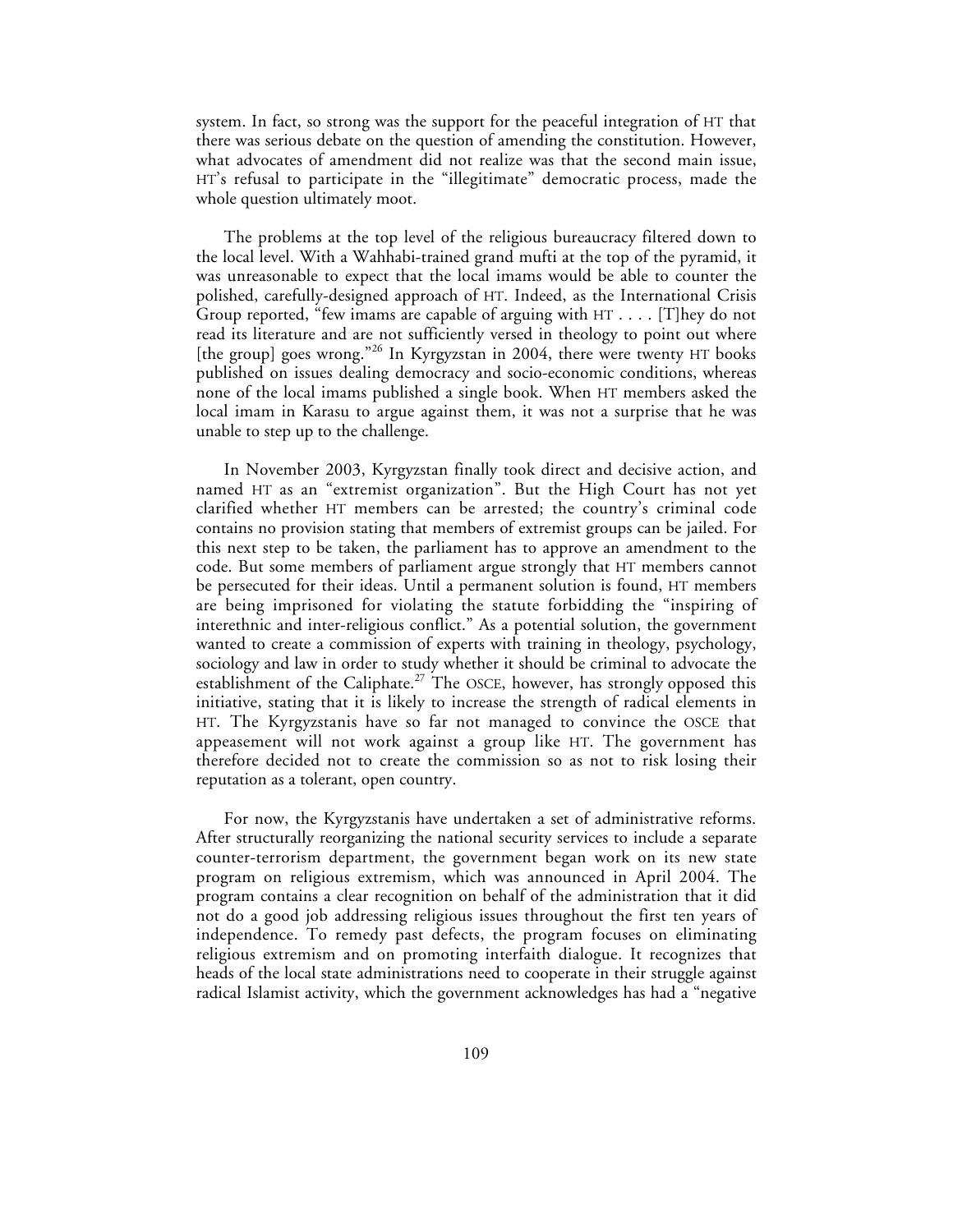impact on all processes of democratic and economic transformations in society." It further calls for a "balanced approach, built on wide use of law enforcement, preventative measures and counterpropaganda." It also identifies the need for international cooperation against terrorism. For the two-year period envisioned by the document, there are specific goals for the reduction in the numbers of young members of radical religious organizations, for the improvement of the legal system's ability to deal with religious extremism, and for the destruction of extremist groups' ability to publish and disseminate propaganda.

The corollary "plan of measures on realization of the State Program" consists of twenty items. They include the need for the Ministry of Internal Affairs and the National Security Service to coordinate their activities in creating a database on various extremist organizations, including information on their funding, support and internal structures. Together with SCRA, these two government bodies and the national broadcast media will wage an "offensive" against extremist ideology. Moreover, the SCRA will develop a new state policy on the treatment of recognized religious organizations by 2005—provided it secures the necessary financial resources.

Kyrgyzstan still has not fully appreciated the importance of educated imams and theologians in the battle of ideas. For example, even though there is a prominent faculty of theology at Osh State University, the authorities have failed to take full advantage of this key asset. The SCRA can offer so little in the way of compensation that it still employs people with little or no religious education, while university-trained theology graduates end up working in fields unrelated to their studies. As the Kyrgyzstanis proceed with their new program, they need to ensure that their indigenous theologians are properly employed. Until recently, village imams only had to go through a simple, three-month course in order to obtain their positions; in an encouraging sign, they are now required to complete two years of education. Additionally, the Ministry of Education has taken an active interest in promoting traditional Islamic values and morality in schools, and has issued tenders for textbooks. While this is a necessary step, there is a risk that radicals will obtain approval for their materials.

Though it falls short on the ideological and theological side of the battle, the Kyrgyzstani leadership shares the Western belief that one of the best protections against the Islamic threat is to bolster the country's economy. As Prime Minister Tanaev noted, "If we manage to create jobs for young people, then we'll take away half of [the] breeding ground" for radicalism. In order to deal with widespread poverty, the government developed the Comprehensive Development Framework (CDF) and the National Poverty Reduction Strategy (NPRS). Kyrgyzstan has also been able to secure financial and technical assistance from international organizations such as the IMF, World Bank, EBRD and the Asian Bank of Development. While progress has been slow, the government has been able to bring about a reduction in the overall poverty level. Further progress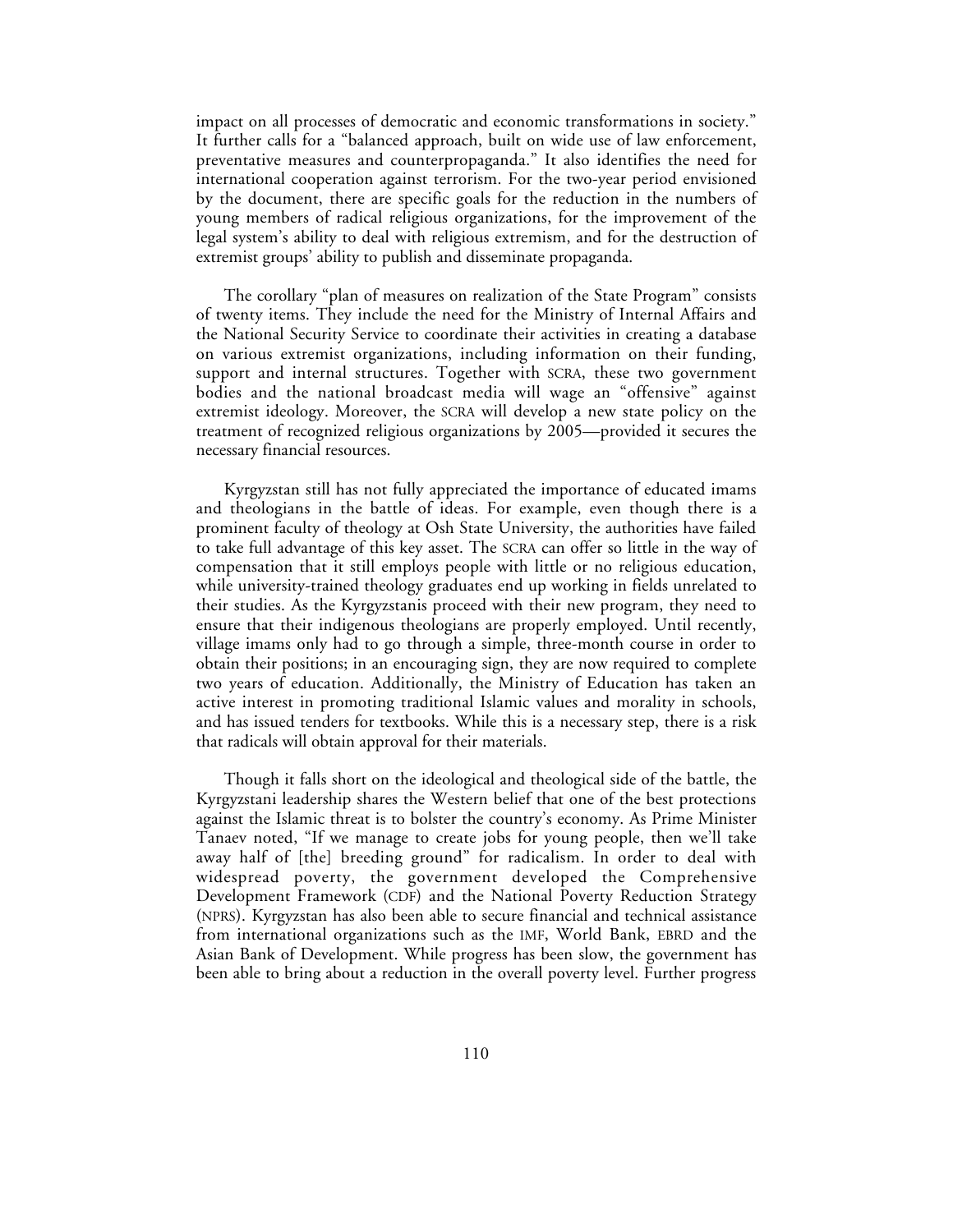is likely, but sustainable, long-term development can only occur with increased regional economic cooperation.

So far the most important element of Kyrgyzstan's struggle against HT has been its effort to develop a powerful counterweight to the group's universalist ideology: revival of national identity leading to patriotism. The Kyrgyz language, culture and traditions have far deeper roots than its newly arrived competitor, extremist Islam. However, like so many other aspects of traditional Central Asia, they were partially suppressed under Soviet rule. To assist in their revival, President Askar Akaev published his *Kyrgyz Statehood and the National Epos "Manas*" in 2003. In this work, Akaev explains that "For the Kyrgyz people, Manas is not just a historical epic poem; it is a way of life . . . . [I]n many respects Manas helped the Kyrgyz to survive the centuries and to stand tall during difficult times."28 The three-part epic, "an integral part of [Kyrgyz] national history<sup>"29</sup> that has been orally transmitted for centuries, relates the tale of the legendary warrior Manas, who led Kyrgyz troops in battles against foreign invaders and thus helped to preserve the independence of the Turkic Kyrgyz people. According to Akaev, the epic has seven main lessons for contemporary Kyrgyz peoples: "importance of unity and national support; trans-ethnic consensus, friendship and cooperation; national honor and patriotism; through hard, relentless work and knowledge comes prosperity and well-being; humanism, magnanimity, tolerance; harmony with nature; and strengthening and protecting the Kyrgyz statehood."<sup>30</sup>

Before the publication of this book, only a select few scholars focused on Kyrgyzstani national traditions. During Soviet rule, the Kyrgyz learned Russian history rather than their own. Currently, in order to address the challenges of globalization and of radical ideology, it is essential that the Kyrgyzstani people, particularly the youth, begin to reestablish an awareness of the basis for their own identity. The current Kyrgyzstani government is therefore determined to promote their traditionally nomadic, secular culture.

In seeking to promote and reinforce pride and awareness of their distinct identity, the Kyrgyzstanis have identified perhaps the key weakness in HT doctrine and ideology: its failure to account for national differences. In doing so, the Kyrgyzstani government is nevertheless taking care to avoid the fatal mistakes made by other states that have used nationalism as a basis for revitalization. First, Akaev and others have made clear that, while celebrating the particular accomplishments of the Turkic Kyrgyzstani nation, they are also promoting an inclusive view *of* that nation. For example, the cover of Akaev's book displays a rich ethnic display of Kyrgyzstani children, who range from Chinese to Slavic to Arab in appearance. Akaev is also proud of "the great ethnic symphony of the Kyrgyz."<sup>31</sup> Second, the government has taken care to avoid excluding any one group from government. President Akaev has established the consultative Assembly of the People of Kyrgyzstan, which gives each minority group a voice in national policy. Furthermore, there are cultural districts for minorities,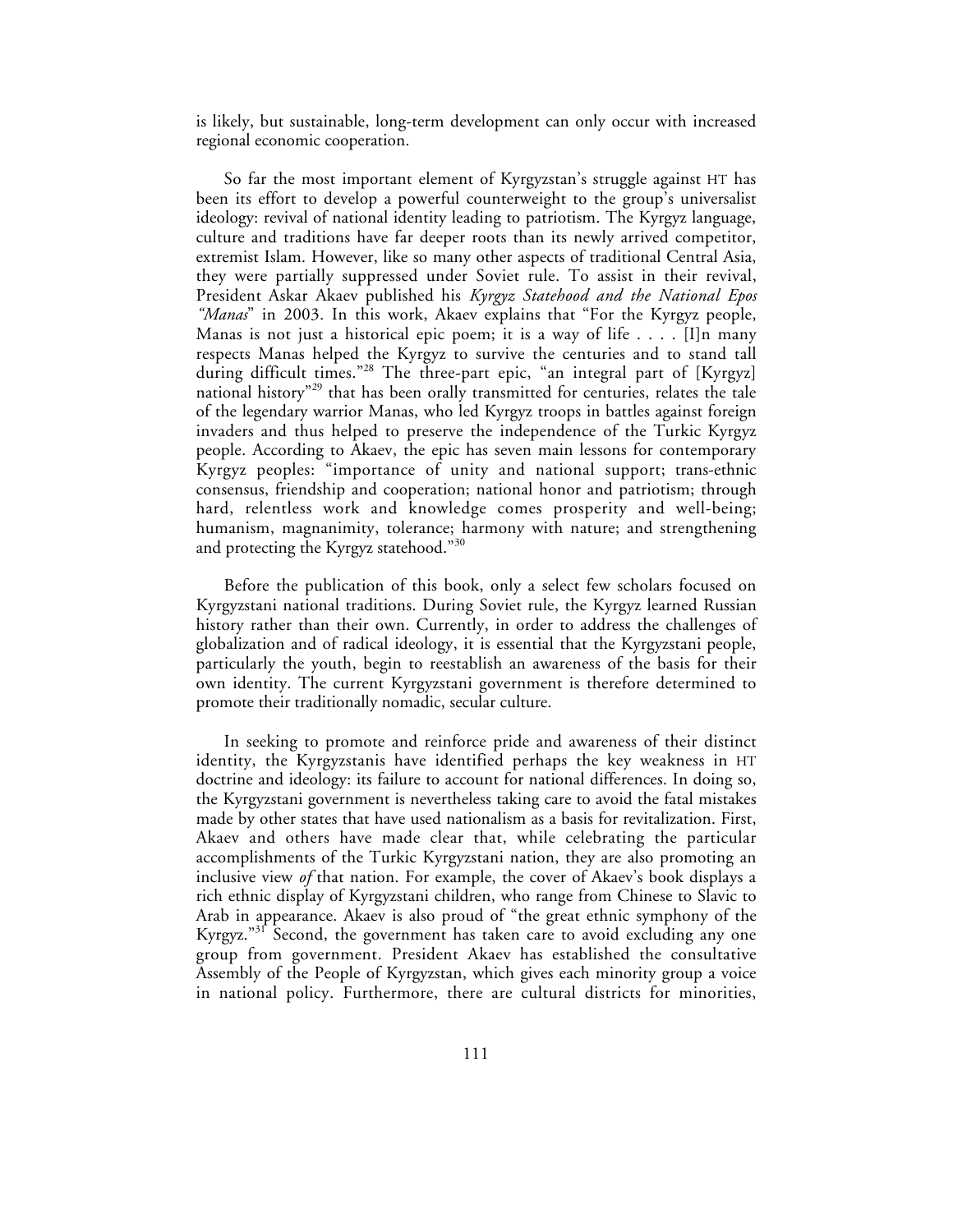religious groups and schools where they can teach in their own languages. Unlike Westernized states such as Latvia and Estonia, which have essentially excluded ethnic minorities from public life, it seems as though Kyrgyzstan is successfully building an inclusive state for all its citizens—who share a culture strong enough to combat the radicalism of HT.

Yet of all the Central Asian countries, Kyrgyzstan may be the most vulnerable to a possible takeover by HT due to the upcoming 2005 parliamentary and presidential elections. With high popular resentment and opposition groups inspired by the events in Georgia and Ukraine, HT may be the strongest organization to make the best use of this political environment. As Interior Minister Lieutenant General Bakirdin Subanbekov reported, HT propaganda activities have increased over the past two years.<sup>32</sup> Prime Minister Tanayev also recently decried the lack of adequate measures to combat HT in his country, warning that their activities constituted a threat to "the nation's very existence."33

The deputy chairman of the Kyrgyz NSS, Tokon Mamytov, discussed the challenges of combating HT at a government session on June 28, 2004. He said that society is not well aware of such organizations and that people in general do not trust the law enforcement bodies, making the government's task much harder. According to NSS data, an instruction to step up propaganda—leaflets, rallies and more radical measures—has been sent to Central Asia from Jordan because the conditions for HT in Kyrgyzstan are believed to be "favorable."<sup>34</sup> NSS officials believe that HT is now expanding its focus to university students and even to professionals such as lawyers, journalists and economists. They also believe, the local cells were directed to organize women's rallies—just like those held in Uzbekistan and Tajikistan—to demand the release of party members from prison. NSS further reported that this communiqué instructed H T Kyrgyzstan to step up recruitment efforts among military and law enforcement officials. HT members are also instructed to organize anti-American activities in Kyrgyzstan. Indeed, on April 26, 2004, four HT members, one Kazakhstani and three Kyrgyzstanis, were sentenced to ten-year prison terms for their attempt to carry out a terrorist act against the American military base at Manas. To many observers, this has signaled that HT has either set up a new military wing, or moved to its third phase.

These are worrisome developments in light of the upcoming elections, which may provide HT with an excellent opportunity to seize power. According to government data, HT has gained over 1,800 new members in the country over the past year, with most followers concentrated in the Osh and Jalalabad regions. Hizb ut-Tahrir activists are winning new recruits in the north of the country, although its base of support remains in the south.<sup>35</sup> Petr Tiablin, head of the International Affairs Directorate in Bishkek stated on October 6, 2004 that HT may have "up to ten underground cells in the Kyrgyzstani capital."36 As it will need to ensure free and fair elections, and at the same time be vigilant against the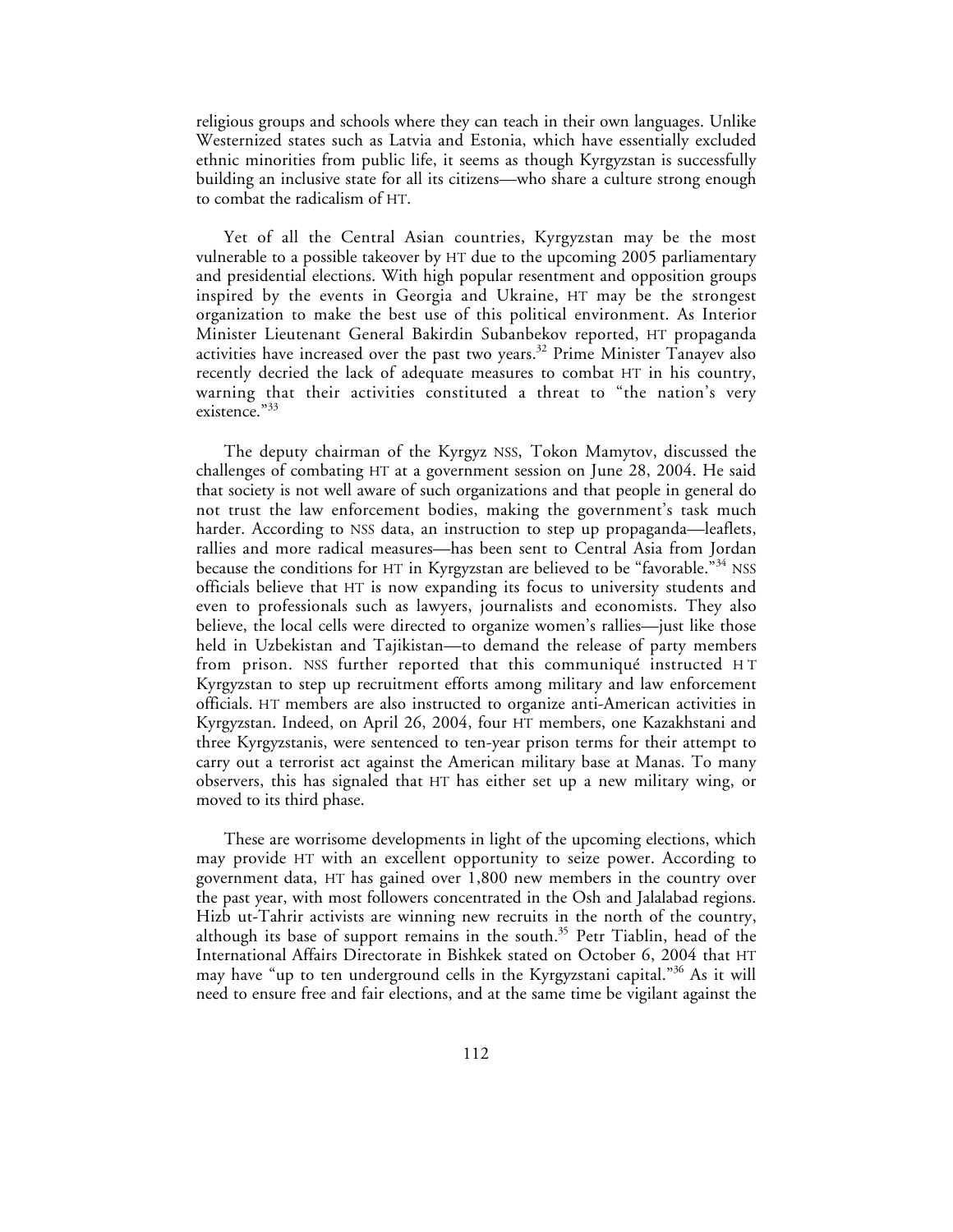threat posed by HT and other radical Islamist groups, the Kyrgyzstani government will have an extremely challenging year ahead.

#### *Tajikistan: Trying to Integrate the Islamists*

As part of the settlement of the country's disastrous civil war in 1997, the Islamic Revival Party of Tajikistan (IRPT) was included in Tajikistan's new political system. Although the party had shown clear signs of radicalism during the civil war, it soon changed its rhetoric—and even its beliefs—in order to take part in the political process. It openly accepted the secular, democratic nature of Tajikistan's government. It thus became the only political party in all of Central Asia that represented political Islam. The new Tajikistani government assumed that this unprecedented concession would guarantee domestic tranquility by providing an outlet for all those who desired the involvement of Islam in politics. However, as the IRPT became increasingly associated with the state it served, the party lost some of its legitimacy. Consequently, a vacuum again appeared in the political space within Tajikistan, space which HT was perfectly prepared to exploit as it moved into the country through the Ferghana Valley in the beginning of 1998. Unlike the IRPT or the government, HT was fully prepared to offer the Tajikistani people definitive answers to questions of the country's future—answers that are eagerly accepted by a growing number within the country.

HT's activities began to attract the notice of the government and the IRPT in 2000. At first, representatives of the government and the IRPT held several meetings, primarily in Sogd oblast, at which they attacked the ideas of HT in front of large public audiences. As Muhiddin Kabiri notes,

Though largely unsuccessful, the joint work of state structures, official religious bodies and the IRPT in their confrontation with Hizb ut-Tahrir is an important event in itself. It demonstrated that for religious and secular bodies in Tajikistan, there is an incentive for cooperation, and circumstances may force them to develop a dialogue. $37$ 

But this joint work did not last long, as the government began to restrict the activities of the IRPT as an opposition party. Thus, as the IRPT became increasingly docile in its language and actions, HT was able to further portray it as simply a tool of the government and as a party that was not addressing the real needs of the Muslim people of Tajikistan.

The government continued to attempt to battle HT on its own and set up an expert commission in order to better understand HT's structure, goals and operations. Its recommendations led to mass arrests of people caught with HT leaflets. The ICG reported that in this period (2000–01) "prison sentences rose from five to eight years to anywhere from twelve to eighteen years".<sup>38</sup> However,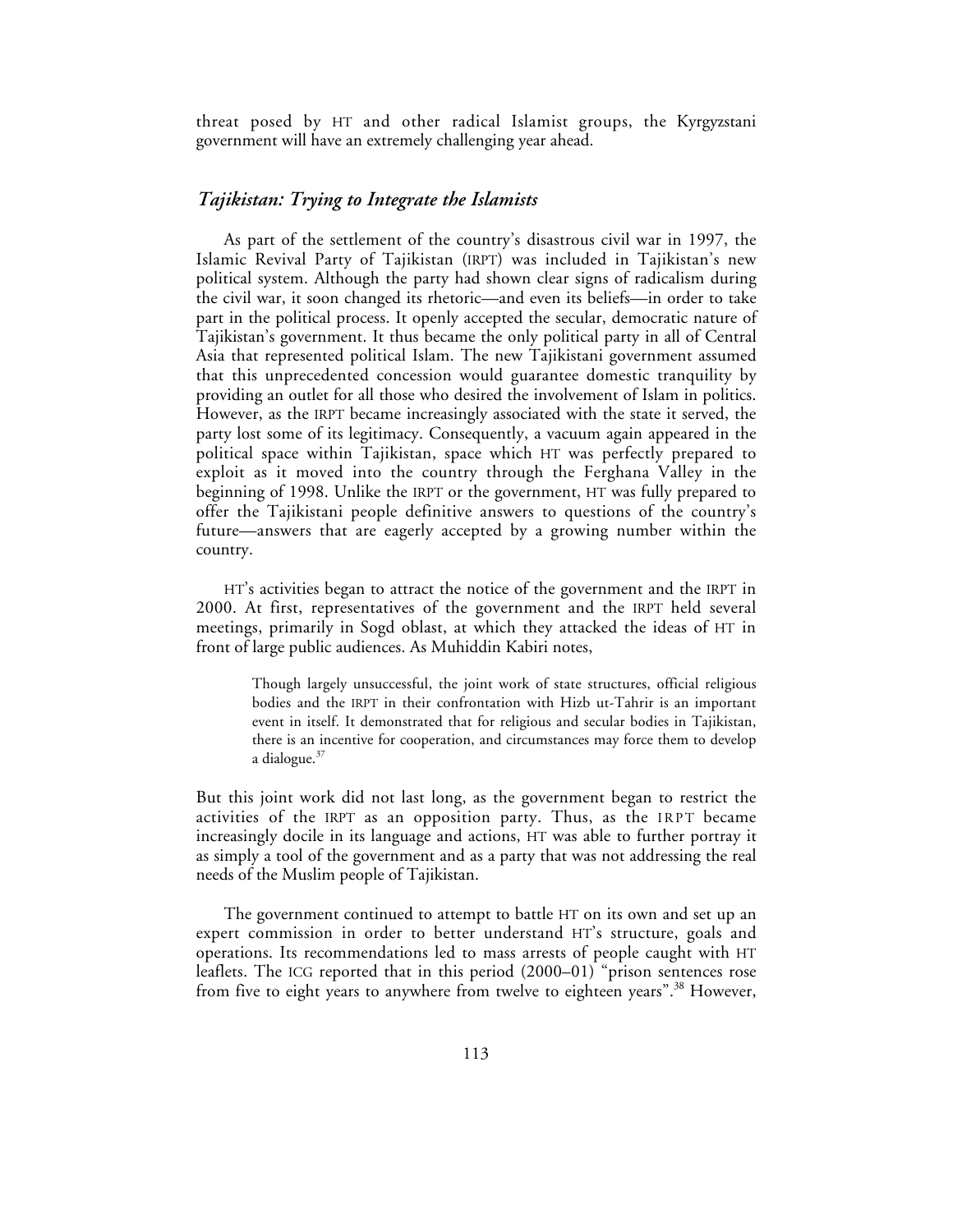the Tajikistani government has been unable to penetrate the organization due to its cell structure and to HT's own infiltration of the security and military services. While some top HT leaders in Tajikistan were arrested in 2002, the group continues to grow. The number of party sympathizers in the country is now estimated at over 3,000. HT members have reportedly turned up in the ranks of the military personnel. $39$ 

One reason for HT's growth in Tajikistan is because the group has broadened its appeal from ethnic Uzbeks in the Ferghana region to Tajikistanis in general. HT leaflets now increasingly focus on local concerns. In 2000, an HT leaflet would discuss OPEC and oil prices, topics that have no meaning or relevance to the average Tajikistani. These leaflets were clearly meant for the Middle East and not for Tajikistan. Even later leaflets specifically designed for Central Asia focused almost exclusively on the repression of the Uzbekistani regime and the need for it to be overthrown. However, since 2002 the quality and relevance of Tajik-language leaflets has vastly improved. They now address local social issues, such as human rights concerns and energy shortages—and do not hesitate to blame the government for its inability to tackle these problems. In September 2003, ethnic Tajik HT members were arrested in Dushanbe and, in March 2004, in Kulob.<sup>40</sup> Kulob is mainly a Tajik city in dire economic conditions; it is not surprising, therefore, that HT would find it a reliable base.

Like the rest of the Central Asian countries, Tajikistan too is short on properly trained imams for the ideological and theological battle against HT. Most have difficulty discussing current events and relating to young people. Furthermore, they suffer from a lack of popularity and even legitimacy since they are perceived to be working for the government. While the government has made some progress in turning imprisoned HT members away from radical Islam, government employees do not have the necessary education on basic religious principles.

There is growing tension between the religious groups attempting to be part of the system and those supporting HT's line in overthrowing the system. Thus, while some in the government recognize the need to develop a comprehensive strategy embracing both economic and political reform issues, short-term progress in the struggle against HT is unlikely. Corruption, clan interests and regional parochialism will prevent any serious reforms. Like his other Central Asian counterparts, President Emomali Rakhmonov realizes that HT will try to make best use of the February 2005 parliamentary and the 2006 presidential elections; this makes reforms necessary but at the same time even more difficult.

#### *Kazakhstan: Promising Latecomer*

For many years, Kazakhstan believed that its ethnic and religious diversity would make it impossible for radical Islam to succeed in the country.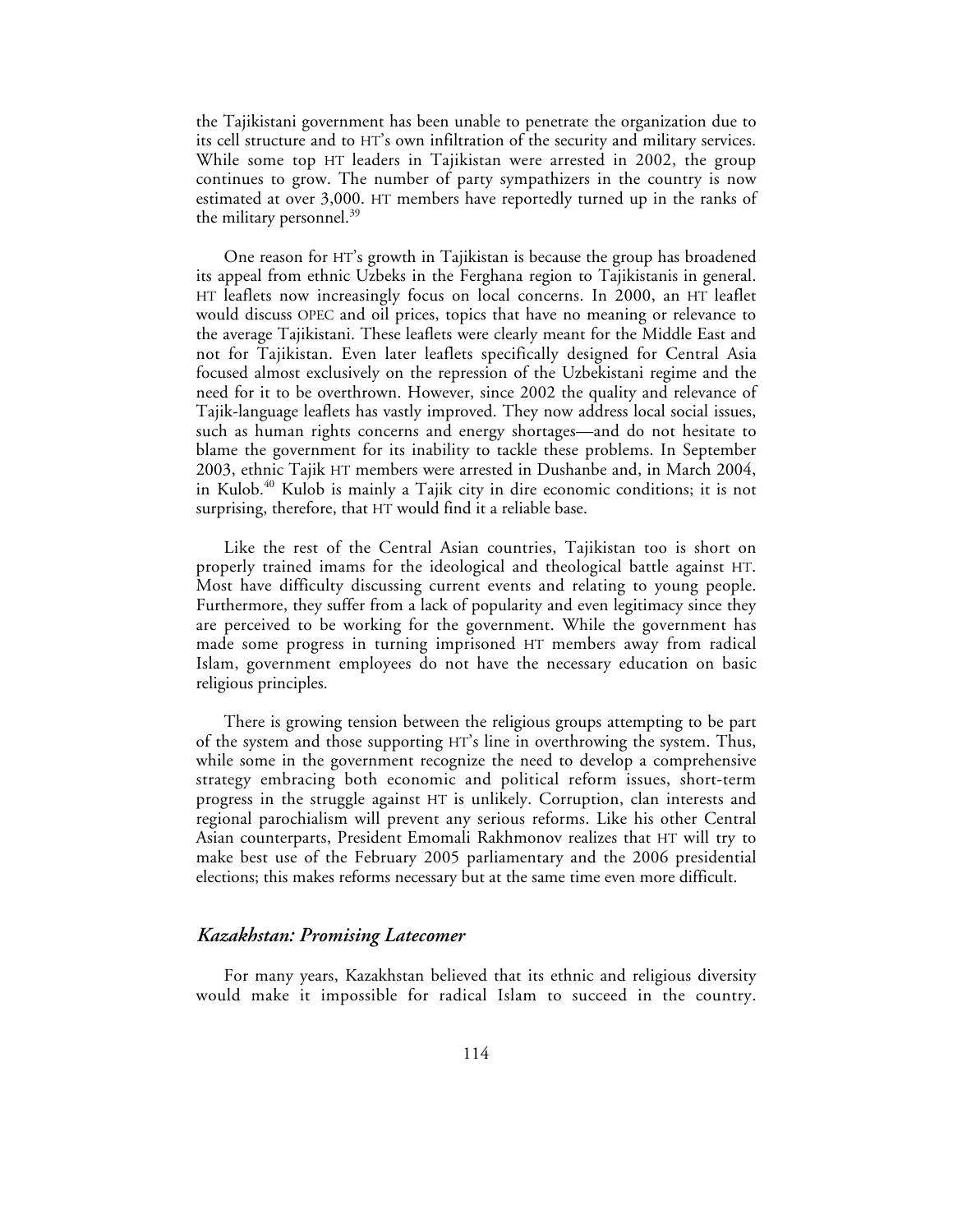Consequently, after independence the Kazakhstani government permitted the unrestrained growth of mosques and religious institutes—which often did not register with the authorities. Thus, there were over 5,000 mosques in Kazakhstan soon after independence, a huge amount for a country with eight million Muslims. (In comparison, Uzbekistan with 20 million Muslims has 2000 mosques.) Since two imams are needed for each mosque, Kazakhstan needed 10,000 additional imams after independence. Imams from Saudi Arabia, Pakistan and the Gulf countries poured into the country. Like the other Central Asian countries, Kazakhstan also inherited the problems of a weak state regulatory structure that was unable to deal with this radical influx—and with its own poorly trained indigenous clergy.

HT and other radical Islamist movements filled the void left by the state's inability to direct and manage the country's religious infrastructure. For example, in the absence of state-provided religious literature, many mosques simply distributed HT material, which was provided to them free of charge and in the Kazakh language.<sup>41</sup> The imams themselves simply did not understand the danger of the ideology spread by HT leaflets, magazines and books.

However, since 2003, HT became increasingly problematic for the Kazakhstani authorities. Formerly confined to southern Kazakhstan, HT began to spread to the rest of the country and increased its activities significantly, especially since the spring of 2004.<sup>42</sup> Recent leaflets found on the arrested men called for Kazakhstanis to "fight against infidels. The noted increase of HT activity may be due to the incubation period of the movement: It takes between six months to two years to indoctrinate people and prepare them to operate as HT members. Those who were targeted after 9/11 and especially those recruited after the U.S.-led invasion of Iraq may only now be coming out into the open.

There are several reasons for the increase of HT's appeal in Kazakhstan. It was initially due to an influx in Uzbekistani refugees and workers, as noted earlier. Thousands of Uzbekistani seasonal workers come to Kazakhstan every year in search of jobs, and they often cross visa-free into the country—since the long border is uncontrolled. But HT has become increasingly popular among other ethnic groups—Russian and Kazakh—as well. This is in part due to the endemic corruption and rigid clan control of the economy, which have given rise to a strong undercurrent of resentment. HT recruitment is still most effective in the southern areas of Turkestan, Kentau and Shymkent, where the economy is quite weak.<sup>43</sup> In addition to the economic roots of HT's support, popular disdain for the pro-government Spiritual Board for the Muslims of Kazakhstan has motivated Muslims to seek a more radical leadership.

President Nursultan Nazarbayev and the Kazakhstani leadership finally realized the need to take measures towards preventing the spread of extremist religious ideas, and began to focus on improving social conditions, restoring national traditions, and assuring harmonious interfaith relations in the country.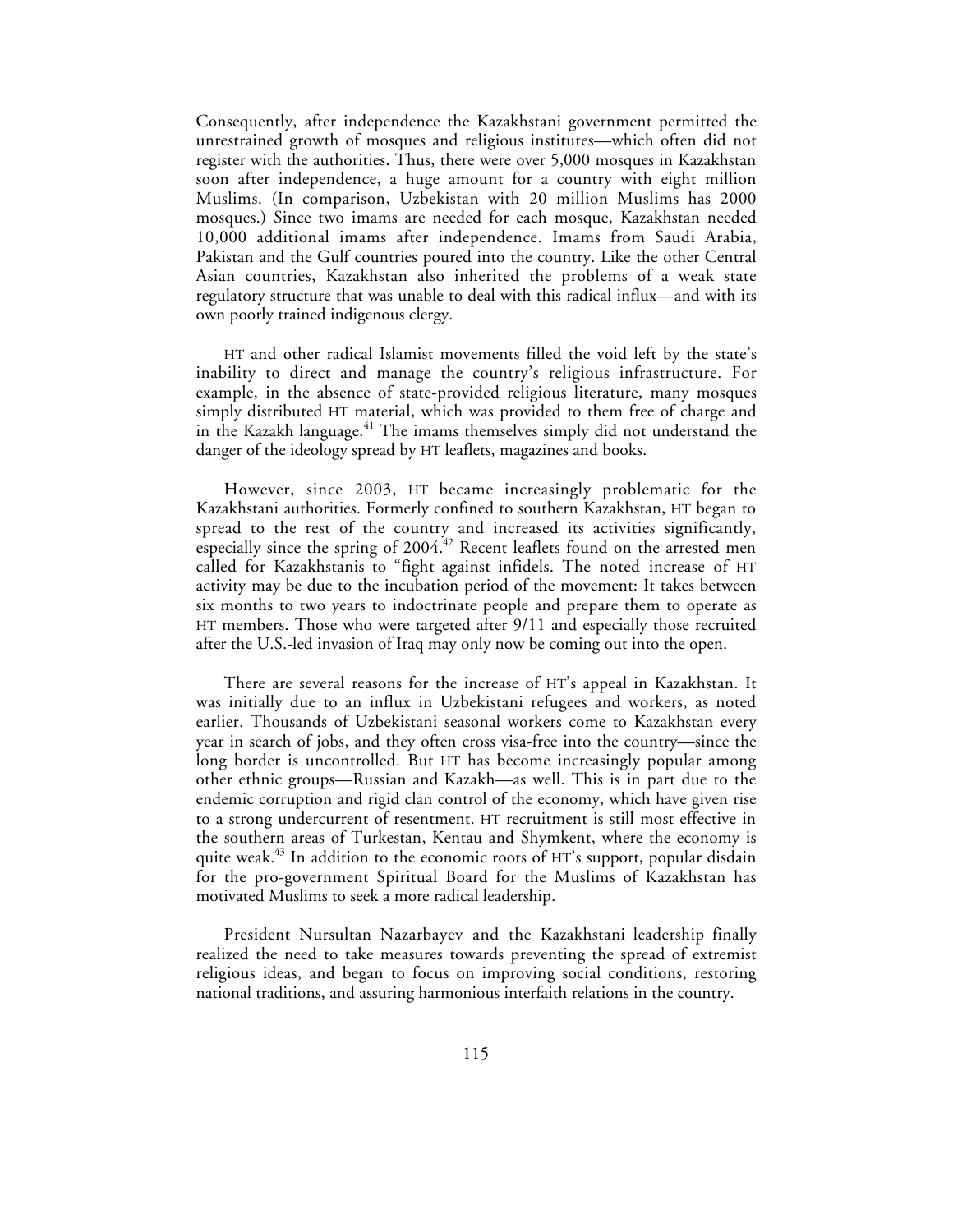Clearly, Kazakhstan's main overall advantage is its rich energy resources, and the development of these resources has so far been promising. By 2015, if annual production targets of 1.3 billion barrels are met, Kazakhstan will be one of the world's top five oil producers.<sup>44</sup> Cognizant of the example of many oil-rich Middle Eastern countries, Kazakhstan does not want to develop a single-source economy and become vulnerable to the famous oil-resource curse. It has thus taken steps to develop the non-petroleum sector of the economy as well. The economy as a whole has grown steadily at around 10 percent annually, which in turn has helped to create an emerging middle class. Many today consider the Kazakhstani economic policy to be a model for developing countries.

Like Karimov, Nazarbaev too wants to reach a strategic agreement with the U.S. and thus is similarly willing—at least on paper—to undertake improvements in the areas of democracy and human rights. For example, during his December 2001 visit to the White House, Nazarbayev signed a joint statement with Bush, emphasizing the importance of international standards of governance and affirming his commitment to promoting the rule of law, freedom of religion, human rights and strengthening democratic institutions.<sup>45</sup> While there are still shortcomings, the few reformers within the Kazakhstani government seem to push in this direction.

The Kazakhstani government has also demonstrated some understanding of the importance of the democratic progress in dealing with threats like HT. While there were serious irregularities, the September 19, 2004 parliamentary elections nevertheless raised the bar for the other Central Asian countries.

While the government began to take formal action against HT in spring 2004, as of this writing Kazakhstan is the only country in Central Asia that has not banned the organization. However, all signs point to the fact that this step may soon be taken. For the country's neighbors, it could not be more timely. Uzbekistani President Karimov had long been complaining that Kazakhstan was "too soft" on Islamic extremism. Yet, it required the hard evidence of the Tashkent terrorist attacks for the Kazakhstanis to realize that their open policies were being abused by radicals and terrorists. As evidence emerged that those who carried out the strike against the U.S. and Israeli embassies had been trained in Kazakhstan, and one of the three suicide bombers involved in the attacks was a Kazakhstani citizen, Kazakhstani deputy security chief Vladimir Bozhko acknowledged "We must face up to the fact that terrorist organizations and people with terrorist intentions are in Kazakhstan, living among us."46 In time, this acknowledgement reached the highest levels of government. President Nazarbayev warned the Kazakhstani parliament on September 1, 2004 that "the illegal activity of the extremist religious organization Hizb ut-Tahrir is becoming more open in our country" and urged them to adopt a law that would allow the government to regulate the activities of religious organizations inside the country. The head of the Kazakh National Security Committee, Nartai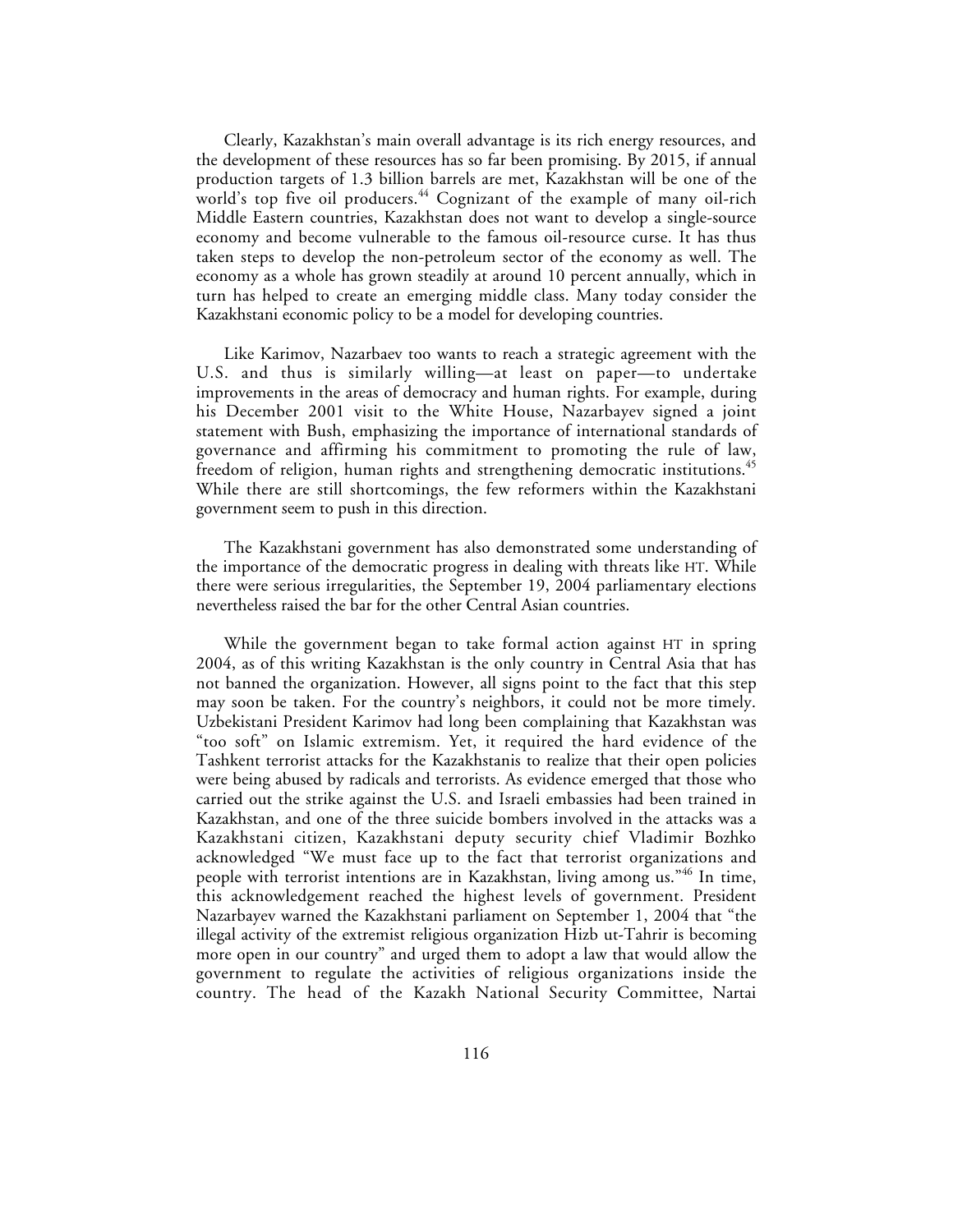Dutbayev, also concluded that HT has recently increased its clandestine activities in Kazakhstan and poses "a real threat to Kazakhstan's security."<sup>47</sup> On October 20, 2004, the lower house of the Kazakhstani parliament (Majlis) approved a bill aimed at curbing the growth of religious extremists groups.<sup>48</sup> This bill, which is certain to obtain the approval of the upper house and the signature of the president, will make it possible for the government to outlaw HT.

#### *Regional and International Cooperation*

To best deal with the challenge of HT, Central Asian leaders must articulate a clear vision of a common future for the region. Although it is without a doubt that national differences exist among the Central Asian states, it is equally beyond question that they share a common threat. As described earlier, each country wants to respond to that threat by reviving its own unique historical and cultural characteristics. These separate efforts ignore the effects of globalization and can often engender resentment. The only beneficiary of broken regional ties is HT, which offers a compelling, competing vision of a Central Asia in which families will no longer be torn apart by artificial borders and in which small businessmen are not hampered by harsh restrictions on trade. The appeal of this vision is only now being noted by Central Asian leaders, and they are still a long way from constructing an alternative.

Ultimately, due to its geographic position, Uzbekistan will remain the key to economic and security cooperation. It is therefore quite significant that Uzbekistan has taken steps to improve its relations with its neighbors. Tashkent has worked well on HT issues with Bishkek, especially since the 2002 exodus of Uzbekistani HT members into Kyrgyzstan. It has also developed closer ties to Tajikistan, which are especially significant in light of the serious disputes between the two countries involving their common frontier. Relations with Turkmenistan remain lukewarm, and not surprisingly there is increasing HT presence at the Uzbekistan-Turkmenistan border.

Of all bilateral pairings within the region, the Uzbekistani-Kazakhstani relationship is possibly the most critical to regional security and economic prosperity. There is strong competition between Central Asia's largest state and the country with Central Asia's largest population. Currently, Kazakhstan has the upper hand, as its economic and political progress overshadows that of Uzbekistan. Unlike its neighbor, Uzbekistan is not moving towards privatization or internal economic liberalization, which is one of the stumbling blocks in trade relations. While there is still tension along the two states' common border, both countries have demonstrated a willingness to move past their disputes in order to form closer economic and political ties. If the two can reach an understanding that Uzbekistan is the region's center of classical, enlightened Islam, and Kazakhstan is the region's economic leader, the two Central Asian countries can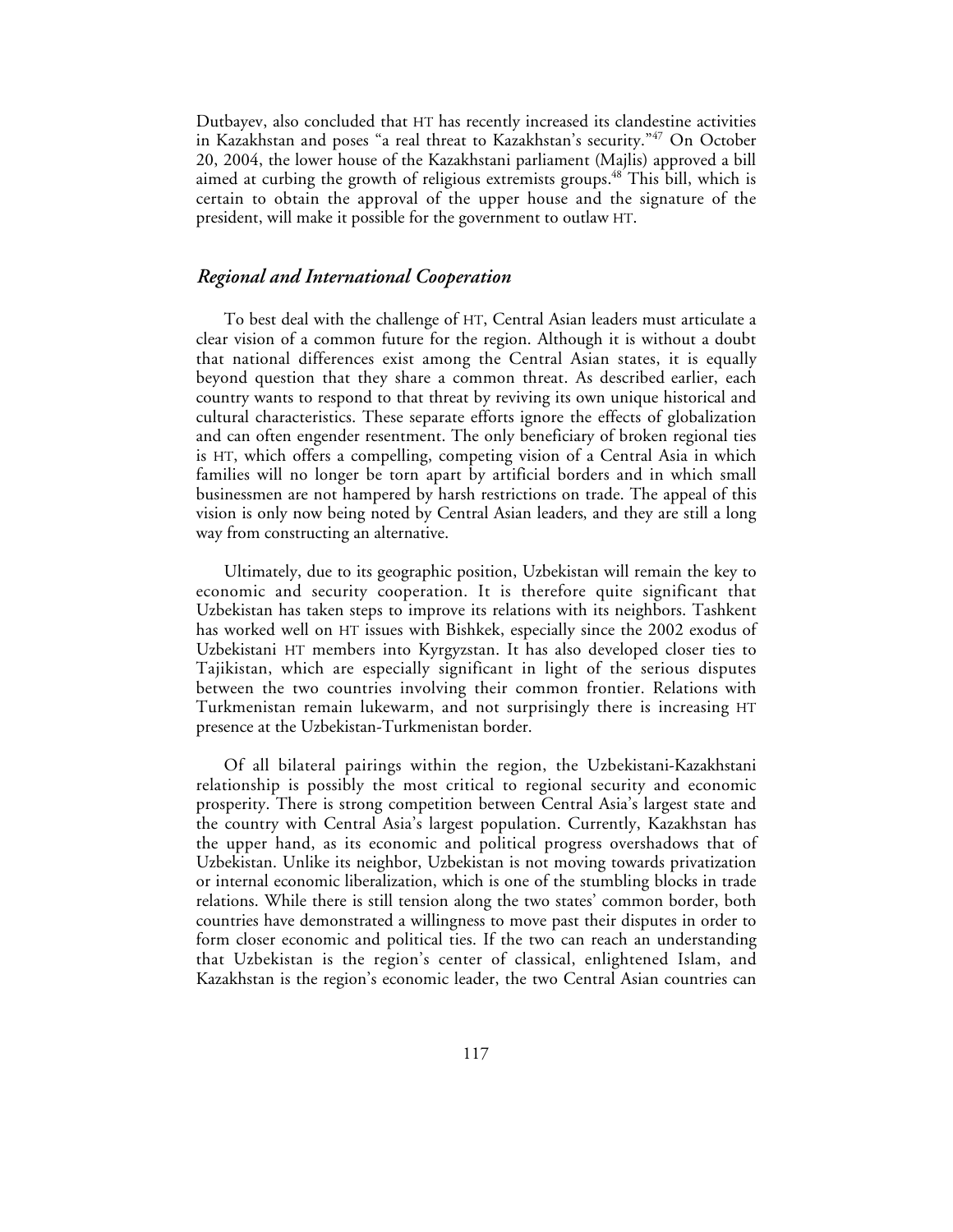cooperate on many areas critical in the battle of ideas. At the same time, there is a risk that the crony capitalists and the clan members around the two presidents may in the end prevent the realization of such cooperation. In such a case, HT would be one of the main beneficiaries.

In the field of counter-terrorism, Central Asian countries also share an interest in cooperating with Russia, which banned HT in February 2003—after one notable security operation in which more than 120 Central Asian members were captured in Moscow along with a substantial weapons cache. Earlier than most, the Russians became aware of the threat posed by HT; in May 2001, General Boris Mylnikov, head of the Commonwealth of Independent States (CIS) Anti-Terrorist Center, stated that Hizb ut-Tahrir was "an organization of international terrorism, potentially threatening Russia and CIS." All Central Asian countries are part of the CIS, the Russian-led organization that is focused on increasing regional economic and political ties. Due to its strategic awareness and tactical capabilities, Russian military presence in Central Asia can contribute to addressing the growing terrorism threat—so long as it does not become part of the local corruption and crime.

In combating HT, Central Asian scholars can and must cooperate with their Russian counterparts in their efforts to promote justice and development in the Muslim world. With their historical experience of Marxism-Leninism and Bolshevism, Russians are uniquely positioned to combat HT on the ideological front. As Russian scholar Leonid Sjukijainen eloquently argued at a workshop encouraging U.S.-Russian cooperation against HT in Central Asia, "It is impossible to battle radical Islam without defeating its ideals on its own intellectual territory."<sup>49</sup> While the current Russian government itself may not have much credibility on these issues, the Islamic scholars and the clergy representing Russia's 20 million Muslims certainly are well positioned to take on the challenge.

In addition to taking advantage of Russian resources and expertise, Central Asians also seek to profit from cooperation with China, which is itself facing a growing threat from HT. The main forum for such cooperation is the newly created Anti-Terrorism Center (ATC) of the Shanghai Cooperation Organization. The ATC was created in 2004 and is based in Tashkent. Following the attacks in Uzbekistan, the center's director, Vyacheslav Kasymov, a former deputy head of the Uzbek intelligence agency, declared that economic and democratic reforms are essential to the fight against terrorism. While such statements are encouraging, it remains to be seen whether this center will indeed encourage such reforms, especially given that neither China nor Russia would benefit from such changes. Moreover, as explained in more detail below, both would like to use the center as a way to counterbalance the growing American influence in the region.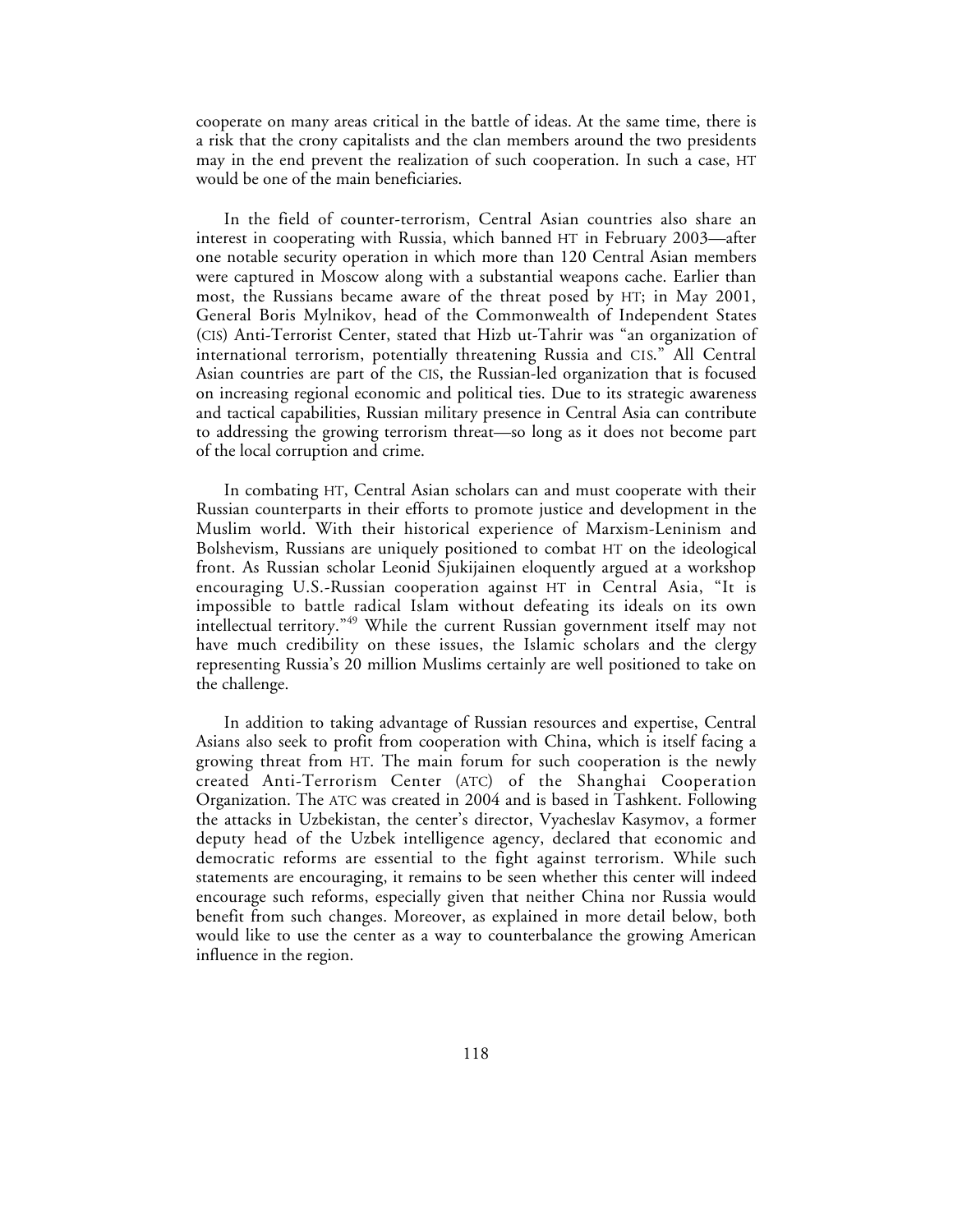Though it is unlikely to take on HT directly, NATO can also lend critical assistance. During the NATO Istanbul Summit in June 2004, NATO heads of state agreed to place a special focus on cooperation with Central Asia. For over a decade, the countries of the region have already been part of NATO's Partnership for Peace program. Uzbekistan and Kazakhstan both want to take the partnership one step further, and each expressed a desire to develop Individual Partnership Programs in order to get their countries ready for eventual membership. Nazarbayev attended the Istanbul Summit, but Karimov chose to stay home, most likely to avoid further irritating Putin. NATO Secretary General Jaap De Hoop Scheffer visited Central Asia in October 2004 to discuss ways to form closer ties with the region. Given the importance of cooperation with Central Asian states on issues such as terrorism, Afghanistan and defense reform, it is clear that a prosperous and secure Central Asia is in NATO's interest. There is a growing understanding in NATO that "The new challenges to our security know no borders. Meeting these challenges, and defeating them, requires the closest possible international cooperation."50

#### *Or Competition?*

Located within the so-called "arc of instability", Central Asia has taken on new importance as U.S. policymakers begin to understand that it is in their interest to strengthen these states internally. As Stuart Eizenstat, co-chair of the Commission on Weak States and U.S. National Security, noted, "9/11 showed us how weak and failed states are the threat that puts our security most at risk."<sup>51</sup> Unfortunately, neither Russia nor China has yet understood the difference between repression and internal strength. They also are deeply suspicious of U.S. intentions in the region. $52$ 

In fact, in the aftermath of the September 11 attacks, Russia initially opposed U.S. basing in Central Asia. It only accepted the American presence after Washington directly assured Moscow that the deployment would be temporary, and only after Uzbekistan and Kyrgyzstan accepted the American request before the Russian pressure intensified. China was also reluctant to see the bases established, but nonetheless began to share valuable counter-terrorism intelligence with the United States and began cooperating with the U.S. on the UN Security Council (along with Russia). To reiterate Chinese commitment to the war on terror, President Jiang Zemin stood beside President Bush on October 19, 2001 to declare, "we are opposed to terrorism of all forms."53 A similar joint statement was released by Presidents Bush and Putin two days later.<sup>54</sup> However, three years into this war, both Russia and China are now voicing increasing concern with U.S. intentions in the region.

These concerns were amplified after the U.S. made clear that it had no intention of leaving Central Asia any time soon. As Secretary of State Colin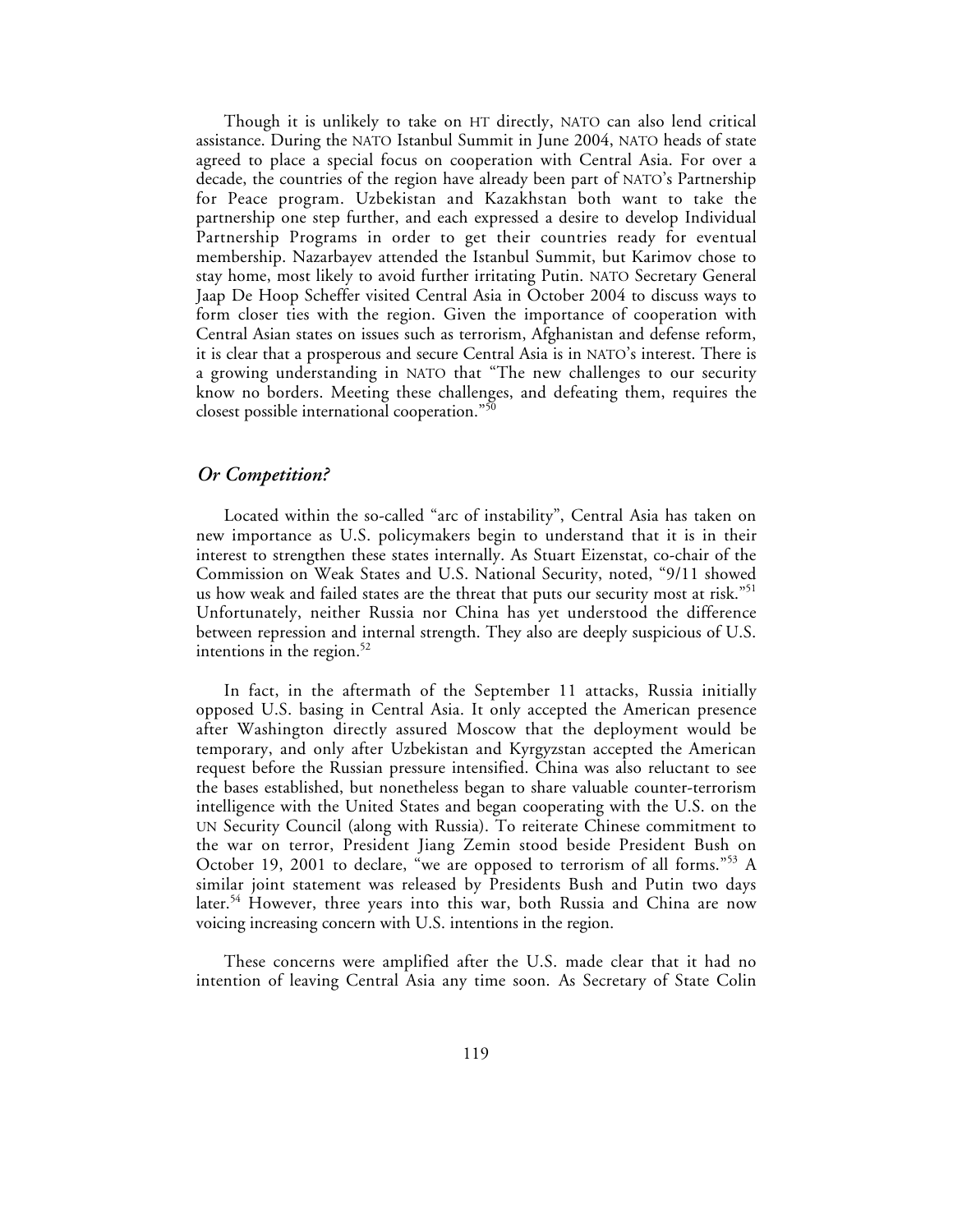Powell declared, "America will have a continuing interest and presence in Central Asia of a kind that we could not have dreamed of before."55 The intensity and clarity of such statements has had an unsettling effect on the leadership in Moscow and Beijing. While visiting Tehran in April 2002, President Jiang Zemin declared that "Beijing's policy is against strategies of force and against the U.S. military presence in Central Asia."<sup>56</sup> While Russia has refrained from similar public expressions, it has nevertheless acted to head off the increase in American power in the region by measures such as the latest redeployment of its 201st motorized rifle unit in Tajikistan and the establishment of a military base less than 20 miles from the U.S. facility in Kyrgyzstan. As Robert Legvold wrote in September 2001, "Russians realize that they still have potent influence within their immediate neighborhood and if that neighborhood is important to the larger world, Russia must be important as well."<sup>57</sup>

China attempted to enhance its status as a global player by filling the power vacuum in Central Asia left by the fall of the Soviet Union. As its economy began growing at an unprecedented pace and energy supplies showing no signs of catching up to ever-increasing demand (China became a net oil importer in 1993), Beijing began to look to its newly independent neighbors as potential sources. In 1996, China established the Shanghai Five group, made up of Russia, China, Kazakhstan, Kyrgyzstan and Tajikistan. The original purpose of the Shanghai Five was to facilitate a reduction in troop concentrations along shared borders through a regional security agreement. On June 17, 2001, however, the presidents of the Shanghai Five welcomed Uzbekistan as a new member and signed an agreement committing the countries to fight terrorism and extremism in the region. As stated above, the group subsequently changed its name to the Shanghai Cooperation Organization (SCO) and expanded its mission to include Beijing's previous vow to crack down on what it has termed the "three evils": religious extremism, separatism and terrorism.<sup>58</sup> The SCO was also intended to become an unofficial "vehicle to oppose U.S. foreign policy in the region."<sup>59</sup>

Having already mended relations with its former foe Russia through the SCO, the PRC government took Sino-Russian relations one step closer in July 2001, and then-President Jiang and Russian President Putin signed the Treaty of Good-Neighborly and Friendly Cooperation. According to a *Washington Post* article covering the treaty, its purpose was to reflect "their shared opposition to U.S. supremacy and a mutual desire to secure border regions that have been the source of instability for centuries."<sup>60</sup> This general cooperation is emblematic of the two countries' shared interest in neutralizing and ultimately reducing the U.S. presence in Central Asia.

With U.S. financial assistance held back by human rights concerns and corruption in Central Asia, and with the White House keeping Central Asian leaders at arm's length, both Russia and China have intensified their efforts to woo these men. At the same time, using economic incentives and pressures, both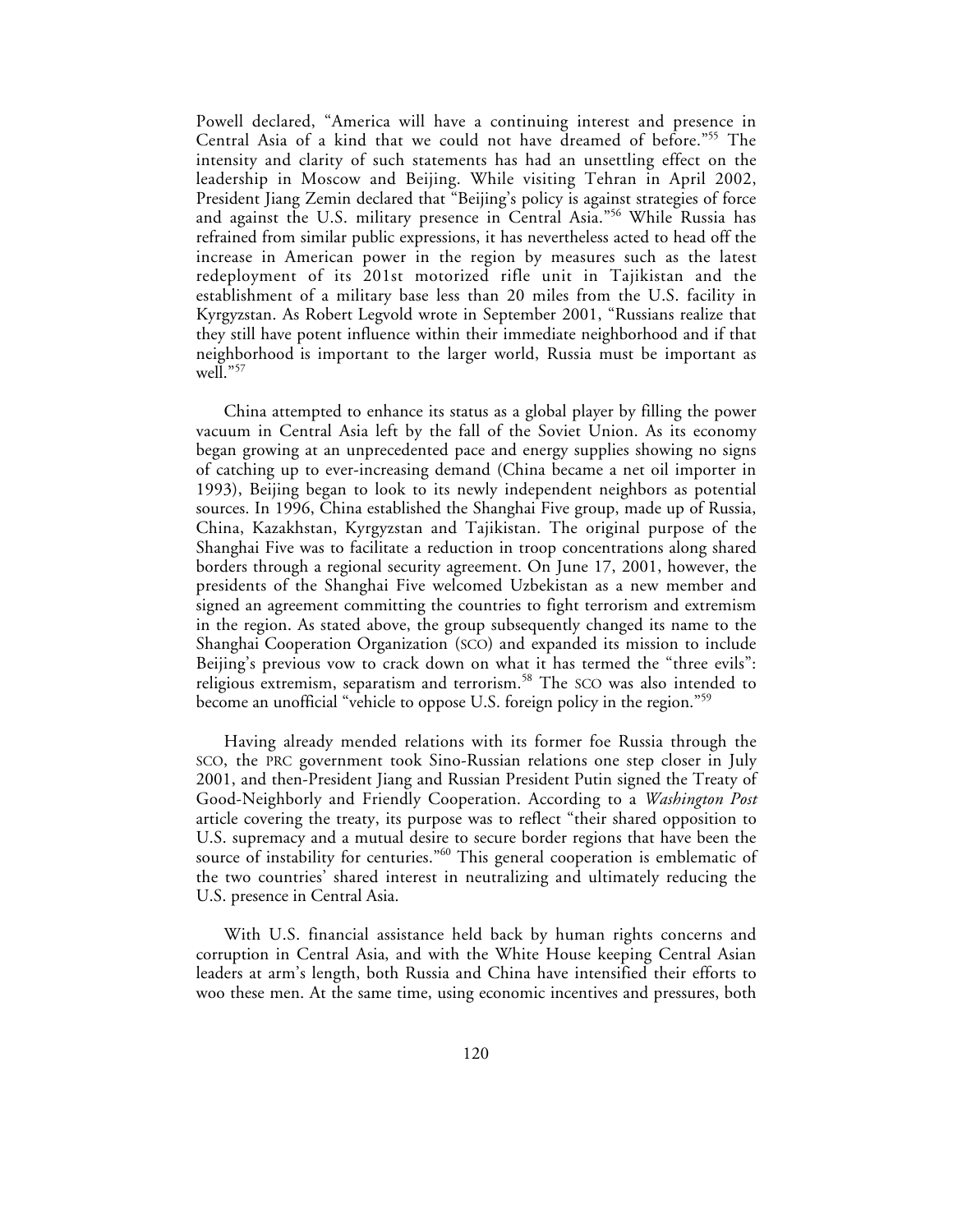want Uzbekistan and Kyrgyzstan to close down the U.S. bases. For its part, Russia signed a strategic partnership agreement with Uzbekistan at the June 17, 2004 SCO summit in Tashkent. This agreement contains key economic and military provisions that will enhance Russia's standing not only in Uzbekistan but throughout Central Asia. While the U.S. has provided Uzbekistan with about \$1 billion in assistance since 1992, the Russian oil giant Lukoil itself equaled that total in a deal concluded this year. The Russian gas monopoly Gazprom has also expressed interest in investing similarly high figures in the country.

China is also offering economic and security incentives to the Central Asians in the hopes that they will close the American bases. Bejing's fear is that the United States will use them to back Uighur separatists against China. At the recent SCO summit, Chinese President Hu Jintao also offered nearly \$1 billion to the region. In addition, the Chinese are also finally seriously moving forward with the construction of a major oil pipeline from Kazakhstan to its Pacific ports, thereby drawing the region closer to the East.

Another issue that brings Russia and China closer is their concern about American supported democratic forces in the region that have the capability to change the status quo. Since the status quo clearly benefits Russia, China and indeed the Central Asian leaders themselves, the threat of a Georgia-style revolution greatly scares them.

It would be a major mistake, however, if Russia and China were deliberately to take advantage of the anti-Americanism HT is fueling in the region. Some in Central Asia still believe that certain Russian elements supported the IMU during 1995–96 so that the weak states of Central Asia would ask for Russian security support and bring them back under Moscow's sphere of influence. Regardless of whether these allegations are true, what Moscow and Beijing and the Central Asian leaders need to understand is that in this battle of ideas, democratic and transparent governance will succeed, and repressive and corrupt methods will fail. Moreover, while in the short term an American departure would clearly benefit both Russia and China economically and politically (for example, in securing an oil or gas pipeline or a major investment project), in the long term a U.S. withdrawal would mean victory for HT—and defeat for every non-Muslim government, as well as that of Russia and China.

## *Regional examples*

It is beyond question that the people of Central Asia face a grave threat from Hizb ut-Tahrir and other radical Islamist groups. As has been demonstrated already, HT and its ideological allies are undermining the strong traditional foundations of Central Asian society. However, in seeking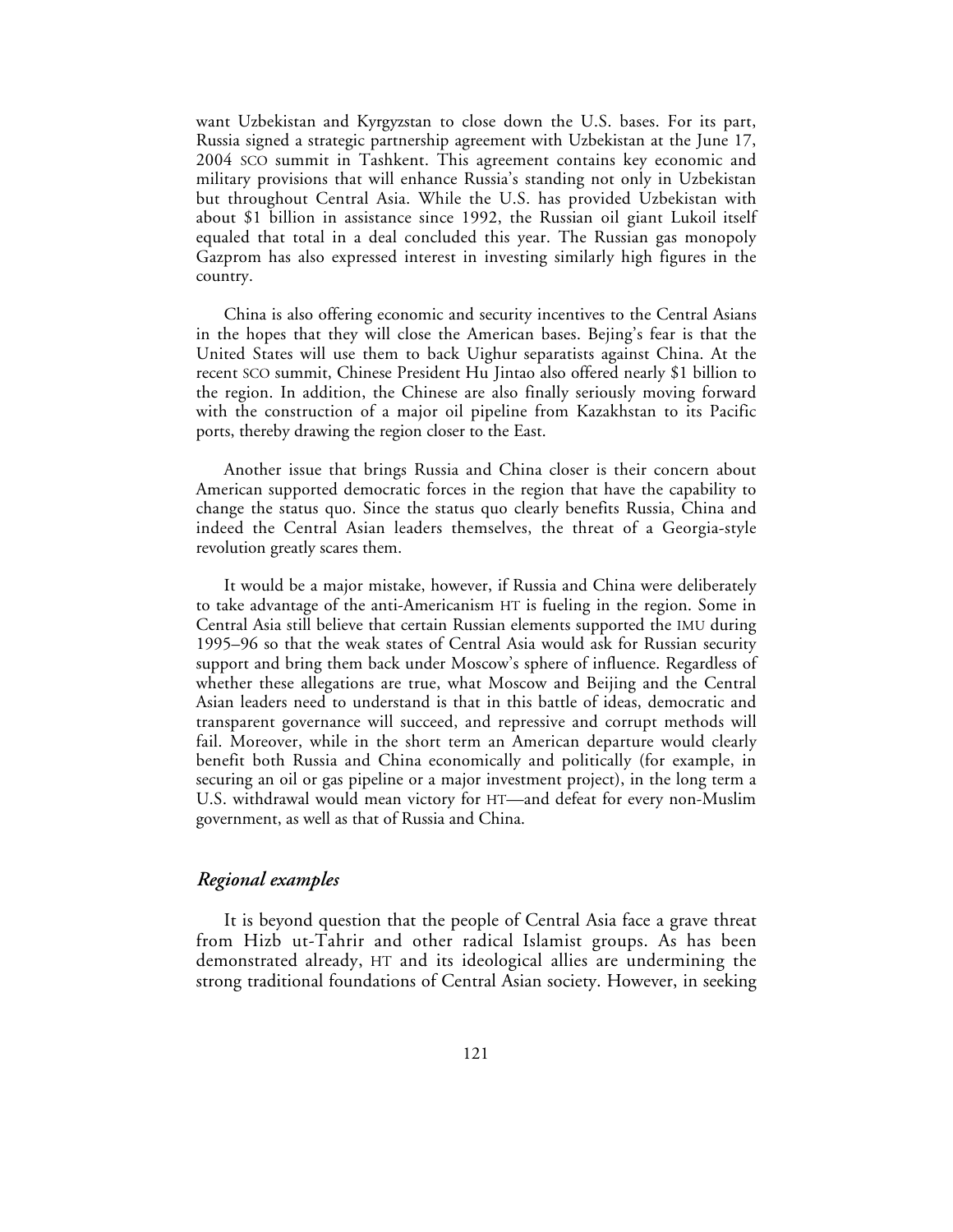to combat this emerging threat, the region's governments may well undermine these traditions themselves. The traditional Soviet methods of repression, which is the only response that many regional leaders know, will not work. In order to create stable societies that protect civil and religious liberties, while simultaneously addressing the challenge of radical Islamism, Central Asian governments must look elsewhere for guidance.

There are not many countries that can serve as successful examples for the Central Asian countries. Azerbaijan and Turkey share a common linguistic, cultural and religious heritage, and can in different ways share with these countries.

### *Azerbaijan*

Like the Central Asian states, Azerbaijan has had to address a variety of transformational challenges as it moved from Soviet rule towards independence. Unlike its neighbors to the east, however, Azerbaijan has not been subject to the same degree of influence from HT. Also, from the beginning, Azerbaijani authorities moved quickly to confiscate HT material as soon as it was distributed in the country, thus dooming to failure HT's attempts to set up a base. Despite these measures, radicals have not yet given up. On the contrary, extremist movements from Saudi Arabia, the Persian Gulf, Iran and Turkey have all tried to influence Azerbaijan's Sunni and Shi'a Muslims.

In order to head off the threat posed by this constant radical effort, former President Heydar Aliyev took decisive action on June 21, 2001 to establish the State Committee of the Republic of Azerbaijan for the Work with Religious Associations. This committee was put in charge of registering (and re-registering) all religious organizations throughout the country. Before the creation of this committee, there were already 26 *madrassas* operating in Azerbaijan. Of these, the four that were officially registered by the Ministry of Justice were controlled by Turkish religious associations, while the 22 operated by Iranian groups were doing so without government permission. The latter were far from comprehensive educational institutions; in fact, they only taught religion and the Persian and Arabic languages, as well as the history, geography and literature of Iran. Upon graduation from these schools, the estimated 3,000 alumni were not capable of speaking proper Azeri, did not receive recognized state diplomas, and were thus unable to continue their education. As a result, more than 2,000 emigrated from Azerbaijan, depending on funds from Islamic charities to study in Iran, Syria, Lebanon, Egypt and elsewhere.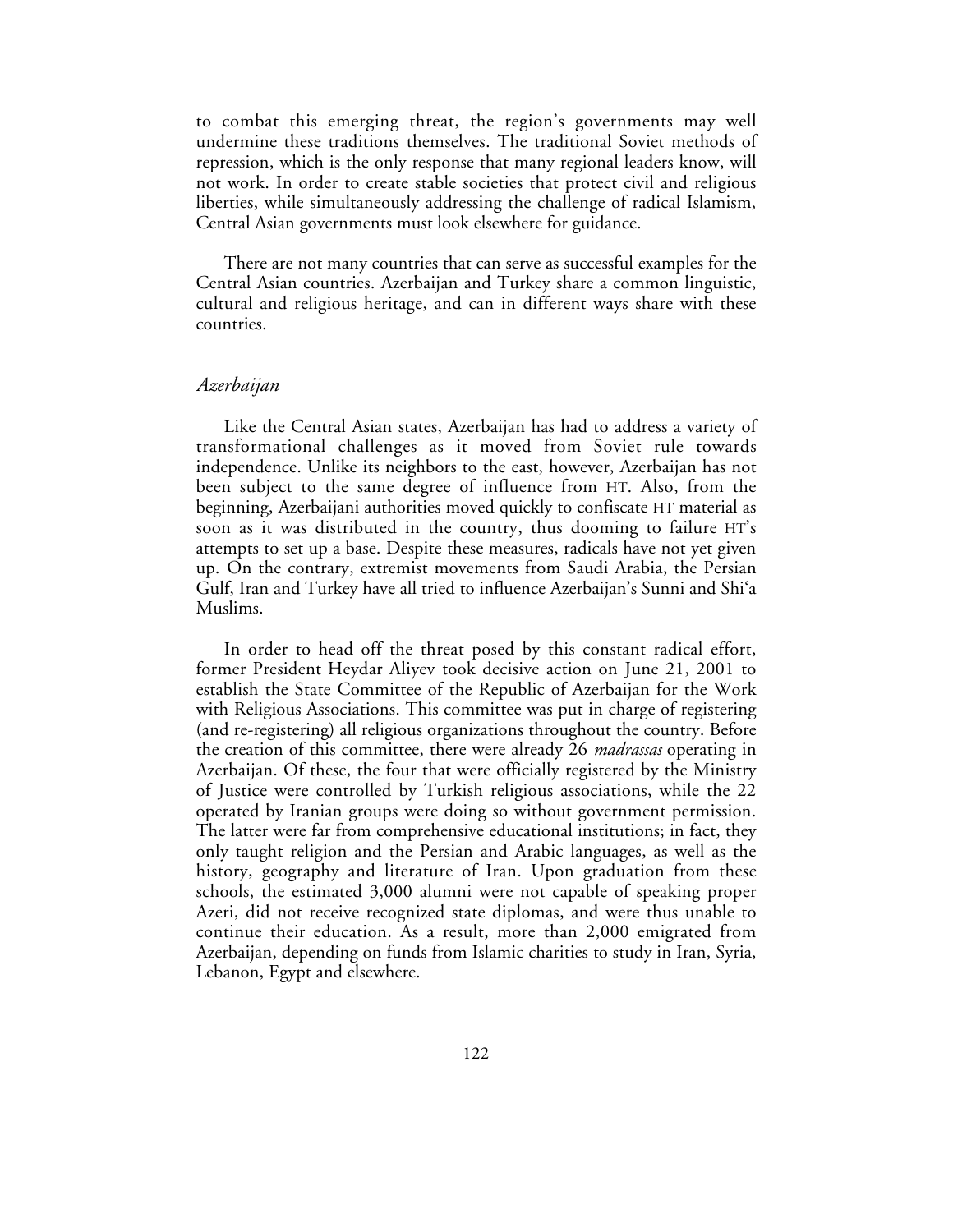Shortly after its creation, the state committee closed these *madrassas* pending presentation of proper registration documents. In order to obtain them, the schools needed to submit a curriculum that complied with state requirements on secular education. They were also required to adopt the Azeri language as a medium of instruction. Finally, all were required to make their finances transparent. To date, none of these schools have fulfilled these conditions and hence none have been allowed to resume their activities. Consequently, today there are only three Islamic schools in Azerbaijan, with 300 students. The Azerbaijani state thus was able to take control of the *madrassas* by applying a legal framework. Indeed, this framework has arguably been successful; since the state committee began operating, only four people have gone abroad for religious education. A possible deterrent is that holders of foreign religious degrees cannot work in Azerbaijan without passing the state exams.

Azerbaijan has also studied various Muslim countries' experiences in combating radical Islamist trends, and decided that the Turkish one was the most applicable. Even though the vast majority of Turks are Sunni, Azerbaijan is ethnically and politically much closer to its eastern neighbor than to the large Shi'a country on its southern border, Iran. Indeed, the many moderate Turkish Islamic movements operating in Azerbaijan enjoy far more popular appeal than do radical groups such as HT. Citing the Turkish example, the director of the Religious Affairs State Committee, Rafik Aliyev, has expressed the strong wish that religion classes based on these moderate traditions be introduced into regular secondary schools. While the purpose is to immunize Azerbaijanis against radical ideas, the post-communist secular establishment is still reluctant to take this step. Nevertheless, Azerbaijan, like the Central Asian states, must begin providing its citizens with basic Islamic teachings, ethics and values, since such education is the best vaccination against radicalism.

## *Turkey*

There are important insights that can be drawn from the Turkish example, since Turkey is the only Muslim-majority country that has been able to fuse together democracy, Islam, secularism and modernity while simultaneously providing education on a nationwide basis and liberalizing its political and economic systems. In achieving this remarkable synthesis, Turkey has prevented any serious appeal of groups espousing radical Islamist ideologies. In searching for a means to address the present Islamist threat to Central Asia, the governments of the region can greatly benefit from Ankara's example.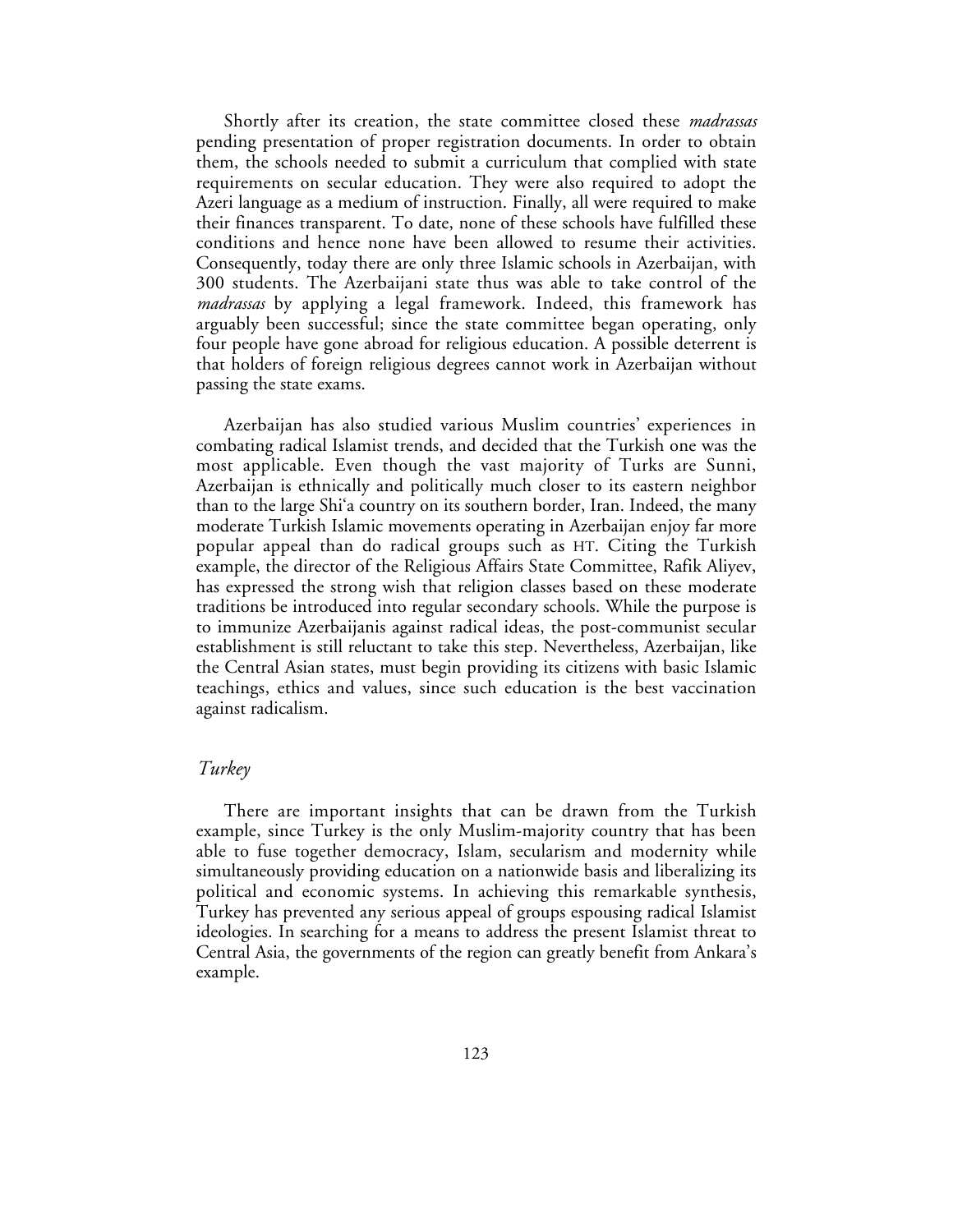However, many observers and scholars have raised the following objection to the use of the Turkish model: Because of the unique historical circumstances surrounding its birth, the Turkish secular republic cannot be replicated elsewhere. There is clearly truth to this statement. Modern Turkey was created by an accomplished military leader, Mustafa Kemal Ataturk, who, inspired by the French secular republican ideal, used the military's backing to abolish the Caliphate and to transform Turkish society and institutions from the top down. Consequently, the Turkish military has historically taken on the responsibility of defending secularism. There is no equivalent military tradition in Central Asia. Thus, if the region is to imitate the Turkish example, each country must create an equivalent civilian watchdog.

A number of other factors separate Turks from Central Asians. First, the civil society that was formed during the Ottoman era might have been a necessary prerequisite to secular republicanism. Central Asia currently lacks any such civil society as a result of decades of Soviet imperialism. Second, Turkey was united politically before secularism was imposed; in Central Asia, the current artificial borders divide the region to a greater extent than ever before in its history. Third, the Turkish secular republic was a top-down enterprise carried out by a popular leader who retained the capability to enact wide-scale social engineering. Globalization and the use of internet have empowered individuals to such an extent that such engineering is no longer possible. Fourth, modern Turkey quickly moved to a representative democratic system, in which people were able to express at the polling places their frustrations and desires about the country's rapid modernization. The Central Asian countries are, to varying degrees, still struggling with their transition to representative democracy.

Despite these and other differences, there are also many notable and relevant similarities between Turkey and Central Asia. Like the Sunni Central Asians, a majority of the Turks belong to the liberal Hanafi school of Islam. Furthermore, most Central Asians (with the exception of the Persian Tajiks) share the same Turkic ethnic and pre-Islamic cultural traditions with Turkey. They share a similar mythology; epic stories of both Turkey and Central Asia place consistent emphasis on justice, honor and dignity, and never espouse hatred or radicalism. The cultural commonalities between the two can therefore be defined in large part by the fusion of Islam with ancient Turkic civilization. Islam was spread among the Turkish tribes mainly through Sufi mystics, who as individuals had the flexibility to compromise with local customs and beliefs. In fact, Wahhabism came about in part as a reaction to Ottoman and Central Asian tolerance of mystical traditions. Today, both Turkey and Central Asia are struggling to defend this tolerance as it is besieged by the Wahhabist ideology being spread by extremist groups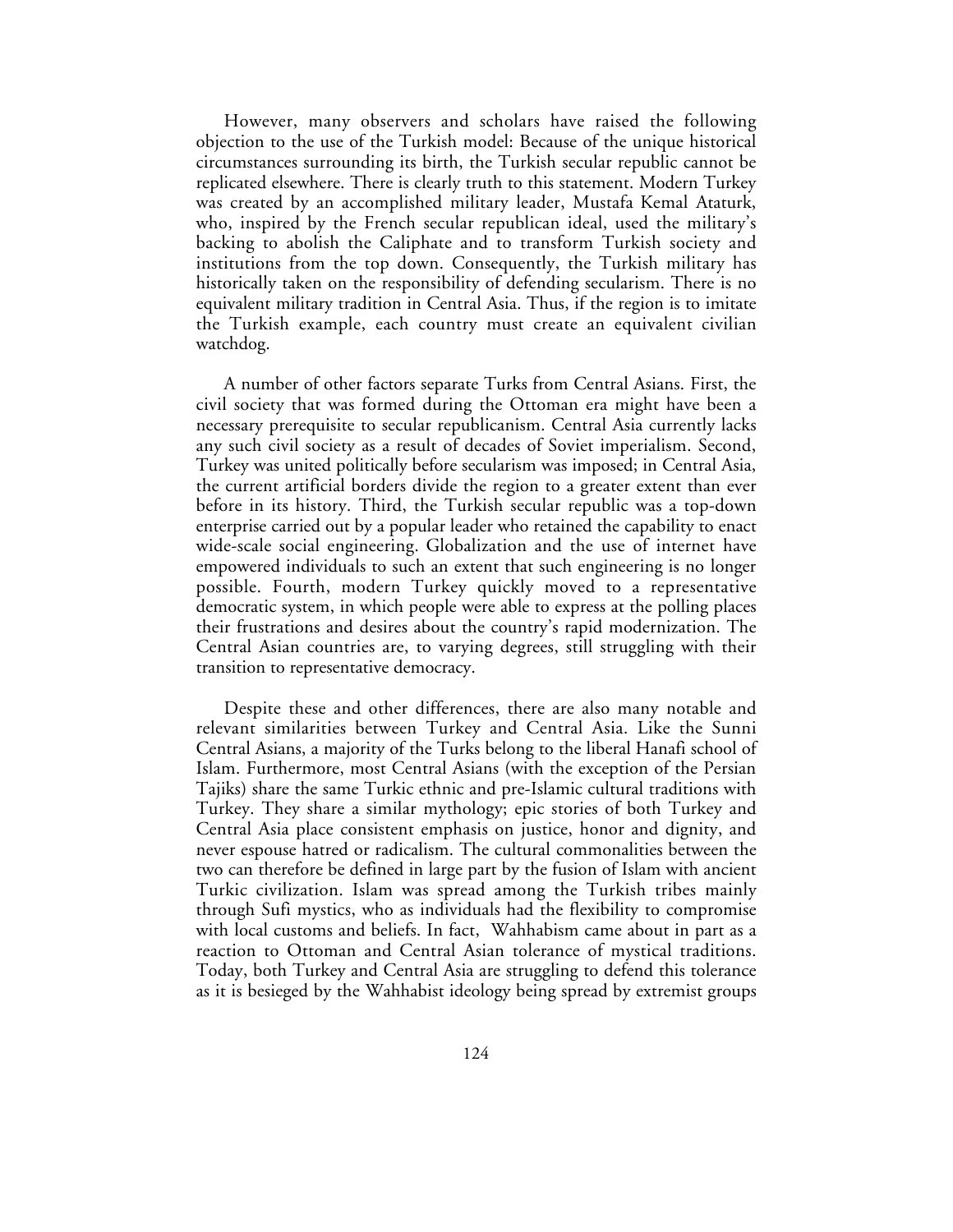like Hizb ut-Tahrir. As the author concluded at a conference on the topic held in the historic Silk Road city of Samarkand, "Given there are many religious and cultural similarities, it would make sense to looking at the Turkish model, which would mean strengthening secular and democratic regimes, coupled with vigilance and constitutional and institutional safeguards, as well as good governance and socio-economic development."61

It is beyond the scope of this monograph to examine the Turkish example in a detailed fashion. However, it is necessary to highlight four main elements that are relevant in dealing with HT: education (both secular and religious); government approaches to religion (as coordinated by the state religious directorate, or Diyanet); democracy and good governance; and ideology.

First, the provision of quality education has been a key reason for Turkey's success in defeating radicalism. In Turkey, every child has the right and the obligation to attend eight years of education where courses on "religion and ethics" and "citizenship" are taught. The "religion and ethics" class contains content on world religions, Islamic history, Islamic morals and ethics, and basic elements of Islam. While these classes comprise a relatively small portion of the curriculum and thus do not provide the youth with all the necessary background in Islam, they do help in reducing the chance that students will be attracted to hate-filled ideologies. Central Asian countries also need to make a basic investment in such an educational program.

Second, under Ataturk, the new Turkish Republic brought all religious education under state control. It also ensured that the country's imams would remain moderate, preventing the spread of extremist ideas, by bringing Turkish mosques under the Diyanet. Since 1924, the Diyanet has overseen the production and transmission of religious knowledge and has organized and provided religious services to Muslims in Turkey. The Diyanet, like the Ottoman-era Sheyh ul-Islam, serves as an intermediary between the government and the clergy in the organization and administration of religious affairs. Today, the directorate's most pressing responsibility is to assure state authority over mosque activities, particularly the Friday sermons to prevent political or hate-filled speeches. The rationale for such oversight is to prevent any attempt of a religious group to pose a threat to a secular state while at the same time providing religious freedom.

Some of Turkey's steps in preventing the hold of radical Islamist movements need to be better understood by the West and Central Asians. The Turkish approach to the regulation of religion, as outlined above, often seems highly restrictive to Western governments that take a laissez faire approach to religion. In order to prevent foreign money and foreign groups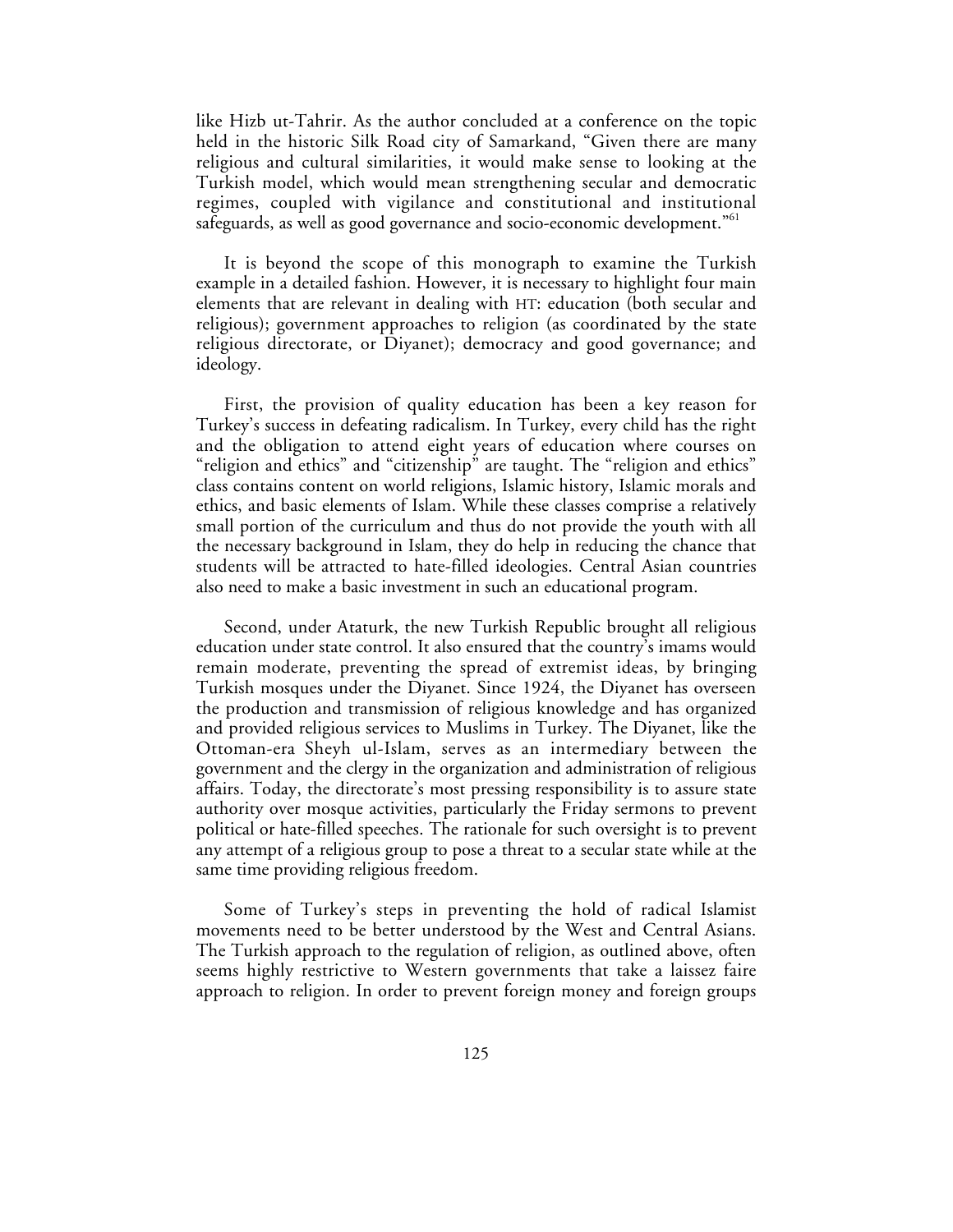from taking over Turkish religious education, the Turkish government has, since Ottoman times, paid the salaries of imams and Islamic teachers, and has published religious literature designed for public distribution. By these measures, they have provided people with reliable information on Turkish Islamic culture, teachings and traditions. Until a better solution is found, Central Asian countries may also need to play a similar role in funding Islamic activities in order to keep the religion safe from the extremists.

However, while religious directorates operating as part of the secular state may be a necessary interim measure, given that we are in the midst of the critical battle of ideas, they can only succeed if set up within an appropriate framework. Unlike the Turkish Diyanet, most of its Central Asian counterparts are leftovers from Soviet-era institutions and are staffed with people who are either insufficiently trained in Islam or who have been educated by foreign radicals. Furthermore, these institutions are weakened by their association with unpopular governments. If they are to succeed, they need to gain a measure of independence such that they can recover public legitimacy.

There already exists some measure of cooperation between the Diyanet and the Central Asian countries. The Turkish directorate has set up schools of theology in Central Asia to help the countries of the region educate their own imams. For example, the Osh State University's School of Theology was established by the Diyanet, and from the start it promoted native Islamic traditions for its students. This emphasis stands in stark contrast to the competing Saudi-funded establishments, where strict Wahhabism is taught. In 2004, upon realizing that most graduates of this school could not find jobs, the Diyanet even offered to pay the salaries of any graduates of the Osh School of Theology to be employed by the relevant state commission, so as to improve that country's ability to fight extremism in a scientific and educated matter.

A third general lesson provided by Turkey is in democracy and good governance. Turkey's democratic culture promotes tolerance, moderation and civic participation. Turkey was able to provide its Muslim citizens with a "diverse and very effective Islamic intelligentsia that complemented Turkey's state-regulated, moderate Islamic education system."62 It has managed to integrate its Islamists into a democratic system, leaving HT with no political space for a radical alternative. In fact, Turkey's current ruling Justice and Development Party was able to emerge from its Islamist roots and become a legitimately moderate party, embodying in its name two of the most important elements for all Muslims which HT so effectively highlights in Central Asia.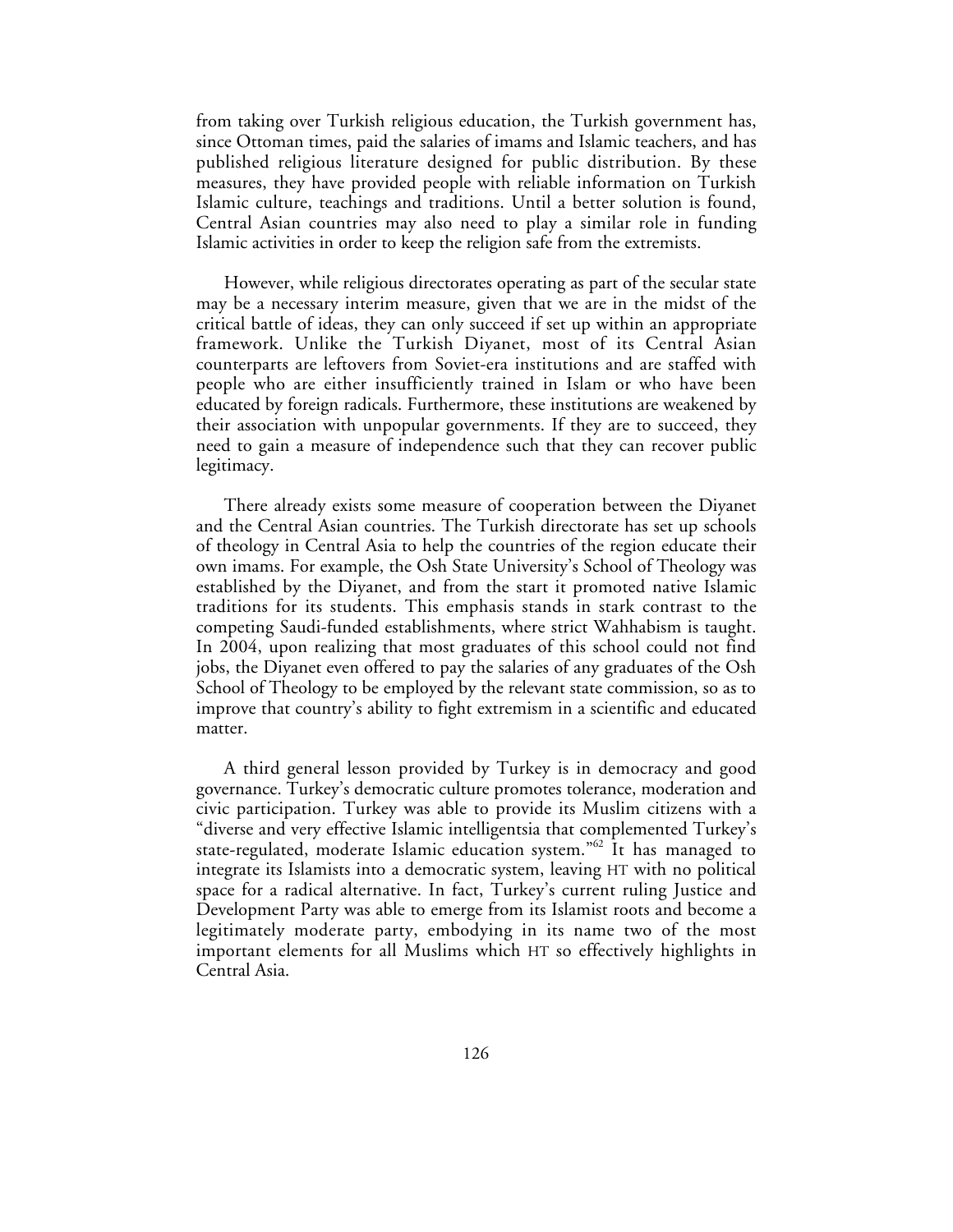A fourth Turkish element, a clear national ideology fused with basic patriotism is also relevant for the Central Asians, as they are trying to chart their own way towards dealing with HT. In constructing the Turkish Republic, Ataturk chose to promote Turkey rather than the *umma*, recognizing that Turks do not appreciate being lumped in with the rest of the Muslim world. This pride is another principal reason for the failure of HT to take root in the country, as a majority of Turkish citizens consider HT to be an Arab and communist ideology that does not appeal to their own culture and traditions. Central Asians take similar pride in their identity and are trying to move away from ideologies inspired by communism and imposed on them by foreigners. The challenge for them is to come up with a new ideology that can address the needs of their own Muslim populations.

1 Faisal al-Yafai, "The West Needs to Understand It Is Inevitable: Islam is Coming Back", *Guardian* (London), November 11, 2004.

<sup>&</sup>lt;sup>2</sup>"Uzbekistan: President Karimov Says He Will Shoot Islamic Fundamentalists", BBC Summary of World Broadcasts, from Uzbekistan Radio second program, May 1, 1998. <sup>3</sup>

 $\rm ^3O$ rozbek Moldaliev, interview by Zeyno Baran, Washington, DC, November 23, 2004. http://www.state.gov/g/drl/rls/hrrpt/2003/27873.htm.

<sup>&</sup>lt;sup>5</sup>Peter Hitchens, "The Uzbekistan Princess, Rigged Elections And Dissidents Boiled Alive—Meet Our New Best Friends . . . Our Writer Visits The West's Latest Ally, A Country Where Free Speech Is Brutally Suppressed—As Britain's Own Ambassador Found To His Cost", *Mail On Sunday* (London), December 14, 2003. <sup>6</sup>

http://hrw.org/reports/2004/uzbekistan0304/.

 $^7$ Abdulaziz Mansur, interview by Zeyno Baran, Tashkent, Uzbekistan, October 6, 2003. 8 See http://www.state.gov/r/pa/prs/ps/2002/8736.htm.

<sup>9</sup> Theo van Boven, "Report of the Special Rapporteur on the Question of Torture", United Nations Economic and Social Council, February 3, 2003, p. 2; See http://www.unhchr.ch/

 $^{104}$ Uzbekistan: New Torture Death Belies Claims of Progress", Human Rights Watch, May 21, 2004, available at http://hrw.org/english/docs/2004/05/21/uzbeki8604\_txt.htm.

<sup>&</sup>lt;sup>11</sup>Richard Boucher, "Secretary of State Decision not to Certify Uzbekistan", available at http://www.state.gov/r/pa/prs/ps/2004/34363pf.htm.

tate.<br><sup>12</sup>Ibid.<br><sup>13</sup>"Human Rights Watch Statement on the Death of Andrei Shelkavenko", Human Rights Watch, June 1, 2004, available at http://hrw.org/english/docs/2004/06/01/uzbeki8679

<sup>&</sup>lt;sup>14"</sup>Uzbekistan President Amnesties Some 700 Islamists", *ITAR-TASS*, February 3, 2004.<br><sup>15</sup>Zamira Eshanova, "Central Asia: Uzbekistan, Kyrgyzstan Differ in Approach to Hezb ut-<br>Tahrir", July 12, 2002, http://www.rferl.org

 $^{16}$ Economist Intelligence Unit, "Uzbekistan Country Report", February 2004.

<sup>&</sup>lt;sup>17"</sup>United States and Central Asian Countries Sign Regional Trade and Investment

Framework Agreement", Office of the U.S. Trade Representative, June 1, 2004, http://www.ustr.gov/Document\_Library/Press\_Releases/2004/June/United\_States\_Central\_

<sup>&</sup>lt;sup>18</sup>Esmer Islamov and Samariddin Sharipov, "Signs show Uzbekistan stability buckling under economic stress", November 16, 2004, Eurasianet.org, http://www.eurasianet.org/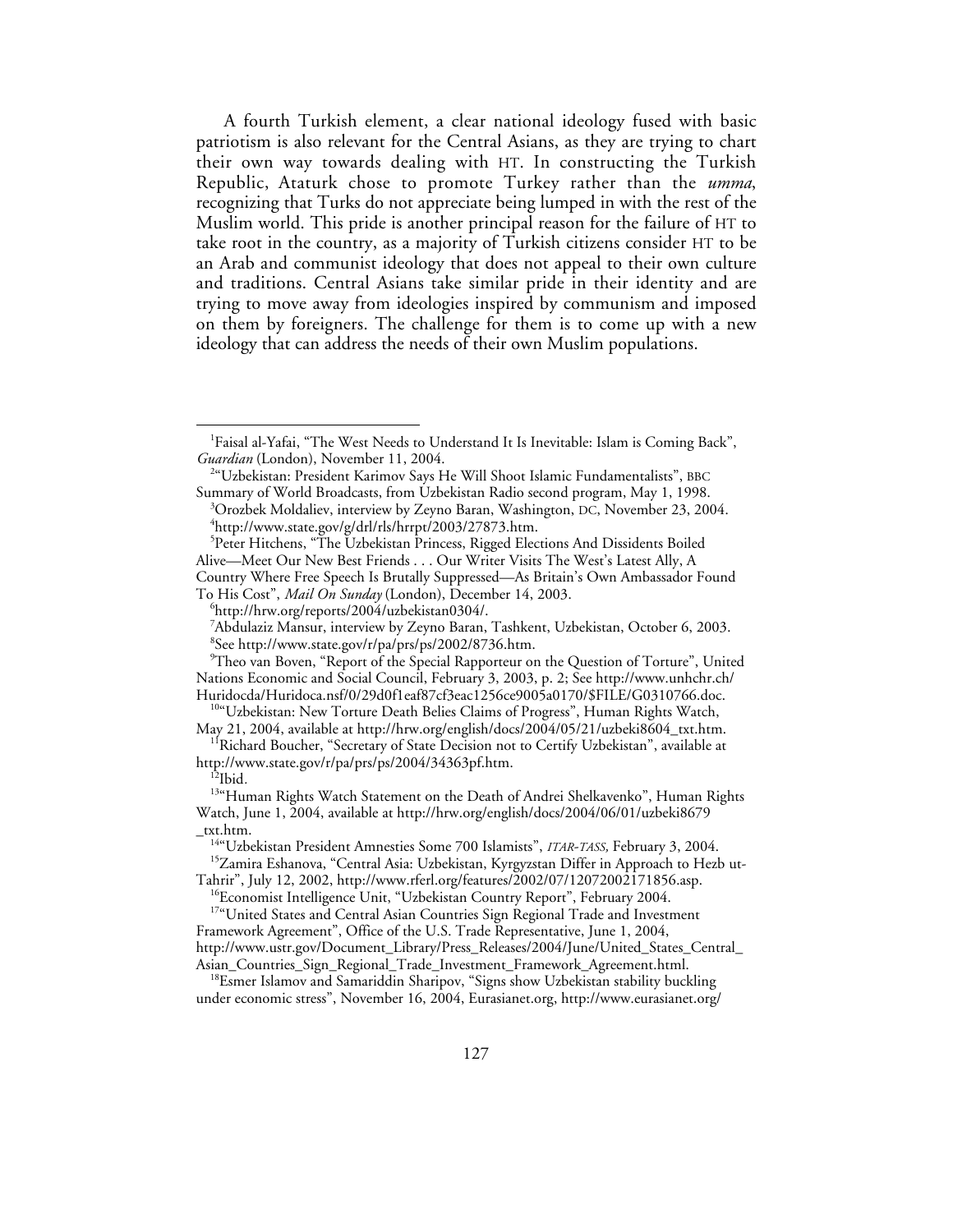departments/business/articles/eav111604\_pr.shtml.<br><sup>19</sup>Beth Jones, "U.S. Relations with Central Asia", U.S. Department of State, Washington, DC, February 11, 2002, http://www.state.gov/p/eur/rls/rm/2002/7946.htm. <sup>20</sup>Talant Kushchubekov, "The Kyrgyz Response", in *The Challenge of Hizb ut-Tahrir: Deciphering and Combating Radical Islamist Ideology*, ed. Zeyno Baran (Washington, DC: The <sup>21</sup>V. Jumataeba, "Problemi Islamizatsiya v Kirgizistane", *Navigator*, January 10, 2001; Z.Galieva, "Polikonfessionalniy Kirgizistan: novie tendentsii i problemi", http://polysphere. <sup>22</sup>Kushchubekov, "The Kyrgyz Response". <sup>23</sup>Ibid. The requirement in Uzbekistan is a minimum of one hundred people, while in Turkmenistan it is 500. 24Eshanova, "Central Asia". <sup>25</sup>He recently changed his name to Sheikh Sadikjan Kamaloddin <sup>26</sup>International Crisis Group, "Radical Islam in Central Asia: Responding to Hizb ut-Tahrir", *Asia Report No. 58,* June 30, 2003, p. 38. 27Moldaliev, interview by Baran. 28Askar Akaev, *Kyrgyz Statehood and the National Epos "Manas"* (New York: Global Scholarly Publications, 2003), p. 4.<br><sup>29</sup>Ibid, p. 276.<br><sup>30</sup>Ibid, pp. 283–84.<br><sup>31</sup>Ibid, p. 347.<br><sup>32</sup>*Argumenty i Fakty* (Bishkek), June 30, 2004.<br><sup>33</sup><sup>&</sup>Kyrgyz Prime Minister Warns of Threat of Extremism", *Interfax* (Mosco 2004. <sup>34</sup>Argumenty i Fakty (Bishkek), June 30, 2004.<br><sup>35</sup>Ibid. <sup>36</sup>"Concern over Hizb ut-Tahrir in Kyrgyz Capital", *Radio Free Europe/Radio Liberty*, October 8, 2004, http://www.rferl.org/newsline/2004/10/2-tca/tca-081004.asp. <sup>37</sup> Muhiddin Kabiri, "HT and the Islamic Revival Party of Tajikistan", in *The Challenge of Hizb ut-Tahrir.*<br><sup>38</sup>International Crisis Group, "Radical Islam in Central Asia", p. 35. <sup>39</sup>See Evgeniy Abdullaev, "Central Asian Integration and Islamic Revivalism", http://www. src-h.slav.hokudai.ac.jp/publictn/86/abdullaev.pdf.<br><sup>40</sup>International Crisis Group," Tajikistan's Politics: Confrontation or Consolidation", May 19, 2004, p. 11. 41Nurlan Alniyazov, "The Muslims' Board and the Muslim Community in Kazakhstan" in *State and Religion in Countries with a Muslim Population,* ed. Z. I. Munavvarov and R. J.  $A<sup>42</sup>$ Anonymous U.S. intelligence officer, interview by Zeyno Baran, October 12, 2004. <sup>43</sup>Mike Redman "Hizb-bu-tharir: Making Inroads into Kazakhstan?", Central Asia Caucasus Analyst, June 4, 2003.<br><sup>44</sup>"Kazakhstan May Triple Oil Output by 2015", UPI, August 9, 2004.<br><sup>45</sup>"Joint Statement by President George W. Bush and President Nursultan Nazarbayev on the New Kazakhstan-American Relationship", White House press release, December 21, 2001, http://www.whitehouse.gov/news/releases/2001/12/20011221-10.html. <sup>46</sup>Raushan Nurshayeva, "Kazakhs break al Qaeda-linked Islamist cell", *Reuters*, November 11, 2004.<br><sup>47</sup>"Islamic Militant Group Arrested in Kazakhstan", *RIA Novosti*, July 11, 2003. 47"Islamic Militant Group Arrested in Kazakhstan", *RIA Novosti*, July 11, 2003. 48"Lower house of Kazakhstan's Parliament approves anti-extremism bill", *Associated Press,* October 20, 2004.

 $\overline{a}$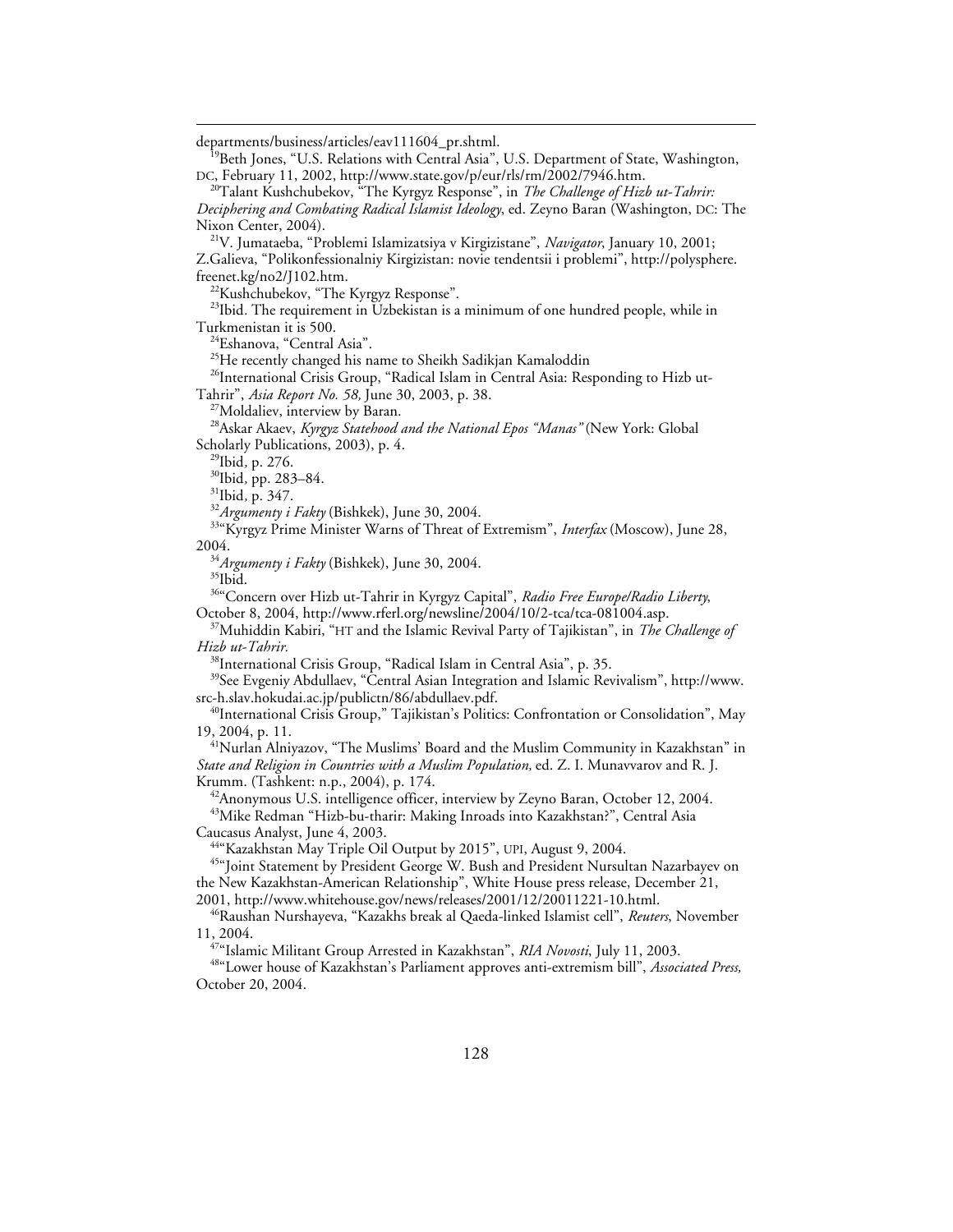<sup>49</sup>Leonid R. Sjukijainen (presentation at The Nixon Center, Washington, DC, February 4, 2004).

<sup>50</sup>"Eurasian Security Organization Makes Strides Forward", October 22, 2004, http://www.kazakhembus.com/102204.html. 51 See http://198.65.138.161/org/news/2004/040614-weak-states-terrorism.htm.

52While Iran is clearly another important player in Central Asia, until its policy of

supporting terrorism and radicalism changes, it needs to be considered on the side of HT.<br><sup>53</sup>http://www.sinomania.com/CHINANEWS/bush-zemin\_press\_conference\_in\_

shanghai.htm. 54http://embajadausa.org.ve/wwwh907.html.

55Vernon Loeb, "Footprints In Steppes of Central Asia", *Washington Post*, February 9, 2002.

56See http://www.cnn.com/2002/WORLD/asiapcf/east/04/22/china.iran/.

<sup>57</sup>Robert Levgold, "Russia's Unformed Foreign Policy", *Foreign Affairs*, 80, no. 5 (2001).<br><sup>58</sup>See http://www.atimes.com/atimes/China/FD03Ad05.html.

<sup>59</sup>David M. Lampton and Richard Daniel Ewing, *The U.S.-China Relationship Facing International Security Crises*, (Washington, DC, The Nixon Center, 2003), p. 15.

<sup>60</sup>John Pomfret and Peter Baker, "China's Leader in Moscow to Sign Pact; Treaty Reflects Two Nations' Opposition to U.S. Supremacy", *Washington Post*, July 16, 2001.

<sup>61</sup>Zeyno Baran, "Taking Back Islam: Combating Jihadists and Radical Islamists",

(presentation at conference, Samarkand, Uzbekistan, October 5, 2003).<br><sup>62</sup>Rusen Cakir, "Why Did Hizb ut-Tahrir Fail in Turkey", in *The Challenge of Hizb ut-Tahrir.*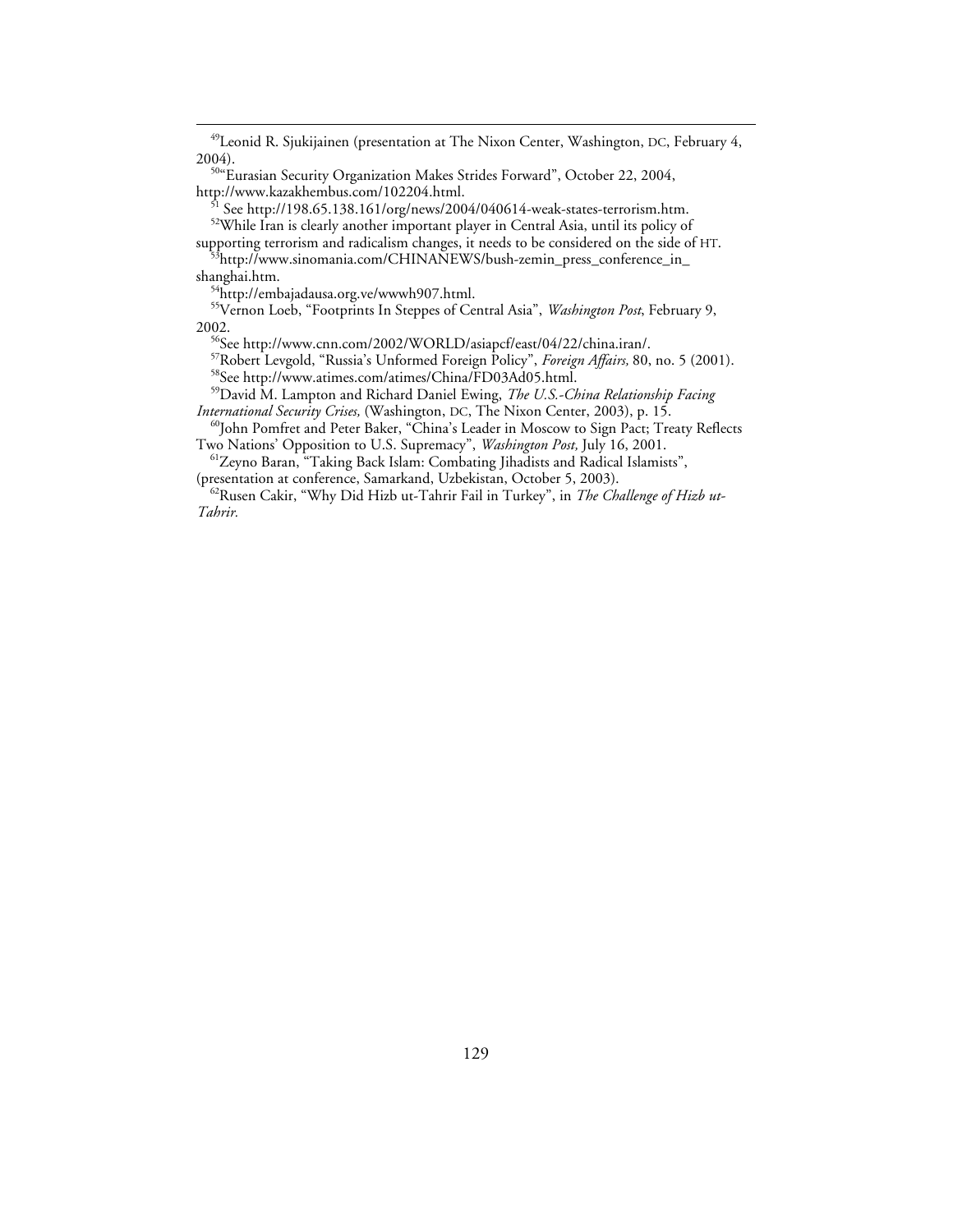# 6 RECOMMENDATIONS

Like al-Qaeda, whose founding charter defines it as the "pioneering vanguard"<sup>1</sup> of Islamic movements, HT declares itself to be the "ideological vanguard" of the Islamist movements. Just as al-Qaeda "showed the way" for other armed groups by destroying two of America's most prominent landmarks, HT blazes a path for other radical groups by destroying America's most prominent ideological principles: democracy and capitalism. The challenge of a pioneering movement such as HT therefore extends beyond the immediate practical danger it poses.

Ultimately, the challenge facing Hizb ut-Tahrir is creating a new world order. HT has provided Muslims with a compelling, satisfying explanation of why the Islamic world fell behind the West. In HT's view, the only way to close the gap is to destroy the existing order. HT thus viciously opposes the current American-led international system and fundamentally disagrees with Francis Fukuyama, who claimed that, due to the defeat of the Nazi and communist threats to democracy and capitalism, the "End of History" had arrived.<sup>2</sup> The spokesman of HTUK, Dr. Imran Wahid, recently stated that "Fukuyama says we have reached the end of history because there's a lack of a viable alternative ideology to capitalism and western civilization. We view our work as a direct challenge to that statement: we have to prove him wrong."<sup>3</sup>

Hizb ut-Tahrir believes that democracy eventually will be replaced by an Islamic order. In HT's view, the United States is waging a war on Islam precisely because it fears its ultimate eclipse by a united Islamic world. To promote this view and to gain support, HT uses a mixture of communist methodology, Wahhabi theology and fascist rhetoric. Unlike other radical Islamist movements, who fight against the militaries in Muslim states, HT brings these forces to its side by infiltrating the security services with a radical political interpretation of Islam. The group's cell structure is similar to that of the Bolsheviks. HT believes the Bolsheviks failed to extend their dominance even further because they lacked sufficient faith—and since HT has faith in abundance, its victory is inevitable.

As HT closely tailors its tactics to local conditions in each of the 40 countries in which it operates, its overall strategy is necessarily international and is closely coordinated with its "nerve center" in London and its headquarters in Jordan. The challenge for the international community is thus to develop and coordinate the implementation of an international counter-strategy. The first task is to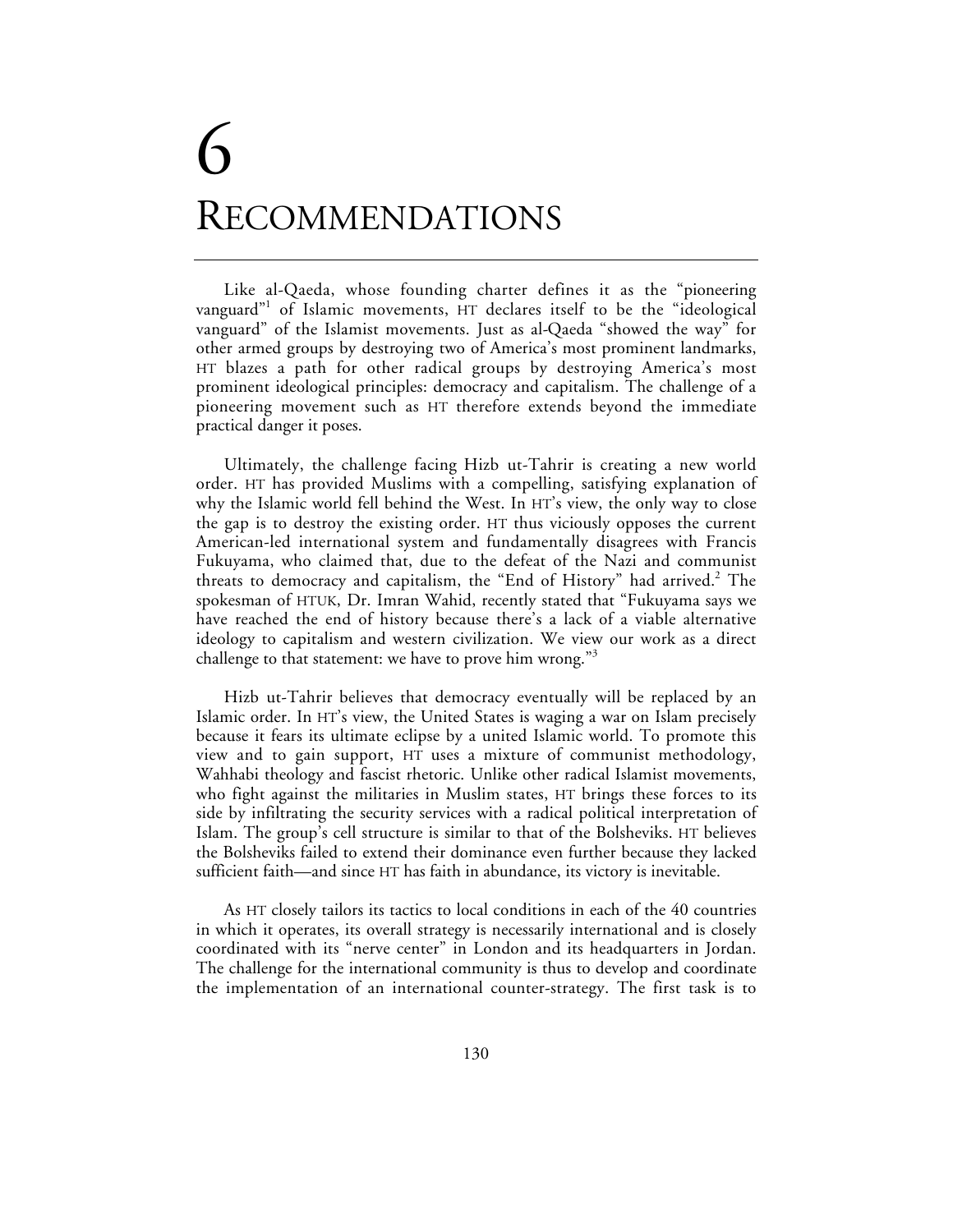counter HT's ability to discredit the U.S. and what it stands for. Given that the credibility and moral authority of the U.S. is at an all-time low in the wake of the Iraq War, this will clearly not be an easy task. America won the Cold War because many of the people on the other side of the Iron Curtain were inspired by the U.S. and the political, economic and social alternative. Today, a growing number of Muslims are inspired by HT and the dream of a united Caliphate as an alternative to the U.S.-dominated, globablized international system of today. HT has thus turned the international political structure of the Cold War era on its head. As the U.S. did for dissidents behind the Iron Curtain, HT raises hope among disaffected Muslims for a dignified alternative to the perceived world order.

To deal with this first challenge, the U.S. has to engage in a propaganda war of its own, one that highlights common American and Muslim values and explains the recent changes in U.S. policies towards the Middle East. Few Muslims outside of the United States have even heard of the new Broader Middle East Initiative, and even fewer know of its aspirations. Many Central Asian Muslims only hear the HT-inspired message that the sole concern of the United States is to impose a neo-colonial order and oppress Muslims by means of the "fourth (cultural) crusade". In the absence of any direct communication from the U.S., Muslims often end up believing these conspiracy theories. **In the second term of the Bush administration, the new Secretary of State should travel frequently to Muslim countries and describe clearly and humbly what the long-term U.S. agenda is and how it will be beneficial to Muslims.**

President Bush's "forward strategy of freedom" is meaningless for Muslims. What is often meant by freedom in the West translates as "justice" and "dignity" for Muslims. In fact, justice is one of the many meanings of the term Islam. As Bernard Lewis accurately explains, "in the Western world, we are accustomed to thinking of freedom and oppression, freedom and tyranny as opposite poles. In the traditional Islamic statement, it would be instead justice and oppression, and justice and tyranny, as opposite poles."4 **The U.S. will not succeed in its democracy initiative in this region unless it adapts its diplomatic language to explain to Muslims that its policies pursue justice.**

The most pressing issue is the need to change the perception that American foreign policy is "unjust". Muslims perceive injustice in U.S. foreign policy first and foremost in Washington's approach to the Israeli and Palestinian question. With Yasser Arafat's passing, there is a unique window of opportunity for the U.S. to work out a two-state solution that will be seen as "just" by a majority of Muslims and Israelis. This issue is the single most important battlefield of the war of ideas. As long as this conflict continues to fester, groups like HT will attract followers, both because the average Muslim will continue to resent American support for Israel, and because Arab leaders will use this conflict as an excuse to delay reforms. (Other long-lasting conflicts with Muslim participants,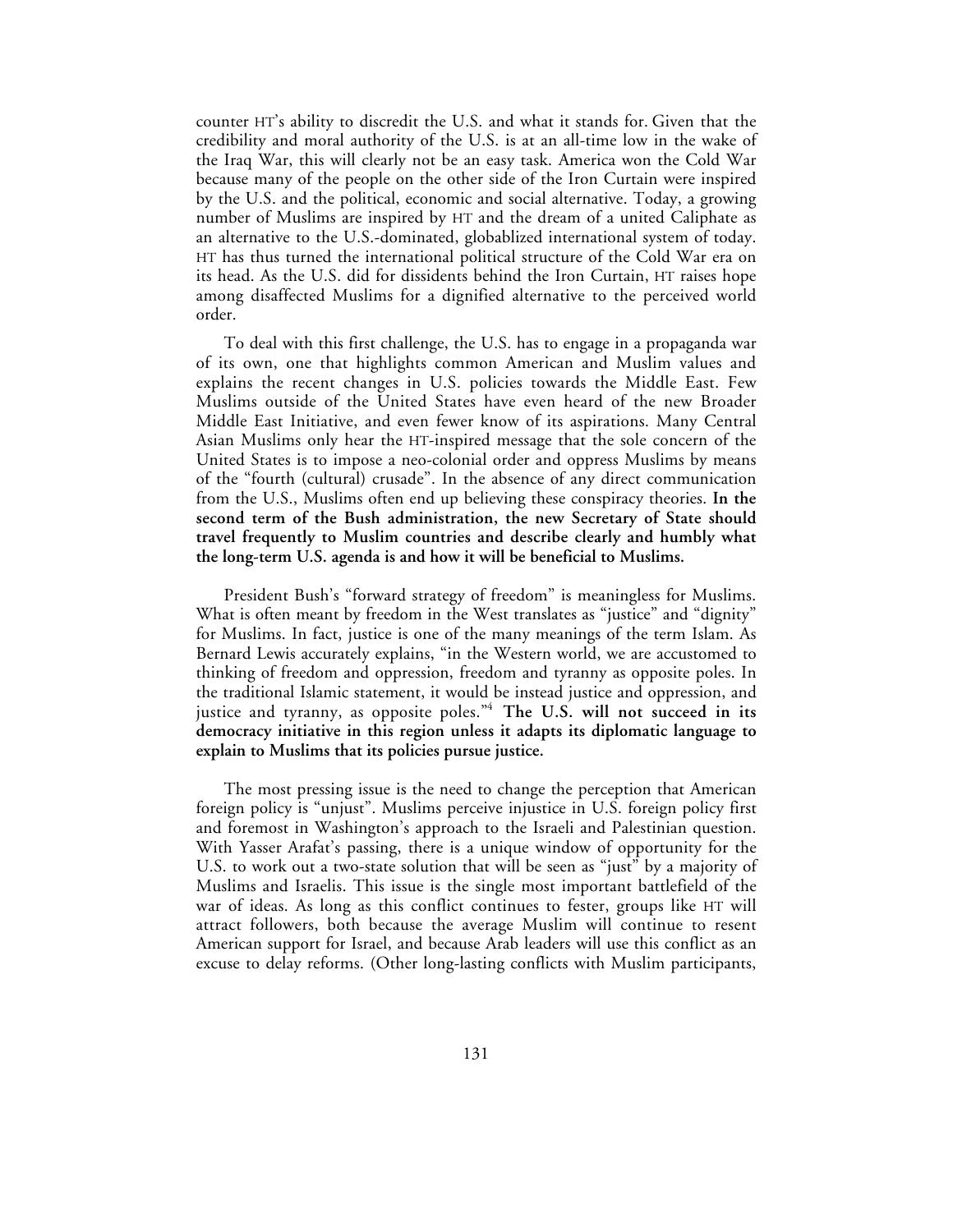such as Kashmir, Chechnya, Nagorno-Karabakh and now Iraq, also must be resolved in a way perceived by Muslims as "just".)

In the West, HT's recruitment efforts benefit from discrimination against Muslims and from the unfulfilled expectations of Muslim migrants, who often see the functioning of their host societies as "unjust". **European countries must do a better job of integrating their Muslims.**

**The United States, its G-8 allies and other wealthy countries ought to devote one percent of their GDPs to the task of improving the socio-economic condition of Muslims.** Such a visible effort would convincingly refute the message that the Western democratic capitalist system is just for the "haves". These countries also need to come up with new ways to encourage economic development. One way to do this is to condition military cooperation on progress in the fight against corruption.

**The battle of ideas is primarily a theological civil war within the Muslim world, a war that the U.S. is ill equipped to fight**. It can, however, help moderates reveal the true nature of their extreme opponents. As a start, **HT's selfcreated image of a "peaceful" organization needs to be destroyed**; Western journalists and human rights organizations need to immediately stop using this woefully inaccurate label. The U.S. can also help moderate Muslims by providing them with media outlets and publication and distribution possibilities to counteract the effects of HT's and other extremist groups' propaganda. There also has to be a new international strategy to combat the spread of extremist literature on the Internet. Every time HT issues a leaflet, it should be countered by a publication issued by a credible Islamic organization explaining how HT is taking a particular *ayat* or *hadith* out of context. These quick responses can deconstruct HT's ideology while also offering a counter-ideology.

**The United States can help advance this counter-ideology by encouraging governments in Muslim countries to allow peaceful Muslim organizations to promote tolerance and interfaith dialogue. The U.S. can also encourage businesses in Muslim countries to fund activities that promote diversity, tolerance and civic education. Further, the U.S. can help Muslim countries to develop school curricula that emphasize critical thinking, local traditions of patriotism, ethics and those values of Islam that are compatible with democracy and secularism.**

Unlike during the Cold War, the U.S. cannot contain HT's ideological spread through traditional diplomatic tools that focus on states. The major players in the over one billion-member Muslim *umma* are non-state actors. The U.S. needs to change how it relates to the Muslims; oppressive, illegitimate and corrupt governments can no longer be the right channels to reach the hearts and minds of the Muslim people, especially those who have raised the level of their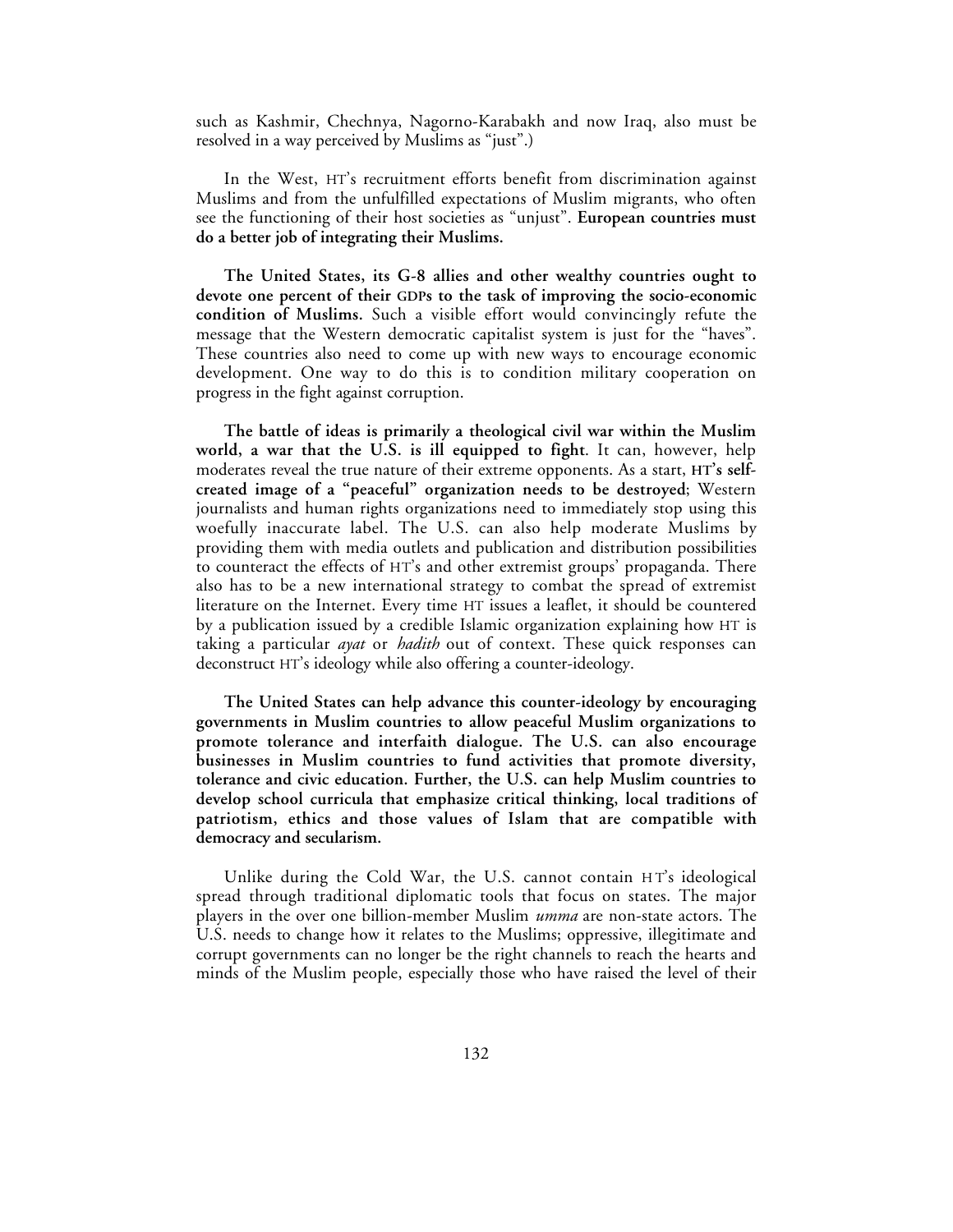political consciousness. The necessity of dealing with Muslims as a "civil society" will lead to the formation of a new framework of international politics.

At the same time, there has to be a legitimate international forum at which moderate Muslim states can express their views. Under the Presidency of Malaysia and Secretary Generalship of Turkey, the Organization of the Islamic Conference can potentially fill this need. Additionally, **the United Nations should add a major Muslim country as a permanent member of the Security Council.** Many Muslims currently believe that they receive international attention only in the aftermath of terrorist bombings. If a Security Council seat is assigned to a country such as Indonesia or Turkey, this perception will change for the better.

This new war requires new skills. **A "basic training" course on Islamic culture, values and traditions should be required of all American officials interacting with Muslims.** Since HT members are well prepared for ideological warfare by their two years of training, U.S. diplomats, military officers and policymakers must be equipped with even better tools. In an environment in which suspicions of the U.S. long-term agenda *vis-à-vis* the Islamic world are greatly heightened, Americans need to take great care in handling any issue related to Islam. The U.S. approach need not be complicated; in everyday interaction, treating Muslims with dignity and respect will be a huge starting point towards undermining HT's contention that Americans are arrogant and disdainful of the Islamic world. Even those Muslims living in abject poverty feel pride and dignity in their connection with what was once a great civilization. If these Muslims are approached in the wrong way, this pride can easily turn into hatred.

Senior American policymakers must realize that they are being drawn deeper into a war with Islam because of the increasing frequency of U.S. military attacks on mosques, shrines and other important Muslim symbols in Iraq. Even though it may make perfect tactical sense to go after insurgents hiding in religiously significant places, the U.S. will lose the ideological war if it continues these actions. Since, as had been made clear throughout this monograph, the United States is losing the battle of perceptions in the Muslim world, military operations in sites of religious significance to Muslims will be interpreted as continuing a war on Islam. To minimize this perception, the American leadership ought to weigh political considerations as well as tactical ones when making military decisions in Muslim countries.

**The West should not tolerate the further spread of HT's intolerance.** HT has been able to spread hate-filled, anti-Semitic and anti-constitutional ideas thanks to Western "tolerance" of HT's intolerance. HT is using the West's own slogans and principles to weaken the West's fundamental social structures. Western governments, educators and religious leaders need to combat HT's hate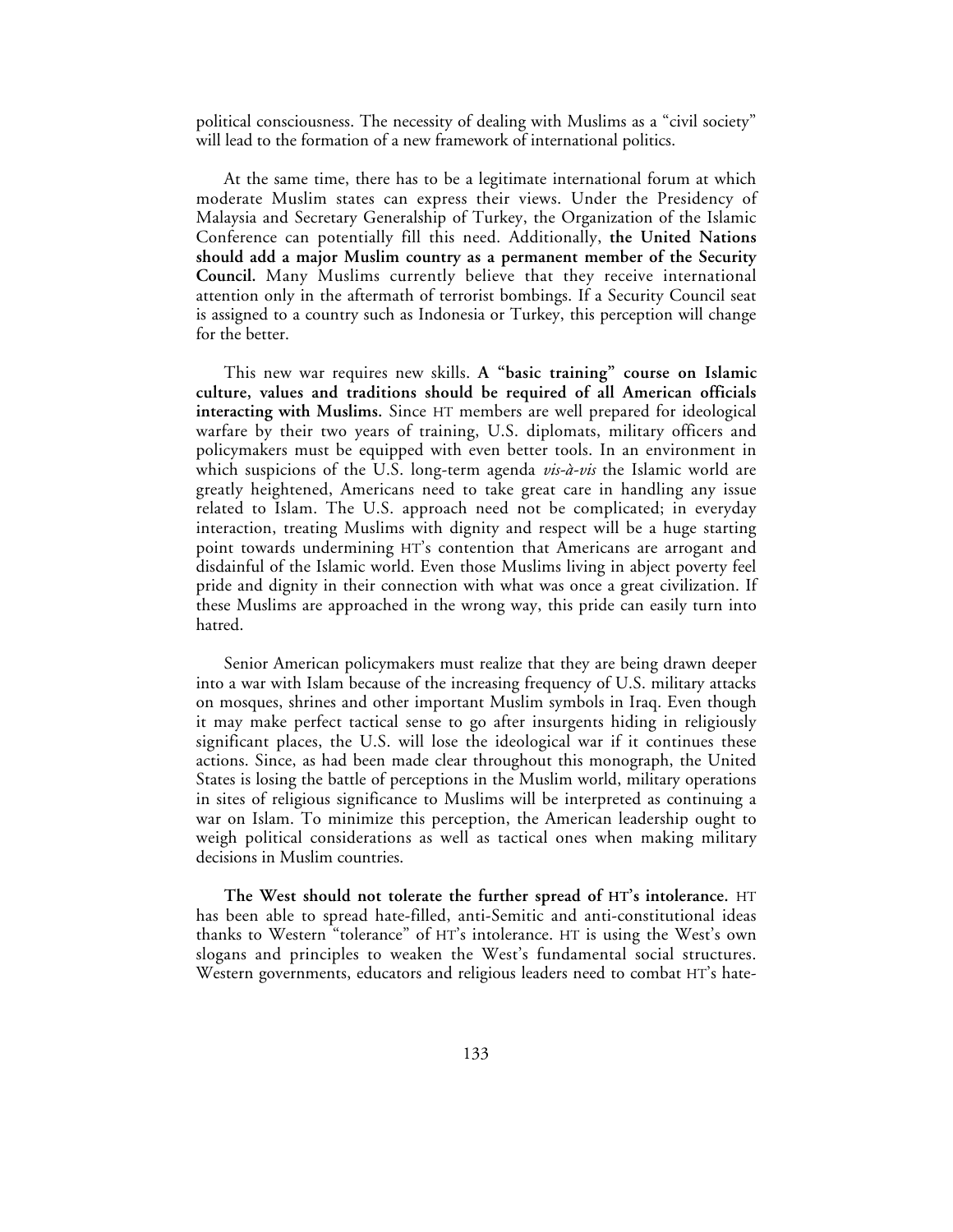filled ideology with the same sorts of social weapons they use to combat other, non-Islamic forms of intolerance.

**The West needs to support the educational outreach efforts of moderate Muslims.** Theologians and imams educated in moderate schools of Islamic thought, such as those in Turkey, Central Asia, Indonesia or Malaysia, offer a tolerant interpretation of Islam that has strong elements of Sufism and thus welcomes peaceful coexistence with other religions and cultures.

The current legal strictures against HT in the West are gravely inadequate. **New tools, such as legislation against hate crimes and hate propaganda, are needed.** Ultimately, Western countries should unite to ban HT altogether. The existing bans in Germany and elsewhere are insufficient; currently, HT performs "jurisdiction-shopping" to carry out its activities without serious fear of criminal prosecution. **If the West continues to let HT function, it will see further radicalization not only among Muslims in far-off countries, but also in the midst of Europe itself.**

The EU's s handling of Turkey's candidacy will be an important test of Western policy. If the Turkish Muslim tradition that emphasizes a convergence of civilizations is accepted by the EU, then HT will lose in its argument that there is a clash of civilizations. If the EU decides to bring in Turkey as a member, the EU will demonstrate that the Islamic and Western civilizations are fully compatible. On the other hand, if the anti-Muslim sentiment in Europe continues to increase, and Turkish Muslims are lumped together in the European mind with radicals, then the ideological war will be truly lost.

## *Combating HT in Central Asia*

With its rich and tolerant Islamic traditions and its relatively pro-American population, Central Asia is possibly the best region to begin the battle for ideas in this existential struggle. It is also the primary target for HT. **In waging ideological war, the U.S. needs to highlight the importance of internal reform in the context of national security.** Central Asia's moderates cannot win the fight against radicalism unless there is a change in the political and economic conditions that have created a ripe environment for the acceptance of radical ideas. Democratic and economic reforms are therefore essential for long-term stability, since people with no opportunity to participate in civic life or to practice their religion openly and freely will go underground. Ultimately, as Abduvakhitov notes, "if fifty years from today we win this battle, it will be mainly thanks to good governance taking place in the Muslim world."5

**In the battle against HT in Central Asia, the West should focus primarily on improving socio-economic conditions, so that people can see the benefits of**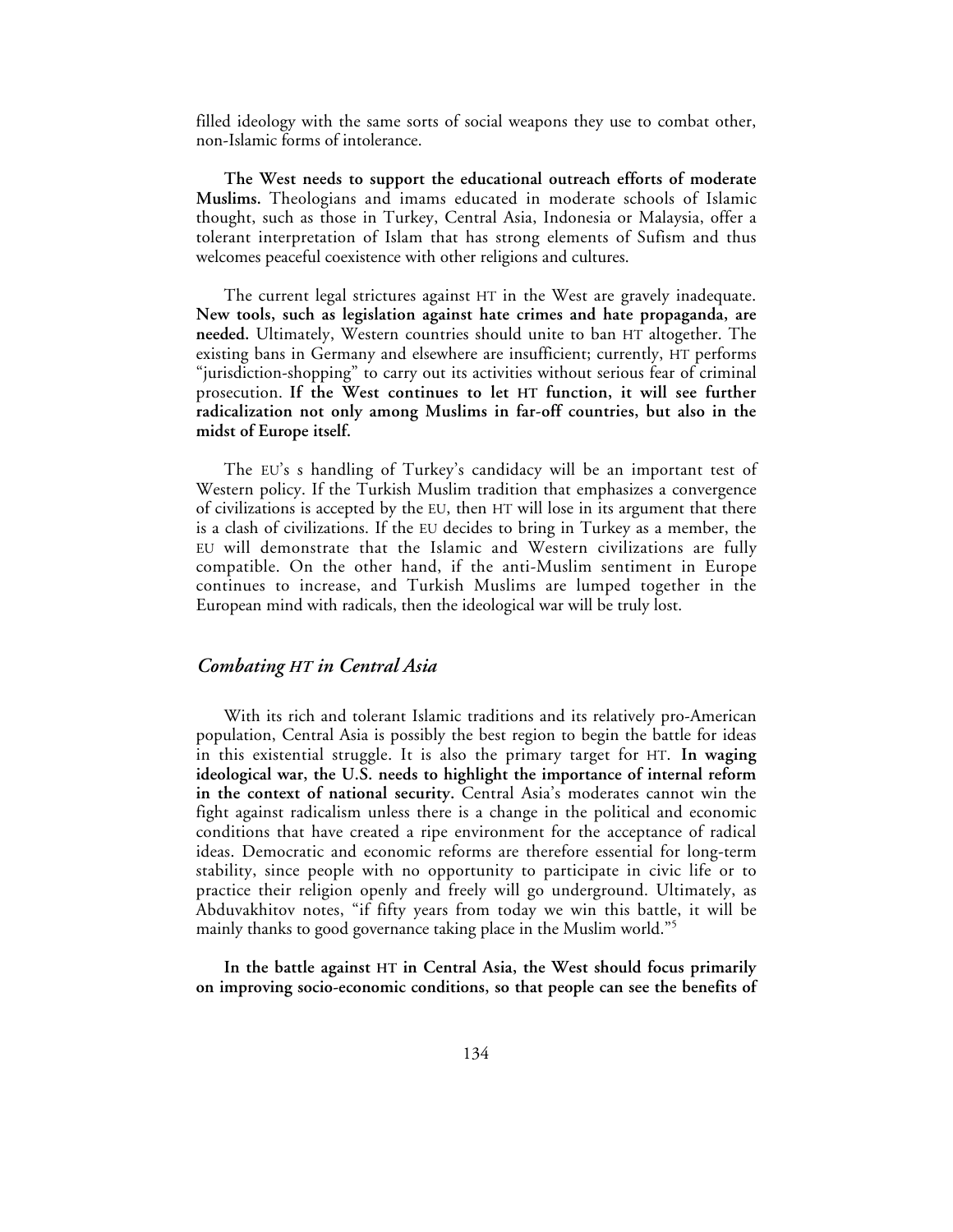**democratic capitalism and become less tempted to oppose it.** It is in the economic realm that Western political and intellectual capital is best spent. Since HT rejects the democratic process, Western efforts to engage the organization are pointless. By so intently focusing on democracy, the West is wasting valuable political capital and losing credibility with Central Asian governments without addressing HT's fundamental arguments. The group has no desire to become part of something that it opposes and plans eventually to destroy.

Realistically, in the short term there will not be any significant political openings in the region. While Central Asian governments ideally should welcome the political participation of independent, secular parties for their own survivability, they are all very nervous about such participation following the Georgian and Ukrainian revolutions. Furthermore, these leaders feel more insulated from the need to open their political systems due to the strong backing all enjoy from Russia and China. Each country's government worries that when a formerly repressed political system is opened, it is the underground, clandestine groups that flourish. Unfortunately there is not a strong civil society in Central Asia now that could provide effective alternatives to Central Asia's current authoritarian leaderships. **It is therefore counterproductive for Westerners to try to weaken the current regimes at a time when HT may be on the verge of reaching its third stage of development: its version of jihad. Instead, a longterm and evolutionary strategy needs to be developed.**

This postponement of the political question certainly does not mean that the West ought to remain silent on human rights abuses, especially torture in prisons. However, the United States and the EU must avoid moral preaching to Central Asians. Instead, **the U.S. should gain popular support in Central Asia by making clear that it is in the rational self-interest of the region's governments to show zero tolerance towards human rights violations.** This would best be achieved in cooperation with other, more open Muslim countries that have already helped Central Asians understand that mass arrests and torture only strengthen HT members' convictions.

As stated in Chapter 4, prisons have become breeding grounds for HT ideology. Uzbekistan has now started to investigate and properly punish those law enforcement members found guilty of human rights abuses. However, these prosecutions are often conducted quietly and fail to register in the minds of Western observers.

Before lecturing Central Asian leaders, U.S. officials should take more time to learn about the true state of the situation in the region. In order to gain accurate knowledge, top-level personal relationships are necessary. Often, Central Asian leaders simply do not have personal relationships with their Western counterparts and are therefore unable to engage in constructive dialogue with them. A perfect example of the importance of such trust-based relations is Georgia, where President Mikheil Saakashvili and his team have long-term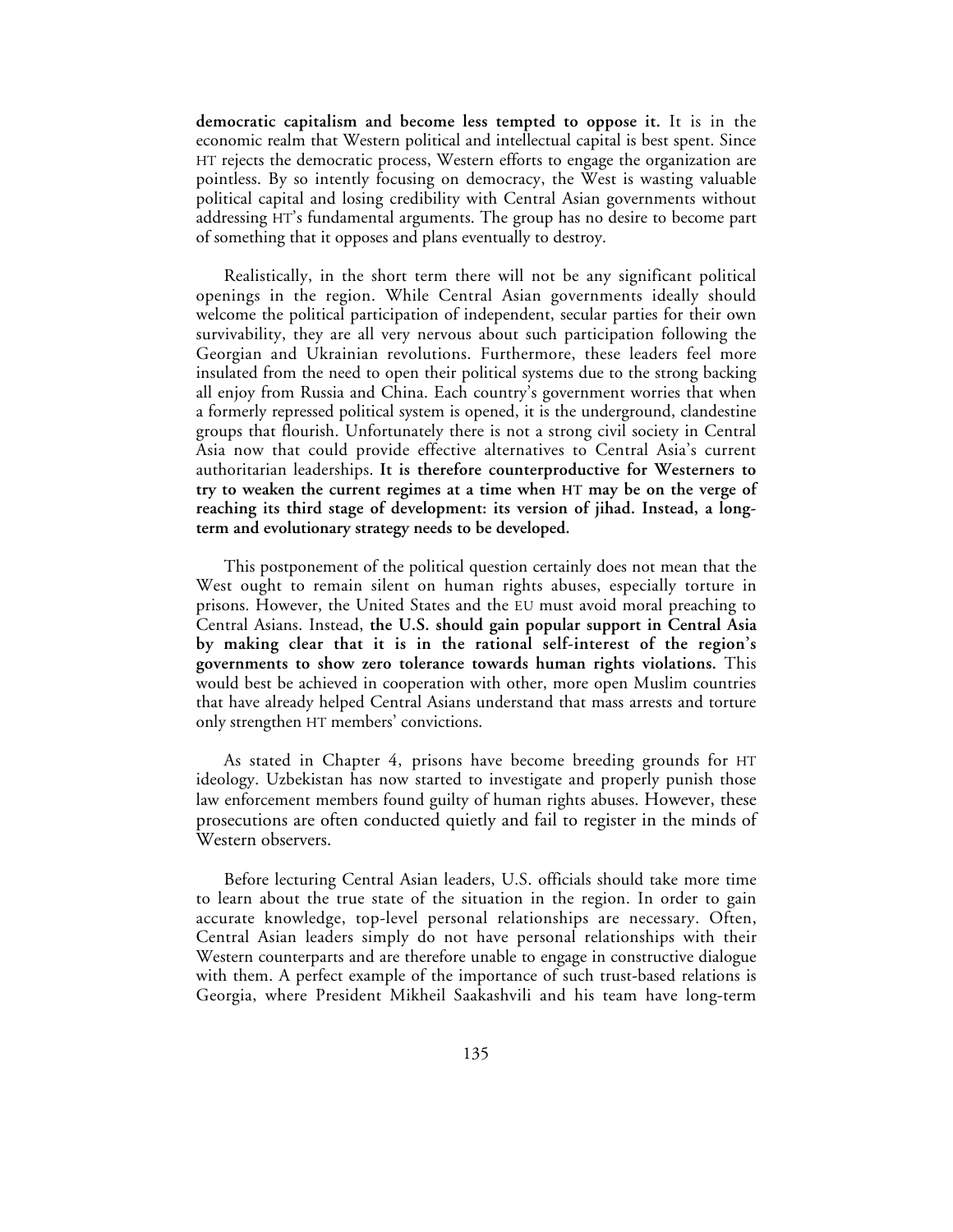friends and associates at the highest levels in Washington. Whenever Georgians are confused about signals coming from the U.S. government, they simply pick up the phone and ask them directly. Similarly, in cases of problematic developments in Georgia, senior U.S. government members can talk to their counterparts and resolve issues before they develop into crisis situations. There are no such relationships with the Central Asian leaders, who are far more easily influenced by outside powers or internal groups to take wrong-headed actions that end up isolating them from Western states and non-governmental organizations.

The U.S. and its allies should engage the Central Asian states on the highest levels in order to gain the best understanding of the incentives needed to ensure successful reforms. In the Turkish example, EU engagement was essential to the highly successful reform effort carried out by Ankara in recent years. The Central Asian states clearly need the benefits of a Western perspective. During the Cold War, the U.S. made the right decision to support Turkey as a frontline state in the battle against communism. Similarly, the U.S. must decide to assist these critical frontline states in the battle of ideas. This does not mean softening criticism of human rights and democracy problems; it does require, however, the U.S. to approach these issues effectively, i.e., through respectful diplomatic communications that offer a way forward rather than simply criticizing bad practices.

The West also needs to learn to differentiate between Islamic movements or schools that originate in the region from those that are organized and financed from abroad to create radicalism. The U.S. needs to understand that the Islamic missionaries like the Wahhabis and HT are not the same as the Jehovah's Witnesses or the Salvation Army; these radical Islamist missionaries do not seek religious freedom, but instead wish to abuse religion in support of a political agenda.

Assistance programs and overall policies can be designed to respect a country's culture, traditions and unique history. Otherwise, these countries too will believe that the U.S. intention is to destroy Islam; if the U.S. lets the radicals dominate the moderates, then the only realistic conclusion Muslims will draw is that the U.S. wants the image of Islam to further deteriorate so it can thus justify a holy war to eradicate it.

More importantly, as Central Asians become re-acquainted with their own cultures and traditional interpretations of Islam, they will be better able to combat narrow and violent interpretations of Islam imposed from abroad. Many Central Asians need support for the preservation and reconstruction of shrines and for the preservation and translation of ancient manuscripts. Some of the most beautiful poetry in all of the Islamic world, as well as crucial theological texts that form the foundations of classical Islam, still remain obscure in their Central Asian repositories due to the lack of funding to publish and disseminate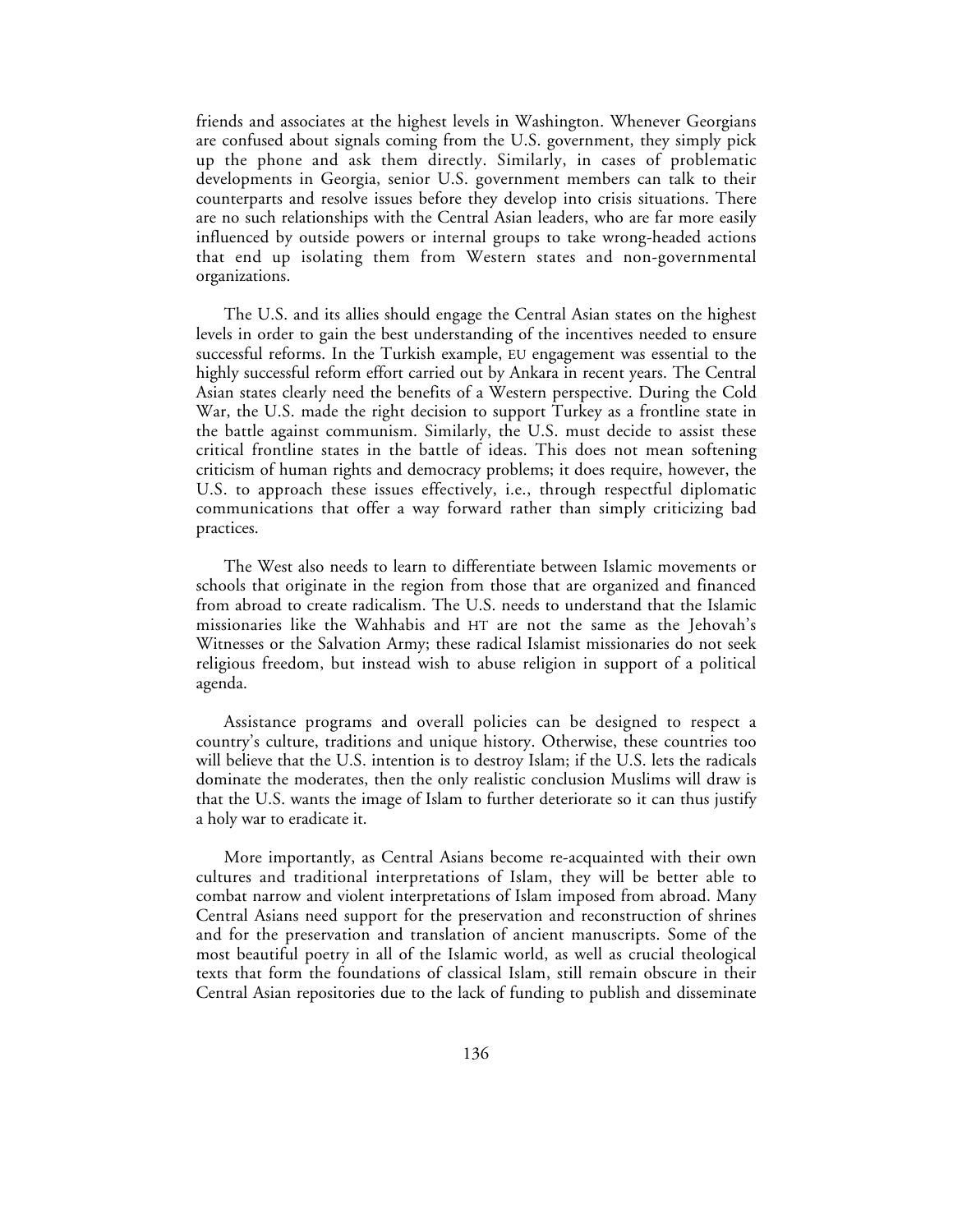them. Once such material achieves greater circulation among Muslims, HT propaganda that relies upon distortion of the Quran and the *hadiths* will be less successful.

The U.S., as well as the West in general, must understand that democracies must reflect national values, history and traditions, or they will not fulfill the needs of the people. Central Asians are still in the midst of the difficult process of reconstructing their own national identities, which requires a move away both from Marxism-Leninism and from Islamism. They are trying to combine Western concepts of civil society and democracy with their traditional cultures; U.S. assistance programs need to be targeted to promote these efforts at achieving a synthesis. The people of the region have traditionally functioned in clan-based systems, which provide a social safety net in difficult times. If these people associate democracy with individual atomization, they will choose HT instead, since it emphasizes a sense of belonging.

Despite the repression of Sufism over the centuries in Central Asia and elsewhere, the tradition continues to wage a battle for Islam's soul. So far the extremists have the advantage of financial strength and of governments that circulate their writings and send their imams around the world. Today, if the West is to win the battle of ideas, Sufi traditions need to be revived and supported. While the U.S. should not directly be supporting the Sufis, it ought nevertheless to help enable Sufism to maintain the political space necessary for its revival; this can only be done by keeping extremists out of the region. A number of Central Asian countries, as well as other nations such as Morocco, Indonesia and Malaysia, are already thinking along these lines. Faghfoory states that Sufism is capable of "Islamizing" democracy and also of "democratizing" Islam. He also argues it can "contribute to political stability by bringing about understanding among competing political groups and factions and much-needed tolerance toward other religions, ideas and currents." 6 Sufism, like HT, can thus also act as a source of inspiration for other Islamic movements.

Central Asian countries need to resist radical Islam by appealing to this indigenous, traditional version of Islam. This resistance will only be successful if the level of education of the region's clergy is dramatically improved. Today a number of the Central Asian countries have established theological schools that are grappling effectively with the extremism problem, and producing experts and imams who can defend their own moderate traditions against the influx of radical ideas. At the same time, the number of graduates is not sufficient to replace all the existing imams. Also, many graduates do not later become imams since the positions are often unpaid. To make sure the trained clergy will engage in the battle of ideas and not be corrupted, Central Asian countries need to pay the salaries of imams and other religious authorities.

Central Asian countries must be assisted in the utilization of media in the waging of the battle of ideas. All available media resources need to be used to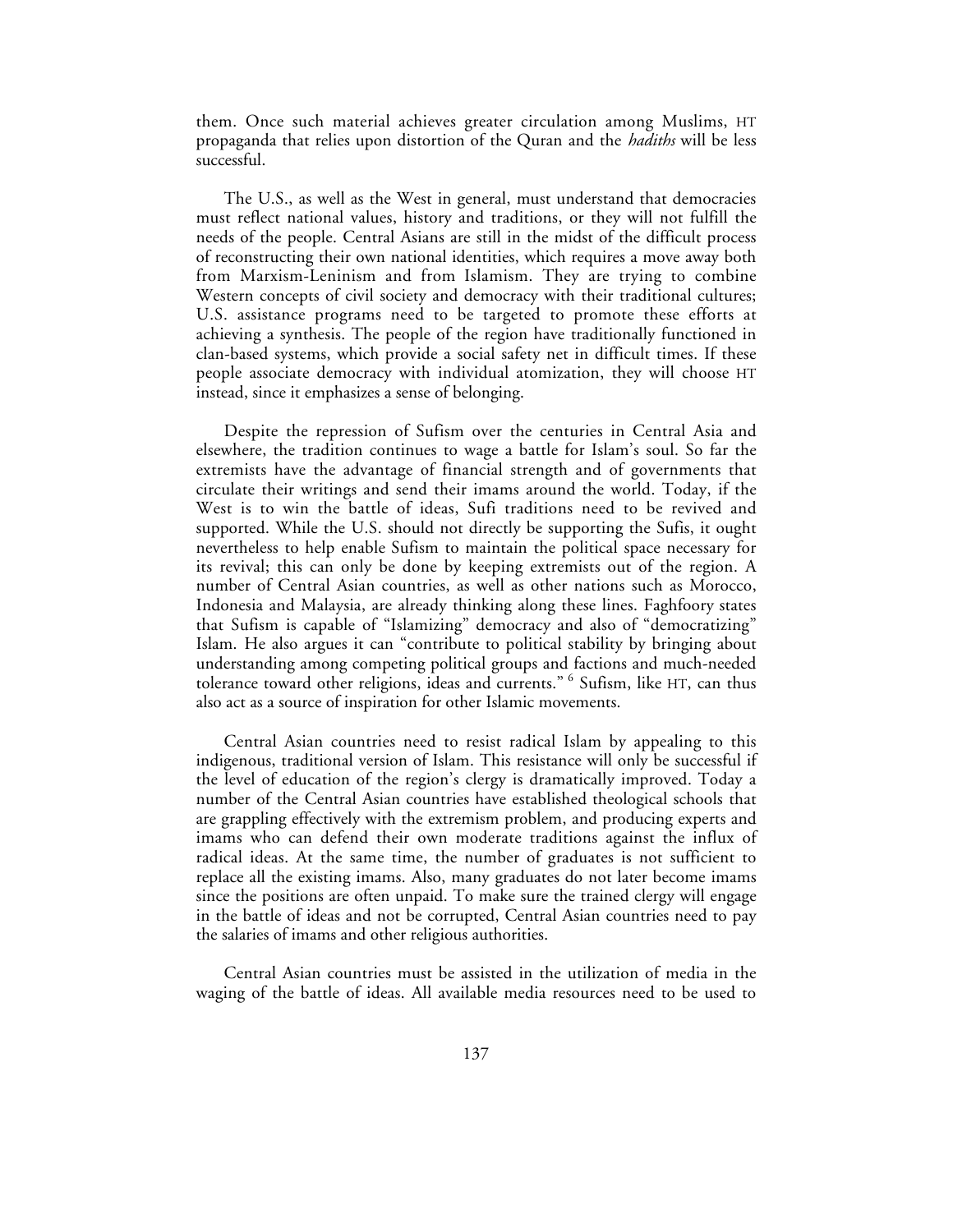disseminate positive values of Islam and to increase basic levels of religious understanding. Central Asian states should encourage constant interfaith and intercultural dialogue to dispel dangerous myths and to strengthen interreligious harmony. The region has to have free and reliable media sources to which people can turn to receive objective information. In the absence of such sources, most people turn to HT or to the Russian mass media. To head off this trend, the United States must end consideration of a proposed measure to eliminate Voice of America's Uzbek-language service altogether, and should increase the presence of both Voice of America and Radio Free Europe/Radio Liberty in the region.

The U.S. needs to understand better the Turkish example of containing extremism. This will enable American policymakers to realize precisely what the Central Asians hope to achieve through their state religious institutions. The Turkish example proves that Islam, democracy and modernity are compatible and complementary, and disproves the teachings of HT. The Turkish example also shows that the teaching of the basic principles and ethics of Islam in secular schools is necessary to immunize people from extremist interpretations. In Central Asia, most people join HT to learn about Islam, given the lack of educational alternatives. Turkish experts can help their central Asian partners rekindle their indigenous culture, which may provide the most effective tool for preventing the import of radical Middle Eastern ideology.

Ultimately, when considering these recommendations in combating HT, U.S. policymakers must keep firmly in mind the existential and ideological nature of the struggle against this group. While it has not yet engaged in terrorist acts, Hizb ut-Tahrir has steadily increased its influence in every area of its operation. If the United States takes seriously its commitment to promote freedom in one of the most critical strategic regions, it must address the threat of HT. Without a successful effort to contain and neutralize this group, there will simply be no victory in the most important struggle of the  $21<sup>st</sup>$  century.

1 It continues, "Every principle needs a vanguard to carry it forward and, while focusing its way into society, puts up with heavy tasks and enormous sacrifices. There is no ideology, neither earthly nor heavenly, that does not require such a vanguard that gives everything it possesses in order to achieve victory for this ideology. It carries the flag all along the sheer, endless and difficult path until it reaches its destination in the reality of life, since Allah has destined that it should make it and manifest itself. This vanguard constitutes Al-Qaeda al Sulbah for the expected society." Abdullah Azzam, "Al Qaidah al Sulbah", *Al Jihad*, 41 (April 1988): p. 46 (trans. Reuven Paz). Quoted in Rohan Gunaratna, "Inside al Qaeda", (New York: Berkley Press, 2003), pp. 4–5. <sup>2</sup>

<sup>&</sup>lt;sup>2</sup>"Francis Fukuyama, "The End of History?", *The National Interest*, 16 (1989).

Shiv Malik, "For Allah and the caliphate", *New Statesman,* September 13, 2004.